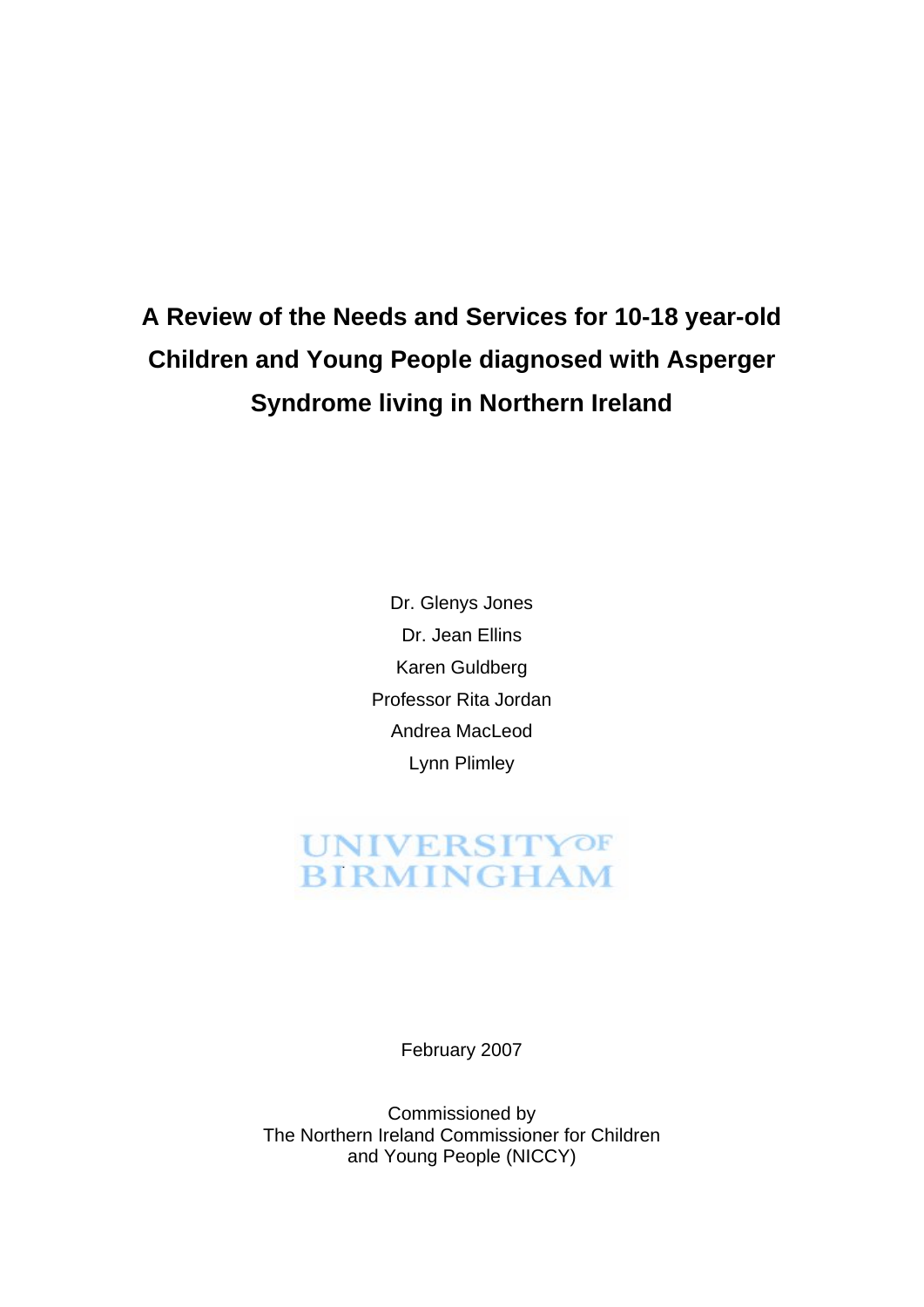#### **ACKNOWLEDGEMENTS**

There are several groups of people who worked on this Review together with the Autism Team from the University of Birmingham whom we would like to thank for their views and commitment.

Thanks to all those from NICCY, and particularly to Helen Beckett who managed the project, and to: Louise Benson, NICCY; Teresa Devlin, NICCY; Linda Kerr, NICCY; and Chantal Standley, NICCY.

Thanks to other members of the Steering Group for their advice and guidance: Jackie Addis, Autism NI; Sharon Doherty, Asperger's Network; Paula Hanratty, Autism NI; Fiona McCaffrey, Autism NI; Lorraine Milne, Parent; and The two young people who acted as consultants to the Review.

Thanks to the parents, professionals and young people within: Asperger's Network; Autism NI; Autism Initiatives; Department of Education Education Library Boards; Health and Social Services Boards; Employment for Autism; Special Interest Group; Independent Psychology Services; and All staff in the schools and colleges who completed the questionnaires.

Thanks to Linda Hudson at the University of Birmingham for her secretarial support to this Review and for sending out and collating the questionnaires and inputting the data.

Finally, many thanks to all the parents and carers, and the children and young people with Asperger syndrome themselves for completing the questionnaires and sharing their views with the Review Team. The time and effort given by all to this Review has been very much appreciated.

Autism Team University of Birmingham October 2006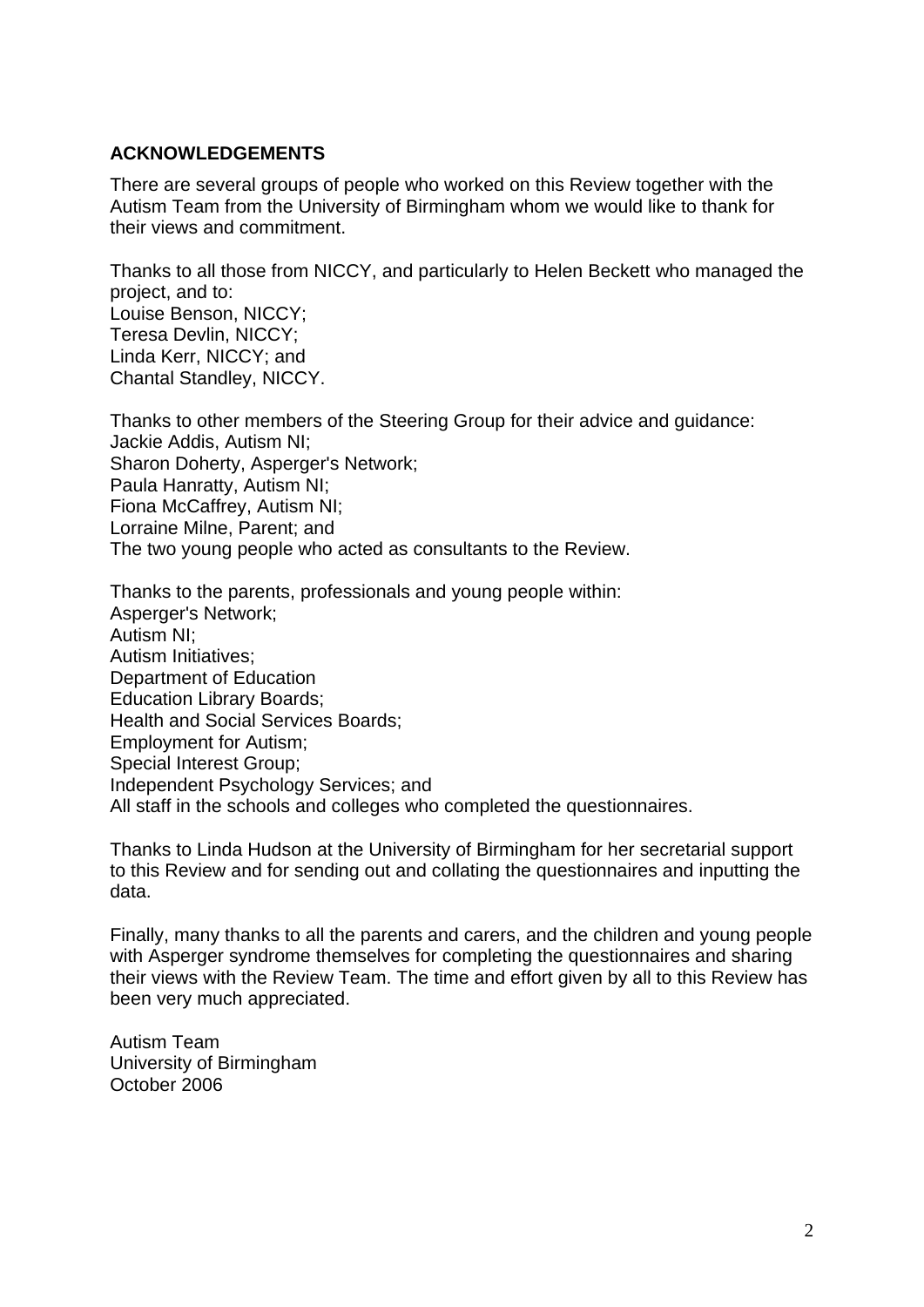## **LIST OF CONTENTS**

|                          | Glossary of terms                                                | $\overline{4}$ |
|--------------------------|------------------------------------------------------------------|----------------|
| <b>Executive Summary</b> |                                                                  | 5              |
|                          | <b>Section 1: Introduction to the Review</b>                     | 23             |
|                          | <b>Section 2: Literature Review</b>                              | 28             |
|                          | Section 3: Data on Numbers of Children with AS                   | 93             |
|                          | <b>Section 4: Views of the Children with AS</b>                  | 109            |
|                          | <b>Section 5: Data from Parents and Carers</b>                   | 154            |
|                          | Section 6: Data from Schools and Colleges                        | 205            |
|                          | Section 7: Data from Health and Social Services Professionals    | 228            |
|                          | <b>Section 8: Data from the Voluntary Sector</b>                 | 236            |
|                          | <b>Section 9: Conclusions and Recommendations</b>                | 248            |
|                          | References                                                       | 265            |
|                          | <b>Further Reading on Particular Topics</b>                      | 277            |
|                          | <b>Useful Websites</b>                                           | 288            |
|                          | Appendix 1: Diagnostic Criteria for Autism and Asperger Syndrome | 290            |
|                          | Appendix 2: Recommendations for Student Support in FE and HE     | 296            |
|                          | Appendix 3: Questionnaire for children and young people with AS  | 299            |
|                          | Appendix 4: Questionnaire for parents and carers                 | 307            |
|                          | Appendix 5: Questionnaire for schools and colleges               | 315            |

Appendix 6: Questionnaire for professional providers of services 324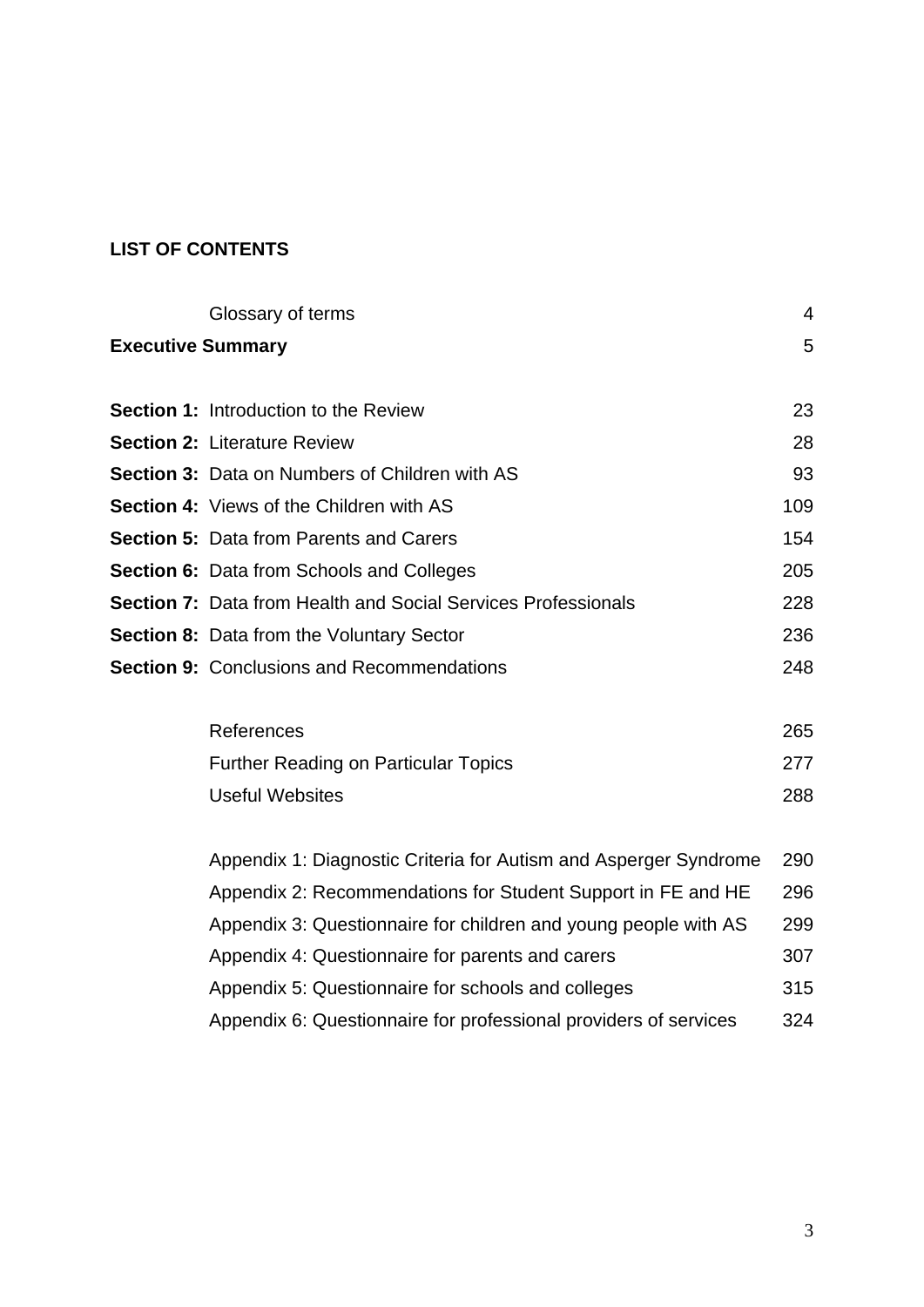## **GLOSSARY OF TERMS**

| <b>Abbreviation</b> | <b>Definition</b>                                           |
|---------------------|-------------------------------------------------------------|
| <b>ADHD</b>         | <b>Attention Deficit Hyperactivity Disorder</b>             |
| <b>ADOS</b>         | <b>Autism Diagnostic Observation Schedule</b>               |
| AI                  | <b>Autism Initiatives</b>                                   |
| <b>ANI</b>          | Autism Northern Ireland (formerly PAPA)                     |
| <b>AS</b>           | Asperger Syndrome                                           |
| <b>ASD</b>          | <b>Autistic Spectrum Disorder</b>                           |
| CA                  | <b>Classroom Support Assistant</b>                          |
| <b>CBT</b>          | <b>Cognitive Behavioural Therapy</b>                        |
| CP                  | <b>Clinical Psychologist</b>                                |
| <b>DDA</b>          | <b>Disability Discrimination Act</b>                        |
| <b>DE</b>           | Department of Education                                     |
| <b>DES</b>          | Department of Education and Science                         |
| <b>DfES</b>         | Department for Education and Skills                         |
| <b>DISCO</b>        | Diagnostic Interview for Social and Communication Disorders |
| <b>DLA</b>          | <b>Disability Living Allowance</b>                          |
| EP                  | <b>Educational Psychologist</b>                             |
| ETI                 | <b>Education and Training Inspectorate</b>                  |
| FE                  | <b>Further Education</b>                                    |
| HE                  | <b>Higher Education</b>                                     |
| <b>HFA</b>          | <b>High Functioning Autism</b>                              |
| <b>GP</b>           | <b>General Practitioner</b>                                 |
| <b>ICT</b>          | Information and Communications Technology                   |
| <b>IEP</b>          | <b>Individual Education Plan</b>                            |
| <b>NAPC</b>         | National Autism Plan for Children                           |
| <b>NES</b>          | <b>NHS Education for Scotland</b>                           |
| <b>NHS</b>          | <b>National Health Service</b>                              |
| <b>NIASA</b>        | National Initiative for Autism Screening and Assessment     |
| <b>PAPA</b>         | Parents and Professionals and Autism (now Autism NI or ANI) |
| <b>SALT</b>         | Speech and Language Therapist                               |
| <b>SEN</b>          | <b>Special Educational Needs</b>                            |
| <b>SENCo</b>        | <b>Special Educational Needs Coordinator</b>                |
| <b>SIG</b>          | <b>Special Interest Group</b>                               |
| <b>SIGN</b>         | Scottish Intercollegiate Guidelines Network                 |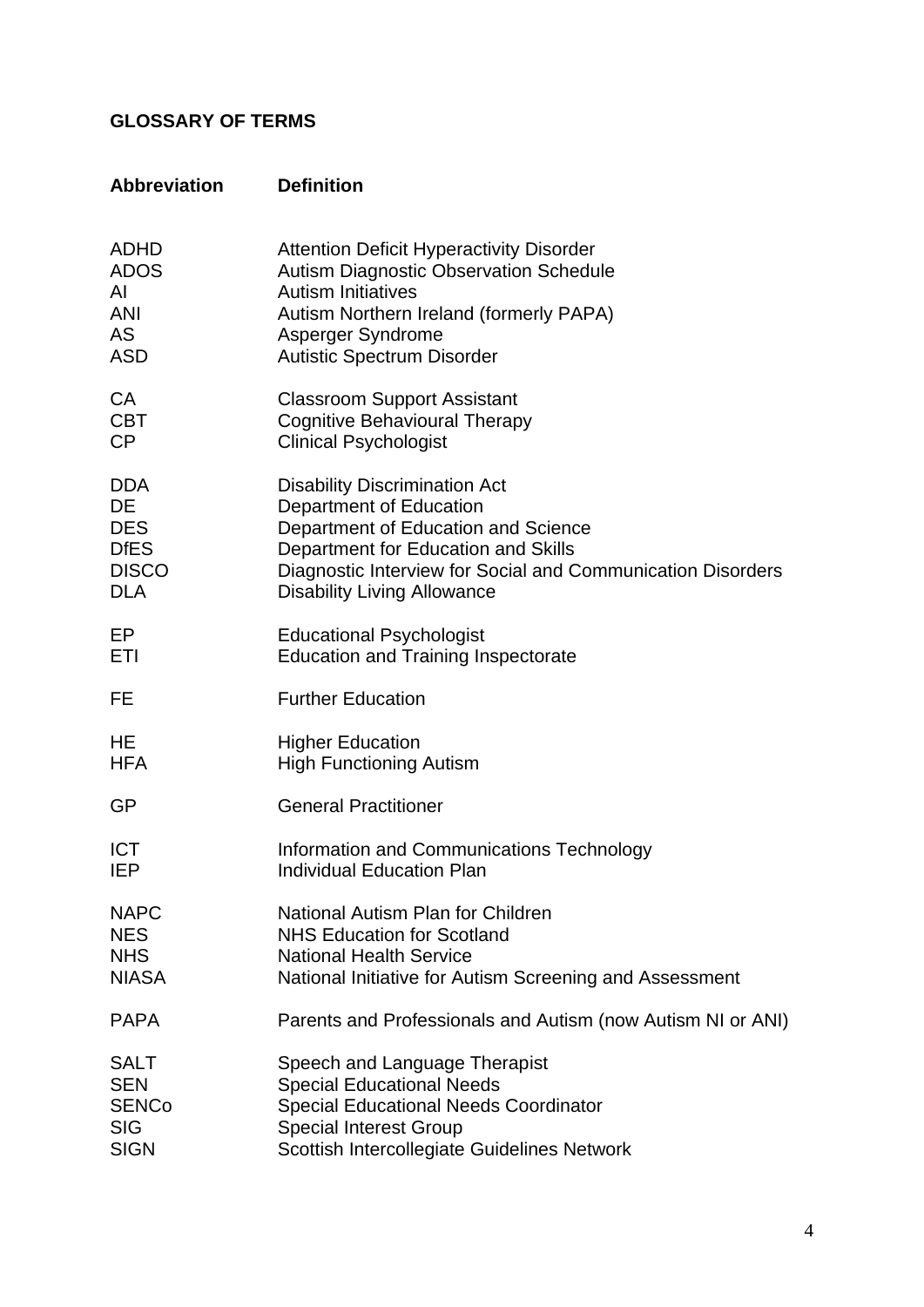# *EXECUTIVE SUMMARY*

This executive summary presents the main findings of the Review, and makes recommendations which arise from the data collected and from the literature and guidance on Asperger syndrome (AS) produced within Northern Ireland and in the rest of the UK.

## **SECTION 1: INTRODUCTION TO THE REVIEW**

## **1.1 Aims of the Review**

- To identify the needs of young people with Asperger syndrome who are aged between 10 and 18 years and living in Northern Ireland; and
- To identify what services are currently provided for these young people and their families, and how these might be further enhanced.

## **1.2 Definition of Autism Spectrum Disorder and Asperger**

## **Syndrome**

Autism spectrum disorder (ASD) is the umbrella term for a range of conditions that have a common core of difficulties. Autism spectrum disorder covers the three main categories of:

- Autism (autistic disorder);
- Asperger syndrome (disorder); and
- Pervasive developmental disorder, not otherwise specified (PDD-NOS; atypical autism).

Individuals with AS are different from one another, perhaps even more so than typical children, as their difficulties in learning through social means result in their exclusion (at least partly) from a shared, cultural view of the world. In spite of individual differences between individuals with AS, they share a common core of difficulties that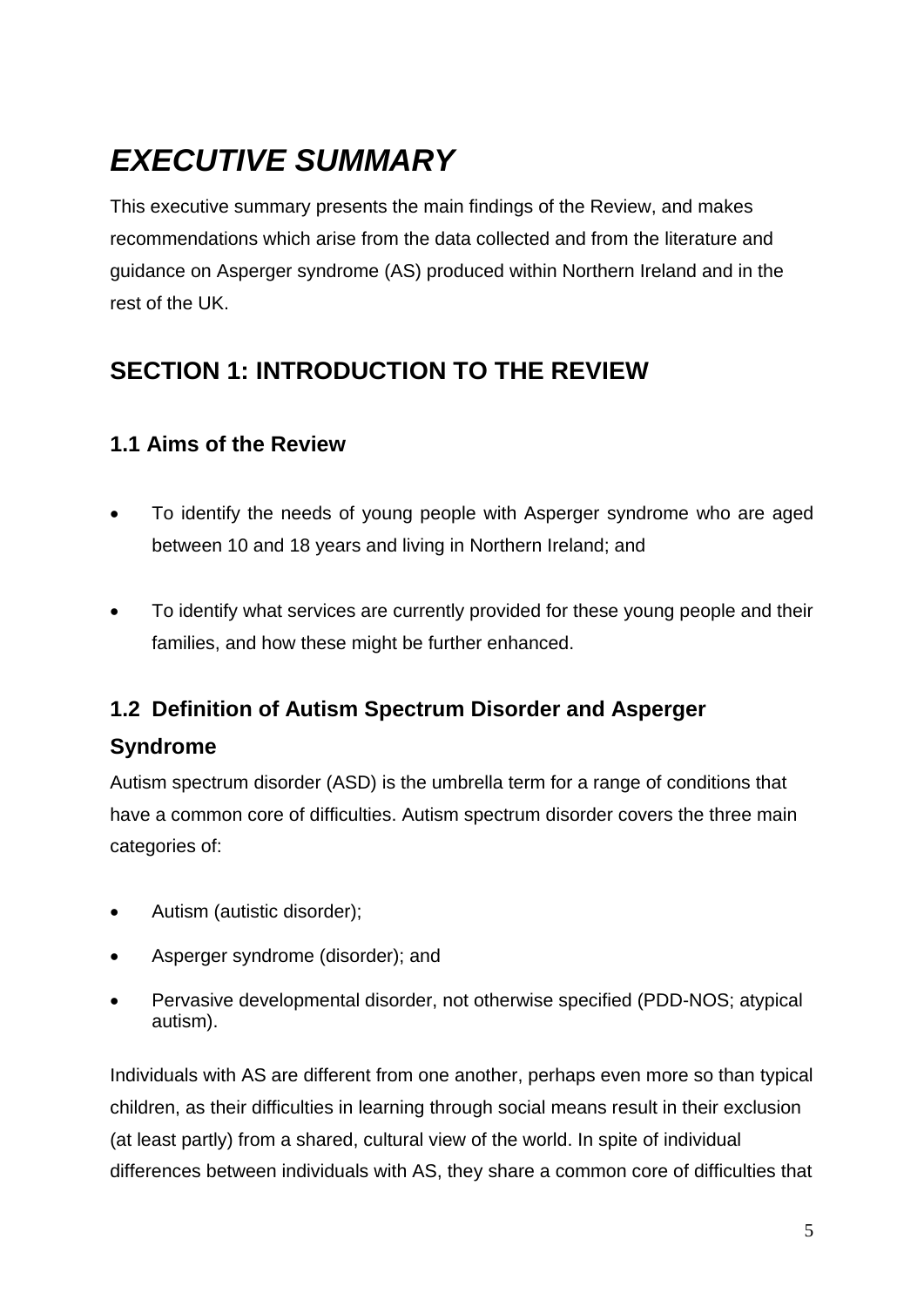define those with ASD and differentiate them from other conditions. This commonality lies in a core set of developmental differences that were first identified by Wing (1988) and have come to be known as the '*triad of impairments'*.

Different versions of this exist, but an accepted version (Jordan, 1999) identifies difficulties in:

- *Social* and *emotional* understanding;
- All aspects of *Communication;* and
- *Flexibility* in thinking and behaviour.

Different subgroups have been described in the literature including high functioning autism and semantic pragmatic disorder. Debate and discussion continues on the existence and the distinctions between categories and subgroups under the heading of autism spectrum disorder and these are not always clear cut (Bishop, 1989; Kugler, 1998). In addition, deciding where the cut-off point might be between 'typical development' and an ASD is challenging, and it may be hard in the cases of some children and young people to determine the diagnosis and/or to decide whether there are benefits to giving the diagnosis (Barrett et al., 2004). Most would agree that a formal diagnosis is usually given to those whose differences and difficulties are such that they significantly interfere with their functioning in everyday life. Children and young people with AS included in this Review are those where parents and professionals have recognized that they require additional or different support from their peers.

### *1.2.1 Diagnosis of Asperger Syndrome*

There are two major diagnostic classification systems in use. One is the Diagnostic and Statistical Manual of Mental Disorders,  $4<sup>th</sup>$  edition (DSM-IV) and the other is the International Classification of Diseases, Version 10 (ICD-10), which is the most often used in the UK. Each has similar criteria for the diagnosis of autism based on the triad of impairments and ICD-10 lists criteria for a diagnosis of Asperger syndrome (see **Appendix 1**), where the behaviours are discrepant from the mental age of the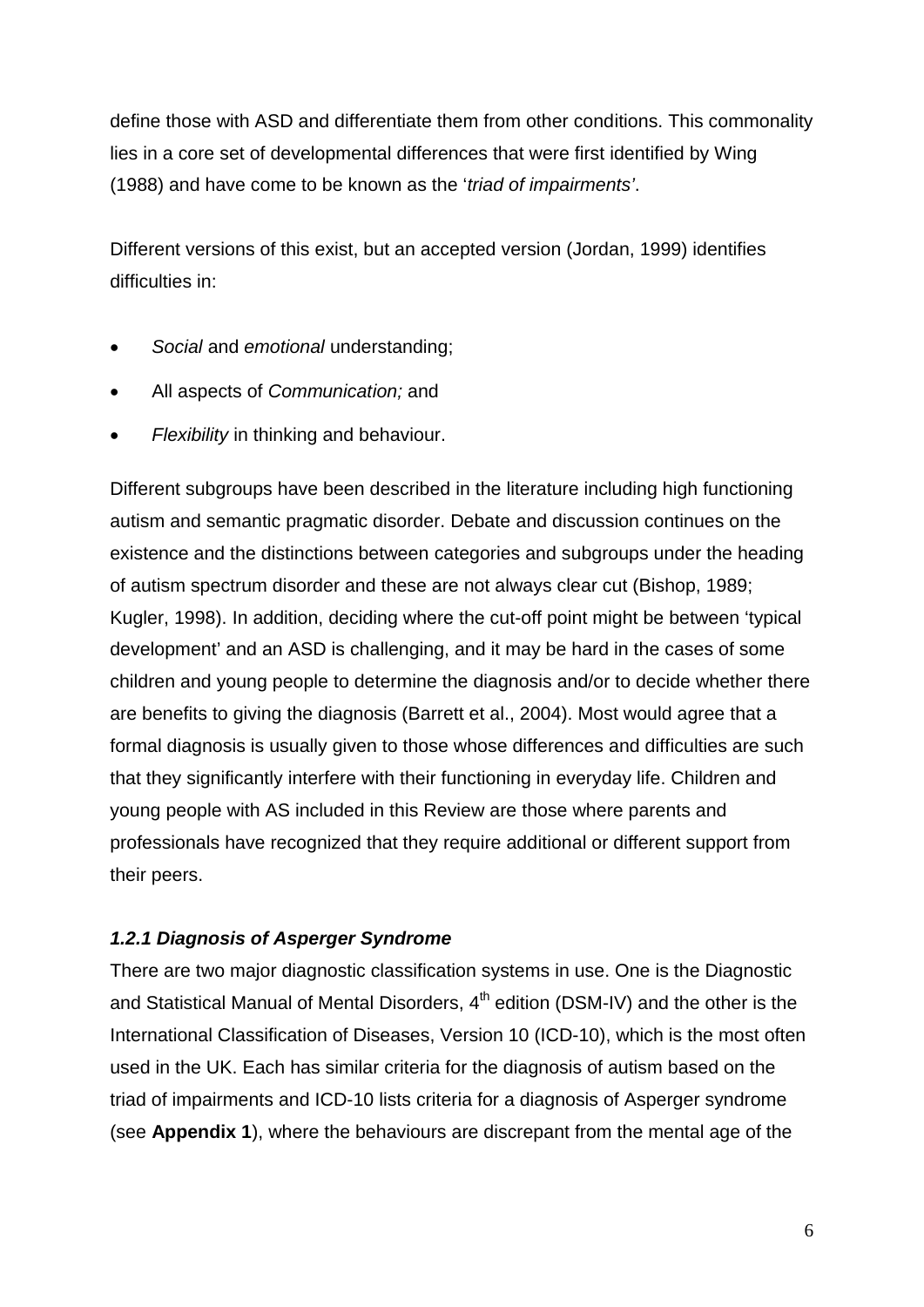individual. These criteria have changed over the years and will continue to change as understanding of the condition develops.

For a diagnosis of Asperger syndrome, there should have been no significant delay in the development of speech and the child or young person should not be intellectually impaired. He or she will be within, or above, the average range of intelligence. Those involved in diagnostic assessment do not always strictly follow these criteria and so there are some individuals who have had delayed speech and language and who are below average intellectual ability but who have been given the diagnosis of Asperger syndrome. This confuses the picture for professionals and parents alike.

Agreeing on and confirming the diagnosis is not always an easy process and it is possible for misdiagnosis to occur because there is no definitive medical, biological or psychological test that can confirm the diagnosis of Asperger syndrome. Diagnosis is made on the basis of the behaviours observed and reported by parents and others. It is therefore subjective and dependent on the personal opinions and skills of the different professionals who see the child or adult. There are agreed lists of criteria for autism and Asperger syndrome in Appendix 1 which diagnosticians need to use as a guide and on which diagnostic instruments are based, but it can be hard to reach a consensus of opinion on whether a child or adult meets some of these, as they are based on behaviours seen or reported.

In some of the literature, there are misleading statements to the effect that individuals with AS have a 'mild form of autism'. This opinion has been given on the basis that children and adults with AS are of average or above intelligence and have good speech and language skills. But it is not necessarily the case that the nature and impact of their difficulties is mild. Further discussion on Asperger syndrome can be found in Section 2.1 of this Review.

## **1.3 Purpose of this Review**

The purpose of this Review is to identify the needs of children and young people with Asperger syndrome, who are aged 10 to 18 years and living in Northern Ireland, from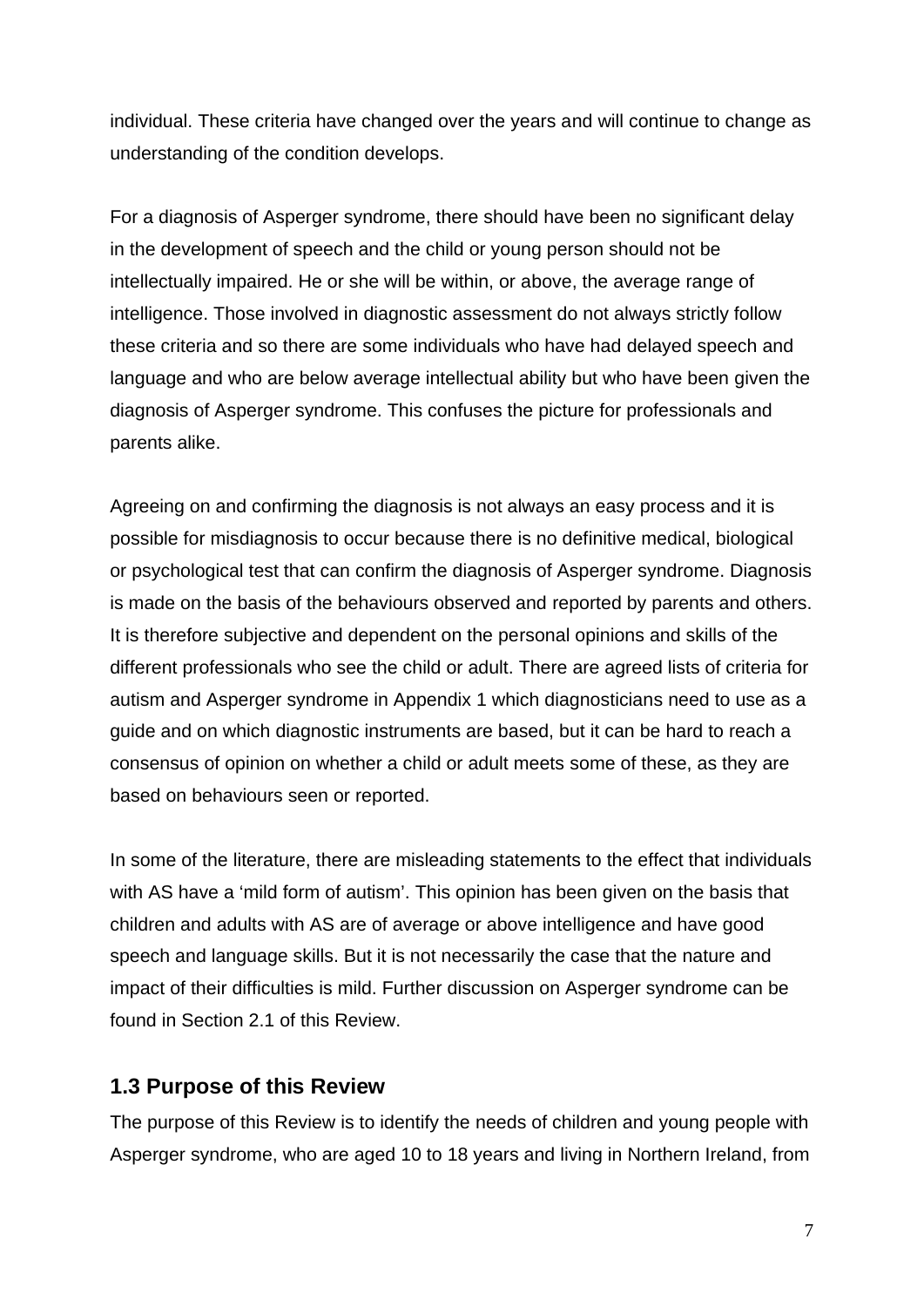their own perspective and from their parents' and carers' perspective. In addition, the views of professionals in Education, Health and Social Services and those working in voluntary organisations who are working to ascertain and address these needs will be reported.

The Review will be a resource for all those working and living with children and young people with Asperger syndrome. It aims to provide evidence on current guidance and practice in Northern Ireland, making reference also to the literature and practice elsewhere in the UK.

## **1.4 Methods of data collection**

During the period January to June 2006:

- A Literature Review was undertaken on current literature and research relating to Asperger syndrome and on policy, legislation and guidance in Northern Ireland.
- Questionnaires were devised and circulated to:
	- o Children and young people with Asperger syndrome;
	- o Parents/carers of children and young people with Asperger syndrome;
	- o Mainstream and special schools and colleges; and
	- o Providers of services.
- Interviews were held face-to-face or by telephone with parents, health professionals, social workers and children and young people with AS.
- Data which had been collected by the Department of Education on the numbers of pupils with Asperger syndrome were analysed.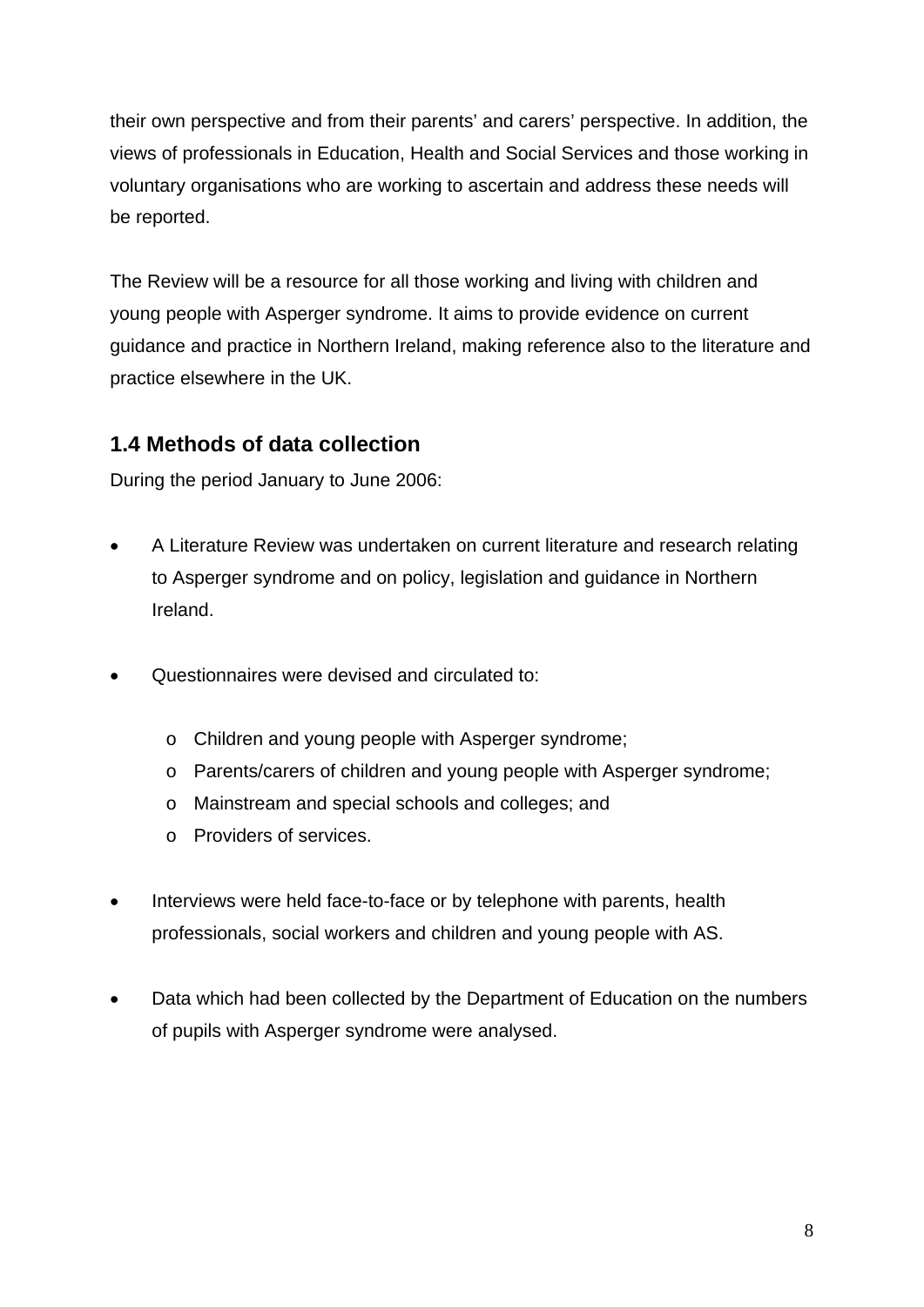## **SECTION 2: LITERATURE REVIEW**

The Literature Review considers current understandings of Asperger syndrome and reviews the issues, practice and national guidance in Northern Ireland, the rest of the UK and elsewhere, relating to how the needs of children and young people with AS and their families might be addressed and met effectively.

## **SECTIONS 3 TO 8: MAIN FINDINGS**

These findings are based on the Literature Review conducted on current research, guidance and practice in the field of Asperger syndrome in the UK and elsewhere, and on the data provided by parents, professionals, voluntary organisations and young people with AS themselves, living in Northern Ireland.

## *Note*

Where the finding arises from the data, the Section number of where these data can be found in the report is given alongside.

## **3.1 Numbers of children and young people aged 10 to 18 years with a diagnosis of Asperger syndrome living in Northern Ireland**

## **FINDING 1: (from the literature)**

It is not possible, given current diagnostic practice and the instruments and methods of recording Asperger syndrome, to establish the exact numbers of children and young people with Asperger syndrome living in Northern Ireland, or in other areas of the UK or the world.

## **FINDING 2:** (from data, Section 3.2)

The Department of Education in Northern Ireland collects data from all schools on the numbers of pupils with Asperger syndrome on roll. This is an extremely useful database for monitoring and planning purposes

## **FINDING 3: (from data, Section 7)**

Currently, those working in different agencies and services often keep their own database on children and young people with AS, so that within the same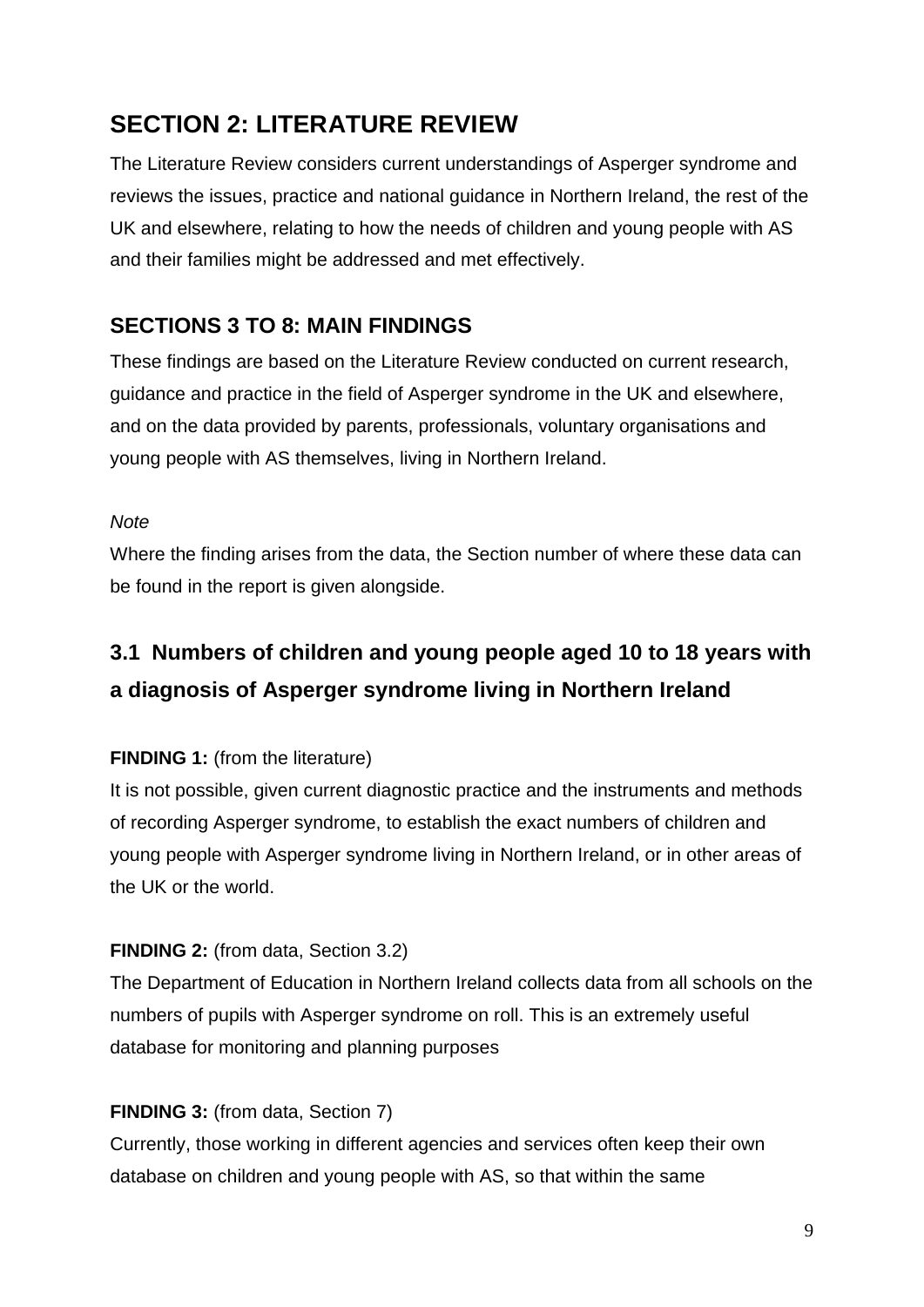geographical area, there may be several registers or databases held by Education, Health, Social Services or a voluntary organisation on which the same children and young people might appear.

#### *Recommendation 1:*

*It would be very helpful to create just one database within a geographical area to which all agencies in health, education and social services contribute and to which they all have access. There are some serious ethical and logistical issues to resolve here, so as yet, it remains a desirable but distant goal. The Department of Education has a single database for all children with Asperger syndrome with SEN in the school sectors which is available by geographical area and Board area.*

## **3.2 Regional differences which exist**

### **FINDING 4:** (from literature and data in Section 5)

Services offered to families of children and young people with AS vary depending on the area in which they live, but much energy has been put in to providing resources and services in many areas of Northern Ireland to enhance these, and to disseminate good practice. It is likely, then, that services to families and individuals with AS will become more consistent geographically and comprehensive in future years.

## **3.3 Practice in mainstream schools and colleges**

### **FINDING 5:** (from data in Section 6)

The majority of respondents in Northern Ireland mentioned improvements in the last three years in what was now offered to children with AS and HFA within schools and colleges. There were very few school/college respondents who said they felt very unsupported. For parents too, school or college was often the only area of life where they felt their children were being supported, although some had had to change the school or college placement because their first choice had proved 'disastrous'.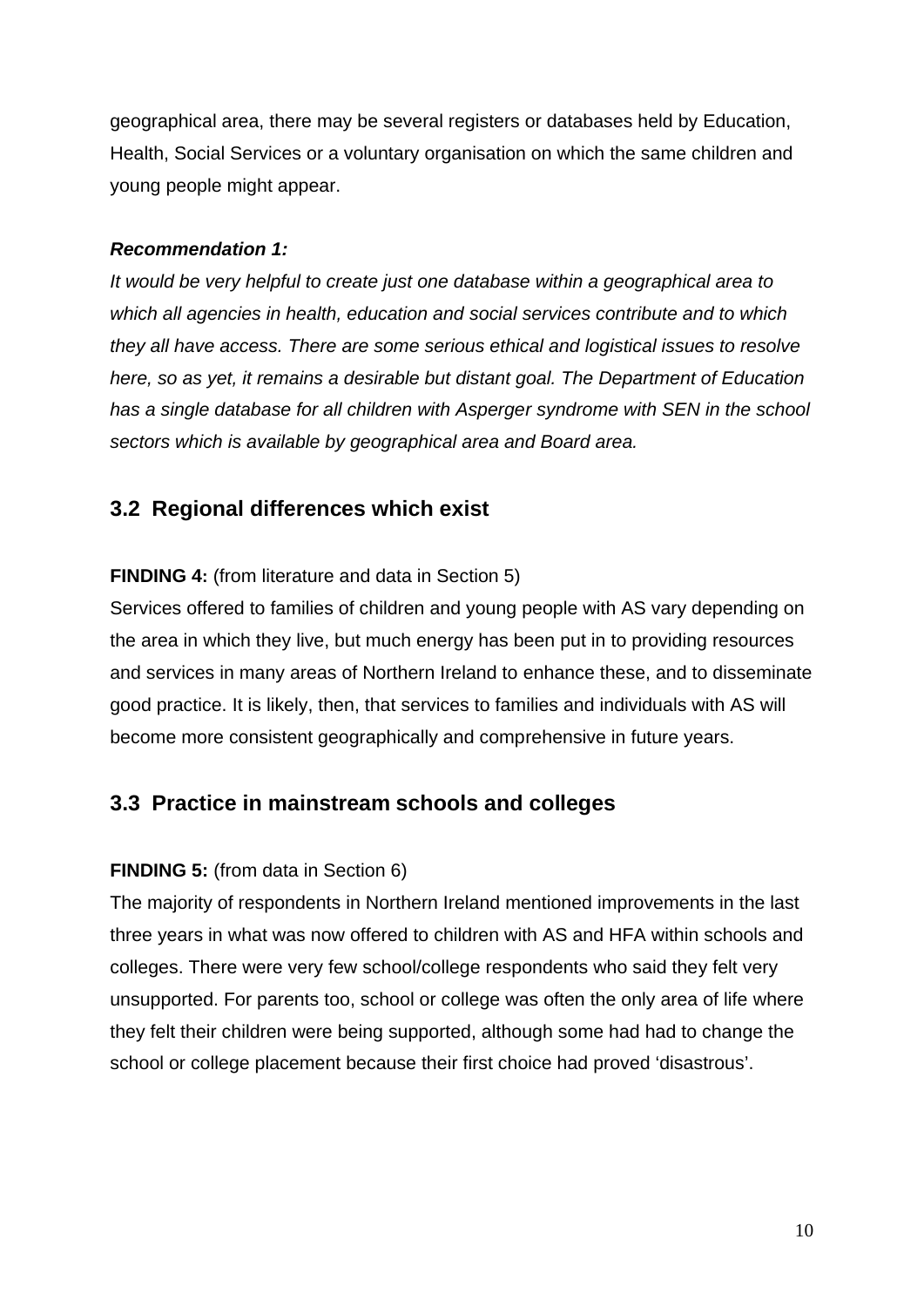## **FINDING 6:** (from data in Section 3)

One of the issues in improving services for the identification of AS is that more individuals with AS are then discovered to be in need of a service, and so the number of professionals who need specific training and responsibility for these children has also increased. The relatively newly-established ELB ASD Advisory Teams are therefore being stretched to meet current needs.

## *Recommendation 2:*

*For education, health and social care to consider how the caseloads of those with posts with specific responsibility for ASD are best managed and their resources used effectively to meet needs. The Department of Education is currently carrying out a review of SEN and Inclusion, which will consider the management and use of Board resources.*

### *Recommendation 3:*

*For those in education, health, social care and the voluntary sector who have a brief for training, to audit the training available, received and required in their area. The Department of Education review of SEN and Inclusion is to consider future models for Board training.*

## **3.4 Diagnosis, assessment and interventions in Asperger syndrome**

## **FINDING 7:** (from the literature)

There is now a broad consensus arising from national documents developed in the UK on how a diagnostic assessment should be carried out and what should follow. Multidisciplinary assessment by a local team of professionals with specific training in ASD is recommended, together with training for primary health care professionals in the alerting signals of ASD.

## **FINDING 8:** (from data in Sections 5 and 7)

Many parents in Northern Ireland in this survey complained about the long delay in getting the diagnosis either because the condition was not recognised by the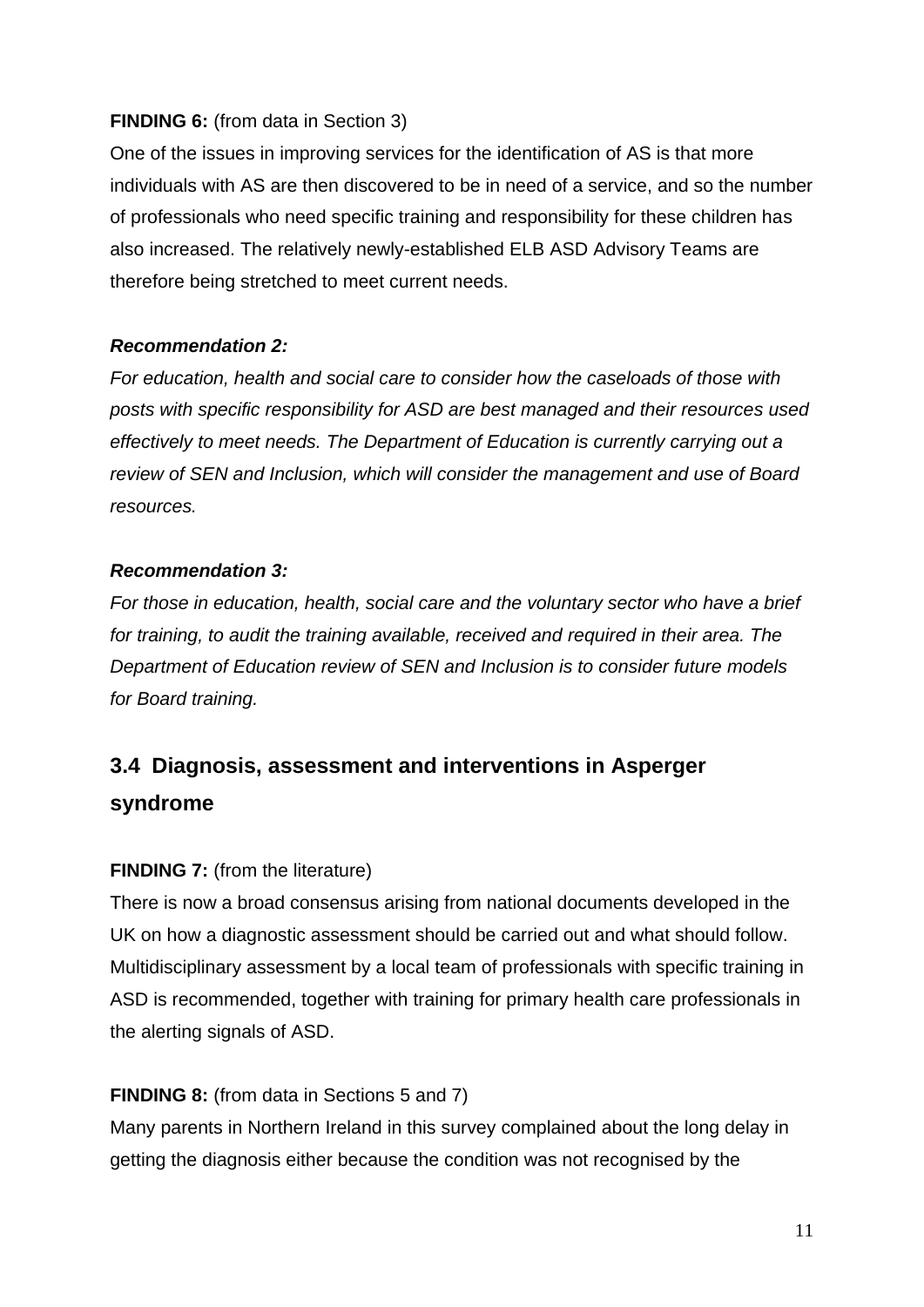professionals they met and/or because of the long waiting lists that exist. Professionals interviewed had very similar concerns and were trying their best to improve matters. In Northern Ireland and elsewhere, it is the case that some children with AS are not diagnosed until late primary or post-primary age (or adulthood), even when evidence of AS in their early years has been clear.

## **FINDING 9:** (from data in Section 5)

Some families in Northern Ireland pay privately for diagnostic assessments (and in some cases, continuing intervention) from psychologists working independently, and parents are often very pleased with this service, apart from the financial costs. In Northern Ireland and the rest of the UK, there is a realisation that some families find it easier to access services and support than other families due to factors such as location, transport, literacy levels, ethnicity, and social class.

It is probable that 'advantaged' families in Northern Ireland are more likely to receive a diagnosis of AS than other families and at an earlier age. All services need to review how well they deliver to ALL families throughout their area.

### **FINDING 10:** (from data in Section 5)

Some parents were given little or no information at diagnosis, even those parents who had received the diagnosis in the last two years. Some would have liked another appointment soon after to discuss issues further.

### *Recommendation 4:*

*For each ELB and HSSB to consider their current practice concerning diagnostic assessment in relation to the guidance produced by the four Health and Social Services Boards in Northern Ireland (Four Board paper, 2003), the National Autism Plan for Children (NIASA, 2003) in England and SIGN in Scotland (SIGN, 2006) and to determine how waiting times might be reduced, how good information can be provided to parents and to arrange follow-up consultations so and that all families, wherever they live, have a consistent and good quality service.*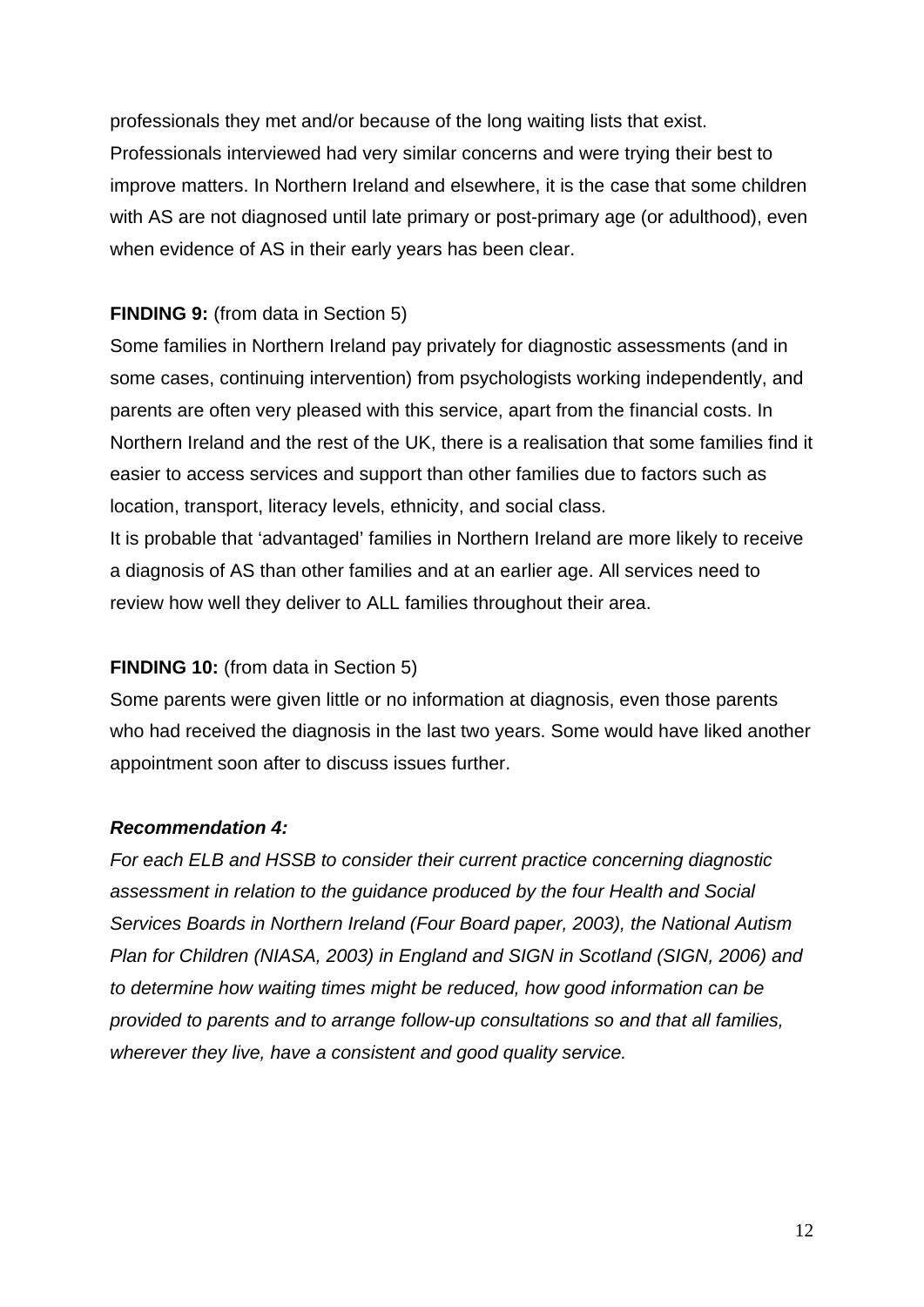## **3.5 Support for Families**

## **FINDING 11:** (from the literature and data in Section 5)

In this Review and in other research, parents and families rarely receive enough dayto-day support in living with children and young people with AS who can be very challenging and demanding. Many parents would like another pair of hands to allow their child to engage in an activity outside the home or to help in enabling parents to access activities and holidays as a family. A few families in the Review had been offered befrienders or money for holidays and these had been highly rated and appreciated, but were often 'one-off' or short-lived.

### *Recommendation 5:*

*For statutory and voluntary agencies to create mechanisms to evaluate the accessibility and take-up of services by families to ensure those that require services receive these and that resources are allocated effectively and fairly.*

#### *Recommendation 6:*

*For social services to work together with the voluntary sector and education to establish more provision and schemes to support parents and families in activities out of school hours during evenings, weekends and holiday periods.*

## **3.6 Emotional needs of parents/carers**

#### **FINDING 12:** (from the literature and data in Section 5)

Being a parent/carer of a child or young person with AS and dealing with their day-today lives at home within the family and also working with school staff is often very stressful and exhausting. In addition, parents (particularly the mothers) may have other painful issues and emotions to manage in relation to the rest of the family. Some mothers mentioned the problems arising when their partner did not want to accept the diagnosis and so did not really join with her in supporting their child. Others mentioned the guilt they felt towards their other children who were often 'short-changed' in terms of attention and family activities that were possible. Parent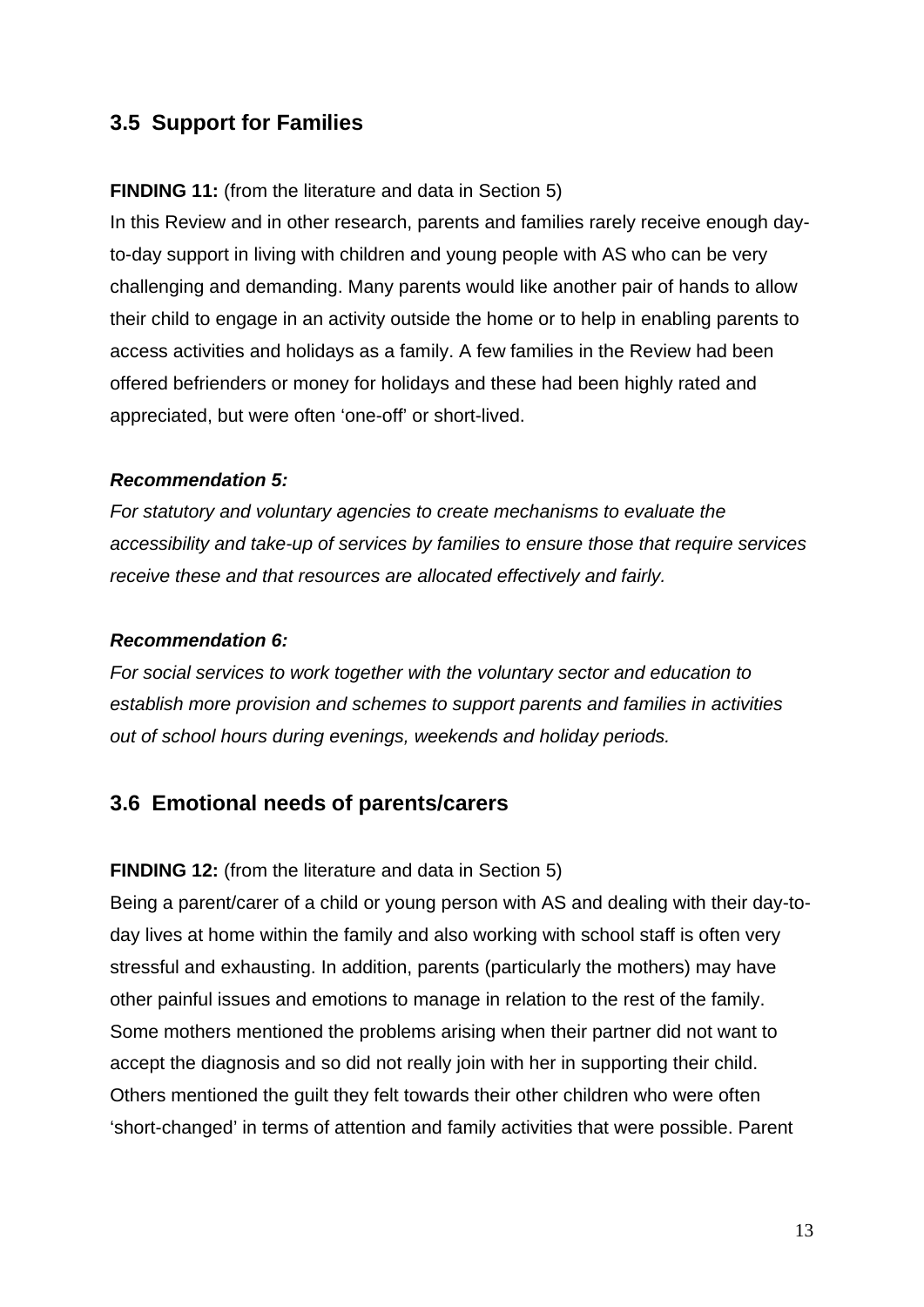support groups do go some way towards addressing these issues, but putting these topics more explicitly on the agenda might be helpful.

### *Recommendation 7:*

*That professionals and the voluntary sector consider how they might address some of the other needs that parents have in relation to themselves and other family members.*

## **3.7 Multi-agency collaboration**

## **FINDING 13:** (from the literature and data in Sections 5, 7 and 8)

Many professionals and voluntary agencies may be involved with a child or young person with AS and their family, and the potential for conflicting advice, repetition of assessments and confusion is obvious. Multi-agency coordination is therefore vital. Some form of key-working system for families where many professionals are involved needs to be explored by services and with the family.

## *Recommendation 8:*

*For all those involved with a child or young person with Asperger syndrome and with their family to consider the roles and knowledge of others and to endeavour to present a coherent and streamlined programme of assessment and intervention to the family.*

### *Recommendation 9:*

*For those working in education, social care, health and the voluntary sector to consider ways of informing other professionals and members of the public about Asperger syndrome so that others can understand their perspective and behaviour.*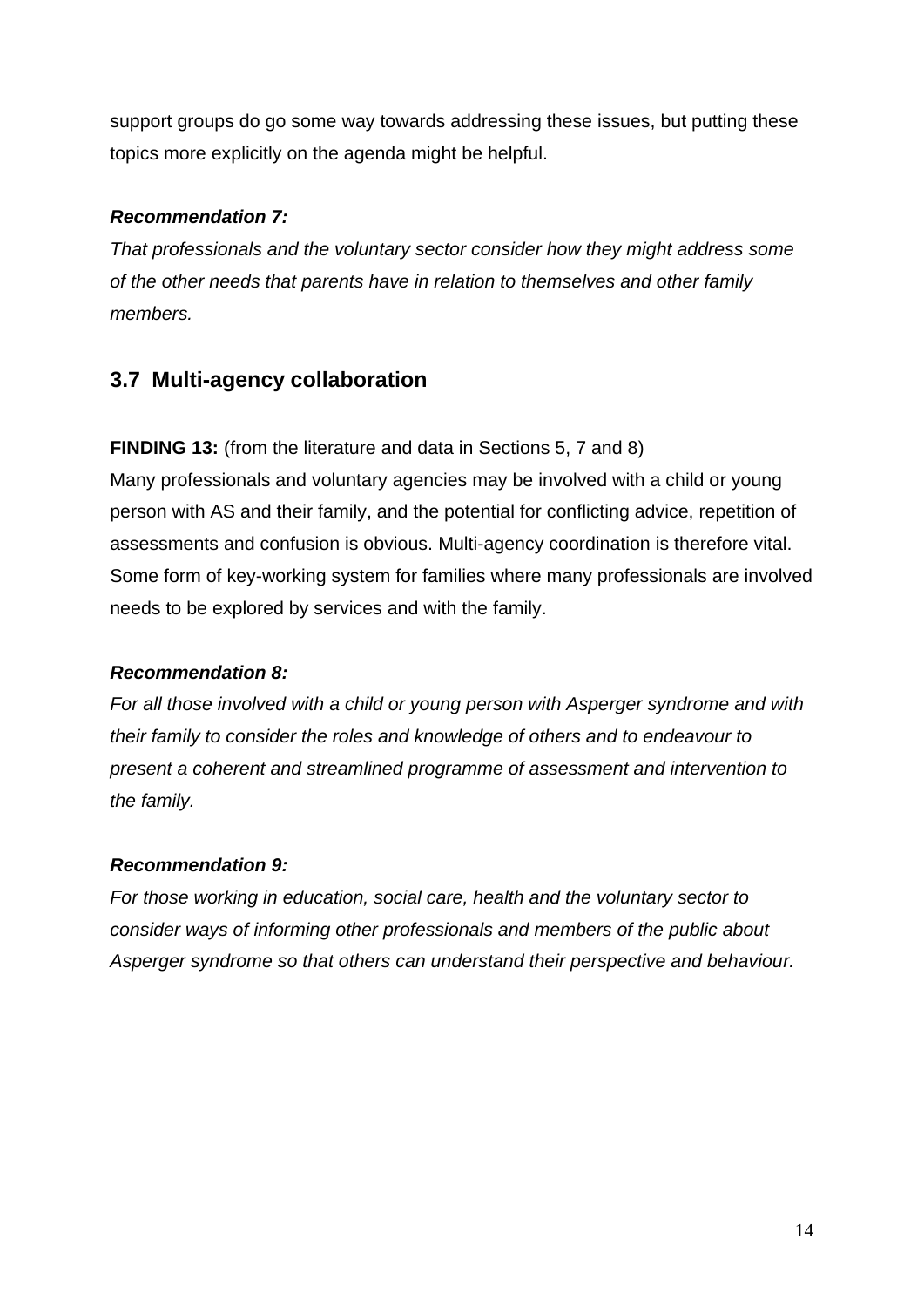## **3.8 Numbers of children and young people with AS identified**

## **FINDING 14:** (from the literature and data 3.2.1)

The numbers of children and young people with AS have increased five fold in all 5 ELBs since 1999 from an average of 6/10,000 in 1999 to an average of 30/10,000 in 2005. This is in line with increased rates of identification in other parts of the UK. There is variation in the rates between the 5 ELBs (from 18/10,000 to 40/10,000) so there may be instances of over-identification and missed diagnoses.

#### *Recommendation 10:*

*That the variation in diagnostic rates between the 5 ELBs is explored and that diagnostic practice is standardized, as far as possible, following published guidance (e.g. NIASA, 2003; SIGN, 2006) to ensure that resources are allocated appropriately and fairly by the Department of Education and the Health and Social Services Boards.*

## **3.9 Numbers of children and young people with AS in primary and post-primary schools**

### **FINDING 15:** (from the data 3.2.2)

When the differences in school populations in the primary and post-primary phases of education in Northern Ireland are taken into account, there are proportionately more children identified in the primary sector with AS than in the post-primary sector. This reflects the increased awareness and diagnosis of pupils with AS and autism in recent years whereby more children are being diagnosed and diagnosis is occurring at a younger age. These data have significant implications for secondary schools in the future as there will be many more children with AS on roll than is the case currently, with identified needs requiring support.

### *Recommendation 11:*

*That the 5 ELBs consider how the post-primary schools will manage and meet the needs of the increasing number of pupils with Asperger syndrome in the future,*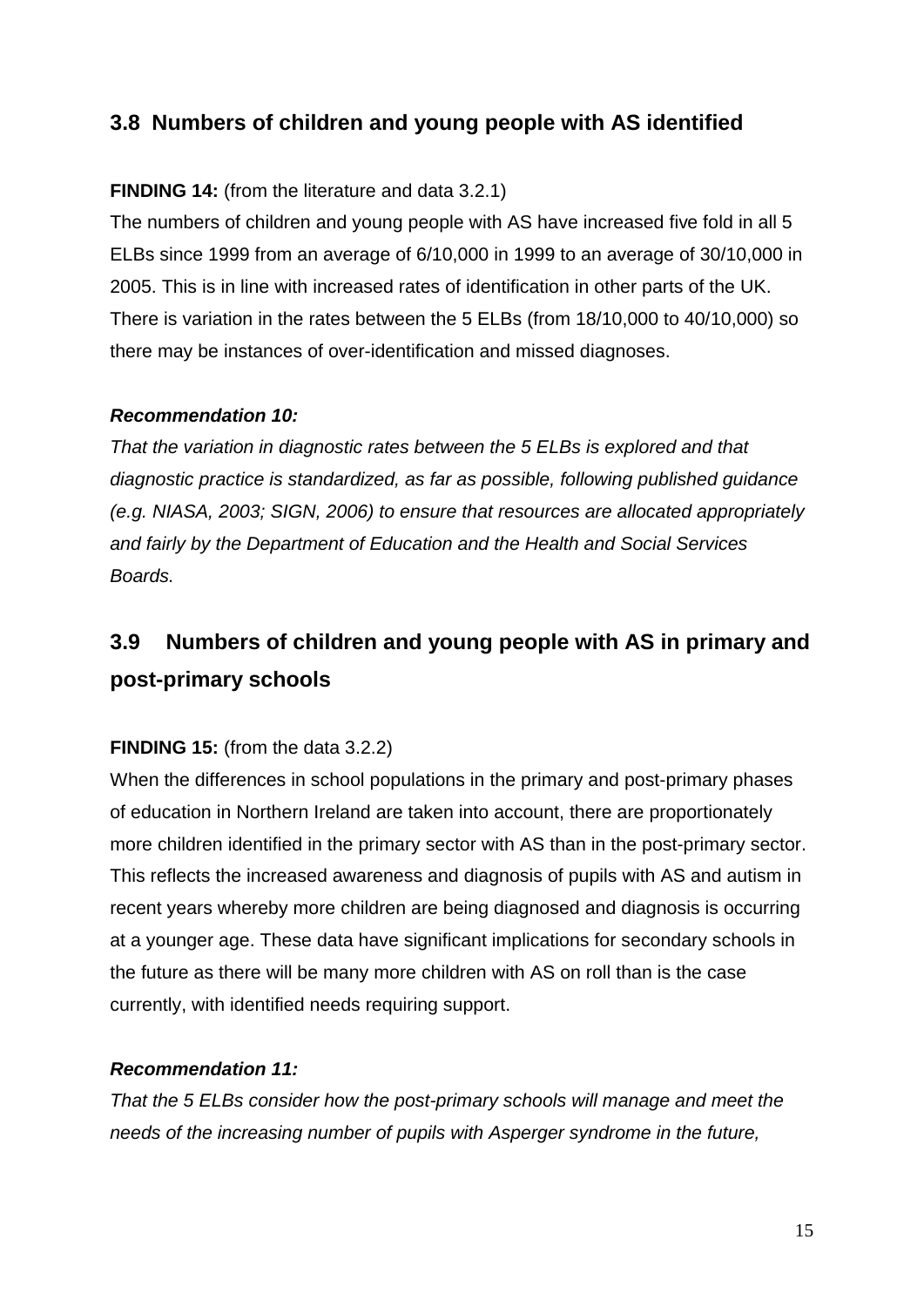*referred to as the 'autism wave' in the Task Group Report on Autism in 2002, in terms of resources and training.* 

## **3.10 Resources on ASD for teaching staff**

#### **FINDING 16:** (from the literature and data in Section 6)

The Department of Education (2003, 2005), the 5 ELBs and Autism NI have all recently produced some excellent resources and training materials for teaching staff and other professionals following recommendations from earlier reports. These are very helpful in increasing the awareness of AS and giving ideas on how best to support these children and young people. Many staff in mainstream schools and other services are unfamiliar with Asperger syndrome. There are always questions about how others best learn in this situation, and providers of training in Northern Ireland and elsewhere need to have methods to evaluate their current training methods and to ascertain the impact of what they deliver.

#### *Recommendation 12:*

*For those in all the statutory services and the voluntary sector to consider the resources and training available to professionals and parents, and evaluate how these are best delivered. As a matter of course, the Education and Training Inspectorate (ETI) reviews the use of ASD materials produced by the Department of Education during school inspections.*

## **3.11 Role of the voluntary sector**

### **FINDING 17:** (from data in Section 8)

It is clear from this Review that there is an important role for the voluntary sector in highlighting needs and working with statutory agencies to consider how best to address these.

Autism NI, in particular, has been a pioneer in lobbying for, and developing, specific support for individuals with ASD and their families. The work by those in the voluntary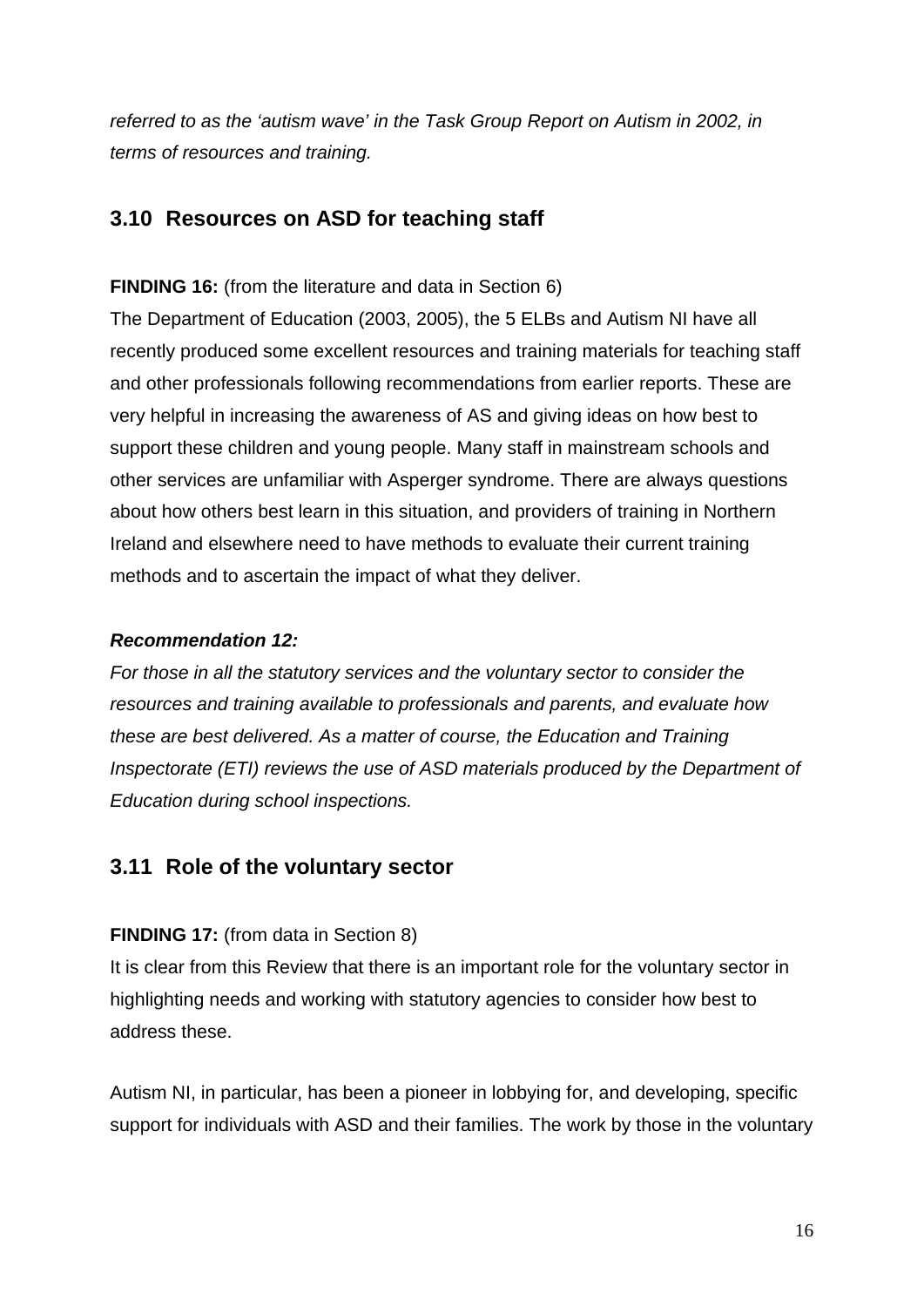and independent sectors both complements and adds to what the statutory services can do.

#### *Recommendation 13:*

*Those in the voluntary sector and the statutory services need to continue to work together and liaise to ensure that what they offer is congruent and avoids repetition and confusion for families. Each needs to decide in which areas they are best qualified and able to address and to share their development plans and goals, be it training, resources on ASD or support groups, for example. Two of their 'products' most valued by parents are the support groups and the befriending schemes for themselves and for their children, and these could be expanded to increase in frequency and to reach more families.*

## **3.12 Interventions for children and young people with Asperger syndrome**

#### **FINDING 18:** (from the literature)

Most children and young people with AS will need a number of different interventions to address their needs, not just one. A single intervention is unlikely to suit or be appropriate to ALL children and young people with AS or ASD (Jones, 2006; Jones & Jordan, 2006). Schools and parents will therefore require information and resources on a number of interventions and to have a means of assessing which may be helpful. There is a wealth of literature and an increasing number of videos and DVDs to illustrate different interventions. The Further Reading list at the end of the Review gives references to many of these.

#### *Recommendation 14:*

*Parents and schools need guidance on how best to assess the needs of children and young people with Asperger syndrome, and then to make sensible decisions on which interventions (in the broadest sense of the term) to use. Understanding the principles of the interventions is the key, rather than using interventions without sufficient training. This is compatible with the policy of the Department of Education that the approach should be child-centred and not method-centred.*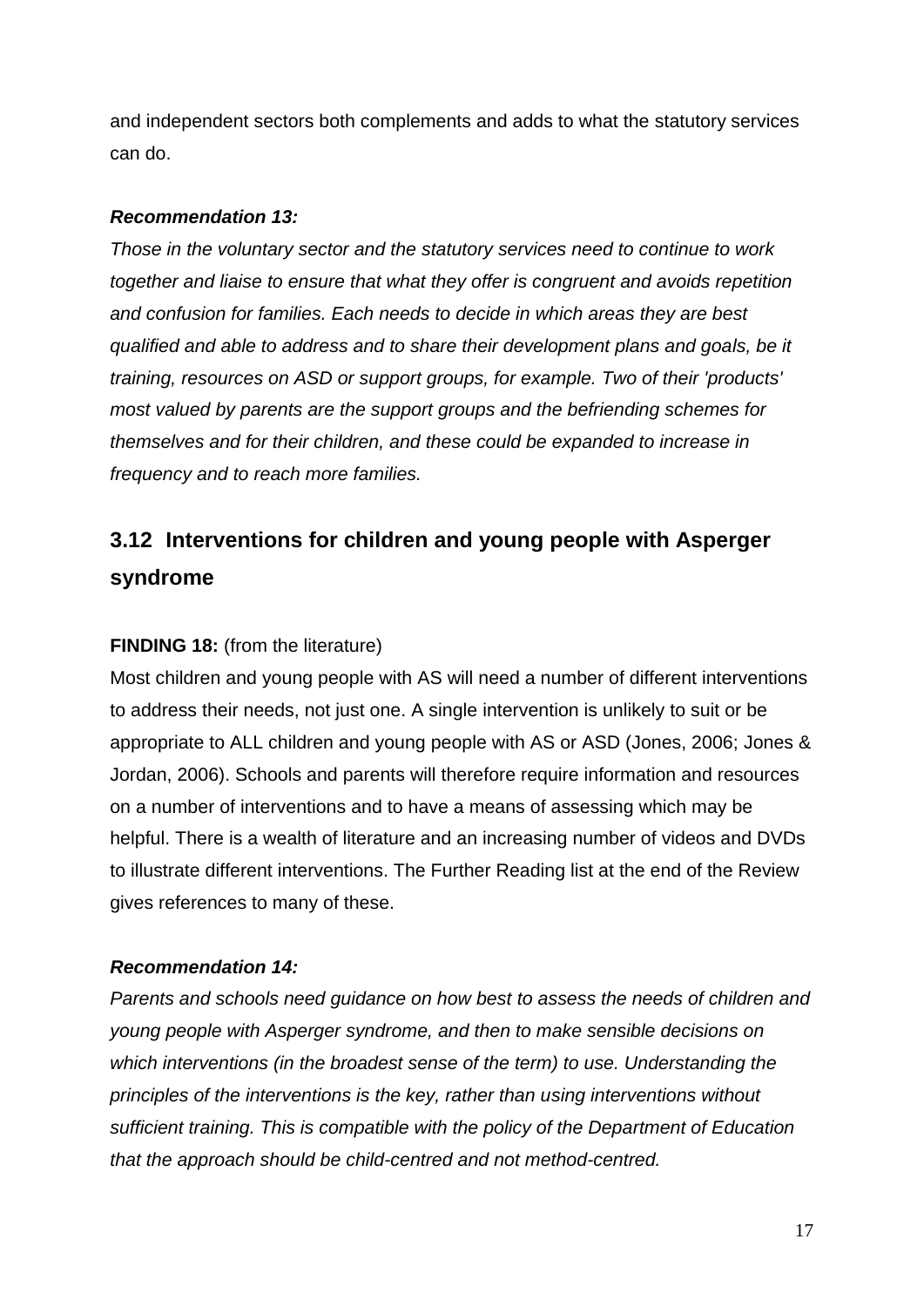## **3.13 Data from the Parents**

#### **FINDING 19:** (from data in Section 5)

A total of 59 parents (16% of the estimated number of families in Northern Ireland with a child with AS aged 10 to 18 years) returned a questionnaire. Over half of these parents were satisfied with their child's current school or college placement and said this was their greatest source of support. That said, some had had very difficult experiences with previous schools, their comments suggesting that the staff had misunderstood the child's behaviour or had not wanted 'challenging children' in the school.

Some parents felt unsupported after diagnosis; others felt supported in the early years, but then support seemed to disappear. They were asked to rate overall how they felt 'today' about the support they were receiving using a scale from 1 (very dissatisfied) to 10 (very satisfied). Twenty-three parents (41%) said they were very dissatisfied, giving a rating of 1, and only 6 (11%) gave the highest rating of 10, two of these citing Asperger's Network as their main support while the third parent said the private psychologist had been the most supportive.

The nature of AS is such that parents are almost constantly under pressure from their child and the requests of others involved. They have to support their child outside the home and liaise with professionals who may or may not agree with what is being requested or may or who may not have the resources. Within the home and family, parents have to attempt to share their time equally with other children and their partners. It is therefore not surprising that these ratings are so low. The statutory agencies and voluntary organisations have worked very hard to enhance and improve services in recent years in Northern Ireland and there is much to be commended. The extent of need is often great, however, and there are many ways in which services could support families more than they do currently. It is not always a matter of more funding. Some parents commented that the options which were offered (which were expensive) were not always what they wanted.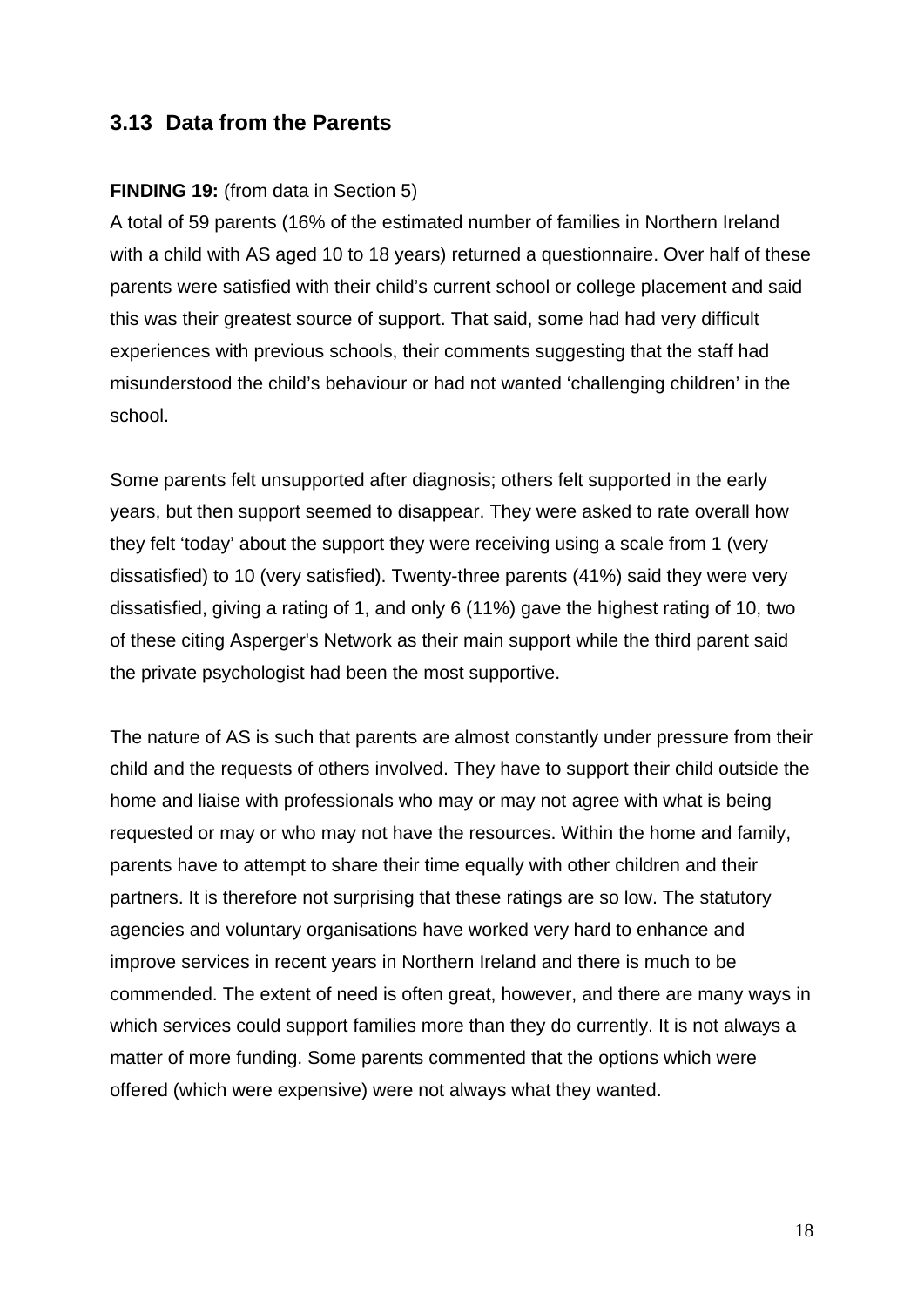## *Recommendation 15:*

*A key question for all providers to ask parents is 'What would make a difference to you and the family at this point?', as opposed to only offering what exists within an area (e.g. 'We have a group/a workshop/a befriender/…').*

## **3.14 Responses from staff in schools and colleges**

## **FINDING 20:** (from data in Section 6)

Overall, the tone of the replies was very positive and almost ALL schools which had children with AS could point to improvements over the last 3 years both in terms of what they were able to do, and in their understanding of the condition. This appeared to be the case across the 5 ELBs.

The key areas that staff identified which had improved were:

- Knowledge and awareness of AS and its implications for the child and the parents;
- Opportunities and availability of training both in school and externally;
- Working much closer with parents and a desire to collaborate more;
- The value of autism advisory services almost all said these were very useful and that they would like more; and
- The value of Classroom Assistant (CA) time.

## **3.15 Life beyond school**

**FINDING 21**: (from the literature and data in Sections 5 and 8)

Life after the school years is one of parents' biggest concerns and, as yet, there are insufficient options and support available for young people with AS both in Northern Ireland and the rest of the UK. There are some examples of good projects, but these, as yet, only serve a small proportion of those with AS. Key areas to consider are the support needed to decide on a feasible career, to enter and succeed in Further or Higher Education and then to gain and maintain employment.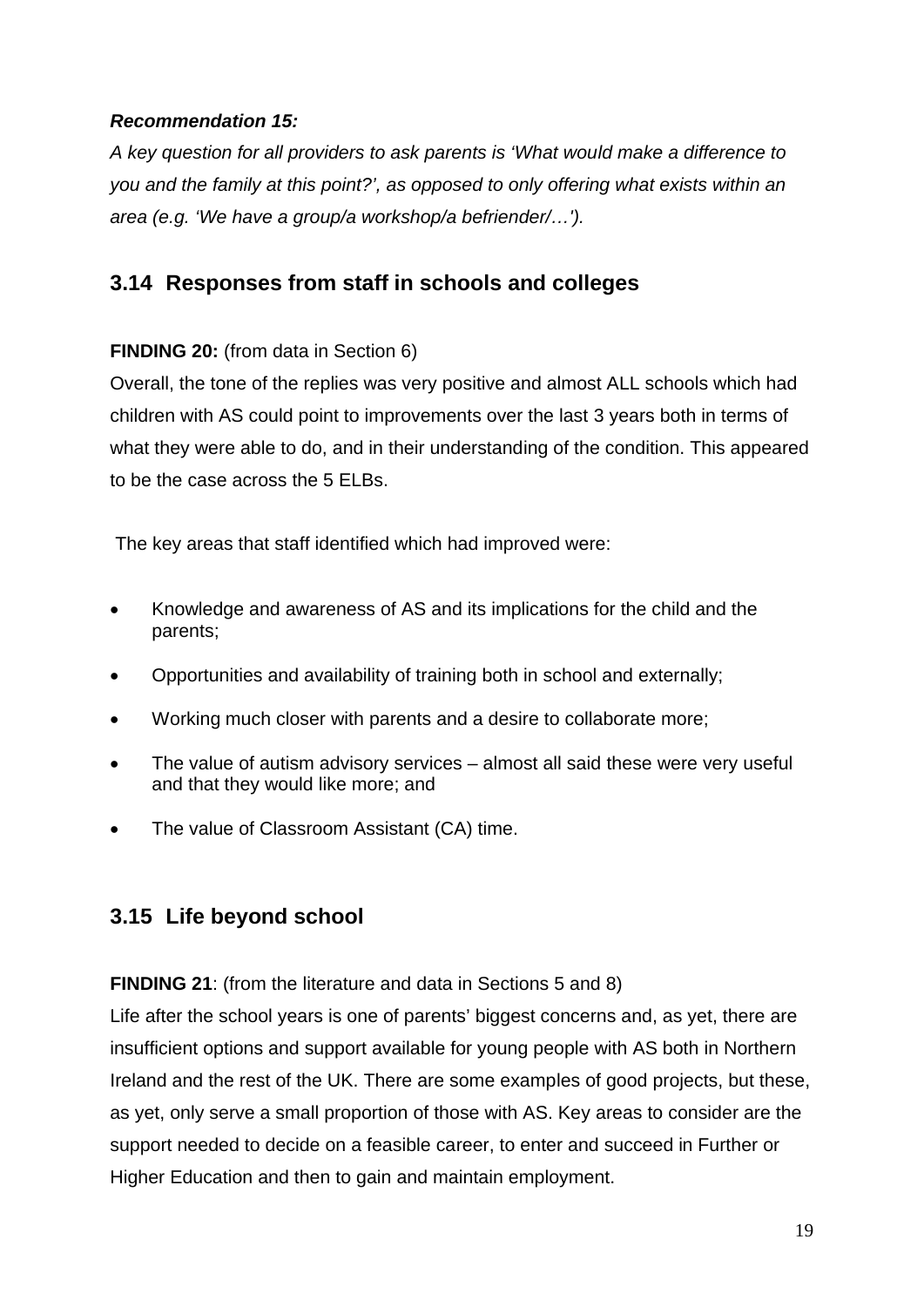There are now better assessment services in place in Further Education (FE) and Higher Education (HE), and reasonable financial support available to provide support (e.g. the Disabled Student Allowance), if the student is willing to disclose their diagnosis (Martin, 2006). Many adults with AS will then need to be supported in finding a job and in keeping that job in its early stages. There are some very successful schemes in one or two areas of the UK, but these need to be multiplied to meet the need of all those with AS in need of support. A pilot supported employment scheme has started in Greater Belfast (Employment For Autism (EFA)), and when this is established and working well it would be excellent to extend this in terms of numbers and areas of Northern Ireland covered. If not, the reality may be that the young person with AS, having achieved well at school, may remain at home unemployed and on benefits after leaving formal education. This has serious consequences for all concerned – the young person, the family and society as a whole.

#### *Recommendation 16:*

*That young people with AS are given much more support than they appear to receive currently to help them choose a suitable route after school, to obtain support in Further and Higher Education and to find and keep employment At the moment in the UK, this task often falls to the voluntary sector, but those working in schools, in FE and HE should examine their policy in practice in this area and work with statutory agencies to enhance current provision.* 

### **3.16 Views of children and young people with Asperger syndrome**

In considering these findings, it is important to acknowledge individual differences and needs within this population. That said, common concerns were their awareness of the difficulties they had in understanding and relating to other children. Linked to this was the bullying and teasing they experienced at school. A significant issue was the feeling that others did not understand them and recognise their needs. One respondent suggested that teaching staff should '*try living in their world'*. Positive comments were made by some about having Asperger syndrome and the support they received, but the over-riding impression given was that life was hard and people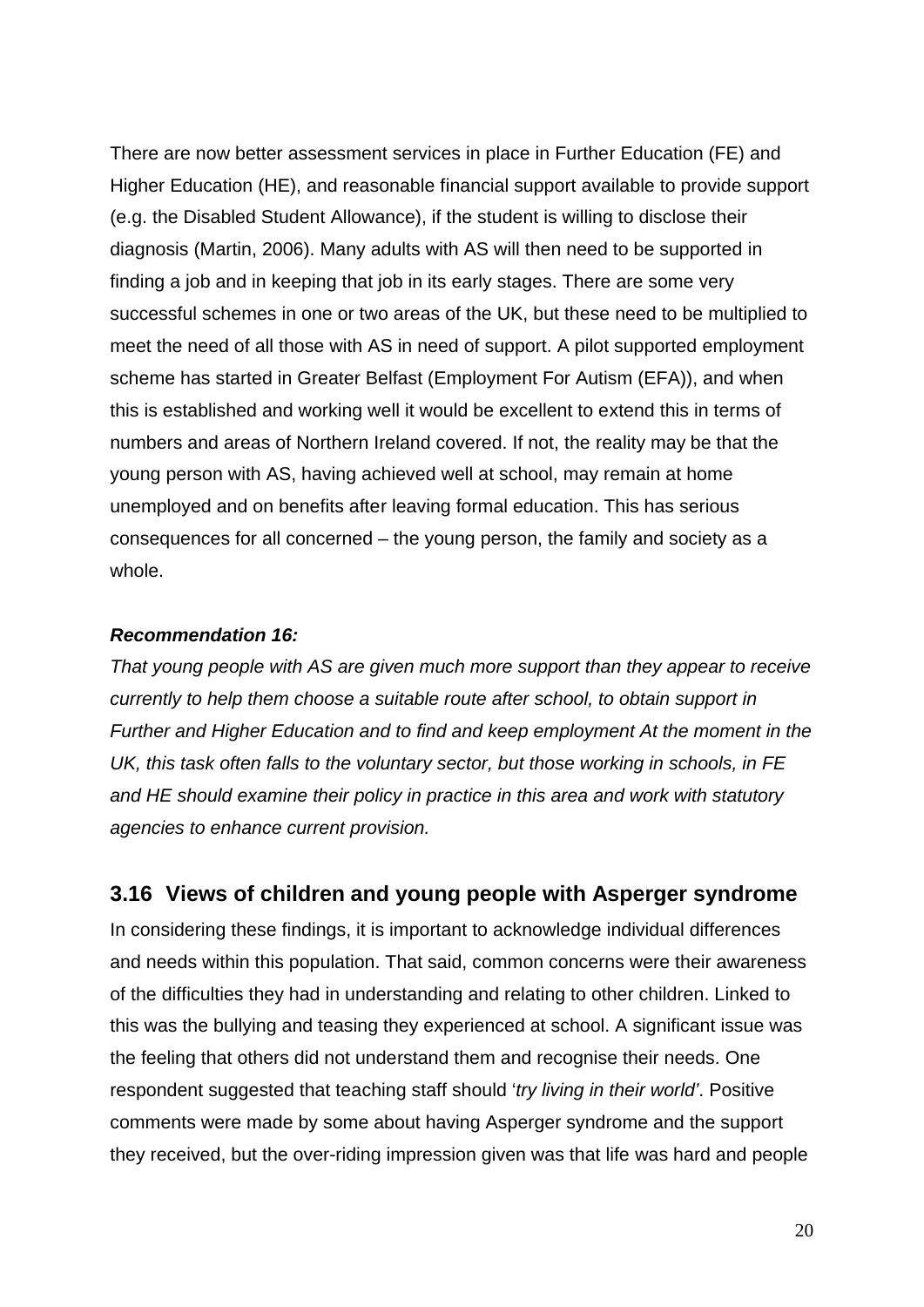did not make sufficient adjustments to enable them to manage and enjoy school and life generally.

## **3.17 Issues around giving the diagnosis of Asperger syndrome**

## **FINDING 22: (from the literature)**

For any child or young person, it is important to consider the pros and cons of making and sharing the diagnosis. There is sometimes no clear-cut route to take, and parents, staff and the child or young person might not reach a consensus on this. Some of the advantages and disadvantages are discussed in a recent book edited by Dinah Murray (2006), which is an excellent resource for young people, parents and professionals alike.

## *Recommendation 17:*

*That professionals are mindful of the dilemmas and issues in giving the diagnosis of Asperger syndrome to a child or young person, and in deciding whether to disclose this to peers, teaching staff and to future employers. There is a need to enable parents and the child or young person to arrive at the most appropriate course of action at any given time.*

## **3.18 Maximising skills and interests**

## **FINDING 23:** (from data in Section 4)

Comments from the children and young people with AS in this Review illustrated very well how hard their lives are and how other people can make them feel good about their achievements or how they can be extremely critical leading to feelings of worthlessness and anger.

### *Recommendation 18:*

*All those involved with a child or young person with Asperger syndrome need to identify that individual's skills and strengths, and find ways of recording and highlighting these to raise their self esteem and status in the eyes of others.*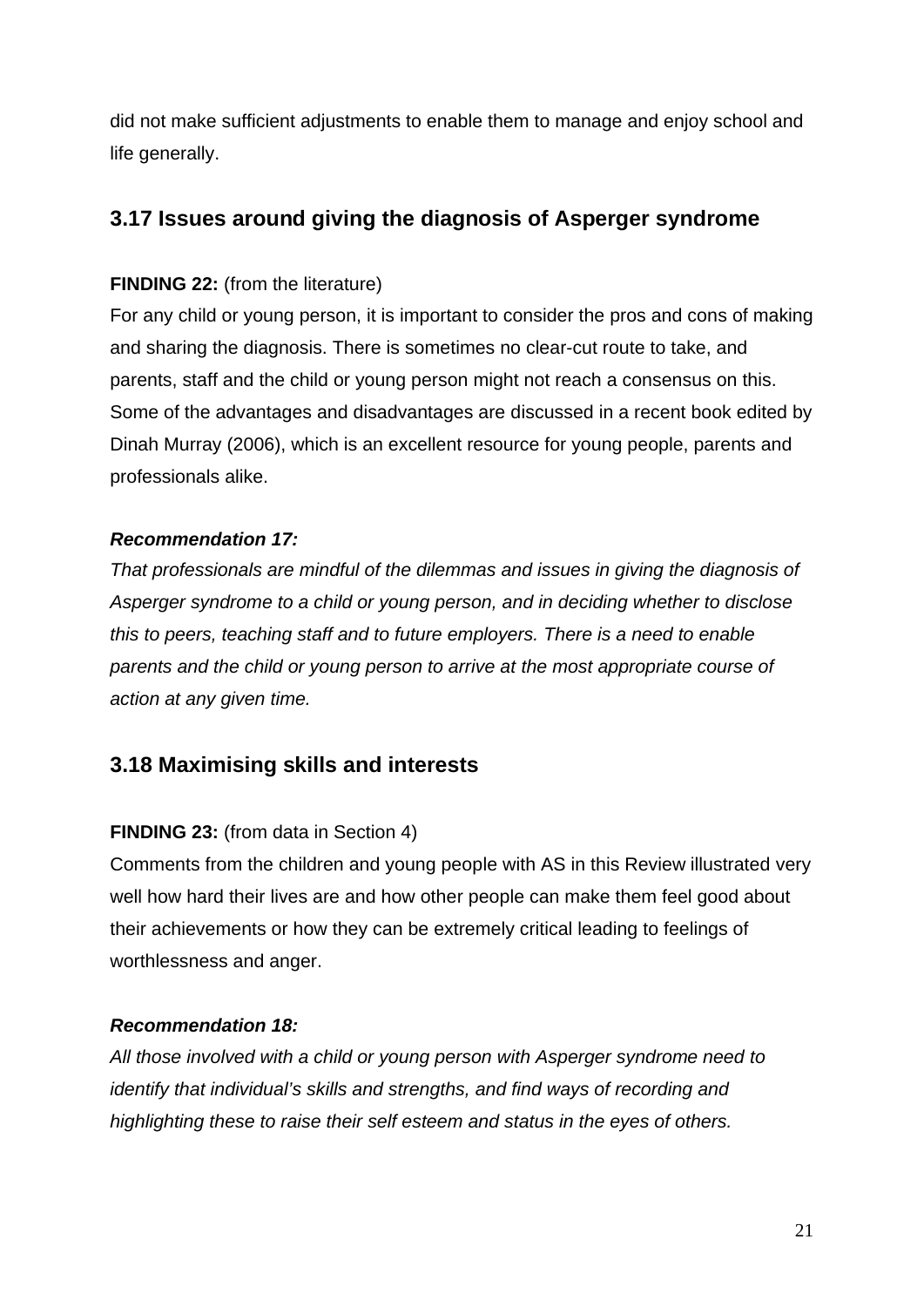## **3.19 Teasing and bullying**

### **FINDING 24:** (from the data in Section 4)

Teasing and bullying were the most often cited negative reactions to the condition reported by the children and young people in this Review, and require urgent attention and action.

### *Recommendation 19:*

*That staff in schools and colleges are made very aware of the high probability of bullying and teasing, and that they identify crisis times within the school day and areas of the school where this is most likely to occur.*

## **3.20 Insight into Asperger Syndrome**

### **FINDING 25:** (from the data in Section 4)

Overall, the comments made by the children and young people with AS showed they had a fairly accurate picture of how the condition affected their perspective and behaviour. In addition to the negative comments, some did have high expectations for future careers and did enjoy some aspects of their lives at school and home. Some parents said their child had enjoyed meeting others with Asperger syndrome at support and social groups as it was a relief to know they were not alone and for some, they shared the same interests.

### *Recommendation 21:*

*It is only relatively recently that attention has turned to sharing the diagnosis and discussing this with the individual with Asperger syndrome (Murray, 2006). Many adults have written about the huge benefits they have had from meeting others with AS. Both these interventions need careful consideration as they are not automatically perceived by the young person as a good or positive thing. What is important is that the two topics are on the agenda for discussion with parents, professionals and the young person him or herself so that the child or young person does not lose out.*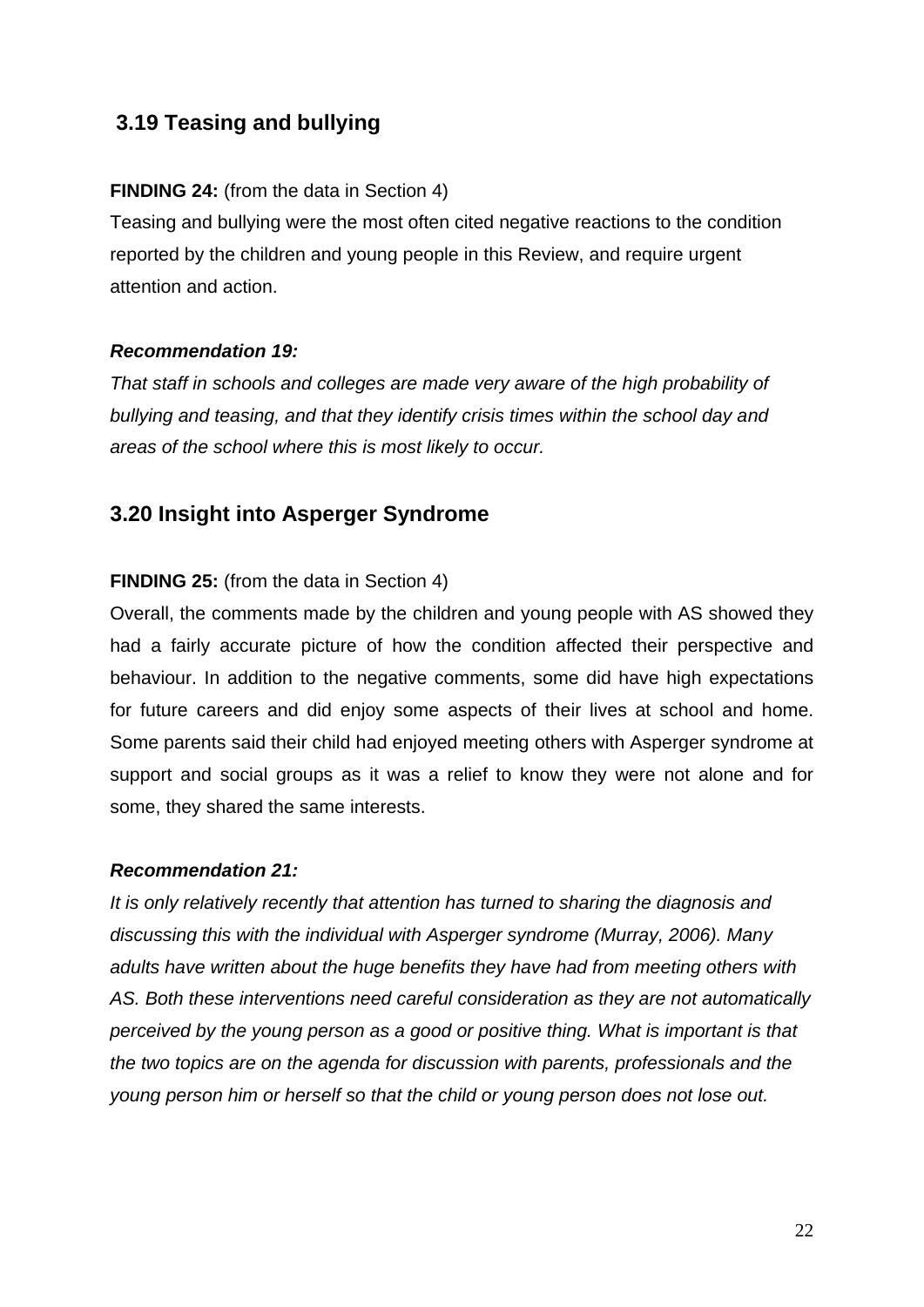## **SECTION 1: INTRODUCTION TO THE REVIEW**

## **1.1 Aims of the Review**

The two key aims of this Review were:

- To identify the needs of young people with Asperger syndrome who are aged between 10 and 18 years and living in Northern Ireland; and
- To identify what services are currently provided for these young people and their families and how these might be further enhanced.

## **1.2 Purpose of this Review**

The purpose of this Review is to provide information which can be used as a resource for all those working and living with children and young people with Asperger syndrome. It will:

- Provide data on the numbers of children and young people with AS living in Northern Ireland and the implications of this;
- Give information and comments from young people with AS on their experiences and views of services;
- Describe the views of parents of children and young people with AS on their experiences;
- Disseminate ideas from professionals and voluntary organisations on good practice and what needs to happen to enhance services;
- Provide references to the literature and other resources on AS for children and young people with AS, and for parents and professionals; and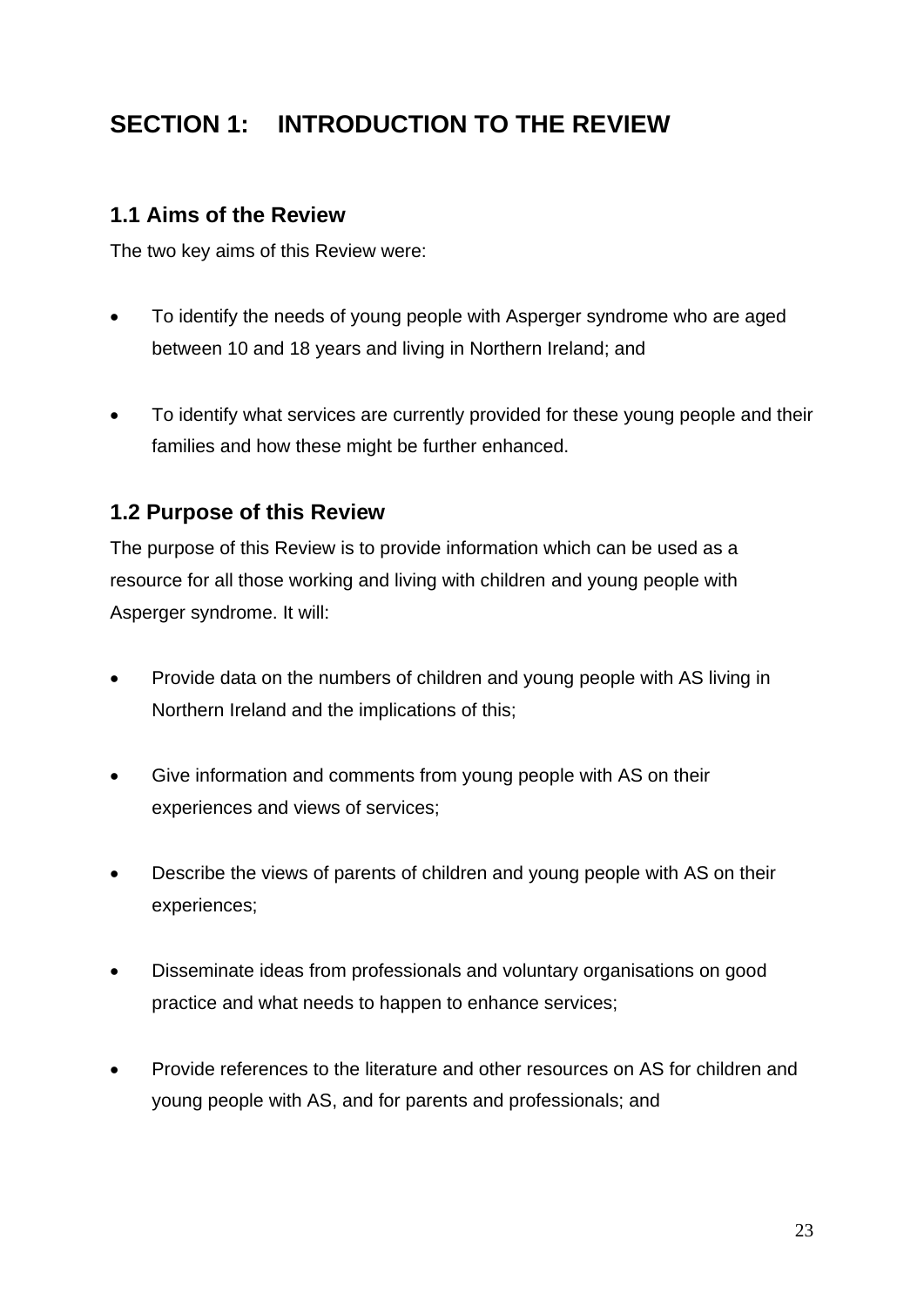Reference and comment on other reviews, national guidance and policy documents on AS produced in Northern Ireland and in other countries within the UK.

## **1. 3 Background to the Review**

The principal aim of NICCY is to:

'…*safeguard and promote the rights and best interests of children and young persons' and* '*keep under review the adequacy and effectiveness of law and practice relating to the rights and welfare of children and young persons'.* 

All this is done with explicit reference to the UN Convention on the Rights of the Child, ratified by the UK Government in 1991.

The needs of children and young people with autistic spectrum disorders (ASD) have been brought to the attention of NICCY from a number of different sources. They were raised as a pertinent issue in both Kilkelly et al's (2004) research on children's rights within Northern Ireland and the subsequent SHOUT consultation. The Task Group Report on Autism in Northern Ireland (2002) also highlighted the needs of these individuals, commenting that:

*'Within the last few years educational, health and social services provision for children and young people has entered a period of rapid improvement in many areas of Northern Ireland. However, parents, voluntary bodies and statutory bodies alike recognised that there is still much progress to be made before it will be possible to say that all children and young people with ASD are being identified and that their needs are being fully met'* (Task Group Report, 2002: ii).

There have also been 87 referrals to the Legal and Complaints Department at NICCY relating to provision for children and young people with ASD.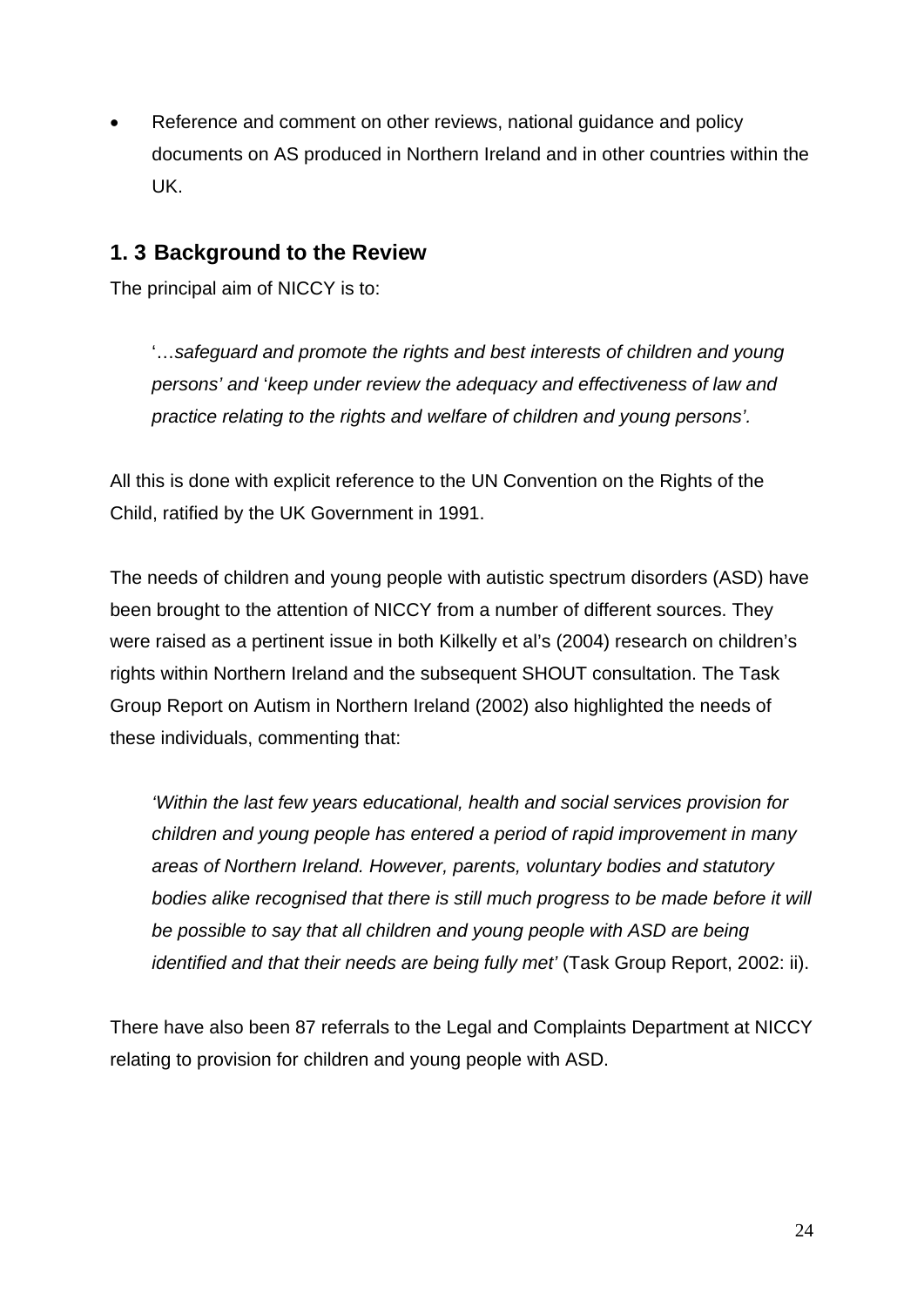## **1.4 Main Objectives of the Review**

The main objectives of the Review are as follows:

- **(a)** To produce a comprehensive Literature Review covering the following topics:
- Definition of ASD and Asperger syndrome;
- The likely numbers of individuals with Asperger syndrome within Northern Ireland;
- The needs of individuals with Asperger syndrome and their families/carers;
- Relevant policies in Northern Ireland;
- Existing research on Asperger syndrome within Northern Ireland, and elsewhere;
- Issues affecting individuals with Asperger syndrome and their families;
- Examples of good practice across Northern Ireland; and
- Examples of good practice elsewhere, both in terms of policy and practice.
- **(b)** To provide a comprehensive overview of existing services and provision for individuals with Asperger syndrome in Northern Ireland.
- **(c)** To identify gaps in service provision for individuals with Asperger syndrome in Northern Ireland.
- **(d)** To identify examples of good practice.
- **(e)** To ascertain if regional differences exist with regard to diagnosis and provision for individuals with Asperger syndrome in Northern Ireland.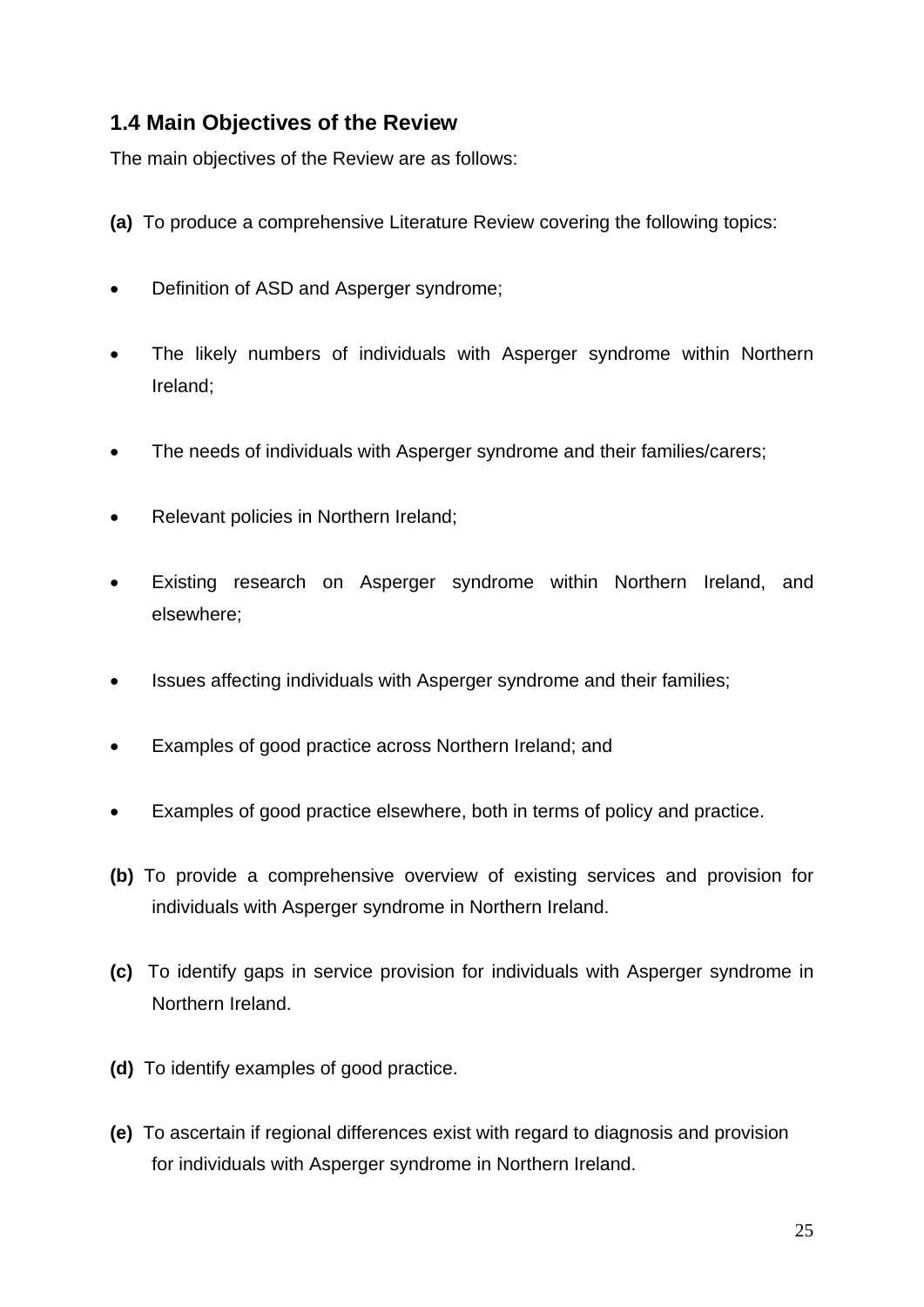- **(f)** To ascertain the views of children, parents/carers and relevant professionals regarding:
- The diagnostic process;
- The effectiveness and appropriateness of existing services;
- The extent and nature of unmet need; and
- Desired developments within the field.
- **(g)** To evaluate the appropriateness of existing (and planned) policies, and to determine the extent to which desired policy outcomes are being fulfilled.
- **(h)** To ascertain to what extent inter-agency working is taking place and is effective within these areas.
- **(i)** To offer evidence-based recommendations for the future development of both policy and practice.

## **1.5 Methods of data collection**

During the period January to June 2006:

- A Literature Review was undertaken on current literature and research relating to Asperger syndrome and on policy, legislation and guidance in Northern Ireland.
- Questionnaires were devised and circulated to:
	- o Children and young people with Asperger syndrome;
	- o Parents/carers of children and young people with Asperger syndrome;
	- o Mainstream and special schools and colleges; and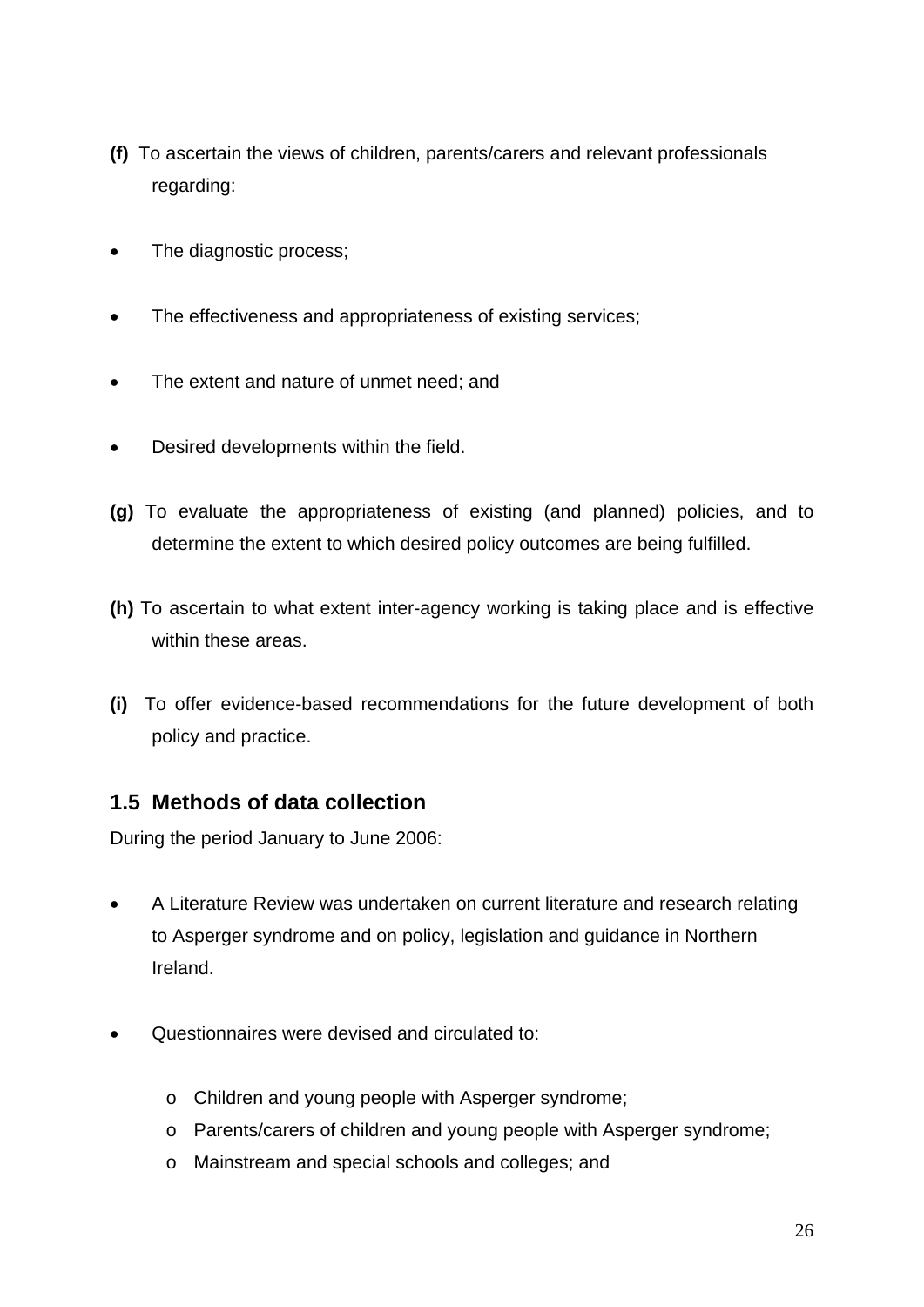- o Providers of services.
- Interviews were held face-to-face or by telephone with parents, health professionals, social workers and children and young people with AS.
- Data which had been collected by the Department of Education in Northern Ireland on the numbers of pupils with Asperger syndrome were analysed.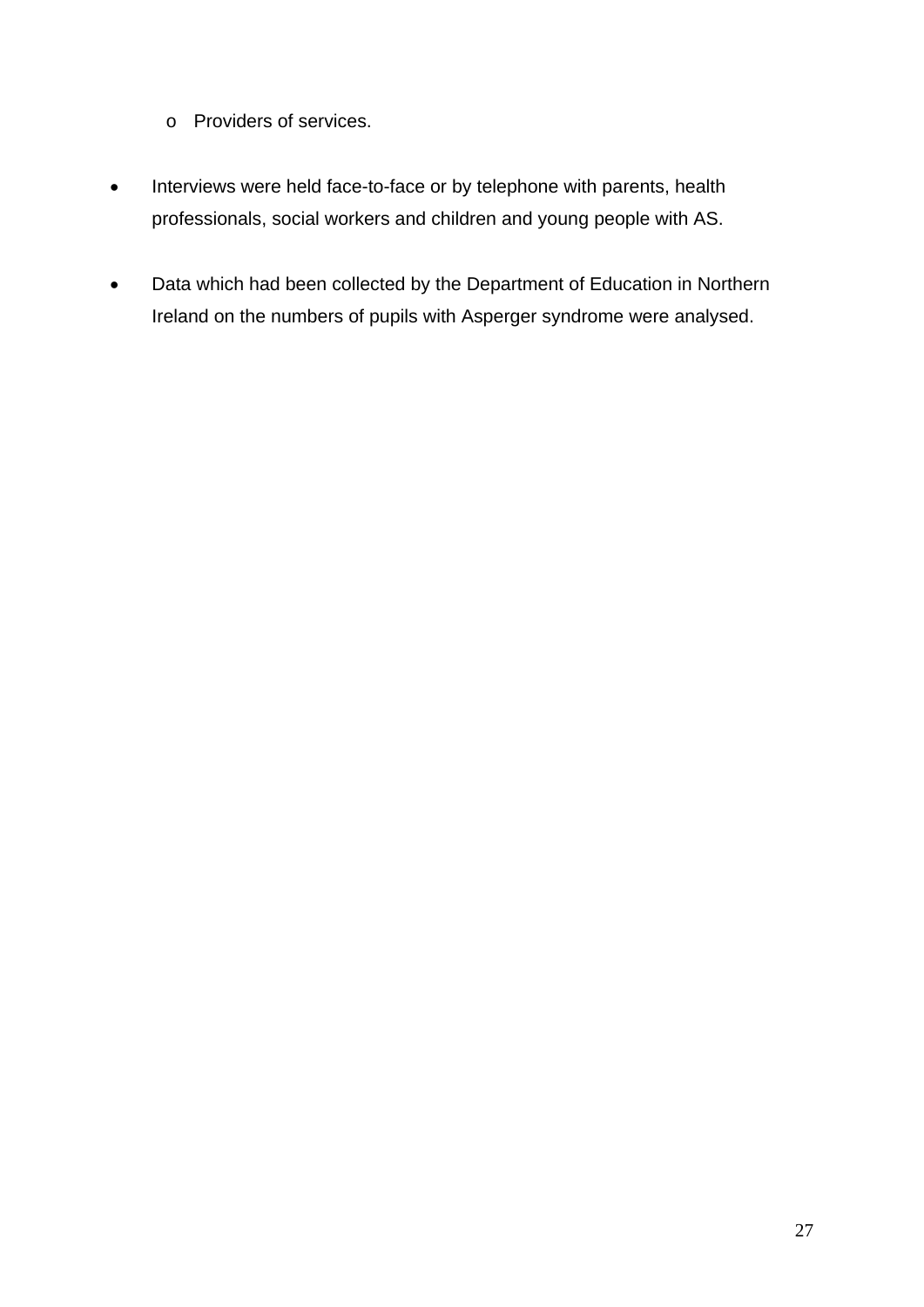## **SECTION 2: LITERATURE REVIEW ON ASPERGER SYNDROME**

The topics covered in this Literature Review include:

- Definitions and diagnosis of Asperger syndrome;
- The prevalence of Asperger syndrome and numbers of children and young people with AS living in Northern Ireland;
- Regional differences which may exist;
- Diagnosis, assessment and interventions in Asperger syndrome;
- Demands on parents and families with a child with AS;
- Multi-agency collaboration;
- Policy, guidance and reports on ASD in Northern Ireland;
- Role of the voluntary organizations in ASD;
- Forms of support for children and young people with Asperger syndrome and their families out of school hours;
- Life beyond school;
- Staff training needs in Asperger syndrome; and
- Support for families with a child or young person with Asperger syndrome.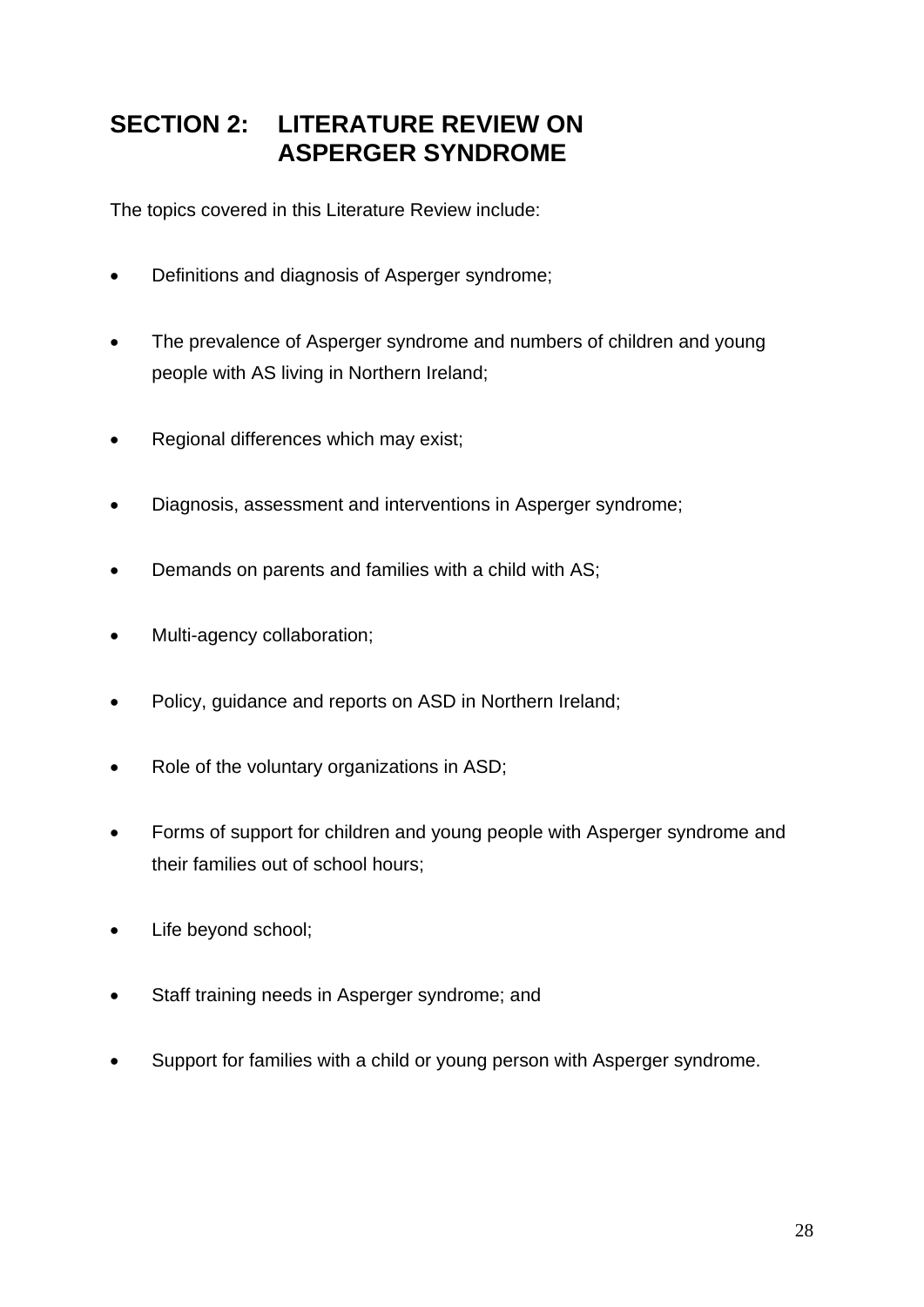## **2.1 Diagnosis and definitions of Asperger syndrome**

#### *2.1.1 Autism spectrum disorder and Asperger syndrome*

Autism spectrum disorder (ASD) is the umbrella term for a range of conditions that have a common core of difficulties identified as 'autistic' and roughly corresponds to the category of *Pervasive Developmental Disorders.* Kanner (1943) was the first to identify *autism* as a separate and distinct condition. Although he described children who were mute and showed poor adaptive functioning, his original impression was that all were fundamentally intelligent, assuming that what he called their 'islets of ability' were in fact true representations of their general level of ability and that it was the autism that was somehow 'masking' their innate capacity. It was left to Wing and her colleagues (Wing & Gould, 1979) to demonstrate, in a large population study, that autism could (and often did) co-occur with severe learning difficulties. Wing (1981) also introduced the work of Asperger (1944: translated, Frith, 1991) to the English-speaking world and with it, the recognition of a far more intellectually- and linguistically-able group who nevertheless shared a common 'triad of impairments' (see below) with others within an 'autistic spectrum of disorders' (ASD). The 4<sup>th</sup> edition of DSM (DSM-IV: APA, 1994) and the  $10<sup>th</sup>$  edition of ICD (ICD-10: WHO, 1993) introduced the category of 'Asperger Syndrome/Disorder'. Both these systems also recognized a larger group of individuals who do not meet the criteria for autism but who also share a common core of difficulties. These were categorised as '*atypical autism*' or '*pervasive developmental disorders not otherwise specified*'.

Autism spectrum disorder (ASD) covers the three main categories of:

- Autism (autistic disorder);
- Asperger syndrome (disorder); and
- 'Pervasive developmental disorder, not otherwise specified (PDD-NOS; atypical autism).

Wing (1996), who first conceptualized the term, included a broader range of conditions but these three are the most widely accepted. The diagnostic systems have a hierarchical system of classification such that, if someone meets the criteria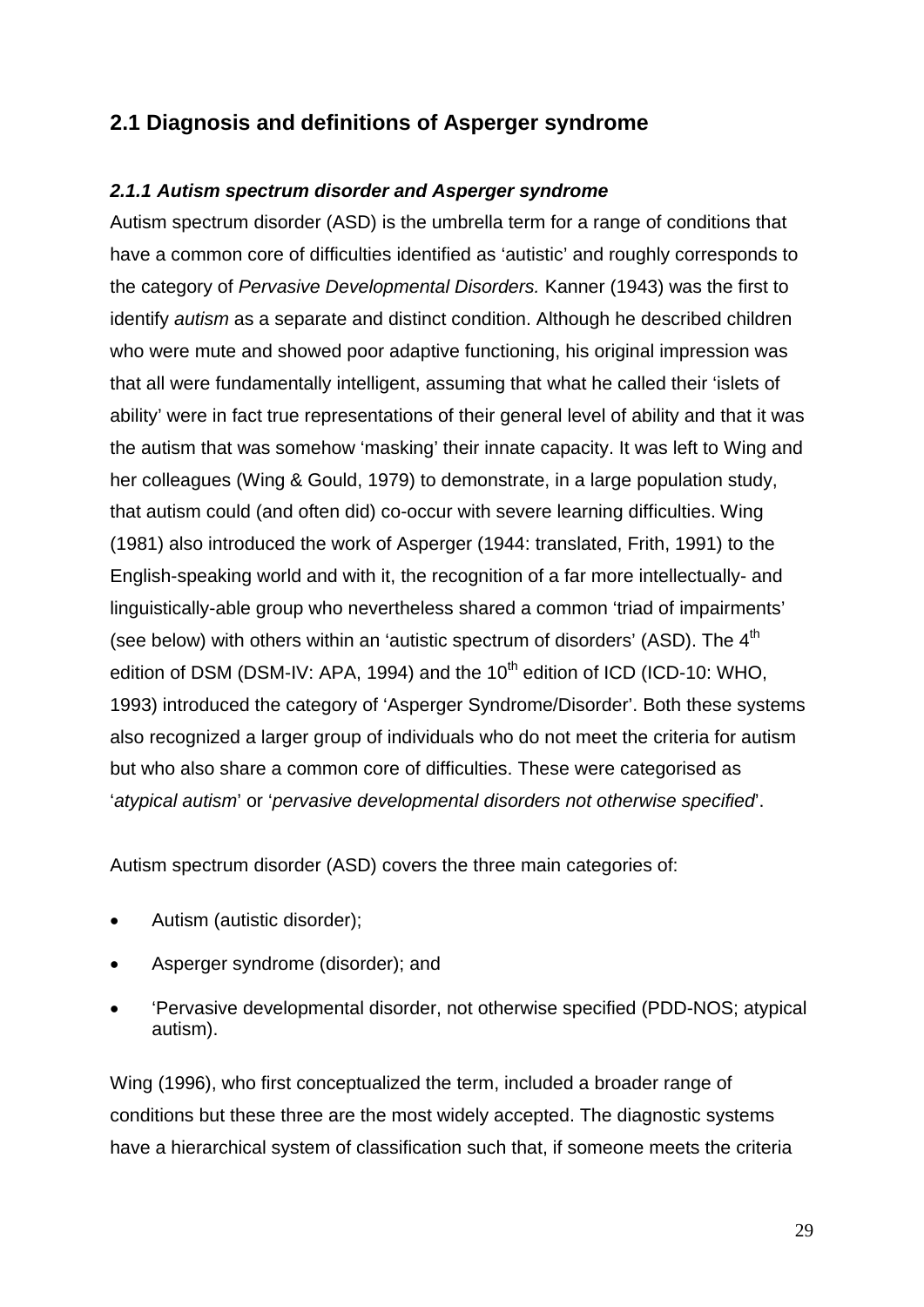for autism, for example, they cannot then be said to have Asperger syndrome or PDD-NOS, but not all diagnosticians follow these guidelines.

Debate and discussion continues on the existence and the distinctions between different subgroups under the heading of autism spectrum disorders and these are not always clear-cut (Bishop, 1989). In addition, deciding where the cut-off point might be between 'typical development' and an ASD is challenging.

Only recently, research has focused on differentiating categories at the 'borderlands' of autism (Barrett et al., 2004), that is, the point where individuals might be distinguished from individuals with language disorders or non-pathological variations of human development – the 'eccentric and unusual'. It is not sufficient that individuals have unique or unusual learning and thinking styles in order to attract a diagnosis; their differences must be such that they significantly interfere with functioning in their everyday lives.

#### *2.1.2 Diagnosis of Asperger syndrome*

There are two major diagnostic classification systems in use. One is the Diagnostic and Statistical Manual of Mental Disorders, 4<sup>th</sup> edition (DSM-IV) and the other is the International Classification of Diseases, Version 10 (ICD-10), which is the most often used in the UK. Each has similar criteria for the diagnosis of autism based on the triad of impairments (see **Appendix 1**), where the behaviours are discrepant from the mental age of the individual. These criteria have changed over the years and will continue to change as understanding of the condition develops.

For a diagnosis of Asperger syndrome, there should have been no significant delay in the development of speech and the child should not be intellectually impaired. The individual should be within the average, or above average, range of intelligence. Those involved in diagnostic assessment do not always strictly follow these criteria and so there are some children who have had delayed speech and language and who are below average intellectual ability who have been diagnosed as having Asperger syndrome. Some cognitively-able children do not develop speech at the usual time but become fluent speakers later on. Some diagnostic teams would then diagnose these children as having high functioning autism (HFA), whereas others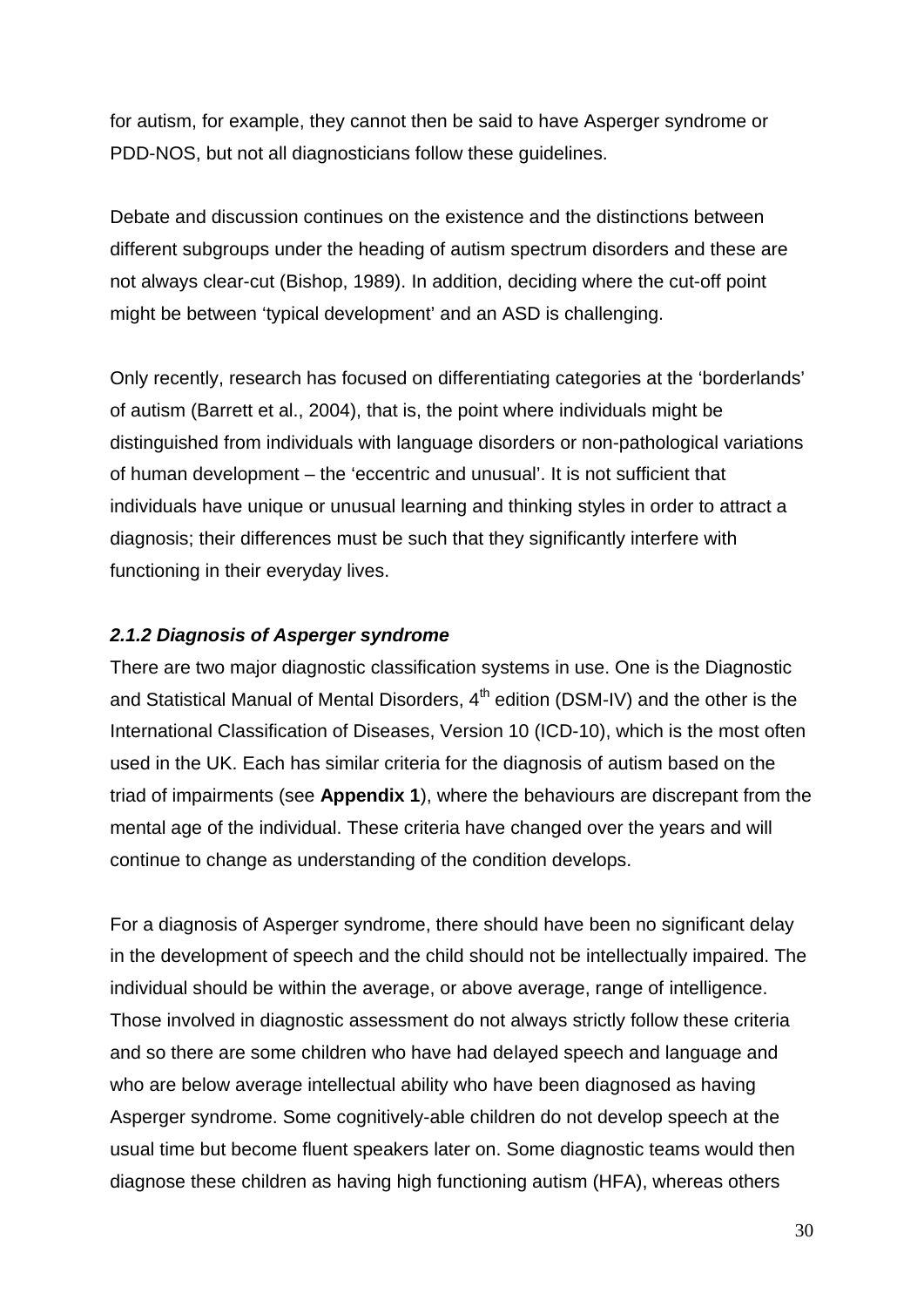might argue that the child has Asperger syndrome. It is possible then for a child's diagnosis to be changed with age by the same diagnostic team or to be given different diagnostic labels depending on who makes the diagnosis. This can cause distress and confusion to parents and professionals alike, and needs to be explained. It also appears to be the case for some children that they are considered to have Asperger syndrome if they attend mainstream school, irrespective of their clinical history or behaviour. Defining children with ASD by educational setting is not good practice.

Some children with AS attend schools for children with learning disabilities, even though they are not intellectually impaired, because the school building and class sizes are smaller and more staff are likely to have knowledge of ASD. In England, a number of independent schools have been established solely for pupils with Asperger syndrome, where mainstream schools have not been able to meet their needs. There are also some children with AS for whom school has been so difficult that education is provided on an individual basis by tutors working outside of school premises who focus on their strengths and interests and help to build self esteem.

The only defined differences between AS and autism are that there should be no significant general learning difficulties and no significant delays in language acquisition. However, the way in which the core difficulties (the triad of impairments) are manifested may also differ. Those with AS, as distinct from autism, are often said to be sociable (just lacking the skills and understanding to interact successfully with others), to talk *at* rather than *with* others, to be clumsy (although there is not good evidence that motor problems are confined to those with AS), and to show their inflexibility through the establishment of rigid interests and routines, often complex in nature. Although AS exists as a separate category in both diagnostic systems, only now are more reliable and valid diagnostic tools being developed such as those which are already well accepted for autism.

Different authors have characterised AS in different ways which, in turn, has led to great disparity in the way it is diagnosed, with pragmatic factors often having an influence (choosing a label to fit available provision, or conversely, choosing a label that is judged more acceptable to parents or to an individual). There has been a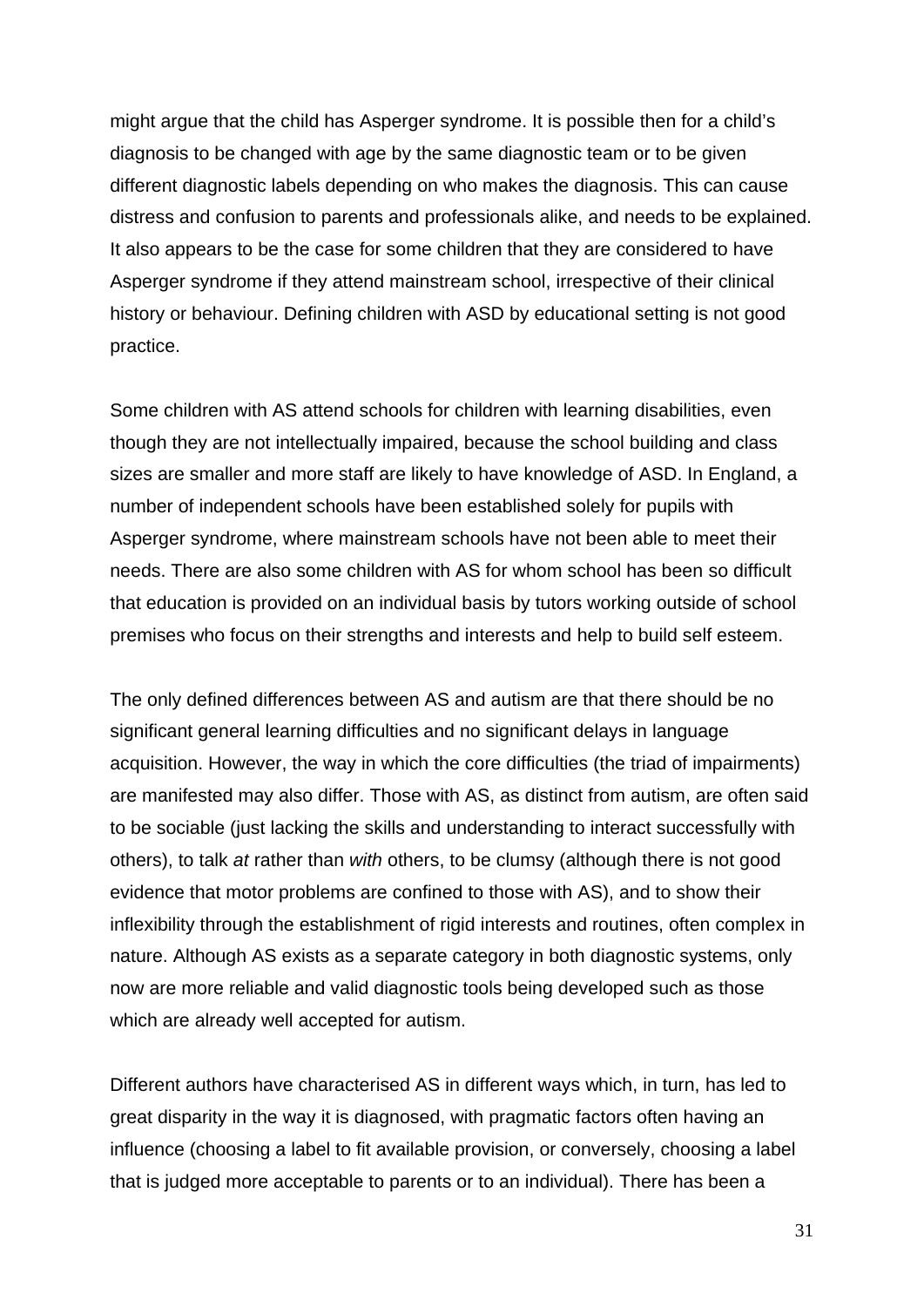plethora of studies seeking to find systematic differences between AS and what is termed 'high functioning autism' (HFA: where the person meets criteria for autism and where their language was delayed, but currently has no general cognitive or structural language difficulties). The consensus is that such a distinction cannot be made (Prior, 2003), and many authors and working parties have agreed that services should work with the broader concept of ASD and then look to individual differences within that frame (DfES, 2002; NIASA, 2003; Jordan, 2005b). However, there may be social or political reasons why the label of Asperger syndrome is preferred; this may be related to self-esteem in individuals with AS or the fact that it may be more easily accepted by parents.

#### *2.1.3 Misdiagnosis and missed diagnosis in Asperger syndrome*

Agreeing on and confirming the diagnosis of Asperger syndrome is not always an easy process and it is possible for misdiagnosis to occur because there is no definitive medical, biological or psychological test that can confirm the diagnosis of Asperger syndrome. Diagnosis is made on the basis of the behaviours observed and reported by parents and others. It is therefore subjective and dependent on the personal opinions and skills of the different professionals who see the child or adult. There are agreed lists of criteria for Asperger syndrome (see **Appendix 1**) which diagnosticians need to use as a guide and on which diagnostic instruments are based, but it can be hard to reach a consensus of opinion on whether a child or adult meets some of these, as they are based on behaviours seen.

So, it is possible for the following scenarios to occur:

- A child or adult with Asperger syndrome is incorrectly diagnosed as having autism and additional learning disabilities;
- A child or adult with autism and learning disabilities might be incorrectly diagnosed as having Asperger syndrome; or
- A child or adult with Asperger syndrome may not be diagnosed as such and may be misdiagnosed as having a mental illness, an emotional or behavioural disorder or be viewed by others as deliberately naughty, lazy or difficult.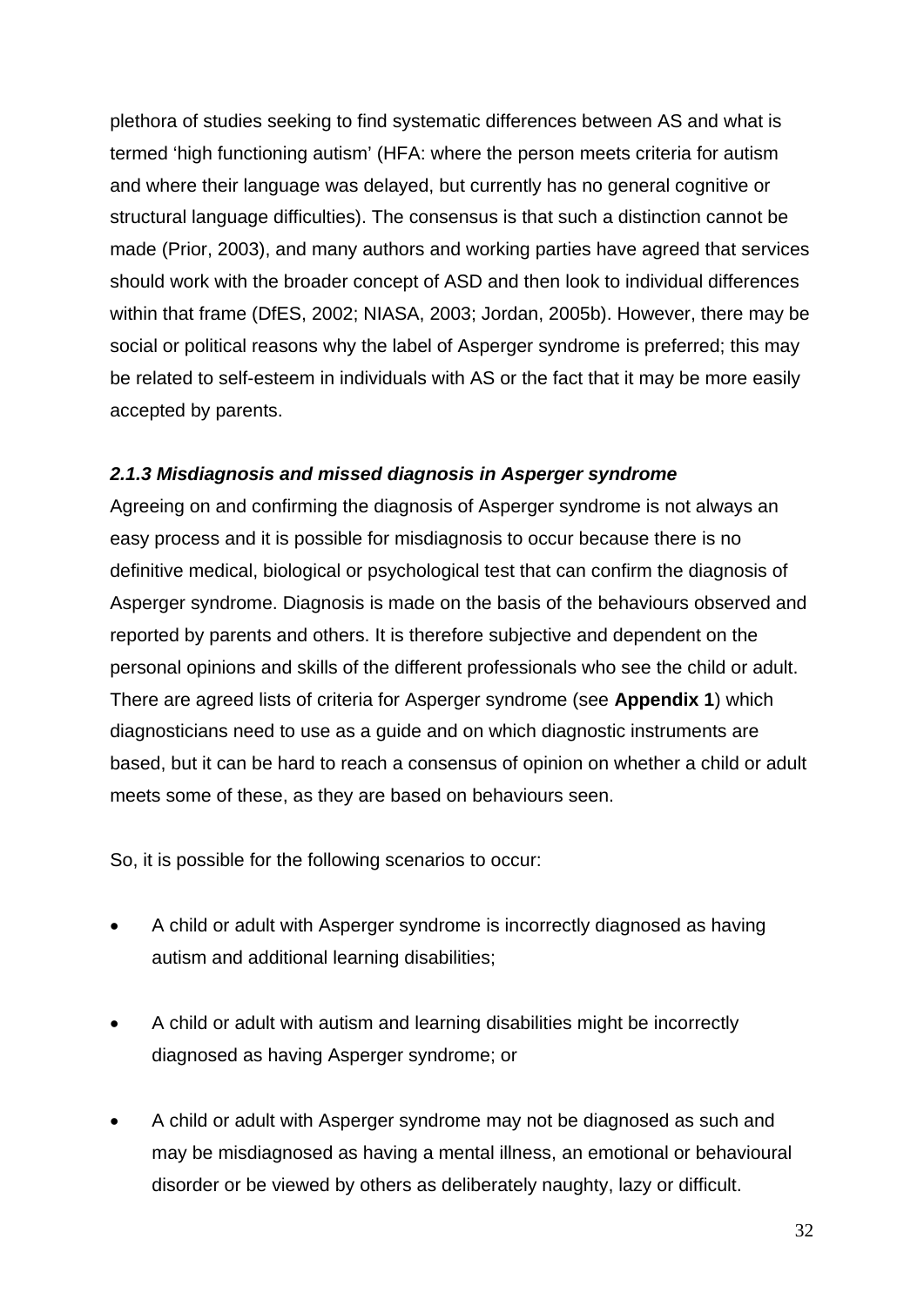## *2.2 Disability or Diffability?*

As with other disability areas, there is a group of individuals with ASD who challenge the medical characterisation of ASD as a 'disease' in need of a 'cure' (Dawson, 2004; Prince-Hughes, 2002; Sainsbury, 2000; Sperry, 1998). Wendy Lawson, a very able woman with Asperger syndrome, prefers the term 'diffability' to disability. 'Diffability' suggests that we are all differently-abled, and she and others argue that there are advantages as well as disadvantages to having Asperger syndrome. She and others argue that professionals and schools should not focus on trying to make children with AS change to become like a typical child, as in many respects this is not possible for the child with AS to achieve. In addition, we will lose out if we fail to appreciate and capitalize on the particular skills, knowledge, honesty and perspective of a child with AS, a failure which can reduce the child's feelings of self-worth.

The evidence of a high genetic link and a broader phenotype within families of individuals with ASD (Le Couteur, 1996) has led some researchers to make the case for the evolutionary advantage of some traits associated with ASD (Baron-Cohen, 1995; Baron-Cohen et al., 1997; Wheelwright & Baron-Cohen, 2001). Baron-Cohen (2004) adopts Asperger's characterisation of autism as an extreme form of maleness and argues that these different strengths and weaknesses comprise different ways of understanding and acting on the world: 'systemizers' (mostly male) who process information naturally in terms of physical systems, and 'empathizers' (mostly female) who process information in relation to its social and emotional characteristics. These views are speculative but emphasise the point that differences cannot automatically be equated with deficits. There is a preponderance of males over females with the condition, as there is in many developmental disorders. The overall figures are given as one female for every four males, but the ratio changes with ability level. For those with severe learning difficulties and other problems, there may be almost equal numbers of the condition, but for those with AS, the ratio may be between nine to fourteen males to one female. Some have suggested that the diagnostic systems are biased towards recognising males, and that female Asperger syndrome, for example, remains to be delineated and that girls with AS might be missed and/or seen instead as a child or young person with an emotional and behavioural difficulty. However,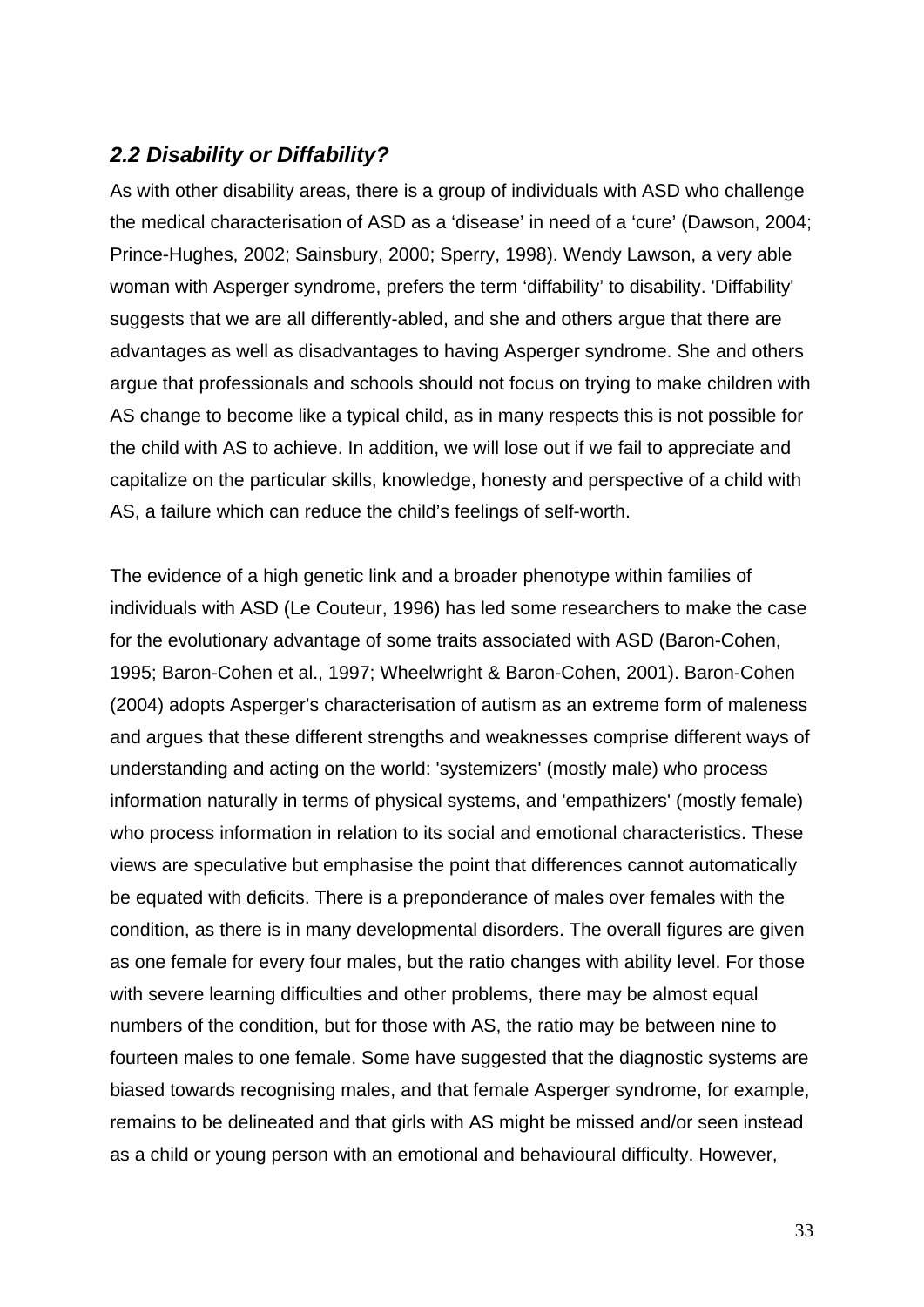there is as yet no evidence to support this contention.

## **2.3 Differences within the population of individuals with Asperger syndrome**

Individuals with AS are very different from one another, perhaps even more so than the typical population, since their difficulties in learning through social means result in their exclusion (at least partly) from a shared cultural view of the world; they have to try to make sense of the world for themselves, and each individual with AS will have his/her own perspective. The severity of their AS will also vary, and they will have different levels of general intelligence, language ability and other characteristics. There is nothing that protects children or adults with AS from having additional problems, and some other conditions are more common in AS than in the general population (see Sections 2.6 and 2.8 ). Just as with other individuals, they will also each have their own personality.

In spite of differences between individuals with AS, they share a common core of difficulties that define those with ASD and differentiate them from other conditions. This commonality lies in a core set of developmental differences from the typical that were first identified by Wing (1988) and have come to be known as the '*triad of impairments'*. Different versions of this exist but an accepted version (Jordan, 1999) identifies difficulties in:

- *Social* and *emotional* understanding;
- All aspects of *Communication;* and
- *Flexibility* in thinking and behaviour.

Note that these are not behaviours as such, since there is no such thing as an 'autistic' behaviour; they are areas of development. The diagnostic criteria will give examples of behaviour typifying each difficulty, but there will be different behaviours resulting from these difficulties according to other characteristics of the individual (e.g. personality, level of intelligence, language ability, sociability, age), their experience, and the situation they are in.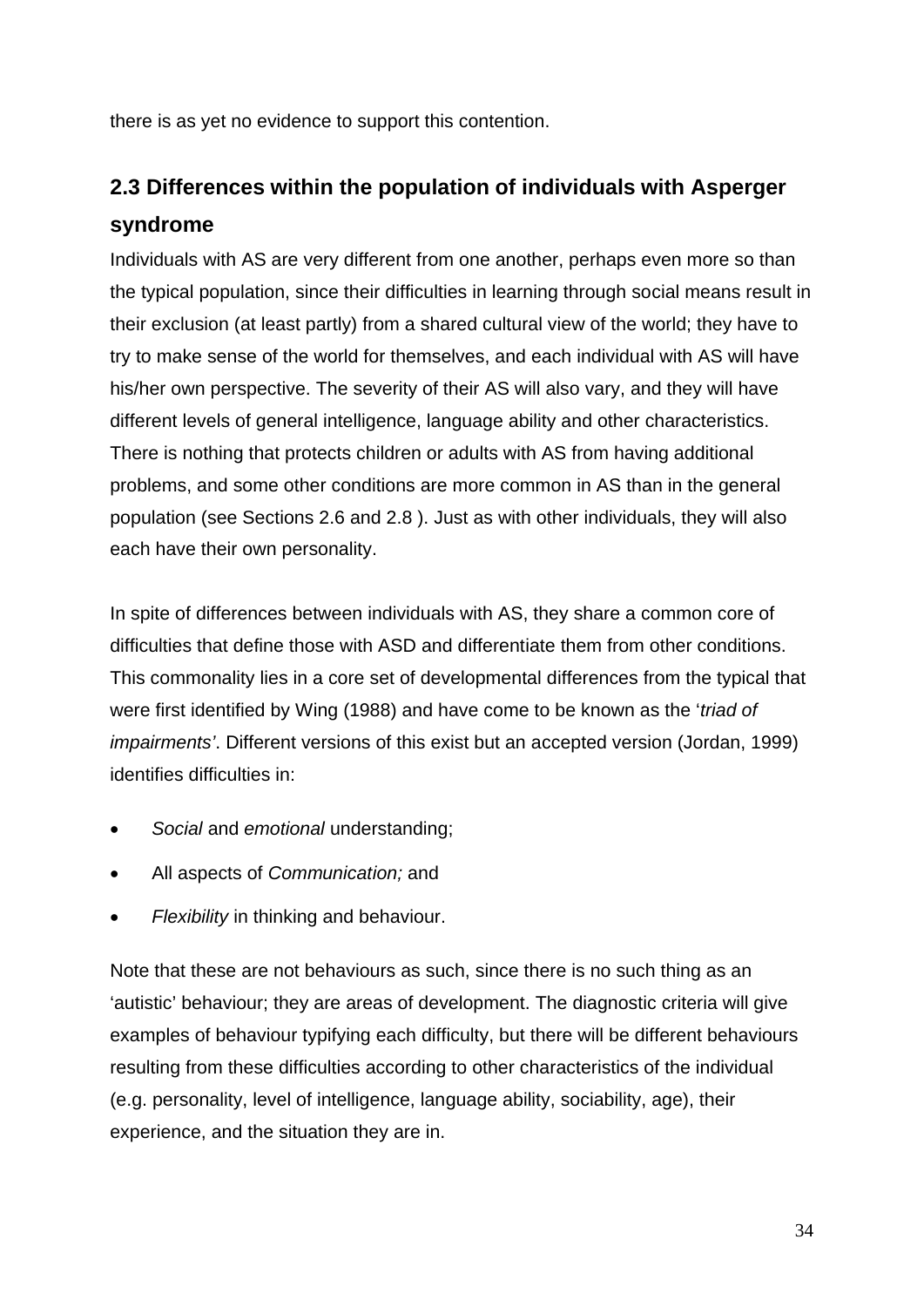The three categories within ASD define medical categories because that is the system in which they occur. However, the reality is that there is no clear cut-off point in terms of a qualitative difference between those with and without an ASD; the dimensions of the 'triad of impairments' (above) are just that – dimensions of human variability. Thus there may be individuals who are extremely lacking in social and emotional empathy, have extremely poor communication skills and who are extremely inflexible in their thinking and behaviour, yet who function well in society (perhaps as a computer engineer in a research laboratory) and do not require special support to do so (perhaps because of a particularly supportive environment). There is no point in pathologising such individuals, although we should be aware of some key issues:

- An individual whose differences are not understood or tolerated may be 'pushed' into failure to function and thus into meeting criteria for an ASD;
- Conversely, providing an 'ASD-friendly' environment (at school, for example) will enable more individuals to function without special support;
- Those more severely affected are liable to require help and support throughout the lifespan, even when the individual has acquired many skills and perhaps holds down a job and maintains a family; the person remains vulnerable to the effects of stress;
- Different 'stakeholders' (parents, professionals, researchers, proponents of particular approaches, individuals with ASD themselves) will have different views on the nature and value of the diagnostic labels (Jordan, 2005a); and
- Diagnosis may be a way of helping others (parents, teachers) understand the child and work more effectively with him/her, or it may help the adult or young person understand, and come to terms with, him/herself. It may not, on the other hand, be the best way to ration or 'gate-keep' resources (Volkmar, 1998; NIASA, 2003).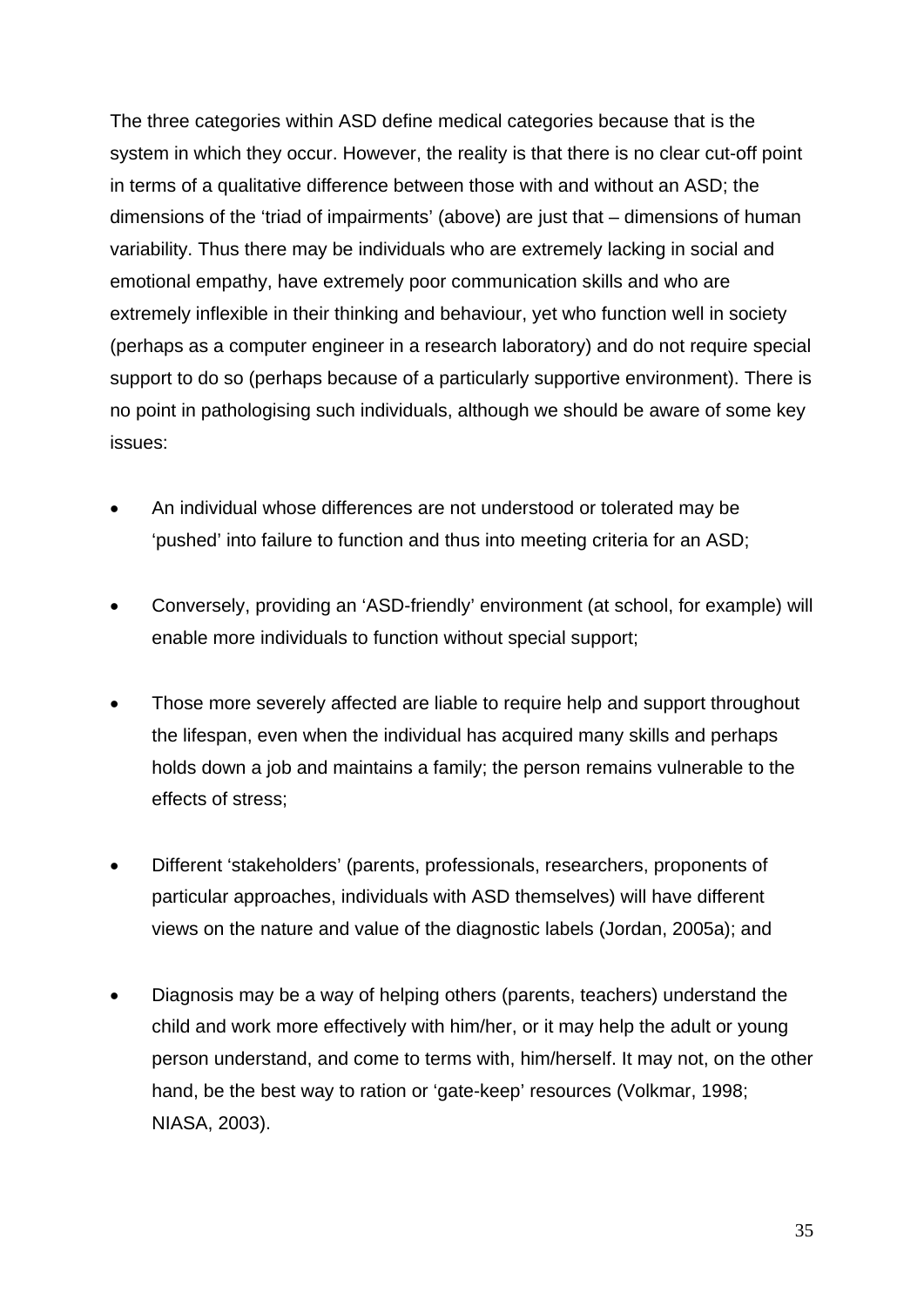In the UK, an assessment of special needs is recommended as the basis for providing services (Department for Education & Skills, 2002; NIASA, 2003), but Jordan (2005b) argues that, although education has to be based on the assessment of individual needs, in ASD the medical category (in its broadest terms) is necessary as a way of identifying and highlighting those needs to professionals and parents alike. In other words, we cannot rely on our normal intuitive understanding of behaviour when dealing with ASD; we have to view the behaviour through the 'lens' of understanding as it arises in the context of the ASD (Cumine et al., 1997). It would be difficult for most professionals who are not familiar with ASD to quickly (if at all) draw the right conclusions about the behaviour seen in a child with AS or ASD, if they did not know the child's diagnosis. Thus the child might be viewed instead as naughty, deliberately challenging, or introverted and so not be given appropriate interventions. Making and sharing the diagnosis for children with AS who experience significant problems at school or in daily living is therefore very important if they are to receive effective and sensitive support.

## **2.4 Asperger syndrome does not mean the child or adult is mildly affected**

In many texts, there are misleading statements to the effect that individuals with AS have a 'mild form of autism'. This opinion has been given on the basis that children and adults with AS are of average or above intelligence and have good speech and language skills. But it is not necessarily the case that the nature of their difficulties is mild. It is true that those with greater cognitive ability and with good language skills are more able to acquire skills, including the social and communicative skills that others learn naturally, but which those with an ASD have to 'work out'. Thus, over time, they may develop more adaptive ways of behaving and may overcome, or at least mask, the problems that stem from the triad of impairments. However, underneath, and from the perspective of the person with AS, their difficulties may remain as strong as ever, so it is misleading (and potentially harmful in that it may deny support) to refer to their condition as 'mild autism'.

Research is also beginning to supply evidence that the category of Asperger syndrome is often misunderstood or inconsistently applied, and may be used to deny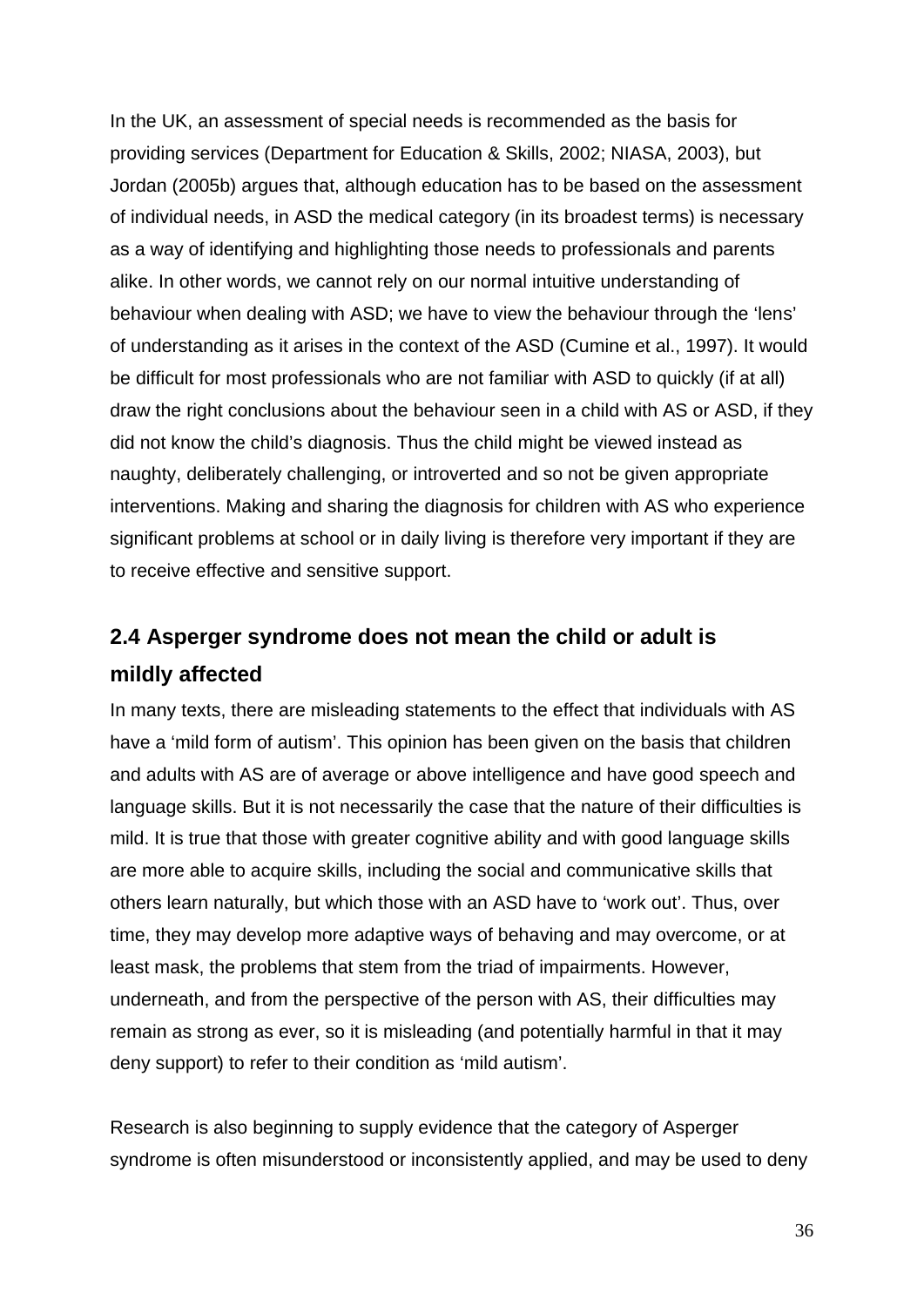services (Hart & Geldhart, 2001; Preece & Jordan, in press) in the belief that such individuals and their families have less need for support than individuals with other ASDs.

# **2.5 Asperger syndrome in the years 10 to 18**

In the early years, because there are no general delays in development, the signs of AS may be more subtle and difficult to detect than classic autism. In particular, the often prolific speech of those with AS may mislead people into assuming that any difficulties are the result of 'deliberate' action, and the child may be characterised as having a behavioural difficulty rather than a disorder of understanding and operating in the social world. This means that diagnosis is often extremely delayed (Howlin & Moore, 1997) and may not happen until adolescence. Thus, in the years from 10 to 18, many children with AS may remain without a diagnosis or may be newlydiagnosed and just coming to terms with the implications of that. They and their families may also have experienced years of frustration in trying to understand and get their needs accepted, and their experience of school may be far from successful or happy (Gerland, 1999; L. Jackson, 2002; Lawson, 2003; Sainsbury, 2000).

These years are challenging for most young people, but the 'normal' difficulties of adolescence are exacerbated in AS by difficulties in understanding themselves or others, problems in gaining and maintaining friendships for support, unusual and potentially isolating and obsessional interests, and difficulties in communicating effectively to make their needs known and to get their needs met. With adolescence, emotional lability is likely to increase and young people may find it hard to understand and recognise their emotional states, even if they could before. They may show wild swings of mood and need help to relax and develop calming activities. In addition their peers will also have their own issues at this time and that makes avenues of support, such as Circles of Friends and buddy systems (Whitaker et al., 1998) harder to establish, if they have not happened earlier. Students with AS may also at this time begin to be aware of their differences from others and, depending on their personality and general aspirations, may feel themselves to be 'failures' and become depressed.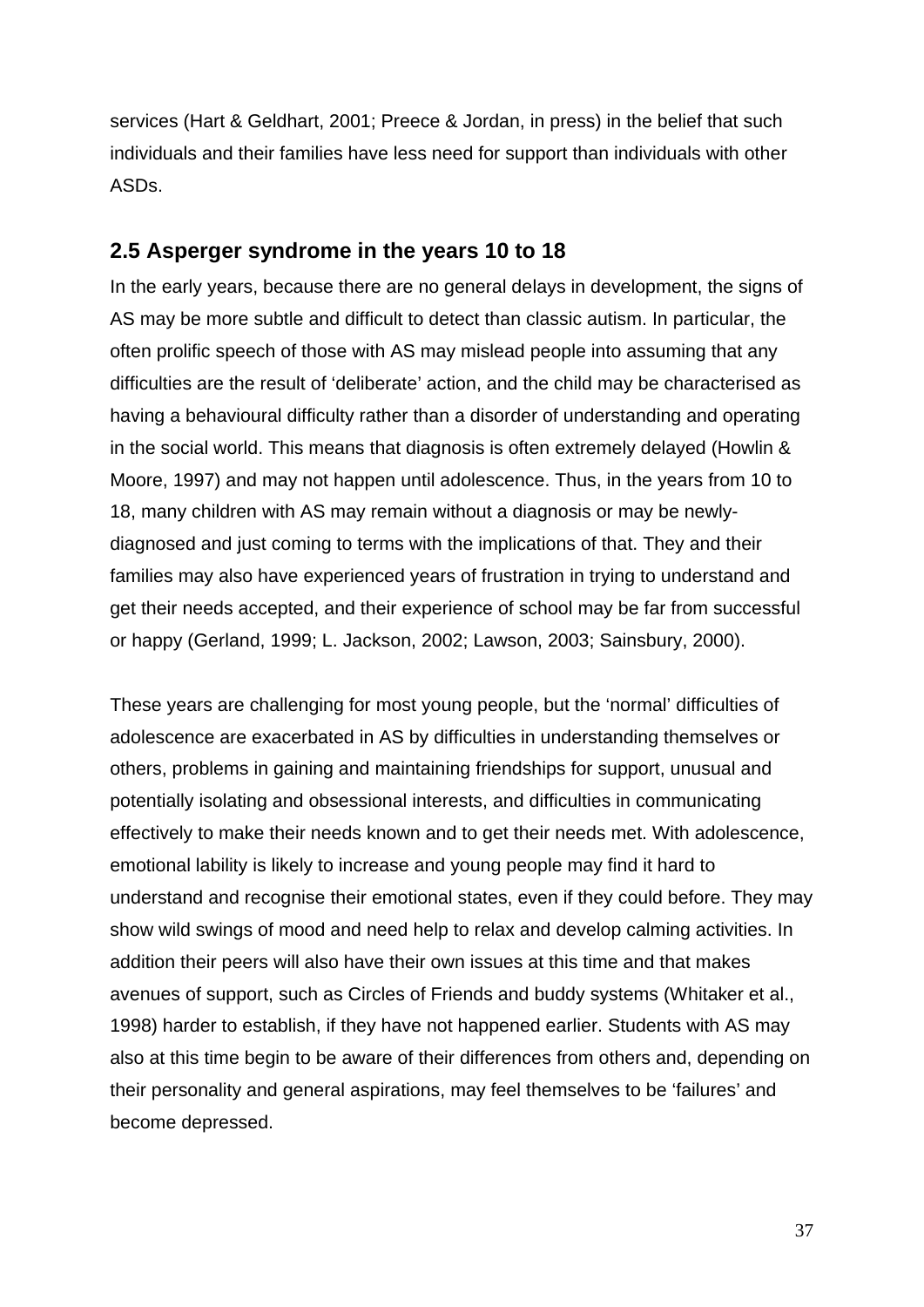They may also (but not always) react badly to the labelling that follows a diagnosis and resent being 'singled out' by the measures (such as in-class support) provided to help with inclusion in mainstream settings. At the same time, the experience of secondary school is far more subject-centred, rather than child-centred, while the school is likely to be larger than primary school and involve more frequent and difficult transitions from class to class. There will also be more occasions when pupils are not being supervised by adults and when bullying is more likely to occur.

# **2.6 Co-morbid diagnoses and Asperger syndrome**

There are some conditions that are often associated with ASD (Tantam, 2003). Some of these, such as late-onset epilepsy, are common within ASD, but less so in those with AS. Some, such as general severe cognitive impairment and specific language impairment cannot, by definition, occur in AS, whereas they are common in autism (Reitzel & Szatmari, 2003). Some, such as sensory abnormalities, are so common in both ASD and AS that they are often regarded as an expected characteristic of all ASD, and even a potential fundamental cause of other characteristics such as social withdrawal (Bogdashina, 2002). Other conditions (e.g. language disorders, dyslexia, dyspraxia) appear to have some genetic link to ASD in that they are common, not just in those with ASD but also in their close relatives. Finally, there are conditions (such as Attention Deficit Hyperactivity Disorder (ADHD)) that exist in their own right without an ASD, but also form part of the behaviour pattern associated with ASD.

# **2.7 Sensory Sensitivity**

Unusual or heightened responsiveness to general sensory stimulation is common, if not universal, in ASD. It is not certain whether it is a core problem that then leads to secondary problems in perception (i.e. making sense of the world: Bogdashina, 2002), or whether the fundamental problem is in categorising and perception, with sensory problems a secondary consequence of thus needing to respond to too much detail (Happe, 1994). What is clear is that sensory problems have a profound effect in determining which learning environments will be the most conducive to learning.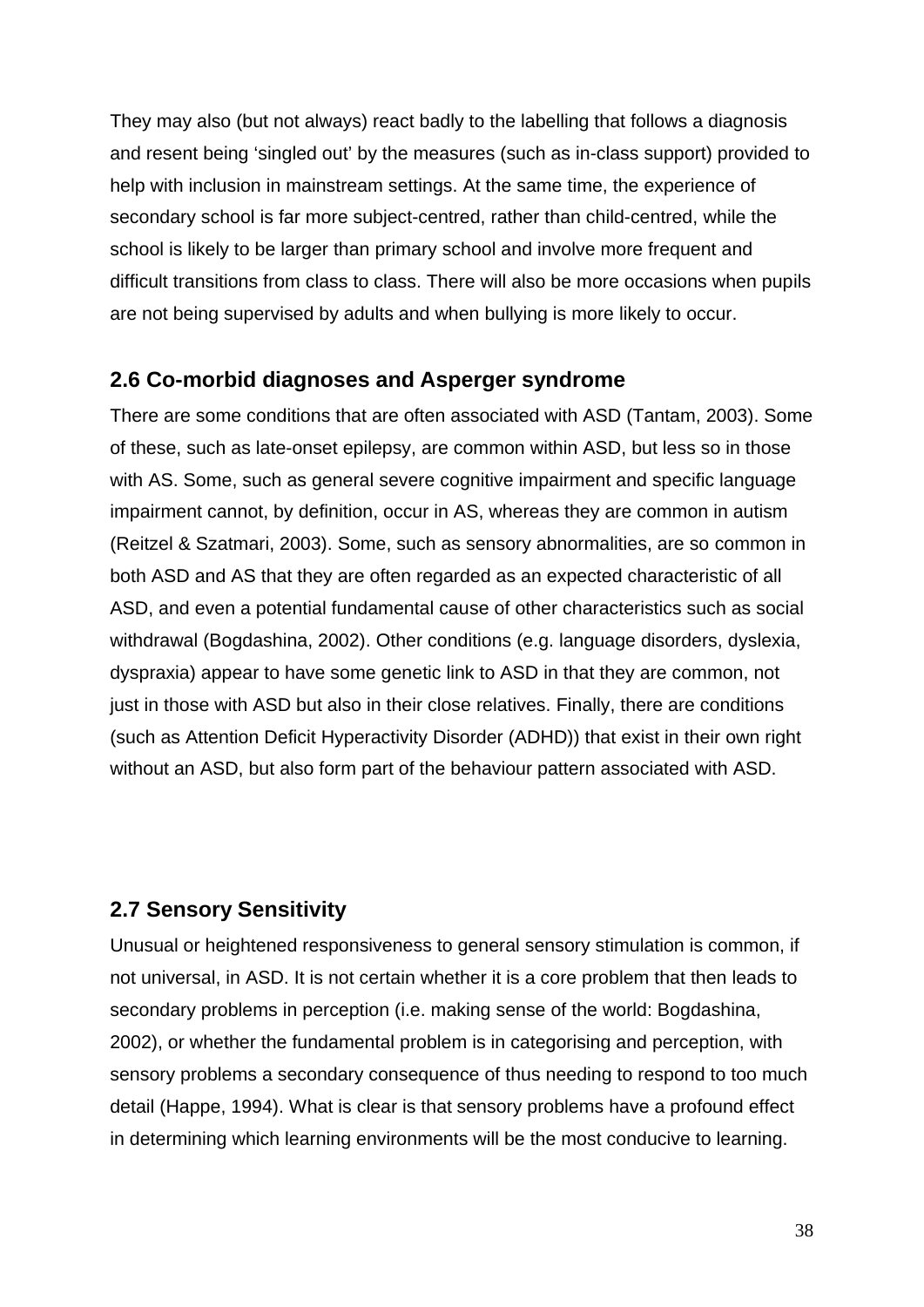Autobiographical accounts of ASD often highlight sensory abnormalities as a prime feature of the condition (e.g. Grandin, 1995; Joliffe, Lansdown & Robinson, 1992; Williams, 1996).

Synaesthesia, where senses become muddled and, for example, words or numbers may appear as colours, is also far more common in ASD than in other groups. At a treatment level, sensory integration therapy is becoming more established (Berger, 2001), and sensory rooms are a common feature of specialist schools for children with ASD in spite of the lack of evidence of their effectiveness (Stephenson, 2002). Their use with children with AS is less well established, since they are not generally accessible in mainstream settings, especially at secondary level. Some individuals with AS or HFA endorse treatments such as coloured lenses and auditory integration, although there is as yet no scientific support. Some classroom adaptations for 'low arousal' are detailed below.

# **2.8 Additional Conditions**

ASD may occur in combination with almost any other condition, although it is often very difficult to obtain a second diagnosis once it has been established that there is an ASD. The actual label may not be important, but it is important that everyone (including, where possible, the child him/herself) understands all the conditions that may be affecting the child and interacting with the ASD (as with severe learning difficulties: Jordan, 2001, or visual impairment: Jordan, 2004). Classic forms of autism invariably have an associated language disorder (although not diagnosable as such: Reitzel & Szatmari, 2003), and AS may have dyslexia associated with it as well as degrees of motor clumsiness, which in some cases result from associated dyspraxia. All ASD conditions are characterised by attention deficits and hyperactivity is common, so ADHD may also be considered (unofficially) as an associated condition, at least in some cases. Conditions like Tourette's syndrome (which is also more common in ASD than in the general population) can be missed, and the symptoms (sudden movements or speech that appear beyond the conscious control of the person) attributed to the difficulties in impulse control and lack of social awareness that are seen in ASD. Some treatments, such as relaxation techniques, may help both conditions, but there may be specific treatments for conditions that the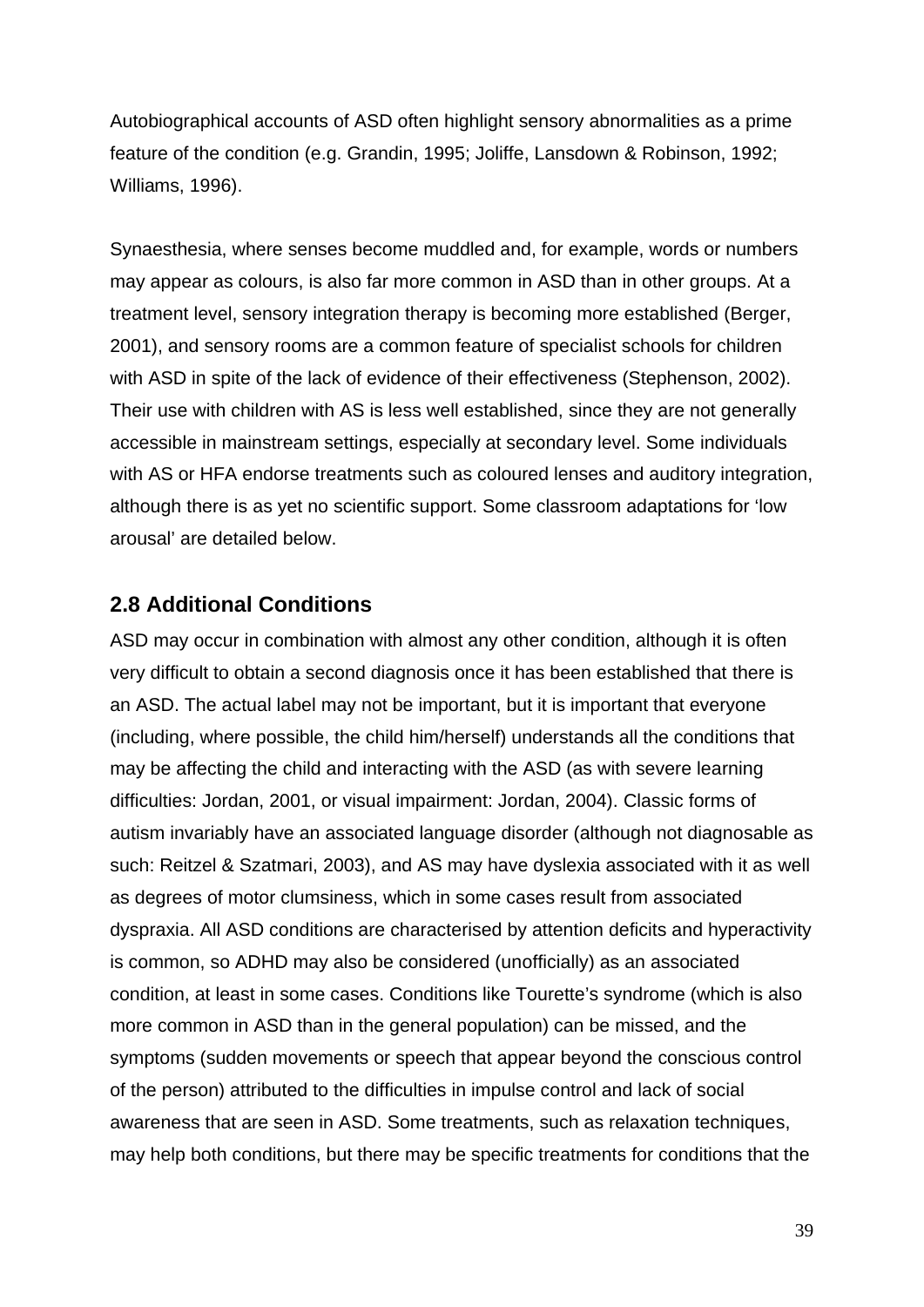individuals could benefit from, whether or not they have an ASD. It also helps for the teacher and other pupils to understand if, for example, sudden outbursts of swearing can be seen as stemming from Tourette's syndrome and not from challenging behaviour.

## *2.8.1 Anxiety*

Anxiety is another common, if not universal, accompaniment of ASD. Anxiety levels will vary according to the child and the circumstances but, as the child moves into adolescence, anxiety almost invariably increases. For many children with ASD, the levels of anxiety are so high that they lead to actual additional disorders of high anxiety. One such disorder is that of obsessive-compulsive disorder (OCD), which, as in other cases, will need to be treated. Problems arise where the existence of the secondary condition is not recognized and the symptoms are confused with the obsessional behaviour that is part of ASD. One informal guide (as a precursor to seeking medical help) to the difference is whether or not the individuals appear to gain satisfaction and a reduction of anxiety from the performance of the 'obsessional' activity (suggesting it is part of the ASD), or whether performance just leads to continued and even increasing anxiety, so that it has a 'driven' quality (suggesting it may be an OCD). Treatments that are based on cognitive behavioural therapy (CBT) are usually the most effective for all anxiety disorders in ASD (especially in AS, where language makes such therapy more accessible), but in most parts of the UK, there are not enough trained personnel to deliver this therapy. Thus, more general approaches, based on the same principles, can be used by teachers and support workers and have a beneficial effect, especially if used in the early stages before the anxiety has become too chronic or severe (Sofronoff & Attwood, 2003). What is important is that the interaction with ASD is noted, but that treatment is for the anxiety disorder in its own right, rather than trying to tackle the ASD, because that approach will be too long-term to be effective.

### *2.8.2 Phobias*

Phobias are also a common anxiety-related disorder in AS. The problem with phobias is that people avoid the situation of their fear (true of all of us, as well as those with ASD), and so the phobia never gets better because there is no opportunity to desensitize the fear. Recognising the fear can be a first step but this may be a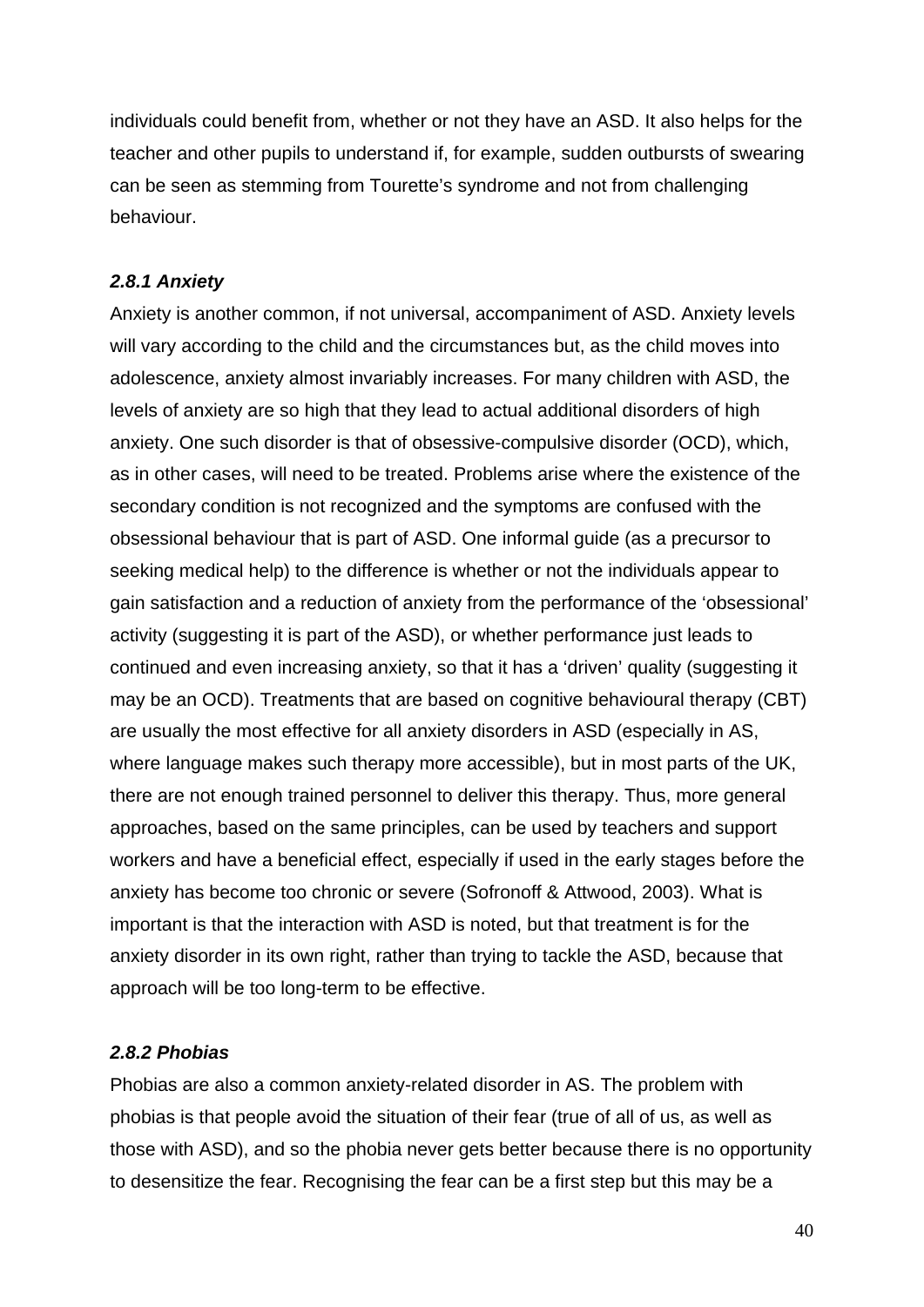problem in ASD where there is little conscious awareness of emotions when the child is young. Helping children with AS become aware of their own emotions (before trying to teach them to recognize facial expressions of those emotions in others) will prevent them reacting in panic and distress, and enable taught strategies for coping to be put in place. Even better is to teach the child with an ASD (easier in those with AS, with good language and cognitive ability) to recognize the first signs of fear in themselves, and to then have an activity to reduce that anxiety or fear (closing eyes and humming, perhaps) before it erupts in difficult behaviour. Giving a child a strategy that enables them to tolerate some exposure to the feared stimulus may be the first step in helping them overcome their phobia. Of course, most people have phobias and these can be tolerated as part of life, but the danger in ASD is that they may develop phobias of things that are difficult to avoid (like hand driers) so they may need to learn to cope with the phobia and try to reduce it if it is not to limit their quality of life. Often understanding the stimulus (e.g. how the hand drier works and the time lag before the fan switches off) can help reduce the anxiety, and visual 'plans of action' to deal with the anxiety will then have a better chance of working.

### *2.8.3 Depression*

Depression is also a common mental health problem that often appears in adolescence in AS and may arise from exogenous factors such as the increasing realisation of difference and limitations on life opportunities or from inappropriate management and provision. Teaching staff may not be able to treat these medical conditions but they are in a good position to alert others when symptoms appear so that help can be sought, and to work with the children in helping them to develop a realistic appraisal of their problems and ways to tackle them. Programmes that help children develop a sense of self-esteem and which build on strengths, rather than emphasizing difficulties, can be effective general approaches to help depression.

Also, CBT approaches that focus on small solution-focused problem solving and that teaches individuals to 'self-reward', with patterns of disliked tasks being followed by favourite activities, will also help lift depression, at least in its early stages. However, just as for the typical population, depression can be a serious mental health problem and needs to be treated medically. The most effective methods often combine psychological and medical treatments, but it is not a good idea to dismiss the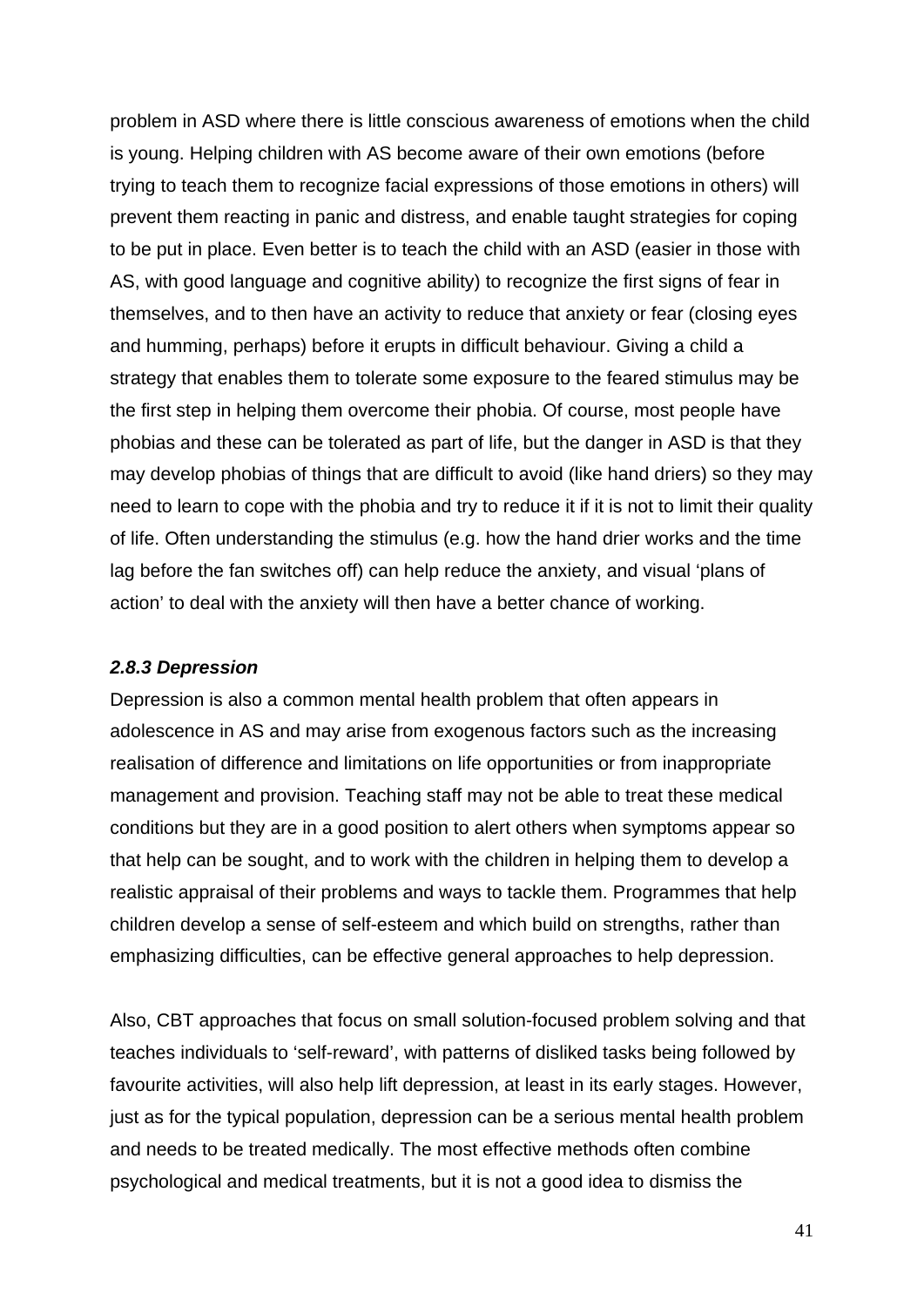symptoms of depression just because the person has an ASD. There is an increased risk of suicide in young people with AS and so depression should always be seen as a sign that extra help and support is needed, and not an inevitable consequence of ASD. Some individuals will develop bipolar disorder, where periods of depression alternate with periods of manic activity and an extreme emotional 'high'. Again, medical treatment should be sought and the earlier this is treated the better.

## *2.8.4 Schizophrenia*

Since ASD does not protect against mental health conditions, schizophrenia can sometimes develop alongside an ASD. It is certainly not a common condition in ASD, but some symptoms (especially in chronic schizophrenia) may be similar to those found in ASD so, if the young person has not received a diagnosis in childhood, an adult psychiatrist (who may be more familiar with schizophrenia than with ASD) may wrongly attribute symptoms of AS to symptoms of the former. Lawson (1998) tells the not unfamiliar tale of being asked by her psychiatrist whether she 'heard voices' and replying in her literal way that naturally she did (thinking perhaps that it was a question about her capacity to hear). She then spent a long time misdiagnosed as having schizophrenia, on inappropriate medication, and unable to lead a productive life. She has managed to overcome these traumas, but not for many years, so it is important, when seeking help from medical professionals who may be unfamiliar with AS, to support the young person with AS with providing them with someone to act as a 'translator' for just such questions, even where the person has very good language skills.

# **2.9 Understanding and managing behaviour in Asperger syndrome**

# *2.9.1 Understanding behaviour*

All behaviour has meaning and serves some function. The problem in AS is that the meaning may differ from the typical case, so a parent, support staff or the teacher, for example, may misunderstand the meaning of the behaviour (or may attribute a meaning and intention which is not valid for the person with AS) and thus fail to respond in ways that support the individual. Understanding does not necessarily mean tolerating, of course; some behaviours are unacceptable and need to be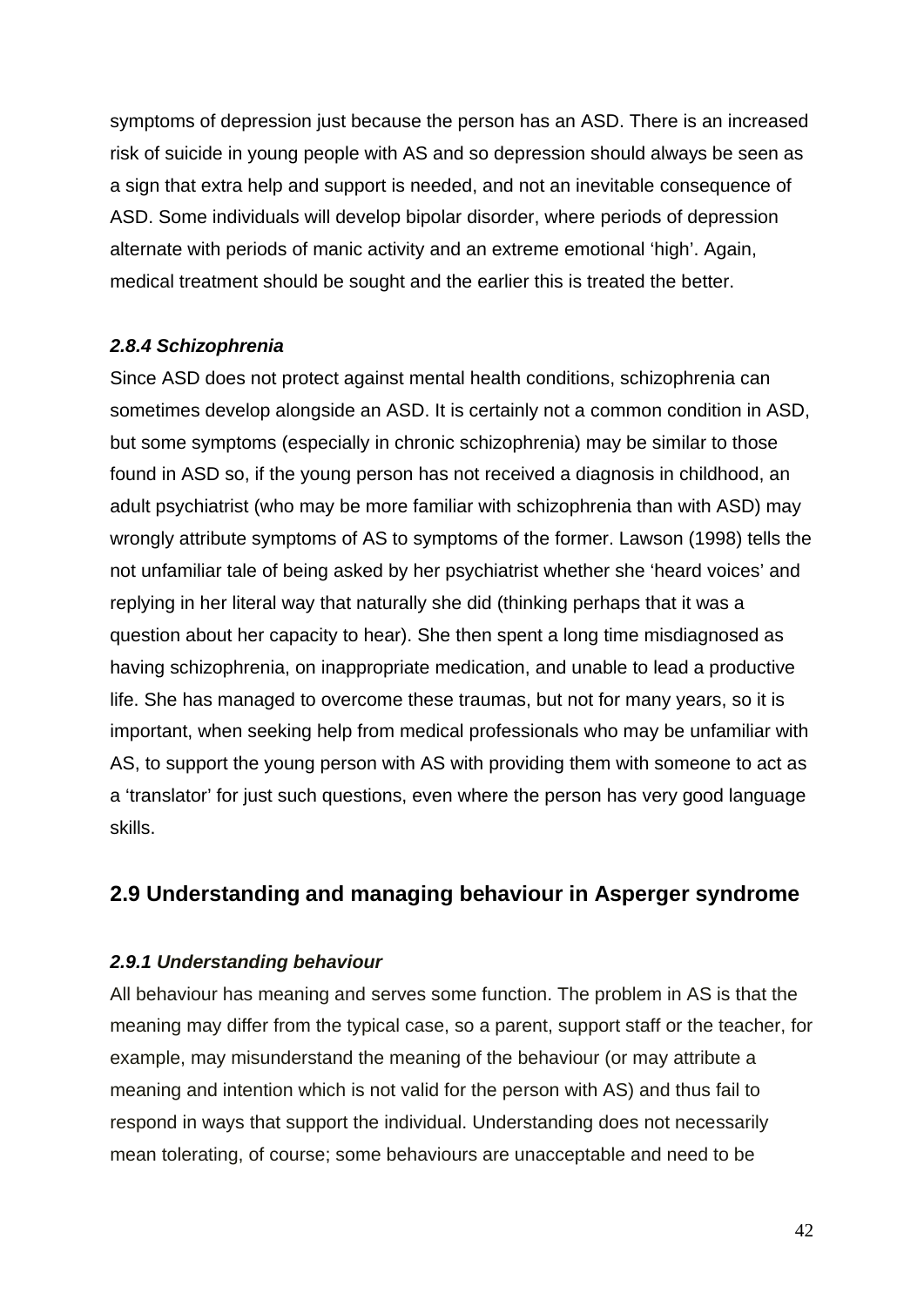changed, and compromise and negotiation need to be taught. However, unless we really understand that behaviour, it will be extremely difficult to effect such changes and help the individual manage his/her own behaviour in a better way. Challenging behaviour, by definition, is behaviour that gets noticed and disturbs those around the individual, often affecting the quality of life of the individual, his/her family and teaching and support staff. Thus, it has high priority for intervention in AS, but that intervention must be rooted in understanding if it is to be successful. Challenging behaviour is not a characteristic of individuals (so an individual should not really be described as 'having' challenging behaviour except as a shorthand to mean they are exhibiting challenging behaviour in certain situations at certain times). It is a reaction between a person and a situation and so, to understand the behaviour, we not only need to understand the individual but the situation as well. Ewa Zarkowska at an autism conference in 2003, described challenging behaviour as a 'gift' because it alerts others to identify the message the individual is trying to convey, and to consider how they might teach the individual an alternative method of communication and modify their demands (or other factors) to prevent the behaviour in the future.

#### *2.9.2 Understanding function*

Understanding the function of the behaviour in any situation means using knowledge of the child or young person and the situation, and careful observation of what actually occurs in that situation. A good question to ask, that will guide the observation is '*What would the individual want to be communicating, if s/he could communicate?*' Children with AS will have speech, but that does not mean they will be able to use it to communicate. This is especially so when they are in a general state of anxiety or stress. It is common for individuals with AS to lose their ability to speak when highly distressed, and most will benefit from some visual way of expressing their immediate needs or frustrations. Examples are simple symbols that indicate they want to be left alone to calm down (red), or they would welcome some comfort through deep massage (yellow), or they want help in problem solving the situation (green). Function is very different to 'trigger'. It is helpful to know what stimuli or events might trigger anxiety or fear in an individual, but a general search for 'triggers' for each behaviour is generally not productive.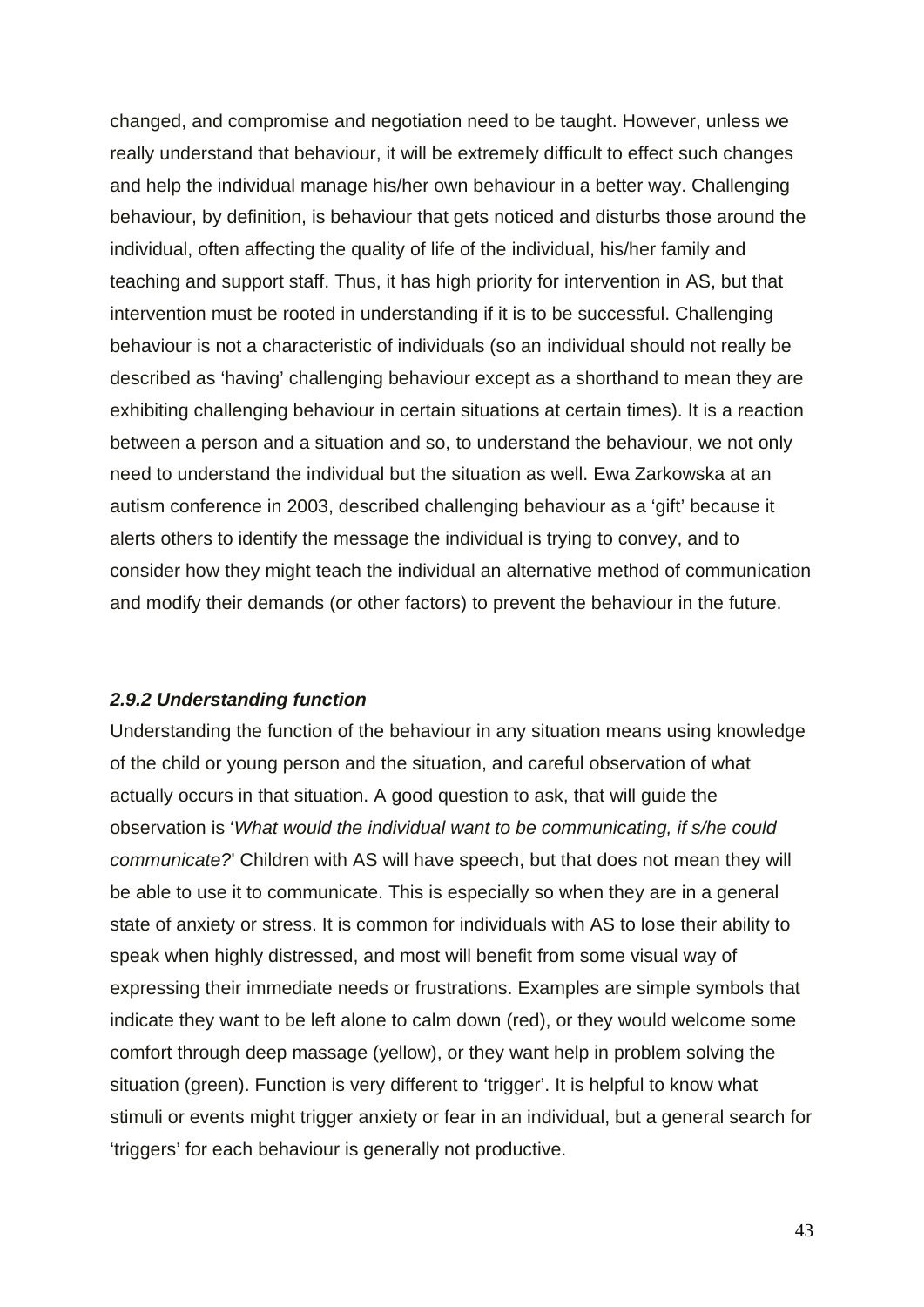It has to be remembered that a single behaviour may serve more than one function. For example, a child may have some pain (e.g. toothache, constipation) which the child with AS may not be able to locate (body awareness is very poor and needs training) and may not understand how to communicate. What happens is that there is a directly triggered behavioural response – perhaps a form of self-injury such as head banging. The child may not be aware of his/her pain, but may notice that a consequence of head banging is that people express concern and try to meet his/her needs. When the child is head banging, no one makes further demands in terms of work or social contact, so the child learns that head banging is a good way of getting out of doing something they do not want to do. It is important to note that this is not deliberate, manipulative behaviour, but learned responses of which the child may not even be aware. When it comes to treatment, however, each one of these functions has to be tackled, so the child is taught in each case a different behaviour to serve each of the functions: a visual way of locating and communicating pain, a way of asking for a shared activity with others, and finally, a more acceptable way of indicating that the child does not want to do this work now.

#### *2.9.3 Managing behaviour*

This last issue raises difficulties in schools and colleges, where teachers, not unreasonably, feel that the child or young person with AS has to learn to conform to curricular demands and cannot pick and choose what s/he does. However, it is a matter of priority. In the long run, of course, the child or young person has to be taught to 'obey' the teacher and follow the curriculum, even when s/he does not want to, but that is a long-term teaching goal. In the meantime the child has developed a very difficult and somewhat dangerous behaviour (repeated head banging can lead to detached retinas and blindness), and surely the priority is to give him/her a more acceptable way of indicating that s/he does not want to do the task? Even children with good language skills may not be able to do this using speech when they are very upset. Thus, we teach the child an 'easy' alternative; we support him/her in doing this (perhaps with a visual prompt) and we demonstrate that this response is just as effective as head banging in getting rid of unwanted demands (necessary if it is ever to replace the head banging). Once this is accepted and has become routine for the child, s/he is liable to be calm and we can then begin the process of indicating we understand s/he does not want to do this now but, if s/he just does this bit (clearly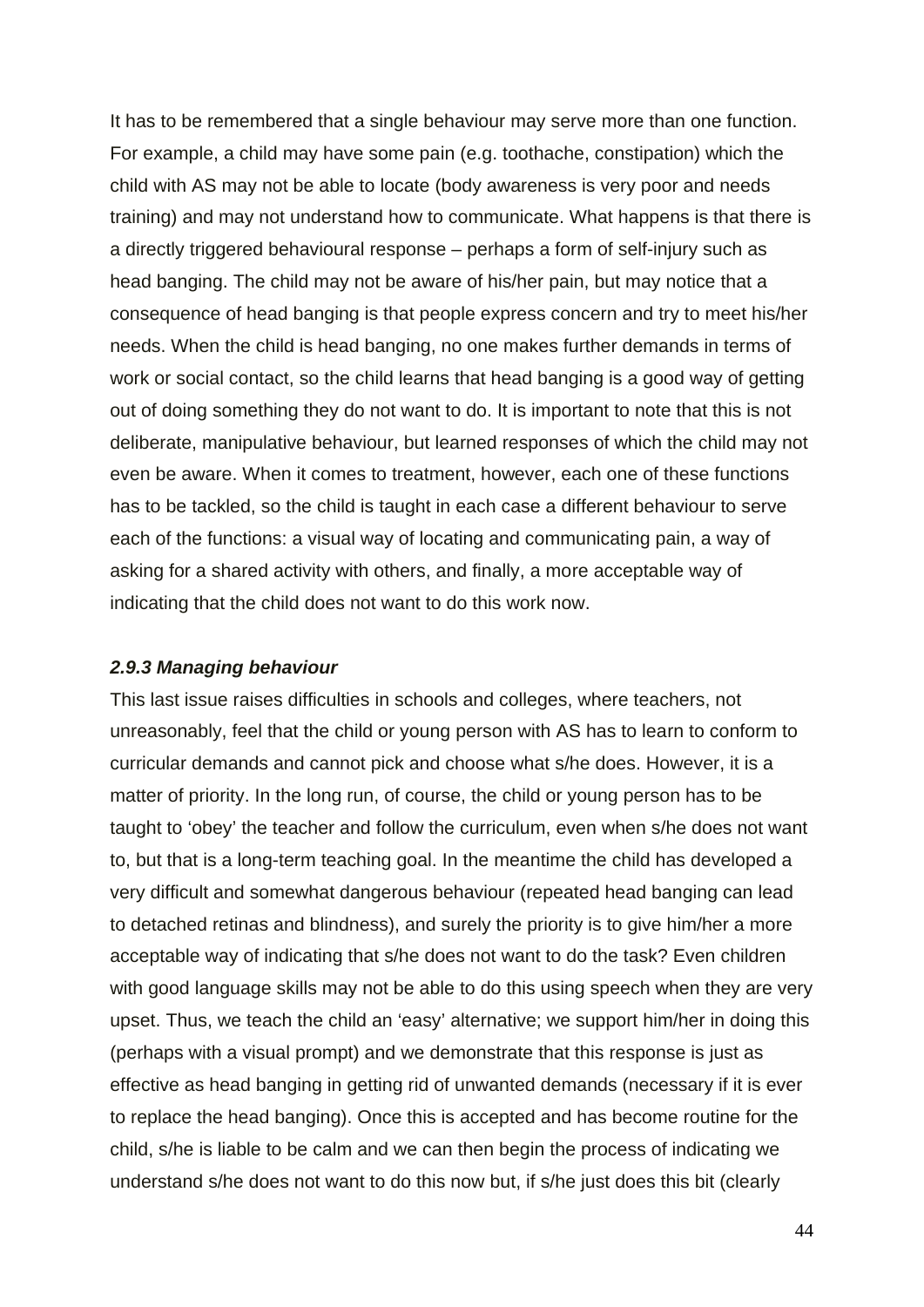visible) or for this long (marked with a timer of some sort) then s/he can do something s/he likes (indicated by a visual schedule).

## *2.9.4 Understanding the history of a behaviour*

It is also worth trying to work out the history of the behaviour. This will help with determining its function (or many functions), and will give an idea of whether it is a new behaviour, has occurred in the past and is now back again, or is a long-standing problem. This will help in understanding its functions, but will also enable staff or parents to find out what has been tried in the past and how the child or young person responded to different strategies. This will not only show instances where challenging behaviour has been reinforced so it is now well established (even more of a problem if the individual is sometimes reinforced for a behaviour and sometimes not), but will also help to show what meaning the behaviour has for the child or young person.

## *2.9.5 Transactional Processes*

The term 'challenging behaviour' is meant to signal a move away from notions such as 'problem' or 'difficult' behaviour, which is taken as an attribute of the child or young person, rather than as an interaction. Thus practitioners also need to examine their own reactions and how these may be contributing to the situation. This is not just about behavioural responses but also emotional reactions. People with AS may not be good at identifying emotions in themselves or others, but they can be very tuned in to how people are really feeling, rather than the 'social face' they have constructed. Thus they may pick up on bodily signs of fear or displeasure, even when the adult is trying to indicate through a passive expression that s/he is not (for example) bothered by the child spitting at him/her.

It is understandable that a child or young person with AS who may have so many advanced skills can evoke feelings of frustration and even hostility in staff who find it difficult to appreciate that their social and emotional understanding may be less than that of a young toddler. It is worth acting 'as if' the child does not understand (even when staff are convinced s/he can) because this is usually the best way of demonstrating how much better things are (for the child, the class and the teaching staff) when we do spell everything out and make it visually clear to the child what to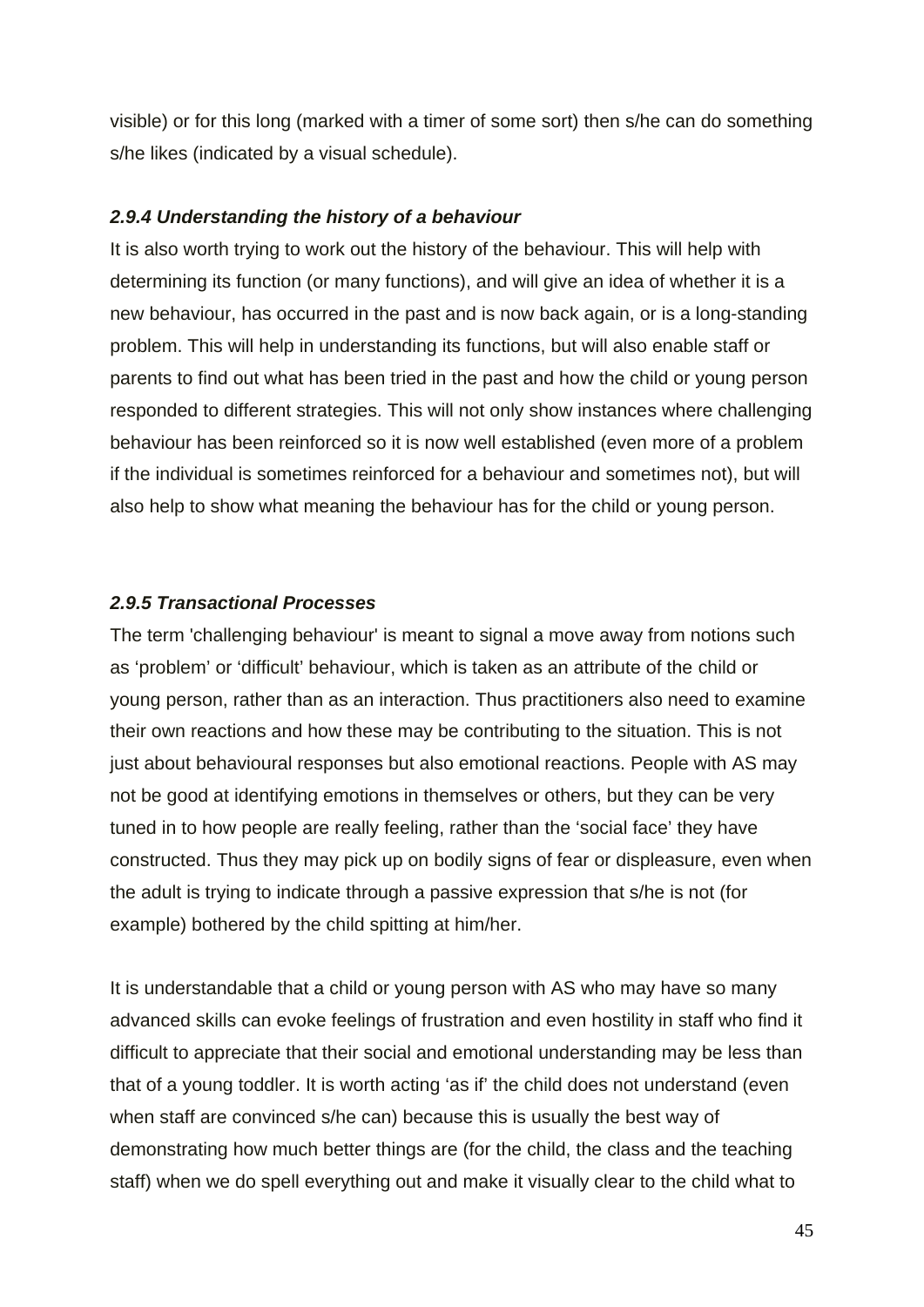do, where, with whom, for how long and what next (as in the TEACCH approach). A teacher in a mainstream class (as demonstrated in the DVD on autism produced jointly by the Departments of Education in Northern Ireland and the Republic of Ireland) can make a great difference to compliance just by reinforcing verbal instructions with written ones on a post-it, or can stop a child shouting out and correcting the teacher (common problems in AS) simply by giving the child a clear strategy (writing down 'corrections' in a notebook to be discussed with the teacher later) to deal with the problem. People with AS find it hard to simply inhibit actions, so behavioural control means telling them what they *are* to do rather than what they are *not* to do (e.g. *sit on the chair, rather than get off the table; walk rather than don't run*).

### *2.9.6 Positive approaches*

This positive approach to managing behaviour is both more humane and more effective. Individuals with AS like rules, and they are often anxious to follow rules exactly (and to make sure others do), even when a more relaxed attitude might be more appropriate. At the same time, they find it difficult to obey *people*, because that means they have to give up control to someone whose behaviour and intentions they do not understand. Thus, the child with an AS may happily obey a written rule (and the more formal this is the better), but will argue and resist if told to do something by someone else. It is better for everyone, and far less stressful for the child if, instead of trying to force compliance to spoken instructions, these are presented in a visual form, and especially as an 'objective 'rule' that all must obey.

Even at the age of ten or older, some children and young people with AS may not have been taught to respond to their name as a social signal to gain attention or, even if they have, the teachers and carers forget to use it as a signal (or do not understand the importance of doing so). Thus a teacher may become upset when the child fails to respond to a command phrased as '*Put your books away, Conor*!', not realising that the attention-gaining signal (i.e. his name) is at the end of the phrase and the child will not have been paying attention until that word was heard. Practitioners have to train themselves to use the attention signal first, give time for an attentional response, and then give the command.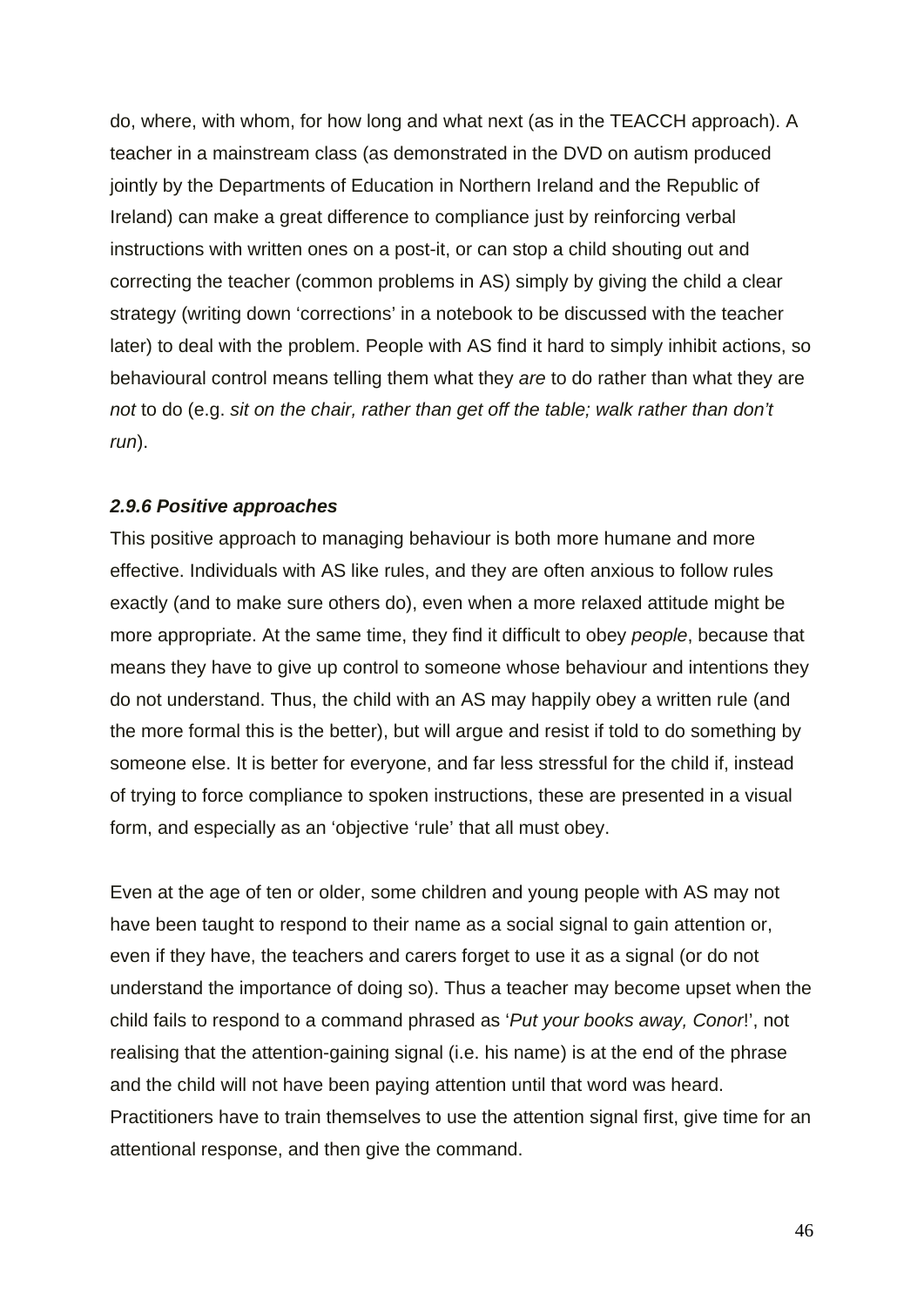## *2.9.7 Stress and Exhaustion*

It should also be remembered that social interactions require cognitive effort in children and young people with AS, so they are likely to be exhausted simply by having to engage with others after a day in school. Add to this the difficulties in puzzling out what people mean, what s/he is expected to do, worrying about when it might be over, and all of this on top of any academic work; it is not surprising that levels of stress rise throughout the day in school. Wherever possible it helps to have some aerobic activity (20 minutes) to help dissipate this stress and allow the child or young person to focus once more. They can also be taught simple relaxation techniques such as folding arms with hands tucked in; this calms the child physiologically and also prevents automatic hitting out at self or others when anxious, thus making it easier to put in place rehearsed strategies for managing stress.

Often the child or young person with AS will need to have some time out from a busy classroom for a while. It is best if the teacher manages this (Jordan, 2003) so the child or young person learns to go out to an approved and time-limited calming activity, rather than simply running off or using an emotional outburst as a way of gaining release.

It should be remembered that when an individual with AS 'erupts', it may be the result of a particular trigger, but is more likely the fact that it is the last straw in a series of stressful events. The child is at the end of his/her tether in terms of stress, and the eruption is as much a result of what has gone on some time before as it is a reaction to any immediate factor in the situation. On the other hand there may be particular sensory stimuli (e.g. children shouting, chairs being scraped back, particular smells) that are triggers for uncontrollable stress, and it is kind to try to identify these and see what can be done to help protect the individual from these.

Clements and Zarkowska (2001) offer further insights into causes of challenging behaviours in ASD and strategies for managing them. Jordan (2003) also illustrates how it is possible to help individuals with AS, especially as they grow towards more independence, to begin to take some responsibility for their own actions. Without this kind of support, children with AS often feel aggrieved by any sanctions imposed on them and do not understand at what point they could have changed the outcome.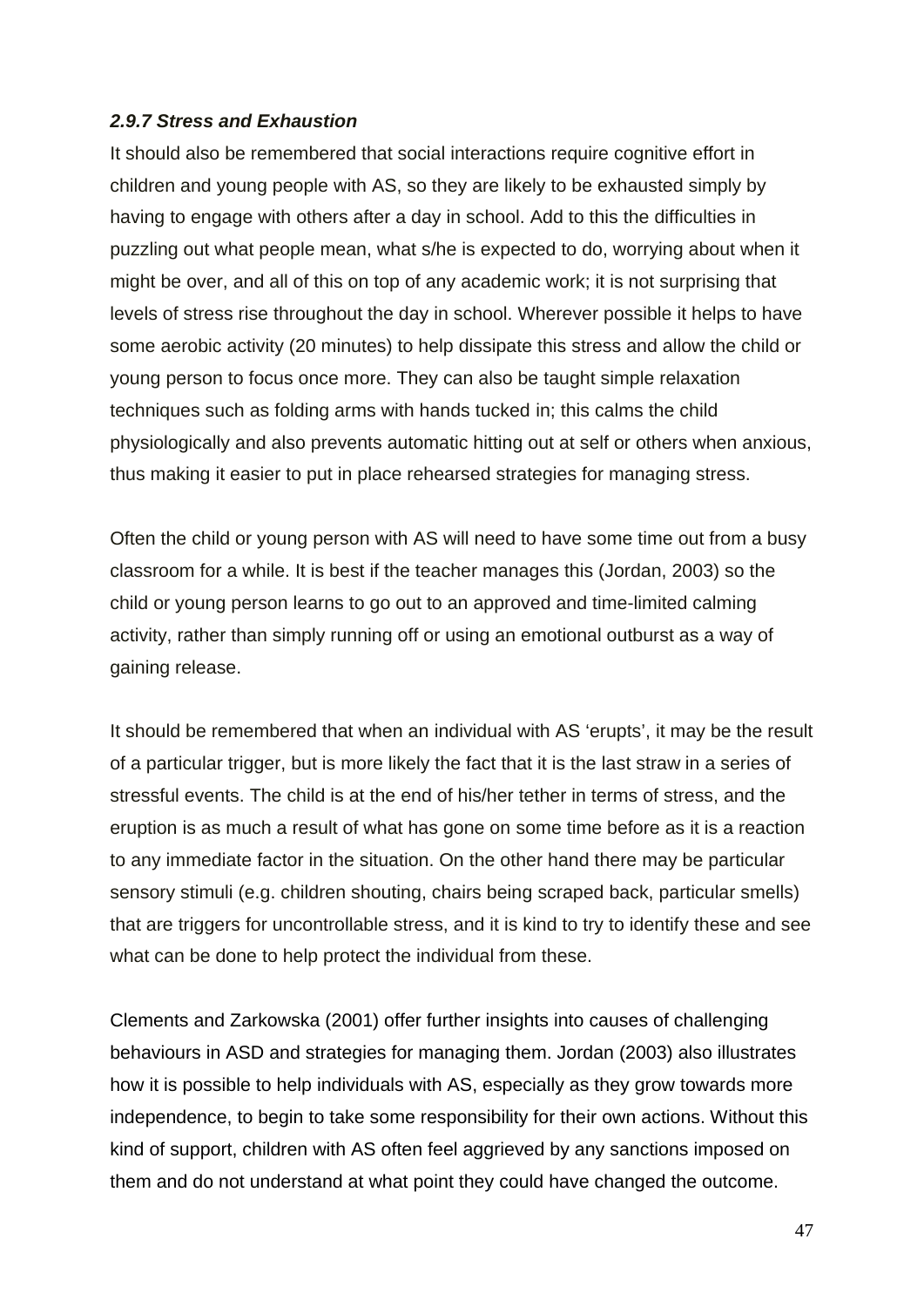They need to be brought (through a flow chart) to understand that it is no use railing against the final outcome; that is too late. They need to plan their actions so they end with the outcome they want. In this way, challenging behaviour is reduced but it also helps them understand more and become aware of how they can manage their own behaviour. Social Stories (Gray, 1998) and other similar strategies also help them to understand and manage situations which might otherwise have become beyond their control.

# **2.10 Prevalence and numbers of children and young people with a diagnosis of Asperger syndrome living in Northern Ireland**

It is not possible given current diagnostic practice, and the instruments and methods of recording Asperger syndrome, to establish the exact numbers of children and young people with Asperger syndrome living in any geographical area, should this be in Northern Ireland, other parts of the UK or the world.

- There is no definitive method for confirming diagnosis and the rates of diagnosis vary across areas in all countries of the UK and elsewhere;
- The needs arising from AS may require support from health, education, social services, the voluntary sector or all four, and so different lists of children and young people with AS will exist within agencies;
- Databases are not shared between agencies; and
- Often, even within an agency, there is no one person who has access to all the data on a particular group of children and young people, in this case AS, and so gathering data is difficult.

Currently, those working in different agencies and services in the UK and elsewhere often keep their own database on children and young people with AS, so that within the same geographical area, there may be several registers or databases on which the same child or young person might appear, held by education, health, social services or a voluntary organization. Time and money is potentially wasted in having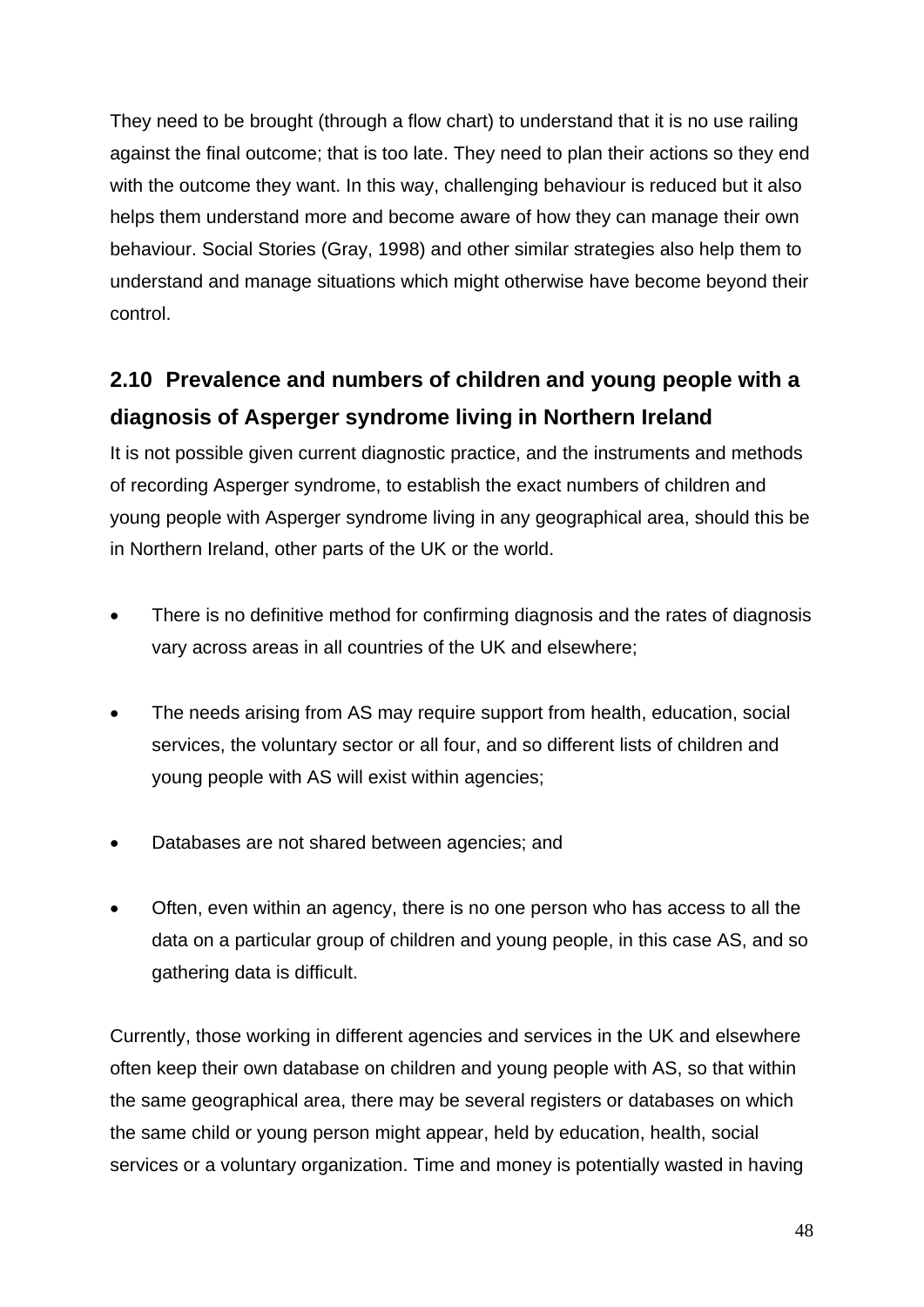several databases. Having one central database that all can share would aid planning and resource allocation. However, there are some serious ethical and logistical issues to resolve here, so as yet, it remains a desirable but distant goal. In the north-east of England, an attempt is being made to create a single database (known as DasLne (Database of children with ASD Living in the North East) across all agencies to record children with a diagnosis on the autistic spectrum (see website for more details www.ncl.ac.uk/daslne/).

# **2.11 Regional differences which may exist**

Whenever studies are conducted on the numbers of children with AS or an ASD living in a particular area, there are always considerable differences in the rates of identification across authorities and health trusts (NIASA, 2003). This is largely due to differences in expertise amongst professionals and in awareness of AS and ASD generally.

There are different challenges in supporting families in rural and urban areas and often there can be more services around large cities and the capital of a country, as the higher populations create more parents and professionals who demand that something more or different is provided. Rural and urban areas will have different challenges, in that families with a child with AS will be spread over a wider geographical area in rural regions, making services less efficient in terms of travelling time and viability of services. However, in some respects there may be fewer demands on families with a child with AS in a rural area than in a relatively overcrowded, busy city area with little open space for leisure activities. It may also be that informal family networks are stronger in the rural communities where there may be less mobility between families.

# *2.11.1 Variation across areas in service provision*

Currently, services offered to families with children with AS in the UK and elsewhere in the world vary depending on the area in which they live (Howlin & Moore, 1997; DES, 2002; NIASA, 2003). However, in the last decade, much energy has been put in to providing resources, services and training in ASD in many areas to enhance these. Practice and identification has therefore improved in Northern Ireland, the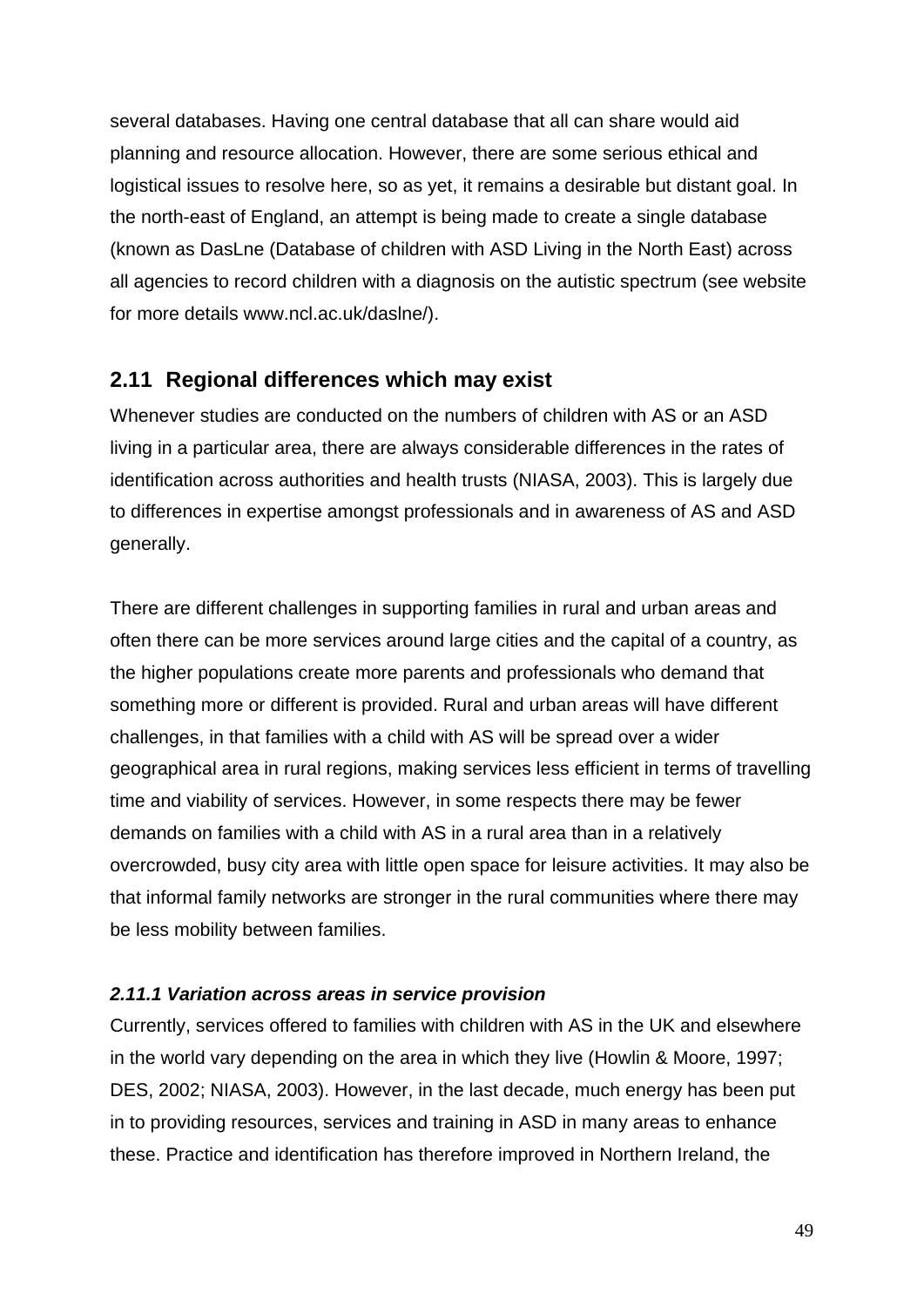Republic of Ireland, England, Wales and Scotland. Two clear signs that services are improving are that the age at diagnosis is decreasing and the numbers of children being identified with ASD is increasing (Howlin & Moore, 1997).

# *2.12 Consequences of improved identification of ASD*

One of the issues in improving practice for the identification of AS and ASD is that more children and young people are identified and found to be in need of a service. So there is a need to increase the number of professionals who have knowledge and experience of ASD and who are asked to take responsibility for meeting their needs.

# **2.13 Diagnosis, assessment procedures and interventions in Asperger syndrome**

There have been many recent working parties and reports conducted within different areas and authorities in the UK and nationally on diagnostic assessment of ASD (e.g. NIASA, 2003; SIGN, 2006). As a result, there is a broad consensus on how a diagnostic assessment should be carried out and what should follow. Services and practice for those with Asperger syndrome are included within these, and only given a separate mention where this is felt to be necessary.

The National Autism Plan for Children (NIASA, 2003), produced over a two year period by a working party in England, is a very useful document for providers, parents and policy makers. This recommends multidisciplinary assessment by a local team of professionals with specific training in ASD. Assessment should include a detailed history, including the family history, observations of the child/ young person across different settings and situations, and the collation of reports from all those who know the individual. When a parent expresses a concern about their child, professionals need to discuss in detail the nature of this, assess what reasons the parent thinks might underlie this delay or difficulty, and offer advice on what to do next, other than 'wait and see.' It is often useful to ask the parent to observe particular behaviours in more detail and then report back. Where the professional is not sure, then referral on to more experienced professionals within Education, Health or Social Services is necessary. More recently in Scotland, a similar working party has been meeting to draw up SIGN (Scottish Intercollegiate Guidelines Network, the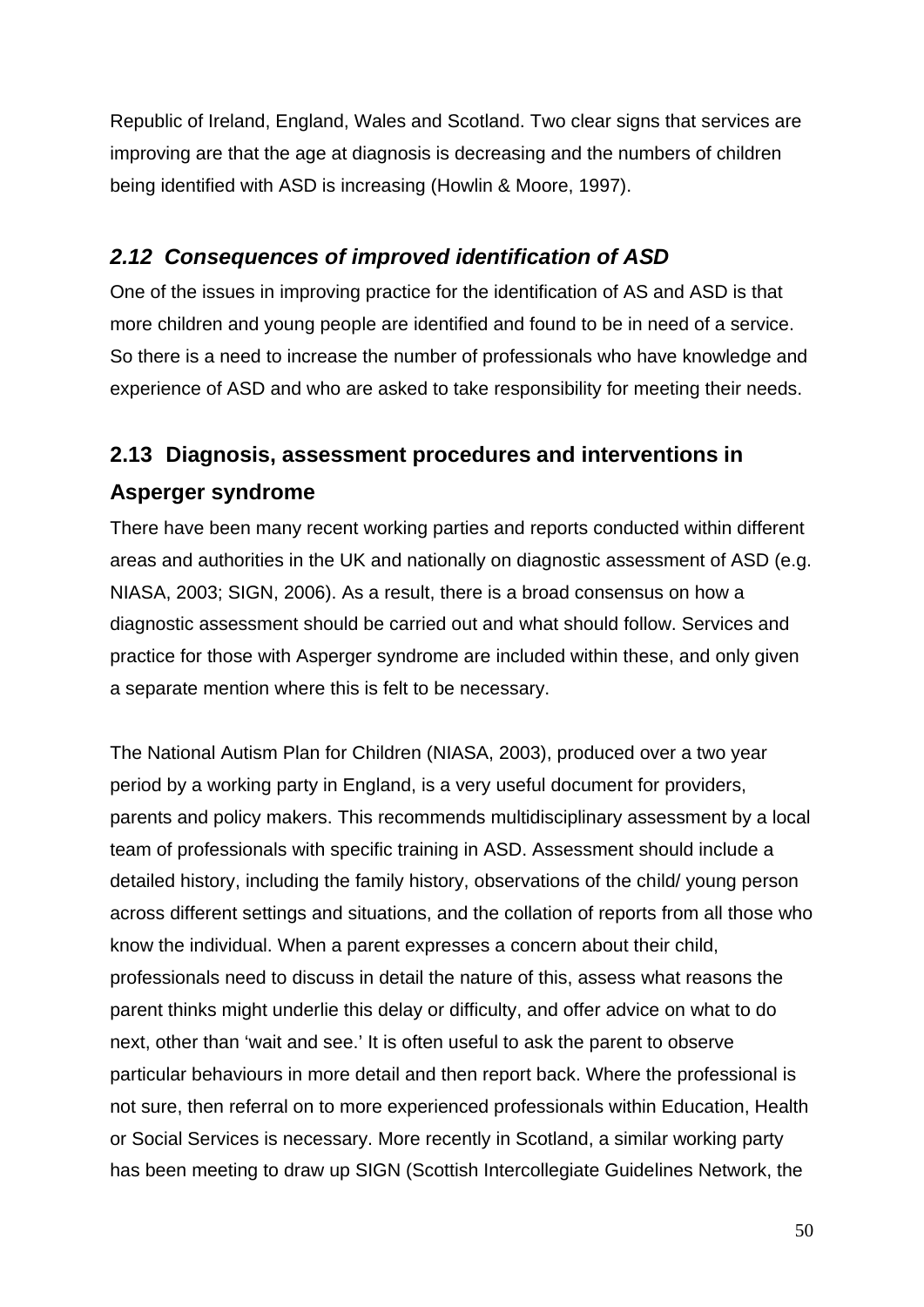equivalent of NICE (National Institute of Clinical Excellence) in England) which provides guidance on assessment, diagnosis and interventions in ASD. This was launched in October 2006.

These working parties were set up because it was recognized that diagnostic services in ASD had developed in a rather ad hoc manner throughout the UK, depending on local expertise and priorities, so that some families received a very good service and others were not well served at all. In addition, knowledge and understanding about ASD has changed and increased, and there was a need to develop national guidance so that policy makers and planners could use this as a framework in future planning and resourcing.

Resources were given to the four Health Boards in Northern Ireland to conduct a similar exercise on diagnostic assessment, but the Special Interest Group on diagnosis and assessment felt that insufficient money was given to undertake this and so, as yet, an agreed strategy or protocol has not been produced.

### *2.13.1 Delays in diagnosis*

There are still many children with AS in the UK in mainstream schools without a diagnosis who would benefit from one. However, identification is rising as awareness increases. For some children, the diagnosis can be made fairly quickly, but for other children with more complex histories and behaviours, the process takes longer (NIASA, 2003). Parents may opt for private assessment by independent psychologists if they feel that they will have to wait too long or they disagree with the diagnostic opinion of local professionals. This is an expensive option and does not always work in the family's best interests as the independent professional may lack knowledge of provision local to the child, and any recommendations made might not be taken up by statutory services. In the current climate, there is always likely to be a market for independent and private work, but as statutory services improve, the need for this will decline.

In some cases, the delay in diagnosis is not because there is a waiting list but because the professionals do not recognize the child has AS, or because they are not sure enough to give the diagnosis. There are two points to make here. The first is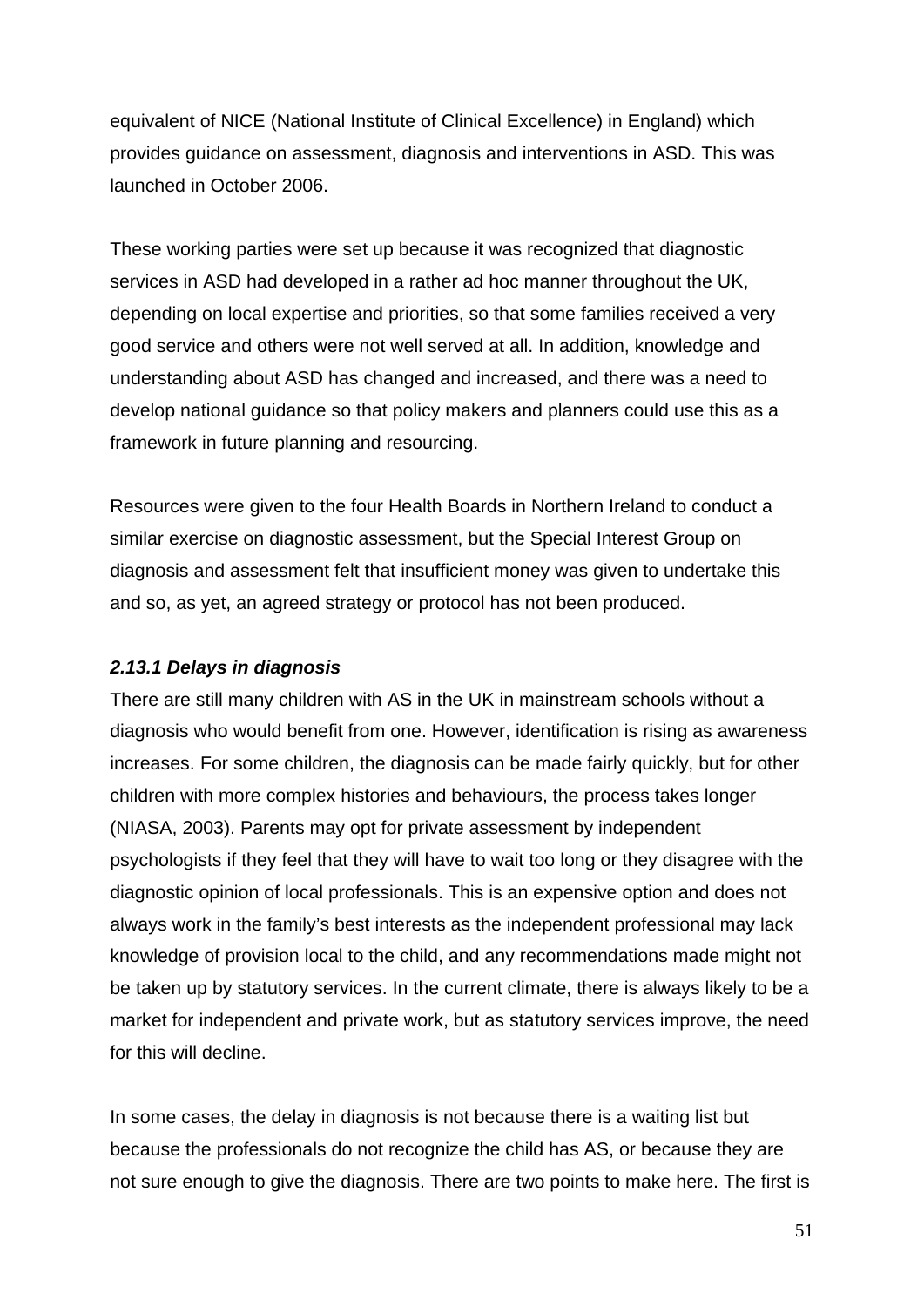that it is essential for all those who work with children and young people to have some training in what the NIASA report (2003) refers to as the 'alerting signals' in ASD and then to know whom they might refer on to. The second point is that for some children/young people, it is difficult to detect AS and even an experienced professional may not be sure.

As discussed earlier, diagnosis of AS is done on the basis of observation of the child's past and current behaviours, and on the reports from parents and professionals. There is no definitive medical or psychological test which can confirm the diagnosis. Screening instruments, diagnostic tools and checklists have been developed, but none of these can reliably confirm that a child has or has not AS. For children with AS, it can be particularly difficult as they may be very skilled in certain areas and their ability can mask their problems. If assessment and information is limited to a single appointment with a GP, a psychologist, or a psychiatrist, their difficulties may not be picked up. The key areas to question are their social understanding and inclusion with peers, their ability to communicate with familiar and unfamiliar people on a range of topics, their flexibility in thinking and behaviour, and their level of anxiety and signs of depression. Children and young people with AS are more likely to experience anxiety and depression than other children (Gillott et al., 2001; Kim et al., 2000), so this might be an alerting signal too.

As diagnostic assessment improves, there is increased pressure on services to provide for more children and young people at an earlier age. In the future more resources will be required to support children and young people with AS and their families. Some parents of children with ASD and other conditions have given this as a reason as to why professionals deliberately maintain waiting lists (i.e. so that they do not have to spend money on resources to address the needs identified), but the more likely reasons for delayed diagnosis is that professionals do not recognize the signs of AS and/or that there are insufficient people in post.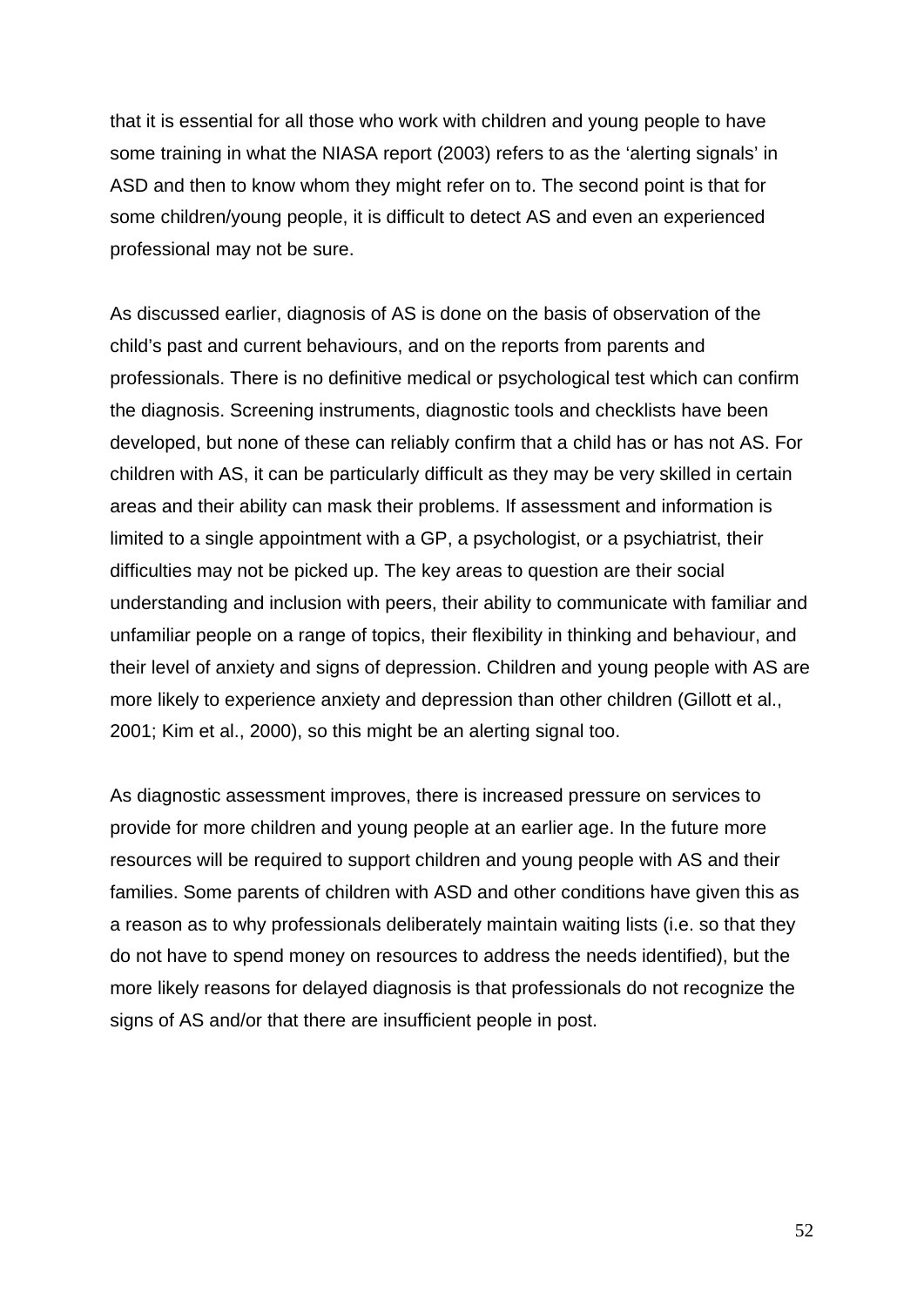# **2.14 Screening instruments for ASD**

Screening instruments which have been developed to try to detect ASDs in the early years include the CHAT (Checklist for Autism in Toddlers), the M-CHAT (Modified CHAT) and the CAST (Childhood Asperger Syndrome Test) (Scott et al., 2002).

As yet, none of these are considered to be sufficiently reliable to advocate the screening of whole populations (Health for all children, 2003), and would miss some children and lead to false positives (i.e. with resources being allocated to those who may not benefit from these). Some authorities in England have used these screening tools as a basis for training primary health carers such as health visitors and GPs in the signs of ASD.

# **2.15 Access to services and differences between families**

Families' ability to access services varies. There is a realization that some families find it easier to access services and support than others due to factors such as location, transport, literacy levels, ethnicity, and social class. It is likely that 'advantaged' families are more likely to receive a diagnosis of AS than others and at an earlier age. All services need to review how well they deliver to all families throughout their area. Similarly, good practice can be trapped in particular centres, schools and services, and it is important to consider how this can be effectively shared.

# **2.16 Information given to parents at diagnosis**

Research has shown that some parents are given little or no information at diagnosis and others are provided with an excellent information pack about ASD and local support (West Midlands Regional Partnership, 2002; NIASA, 2003). Parents usually have many questions to ask, but may be in shock or may not be given the time to ask these. Some parents say they would like another appointment soon after diagnosis to discuss issues further. In addition, it may only be the child's mother who receives information first-hand and the father of the child can be (and/or feel) excluded from the process. Where possible, at diagnosis and in training events for parents, consideration should be given as to how other family members might be included and enabled to access these. This is already happening in some areas where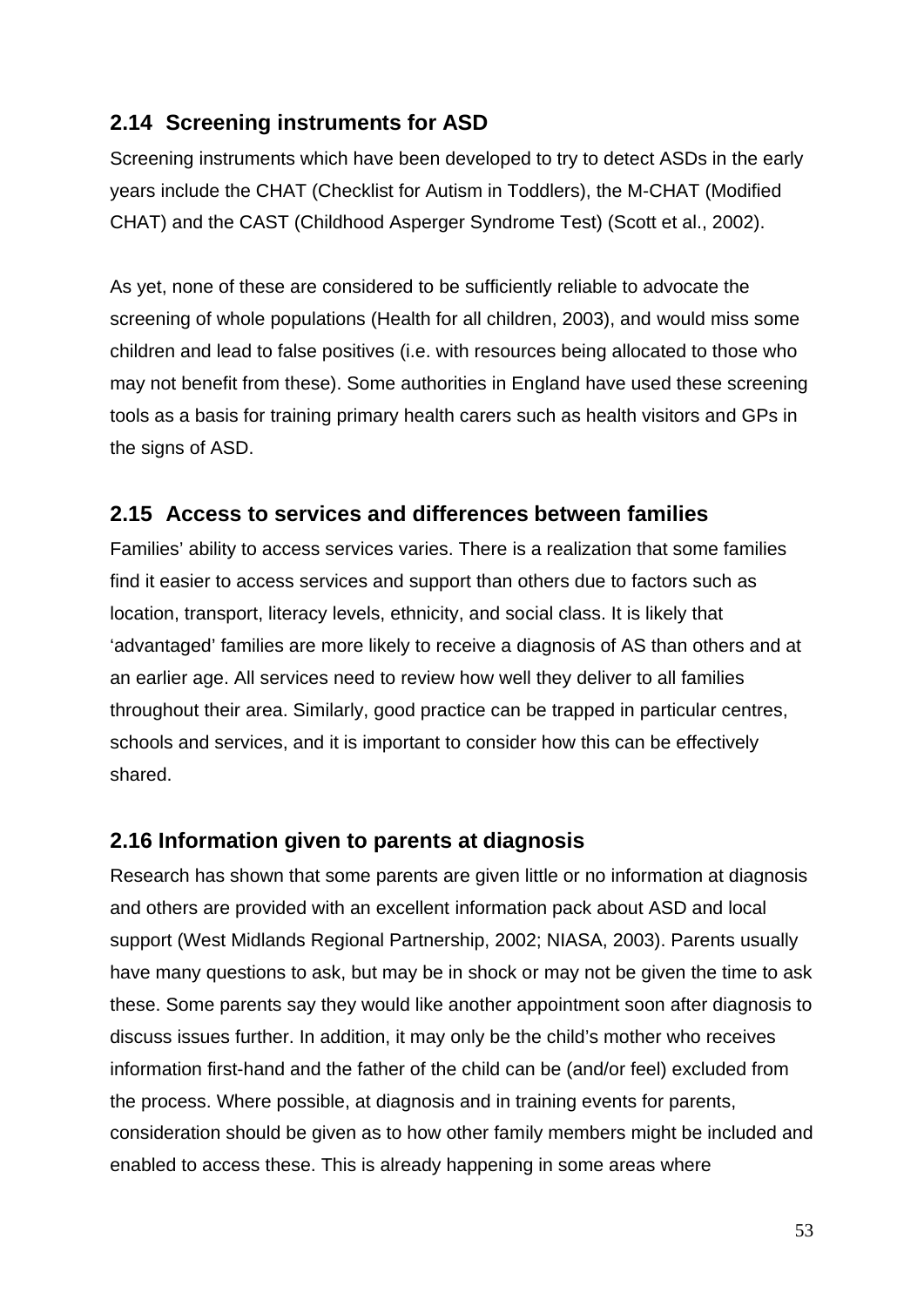grandparents are invited and where training events are offered to both parents (with child-minding provided), and seminars are held separately for fathers and siblings. In addition, advice to parents on how to help after the diagnosis is given is often not given soon enough. The recommended time scale in the NIASA report (NIASA, 2003) is 6 weeks from diagnosis. This does not mean that an intervention for the child or young person or the parents has to start then, but that discussion with the parent on how to help, preferably with supporting literature, will have occurred. For a child or young person where the diagnosis is unclear, intervention does not need to wait for diagnosis, as some areas of need will be evident and can therefore be acted upon before the diagnosis is confirmed.

# **2.17 Demands on parents and families**

A child or young person with AS might appear to ignore or avoid parents in the early years and beyond. Parents can be hurt by the social isolation/rejection of their child by other children and other parents. An issue in the inclusion of children and young people with AS in mainstream schools and colleges is sometimes persuading other parents that their children will not be adversely affected. Some behaviours of children and young people with AS are very distressing to parents and siblings, and extremely stressful to live with (e.g. repetitive behaviours; fixed routines; incessant questioning or arguing the point; self-injury; refusal to follow family routines or wishes leading to huge family arguments). Not knowing exactly what/when the child or young person might find it all too much has been described by one parent as '*walking on eggshells permanently'.*

For many children and young people, there is a need for much greater supervision and attention by parents and others than for other children of a similar age. Parents may not be able to leave their child unattended or go out together as a couple or as a family unit. It may not be possible for the parents to have time alone without their child, they may have no friends outside of school to be with or it may not be safe. Some parents say they continue to worry even when their child is at school, in case there is a problem. Concerns about safety and difficult experiences in the past can reduce the extent to which families visit their friends and relatives and access facilities generally.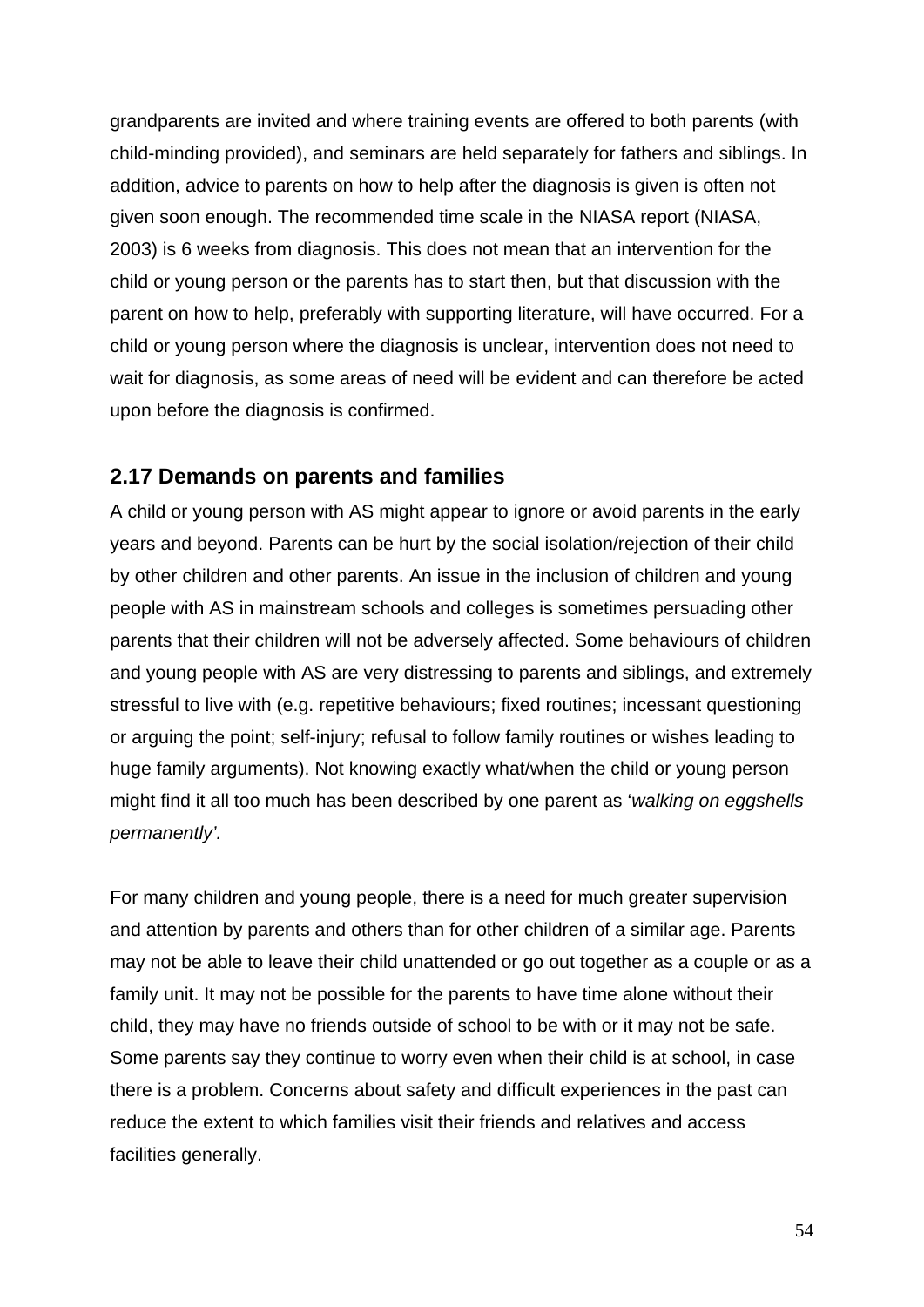Rather than training or resources on specific interventions, many parents would welcome '*another pair of hands'*. Some children and young people are offered a befriender, but such schemes are very limited and in their infancy, and tend to be offered by charitable or independent organizations rather than the statutory services.

# **2.18 Multi-agency collaboration**

There are potentially many different professionals and agencies who need to be involved with a child or young person with AS: those who assess and meet the needs arising from AS, and those not related to AS (e.g. dentists, GP, opticians, school nurse). It is essential that ways to collate and disseminate information are found to ensure that the child or young person with AS receives appropriate support and to avoid repetition and confusion in what is provided and recommended to parents and others. Asperger syndrome is often referred to as an '*invisible disability'*, so that others literally cannot see that the child or young person has a problem. Other explanations may then be given for the child's behaviour. Parents and/or the child or young person may be blamed and criticised for their behaviour and attitude by the school, college or by other family members PRIOR to diagnosis. Some professionals and teachers in schools and colleges may still hold this view, even after diagnosis, as the child or young person appears to be so 'normal' in other ways that their inappropriate and unacceptable behaviour is seen as a deliberate breaking of the rules.

*Figure 1* shows the type of professionals who might be directly involved with the child or young person and the family to meet the needs arising from AS. *Figure 2* shows the professionals whom the child or young person might meet for other reasons.

Figure 1: Professionals and agencies whom the child/young person might meet to address the needs arising from Asperger syndrome

| <b>Professional</b>         |
|-----------------------------|
| l Befriender                |
| l Careers officer           |
| Classroom support assistant |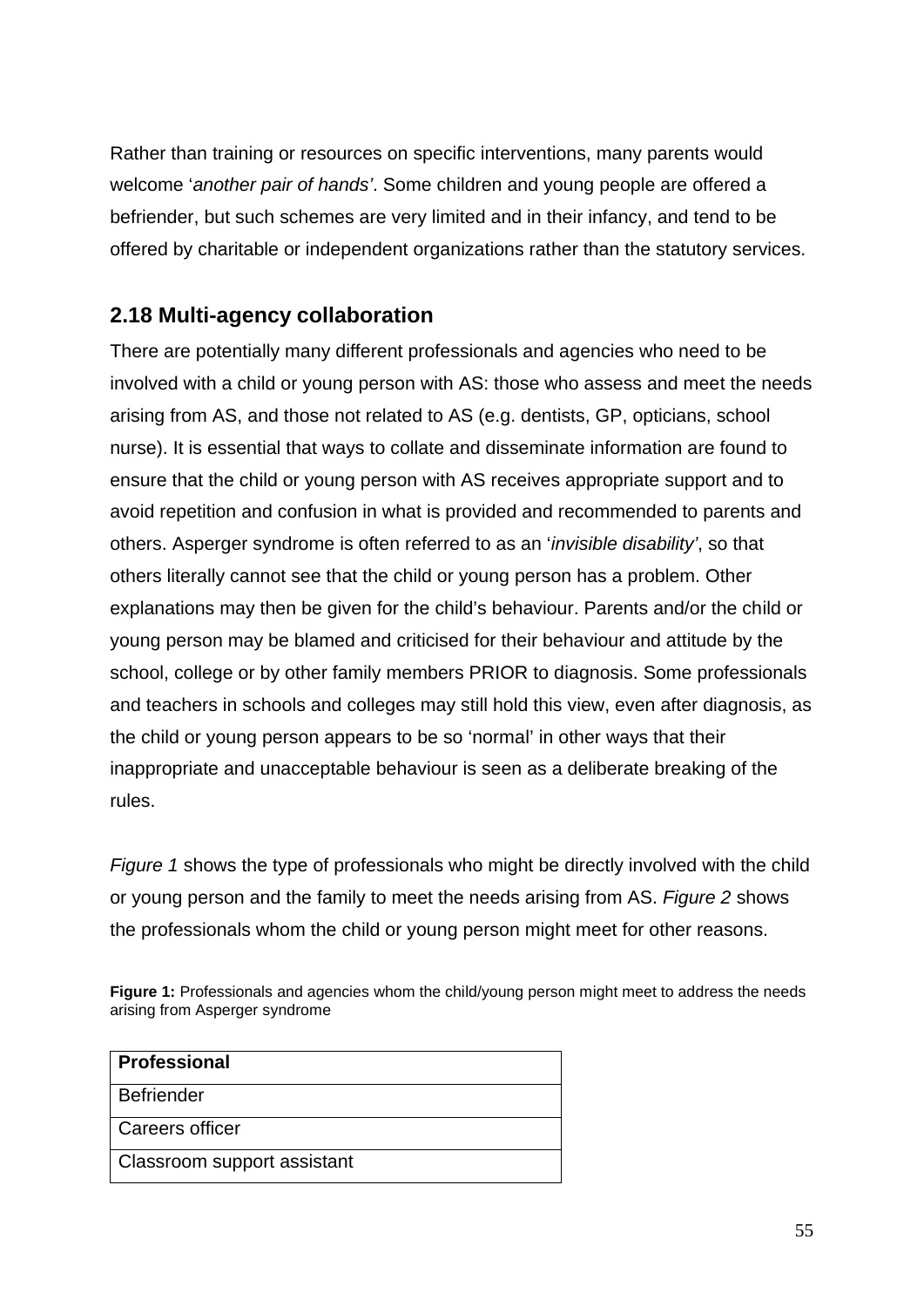| <b>Clinical Psychologist</b>  |
|-------------------------------|
| Dietician                     |
| Early years teacher           |
| Escort                        |
| <b>GP</b>                     |
| Headteacher                   |
| Occupational therapist        |
| Paediatrician                 |
| Physiotherapist               |
| Psychiatrist                  |
| <b>SENCo</b>                  |
| Social worker                 |
| Speech and language therapist |
| School transport driver       |
| <b>Voluntary worker</b>       |

Phillippa Russell, past head of the Council for Disabled Children whose son with learning disabilities who is now in his fifties, has said that by the age of 5 years, some children and families with a child with a disability might have met up to 20 different professionals. The scope for conflicting advice and confusion is obvious, and multiagency coordination and some form of key-working system for families where many professionals are involved is vital. In addition, she has estimated that her son has been assessed (for a variety of reasons, including financial allowances) over 400 times in his lifetime. She makes the point that this has been very expensive and questions whether every assessment is wholly necessary. Less money spent on assessment would release money for services for children and families. Clearly, it is important to make an assessment to establish the nature of the needs, but this statistic does give pause for thought and prompts professionals to work in a way which avoids repetition and to ensure that work undertaken has a clear rationale.

Families often feel abandoned by services after diagnosis or a time-limited intervention such as parent training or group therapy sessions, and have to work hard or publicise their personal stress in order to get an agency re-involved. In a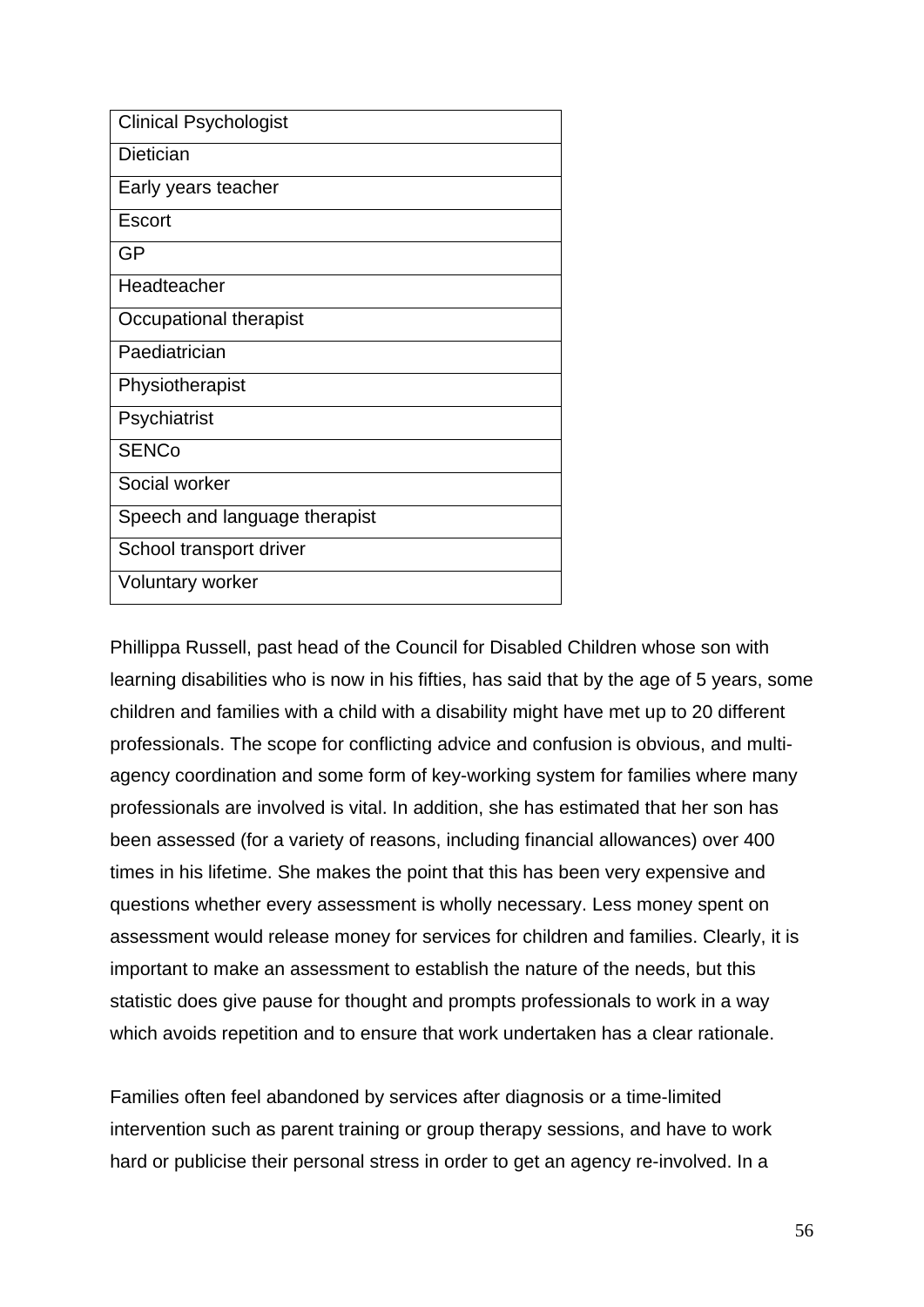Child and Adolescent Mental Health Service in the West Midlands, there is a recognition that some families will continue to need support over the years, and so staff leave the child's file open. After an intervention, parents are told they can phone the office at any time in the future if they feel the need for support again. This is very reassuring for parents and has not led to a large increase in re-referrals.

**Figure 2:** Professionals whom the child/young person with AS might meet to address needs Unrelated to Asperger syndrome

| <b>Professional</b>    |
|------------------------|
| Community personnel    |
| <b>Dentist</b>         |
| Employer               |
| <b>GP</b>              |
| <b>GP</b> receptionist |
| Hairdresser            |
| <b>Health visitor</b>  |
| <b>Hospital staff</b>  |
| Leisure Centre staff   |
| Optician               |
| Practice nurse         |
| School nurse           |

The NAS has produced a very useful booklet for health professionals (Deudney, 2006). NES Scotland, too, the educational and training branch of the NHS in Scotland, has produced a website resource and leaflets on ASD for primary health care practitioners (see www.nes.scot.nhs.uk/asd) which was launched in 2006. The leaflets cover how to understand and support a person with an ASD during an appointment, the action they might take if they suspect a person has ASD, ideas on how to support the family and information on associated conditions.

Other professional groups who need to be informed about AS include the police so that if a child or young person comes to their attention, they are managed effectively.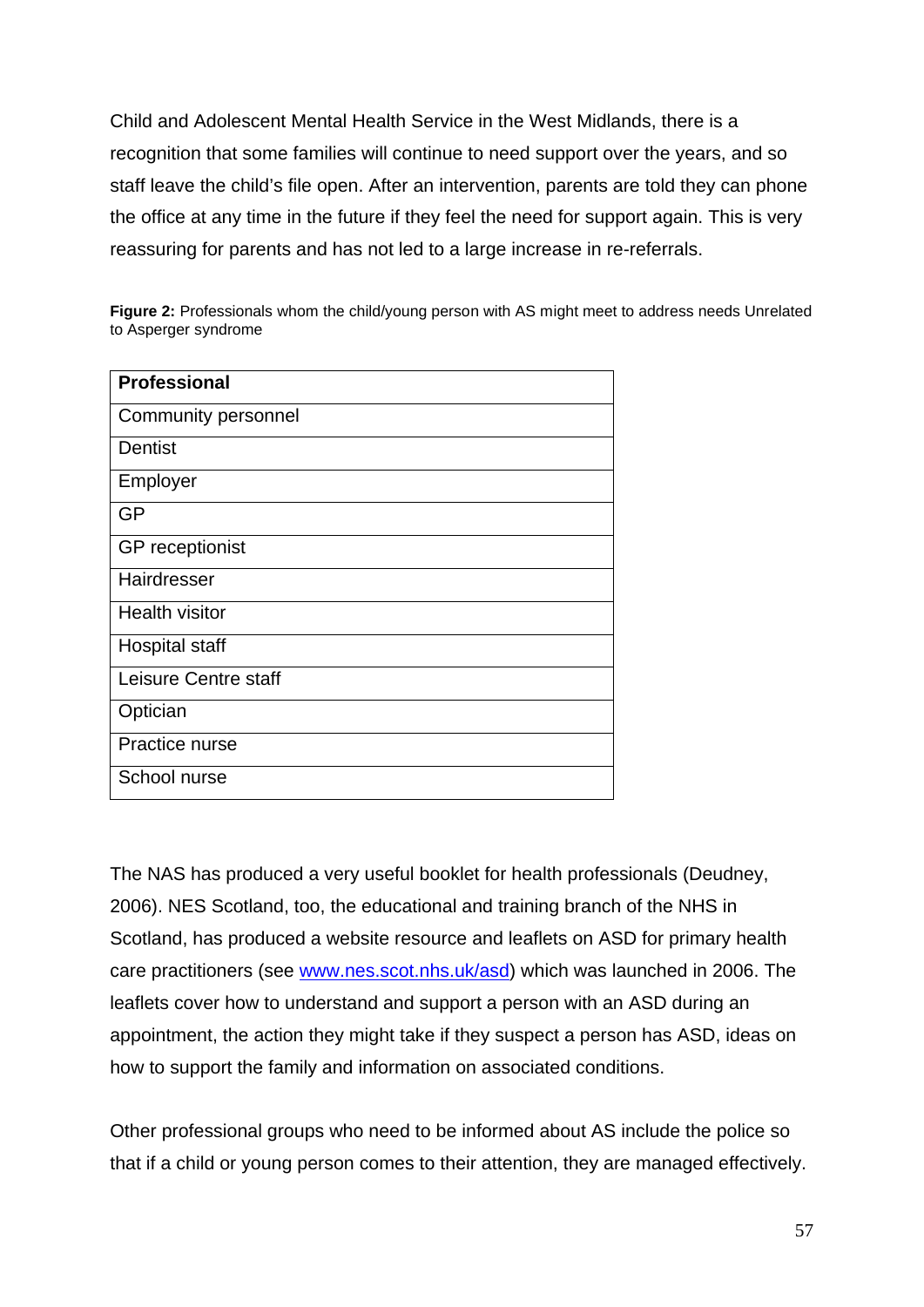Some local and national autistic societies have created cards which individuals with ASD can carry with them to give to the police or to others if the need arises. These usually have the logo for the local police force to show that the police are aware of this group. An example of such a card is that produced by Autism Cymru. This card carries the website and telephone of the organization, the police force logo and simply states:

- I have an Autism Spectrum Disorder;
- ASD is a disability;
- I may need access to an intermediary;
- Please ask questions one at a time; and
- Please tell me step-by-step what is to happen.

The London Metropolitan Police Force is to give sessions on ASD to all 30,000 officers in the force over the next few months, initiated by an Inspector who is the father of a child with ASD (Perry, 2006).

# **2.19 Policy, guidance and reports on ASD in Northern Ireland**

# *2.19.1 Educational policies in Northern Ireland on Asperger syndrome*

From an educational perspective in Northern Ireland, Asperger syndrome comes under the remit of special educational needs (SEN). Guidance for recording children with SEN (Department of Education, 2005) places Asperger and Autism in Category 3, 'Communication and interaction needs', but this is essentially administrative in nature and intent. SEN legislation largely mirrors that in England and Wales. There is a historical bias towards the medical, within-child, model of disability, with a more recent shift towards increasing inclusion based on the social model which suggests that attitudes and the environment are a major factor in disability. This change and that within society at large have developed together because of the equality and antidiscrimination policy and legislation that has been introduced in recent years (Hunter & O'Connor, 2006).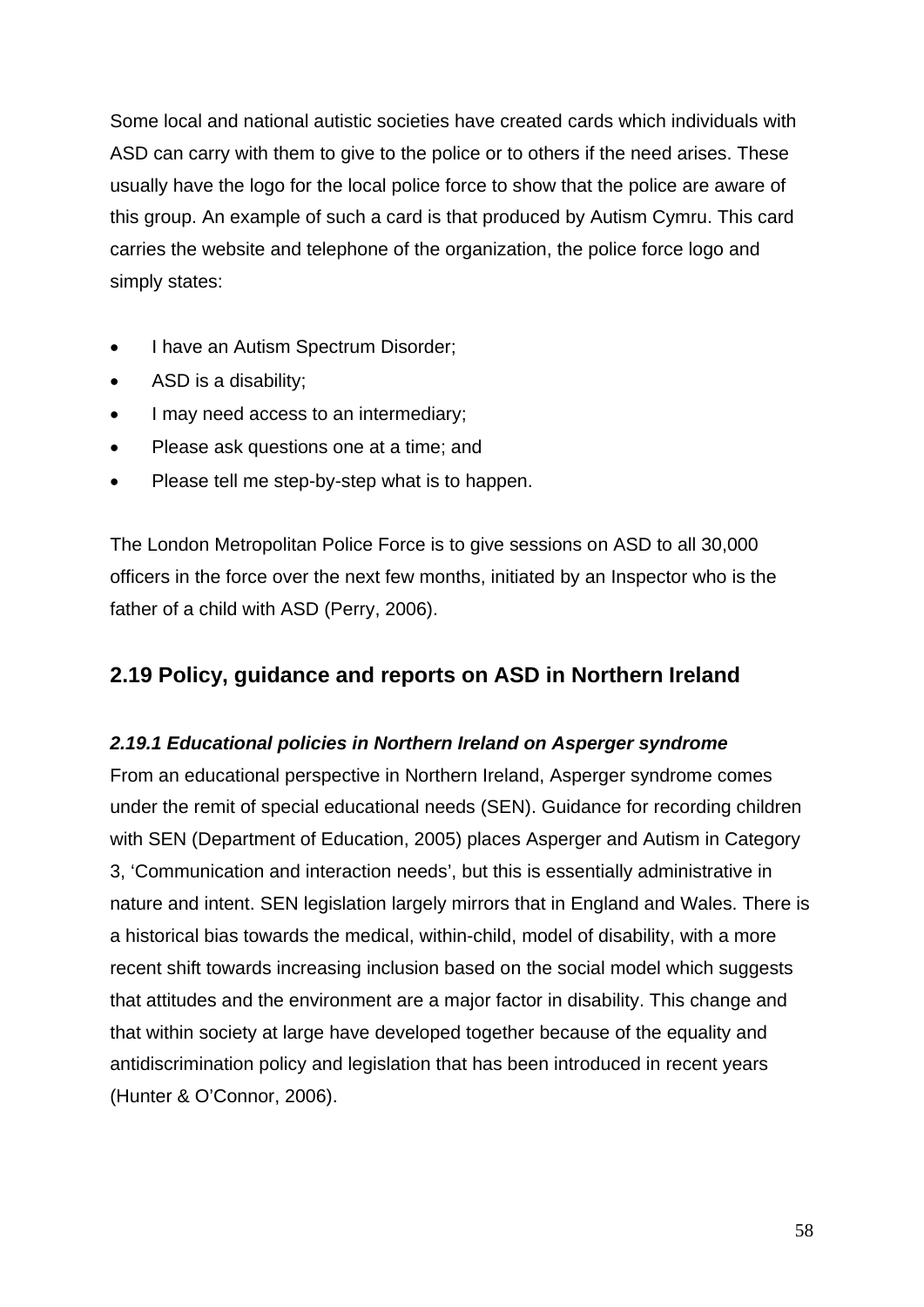There are two main differences between the provision in Northern Ireland and that in England and Wales which influence inclusive practices (Kilpatrick, 2006). These relate to the religious segregation of schooling and academic selection. Education and Library Boards (ELBs) are responsible for controlled schools which are attended mainly by protestant children. These are roughly equivalent to local authorities in England and Wales. Catholic children usually attend maintained schools, owned and maintained by the Council for Maintained Schools (CCMS). As a result of the political conflict in Northern Ireland, there has been a move towards religiously-integrated schools. This has led to just under 50 grant-maintained, integrated schools being set up (Kilpatrick, 2006). Academic selection occurs at the age of 11 when the pupils take a test to determine whether they will be one of the 33% attending a grammar school or if they will go to a secondary school. This system is due to be phased out in 2008/9 (Kilpatrick, 2006).

The main legislation that impacts on SEN includes the Education (Northern Ireland) Order 1996 and this has been amended by the Special Educational Needs and Disability (Northern Ireland) Order 2005 (SENDO). Under these, the statutory responsibility for securing provision for pupils with SEN rests with the Education and Library Boards and the Board of Governors of mainstream schools. The Review of Public Administration might change this (see www.allchildrenni.gov.uk).

From 1998/99, a Code of Practice offering guidance on the identification, assessment and monitoring of pupils with SEN, similar to that in England and Wales, was introduced so that most children could be identified and have their needs met within mainstream schools. This was in support of the Education (Northern Ireland) Order 1996. Schools, Boards and Health and Social Services authorities must consider the advice given in the Code of Practice when deciding what they should do for children with special educational needs. The Code of Practice offered a 5-staged approach, matched to individual need, with the final stage being a Statement, issued by the Education and Library Board setting out the additional provision required to meet these needs. The Code of Practice encouraged education in mainstream schools, whilst recognising a continuum of need which could be matched with a continuum of provision. The views of the child were to be taken into account in line with Articles 12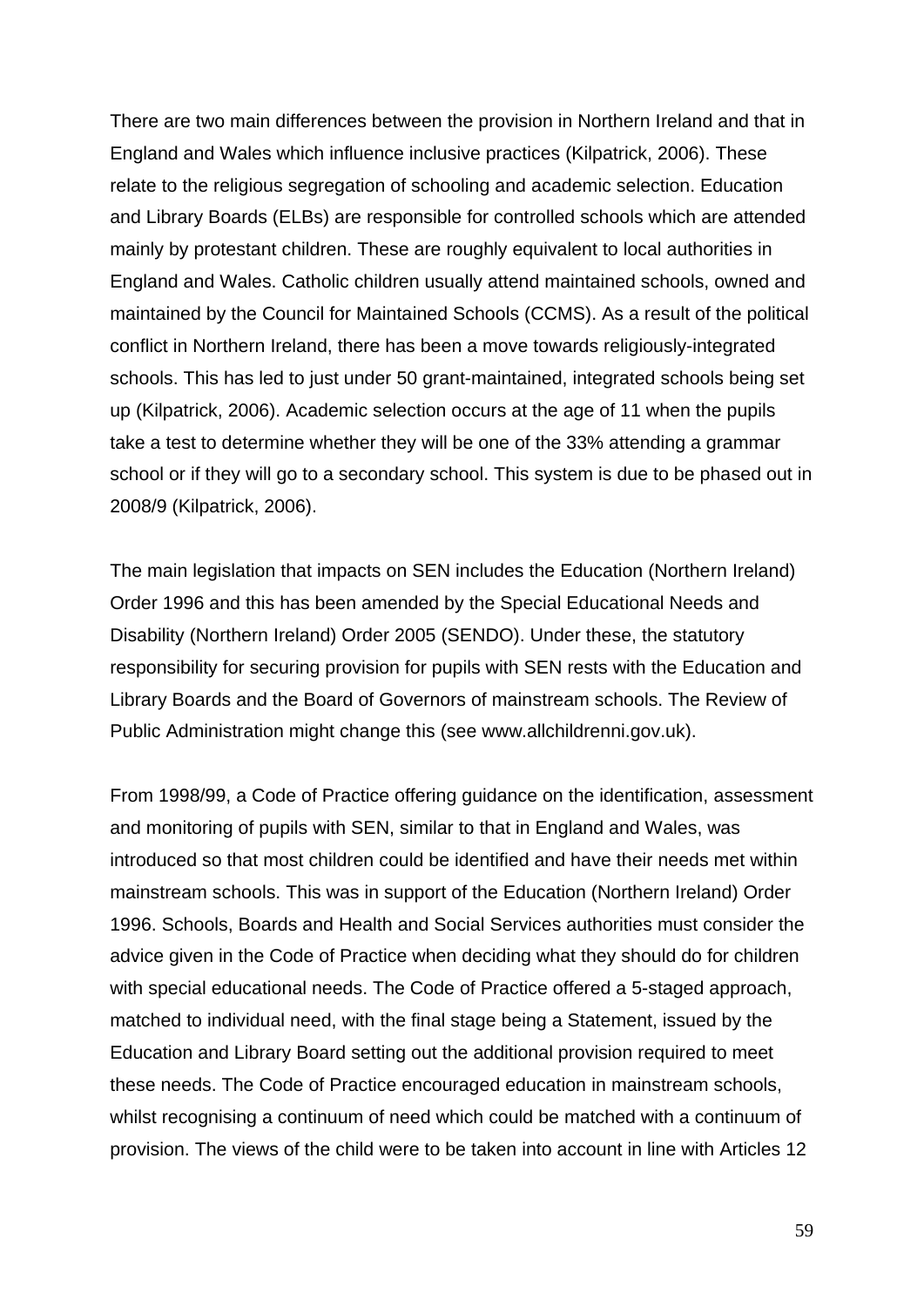and 13 of the United Nations Convention on the Rights of the Child, and schools were to work in partnership with parents.

A supplement to the Code of Practice has been issued, effective from 1<sup>st</sup> Sept 2005. This offers guidance on working with the changes brought about by SENDO. These changes include strengthening the rights of the child to an education in mainstream education, the provision to parents of more advice and information, and a means of resolving disputes (Hunter & O'Connor, 2006). The efficient education of all students however, is protected. A continuum of provision is still envisaged with the roles of special schools being recognised and valued. Inclusion is deemed to be more than a placement, and a parent's right to send their child to special school should not be reduced by the strengthening of their right to a mainstream place.

Part 3 of SENDO also applies the Disability Discrimination Act 1995 (DDA) to schools and colleges. This gives pupils the right not to be treated less favourably or to be disadvantaged because of their disability. Schools and colleges must also increase accessibility to the premises, the curriculum and written information provided for students. Their admission arrangements should not discriminate against disabled children and young people.

Future changes that should impact on the provision for those with SEN include a revised framework for the curriculum which comes into effect, alongside the end to selection, from 2007 and is strongly pupil-centred. Those with SEN should have access to the same learning pathways as other pupils (Hunter & O'Connor, 2006). The recent requirement for schools to have a School Development Plan (SDP) may also impact on SEN provision. Although intended to standardise school policy and planning, and linked to self-evaluation, SDPs will provide an opportunity to reconsider current ethos and practice (Hunter & O'Connor, 2006).

As yet, there is no equivalent in Northern Ireland to Every Child Matters (DfES, 2004) in England and Wales. Consequently, there is no policy directive aimed at integrating the children's services currently provided by the Departments of Health, Social Services and Education (Kilpatrick, 2006). The strategy document published in 2006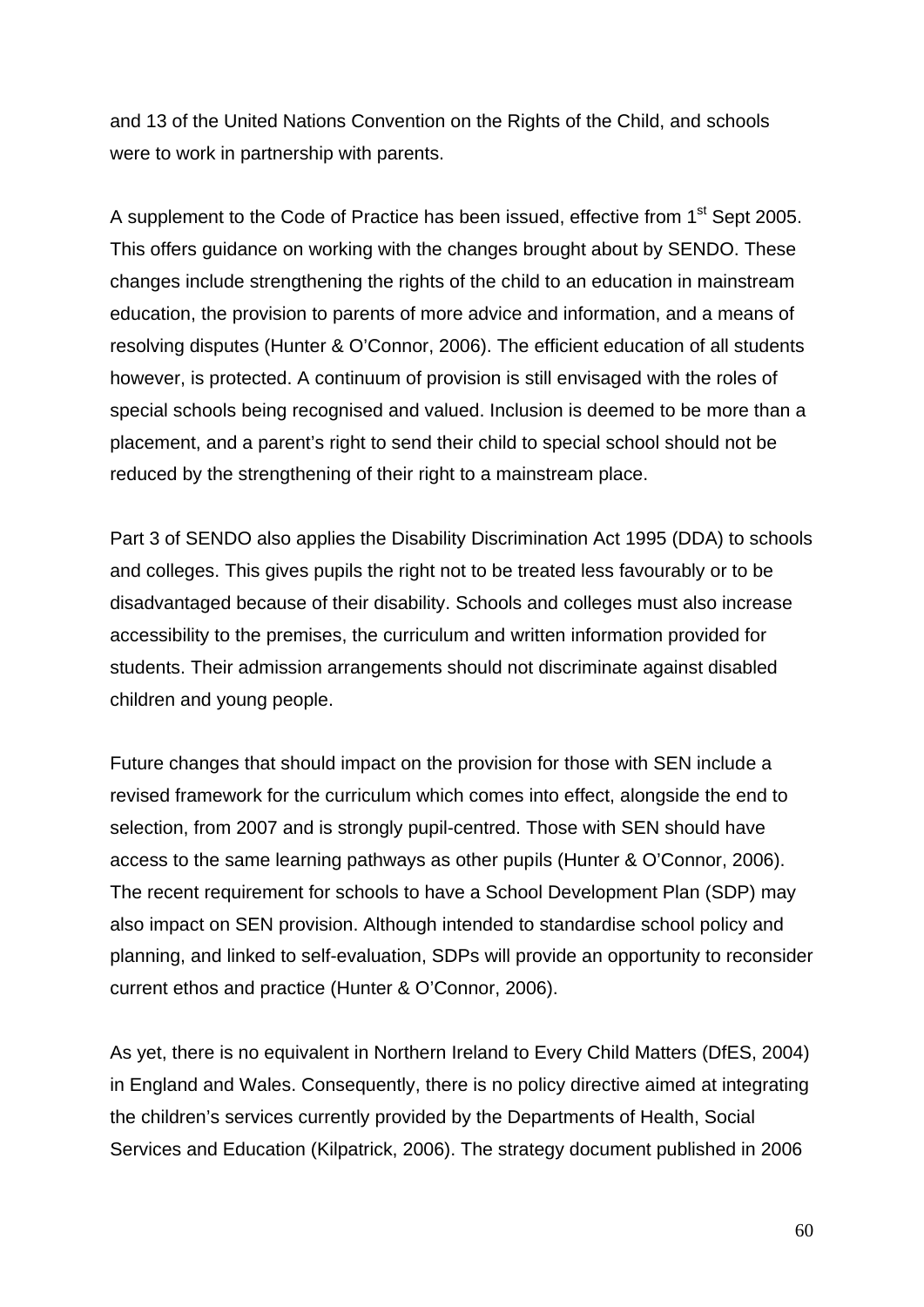for children and young people entitled, '*Our Children and Young People: Our Pledge,'* may help to address this (see www.allchildrenni.gov.uk).

## *2.19.2 Report on ASDs from the Health and Social Services Boards (HSSB)*

There are currently four health and social services boards within Northern Ireland, Northern, Southern, Eastern and Western, which are further broken down into Trusts. This might change with the Review of Public Administration. In July 2003, the four boards wrote a position paper on ASD entitled, *'Four Board Paper on the development of autistic spectrum disorder services: diagnosis and early intervention*'. This identified the major issues in providing effective and timely services for children and families and recommended future proposals, sometimes in the form of a pilot project.

The main difficulties in providing the good services identified were long waiting lists, shortage of personnel, lack of training in ASD, and a failure to work in a multi-agency way for some of the reasons mentioned. The importance of linking diagnosis to intervention was stressed and links with the voluntary sector were seen as essential in providing support for parents and training.

The report on the Keyhole project (McConkey et al., 2003) by the University of Ulster and PAPA (Autism NI) reported on the benefits of giving families ideas on how to develop communication, and how to understand and manage behaviour. Giving a diagnosis in isolation, with little or no follow-up or advice on how to help the child, is not good practice.

This present Review found that much recent work has been done in Northern Ireland to improve this situation in a number of ways and so parents in the future should be better informed and supported.

The five ELBs ASD Advisory Teams have each produced their own packs for parents containing leaflets on local services, useful strategies, checklists to complete on the child to identify strengths and needs (e.g. from Cumine et al., 2000), websites, and articles on AS (e.g. Attwood, 2002 on friendships) and on how to look after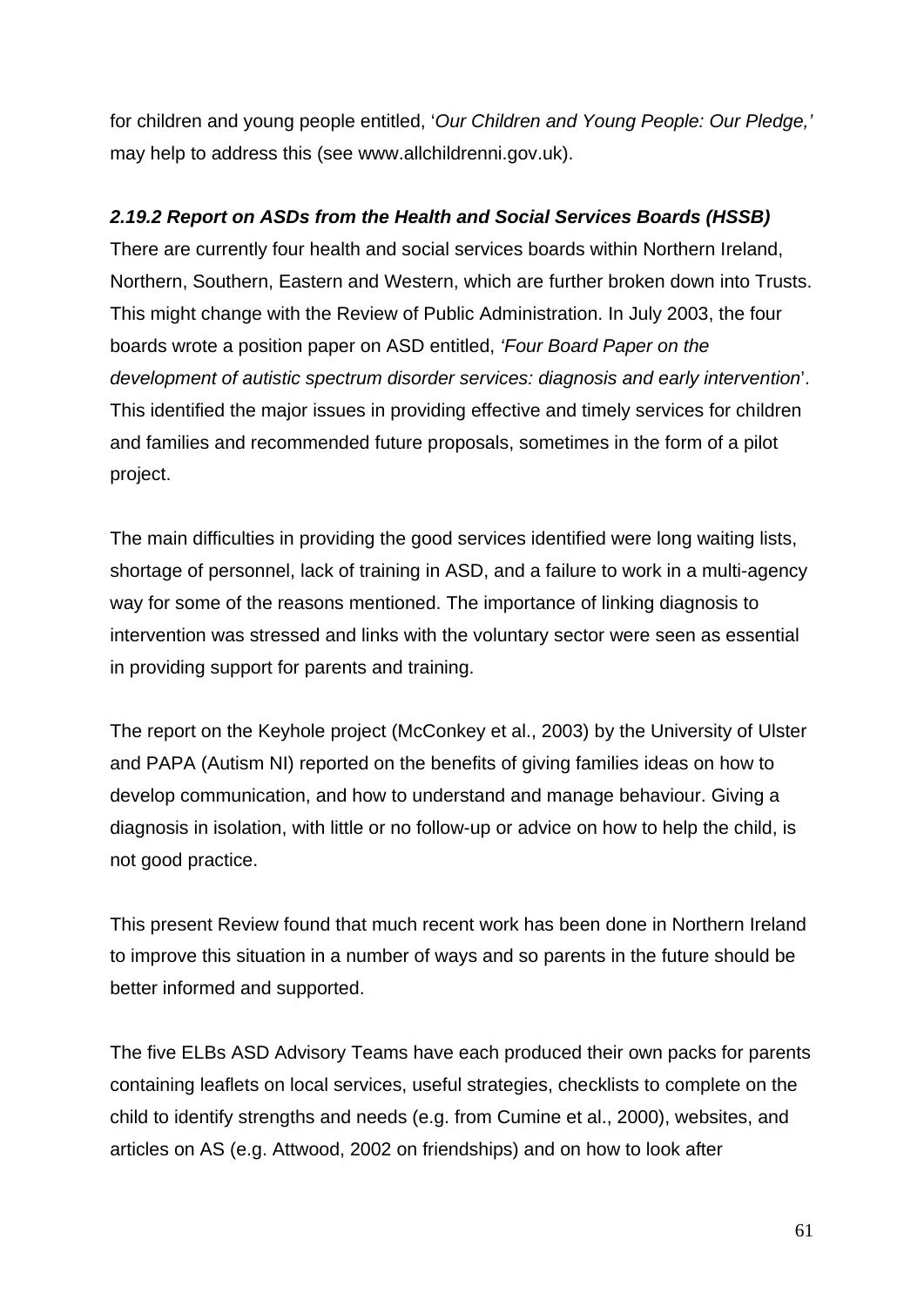themselves, as parents. In addition, Autism NI, has created Rainbow Resource Kits for use by parents of young children with ASD in the early years.

# *2.19.3 The Bamford Review on Mental Health and Learning Disability: ASD (2006)*

The recent Bamford Review produced in May 2006, has set out a 10-year plan, looking at mental health services and learning disability services in relation to children and adults with ASD. The point is made that currently the needs of those with ASD are being met by a number of different services – Learning Disability Services, Mental Health Services and other programmes, while '*some needs are not being met at all'* (p.2). It makes a number of recommendations, often giving similar advice to that contained within the National Autism Plan for Children (NIASA, 2003):

# *General recommendations in relation to diagnosis and assessment*

- Autism specific diagnostic and assessment services must be established in each Trust;
- Providers should offer ASD specific diagnostic and assessment services for children and adults, regardless of intellectual ability;
- Professionals must be highly trained in child development and relevant disorders, including mental health problems;
- Expertise in relation to adults with Asperger syndrome and HFA needs to be developed;
- Child and Adolescent Mental Health professionals must acquire greater knowledge and experience in assessment and diagnosis of ASD; and
- There should be a clear pathway to diagnostic and assessment services for families once ASD is suspected.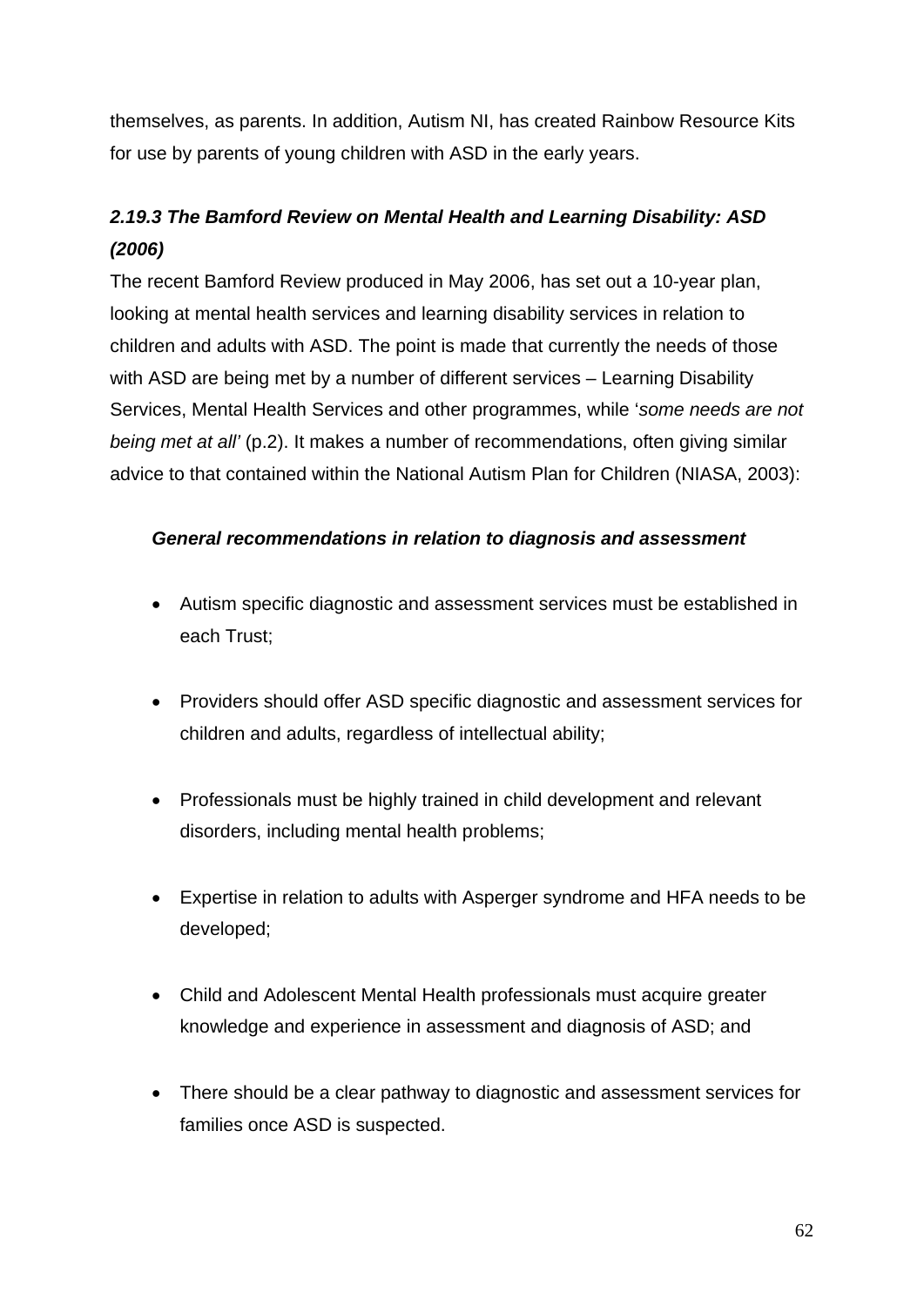The Review makes the point that the needs of people with ASD can span several programmes of care, and poor coordination of these can affect effective service delivery.

However, the Review does not then recommend that a separate programme be developed specifically to take responsibility for ASD, as they feel this would divert scarce resources and marginalise individuals with ASD. Instead, the Review recommends that:

- The Learning Disability programme should be responsible for service development for those with ASD and learning disabilities;
- The Children's Services programme should be responsible for children and young people with ASD; and
- The Mental Health Services programme should take responsibility for adults with ASD.

Some professionals, however, and those within Autism NI are very concerned with this latter recommendation in particular and are currently challenging it. The main bases for the challenge are that ASD is not a mental health disorder per se, and that those working in mental health services are often not very knowledgeable about ASD. Families and children and young people with AS, and adults with ASD, may therefore be misunderstood and interventions offered may be inappropriate. What Autism NI and some other professionals in Northern Ireland would prefer is what the Review did not support – that is, a separate team to work with individuals with ASD, and an Northern Ireland strategy for ASD, together with a 'ring-fenced' budget and legislation to protect their rights. Autism NI has successfully campaigned to have autism removed from the mental health programme of care. At a lobbying event in Whitehall on 29<sup>th</sup> March, 2006, the Secretary of State for Wales and Northern Ireland, Peter Hain overturned the ruling that autism be part of mental health. Since then, Autism NI has been actively campaigning for a separate programme of care for ASD.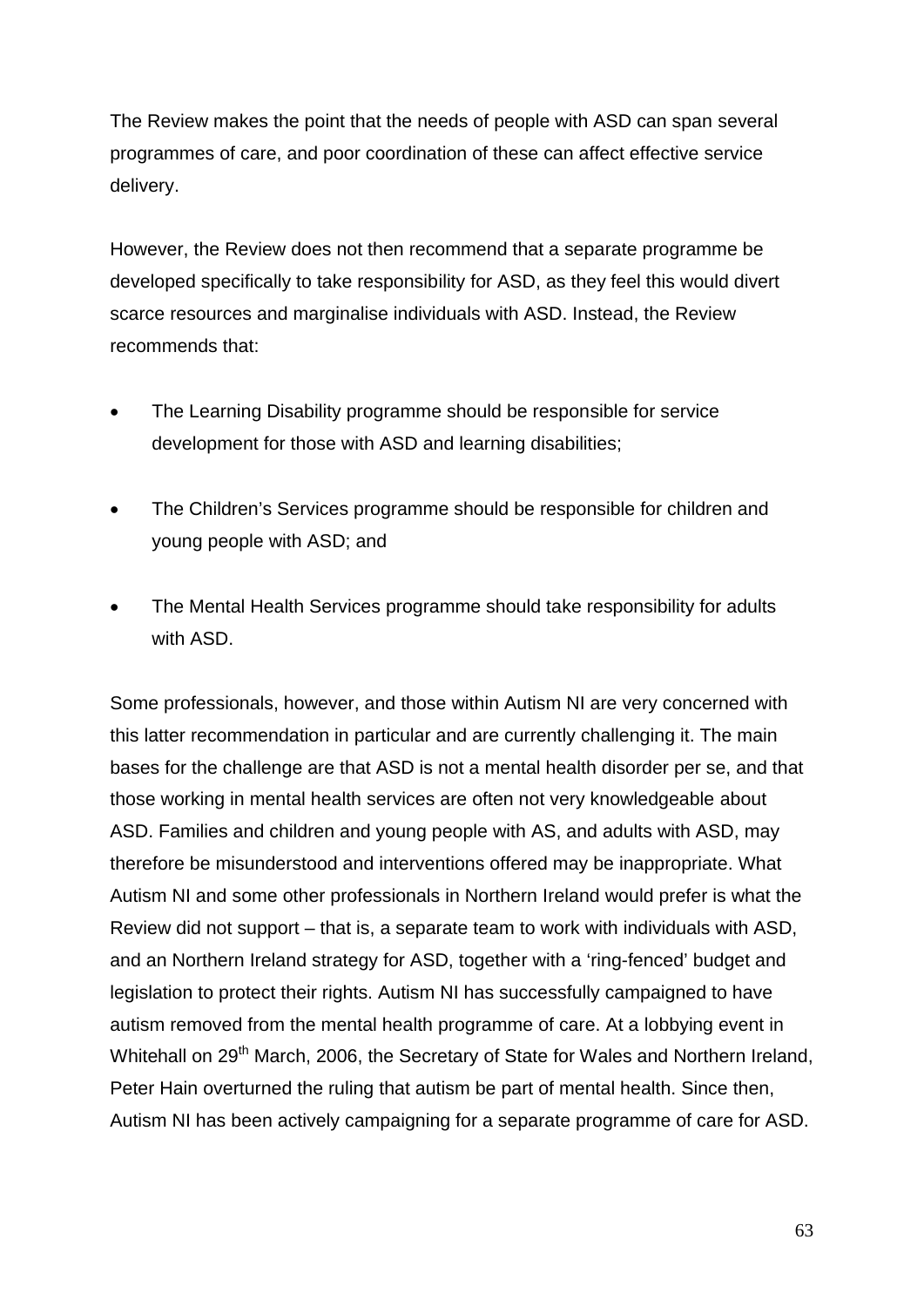# *2.19.4 Educational Reports on ASD*

# **2.19.4.1 Education and Training Inspectorate (2001): A Survey of Pupils with AS in Primary and Secondary Schools in Northern Ireland, 1999-2000**

This survey was designed to look at the numbers of pupils with AS in mainstream primary and secondary schools, to evaluate the effectiveness of approaches to meet their needs and to identify areas which needed to be enhanced. Data were collected from classroom observations, and from interviews with staff, including SENCos, and educational psychologists. Discussions with groups of children which included a pupil with AS were held. Twenty-four schools were visited.

At the time, there were 342,895 pupils in mainstream primary and secondary schools in Northern Ireland, 160 of whom had a diagnosis of AS. This would give a figure of 5 per 10,000 which is much lower than the rate of 36 per 10,000 recorded by the ELBs today. The rate for the NEELB was much lower than for the other ELBs. The report in 2001 stated that these pupils were identified through the statutory assessment process. It is not clear from this whether these are only the pupils with Statements, or whether it includes pupils with AS who were at earlier stages of assessment on the Code of Practice.

The figures for each Board are shown in Table 1.

| <b>1999 Data</b>     |              |                    |                        |  |  |  |
|----------------------|--------------|--------------------|------------------------|--|--|--|
| <b>Board</b>         | <b>Pupil</b> | <b>Number with</b> | <b>Rate per 10,000</b> |  |  |  |
|                      | population   | Asperger syndrome  |                        |  |  |  |
| <b>Belfast</b>       | 56,865*      | 39                 | 7                      |  |  |  |
| Western              | 58,747*      | 33                 | 6                      |  |  |  |
| Southern             | 72,165*      | 28                 | $\overline{4}$         |  |  |  |
| <b>North Eastern</b> | 65,000       | 4                  | 0.6                    |  |  |  |
| South Eastern        | 66,785       | 56                 | 9                      |  |  |  |
| <b>TOTALS</b>        | 319,562      | 160                | 5                      |  |  |  |

**Table 1:** Number of pupils with AS in mainstream primary and secondary schools in 1999 in each of the five Education and Library Boards

\*2006 figures used, as the 1999 figures were not available

٦Ī,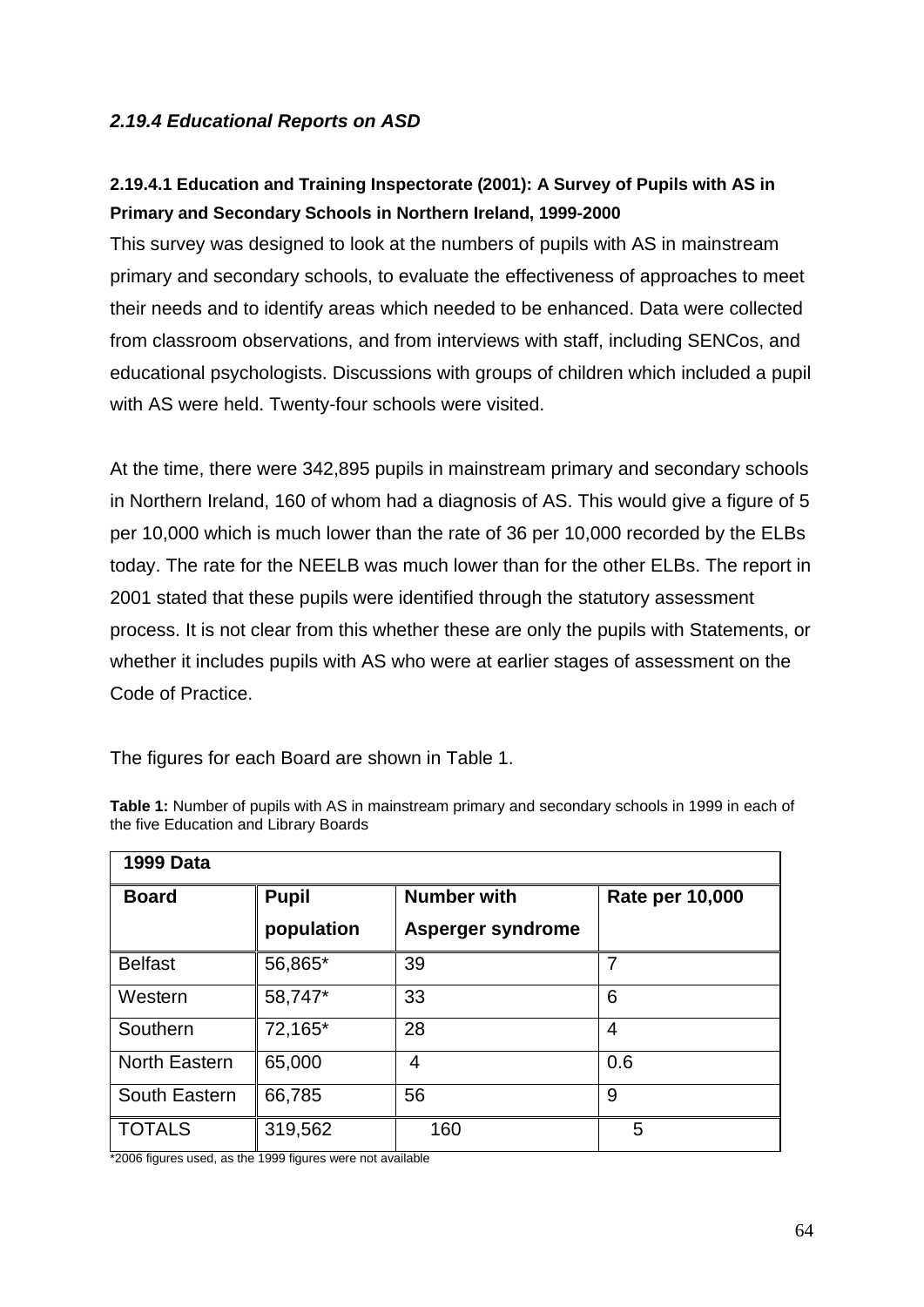The numbers of children identified as having AS varied considerably across the five ELBs in 1999 suggesting that diagnostic practice also varied.

This variation may be the result of a difference in:

- Criteria used for making a diagnosis of Asperger syndrome;
- Expertise in recognizing suspected AS by primary health care workers such as GPs and health visitors; and
- Expertise in making a diagnosis of AS by paediatricians, psychologists and psychiatrists.

The ETI concluded that,

*'It is the view of the Inspection Team that present numbers (of pupils with AS) appear to be significantly underestimated in the Province as a whole*' (p.3).

At the time of the survey, the Department of Education did not hold a database on the numbers of children by category or disability. Since then, it has created a database so that data on all children diagnosed with '*a disability or difficulty'* (DE, 2005) is reported by schools and held by the Department. This will be extremely useful for exploring regional differences.

# **2.19.4.2 A comparison with data taken from Education Authorities in the West Midlands in 1999**

The 14 education authorities within the West Midlands region of England were asked to provide data on the numbers of pupils they had with a diagnosis of ASD. They were asked for separate figures for autism and learning difficulties and for those with AS or HFA. Four authorities did not provide any data on these, seven had the data combined for both diagnostic groups and so did not have separate figures. The remaining three were able to give data separately on AS/HFA and these figures are shown in Table 2, to act as a comparison with data from the five Boards in Northern Ireland and to show that in England, many authorities do not yet have easily accessible and accurate figures on the numbers of children with AS.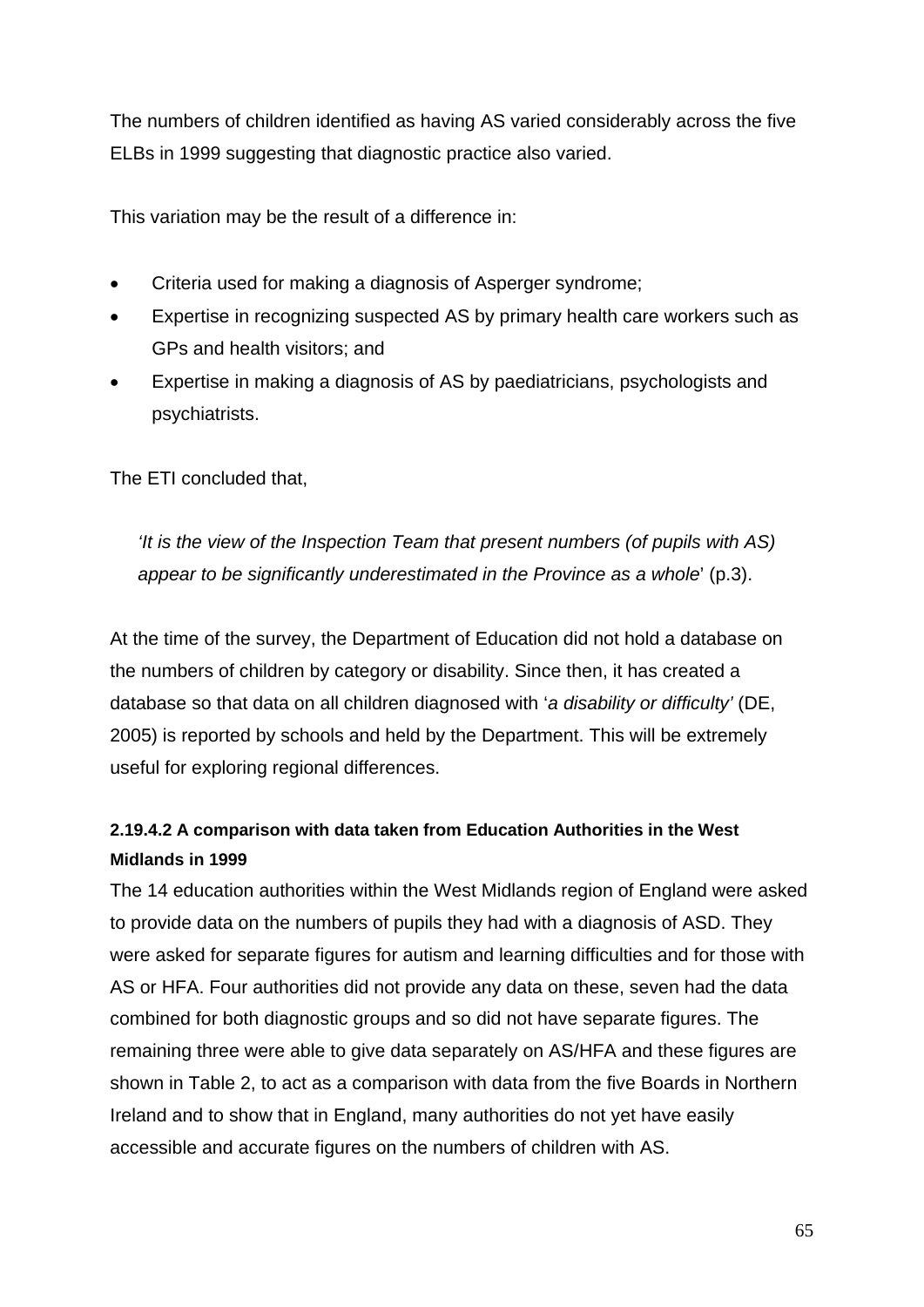|         | Table 2: Numbers of pupils with AS/HFA identified in three Education Authorities in the West Midlands |  |  |
|---------|-------------------------------------------------------------------------------------------------------|--|--|
| in 1999 |                                                                                                       |  |  |

| <b>Education</b> | <b>Pupil</b>      | Total             | <b>Total</b>  | Rate per | <b>Total ASD</b> | Rate per   |
|------------------|-------------------|-------------------|---------------|----------|------------------|------------|
| <b>Authority</b> | <b>Population</b> | <b>AS/HFA</b>     | <b>AS/HFA</b> | 10,000   | in 2006+         | 10,000     |
|                  | <b>DfEE</b>       | <b>Identified</b> | expected      |          |                  | using 1999 |
|                  |                   | 1999*             | if            |          |                  | population |
|                  | <b>Jan 1999</b>   |                   | 36/10.000     |          |                  | figures    |
|                  | 4 to 18 years     |                   |               |          |                  |            |
| Sandwell         | 52,827            | 44                | 190           | 8        | 61               | 12         |
| Staffordshire    | 138,548           | 92                | 498           | 7        | 273              | 20         |
| Walsall          | 51,112            | 30                | 184           | 6        | 84               | 16         |

*Source*: \*West Midlands Regional Partnership; +DfES HFA High Functioning Autism

DfEE Dept for Education and Employment

The rates of identification in these West Midlands authorities are very similar to those recorded in Northern Ireland in 1999. The totals for AS/HFA are lower than expected given the prevalence rate now suggested from epidemiological studies, and illustrate the problems in identification and diagnosis of the able group of children and young people with AS/HFA. As mentioned earlier, Howlin and Moore (1997) found that the average age at diagnosis for children with AS was 11 years, so if that were true for these three authorities, many children in the primary years would not be identified. There is another proviso here in that these data come from education only, and if health and social services had contributed their data, these rates would rise. Having separate databases makes it difficult to arrive at accurate and reliable figures.

### **2.19.4.3 Other findings from the study of Asperger syndrome by the ETI in 2001**

### *Positive findings*

- There was a growth in the development of multi-agency assessment teams; and
- Skills and knowledge of educational psychologists were developing.

### *Neutral findings*

 All five boards reported an increase in the number of pupils with ASD, particularly at the pre-school age, partly due to an increased awareness of the condition.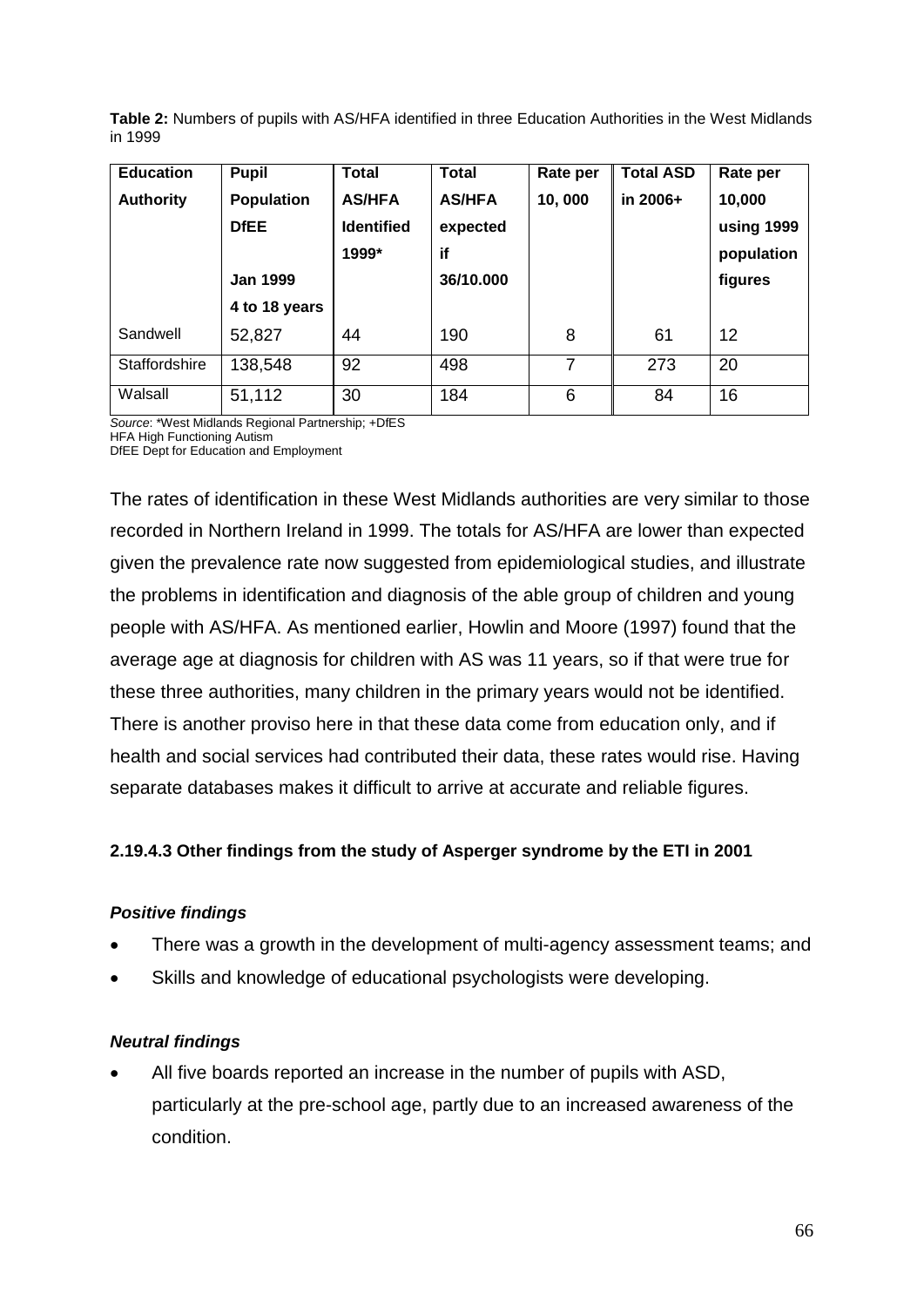## *Negative findings*

- There was confusion amongst professionals as to who should make the diagnosis;
- Making the diagnosis often took a great deal of time; and
- There seemed to be little concerted effort amongst the Boards (Education, Health and Social Services) to address the issue of identification at policy level and to establish procedures and protocols for resource allocation.

## *Social development of pupils with Asperger syndrome*

Many teachers were unsure of what to do to help develop the social and emotional understanding and skills of pupils with AS, particularly for the older children. Many older pupils felt isolated at break times and in physical education.

## *Conclusions*

*'The issues relating to definition, diagnosis and consistency represent a significant challenge that the Department and the area boards have to address jointly*' (p.6).

# *Provision*

The quality of provision varied considerably from largely satisfactory to good. There was some excellent practice and some areas where the child's needs were not being met. It was noted that the Boards Curriculum and Advisory Service (CASS) was developing and providing good support.

Alongside the good practice, the weaknesses in provision were summarized thus:

- Schools do not plan ahead and tend to deal with problems as they arise;
- Schools and Boards give little consideration to the long-term implications of the condition;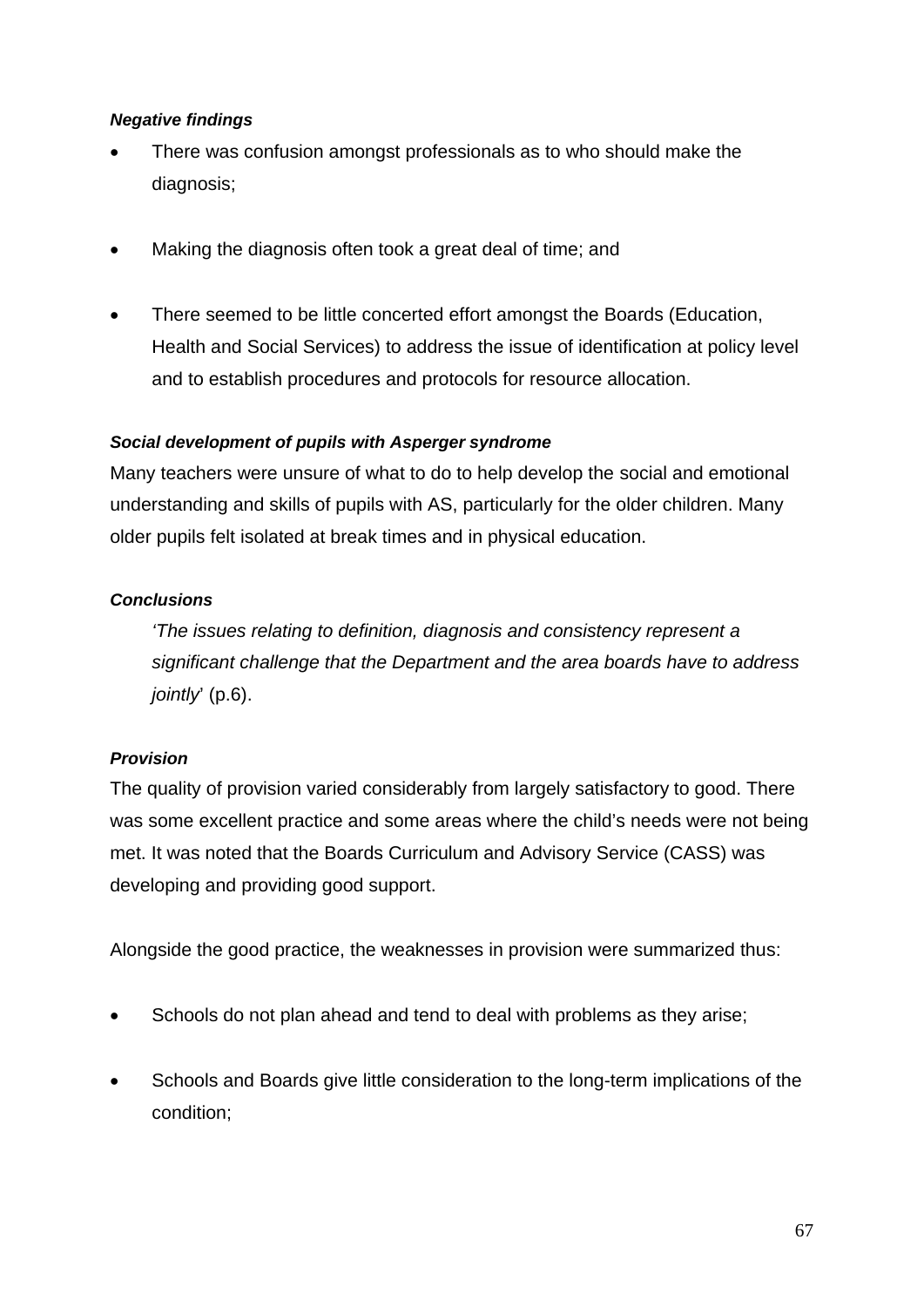- Few teachers have a clear or in-depth knowledge, or range of appropriate skills, to plan for the specific needs of pupils with AS;
- Many teachers consider the problem is largely one of accessing the statutory curriculum, and of settling behavioural difficulties;
- Few schools involve parents effectively in the programme;
- The advisory officers cannot respond adequately to the demands made of their service; and
- Teachers are generally working without the continuous guidance and support which they need to cope with pupils with AS.

A significant finding of the survey was that pupils with AS were more at ease in a school setting where their needs were considered at a whole-school level, and where all staff had an agreed set of strategies to support the pupil, in combination with the provision of a highly-structured, predictable environment and routines.

The ETI (2001) stated that there was,

*'A need for written guidance, including planning and evaluation strategies, and practice exemplars'.*

These have now been produced by the Department of Education and published in two documents entitled *Autistic spectrum disorders: a guide to classroom practice (DE, 2003),* and *Evaluating provision for autistic spectrum disorders in schools (DE, 2005)*. In addition, the DfES in England (DfES, 2002) published guidance in 2002 on how the needs of pupils with ASD might be addressed at the three levels - the region, the local authority and the school or unit.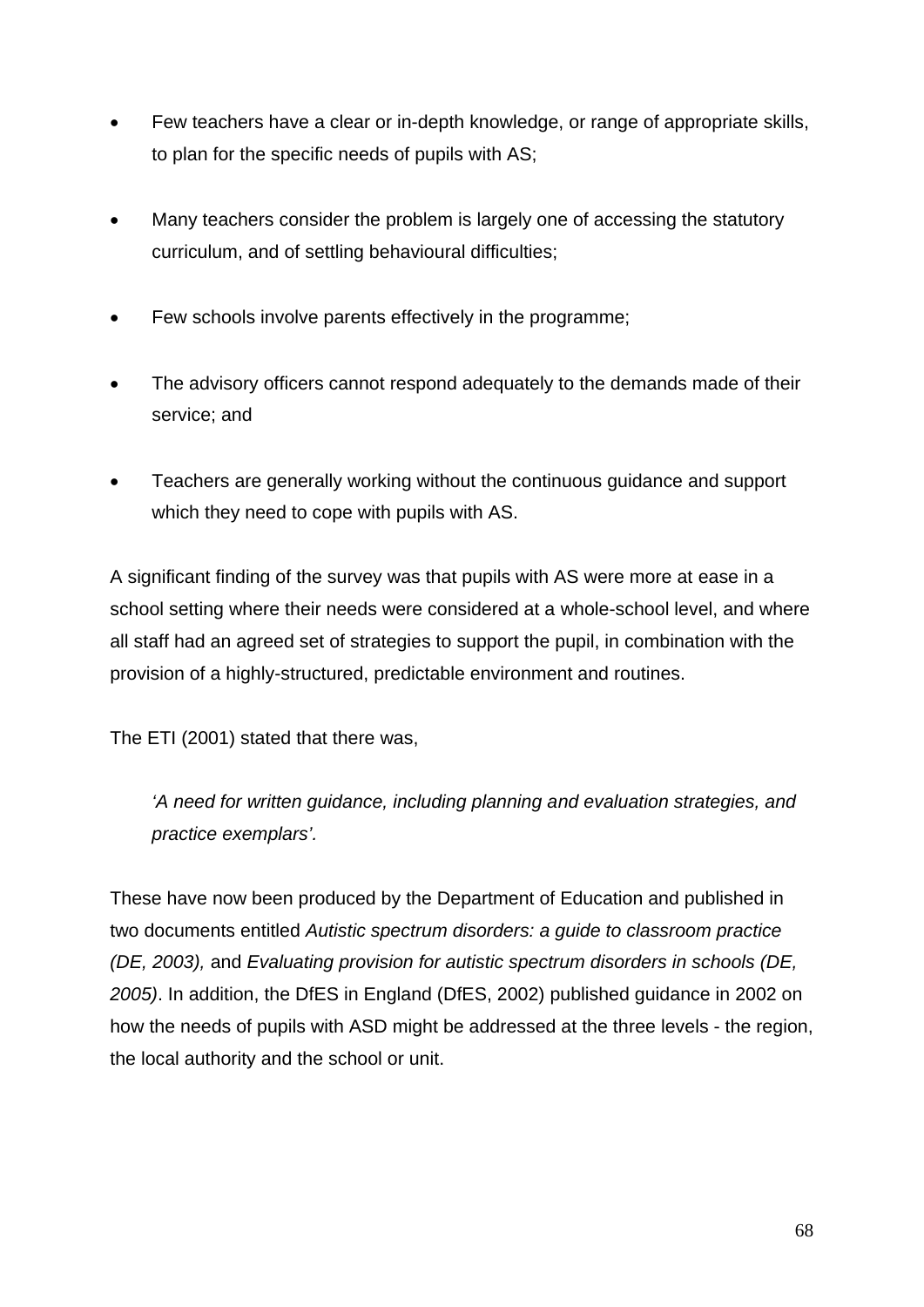# **2.19.4.4 Department for Education and Science (2002). Educational Provision and Support for Persons with Autistic Spectrum Disorders: The Report of the Task Group on Autism**

In Northern Ireland in November 2000, a Task Group was set up by the Department of Education. This was established to make recommendations on the educational provision for children and young people with autism and Asperger syndrome in Northern Ireland. It reported in 2002, noting that the issues were multidisciplinary and therefore applied to Health and Social Services as well as to Education. It made recommendations in three main areas, cross-disciplinary cooperation, training for parents and providers and the provision of in-home and in-school educational and therapeutic provision.

Some of the key recommendations of the Task Group which relate particularly to those with Asperger syndrome are as follows:

- Educationalists should recognise that education has a central role in '*remediating the effects of ASD and improving the quality of life for individuals throughout the lifespan*' (2 (i) p.25).
- The central factor in educating an individual with ASD is to understand the nature of the disorder (2 (ii) p.25).
- Early diagnosis should be available and should include an accurate and comprehensive assessment from which appropriate educational and health interventions are developed (2 (iii) p.25).
- Teachers and others contributing to programmes should be provided with relevant information arising from the diagnostic assessment process (2 (iv) p26).
- Social skills training should be provided as an essential element of intervention programmes for children and young people with ASD (2 (vi) p. 26).
- The learning strengths and weaknesses of children and young people should be identified to ensure effective differentiation of provision; an emphasis on visual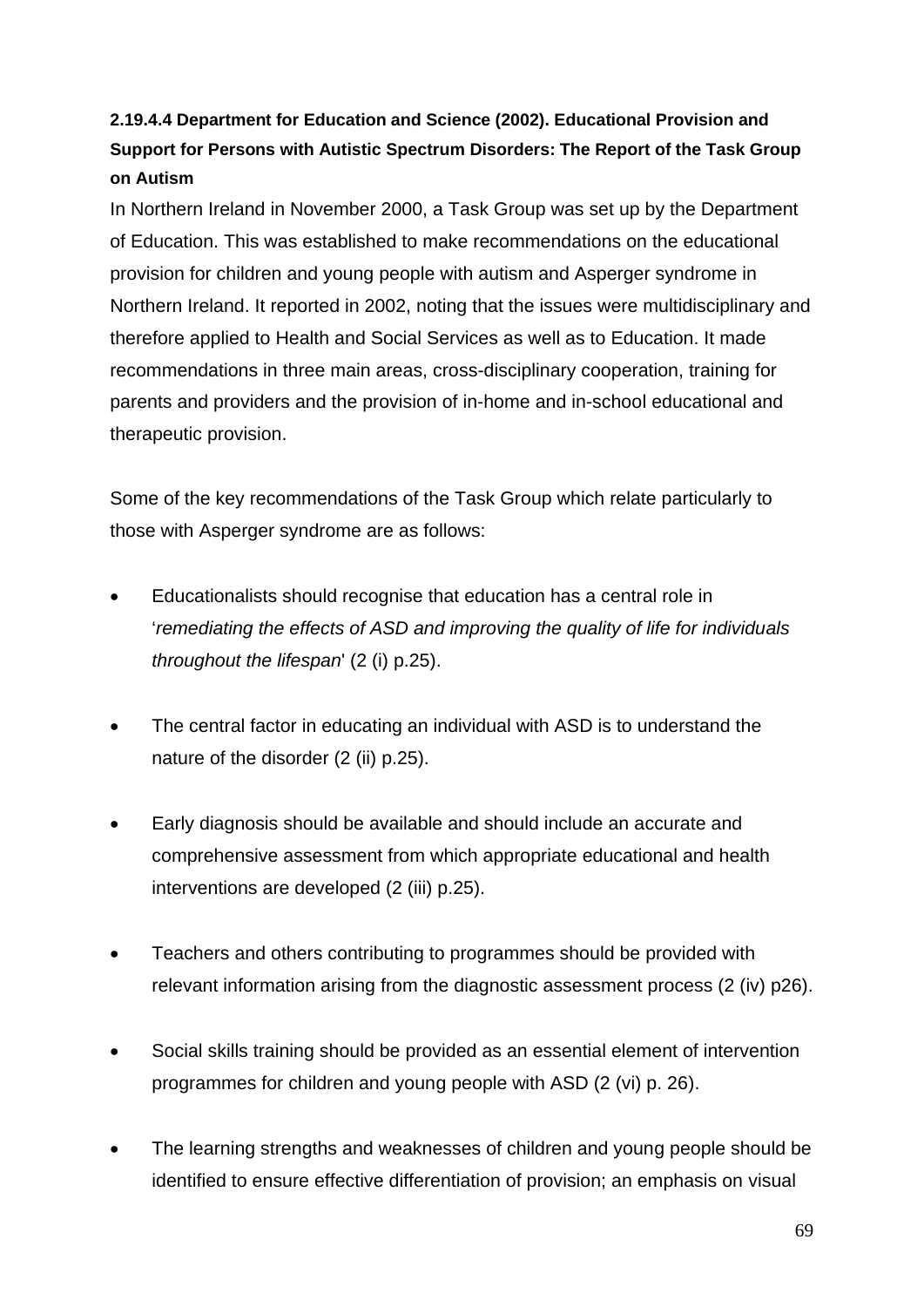communication, simple and clear use of language and constant routine are of particular value when teaching children with ASD (2 (vii) p. 26).

- Interventions should focus on the development of strategies which structure the environment to provide the child with a sense of security conducive to learning appropriate behaviours in a range of settings (2 (viii) p. 26).
- Teachers and others should understand the sensory difficulties which children may experience as a consequence of ASD, and set appropriate targets to address each child's sensory needs (2 (ix) p. 26).
- Intervention programmes should address the issue of anxiety and stress as a normal consequence of ASD (2 (x) p. 26).
- There is a need to work more closely with parents and parent bodies to secure their active participation in the planning, management, delivery and evaluation of services, and to reassure them that statutory provision will meet their children's needs (p. 28).

In relation to the planning of provision by the ELBs, it is recommended (on pages 53- 54 of the Task Group report) that provision should be:

- Based on current research indicating best practice in respect of achieving meaningful outcomes, providing value for input of time and resources, and promoting independence and inclusion;
- Inclusive of a range of methods and approaches which have been shown to be effective or which are judged by those who work with children with ASD to be worthy of evaluation;
- Determined by, and regularly reviewed by, multi-disciplinary, multi-agency teams which include parents as well as appropriately trained professionals from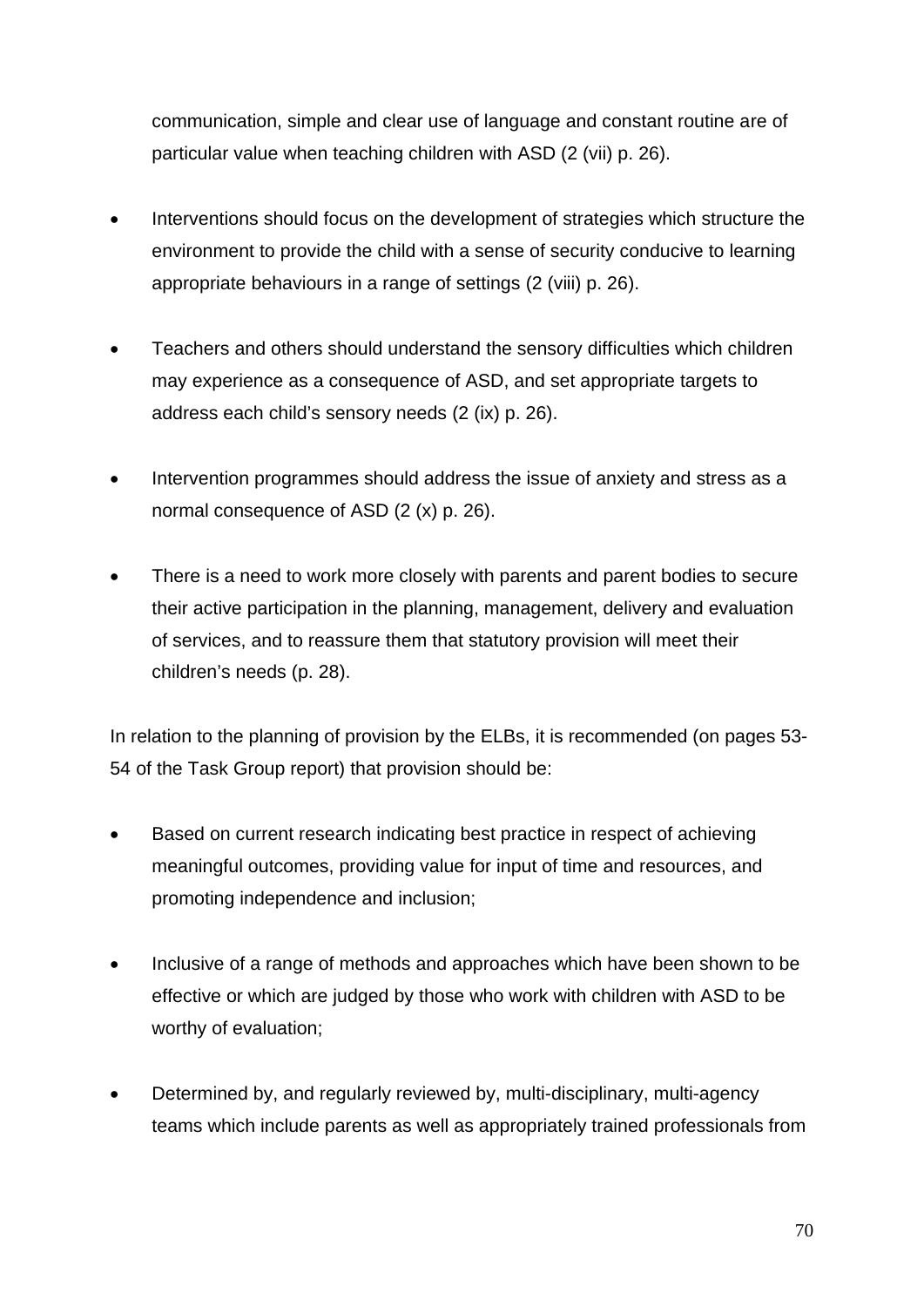the ELBs and HSSBs, and which respond promptly to requests for assessment and intervention;

- Reflective of the individual's needs profile, and any changes in these needs over time and across different contexts, and should be reflective of the needs of the family;
- Compatible with the Department of Education's pastoral care, including child protection guidelines (Circular 1999/10) and the United Nations Convention on Human Rights (Article 4);
- Provided by appropriately trained professionals, and by parents who have also had appropriate training;
- Subject to review, evaluation and inspection by the Education and Training Inspectorate.

### **2.19.4.5 The Education and Training Inspectorate in the Republic of Ireland (2006)**

This year, the ETI in the Republic of Ireland, completed a two year evaluation of four different educational settings for children with ASD and identified the strengths of each type of provision, in addition to pointers for each to consider (DES, 2006). This focused mainly on the early years and primary age group and did not comment separately on children with AS or HFA.

The study looked at four ABA centres (with 77 children aged from 3 to 9 years); two schools specific to ASD (with 45 children aged from 4 to 13 years); ten special classes in mainstream schools and eight primary schools which each included a child with an ASD in ordinary classes (aged between 7 to 10 years). Three of these children had AS.

Some recommendations were made in relation to all four settings. In summary, there was a need to ascertain the children's sensory responses and needs; to train staff in specific approaches; to work in a more multi-disciplinary way; to involve the parents in the IEP; and to extend the use of ICT. There are now many interventions and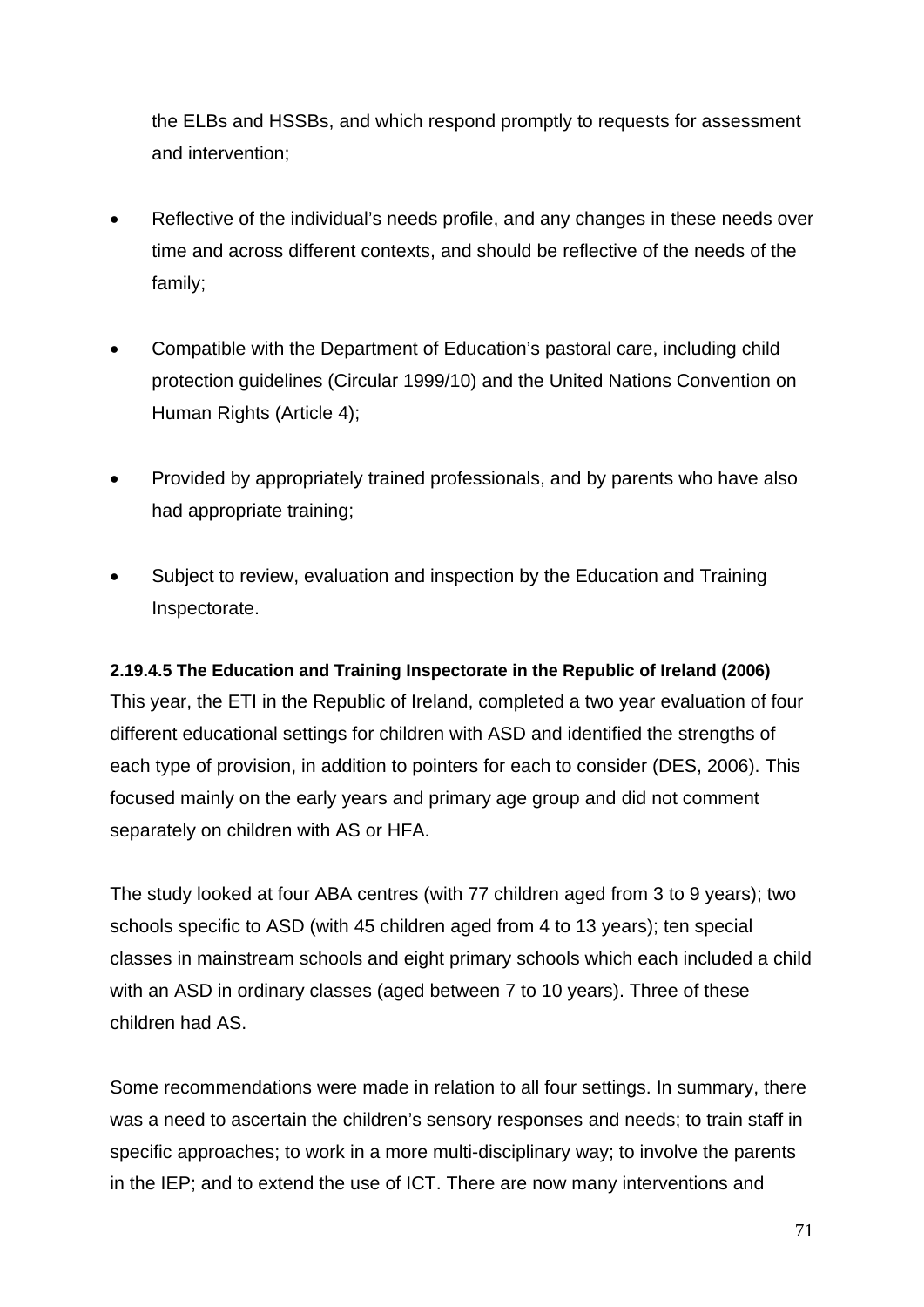several books on AS and it was acknowledged that in addition to knowledge about AS and ASDs, it is essential to keep the individual child or young person at the forefront when planning interventions. Professionals and parents need to read the child or young person first and then the literature and recognise the differences between individuals with AS and determine what each individual child or young person actually needs. Then decisions can be made on how to address these and how to check out the response of the child or young person on a regular basis, which will include gaining their views. Good practice is that which recognises that *'one size does not fit all'* and there is a need to offer a range of options to families and children and young people with AS.

## **2.19.4.6 Department of Education (2005): Evaluating Provision for ASDs in Schools**

This publication is to be used in conjunction with the CD Rom and DVD which were jointly produced by the Department of Education, the Education and Training Inspectorate (ETI),the Department for Education and Science and the Irish Society for Autism in the Republic of Ireland.

It is a very useful document and set of resources on the education of children with ASDs. There is one potential problem, however, in relation to children and young people with AS, as within the report, autism is used as a shorthand for all ASDs including AS, although it does not state this explicitly. So children with AS might not be seen by some professionals and parents as being covered by the Guidance. In fact, the term AS is not used anywhere in the document and yet much of its content is very relevant and useful.

The underlying values and principles are that:

- Children and young people with autism are children and young people first;
- Children and young people with autism have a right of access to education services that best suit their needs; and
- Learners with autism have a right to a programme designed to meet their unique needs and provide access to the curriculum of their peers.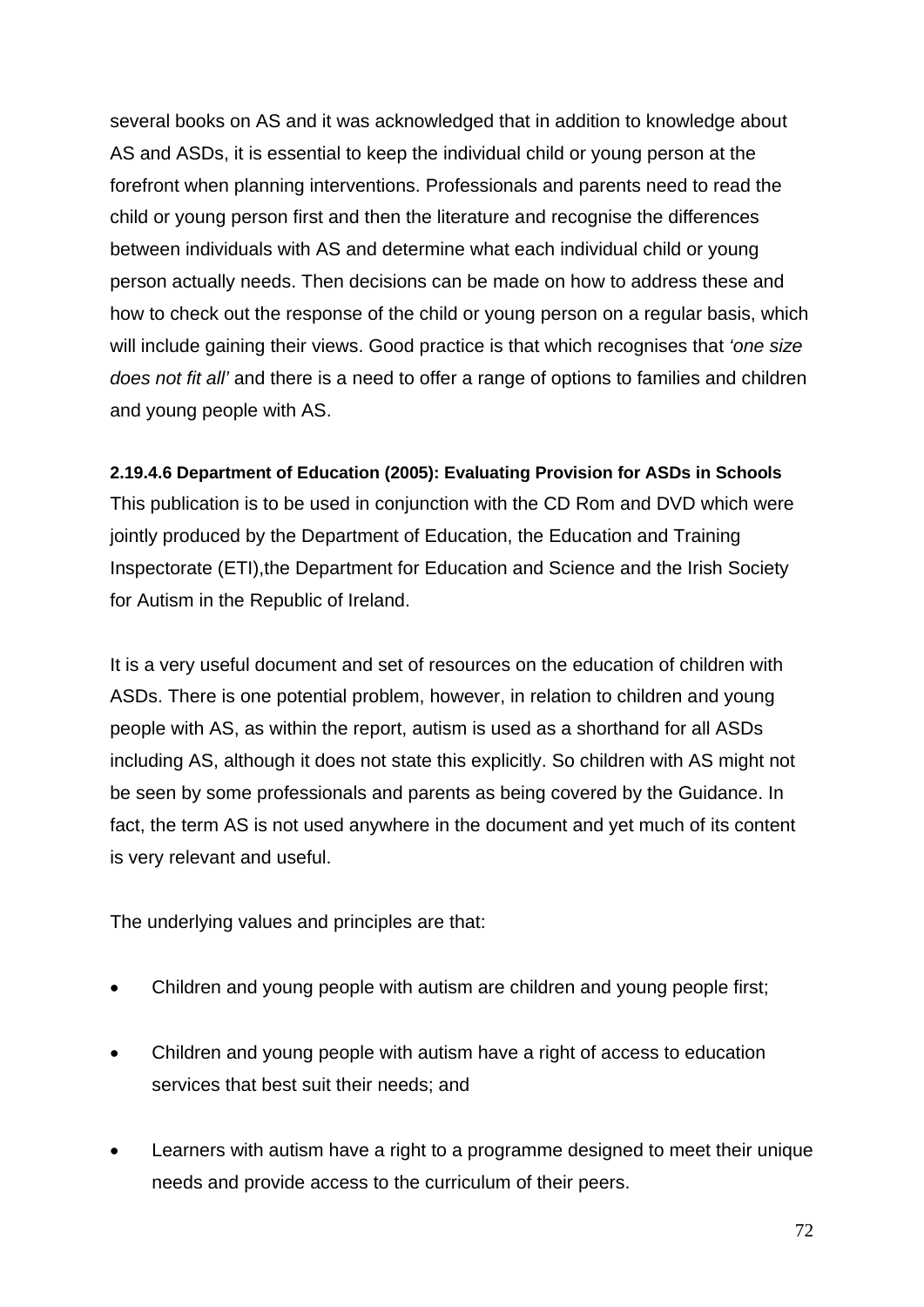The guidance further states that teachers, allied professionals and learning assistants should have an appropriate knowledge of:

- Autism;
- The holistic needs of the child;
- The impact of the child's autism on his/her learning; and
- The impact of the child's autism on his/her ability to interact/socialize.

Schools are asked to strive to ensure that the above principles underpin their work to promote best practice for children with autism.

The Guidance is set out in the form of standards or statements which specify the nature of the difficulties experienced by children with ASD. For example the first statement is:

*Children with autism find too much stimuli difficult to cope with: once under stress they struggle to calm down. They prefer predictability and familiar surroundings and benefit from visual cues within the classroom and school.* 

| <b>Performance indicator</b>  | How the school might be modified      |
|-------------------------------|---------------------------------------|
| <b>Performance assessment</b> | Questions the sensory and visual      |
|                               | environment                           |
| <b>Performance outcome</b>    | How well is the school meeting this   |
|                               | standard                              |
| Grade                         | Staff can rate how well the school is |
|                               | meeting this standard                 |

Then below each statement is a grid with four headings: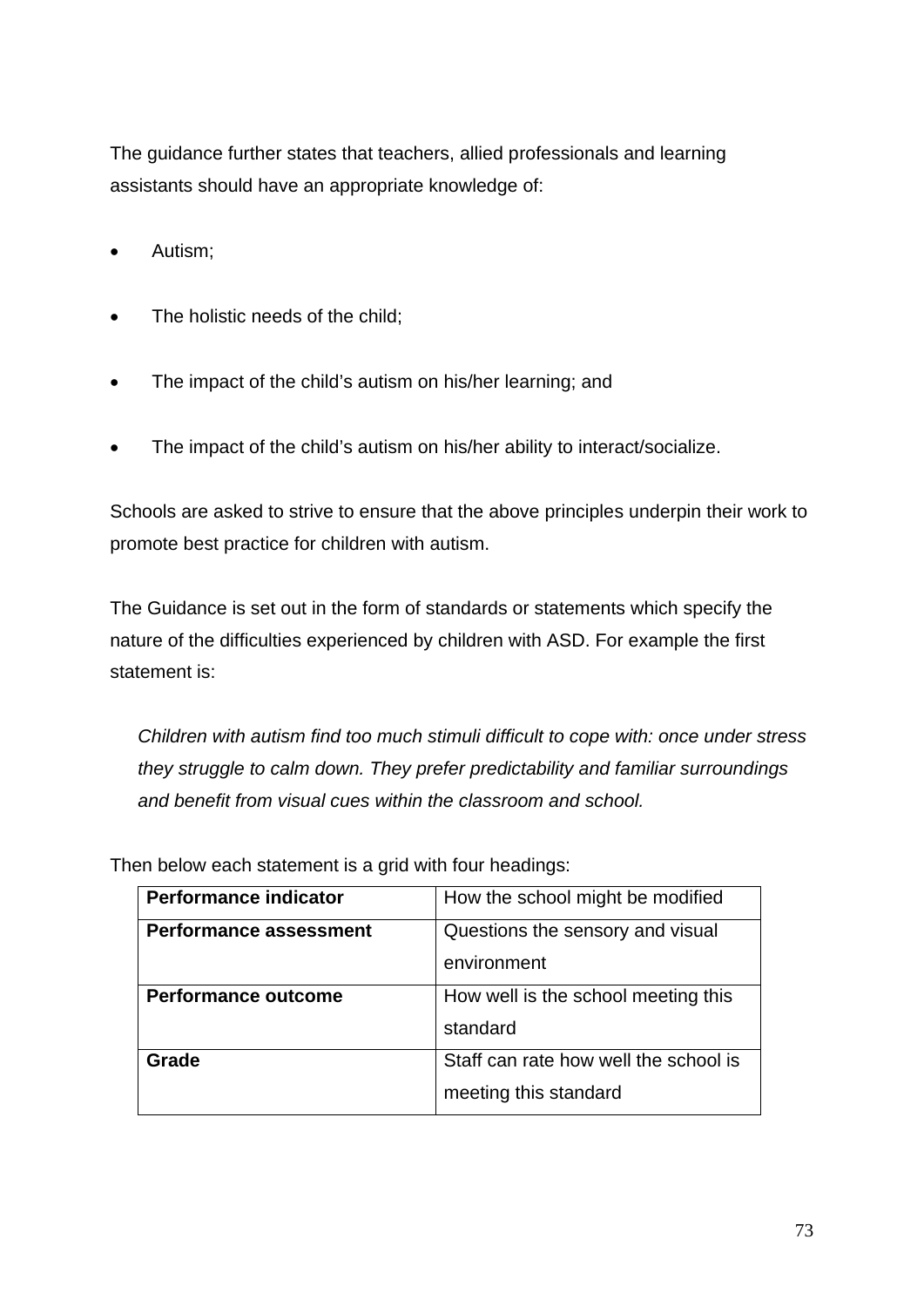This document enables schools to carry out their own assessment on how able they are to meet the specific needs of children with ASD. Schools are encouraged to consider the development of an autism action plan which should indicate:

- *The current capacity* of the school to meet the needs of children with autism;
- *The action underway* to ensure progress and improvement; and
- *The goals the school aspires to achieve* over a period of time.

It is suggested that the first step for a school is to audit its provision using the standards as benchmarks and to produce an action plan. It is suggested that support from the Autism Advisory Service is sought and the latter should provide training in promoting autism awareness.

It is acknowledged within the Guidance produced by the Department of Education that '*the introduction and development of autism provision standards will take time to achieve in Northern Ireland*' (p.18).

## **2.19.4.7 Autistic Spectrum Disorders: A Guide to Classroom Practice (Department of Education, 2003)**

The Department of Education produced this guidance in 2003, following the Task Group Report which identified the need to produce some guidance for schools. This guidance was written by an Autism working group which had representatives from each of the five ELBs and the ETI.

It is designed for teachers and classroom assistants and covers different aspects of ASD, giving key teaching points and publications at the end of each section. Page 11 of the Guidance gives suggestions on the role of the classroom assistant.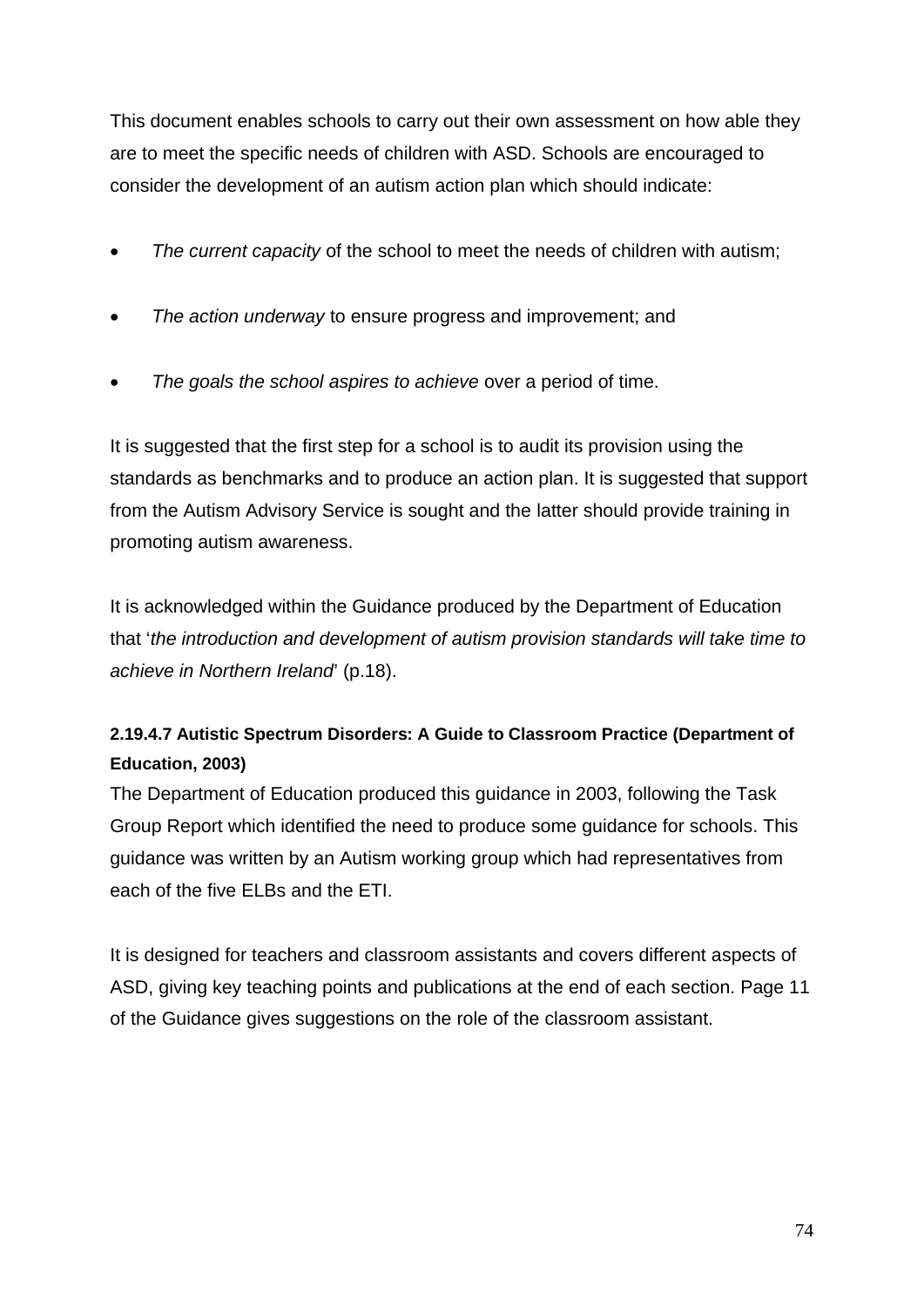# **2.20 Role of the voluntary organizations in developing services for individuals with AS**

For many disabilities and conditions, the catalyst for service development in many countries has been the early efforts of parents and relatives who have grouped together as volunteers, and this was the case with autism too. In Northern Ireland, a number of voluntary organizations have played a pivotal role in developing awareness and expertise and in fund-raising and lobbying. There are four main organizations currently working in Northern Ireland – Autism Northern Ireland (Autism NI, formerly known as PAPA (Parents and Professionals and Autism)) which has been established for over 15 years, Autism Initiatives, Asperger's Network which has been running for about 4 years and the National Autistic Society based in England, which also has branches in Northern Ireland. Their work is included in this Review.

# **2.21 Educational needs of children and young people with Asperger syndrome**

The impact of the triad of impairments on a child or young person's level of functioning and adaptation will vary enormously and will mirror variations within the general population as a whole. The prime educational need of the individual with AS is that the adults in a position of responsibility should have a clear understanding of Asperger syndrome and demonstrate this understanding by means of delivering appropriate and relevant learning experiences (Attwood, 1997; Myles, 2001; Kluth, 2003; Cumine, Leach and Stevenson, 1998; Jordan, 1999; Jones, 2002).

Acknowledgement of individual differences needs to be made, and the ways in which these differences are manifest are covered well by the literature, including plenty of anecdotal evidence for when adult understanding and accommodation was lacking. The biographies of those with AS and of parents have contributed much to our insight into the effects of AS on the individual (Jackson, L. 2002; Jackson, N, 2002, Sainsbury, 2000; Lawson, 2000; Segar, 1997).

Other writers have written about the educational needs of those with AS and strategies to address these (Hesmondhalgh and Breakey, 2001; Rigg, 2004; Department of Education, 2000). These include having clear strategies; explanation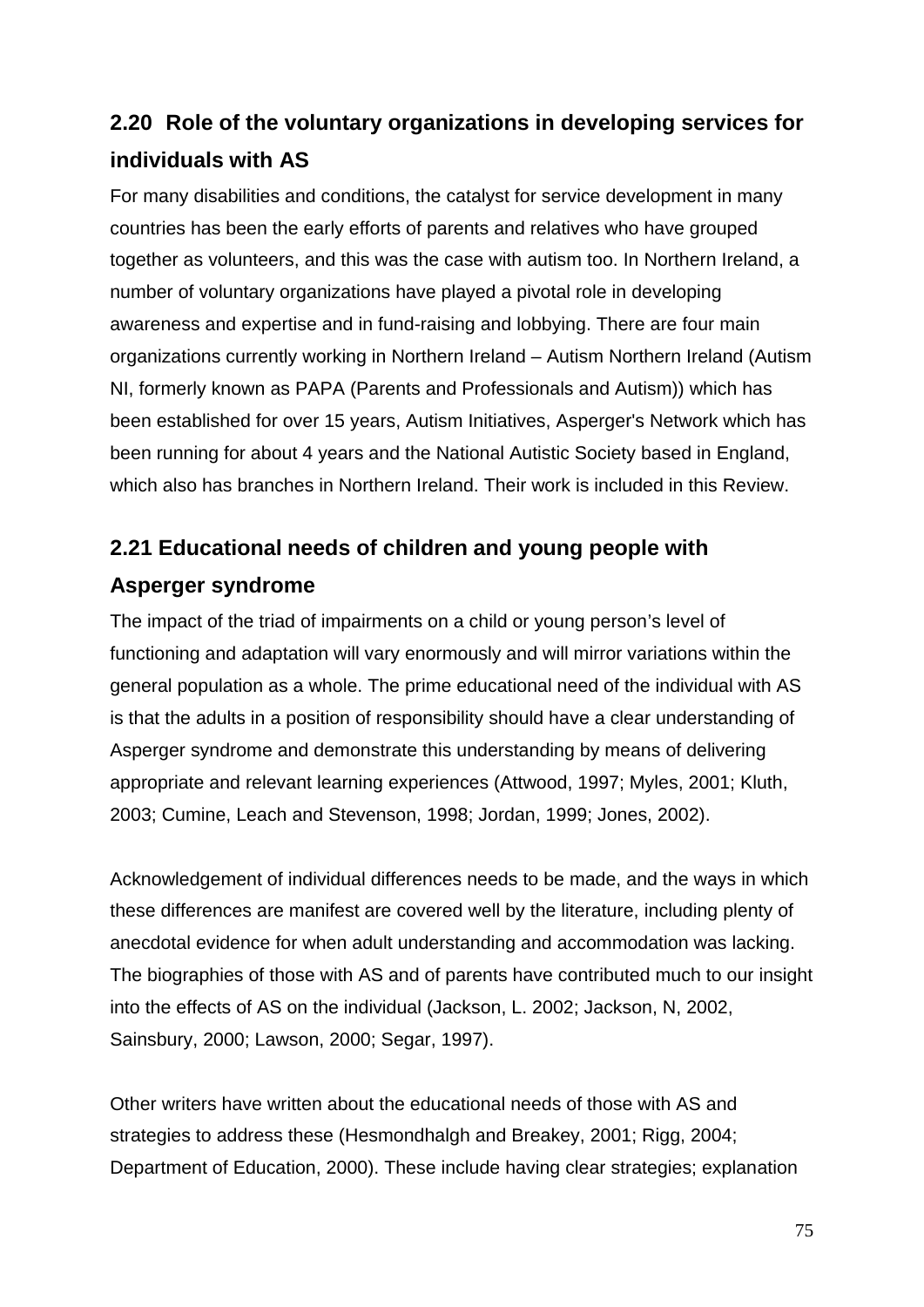of lesson content; expectations of acceptable behaviours; levels of teacher confidence; explicit steps for lessons; warning of changes; overt organisational strategies; achievable targets and meaningful rewards. These strategies, coupled with staff understanding and clear ideas on proactive behaviour management are now recognized good practice. Myles (2001) also believes in having clear room layouts and tasks; visual clarity (as in the TEACCH approach); adequate and personalised space; signals, cues and maps as well as an area to retreat to when things get too much. Changes in how the curriculum is delivered are often necessary and a very useful curriculum document has been produced specifically for children with ASD in secondary schools by the North West Regional Partnership in England (DfES, 2003). This raises the awareness of staff about the likely issues for a pupil with ASD, including their strengths, in all the major subject areas (e.g. Science, Maths, History, IT, Art and Design, PE).

Typical stressors are identified by Attwood (1998), and include a reduced ability to learn from mistakes, and a fear of failure, criticism or imperfection. This is not surprising given how frequently children and young people with AS are criticized by adults and peers. Mitchell (2005) points out the difficulties associated with mastering a two- or three-week timetable that exists in many secondary schools, and Jackson, L (2002) tells of the problems in activities such as team games, homework and different learning styles, as many with AS are predominantly visual learners. Learning styles of people on the spectrum are detailed in Plimley and Bowen (2006a). The additional disorders of hyperlexia; dyslexia; dyscalcula; dyspraxia may also affect the performance of the individual with AS in school (Attwood, 1998). Bellini's study (2004) of young people with ASD also highlights the increased incidence of anxiety and depression which may also need to be directly addressed in the school setting.

### **2.22 Educational interventions**

The review of research evidence on educational interventions by Jordan, Jones and Murray (1998) shows that there are few robust research studies that have demonstrated the effectiveness of educational interventions that are currently in use in schools and centres. Most research has been done by the founders of the intervention, using small heterogeneous samples and few having a comparison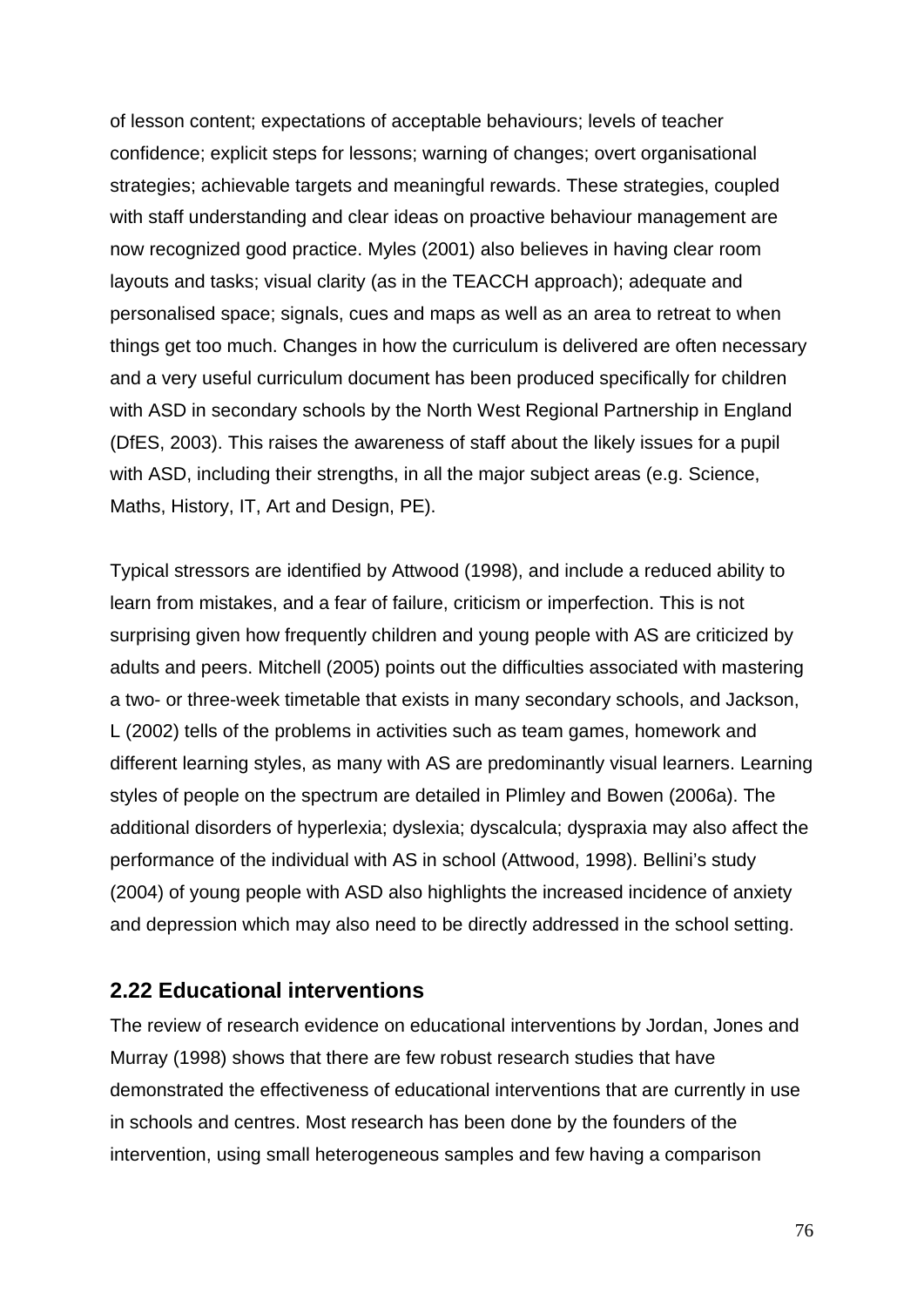group. Meta-analyses have been conducted to identify the components that interventions, which appear to be successful, have in common, and a consensus is developing on the features of effective interventions (Dawson and Osterling, 1997). What is also clear is that most children and young people with AS will need a number of different interventions to address their needs, not just one, and that a particular intervention will not suit or be appropriate to ALL children and young people with AS or ASD (Jones, 2006). At the moment, practitioners and parents can be guided by their own judgement and knowledge of the child or young person and ask sensible questions about interventions which exist.

Given below are details and references to interventions which are most commonly used in UK schools and centres, and themed under the aspects of development or functioning they are designed to address.

### *2.22.1 Social understanding and development*

#### *Social Stories and Comic Strip Conversations (Gray, 1994; 1998)*

The desire for contact without understanding the social rules can lead to:

- Misunderstanding of social cues from other people;
- Misunderstanding by others (e.g. viewed as sexual, aggressive);
- Vulnerability (e.g. teasing, bullying, exploitation); and
- Apparent lack of remorse.

A number of interventions have been designed to help develop the social understanding of children and young people with ASD and to give them strategies for social situations. These include Social Stories and Comic Strip Conversations devised by Carol Gray (Gray, 1994) to help pupils with AS understand and manage certain social situations. She suggests that a ratio of certain types of sentences should be used in the story, which can then act as a script and a prompt to remind the person what is needed in a certain situation and how they need to respond.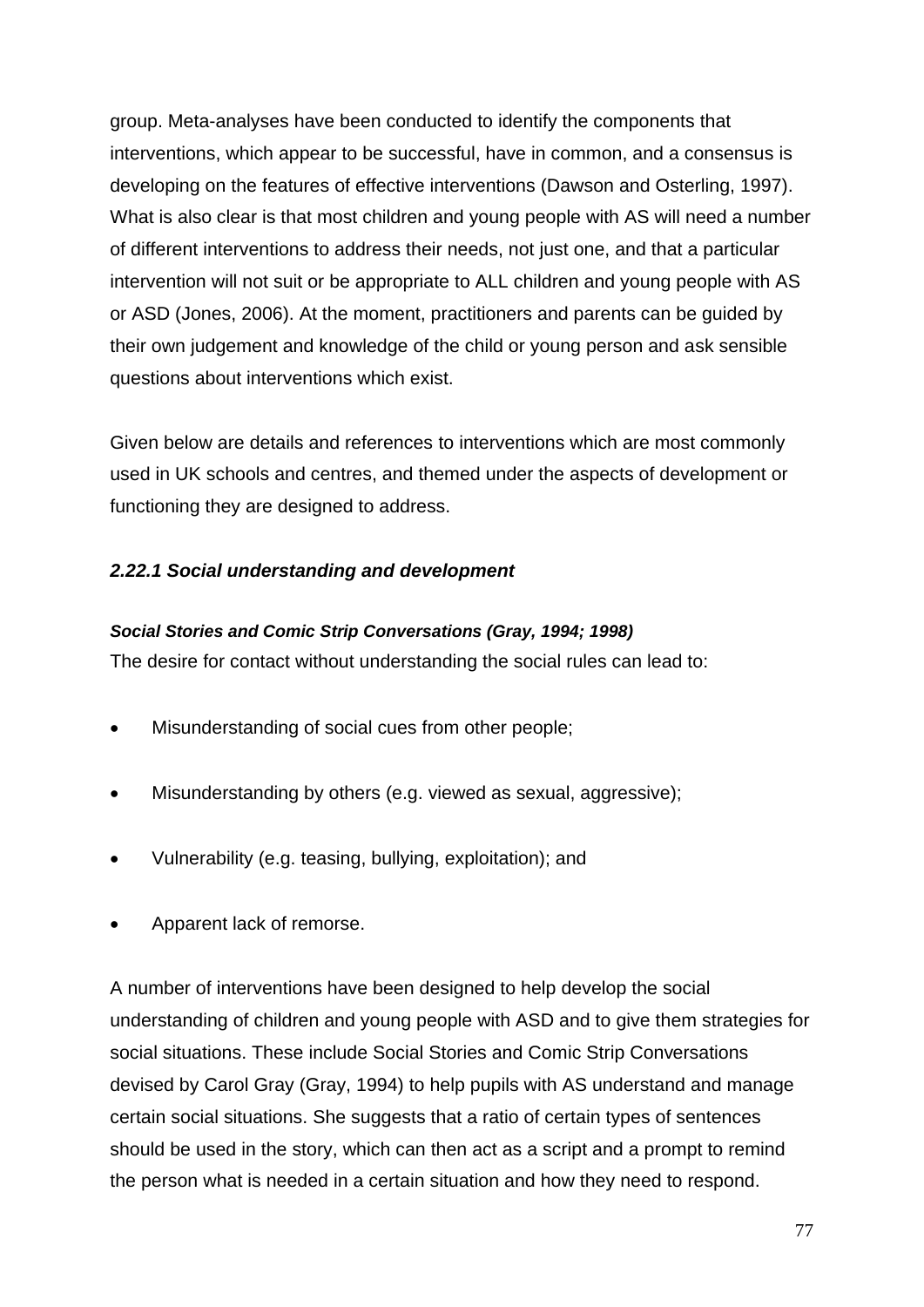There have been a number of published papers reporting on their success (e.g. Chalk, 2003; Erangey, 2001; Rowe, 1999). Social stories involve giving information about the perspective of others, and clear, directive statements on what the child or young person should try to do. Children and young people with AS and their parents can and should be involved in creating these. Comic strip conversations are similar and use elements of a social story, but use line drawings or cartoons to convey the social messages.

#### *Circle of Friends*

Staff and parents often have to be social engineers to support the children and young people with AS and their peers and siblings. Those with AS may not be able to form a friendship without help, and other children may be confused by the child or young person and find it difficult to know how to engage him or her. The strategy known as Circle of Friends has been used successfully, where staff or parents create a group of friends for both work and play within and outside of school hours. These have been successfully used by staff in both mainstream and special settings (Whitaker, Barratt, Joy, Potter and Thomas, 1998). A circle usually consists of 6-8 volunteers who meet on a regular basis with the 'focus child' and an adult. The child or young person with AS discuss how they might like to be included in work and play and the issues arising from this, and so develop their appreciation of other people's perspective. The focus should move from the child with AS and become a circle of support for all. Such circles of support can be also be used to support Personcentred Planning exercises and open the dialogue between carers, agencies and the individual with AS (Gold, 1999; Brock 2003).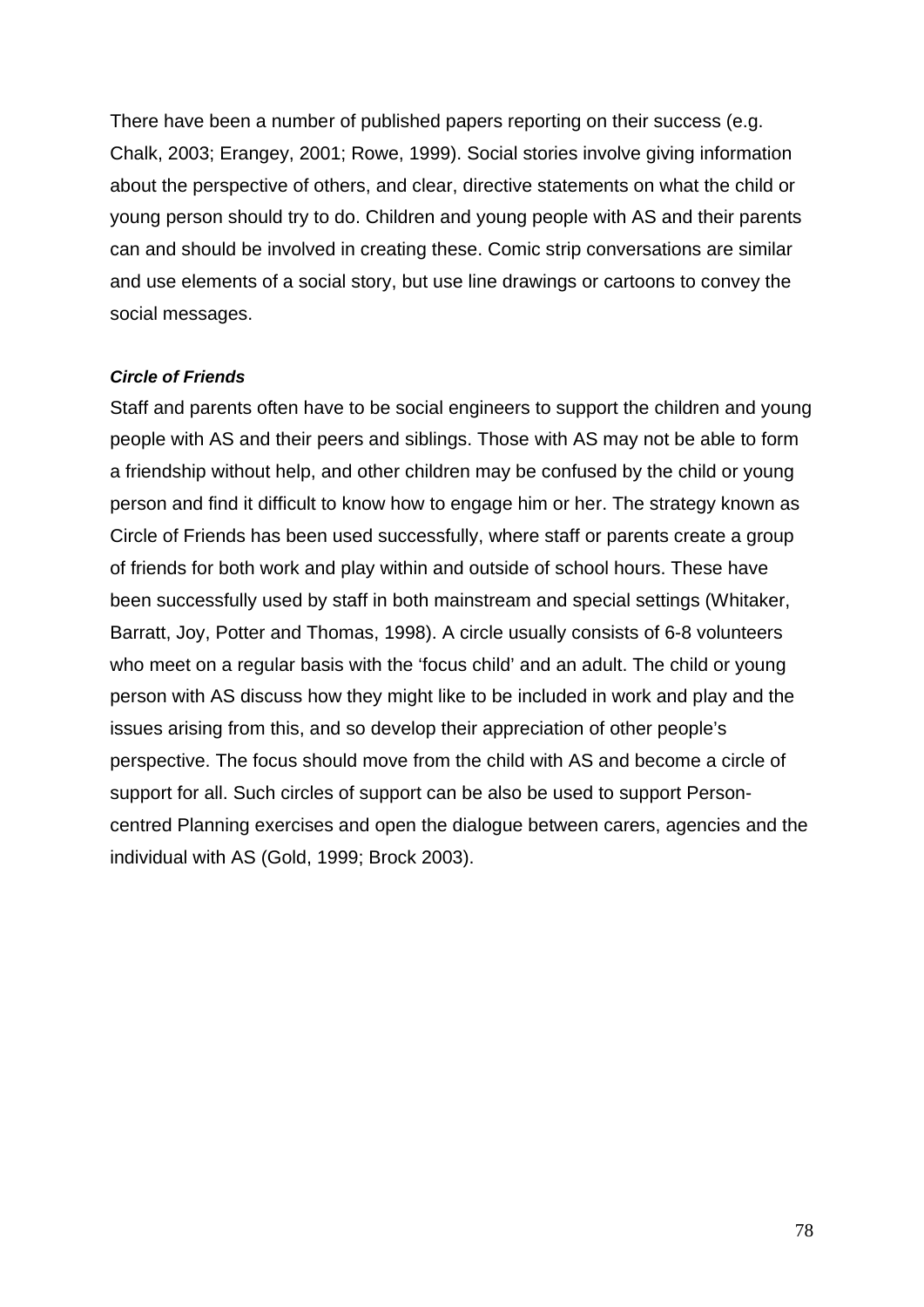#### *Buddy Systems*

Many schools have introduced buddy systems for children and young people with AS who want a friend or partner for work or play. This may be done on a rota basis, and may involve same-age peers or older children. They may operate only at break-times or be used within lessons too (Mastralengo, 2005; Myles, 1998).

### *Peer Mentoring*

Children and young people with AS are often more skilled in some areas than their same-age peers. They can therefore be asked to help and support other children, and this has the dual benefit of helping the child as well as boosting the self-esteem of the child or young person with AS. Strengths in subjects such as maths, reading and IT abilities as well as leisure pursuits (e.g. chess, Game-boys, special subject collections) may well fulfil this mentoring role (Szatmari, 2004).

### *Social Use of Language Programme (SULP) (Rinaldi, 1993)*

SULP (Rinaldi, 1993) targets the pragmatics of language and communication which is a difficulty for children and young people with AS. It makes use of strong visual and graphic stimuli and deals with age appropriate issues and everyday situations. It provides opportunities to practise new skills and concepts via motivating activities and enjoyable tasks.

### *2.22.2 Transitions*

A number of resources are now available to support transitions in schools from task to task, class to class and school to school (Broderick and Mason-Williams, 2005; Kluth, 2003; Myles, 2001). A range of ideas has been put forward to help the child with AS understand and function in a new school environment. These include:

- Virtual tours of the new school captured on CD Rom (Cook and Stowe, 2003);
- A clear visual map of the school, lists of teacher names and room numbers (Myles, 2001);
- Incorporating timetables and room allocations into personal computers or filofaxes for use throughout the school;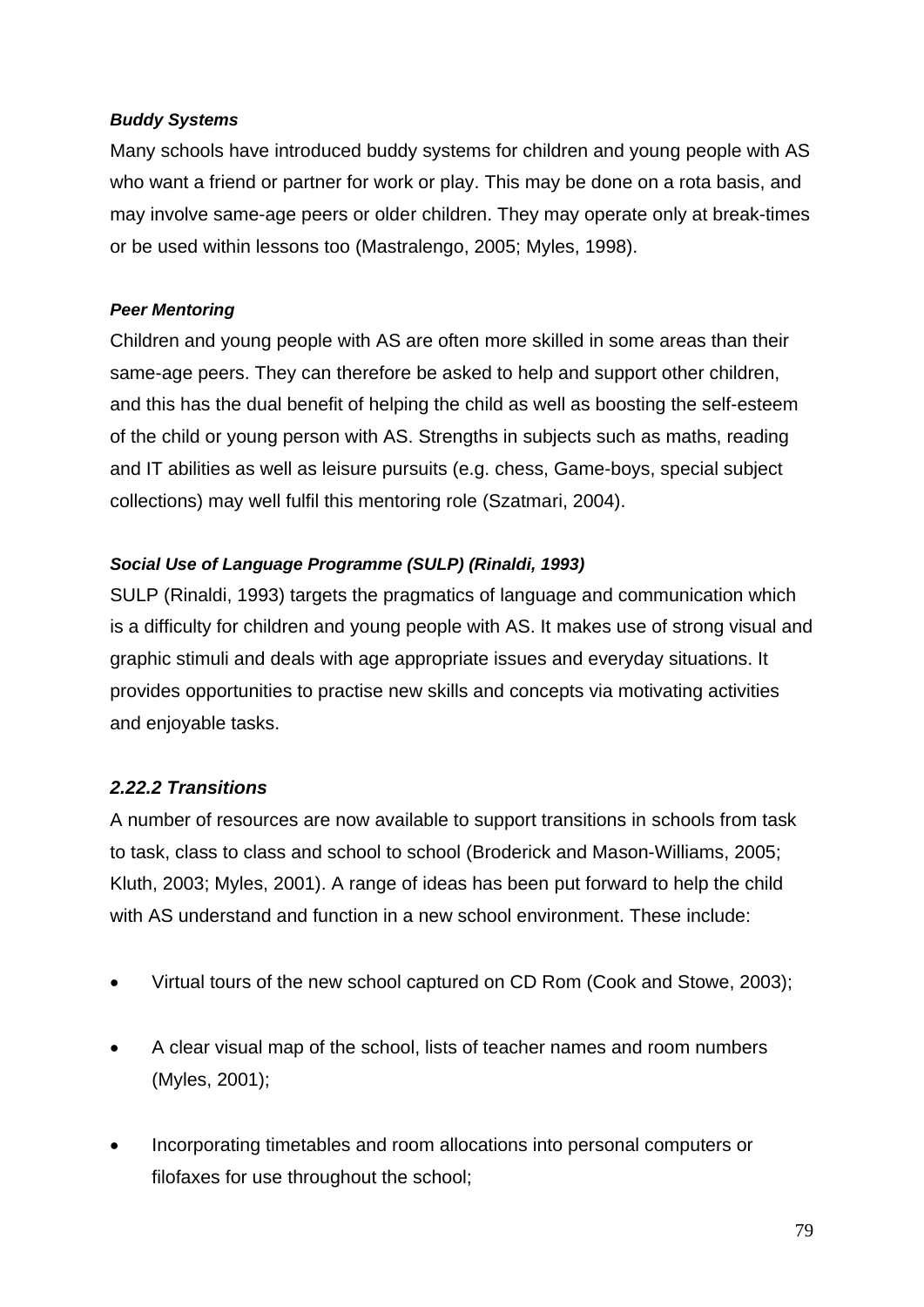- Using themes for behaviour expectations (Harpur, Lawlor and Fitzgerald, 2006); and
- Having a 'travel card' with lesson reminders and a report by each teacher (Myles, 2001).

For children and young people with AS who may be in need of more intensive counselling support, the ideas of Wilkinson (2005) and Barry et al. (2003) are ways in which outside agencies may support inclusion and transition.

Finally, the idea of Cumine, Leach and Stevenson (1998) of using an '*Asperger lens'* through which to view the perspective of children and young people with AS has proved very useful. This helps school staff to appreciate how children and young people with AS experience and perceive the world differently, leading to what may seem bizarre responses, but which are logical to the person with AS.

## *2.22.3 TEACCH approach (Treatment and Education of Autistic and Communications Handicapped Children) (Schopler and Mesibov, 1993)*

This approach is often called a compensatory approach as it is designed to create environments within which children and young people and adults with ASD can be relaxed and work effectively and successfully. It also teaches skills, and makes communication clear. The two key elements are structure (leading to predictability), and visual information. It was developed in North Carolina in the US over 30 years ago and uses the strengths and emerging skills of the individual, presenting information on educational and everyday tasks in a visually clear and logical way. It suggests that information should be given about what is to happen, where it is to happen, the sequence of activities or stages within a session, and instructions on how to do each task within that. TEACCH is used from the early years to adulthood and requires no specialist resources (Mesibov, Shea and Schopler, 2004; Mesibov and Howley, 2003; Wellman, 2005). Myles Smith (2001) and Kluth (2003) have used TEACCH to develop systems and structures within their teaching environments using colour coding; equipment storage spaces; labelling the function of areas; providing schedules of activities, and test reminders and homework procedures. Myles Smith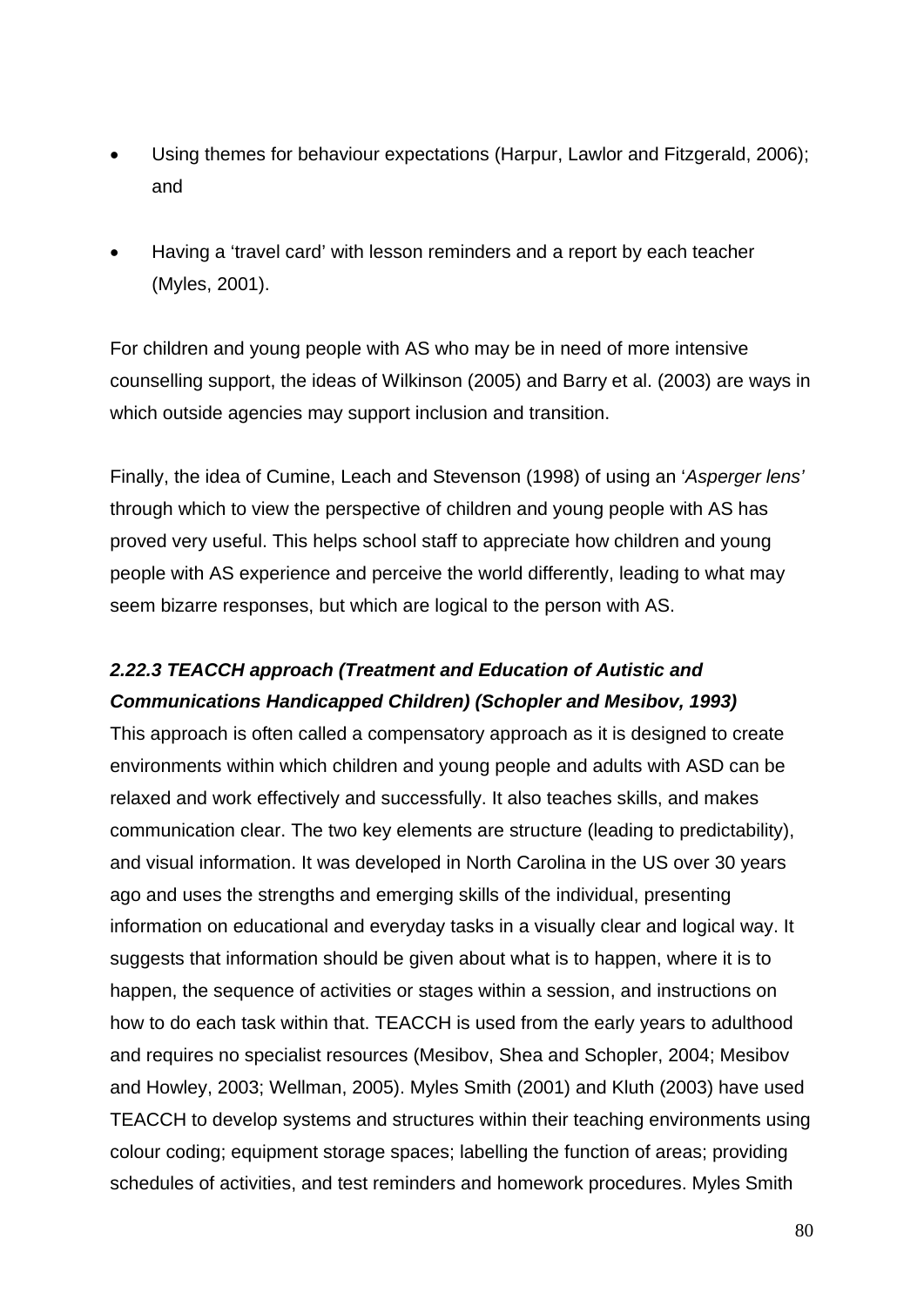(2001) also suggests compartmentalised backpacks for those who find it hard to organise themselves.

# **2.23 Educational provision for children and young people with Asperger syndrome**

The range of educational provision for children with AS in the UK is documented by Jones (2002) and ranges from full inclusion in the life and learning of a mainstream school to a 52-week per year residential school. The majority of children and young people with AS will be placed in mainstream schools, some of which will have a resource base for children and young people with AS or learning difficulties. There are a number of case studies published on the successes of unit or base provision within mainstream schools (Barratt & Thomas, 1999; Parker, 2000; McRobbie, 2005). Key factors which can have an impact on effective practice include good communication between staff in the main school and the unit/base; flexibility and willingness of staff to do their best for the child; and the creation of a 'safe haven' for social times and potential times of distress (e.g. break times, lunch times). The safe haven can be a designated room, or an area or space in a room in which the young person can engage in de-stressing activities. Hesmondhalgh and Breakey (2001) describe the setting up of a resource in a mainstream secondary school and identify issues arising in its first four years. Useful strategies discussed elsewhere in this Review are described in a later publication (Hesmondhalgh, 2006), where examples of successful inclusion are extended into adulthood. The levels of functioning of the individual with AS will have a large part to play in the provision required.

Attwood (1998) warns of the dangers of assuming that children and young people with AS and with good or excellent skills in one or two areas should and can be able to function at similar levels in other tasks, subjects and school life generally. Children and young people with AS often have very uneven profiles and it is misleading to use the term 'high functioning' in relation to this group as their high level skills are often confined to one or two areas while they have huge difficulties and low skills in other areas. The child or young person with AS may possess an encyclopaedic knowledge of rote facts, for example, especially about their special interests, and this may be deceptive in our assessment of their overall ability and potential.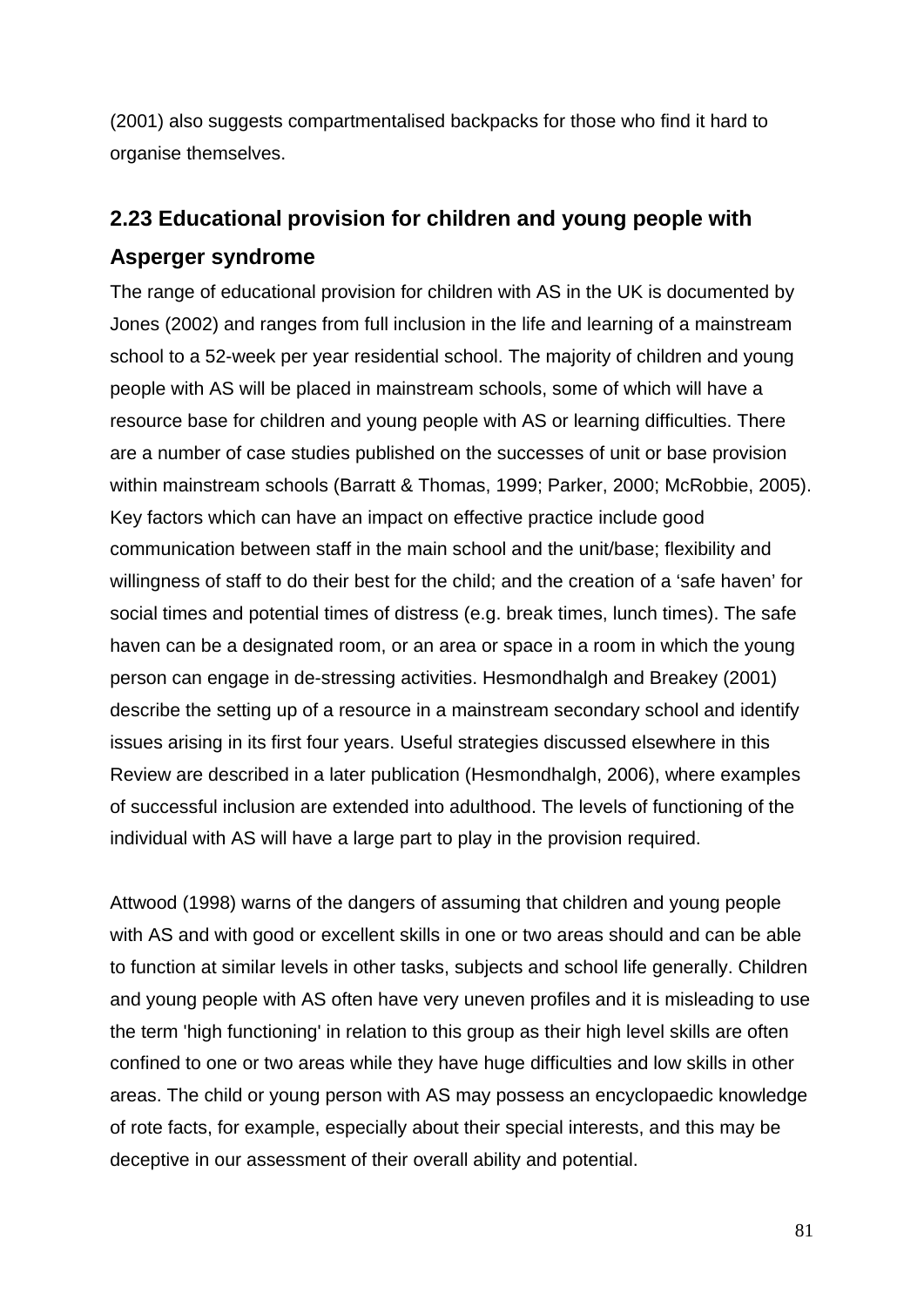Finally, ways in which the school staff can approach the effective inclusion of children with AS are dealt with comprehensively in the work of a number of authors (Jones, 2002; Jacobsen, 2005; Myles Smith, 2001; Kluth, 2003; Plimley & Bowen, 2006). The heart of inclusion is not about the adaptation of buildings or provision of additional support staff, but lies within the gift of the staff of the school and their attitudes and willingness to make accommodations.

## *2.23.1 Features of inclusive and AS-friendly environments*

The Good Practice Guidance (DfES, 2002) for schools in England includes pointers that examine where local authorities and schools can influence the success of inclusion for pupils with ASDs. These include:

- Policies and procedures to support those with ASD:
- Availability of training for staff at all levels;
- Staff awareness of ASD;
- Accessibility of pupil information;
- Workable strategies and interventions;
- Empathy and support mechanisms for the individual; and
- Good preparation for transitions.

Although the Guidance pertains to schools within England, other countries have used this as a model and impetus to create their own standards.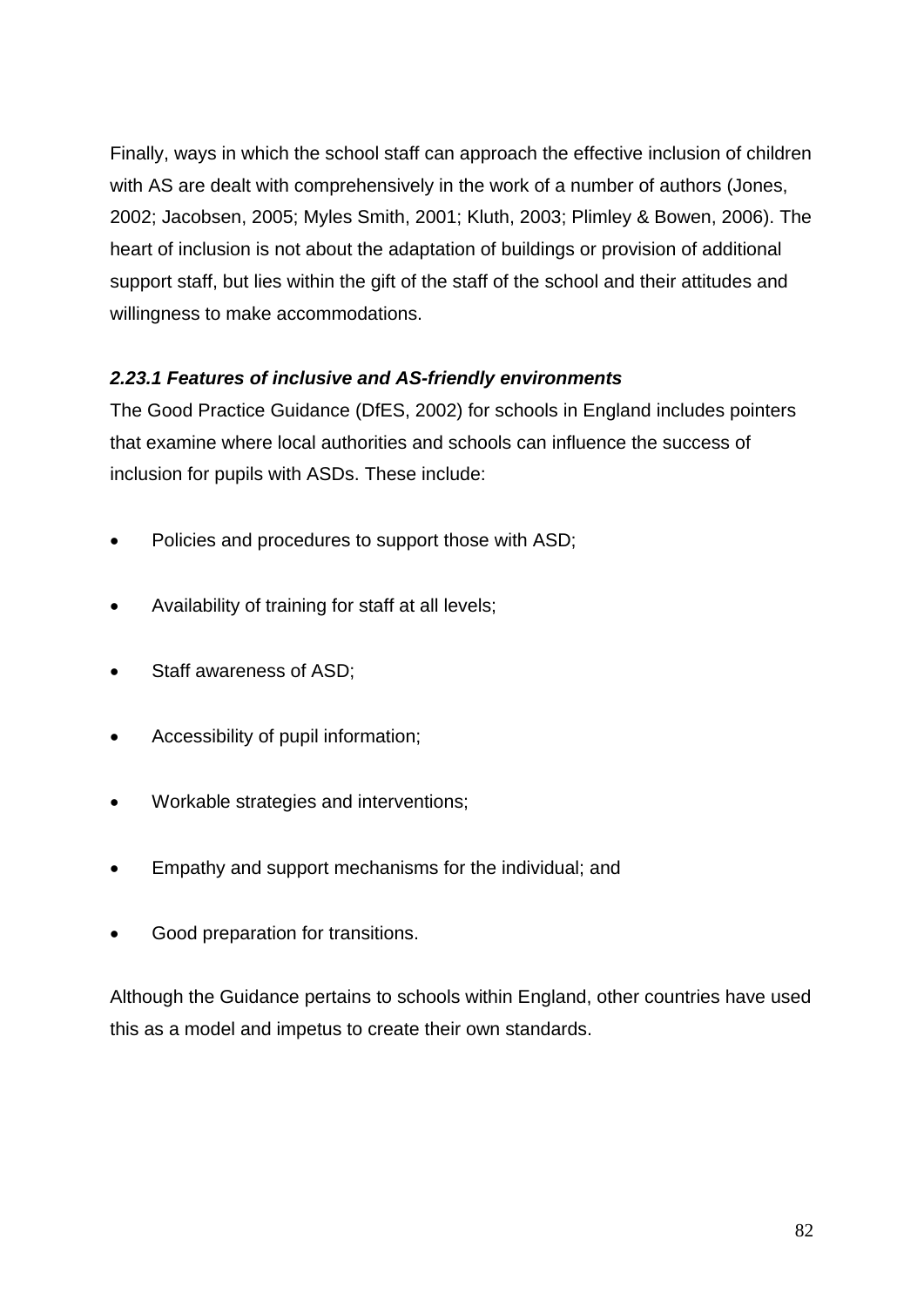#### *The concept of autism-friendly features*

For a number of years, those designing new schools and centres, or adapting old environments for children and adults with ASD have sought advice on decisions concerning paint colours, types of lighting, types of heating, use of natural light, and construction of basic resources/facilities. There is very little written about the topic. To design for people with ASD there are a number of principles that need to be considered which have been identified by Plimley, (2004).

### *2.23.2 New school and unit provision*

Factors involved in setting up new provision, whether a new special school or a unit within the main school are discussed by Plimley and Bowen (2006a) and include:

- How close is the local community?
- What are the major road routes to the provision like?
- How close are emergency facilities?
- How close are mainstream schools?

In England, some authorities now have the policy of developing new special schools on the site of mainstream schools to make inclusion opportunities and reverse integration much easier logistically. There is a useful article by Bishop (2001) who explores the guiding principles that appear to encourage inclusion.

Plimley and Bowen (2006a) cover design factors in depth and look at issues, especially relating to sensory differences and ergonomic factors. Kluth (2003) deals with the within-school factors that make up an autism-friendly environment in addition to the attitudes and approaches of the school staff. Staff attitude and understanding of AS is referred to again and again by first person authors (Sainsbury, 2000; Jackson, L, 2002; Jackson, N. 2002). Regular in-service programmes on AS will help to alter attitudes.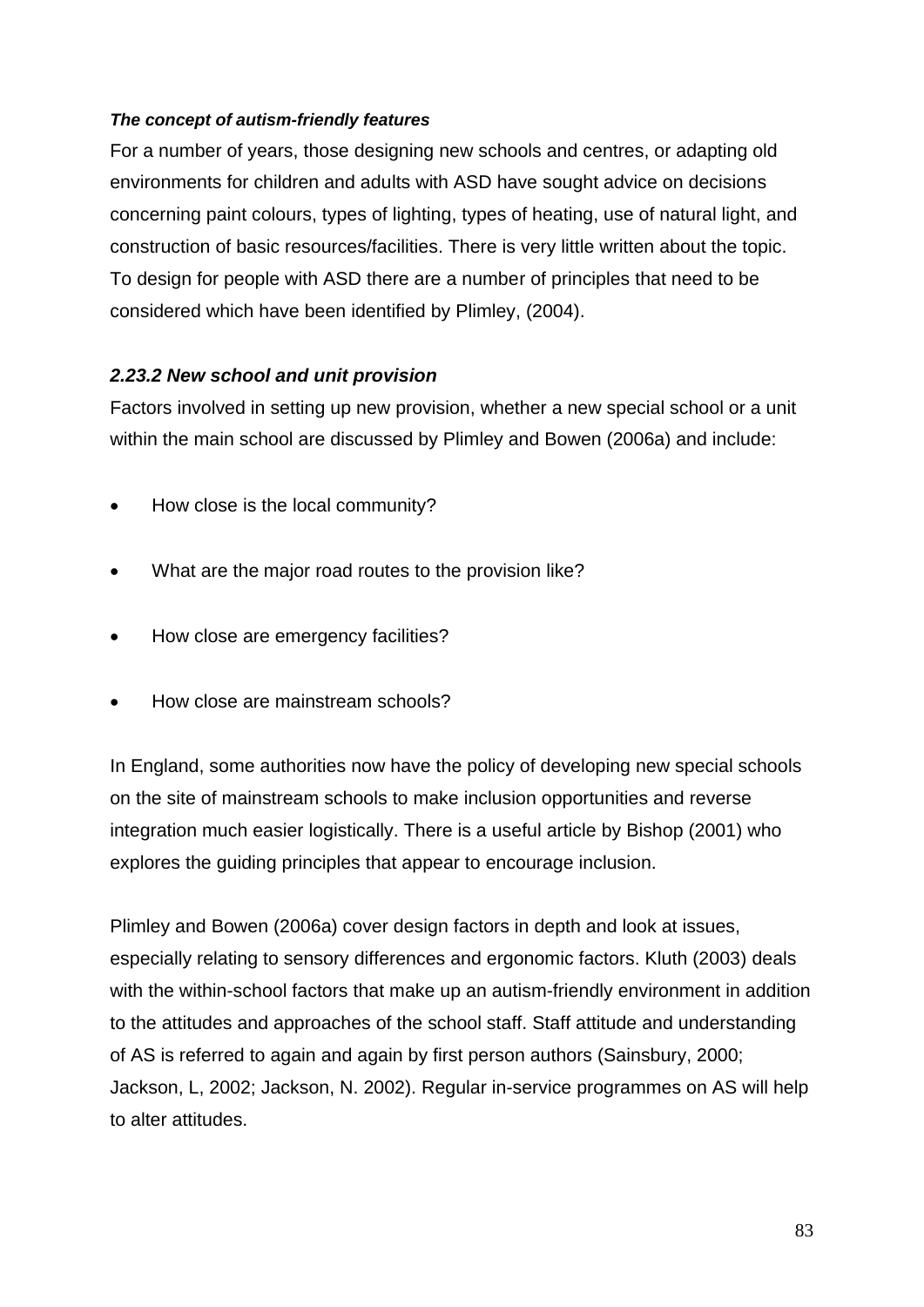The use of resources such as The Teacher's Toolkit on ASD produced by the Department of Education in partnership with Autism NI and Aurion (PAPA, 2003) can be very helpful. Recent local authority training in Wales has used the CD Rom in this toolkit to good effect with targeted mainstream schools, both as a training tool and then for teachers and support staff to use with their colleagues (Plimley and Bowen, 2006b).

### **2.24 Sexual relationships and sex education**

Issues around sexuality and relationships for people with Asperger syndrome have only recently appeared in the literature (e.g. Henault, 2005; Lawson, 2004; Pukki, 2003). This may be because issues of sexuality and the sexual behaviours of children are under-represented in the literature generally, but also may be as a result of the view that people with disabilities cannot be sexual beings or that people with ASD do not have an interest in a sexual relationship with another person.

In a review of programmes for people with AS or HFA, Pukki (2003) found that the majority of resources available reveal little relating to positive relationships/sexual experiences, and frequently there are negative connotations around dependence, attachment or obsessions about others. The inference is that there is an inferior quality in their attempts to form relationships. She goes on to say that systematic instruction on subtle forms of sexuality and combining sexual signals into the general social repertoire is not seen as important in the education of people with AS. The deficits in the resources she reviewed were their vagueness and lack of attention to the increased vulnerability of people with AS.

Lynne Moxon (2004) who works with students with AS in a college of further education, believes that sexuality for individuals with ASDs can encompass a broad range of responses and has outlined a number of dimensions, including the moral, social, biological and psychological dimensions. These dimensions can form the basis of an appropriate personal, social, sexual health programme for individuals with AS. It is important, however, to create such a programme in the context of individual needs. This is endorsed by Lawson (2004) who feels that any programme should contain a highly structured methodology using concrete strategies and the same type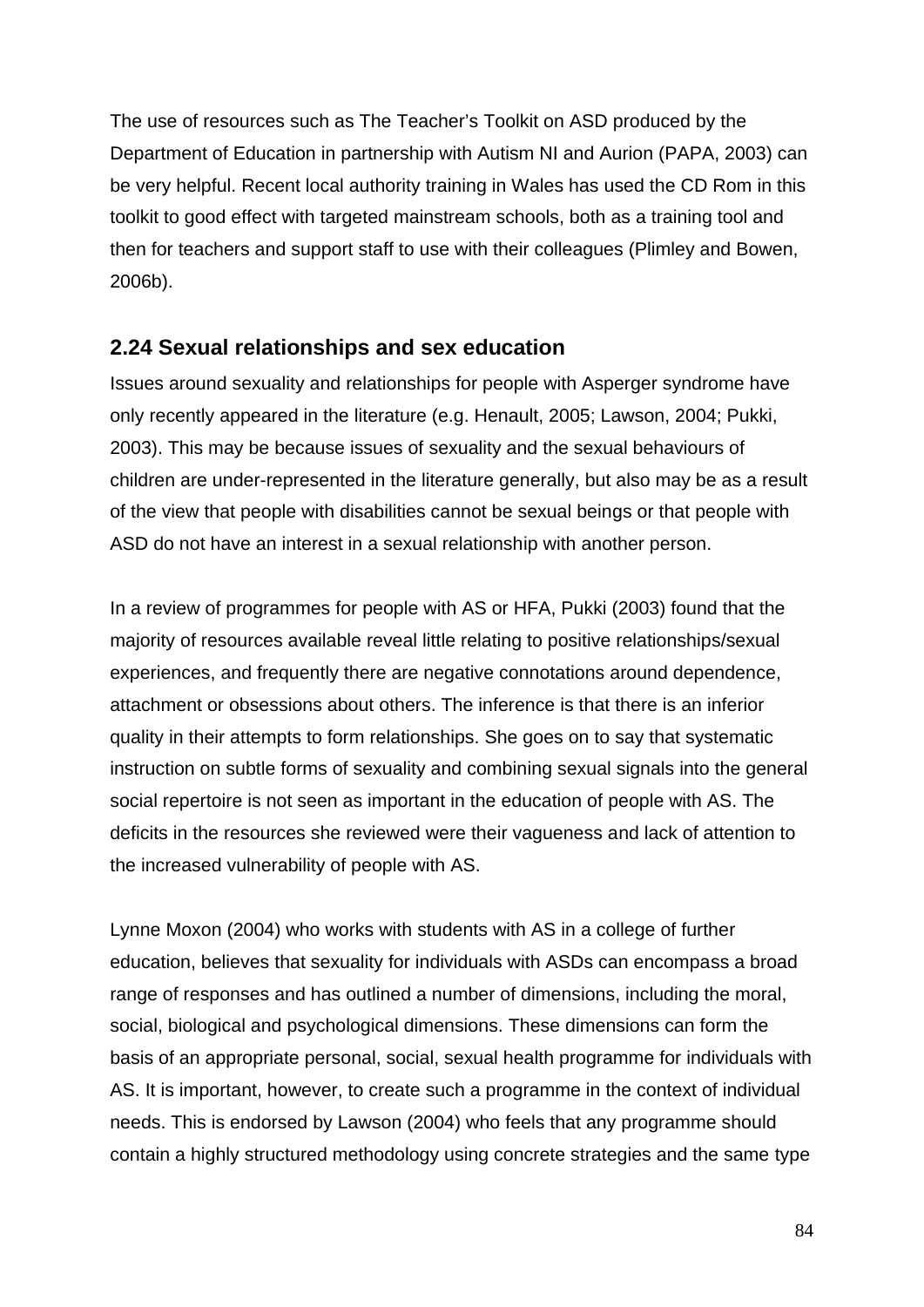of learning tasks as any other experience. She argues that too little information and incomplete concepts can result in the person with ASD behaving in a socially embarrassing and unacceptable way. She cites the TEACCH programme (www.teacch.com) for sex education as a useful training example. Claire Bullock (2005) outlines a highly individualised teaching programme that helped a young man control a desire to touch teenage girls, dealing with his feelings and intrusive thoughts, and intervening in his need for tactile stimulation by providing alternatives.

# **2.25 Forms of support for children and young people with Asperger syndrome and their families out of school hours**

There are a number of factors which make it difficult or less likely that children and young people with AS access activities out of school in the evening and at weekends. Late diagnosis may mean that they have not had appropriate, or any, support up to that point. Their problems may have been exacerbated. They may have become isolated and have concerns about leaving home to attend an unfamiliar setting. Previous negative experiences with children of their own age can make them understandably reluctant to join a group which involves same-age peers. Their difficulties in making friends mean that they often do not have access to the natural out-of-school support systems (e.g. invites to friend's houses). For some, coordination, social or sensory difficulties will prevent them from engaging in sport or team activities organised by the school/college or local services. In addition, it may not be safe for them to leave their home unsupervised (e.g. because of road safety issues, inability to use public transport, vulnerability to be exploited by others).

It is very important for children and young people with AS to have ways in which they can use their time constructively out of school hours. They need to have positive experiences with peers and adults, and opportunities to learn the skills that others develop naturally. Without guidance and opportunities for out-of-hours activities, they are likely to spend large amounts of time isolated immersed in their special interests, or be easily influenced by others and possibly led into trouble. High support needs or over-dependence on their family, places a burden on their parents and siblings and can put strain on the family to the extent where issues relating to the child or young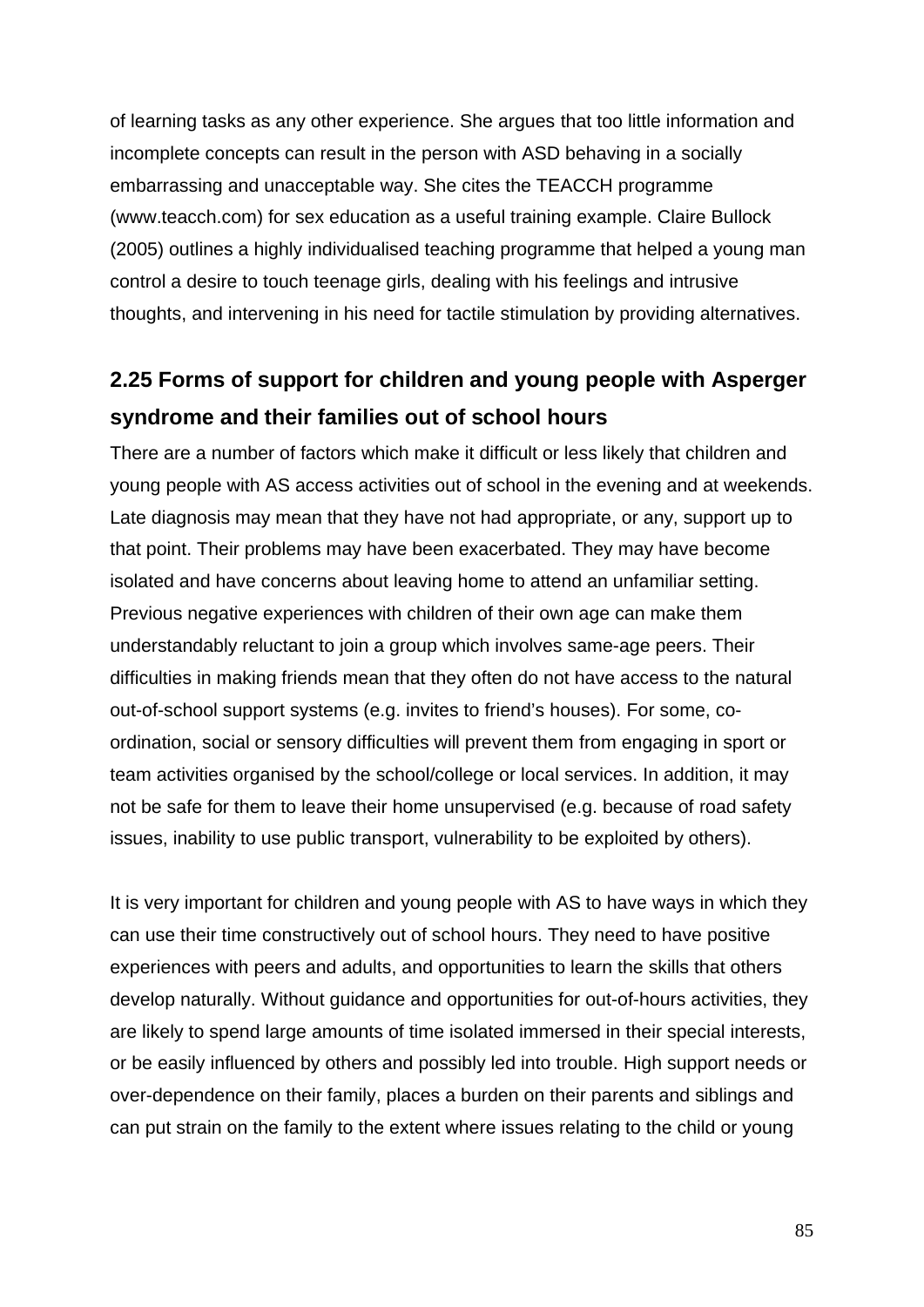person dominate family life. There is also a serious risk of depression and related self-harm, especially in adolescence (Ghazuiddin, 2005).

Different forms of support exist including parent support groups, sibling support groups, and specialist social skills or social groups. Children and young people with AS might also attend other generic activities which link to their special interests (e.g. chess, bridge, ice skating, or trampolining). Short-term breaks for the children and young people with AS or holidays might be funded or arranged for the family in some areas.

## **2.26 Life beyond school**

Many parents of children with ASD are concerned about their future beyond school and college. Currently in the UK, there is often a gap between the transition from children's to adult services for all individuals with SEN, including those with ASD, and there may be fewer services to meet their needs.

### *2.26.1 Careers advice*

All young people with a Statement of Special Educational Needs at the age of 14 should have an interview with a Careers Adviser. This is a legal requirement of the assessment and Statementing procedure. As with many other professions, it may be that the person concerned has little knowledge of AS and so is not best placed to advise on this. Those with AS have very specific needs and are likely to be much better suited to courses and employment which are not socially demanding.

## *2.26.2 Further and Higher Education*

The major problem for those who have left school is finding advice and support to pursue Further or Higher Education or in finding employment. Until recently there was little written on these topics to support parents, individuals with AS or teaching staff and potential employers. There are now a number of publications on these topics (see *Further Reading* lists). Martin has a special interest in Further and Higher Education, and has recently written a paper to guide those involved in Higher Education (Martin, 2006). In this she makes suggestions on how the student can be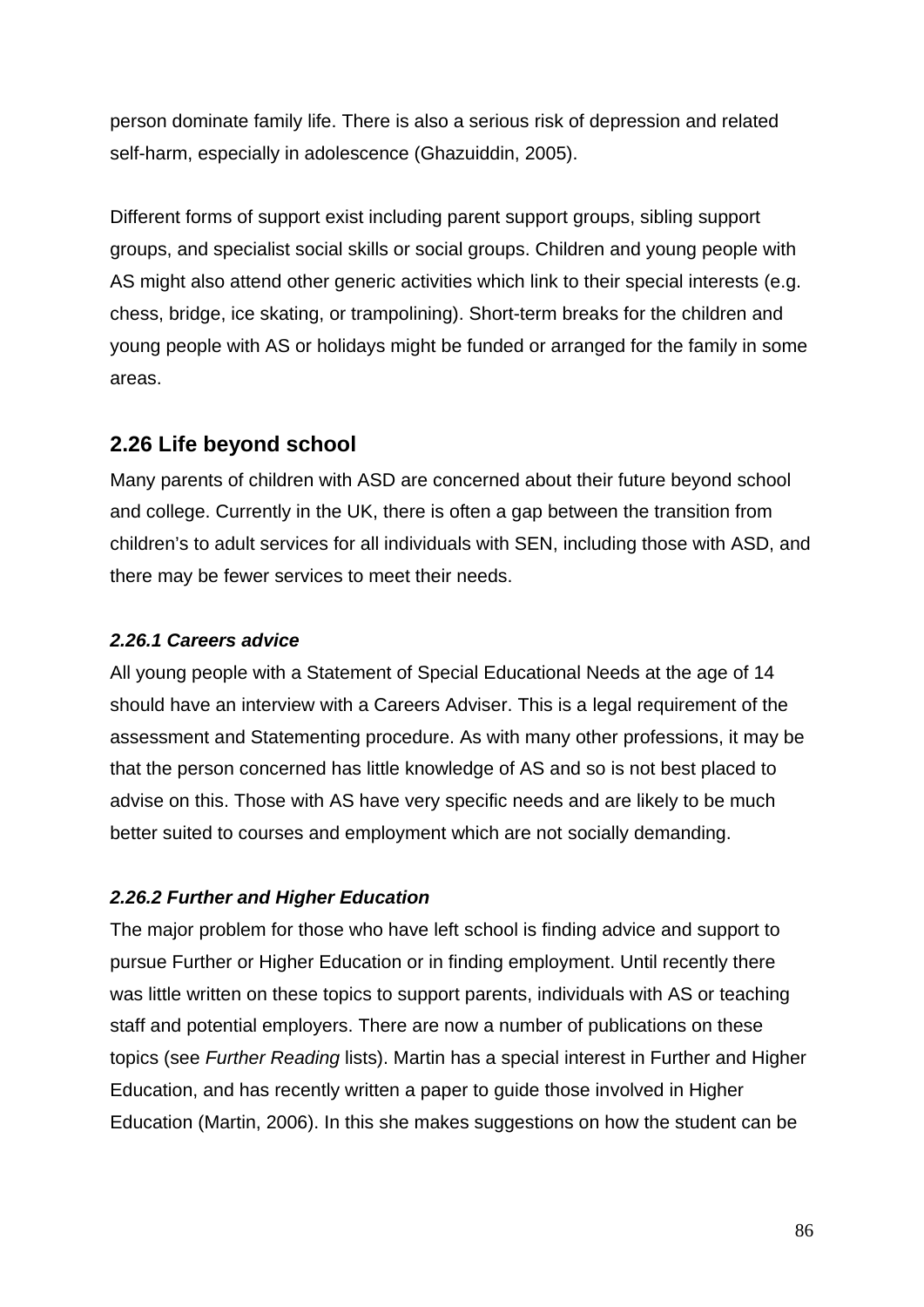best supported before starting in HE/FE, and then once s/he has started on the course. Some of the main points she makes are given in **Appendix 2**.

#### *2.26.3 Outcomes in adulthood*

Howlin (2000; 2003; 2004) has studied the lives of adults with ASD and AS for many years and has conducted several studies on outcome in terms of employment, relationships and living arrangements. She maintains that with increasing age, there are generally increases in verbal IQ, improvements in self-awareness and selfcontrol, and a reduction in some of their difficulties. Their social understanding and communication skills improve and there is a decrease in obsessional behaviour. Special interests for some individuals become the basis for their careers (e.g. in maths, computing, engineering and architecture). Problems which do arise are often due to boredom, low self-esteem, isolation from their peer group, a continuation of their childhood behaviours which are not acceptable with age and the fact that their parents become less physically able to support them. Research has shown that for those with AS, extrinsic factors such as support networks, the environment and demands made may be just as important as intrinsic person factors (Lord and Venter, 1992).

Particular areas where adults with AS have a difficulty include making decisions, adapting to planned and unplanned change, being able to problem-solve, acquiring the practical skills needed for everyday tasks and the ability to multi-task. In addition, their parents may find it hard to take risks with their son or daughter who has always needed more supervision and attention than others of the same age. Lack of coordination between services in the move from child to adult services, and between Education, Health and Social Services, also means that the assessment of needs and delivery of services is fragmented. In addition, there will be changes to financial allowances and entitlements.

In order to meet their needs, it is necessary for transitions to be carefully planned well in advance, in consultation with the individual with AS. They need to be given plenty of opportunities to discuss plans and their worries, and to have time to consider the options available, with opportunities to have 'tasters' of each of the options. When moving into Further or Higher Education or into employment, it is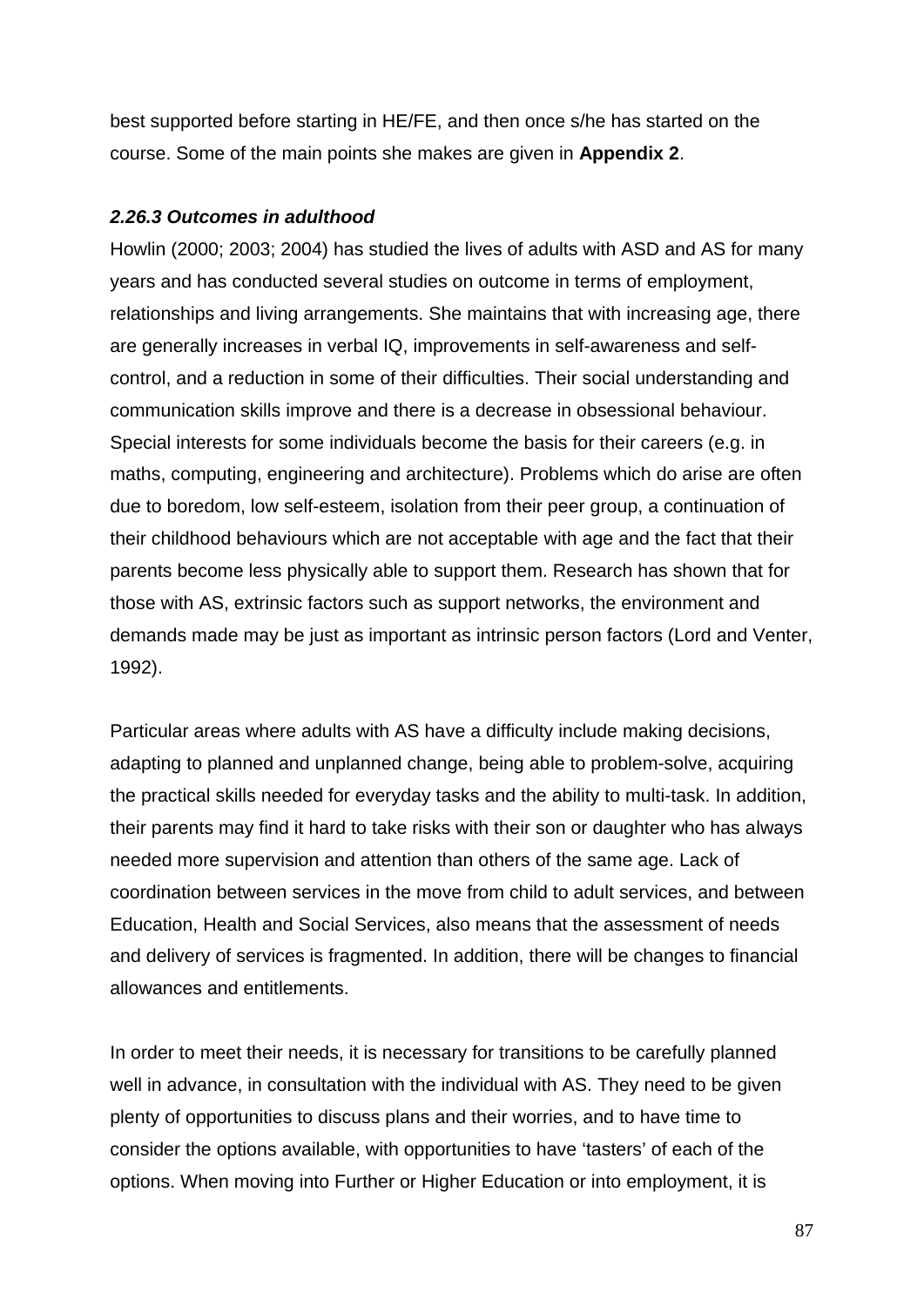important to consider all the skills and understandings required the whole time in these new environments, particularly the social demands. Often those adults who talk about their work say that it is the office politics that cause them the most difficulty, not the tasks set. There are issues about the work as well, however, in terms of setting priorities, working for more than one person and a desire to finish one task before starting another or not wanting to leave the workplace until all the work is done. A young adult with ASD working at Sainsbury's said he did not want to take the four weeks holiday to which he was entitled; he wanted to continue working (Hesmondhalgh, personal communication). This was solved by creating a holiday timetable for him setting out what he could do instead of going to work.

In adult services, Howlin (2003) has reported that psychiatrists often do not know how to recognize AS and may misinterpret the behaviours observed and reported, giving an incorrect diagnosis and treatment (e.g. for psychosis or obsessional compulsive disorder). The media, especially TV and newspapers, reports at times on the violent crimes committed and may incorrectly suggest that the person has AS without checking this out. This can lead to fear in families who have sons and daughters with AS and amongst their friends and relatives. In fact, a study by Ghazuiddin (1991) which reviewed reports on 132 people with AS showed that only three had a clear history of violent behaviour which was lower than the 7% of typical young people aged 20 to 24 years who commit violent crimes in the US.

## **2.27 Staff training needs in Asperger syndrome**

Most students with Asperger syndrome (AS) receive their education in mainstream classrooms, and there is a need to address the complexities of their difficulties to ensure they are properly supported. Many teachers have limited experience and training in working with children with special needs (Myles & Simpson 2002). Yet there is evidence to suggest that professionals who come into contact with these pupils need adequate training and the knowledge to draw upon methods and programmes that are adapted to the students' needs (Education Training Inspectorate, 2000; Task Group Report, 2001). In the UK, the DfES Good Practice Guidance (DfES, 2002) and West Midlands Regional SEN Partnership report on ASD (English and Essex, 2001), for example, highlight the fact that a good practice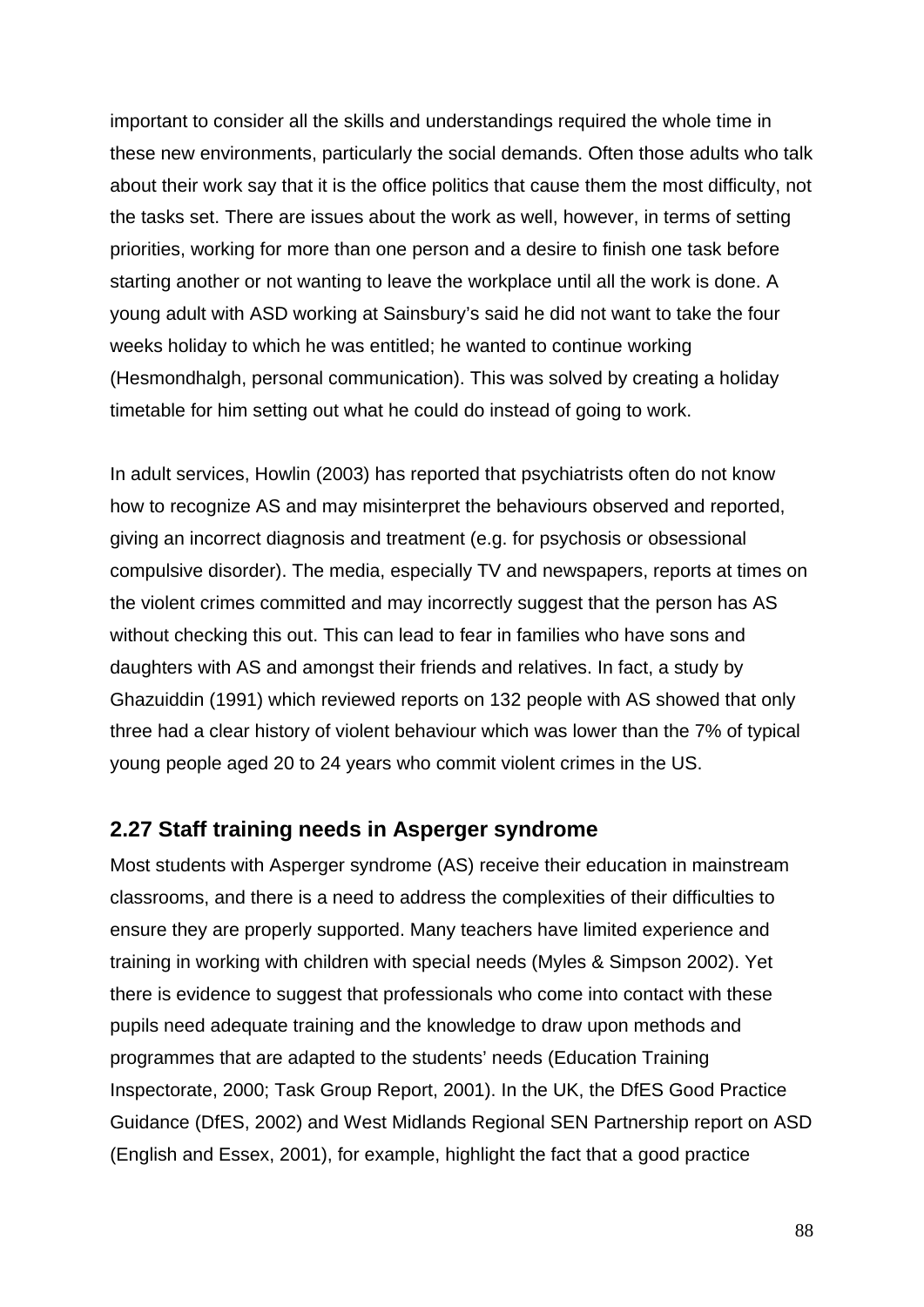protocol needs to state the importance of increasing awareness of ASDs, and of working towards an environment where people understand the nature of ASDs and are accepting toward individuals with ASDs. These guidelines also emphasise the need for specialist training that covers the breadth of the spectrum and should continue post-qualification as well. Jordan and Howlin (2004) stress that an important component of this is the need to train people who provide supporting roles. This is backed by Elliot's (2004) research that focuses on the need for anyone in a supporting role to have specific training for supporting pupils with ASD.

Research has also found that parents can be effective in teaching and maintaining skills and studies, and have highlighted the need for greater parental involvement in interventions (Di Pip-Hoy & Jitendra, 2004). Some research studies highlight parents' positive impact on children's learning (Eccles & Harold, 1993; Spann et al 2003) and show that parental involvement leads to benefits for children with SEN. This includes greater generalisation and maintenance of treatment gains (Koegel et al., 1991). Whilst researching outreach provision for pupils with ASD, Glashan et al (2004) found a positive relationship between parents' knowledge and involvement in school, and the success of the placement for children. Indeed, the lack of recognition received by parents has been considered to be a barrier to inclusion (Clements, 2004). Recent research highlights that parents and carers of disabled children wish to have their views heard (Lewis, Disability Rights Commission Report, Phase 1, 2006). Spann et al. (2003) indicate that despite much research showing the benefits of parental involvement in education, very few parents have any involvement in developing objectives, interventions or methods of evaluation. Parent involvement is therefore an important component for programmes designed to improve educational outcomes, and it is recognised that ongoing parent and teacher collaboration is an essential foundational element in the development and implementation of intervention programmes (Myles and Simpson, 2001; Safran & Safran, 2001).

In relation to Northern Ireland, training issues have received attention in recent years. The Northern Ireland Task Group on Autism (2001) highlights that there are likely to be increasing numbers of pupils with ASD coming through the school system as assessment and diagnostic practice is enhanced. The report identifies the importance of education in improving quality of life and of understanding these pupils,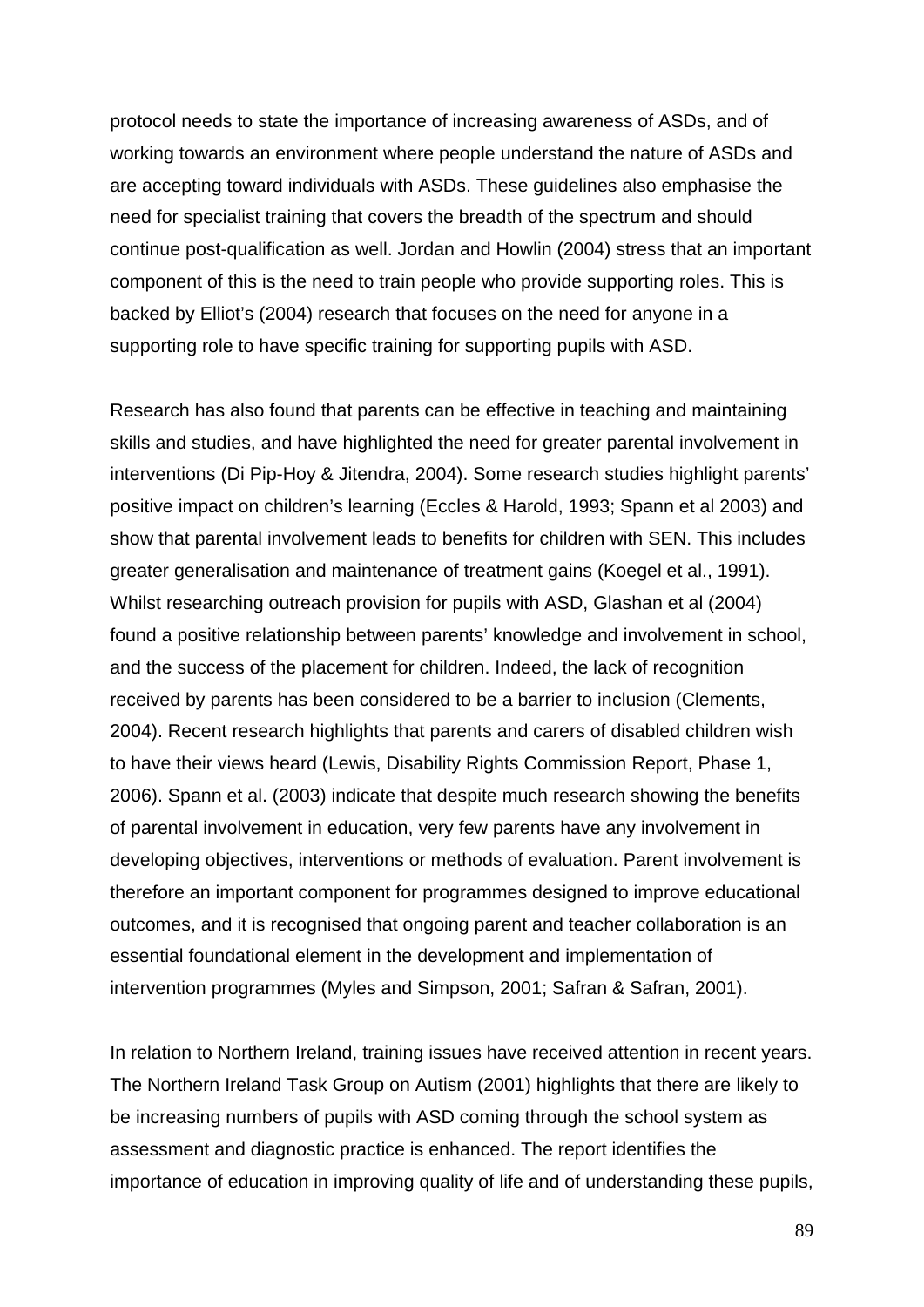and concludes that there has been rapid improvement in provision over the last few years. However, parents, voluntary bodies and statutory bodies alike recognise that there is still much progress to be made before it will be possible to say that all children and young people with ASD are being identified and that their needs are being fully met. There is, in particular, a demand for prompt access to diagnostic services at an early age and these services should be followed immediately by effective home- and school-based intervention. The report highlights three key priorities:

- Access to multi-agency and multi-disciplinary diagnostic and assessment services;
- Training for parents of, and people who work with, children and young people with ASD; and
- The need for school-based and home-based educational and therapeutic provision.

The report recognises that intervention needs to be based on comprehensive diagnostic assessment and stresses the importance of speech and language services. The Task Group considers that it is crucial to include social skills training in all intervention programmes for children and young people with ASD. It also emphasises the need to offer structured programmes, to reduce anxiety and stress and to recognise sensory difficulties.

The conclusions from the Task Group Report follow on from the survey of AS conducted by the ETI (Education Training Inspectorate) in Northern Ireland. This survey covered pupils with AS in primary and secondary schools between 1999 and 2000. In relation to training needs, the survey identified the need of staff for advice about Asperger syndrome and the implications for teaching. This includes specific advice on the individual child's needs, about how to deal with behaviour and emotional problems and finally advice about how to support parents and help them access support from other agencies. Staff expressed a desire to have access to expert guidance for reassurance and ongoing training. The survey identified the need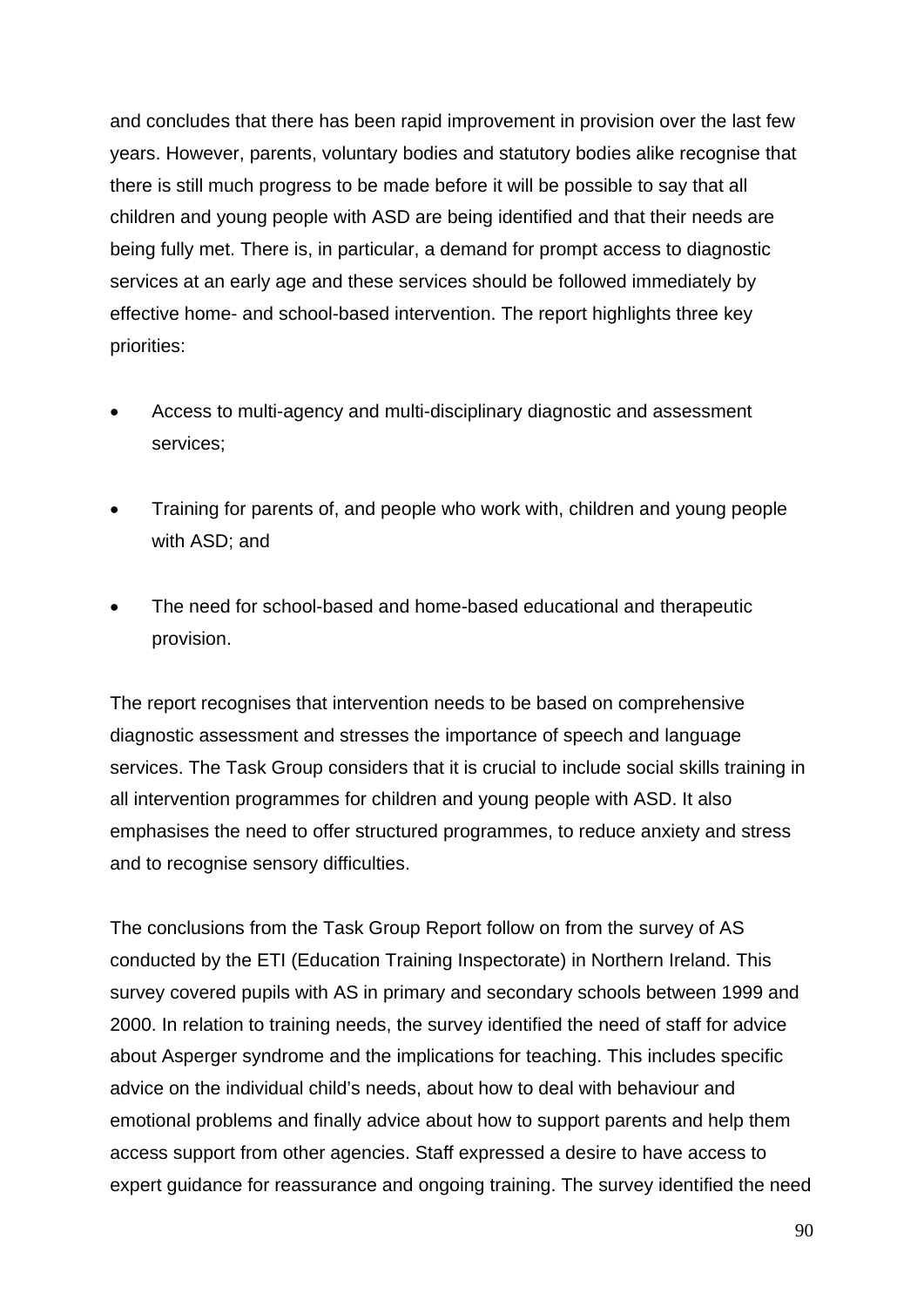for in-service training and suggested that a booklet with essential information and practical approaches in the classroom would be useful. Teachers also highlighted that they would welcome the opportunity to meet with other teachers who were working with pupils with AS. The area Board's Curriculum and Advisory Service (CASS) was mentioned as supportive, but difficult to access because of the constant pressure from schools for CASS support. The schools reported that the area boards were offering more courses about autism in the last two years, and many had applied for places. In-service training was viewed as highly sporadic, short-term and not given high priority. The survey recommended a programme of in-service training to support teachers and classroom assistants.

# **2.28 Support for families with a child or young person with Asperger syndrome**

There is much literature on the effects of AS on the family. Research studies primarily focus on the stress on families, and a number of research studies emphasise the frustration of parents with services and support or the lack of it. Some research has found that families with a child with ASD have higher levels of stress than families of children with other SEN (Dumas et al., 1991; Preece, 2000; Weiss, 2002). Gray (1994) highlights that this is, in part, related to the fact that families recognise symptoms and then have to persuade others, including medical personnel, of their existence. Delay in obtaining a diagnosis therefore causes additional stress to families (Quine and Pahl, 1997).

Most research on families who have a child with an ASD focuses on diagnosis, services and the family's ability to cope. Hutton and Caron (2005) highlight the unique experiences and challenges of families with ASD. Howlin and Moore (1997) describe how many parents have serious concerns at an early age, yet only 10% obtained diagnosis when they first sought advice. More than a third were told not to worry or to return if problems persisted. Piper and Howlin (1999) also found that the earlier the age of diagnosis, the greater parental satisfaction. Confusion about diagnosis also has broader impact as it can lead to isolation from family and friends.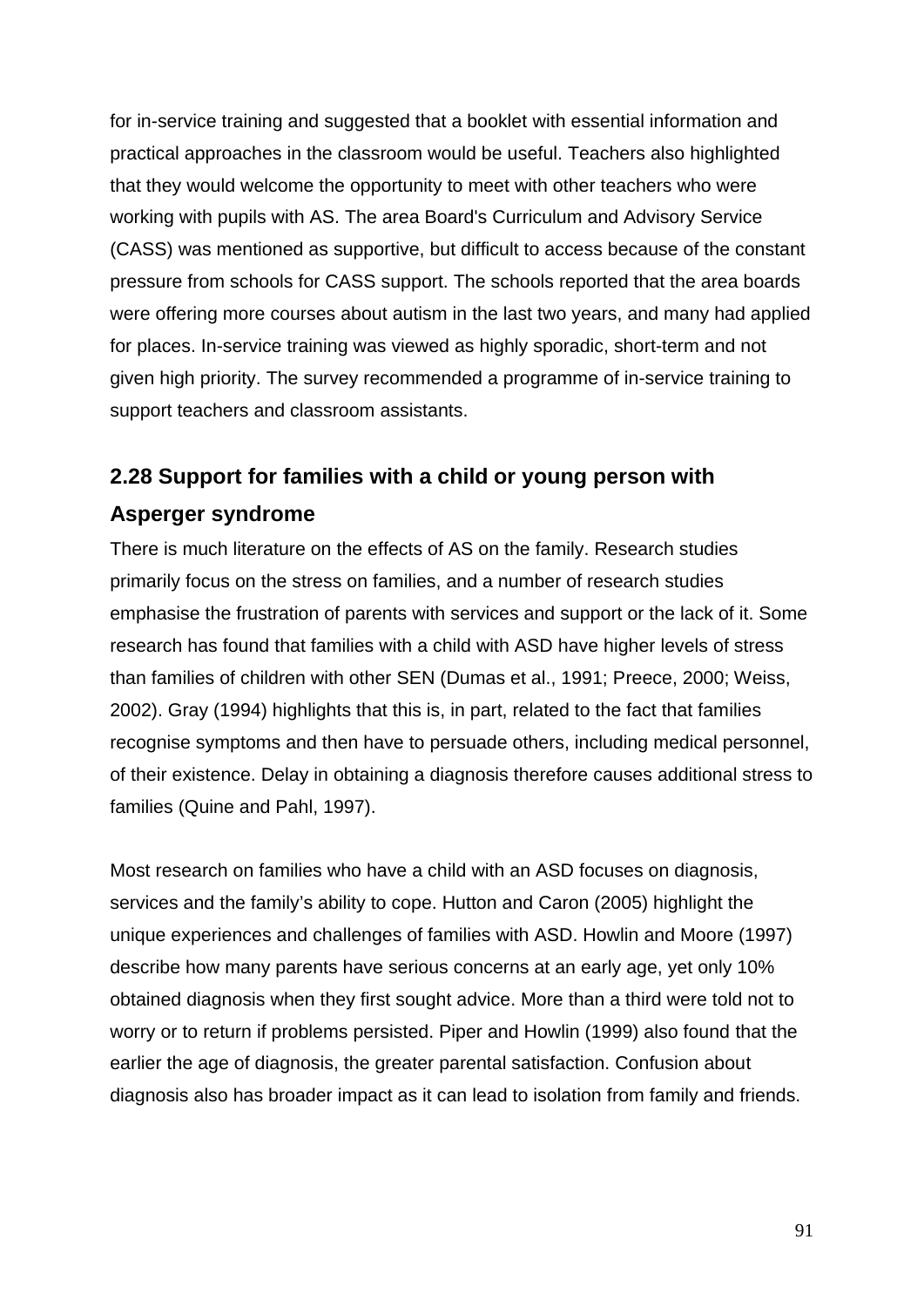Many families have indicated that they would benefit from better respite or short-term breaks. There is a need for a flexible mix of services that provide support and routine in school holidays and ongoing support during the year. Children and young people with AS often cannot access services because they do not have a 'learning disability.' Activities which are offered to children with a learning disability, are often not suitable for those with AS. Another factor that contributes towards stress is the fact that families interact with many different agencies.

Recent research has also highlighted the positive resources that families can offer. The Hero's story examined thirty-three self-published websites on the internet. All these websites were constructed and written by parents of children with ASDs. The study showed that the internet allows stressed parents to forge ties and overcome isolation.

It describes how parents go through a process of coping and come out the other side wanting to help other parents. The emphasis is on gaining knowledge and learning, embarking on a path of empowerment and coping with adversity.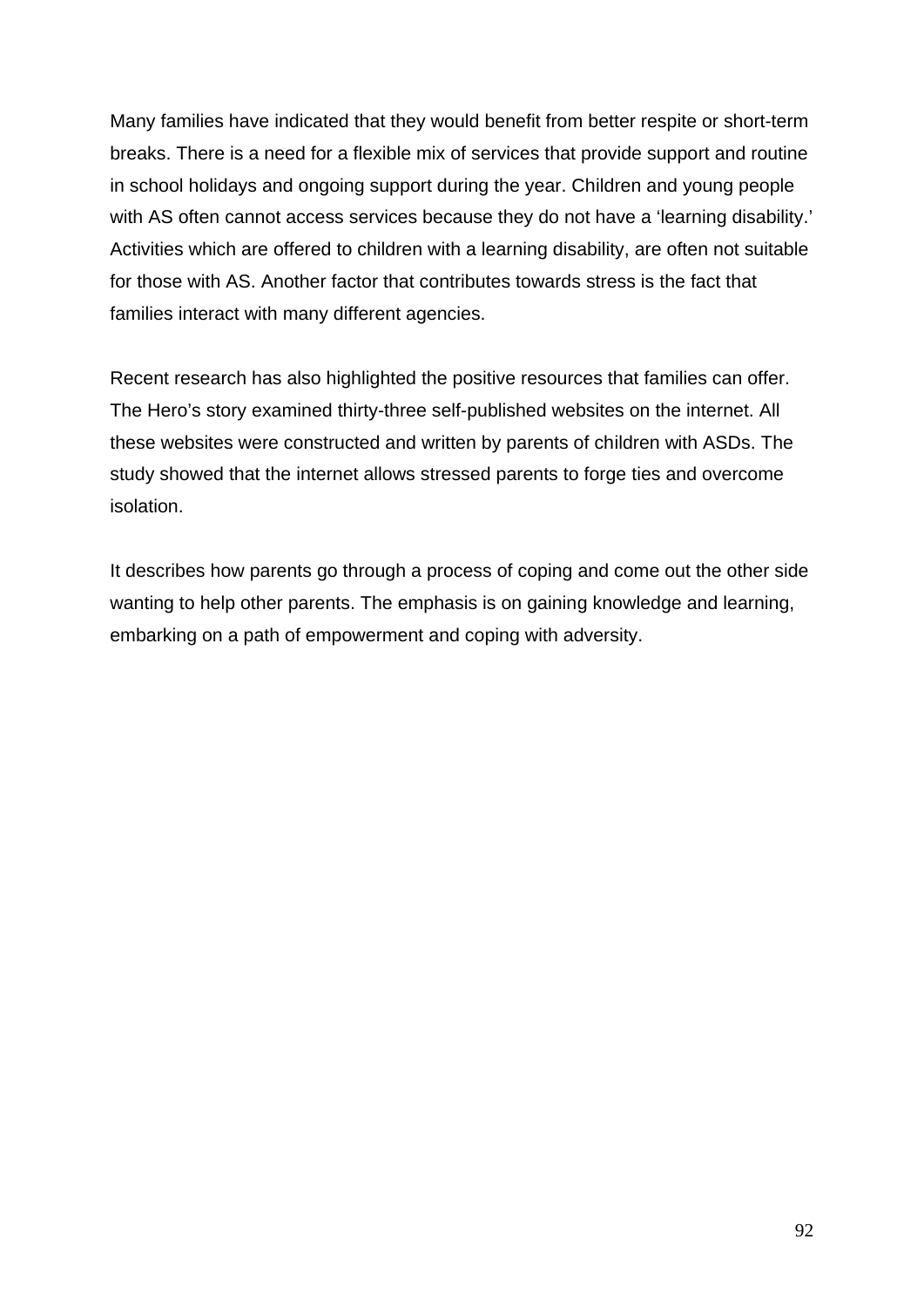## **SECTION 3: DATA Numbers of children and young people with Asperger syndrome within Northern Ireland**

## **3.1 Introduction**

It was possible to examine the numbers of children and young people expected with Asperger syndrome and the numbers of children and young people actually known by the schools and colleges in each of the five Education and Library Boards. This gives information on the diagnostic practice and identification rates in each Education Board. In addition, parents, children and young people and schools from all five Boards completed questionnaires and where appropriate, these responses were analysed on a regional basis. The latter data should be regarded as a sample of what is happening in the five Boards and not as a full and comprehensive picture of all that is in place. It was not possible within six months to identify and record all the services and supports for children and young people and their families in each area. Other reports, policy documents and publications have been written by professionals and others working in Northern Ireland and these are a very valuable supplement to this Review. Some of this literature has been reviewed in Section 2 and there are further references given at the end of this report.

### *Note*

The main findings have been presented in summary form in the Executive Summary of this report and appear in a different order here. The number given to the Finding in the Executive Summary is put alongside the relevant finding in this section of the report.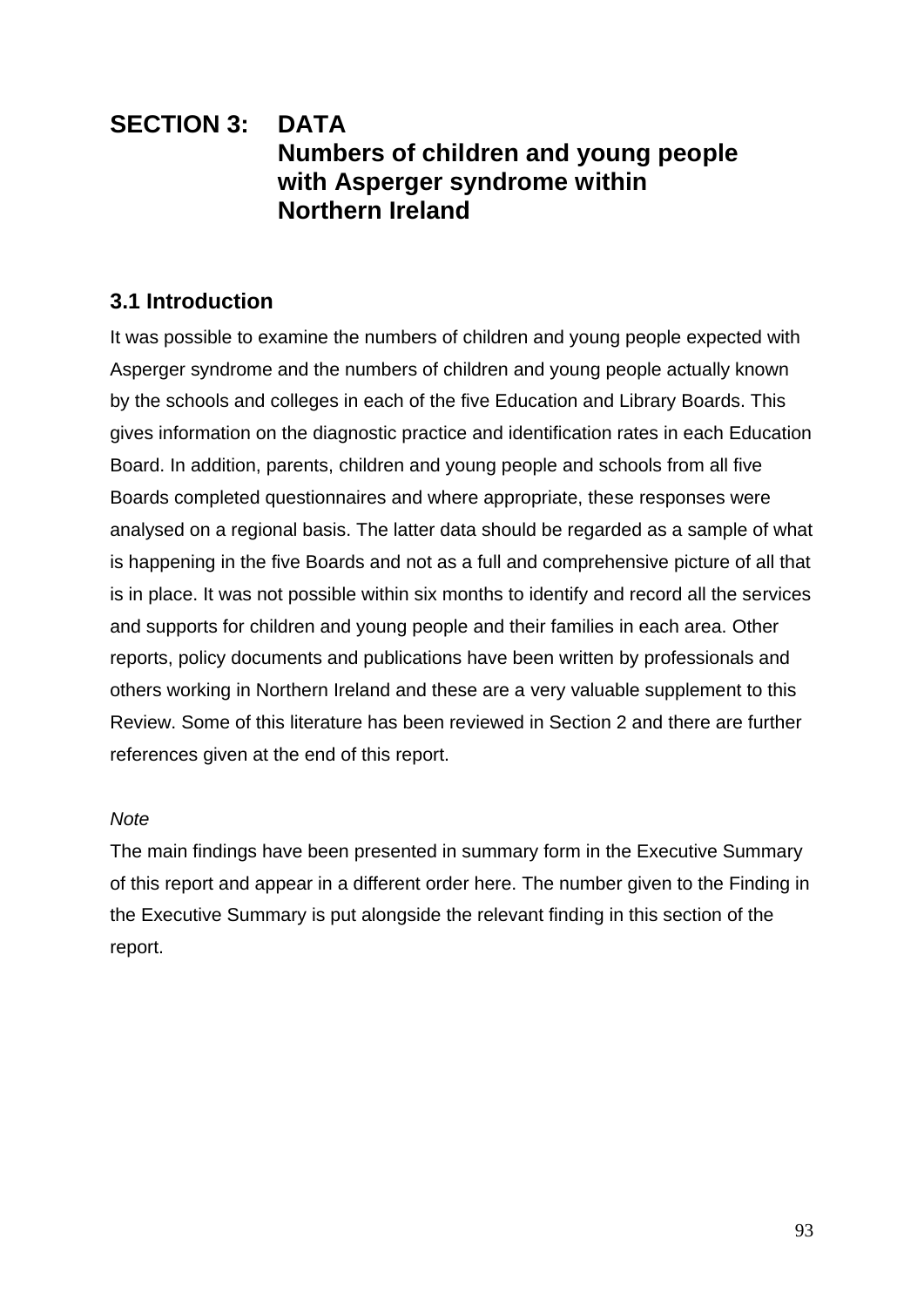# **3.2 Data on children and young people with Asperger syndrome collected by the Department of Education in Northern Ireland**

## **(FINDING 2 in the Executive Summary)**

The Department of Education collects data on the numbers of children with Asperger syndrome on the roll of mainstream and special schools. It has produced guidance entitled *'Guidance for schools: recording children with SEN'.* Categories within this Guidance are for use by ELBs from September 2005, and by schools for inclusion in the September 2006 Census.

The Guidance was developed to produce standard data on SEN across Northern Ireland on children for whom educational provision was different from or additional to, that usually made for children of a similar age. ALL children on the Special Needs Register of a school are to be recorded (i.e. those from Assessment Stages 1 to 5 as specified in the Code of Practice). This would appear to be a very useful database to use for planning provision and monitoring practice.

The purpose of the records is to:

- Study trends;
- Aid planning and policy;
- Monitor outcomes;
- Identify current and future funding needs; and
- Respond more easily to requests for SEN related information.

Seven main areas of SEN have been defined, and each of these have further subcategories within. The seven areas and their subgroups are: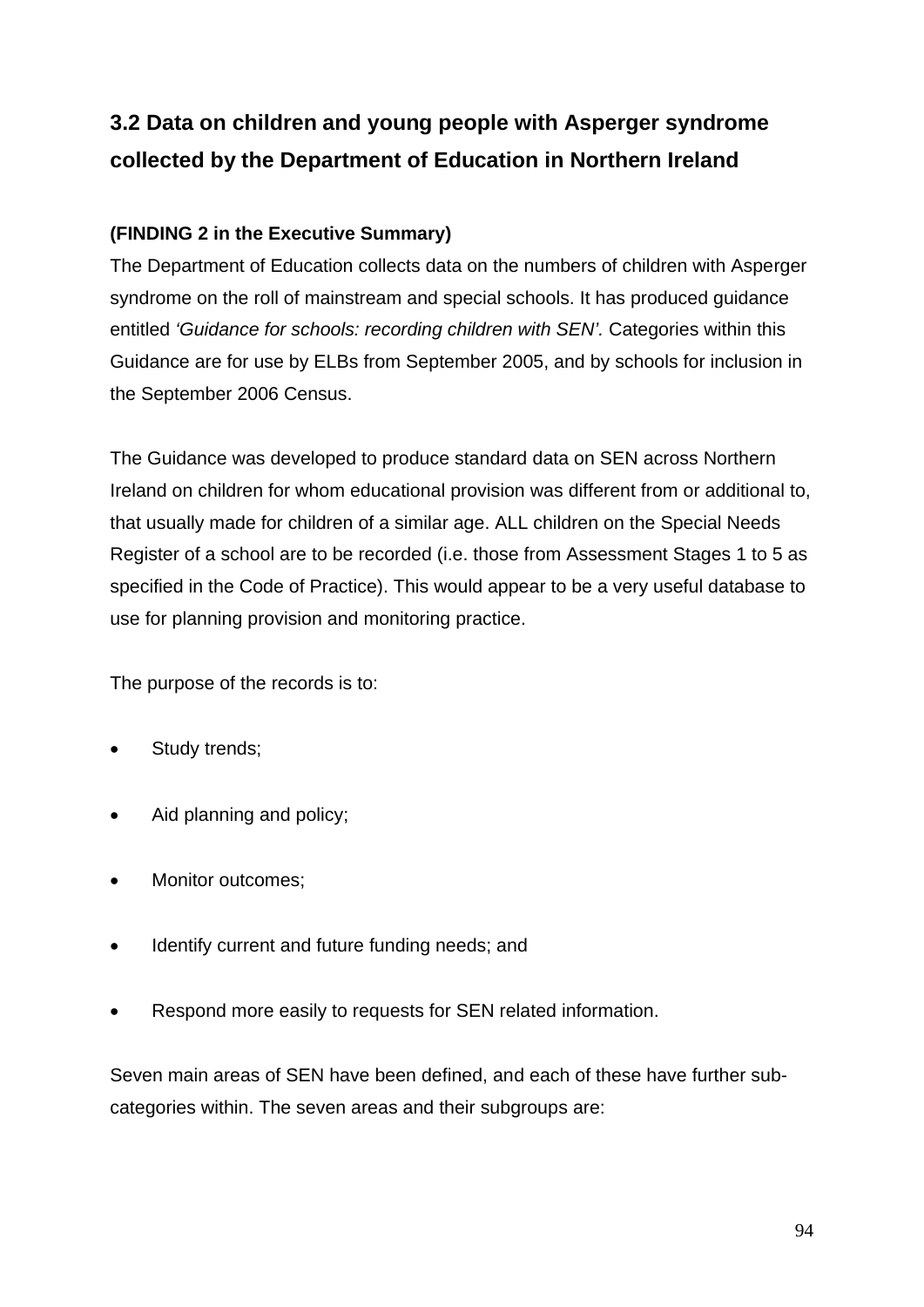## *1 Cognitive and learning*

Dyslexia, dyscalculia, dyspraxia, mild learning difficulties, moderate learning difficulties, severe learning difficulties, profound and multiple learning difficulties, unspecified;

## *2 Social, emotional and behavioural*

Social and behavioural difficulties, attention deficit disorder, attention deficit hyperactivity disorder;

## *3 Communication and interaction*

Speech and language difficulties, autism, Aspergers (sic);

## *4 Sensory*

Severe or profound hearing loss, mild or moderate hearing loss, blind, partially sighted, multi-sensory impairment;

## *5 Physical*

Cerebral palsy, spina bifida and/or hydrocephalus, muscular dystrophy, significant accidental injury, other;

## *6 Medical conditions/syndromes*

Epilepsy, asthma, diabetes, anaphylaxis, Down, other medical conditions or syndromes, interaction of complex medical needs, mental health issues; and

## *7 Other*

Clearly, many children with autism and AS (and children with other SEN) will have difficulties in more than one of these categories. Respondents have therefore to judge which is the primary category. There is the possibility for confusion in that AS might also fit under category 6, as it is a syndrome. Respondents are given help in deciding which category to use by the subgroups which are suggested under each. Autism and Asperger syndrome comes under the heading of 'Communication and interaction' and a brief definition is given of each, as follows:

## **Autism (AUT)**

'*It is recognized that autism covers a wide spectrum but it should be noted that pupils who are diagnosed with Aspergers (sic) should be recorded in the next category.*

*Pupils with autism will have difficulty:*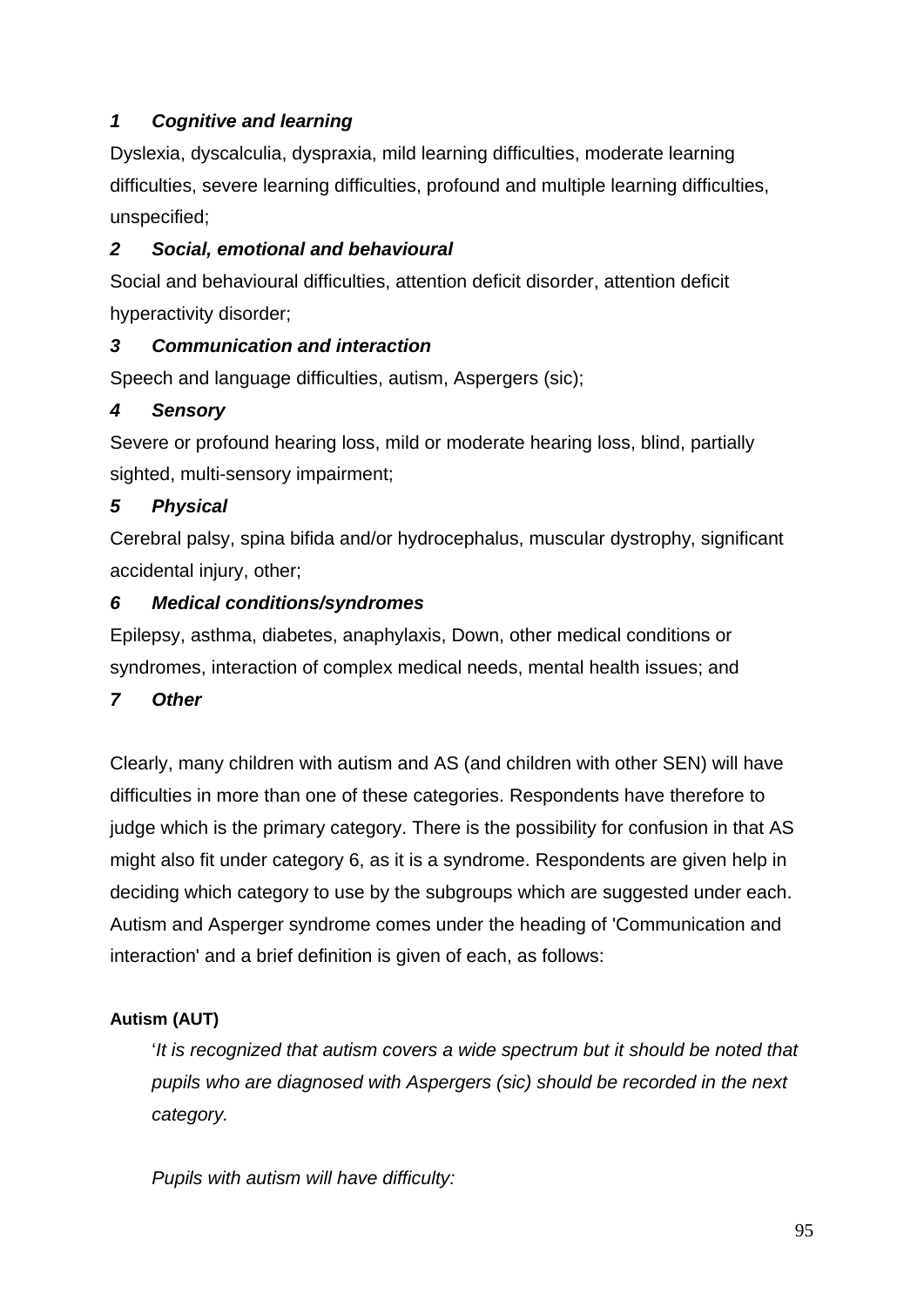*Understanding and using non-verbal and verbal communication;*

 *Understanding social behaviour, which affects their ability to interact with children and adults; and*

 *Thinking and behaving flexibly, which may show in restricted, obsessional or repetitive activities.*

*Pupils with autism cover the full range of ability and the severity of their impairment varies widely. Some pupils also have learning disabilities or other difficulties, making diagnosis difficult.*

*Pupils with autism may have difficulty in understanding the communication of others and in developing effective communication themselves. Many are delayed in learning to speak, and some never develop meaningful speech.*

*Pupils find it difficult to understand the social behaviour of others. They are literal thinkers and fail to understand the social context. They can experience high levels of stress and anxiety in settings that do not meet their needs, or when routines are changed. This can lead to inappropriate behaviour.*

*Some pupils with autism have a different perception of sounds, sights, smell, touch and taste, and this affects their response to these sensations. They may have unusual sleep and behaviour patterns.*

*Young pupils may not play with toys in a conventional and imaginative way but instead use toys rigidly or repetitively. They find it hard to generalize skills and have difficulty adapting to new situations and often prefer routine'.*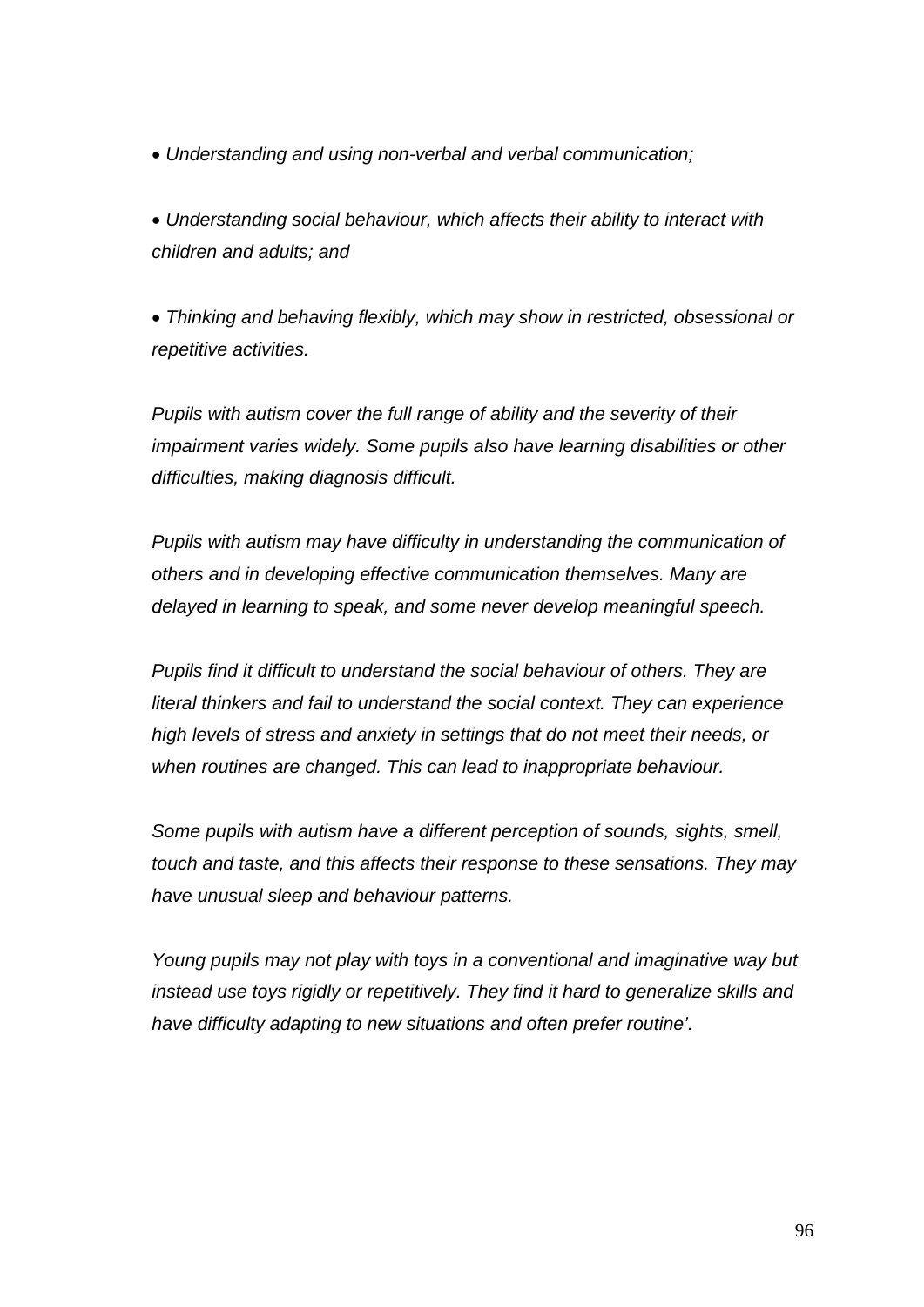### *Aspergers (ASP)*

'*Pupils with Asperger's syndrome exhibit similar difficulties to those described under autism. These pupils share the same triad of impairments but have higher intellectual abilities and their language development is different from the majority of pupils with autism. They may not have any clinically significant delay in language or cognitive development.* 

*Pupils with this disorder may have impairment in social interactions and communication skills. They may also develop stereotyped behaviour, interests or activities'* (pages 12-13).

Writing short descriptors of complex conditions is a challenge. This definition of Asperger syndrome is not entirely accurate if compared to the current diagnostic criteria, and does not help respondents as much as it might to differentiate between children with autism and Asperger syndrome (see **Appendix 1** for the diagnostic criteria for Asperger syndrome and autism).

Respondents are asked to record a child's PRIMARY need under one of these seven headings and, if appropriate, their SECONDARY need.

## *3.2.1 Data on the numbers of children and young people with AS attending schools and colleges in 2006*

#### **(FINDING 14 in Executive Summary)**

There has been a very large increase (five fold) in the number of pupils recorded as having AS by the Department of Education over the years 1999 to 2006 when the data are compared. It may be that the 2006 figures included pupils at all stages of the Code of Practice. The 1999 survey was not clear on this, stating that it took figures of those pupils who were included in the statutory assessment process. The figures for 2006 are much closer to the expected rate of 36/10,000, and in the South Eastern Board, are over this. It may be that some children who would have been diagnosed as having autism by other clinicians might have been diagnosed as having Asperger syndrome. As the literature shows, diagnosis of conditions within the spectrum is as yet not a very exact science and so this might happen. The Department of Education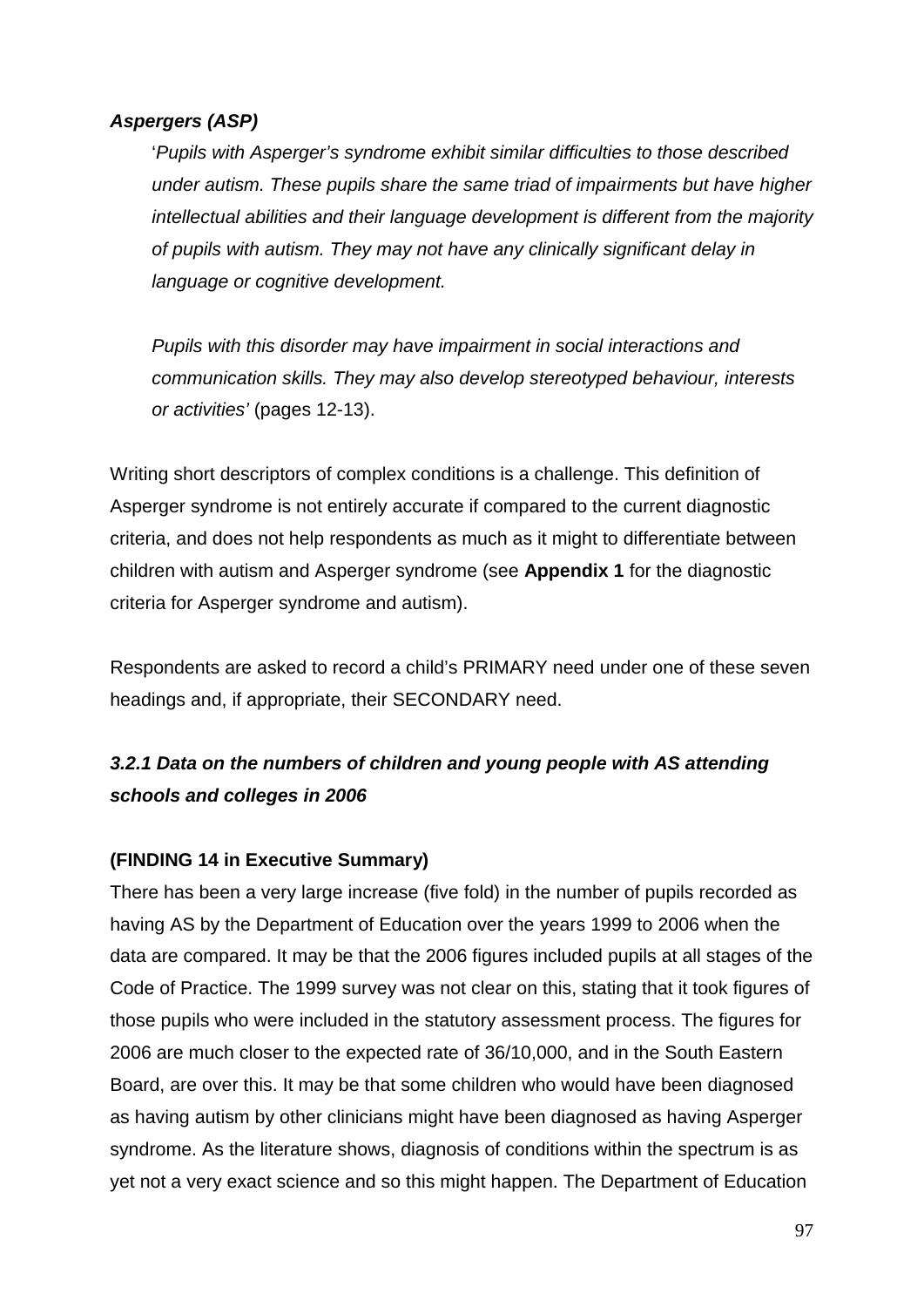gathers data separately on Autism and Asperger syndrome, so the figures for pupils with autism have also been given by Education Library Board (see Table 3).

What is also clear is that there is still significant variation (from 18/10,000 to 42/10,000) between the five Boards in terms of rates of identification. It may be that in some cases, there is over-identification and in others, it appears there are still children with AS being missed.

#### **3.2.1.1 Data for the West Midlands in England for 2006**

The DfES in England does not collect separate figures for children with AS, collecting combined information on those with an ASD, which includes pupils with Asperger syndrome, who have a Statement or who are at School Action Plus on the Code of Practice (i.e. the equivalent of Stages 3 to 5 in Northern Ireland).

The data on the number of children with ASD for all authorities in the West Midlands for January 2006 are presented in Table 3 to show the variation in identification rates in different authorities in England, to illustrate that the five ELBs in Northern Ireland are not unusual in having very different rates of identification within their schools. There is an added complication to data from schools, as the figures are based on children with ASD who have a Statement or who are on Stage 3 or higher on the Code of Practice. It is known that authorities and schools have different percentages of children with SEN with a Statement, and that to some degree, Statements depend on how good the school and authority is at meeting needs. That is, the better the school at differentiating the teaching and the curriculum, the fewer children might be in need of additional resources and a Statement. These figures will not therefore include a child or young person with a diagnosis of AS who is managing well in school and is not on Stages 3 to 5 of the Special Needs Register. It is hard to know how many children and young people with a diagnosis of AS actually do manage school life quite well and who have no need of support. It must be borne in mind when reading the literature on AS that the focus will inevitably be on those who come to the attention of services, and the picture given is therefore skewed to those who have identified problems.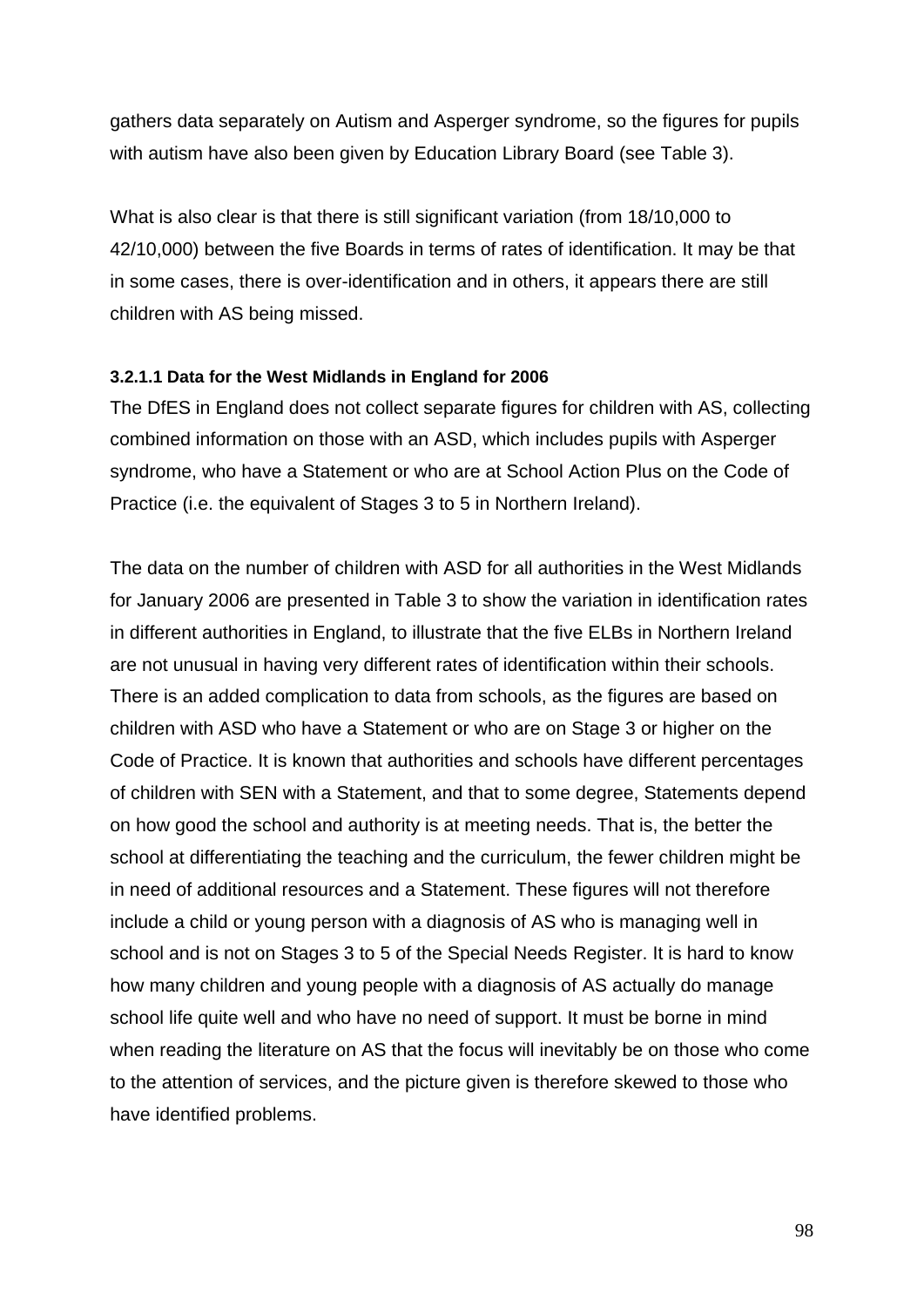**Table 3**: Data on pupils with an ASD for each of the fourteen West Midland Education Authorities in 2006

| <b>Education</b> | <b>Pupil Population</b> | <b>Estimated</b>      | <b>Total ASD in</b> | Rate of        |
|------------------|-------------------------|-----------------------|---------------------|----------------|
| <b>Authority</b> | <b>DfEE</b>             | <b>Primary School</b> | 2006 Primary        | <b>ASD per</b> |
|                  | <b>Jan 1999</b>         | <b>Population</b>     | <b>Schools</b>      | 10,000         |
|                  | 4 to 18 years           |                       | <b>DfEE Data</b>    |                |
| Birmingham       | 188,166                 | 94,000                | 382                 | 40             |
| Staffordshire    | 138,548                 | 69,000                | 273                 | 40             |
| Worcestershire   | 90,994                  | 45,000                | 134                 | 30             |
| Warwickshire     | 83,158                  | 41,000                | 165                 | 40             |
| Coventry         | 54,137                  | 27,000                | 168                 | 62             |
| Sandwell         | 52,827                  | 26,000                | 61                  | 23             |
| Walsall          | 51,112                  | 25,000                | 84                  | 33             |
| <b>Dudley</b>    | 51,535                  | 25,000                | 70                  | 28             |
| Shropshire       | 44,888                  | 22,000                | 96                  | 44             |
| Wolverhampton.   | 45,189                  | 22,000                | 28                  | 13             |
| Solihull         | 40,917                  | 20,000                | 83                  | 41             |
| <b>Stoke</b>     | 40,136                  | 20,000                | 39                  | 20             |
| Telford &        | 27,943                  | 13,000                | 66                  | 50             |
| Wrekin           |                         |                       |                     |                |
| Hereford         | 25,994                  | 12,000                | 33                  | 29             |
| <b>TOTALS</b>    | 935,544                 | 461,000               | 1,682               | 36             |

*Source*: DfES Data 2006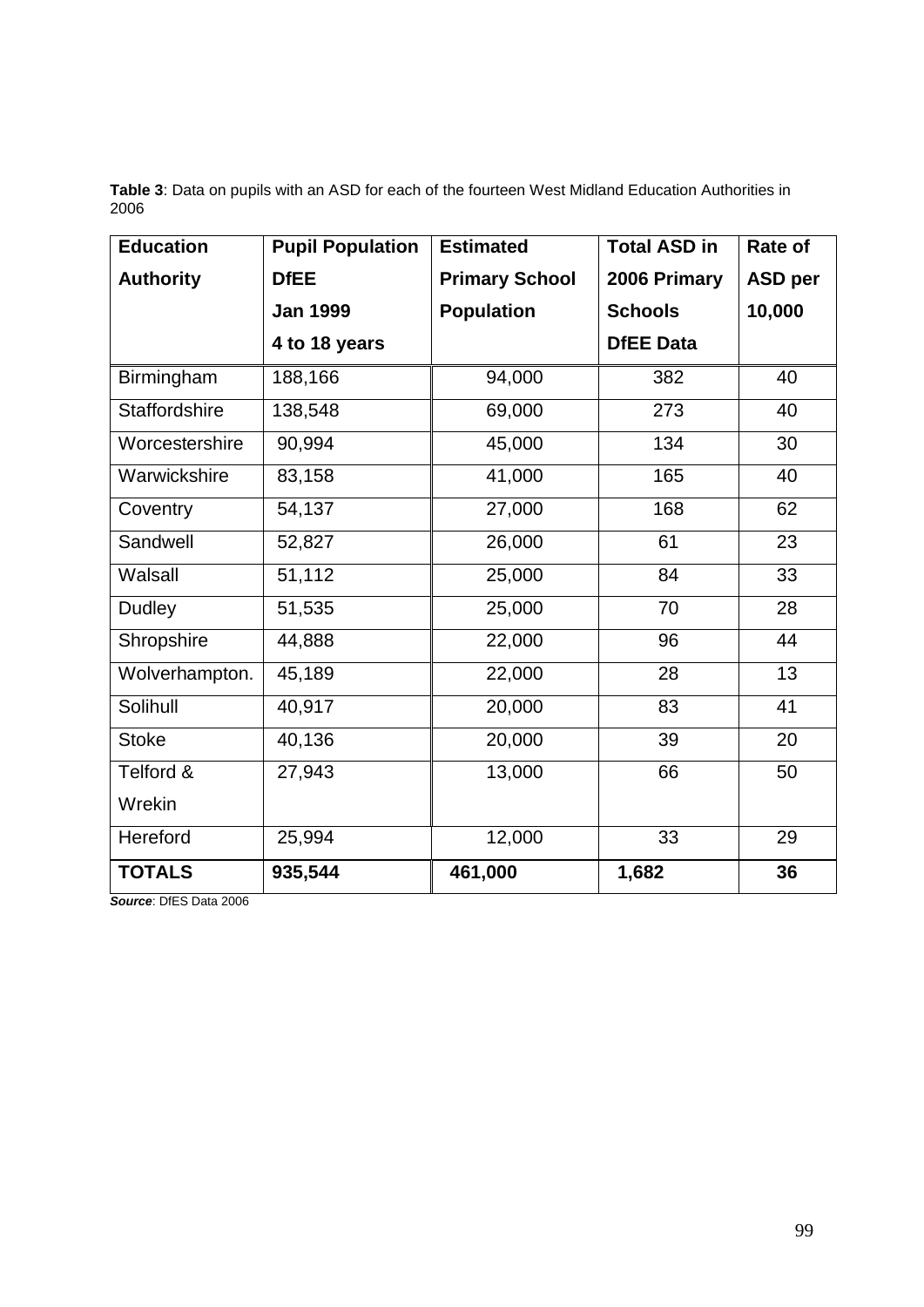**Table 4:** Number of pupils identified with autism and AS in mainstream primary and secondary schools in 2006 in each of the five Education and Library Boards.

| <b>Board</b>   | <b>Pupil</b>      | <b>Number</b> | <b>Number</b> | <b>Total</b>  | Rate per      | Rate per  |
|----------------|-------------------|---------------|---------------|---------------|---------------|-----------|
|                | <b>Population</b> | with          | with AS       | <b>Autism</b> | 10,000        | 10,000 AS |
|                |                   | <b>Autism</b> |               | $+ AS$        | <b>Autism</b> |           |
| Southern       | 72,165            | 210           | 213           | 423           | 29            | 30        |
| <b>North</b>   | 71,284            | 148           | 124           | 272           | 20            | 18        |
| Eastern        |                   |               |               |               |               |           |
| South          | 64,725            | 214           | 277           | 491           | 33            | 42        |
| Eastern        |                   |               |               |               |               |           |
| Western        | 58,747            | 79            | 137           | 216           | 14            | 23        |
| <b>Belfast</b> | 56,865            | 43            | 188           | 231           | 8             | 33        |
| <b>TOTALS</b>  | 323,786           | 694           | 939           | 1633          | 21            | 29        |

**Table 5:** Number of pupils Identified with autism and AS in mainstream primary and secondary schools in 1999 and 2006 in each of the five Education and Library Boards

| <b>1999 Data</b> |            |               |                | <b>2006 Data</b>              |            |          |  |
|------------------|------------|---------------|----------------|-------------------------------|------------|----------|--|
| <b>Board</b>     | Pupil      | <b>Number</b> | Rate per       | <b>Number</b><br><b>Pupil</b> |            | Rate per |  |
|                  | Population | with AS       | 10,000         | <b>Population</b>             | with AS    | 10,000   |  |
|                  |            |               |                |                               |            |          |  |
| <b>Belfast</b>   | 56,865*    | 39            | $\overline{7}$ | 56,865                        | 188 (204)  | 33       |  |
| Western          | 58,747*    | 33            | 6              | 58,747                        | 137 (211)  | 23       |  |
| Southern         | 72,165*    | 28            | $\overline{4}$ | 72,165                        | 213 (259)  | 30       |  |
| North            | 65,000     | 4             | 0.6            | 71,284                        | 124 (256)  | 18       |  |
| Eastern          |            |               |                |                               |            |          |  |
| South            | 66,785     | 56            | 9              | 64,725                        | 277 (233)  | 42       |  |
| Eastern          |            |               |                |                               |            |          |  |
|                  | 319,562    | 160           | 5              | 323,786                       | 939 (1166) | 29       |  |
| <b>TOTALS</b>    |            |               |                |                               |            |          |  |

\*2006 figures used

Note: The figures in brackets the numbers expected if the prevalence rate for AS of 36/10,000 is taken.

#### *1999 data*

All but one ELB (North Eastern) has fewer pupils identified with autism than with Asperger syndrome, and that is what would be expected from epidemiological studies, that is, there are more people with AS than with autism. Again, there is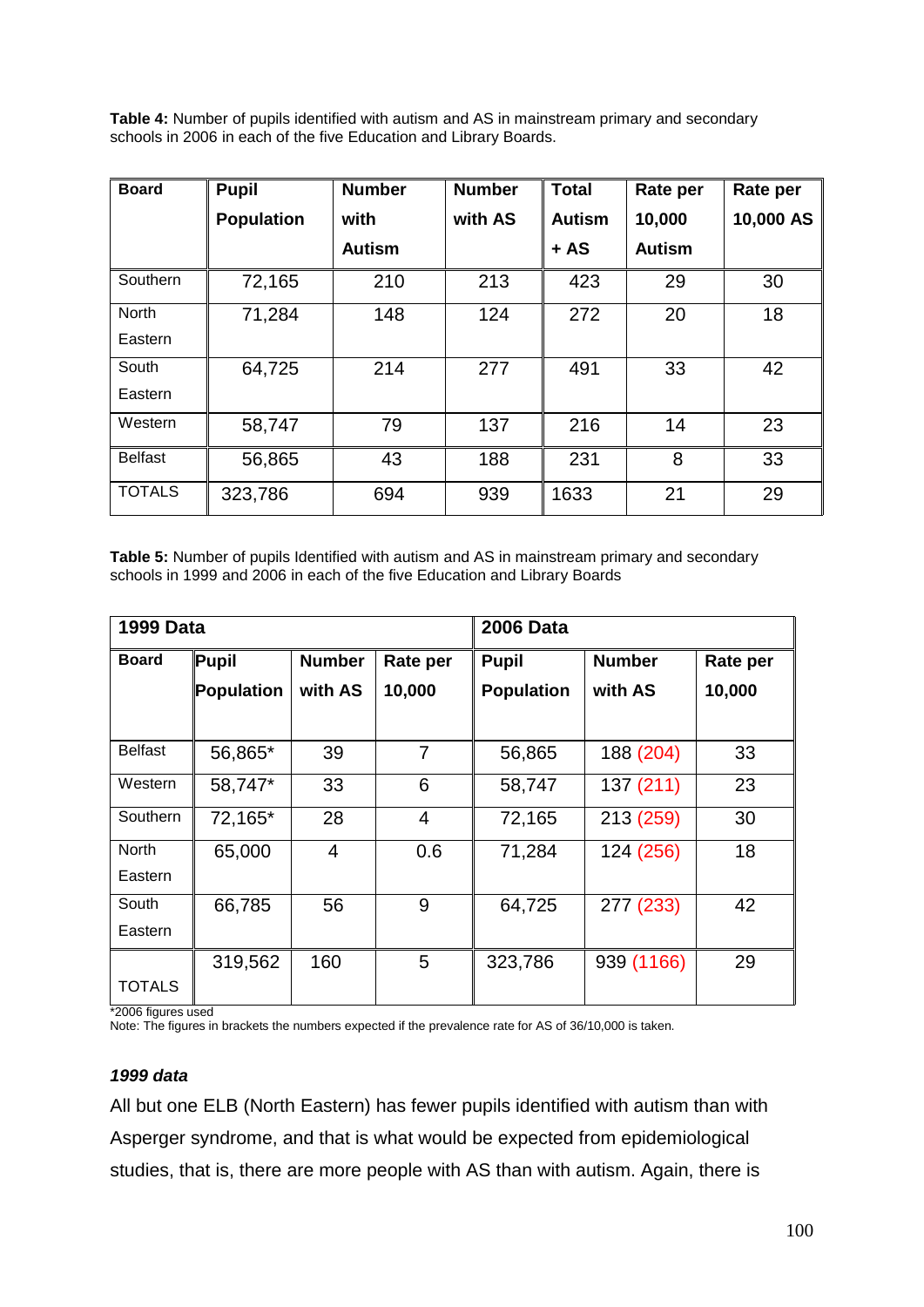marked variation between the Boards in the rates of identification of autism. The South Eastern Board has identified more children with autism than any other Board (as it did for Asperger syndrome), so it appears that professionals in this area are more able or willing to give the diagnosis than in other Board areas, or it is possible that some professionals may 'over diagnose' the condition, that is, they use a very wide definition of AS and autism and so include children whom other diagnosticians might argue do not fulfil the diagnostic criteria. The BELB has the lowest rate in terms of the numbers diagnosed with autism. The exact reasons for the differences in rates between the Boards would be difficult to establish, but a detailed study of some of the children diagnosed might throw some light on why this might be.

## *3.2.2 Pupils with AS in primary and post-primary mainstream schools in Northern Ireland*

This Review was focused on children and young people aged from 10 to 18 years. The Department of Education collates the figures separately for pupils in postprimary (secondary) from those in primary schools. Tables 6 and 7 show the numbers of pupils identified in both phases of education. There are two potential influences here. The first is that diagnostic services in the past are unlikely to have been as good as they are currently, so there will be fewer older pupils with AS in post-primary school, and a second factor which will have the opposite effect whereby children with AS are often not identified until they are older, and so more pupils with AS will be found in the post-primary schools.

When the ratios are calculated in relation to the total populations for each Board, the South Eastern Board has identified the most children and the Western Board the fewest. The reasons for these differences would be difficult to establish and would need a detailed study of some of the children and the diagnoses made.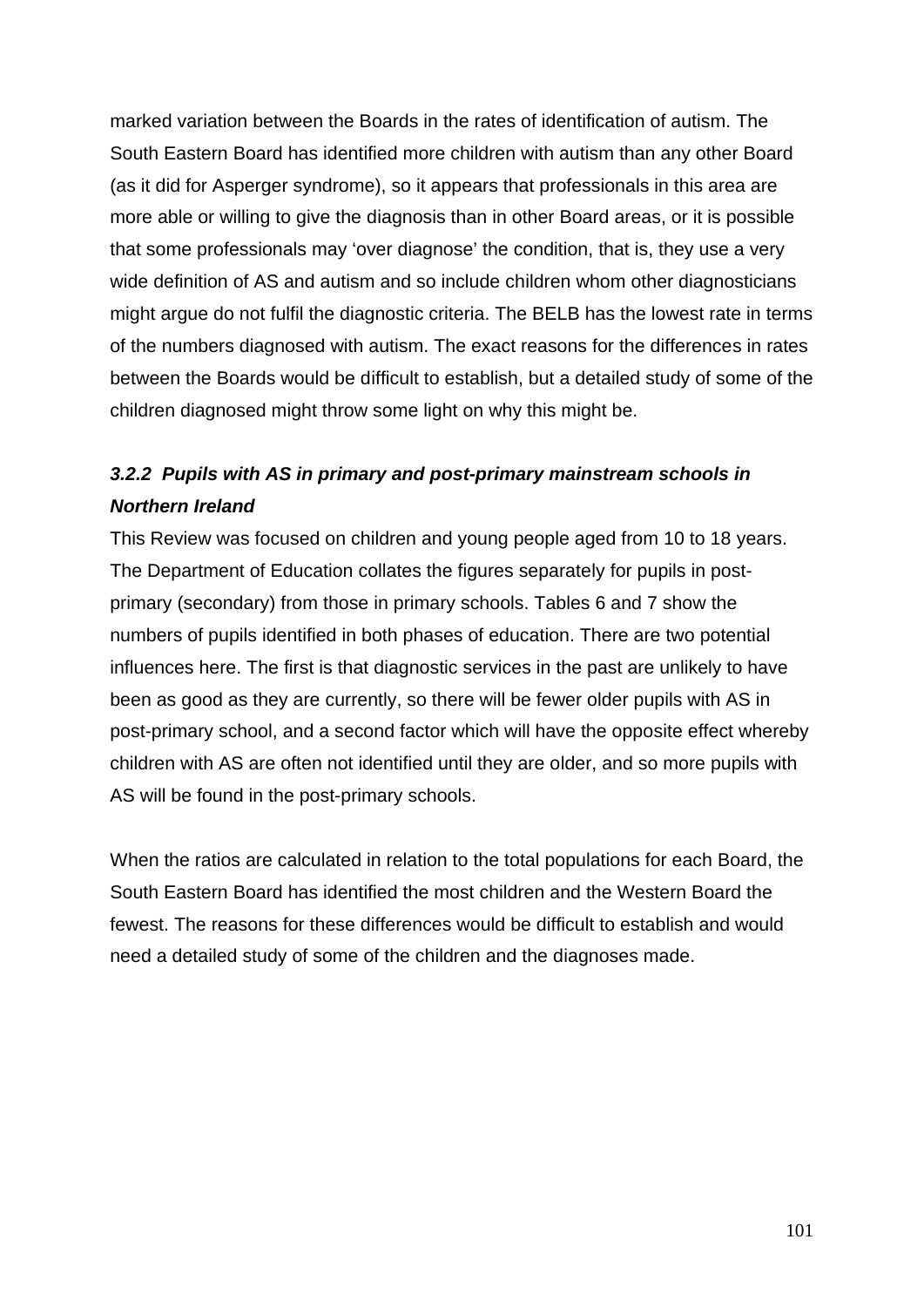**Table 6**: Numbers of children with Asperger syndrome and autism identified by **primary** schools in the DENI data collection 2006

| <b>Board</b>            | School popn. | Autism    | <b>Asperger</b> | Total      | <b>Ratio</b>      |
|-------------------------|--------------|-----------|-----------------|------------|-------------------|
|                         | Yrs 1 to 7   |           | syndrome        |            | <b>ASD: total</b> |
| Southern                | 38,535       | 176 (85)  | 125 (139)       | 301 (224)  | 128               |
| <b>North</b><br>Eastern | 38,292       | 127 (84)  | 84 (138)        | 211 (222)  | 181               |
| South<br>Eastern        | 36,241       | 192 (80)  | 166 (130)       | 358 (210)  | 101               |
| Western                 | 31,154       | 65 (69)   | 81 (112)        | 146 (181)  | 213               |
| <b>Belfast</b>          | 25,724       | 37(57)    | 125 (93)        | 162 (149)  | 156               |
| <b>Totals</b>           | 169,946      | 597 (374) | 581 (612)       | 1178 (986) | 144               |

*Note*: The figures in brackets give the expected number of pupils, taking the 22/10,000 rate for autism and the 36/10,000 rate for Asperger syndrome.

*Ratio*: The lower the figure in the ratio column, the more pupils with AS or autism have been identified in that Board

#### **Figure 3.**

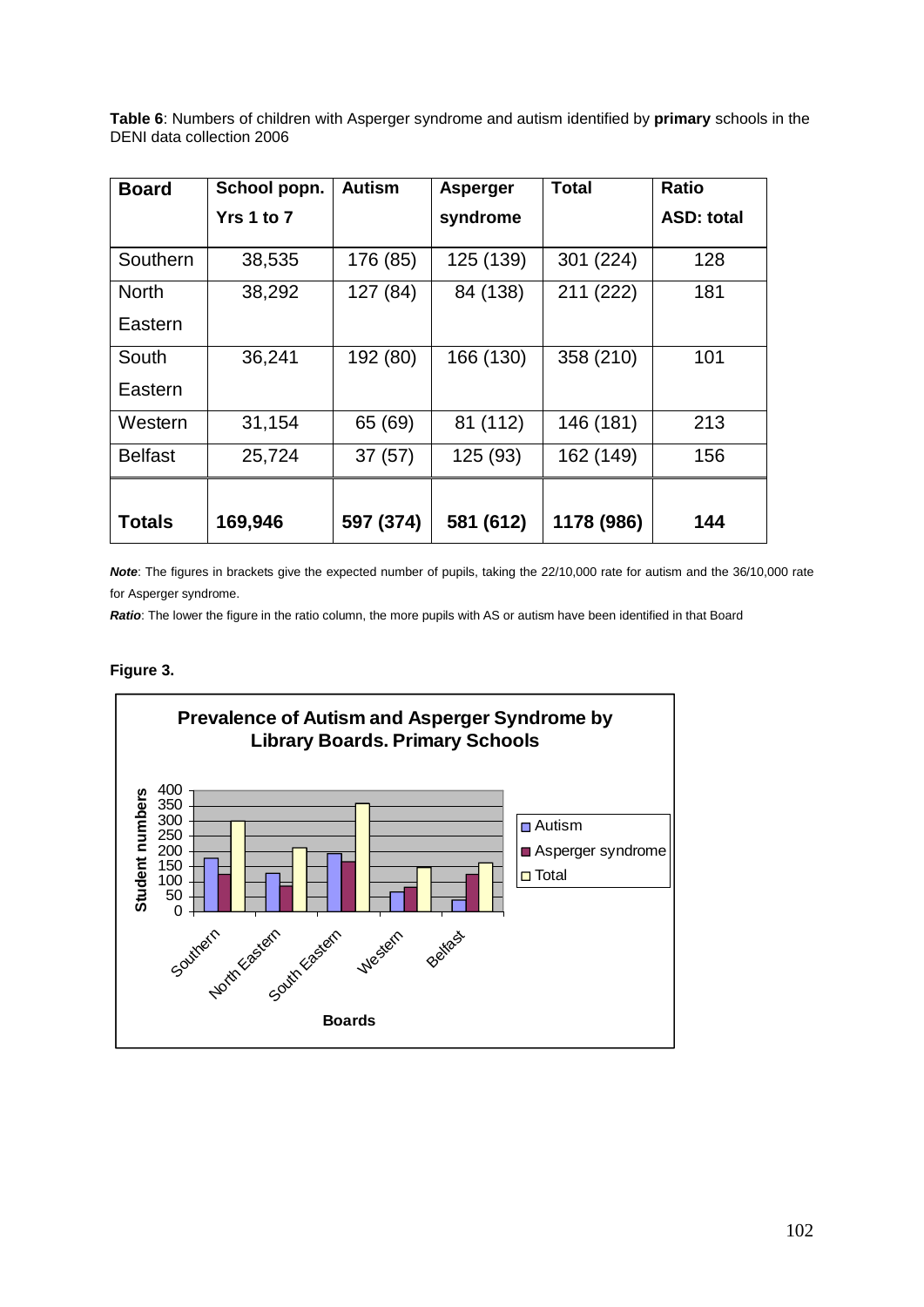**Table 7**: Number of children with Asperger syndrome and autism identified by **post-primary schools** \*(secondary) in the Department of Education data collection 2006

| <b>Board</b>     | <b>School</b> | <b>Autism</b>   | <b>Autism</b>  |               | AS          | AS             |              |              |
|------------------|---------------|-----------------|----------------|---------------|-------------|----------------|--------------|--------------|
|                  | popn.         | <b>Boys</b>     | Girls          | <b>Autism</b> | <b>Boys</b> | <b>Girls</b>   | Asperger     | All          |
|                  |               |                 |                | <b>TOTAL</b>  |             |                | <b>TOTAL</b> | <b>TOTAL</b> |
| Southern         | 33,630        | 30              | 4              | 34 (74)       | 777         | 111            | 88 (121)     | 122 (195     |
| North<br>Eastern | 32,992        | 20              | 1              | 21(73)        | 340         | 6              | 40 (119)     | 61 (191)     |
| <b>Belfast</b>   | 31,141        | $\overline{4}$  | $\overline{2}$ | 6(69)         | 555         | 8              | 63 (112)     | 69 (181)     |
| South<br>Eastern | 28,484        | 21              | 1              | 22 (63)       | 997         | 14             | 111 (103)    | 133 (165)    |
| Western          | 27,593        | 12 <sub>2</sub> | 2              | 14(61)        | 449         | $\overline{7}$ | 56 (99)      | 70 (160)     |
| Totals           | 151,840       | 87              | 10             | 97<br>(334)   | 3112        | 146            | 358 (547)    | 447<br>(881) |

**Note**: the figures in brackets are the expected numbers if the rate of 22/10,000 is taken for Autism and 36/10,000 for Asperger syndrome.

### *3.2.3 Ratio of children with AS or autism to the total child population*

## **(FINDING 15 in the Executive Summary)**

The lower the figure, the more children with AS or autism have been identified. When the ratios are calculated for each Board at the secondary phase of education, then the ratios are 540 (NE); 451 (B); 394 (W); 275 (S) and 214 for the SE, with an average of 339 for all the Boards taken together. So the SE Board has identified the most children and the North Eastern Board the fewest. These ratios show that fewer children with AS and autism are currently identified at the secondary phase, than in the primary phase of education. The ratios for the primary phase were 213 (W), 181 (NE), 156 (B), 128 (S) and 101 (SE), with a ratio of 144:1 for the total primary population.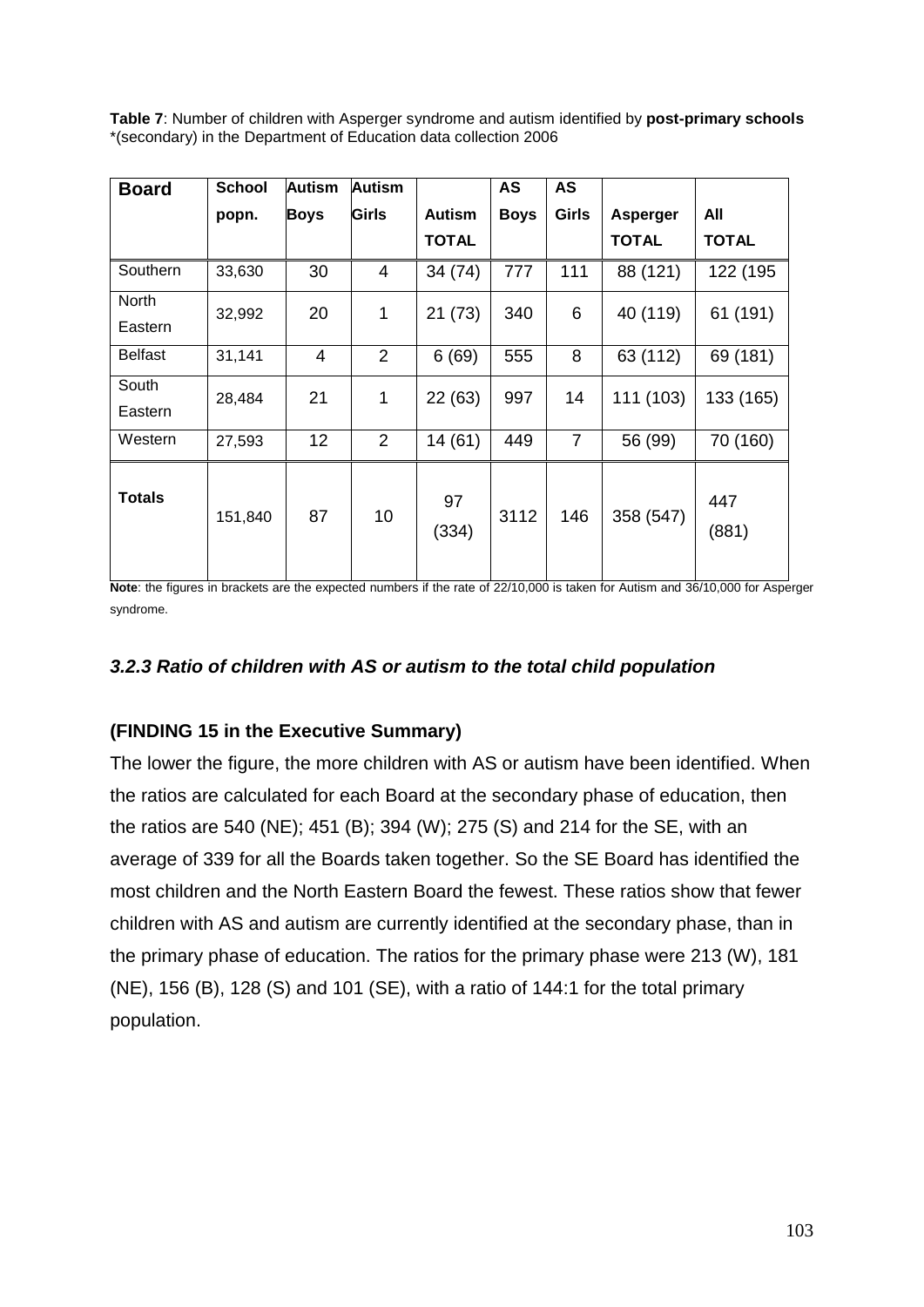



The numbers of pupils attending secondary schools are slightly less for each Board than those attending primary school and so the actual number of children identified with autism and AS is expected to be lower. The total secondary school population for three of the Boards is an average of 32,000 and for the South Eastern and Western Boards closer to 28,000 pupils. There are more children with AS identified in the primary schools than in the secondary schools in each one of the 5 ELBs, the total number in primary schools being 581 compared with just 358 in secondary schools. This reflects the increased awareness and diagnosis of pupils with AS and autism in recent years, whereby more children are being diagnosed and diagnosis is occurring at a younger age. These data have significant implications for secondary schools in the future as there will be many more children than currently identified who will need support.

In terms of the ratio of autism to AS, there are many more pupils identified as having Asperger syndrome (as compared to autism) by a ratio of 3.5 to 1. All the Boards have identified more pupils with AS than with autism.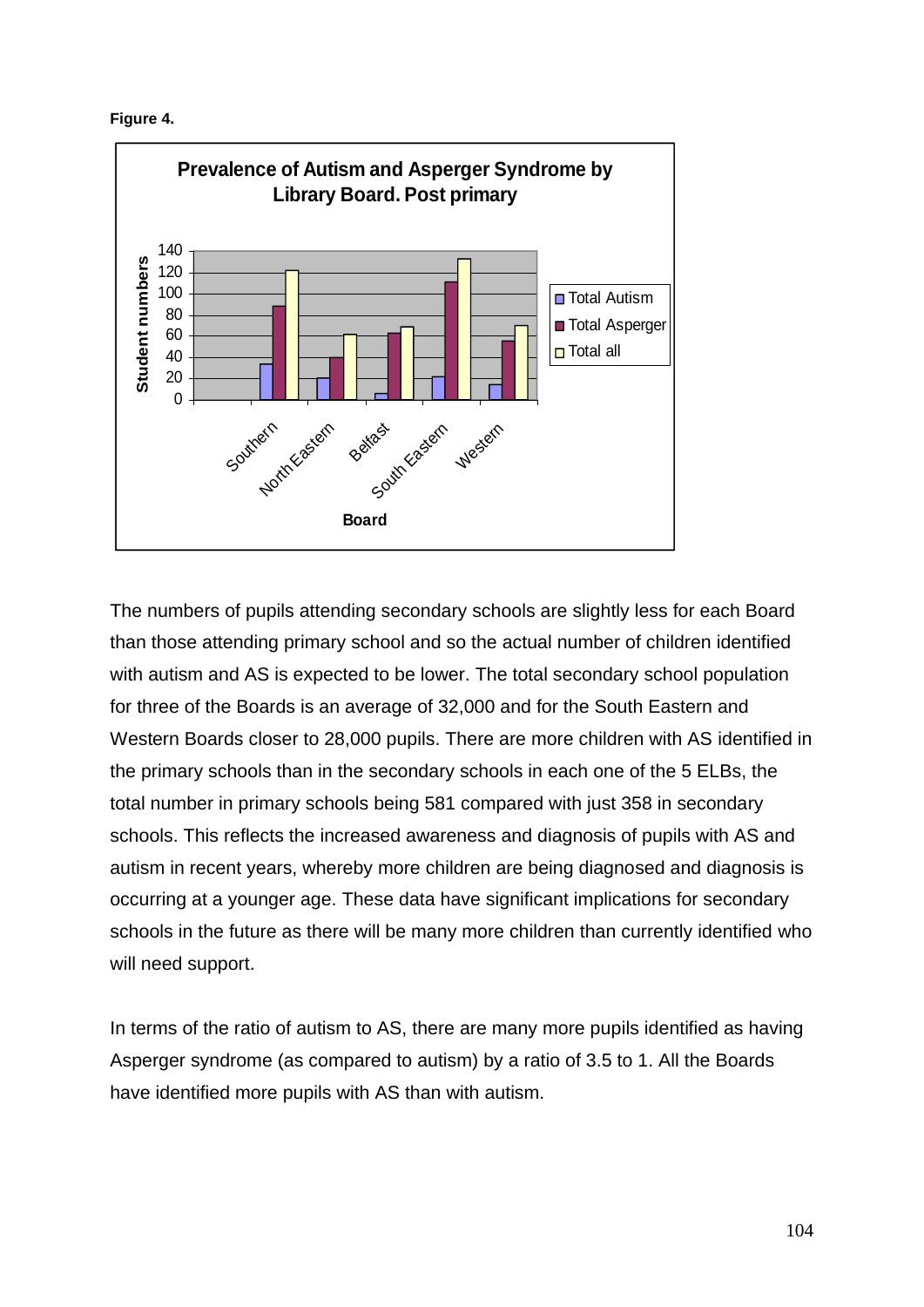For the post-primary data, the gender of the pupils is also given which is interesting to examine. Epidemiological studies show that there are many more males than females with autism (4:1) and Asperger syndrome (maybe 10:1) (MRC, 2001). This is reflected in the data for Northern Ireland. For the autism group, the ratio is 8:1 and for the AS group, the ratio is 6.5 to 1. These ratios are the reverse of what the literature suggests, as the number of females is generally lower in the Asperger group. More detailed analysis of the diagnoses given to individual children and the data on which schools are making these judgements would need to be made to explore the possible reasons for this.

#### *3.2.4 Nursery-aged children*

For nursery-aged children, as one might predict, there were more children diagnosed with autism than Asperger syndrome (see Table 8), as the latter is often not picked up until the primary years or later. In the primary schools, the totals for autism and AS were fairly similar, although in the secondary schools, there were many more children with AS than autism.

| <b>Nursery Schools</b> | School      | Autism  | Asperger | <b>Totals</b> |
|------------------------|-------------|---------|----------|---------------|
| <b>Board</b>           | population  |         | syndrome |               |
|                        | (FT and PT) |         |          |               |
| South Eastern          | 1,871       | 26(4)   | 1 $(7)$  | 27(11)        |
| Western                | 1,694       | 7(4)    | 2(6)     | 9(10)         |
| Southern               | 1,565       | 15(3)   | 2(6)     | 17(9)         |
| <b>North Eastern</b>   | 1,559       | 6(3)    | 1(6)     | 7(9)          |
| <b>Belfast</b>         | 1,360       | 5(3)    | 8(5)     | 13(8)         |
| <b>Totals</b>          | 8,049       | 59 (18) | 14 (29)  | 73 (47)       |

**Table 8:** Numbers of children with AS in nursery schools and classes in 2006

Note: The figures in brackets give the expected numbers for autism if the prevalence rate of 22/10,000 is taken and for Asperger syndrome at a rate of 36/10,000.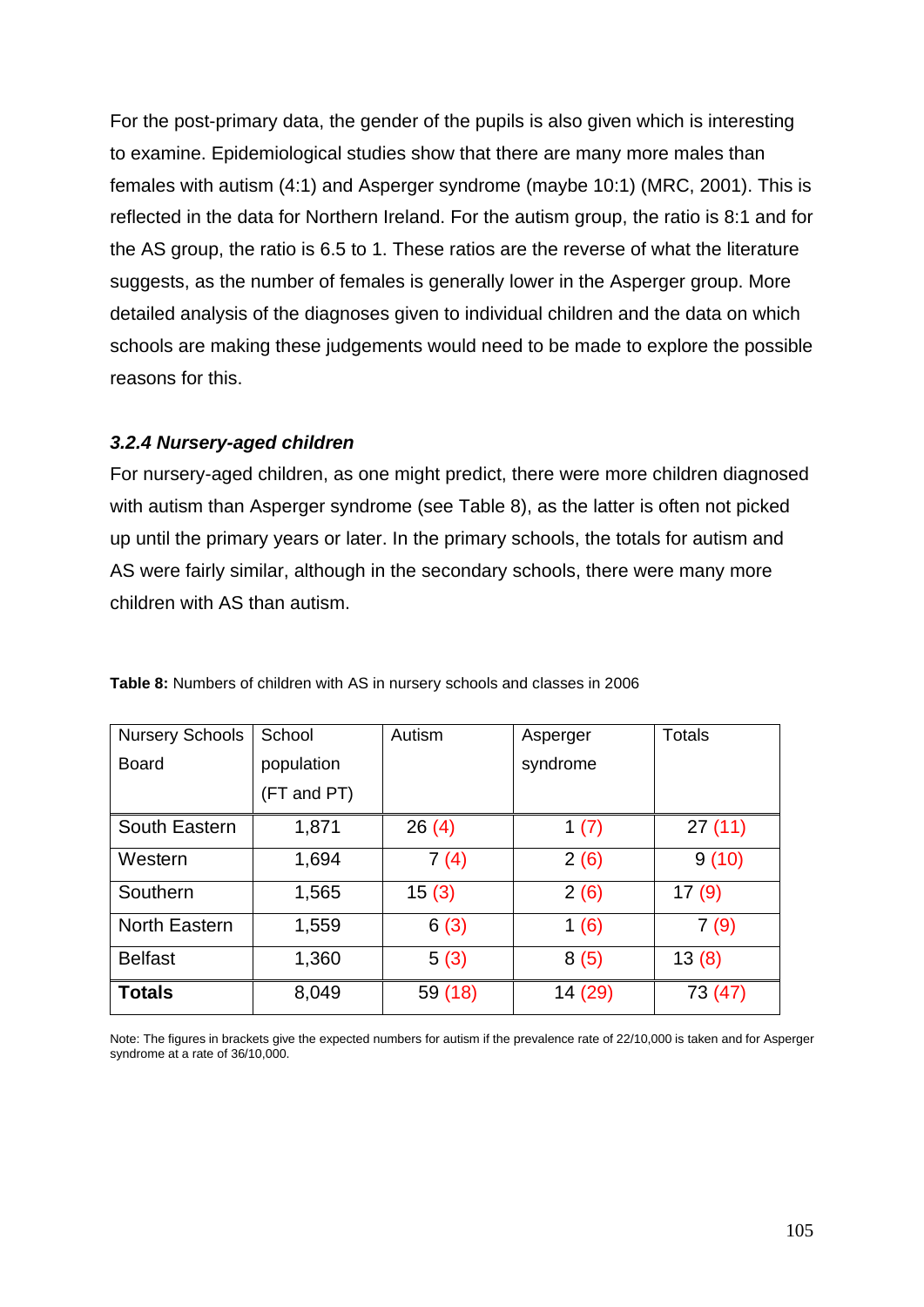### *3.2.5 Special schools and classes*

Given that one of the diagnostic criteria for AS is that the child or young person has average or above-average intellectual ability, one would predict that most of these pupils will be placed in mainstream schools. However, data from special schools show that there are a total of 66 children and young people with AS attending special schools (see Table 9) and three of the parents who completed questionnaires had children in this sector. Smaller class sizes, knowledge of specific strategies and a smaller physical site and lay-out are advantages which these schools have, and can enable pupils who find mainstream schools too difficult to be more relaxed and educated effectively.

| <b>Board</b>   | Spec. | %age of Autism |      | <b>Autism</b> | <b>AS</b>      | <b>AS</b>      | <b>Total</b> | <b>Total</b> | <b>Total</b> |
|----------------|-------|----------------|------|---------------|----------------|----------------|--------------|--------------|--------------|
|                | sch.  | school         | boys | Girls         | <b>Boys</b>    | <b>Girls</b>   | <b>Boys</b>  | <b>Girls</b> | All          |
|                | popn. | popn           |      |               |                |                |              |              |              |
| Southern       | 394   | < 1            | 63   | 13            | $\overline{7}$ | 3              | 70           | 16           | 86(2)        |
| North<br>East  | 1,010 | 1.3%           | 87   | 25            | 7              | $\overline{0}$ | 94           | 25           | 119<br>(6)   |
| South<br>East  | 1199  | 1.8%           | 167  | 38            | 8              | 0              | 175          | 38           | 213<br>(7)   |
| Western        | 748   | 1.2%           | 73   | 12            | 5              | 2              | 78           | 14           | 92(4)        |
| <b>Belfast</b> | 1,248 | 2.1%           | 85   | 16            | 30             | $\overline{4}$ | 115          | 20           | 135<br>(7)   |
| Total          | 4,599 | 1.3%           | 475  | 104           | 57             | 9              | 532          | 113          | 645<br>(27)  |

**Table 9**: Numbers of children with AS in special schools and classes in 2006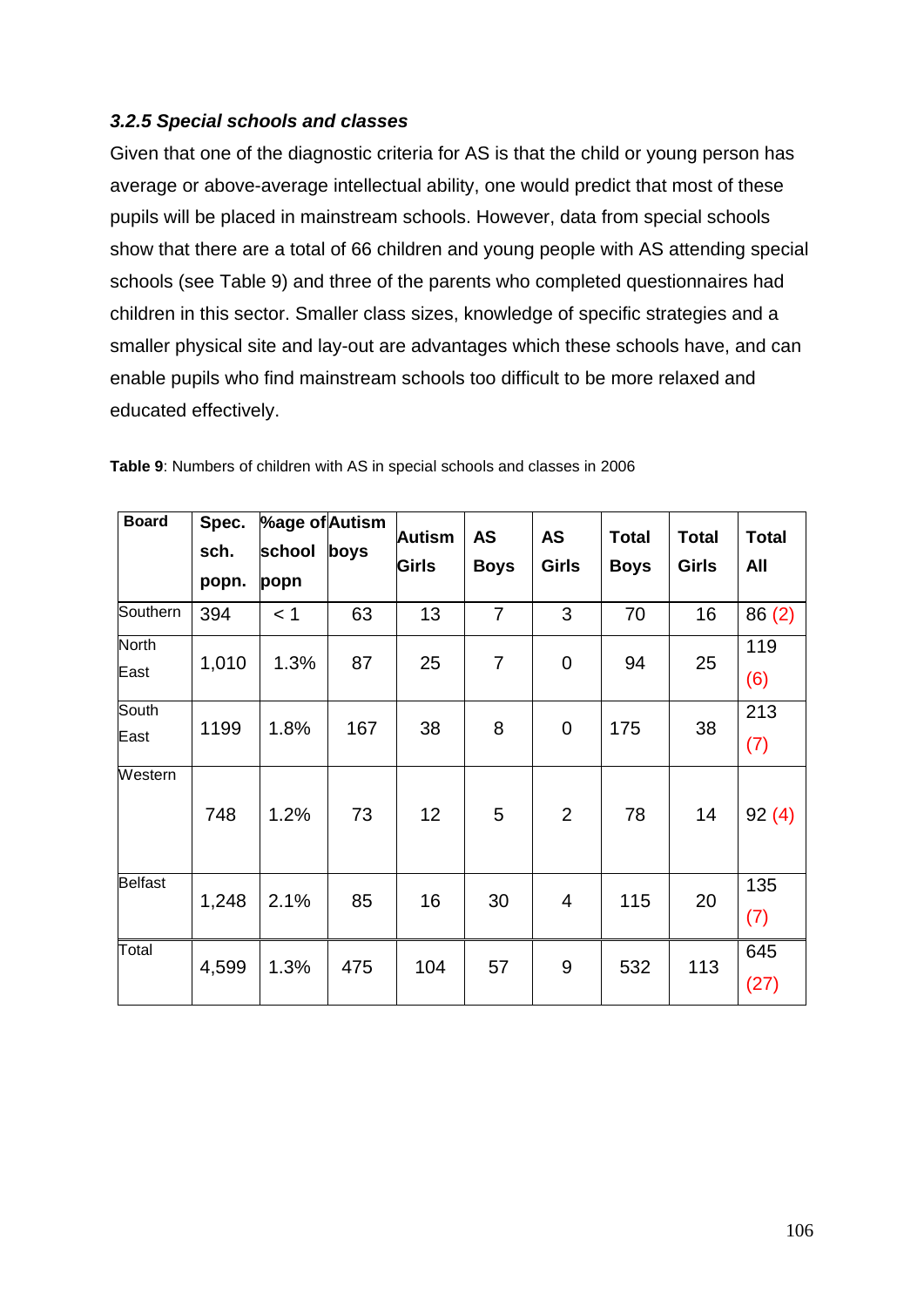



**Table 10:** Total number of children with AS in all schools, including nurseries, by Board in 2006

|                         | <b>Total</b>  | Rate/  | <b>Total</b>    | Rate/  | <b>Total All</b> | <b>School</b>     |
|-------------------------|---------------|--------|-----------------|--------|------------------|-------------------|
| <b>Board</b>            | <b>Autism</b> | 10,000 | <b>Asperger</b> | 10,000 |                  | <b>Population</b> |
| Southern                | 301           | 40     | 225             | 30     | 526              | 74,124            |
| <b>North</b><br>Eastern | 266           | 36     | 132             | 18     | 398              | 73,853            |
| South<br>Eastern        | 445           | 67     | 286             | 43     | 731              | 67,795            |
| Western                 | 171           | 28     | 146             | 24     | 317              | 61,189            |
| <b>Belfast</b>          | 149           | 25     | 230             | 39     | 379              | 59,473            |
| <b>Grand Total</b>      | 1,332         | 40     | 1,011           | 30     | 2,343            | 334,434           |

Table 10 shows that overall, and when child population figures are taken into account, the South Eastern Board has identified the greatest number of children with AS, at a rate of 43 per 10,000, and the North Eastern Board has identified the lowest number of children with this condition. A detailed study of individual case histories and diagnostic practice would need to be made to examine the possible reasons for the differences between the identification rates for each Board. It is likely that there are several factors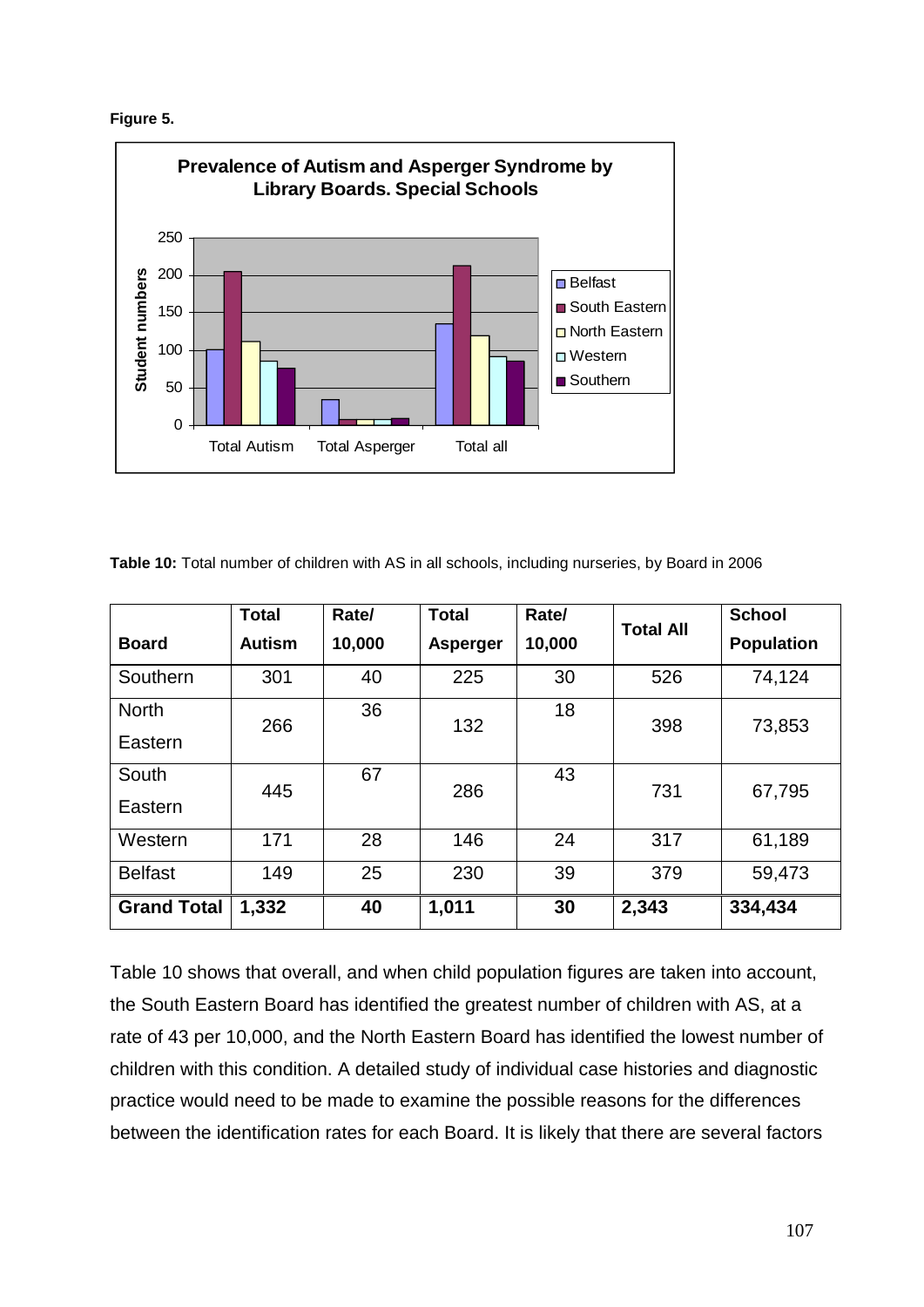involved, including expertise of professionals, awareness of AS in schools and by parents, and ability to access and provide services.



**Figure 6.**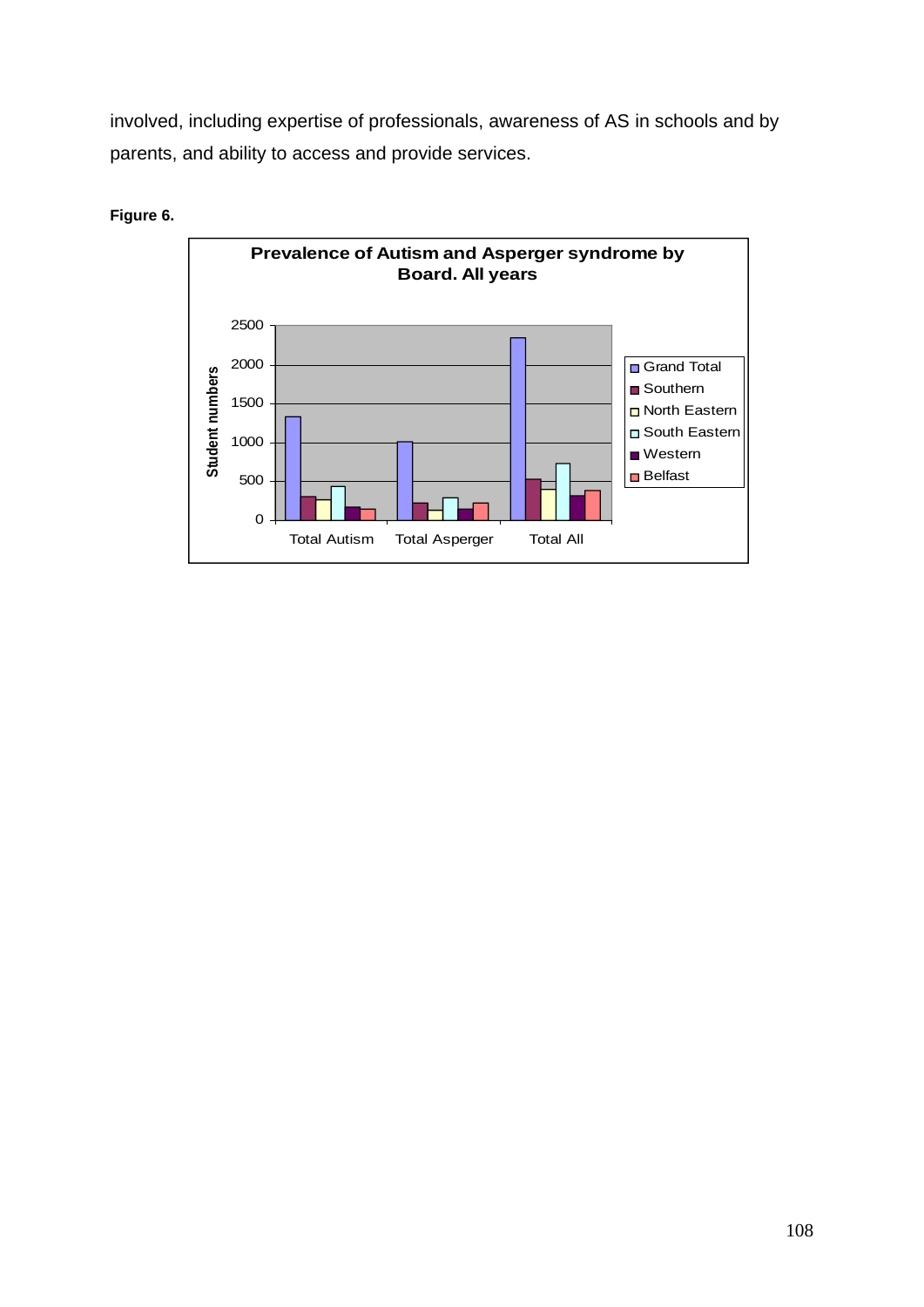# **SECTION 4: VIEWS OF CHILDREN AND YOUNG PEOPLE WITH ASPERGER SYNDROME**

The decision was made to present the data from the children and young people with AS first, as it is their needs that are the focus of the Review and that others are trying to address. In addition, it is only relatively recently that those in the statutory services in the UK and elsewhere have taken steps to consult more widely and effectively with children and young people on what needs to be provided and what their views are on how best this can be done. Gaining the perspective of those who have AS should not be just an add-on, but a key component of service design and delivery.

Following the data from the children and young people, is the data from parents and carers (Section 5), who are the major resource in their lives and whose views, again, are key to developing services which meet their needs. Asking parents what would make a difference, rather than fitting families into the services that are usually provided, is a key question.

Finally, data from schools and colleges (Section 6), health and social services (Section 7) and the voluntary sector (Section 8) are presented – last, but not least – as their contribution and drive is also paramount in providing high-quality services. There is very good practice to report on the work of practitioners and planners in all the statutory services and in the voluntary sector. There is still much to do, but there is evidence that some services have improved, and guidance exists to support the development of services for those with AS.

# **4.1 Data from the children and young people**

Children and young people with AS are people first, and there are many other aspects which might be written about apart from their AS. (The same is true for the parents of children and young people with AS). Very often what can happen is that the AS is seen as the main and over-riding component of the children and young people and the family, and all else may be given little attention. It is important to acknowledge that children and young people with AS also have other needs and attributes, and varying personalities and characteristics. However, since the focus of this Review is on Asperger syndrome, AS is at the forefront of what is written.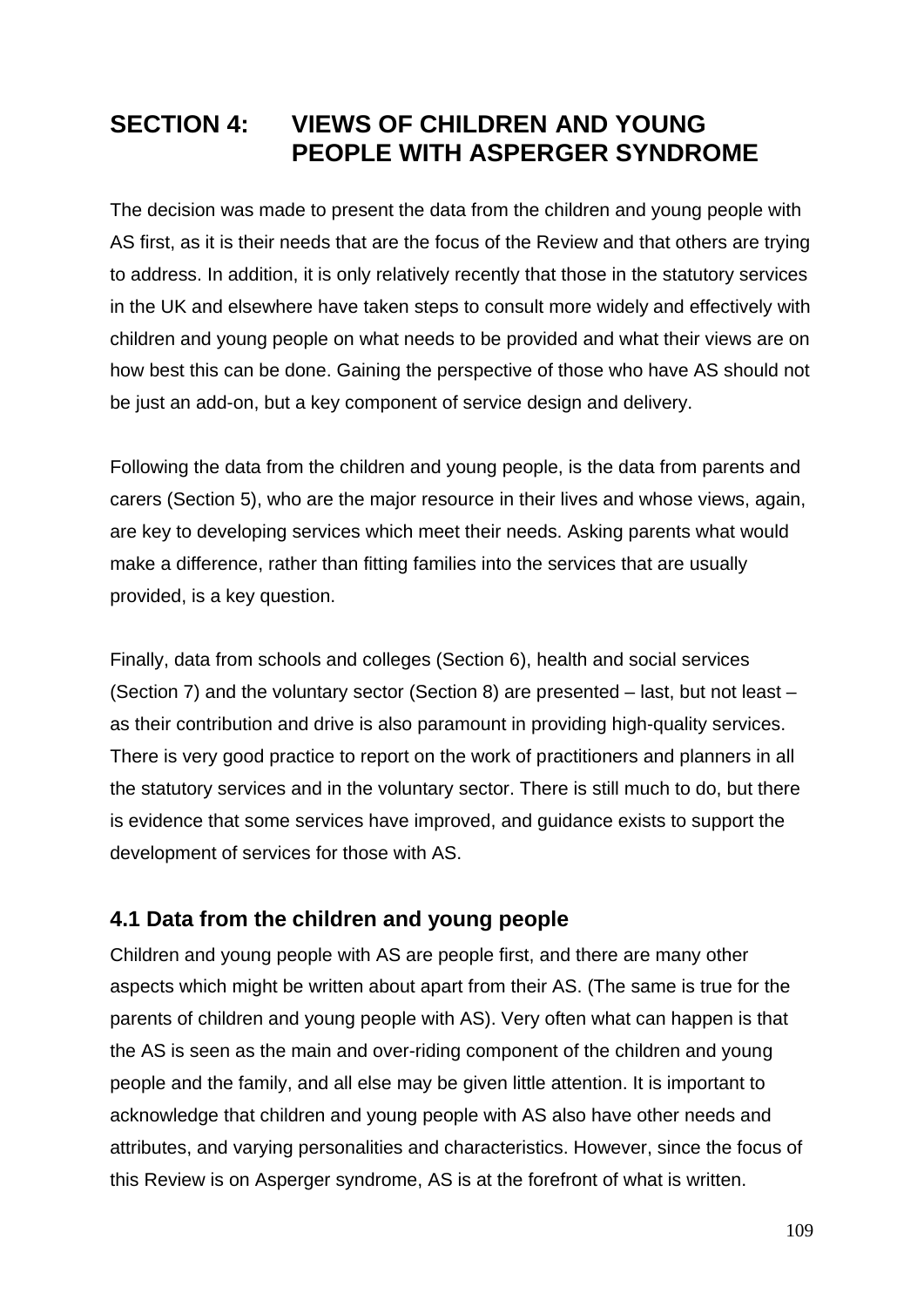#### *4.1.1 Issues around giving the diagnosis of Asperger syndrome*

Asperger syndrome is a condition which affects many areas of daily living, school, college and work. As with any condition, some children and young people with AS (both those who are diagnosed and those yet to be diagnosed), are more severely affected than others. For some children and young people, their AS will therefore play a smaller part in their life overall, but for others it will have a major impact. Those who have received a diagnosis of Asperger syndrome are likely to have specific needs which need to be addressed as these individuals have come to the attention of parents and professionals because they have difficulties with certain aspects of their lives. So staff in schools and colleges and other professionals need to take account of the needs arising from their AS. There are many adults and children with AS, though, who have not been diagnosed. For some of these individuals, there may be little benefit in having the diagnosis, but there will be others who would benefit. Systems for diagnosis need to be such that diagnosis is made early, and the needs arising recognised and addressed. For any child or young person, it is important to consider the pros and cons of making and sharing the diagnosis. Some of the advantages and disadvantages are discussed in a recent book edited by Dinah Murray (2006), which is an excellent resource for young people, parents and professionals alike.

It is always important with a child or young person to identify and maximise their strengths, skills and interests. For children and young people with AS, there will often be areas where they are more skilled and able than other children and young people of the same age. This knowledge can be used to raise their status in the eyes of peers. Strengths and interests can lead to good careers and/or to satisfying leisure pursuits and should be encouraged by all involved with the child or young person. What is also true is that children and young people with AS will find many everyday aspects in life, particularly the social areas, very hard to understand. They may be told several times a day that they have got it wrong, thus having a depressing impact on their self-esteem and feelings of self-worth. Some adults with AS say that is very helpful if other people tell them what they need to do in a given situation, as they will not necessarily know. This needs to be done in a sensitive, confidential and positive manner, focusing on what the child or young person should do, rather than telling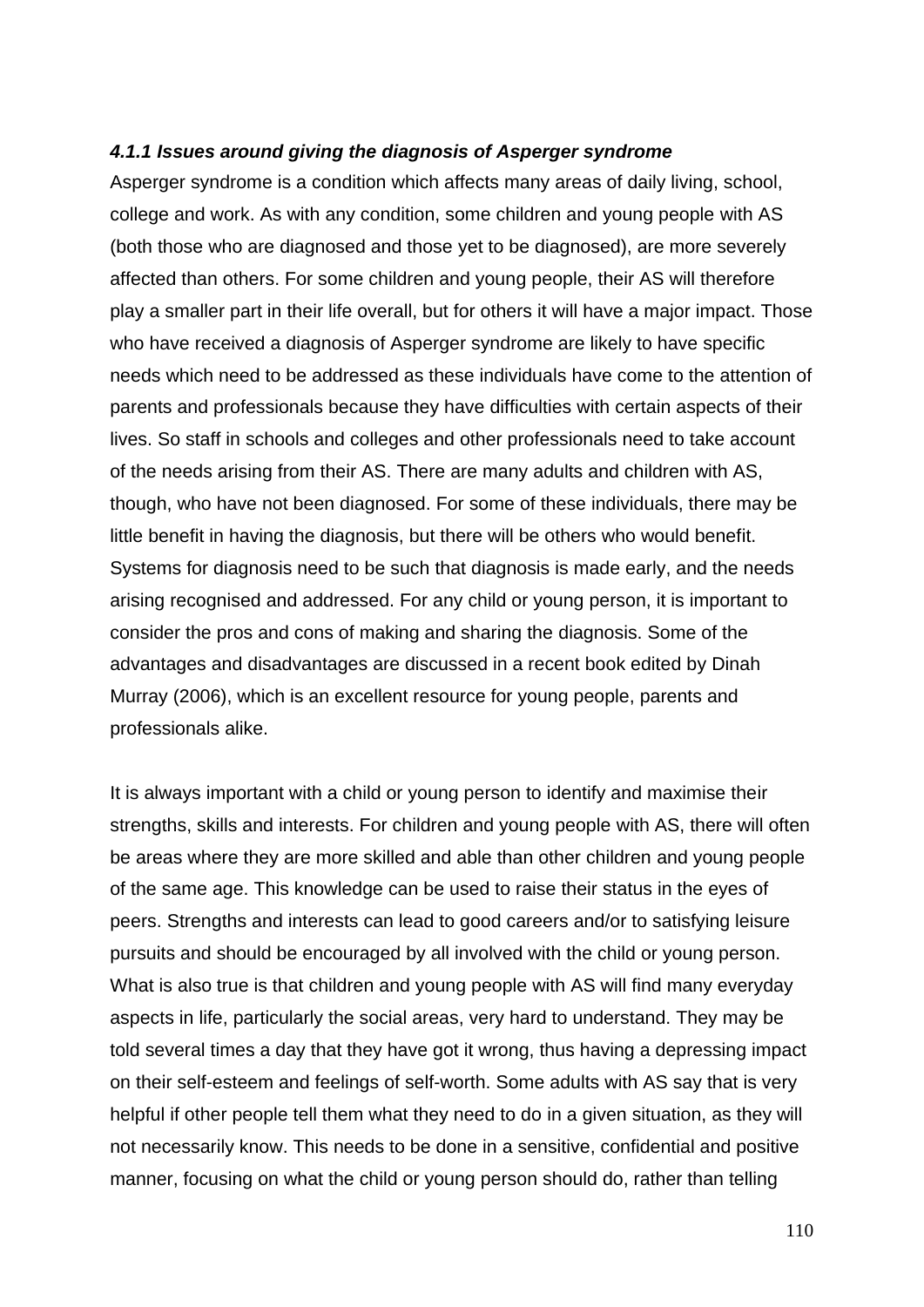him/her what not to do and thus criticising them. In addition, it is important to check their understanding of the instruction given or to go first, and demonstrate what they have to do.

Data from the children and young people in the Review showed that some had positive expectations and views of themselves, but many were also well aware of the difficulties they had, particularly in understanding other people and making friends, and were often very conscious of the negative responses of other people towards them.

*4.1.2 Data collection from children and young people with Asperger syndrome* A questionnaire was devised specifically for children and young people with AS to complete (see **Appendix 3**). These were given out in three main ways:

- Via the voluntary groups, Autism NI, Autism Initiatives and Asperger's Network
- From professionals who sent the questionnaires to families they knew
- Via the website set up by the review team

The questionnaires were given out by members of the different branches of the voluntary organisations and by those working in Health Boards. Figures were not kept on how many were sent out in total so that it is not possible to know how good the response rate was. Ten children completed the questionnaires whilst attending a group run by Asperger's Network and these were returned to the NICCY offices. In total, 35 children and young people with AS returned completed questionnaires to the review team (see Table 11)*.* All but five of these young people completed the questionnaires in their own handwriting. For the five who did not, their parents wrote in their answers from dictation. Ten of these young people were also interviewed individually face-to-face by a member of the Review team so they could elaborate on their responses. The questionnaire was used as the interview tool. In the case of eight children, these interviews were arranged in school time at the offices of the educational Advisory Team, and in two cases, the interviews were held at the child's home. Their comments are included in the data presented in the sections below.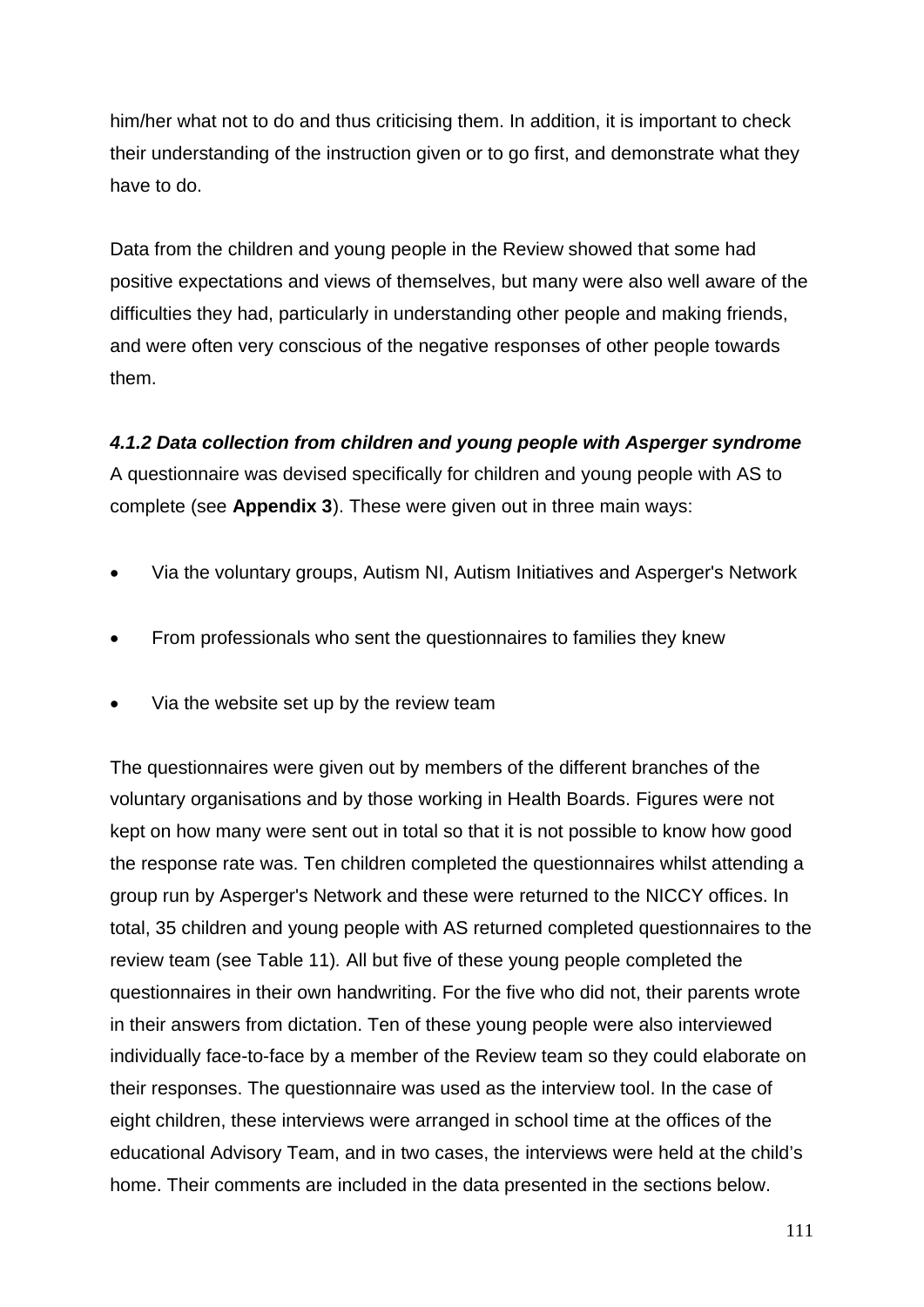This sample is not representative of the total population of children and young people with AS living in Northern Ireland for a number of reasons:

- It was self-selecting and not a sample selected against specific criteria;
- It only reached those young people with a diagnosis of AS who were known to a service or an agency, or who had access to the internet;
- It did not include those children and young people who had a diagnosis of AS, but whose parents or professionals had not yet told them of this.

The responses of some of the children and young people had a positive feel throughout in the comments they wrote, and suggests that some were receiving good levels of appropriate support. Others made comments showing some significant concerns, although these often had positive comments too. A few questionnaires were almost entirely negative, where the child or young person felt that their current life and experiences were very hard, and they appeared angry and/or very unhappy.

**Table 11:** Gender and age of the children and young people who completed the questionnaires

| Gender<br>Age in years |               |           |           |           |
|------------------------|---------------|-----------|-----------|-----------|
| <b>Male</b>            | <b>Female</b> | $10 - 12$ | $13 - 15$ | $16 - 18$ |
| 29                     |               |           | 10        | 15        |

# *4.1.3 Finding out about their diagnosis of Asperger syndrome*

The children and young people were asked to state how long they had known about their diagnosis, and who had told them. Then they were asked to write down three facts about AS which they would tell another child, if asked; two things they felt were hard about having AS; and then to state whether there were any advantages to having AS.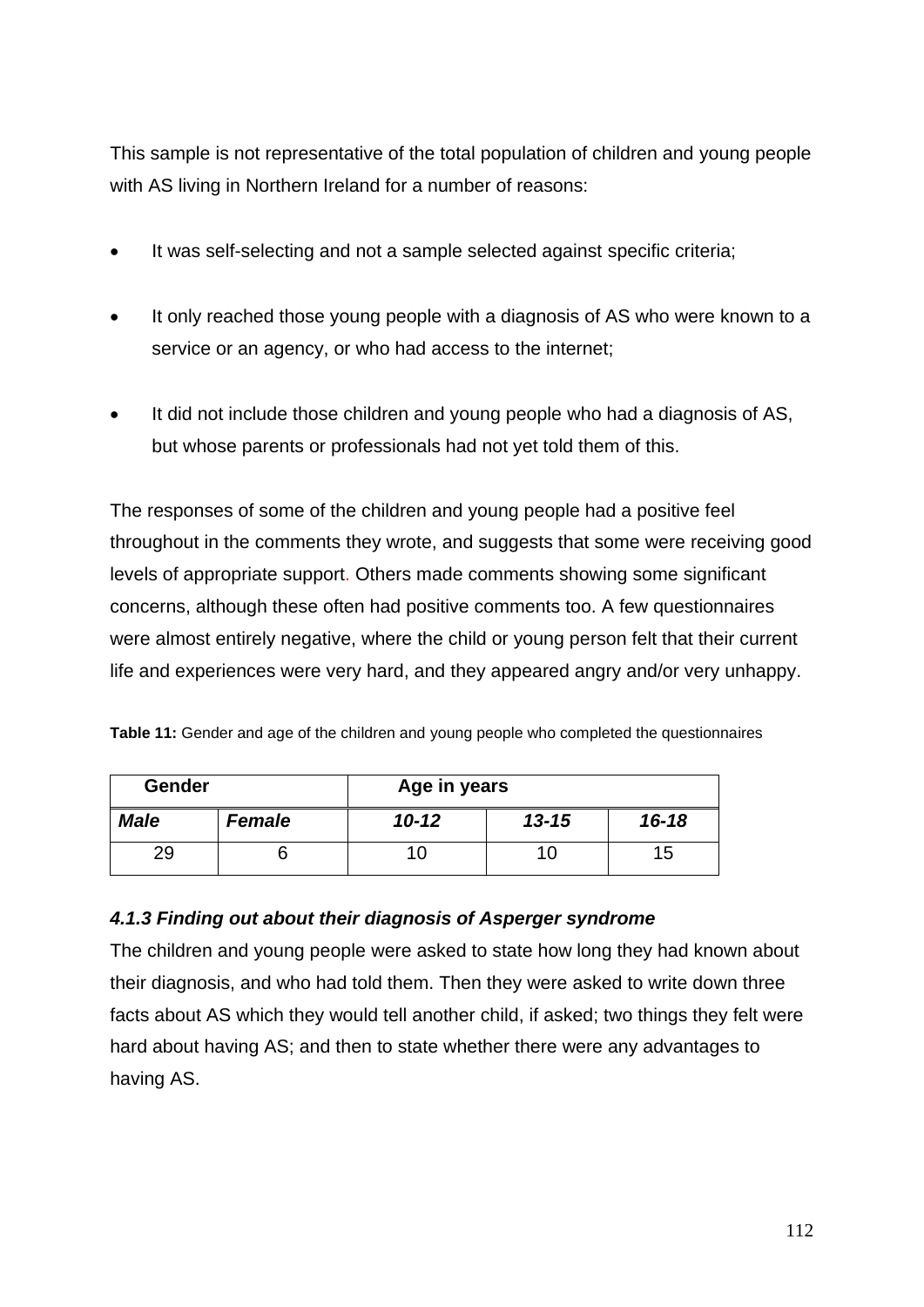# *4.1.4 Length of time they had known about their diagnosis of AS*

Five of the 35 children did not know when they had been told about their diagnosis. For the others, 15 (50%) had been told by the age of 10 years (see Table 12). There was a tendency for the older children to have been told at an older age, perhaps reflecting the increased emphasis recently in the literature on the value of giving the diagnosis to the child him or herself. The majority (23) had been told about their diagnosis by their parents and eight young people had been informed by professionals.

| Age of child       | Age when told  | <b>Number</b>  |  |
|--------------------|----------------|----------------|--|
| Age group in years |                |                |  |
| $10 - 12$          | 6              | 1              |  |
| $(n=7)$            | 7              | 1              |  |
|                    | 8              | 5              |  |
| $13 - 15$          | $\overline{7}$ | 1              |  |
| $(n=10)$           | 9              | 4              |  |
|                    | 10             | 5              |  |
| $16 - 18$          | 11             | $\overline{4}$ |  |
| $(n=13)$           | 12             | $\overline{2}$ |  |
|                    | 13             | $\overline{2}$ |  |
|                    | 14             | 3              |  |
|                    | 15             | $\overline{2}$ |  |
| <b>Total</b>       |                | 30             |  |

**Table 12**: Age at which the child/young person was informed about their diagnosis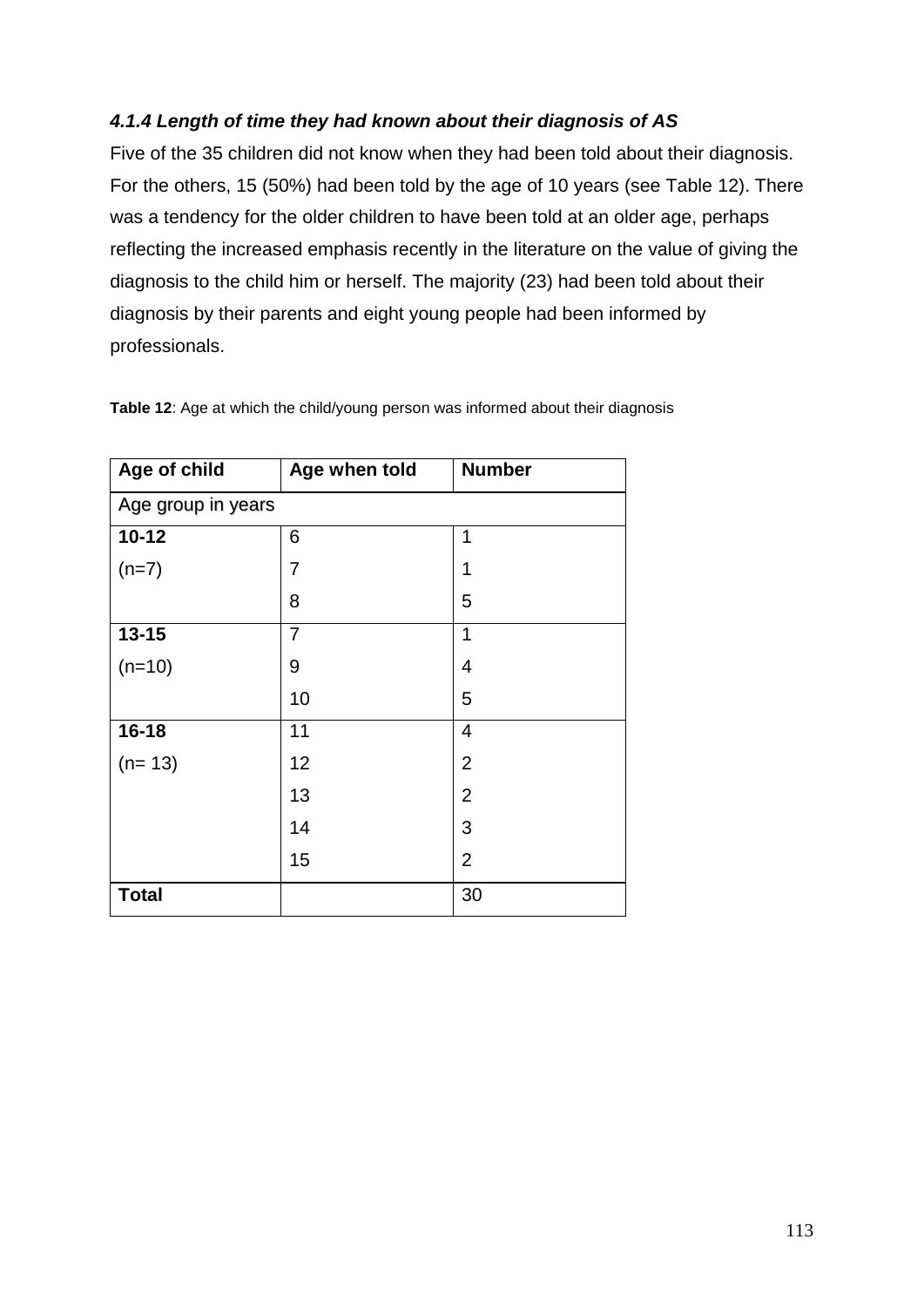## *4.1.5 Three facts about Asperger syndrome*

The children and young people were asked to write down three things they would tell another child about Asperger syndrome, if they were asked. Their responses have been grouped according to their age. Their statements were categorised in terms of whether they were positive, neutral or negative in content (see Table 13). There were almost twice as many negative statements as positive comments which is, perhaps, not surprising. The older children and young people also wrote more statements than the younger children, probably reflecting their increasing literacy skills. Most of the statements showed very good insight and understanding into how Asperger syndrome was defined, with none of the 35 children making a statement that was erroneous or mythical. This reflects well on the discussions that parents and others have had with the children and young people, as work with other groups of children and young people with AS has sometimes highlighted information about AS which was incorrect (Jones, 2002).

| Age group | Number of    | Number of  | Number of  | Totals |
|-----------|--------------|------------|------------|--------|
|           | positive     | neutral    | negative   |        |
|           |              |            |            |        |
|           | statements   | statements | statements |        |
| $10 - 12$ | $\mathbf{2}$ | 7          | 12         | 21     |
| $13 - 15$ | 3            | 6          | 11         | 20     |
| $16 - 18$ | $12 \,$      | 5          | 20         | 37     |
| Total     | 17           | 18         | 43         | 78     |

**Table 13**: Type of comments made by the children and young people in response to how they might describe Asperger syndrome to another child

# *4.1.6 Responses from children and young people in the 10 to 12 year age group (n=10)*

Nine children made a total of twenty-one statements about AS. Six of the children wrote down three statements, as requested, and other children and young people wrote just one or two. One of the children and young people in the group did not write anything in response to the question. Seven statements were neutral, twelve were negative in content, and two were positive. Their descriptions are given below,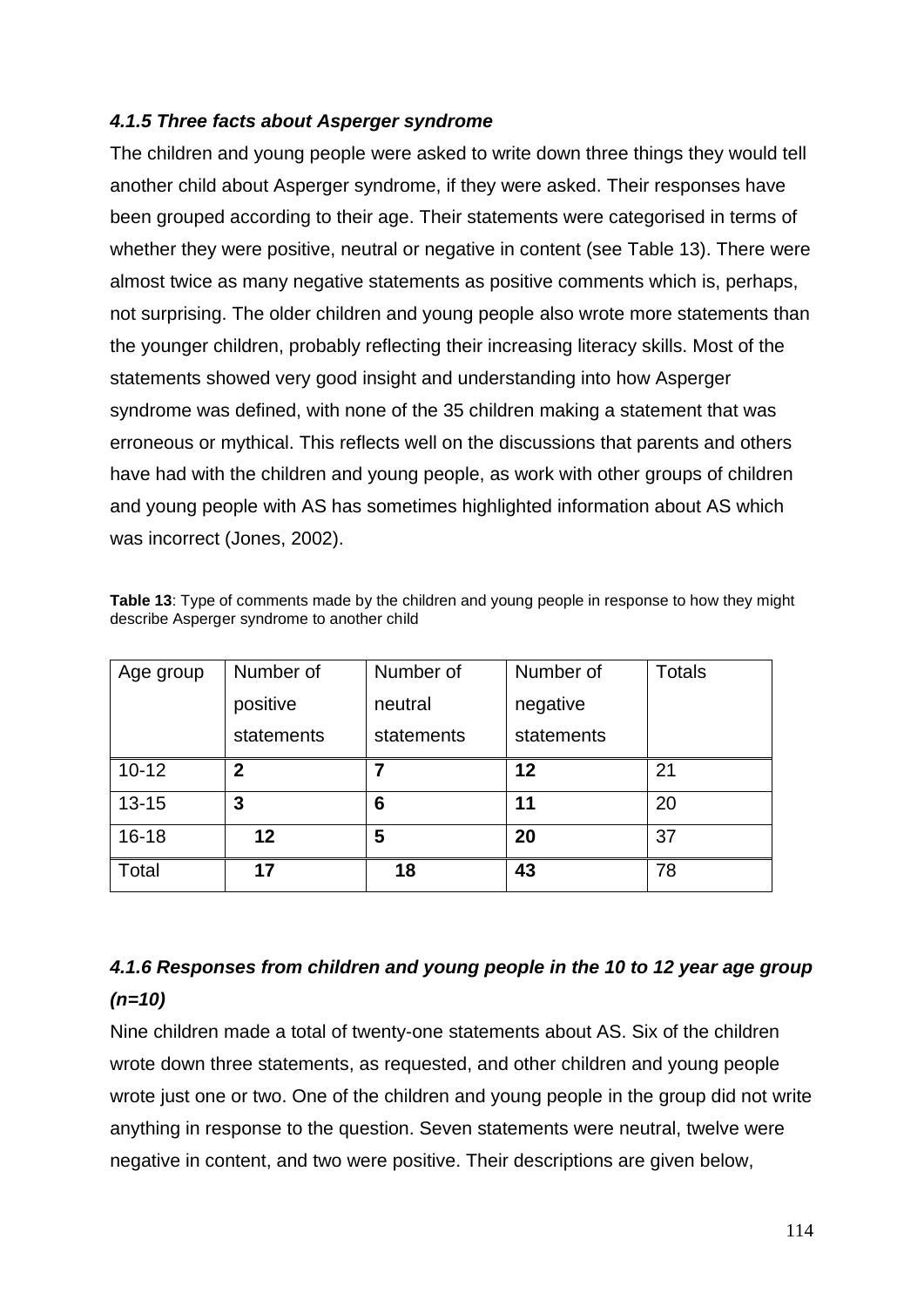starting with the positive comments made, then the neutral and then the negative comments. Where a young person made more than one comment, these have been grouped together. Each new statement depicts a different child or young person, so where two or three statements are grouped together, this is the response of ONE child. Their spelling has been retained, unless it affected the meaning.

#### **10 to 12 year-olds**

## *Positive comments*

Just one of the children in this age group wrote down a positive comment, as follows:

*That they can be smarter than others That they can be more playful.*

## *Neutral comments*

These comments were largely factual and focused on difference.

*You think differently.*

*That they have a different personality*

*I'm different*

*It was a disease*

*I have it*

*It is also known as autism*

*Affects learning and behaviour*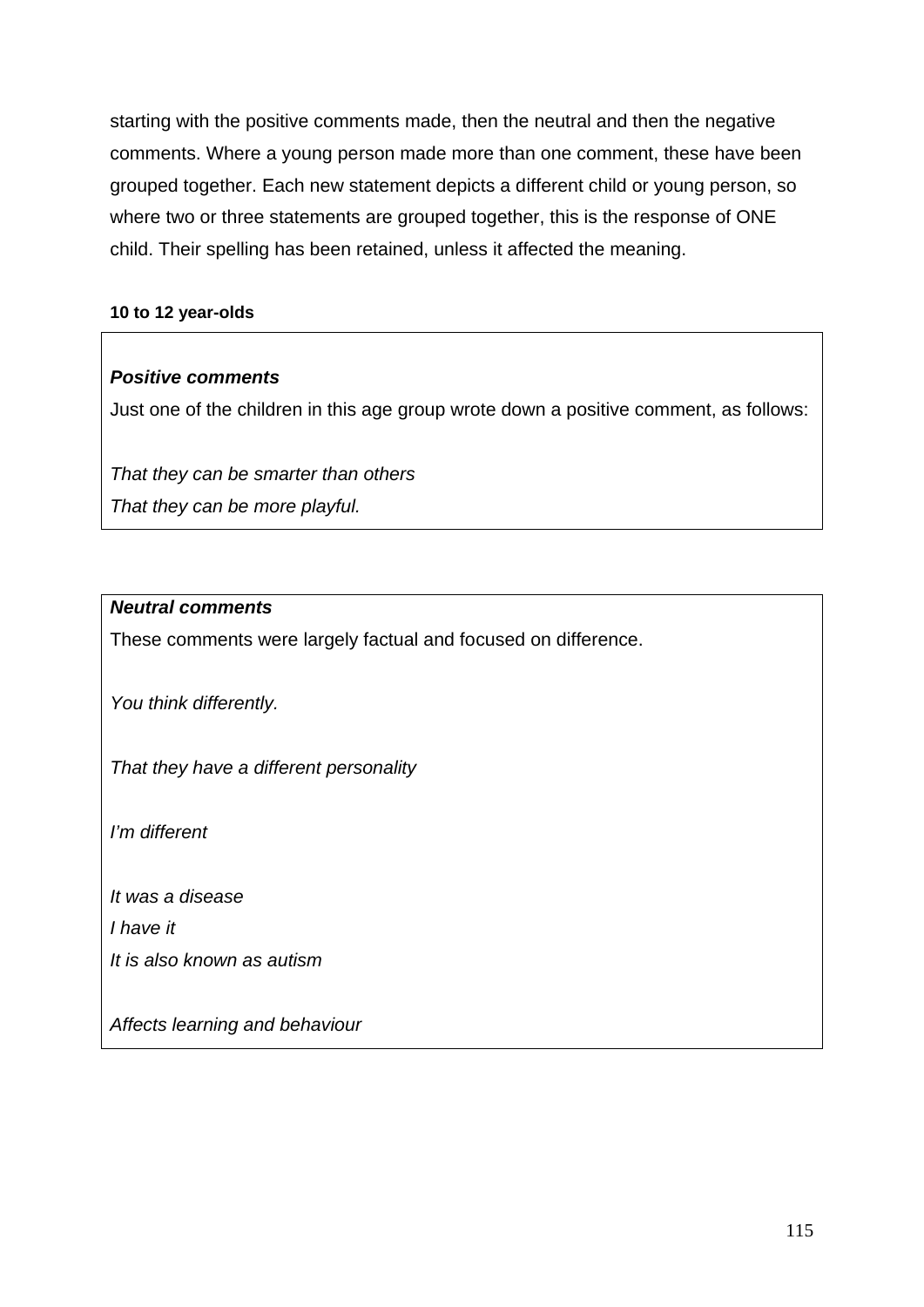## *Negative comments*

Three children commented about teasing and bullying, five statements described other difficulties they had, and three children used negative descriptors such as ugly, stupid and silly.

*Bad behaviour People make fun of you Ugly people*

*Hard to understand other people Touching other things like paper is horrid You will get bullied a lot.*

*I'm silly*

*I'm stupit*

*Difficulty with noise Difficulty with other people Get teased*

*Find it hard when you meet other children, to mix with them*

# *4.1.7 Responses from children in the 13 to 15 year-old group (n=10)*

Nine children in this age group made twenty statements about AS. Six of the children wrote down three statements, as requested, and two children wrote just one statement. One of the young people in the group did not write anything in response to the question. Six statements were neutral, eleven were negative in content and three were positive. The neutral comments focused on facts about AS. Six young people made negative comments, one 13 year-old saying that he would not tell anyone. Teasing, difficulties in making friends and in understanding other people were mentioned by three young people. Their descriptions are given below.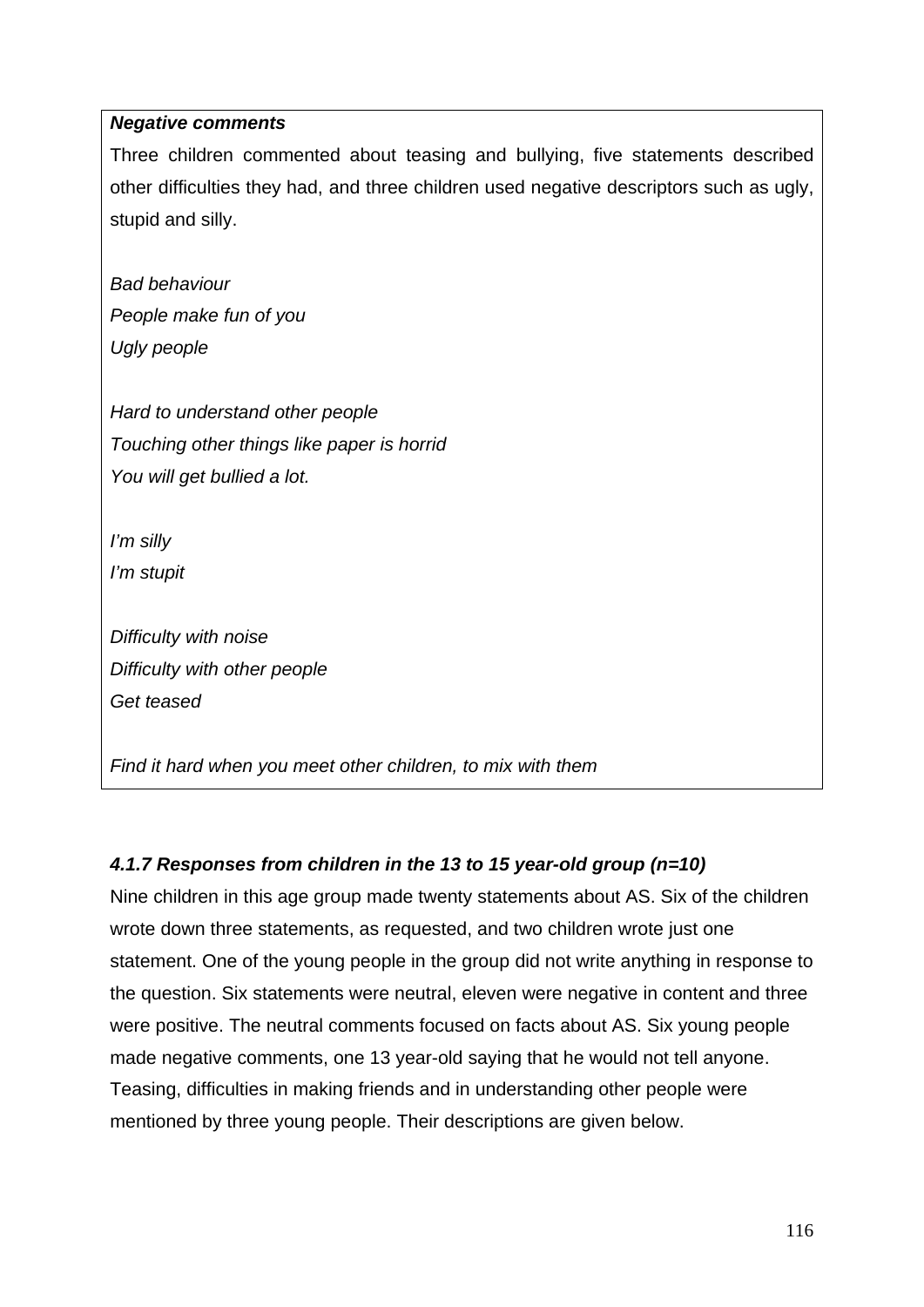#### **13 to 15 year-olds**

## **Positive comments**

*What profession you might have when you are older if you have it What famous people might have it*

*You react to things very quickly*

#### **Neutral comments**

*How its pronounced*

*You say it how it is*

*I don't think like they do*

*They think in whole numbers while I think in decimals.*

*Want to be in their own world Like my own space sometimes*

#### **Negative**

*I won't tell anyone.*

*You are arrogant*

*Get angry a lot*

*It is hard to make friends Sometimes it is hard to know what people mean*

*I find it hard to understand other people I find it hard to make friends*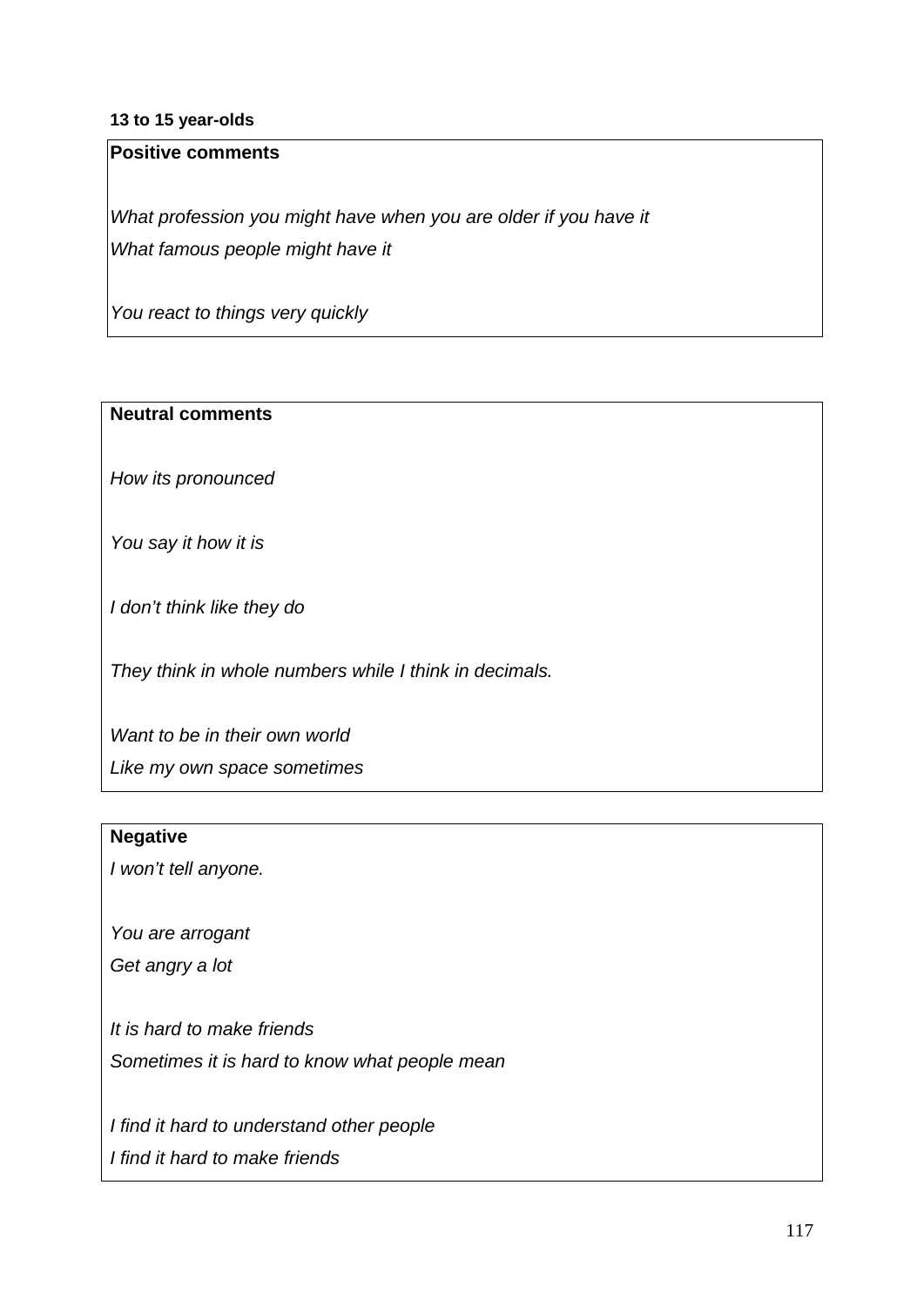*I find it hard to talk to people*

*I don't always understand what other people say I don't like being teased*

*An unfortunate mental disorder which leaves the person feeling in some way isolated from the world*

# *4.1.8 Responses from children in the 16 to 18 year-old group (n=15)*

Thirteen of the fifteen children made thirty-seven statements about AS. Eleven of the children wrote down three statements, as asked, and others wrote either one or two. Five statements were neutral, twenty were negative in content and twelve were positive. Their descriptions are given below. It is encouraging that the older children made more positive comments than the younger children. This may reflect their growing understanding of AS and an awareness that there are some positive aspects or that adults have spent time discussing advantages with them.

#### **16 to 18 year group**

## **Positive comments**

*Good at some things like ICT and music*

*Observe small details that are obscure to others A memory that amazes people*

*It is not a bad problem*

*There's no cure but it can be helped*

*It's just like tie-ing your shoes.*

*If you have it you may find other people look at things in a different way. It doesn't make you different from everyone else. You're still you know matter what.*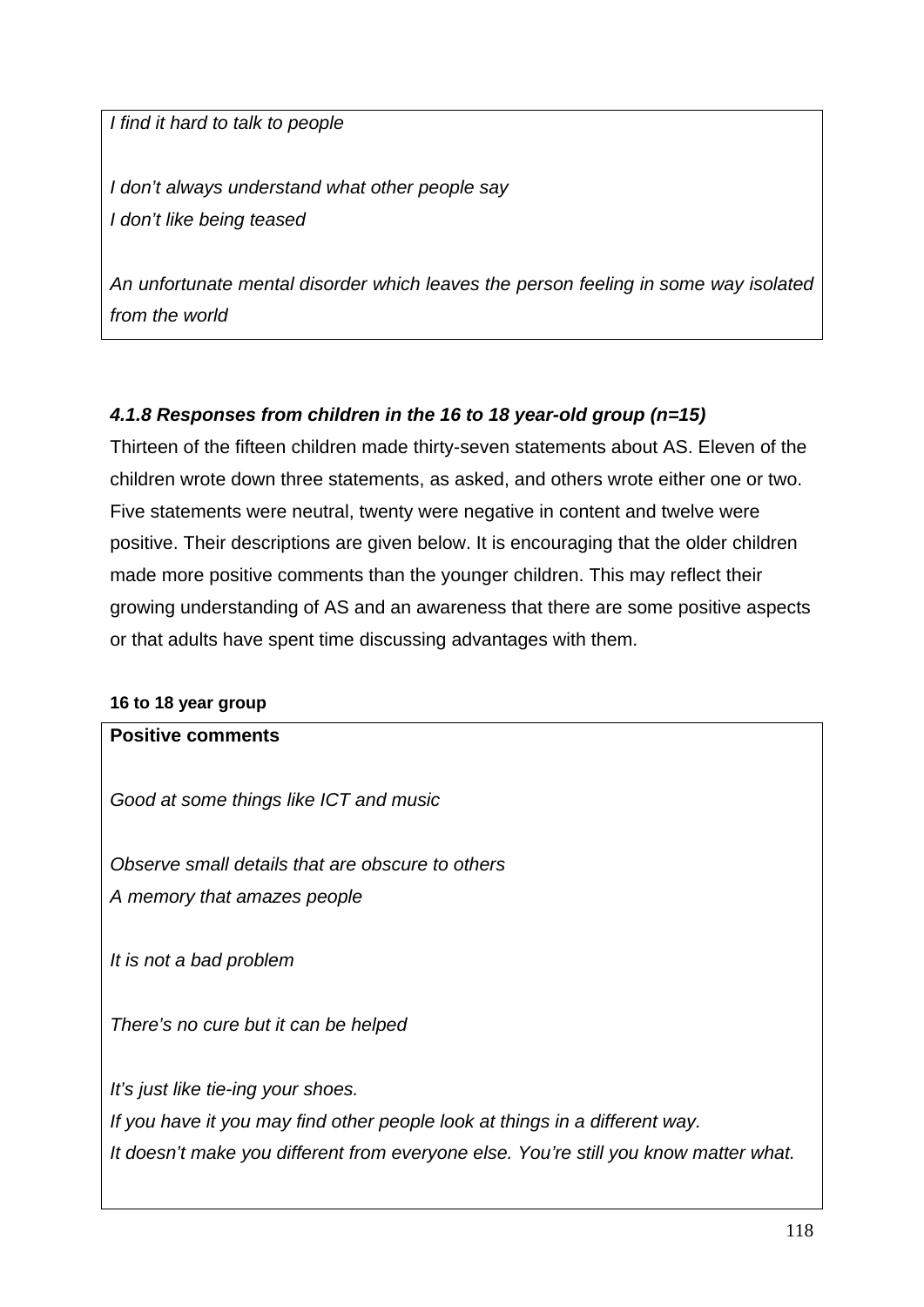*It's nothing to worry about Its not a disease Lots of people have it*

*Specific knowledge within a particular field of expertise*

## **Neutral comments**

*Unusual obsessions*

*Makes me different*

*Yu take things literally*

*Its why you like \_\_\_\_whilst others like \_\_\_*

*It's not the end of the world*

# **Negative comments**

*Reading and writing and learning problem*

*Forgetful of things*

*Social difficulties It is an unobtrusive mental problem*

*Difficult social skills Learning difficulties Lack of attention*

*Not being able to keep up good conversations*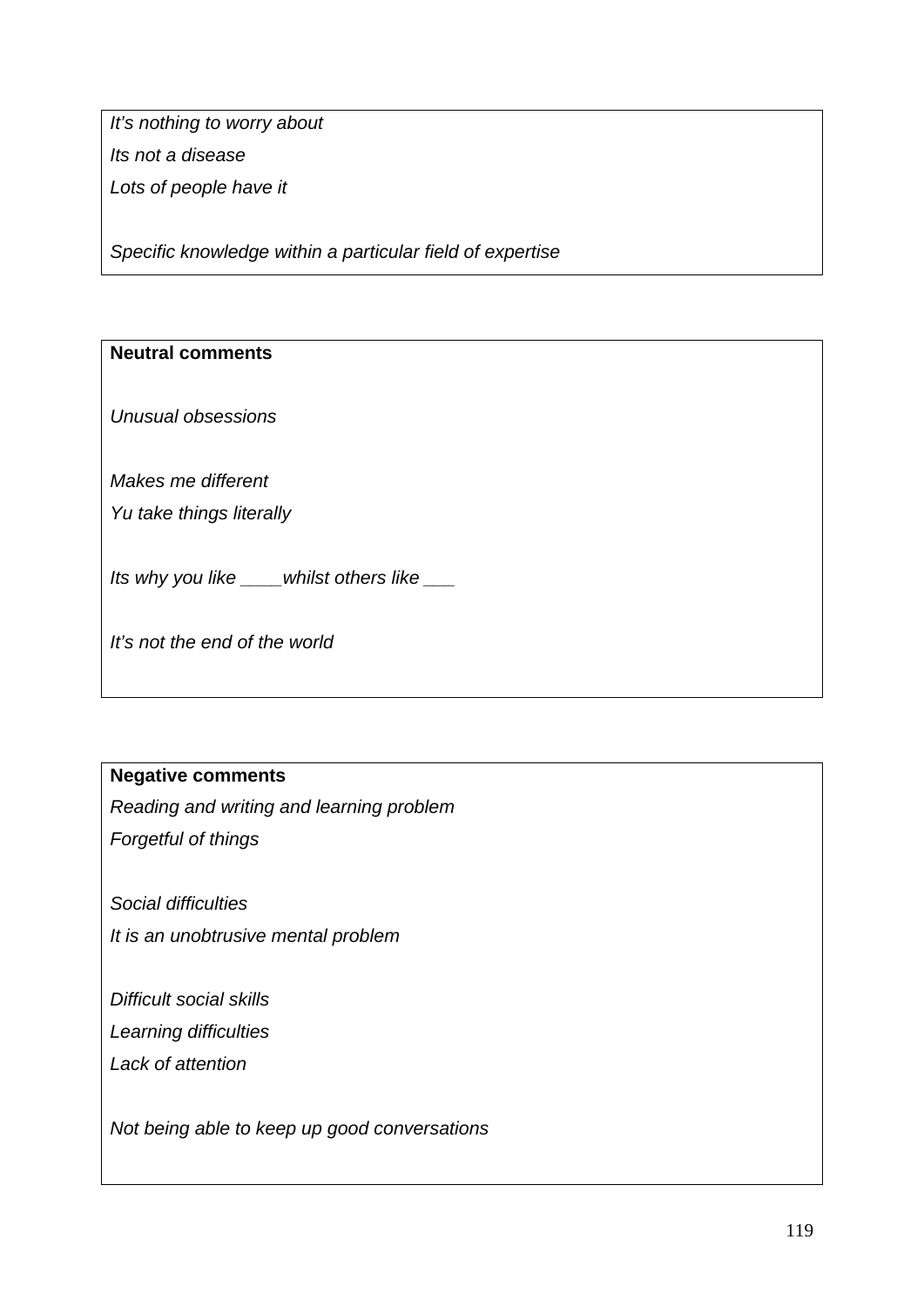*Difficult to understand things Sometimes i talk too much*

*People who have it are socially inept You'll get made fun of if anybody finds out*

*It can get awfully depressing Your misunderstood a lot No one bothers to try and help*

*The inability to understand oneself and others Rejected by 'normal' society*

*Its why it is difficult to make friendships with others. Its why you like \_\_\_\_whilst others like \_\_\_*

*Social deficiency Lack of conversation*

# *4.1.9 Protection from bullying and teasing*

This was most frequently mentioned by children and young people as a problem at school and outside, and also by parents. An extract from a talk by Danny Beath, a man with Asperger syndrome, who is now a professional photographer describes what he went through at school.

*'Danny said he felt like an alien in the playground at school and thought at one time that he was adopted as he was so unlike his parents. He looked normal but he wasn't and staff assumed he could do everything, but he could not. He maintains that a child needs only to be 1% different at school to be bullied and that training is crucial to eliminate ignorance and educate people. His father was in the Armed Forces, working abroad and so Danny was sent to boarding school from the age of 8 years. He therefore had no respite from*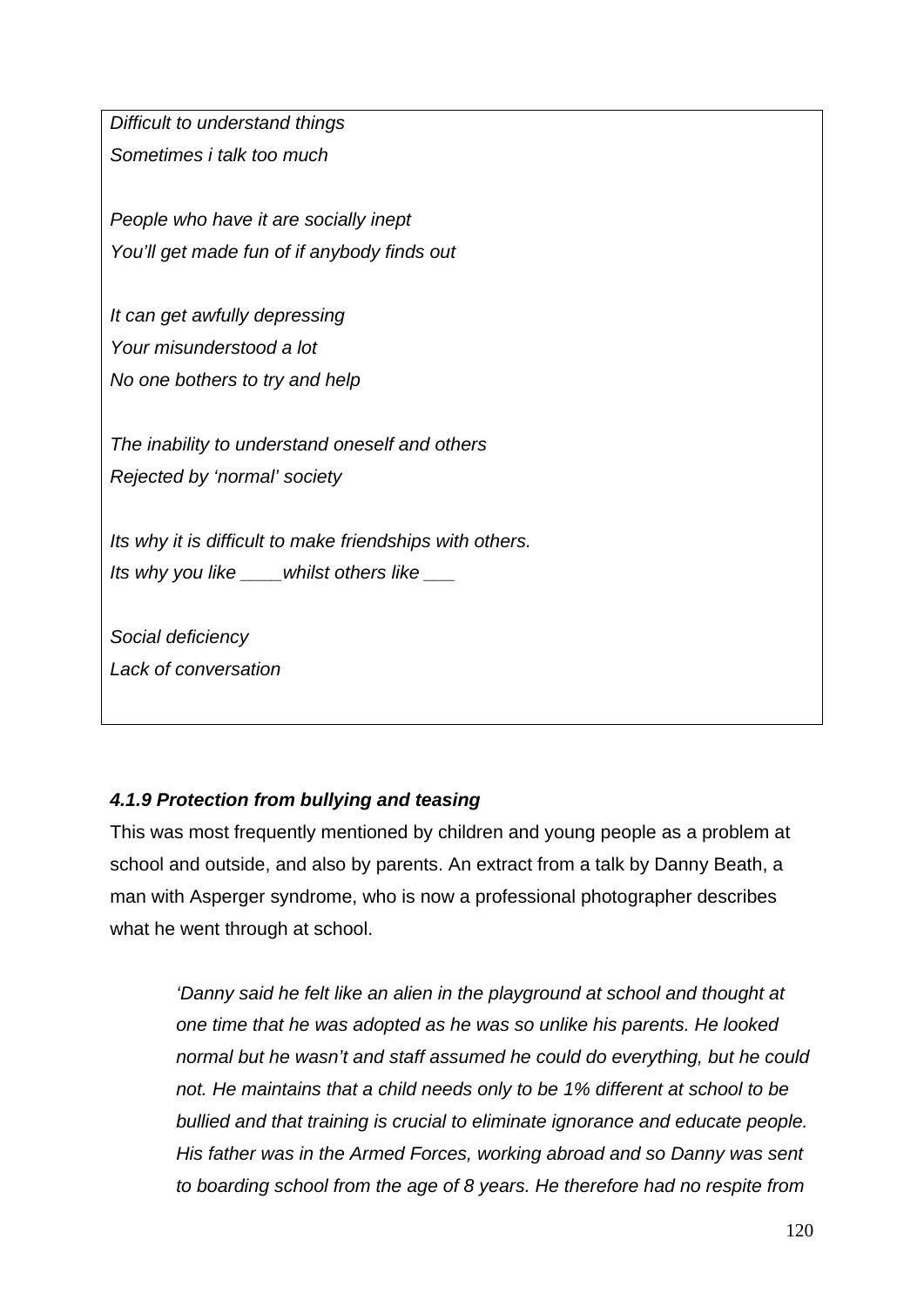*being bullied 24 hours a day, seven days a week. Danny advises, ' Never send a child with ASD to boarding school..' He refers to his teenage years as his Dark Ages as other children were very cruel and even now says, 'I still see them (teenagers) as dangerous – I still have this legacy.' He much preferred University to school as Universities like diversity. He could go to what he felt comfortable with and there were lots of odd pebbles on the beach (at Cambridge).'*

# *4.1.10 What is hard about having Asperger syndrome?*

In addition to the question above, the children and young people were asked to write down *'two hard things about having Asperger syndrome.'* In the 10-12 age group, their comments referred to making friends; understanding other people and work at school. For the 13 to 15 year group, there was reference to their emotions and feelings of anger or mood swings, and a comment from one boy about his progress being inhibited, in addition to friendships. For the older young people in the 16 to 18 year age group, there were more comments about their differences from others and the attitude of other people. Their anger is also apparent along with their use of expletives. The changes in the nature of their comments appear to mirror the changes in adolescence with increasing age. Their responses are grouped by age below. Where statements are grouped together, these are given by the same young person.

## **Responses from the 10 to 12 year olds**

| Not a lot of people understand you.         |  |  |  |
|---------------------------------------------|--|--|--|
|                                             |  |  |  |
| Don't like writting $-$ its too hard for me |  |  |  |
|                                             |  |  |  |
|                                             |  |  |  |
|                                             |  |  |  |
|                                             |  |  |  |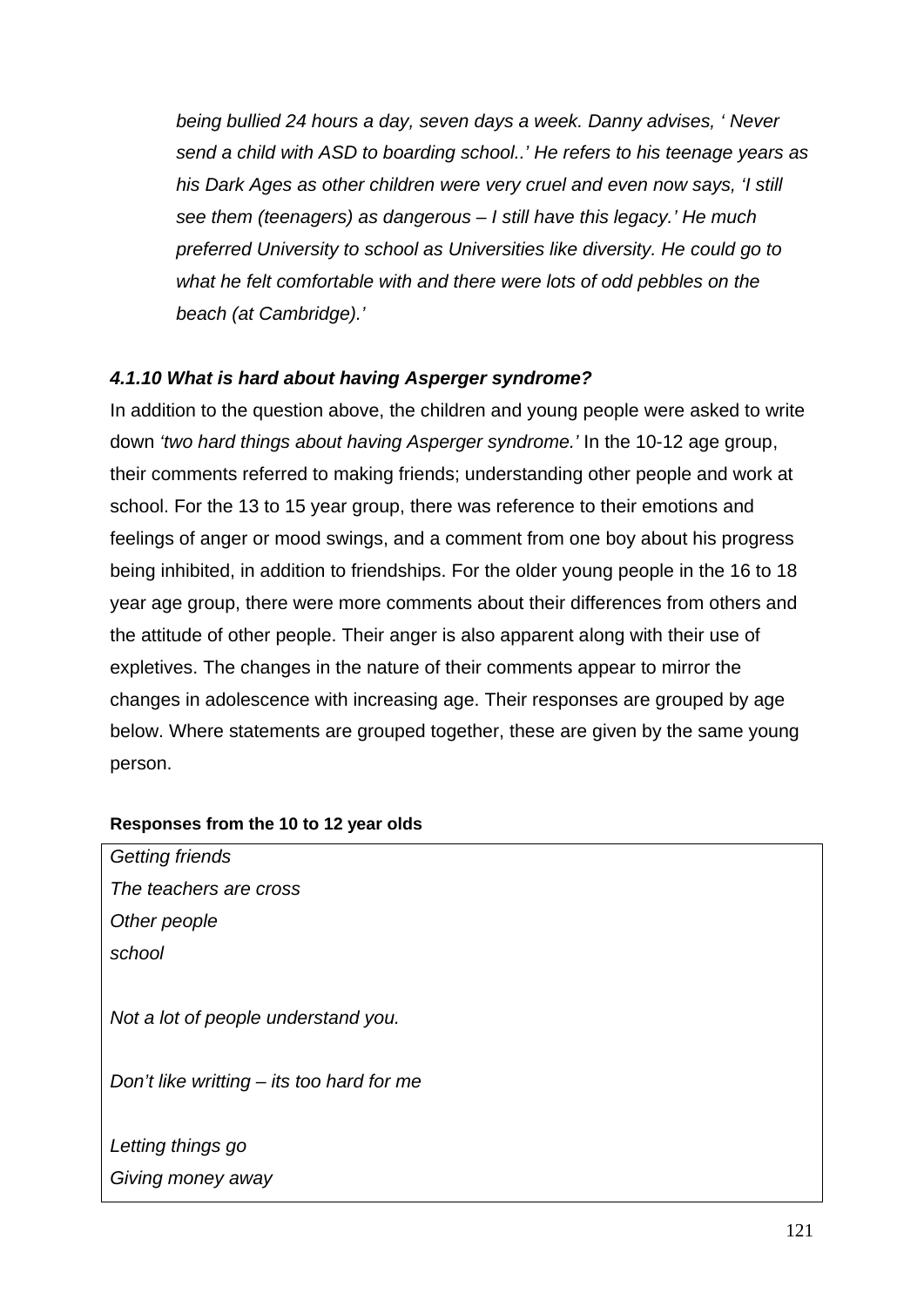*Meeting new people and making friends*

#### **Responses from the 13 to 15 year olds**

*I don't know*

*Emotion*

*Bully problems*

*It stops me in life It stops me from having an education*

*I am a loner Mood swings*

*It's hard to make friends It's hard to know what people mean*

*Frustration and anger Calming down after shouting*

*Being teased Not understanding*

*Reading people*

*People with it don't talk too much Rather be alone*

## **Responses from the 16 to 18 year-olds**

*Forgetting instructions*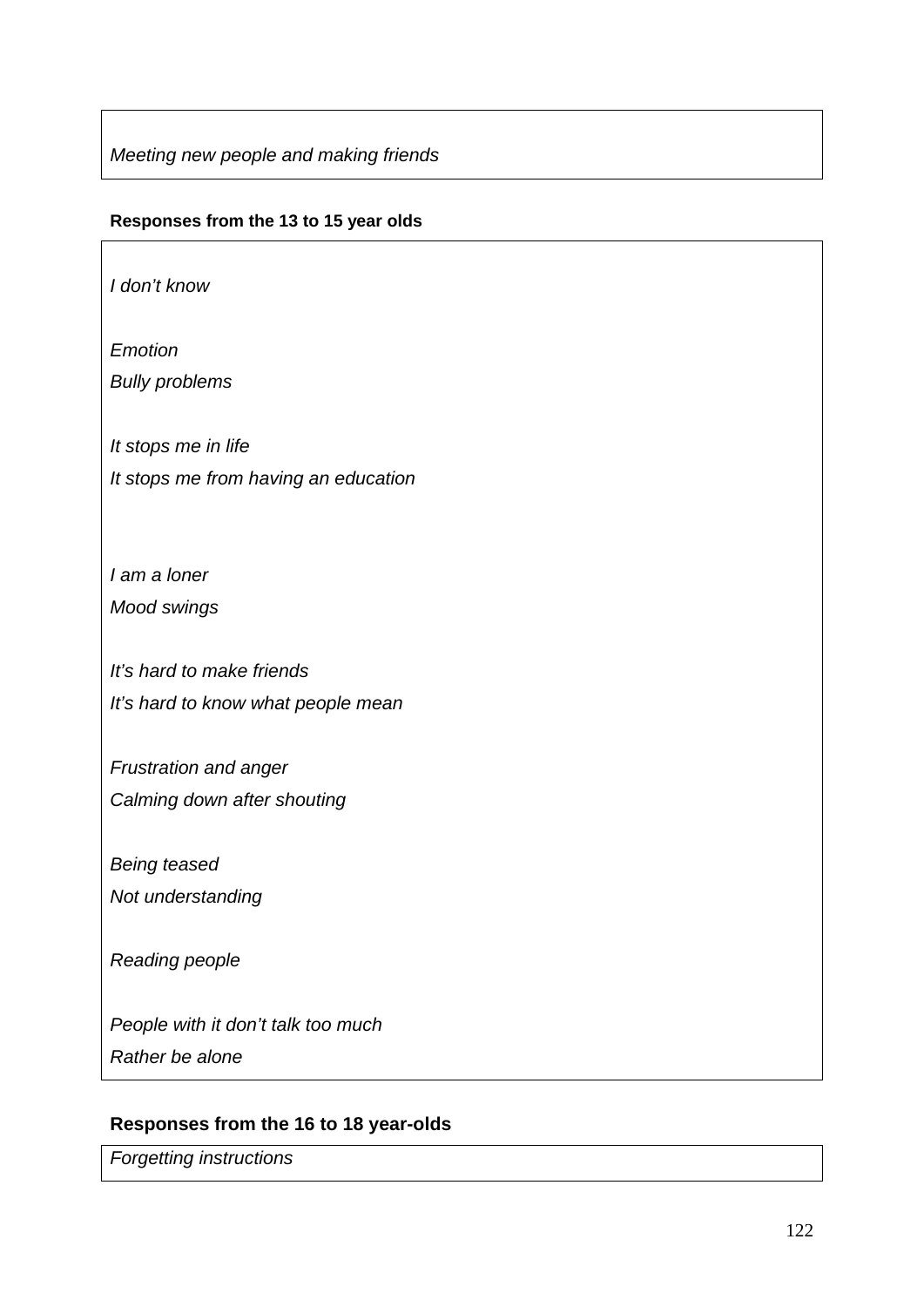*Spelling and writing and reading*

*Disorganised Can't be sociable*

*Nerve Fear of embarrassment*

*Getting down to study The inability to socialise*

*Making friends Understanding people Writing*

*Having it is not hard because it is your life and you live with it because you don't know any different***.** 

*The fact that not much is known about it and when I was told it was just a title and a few small things that made me different but there was "no actual" things. There are people who don't give a flying \*\*\*\* about it. You get REALLY depressed.*

*The way 'Norms' (normal people) treat us. Being excluded from society*

*I only tell those I trust I found it hard to socialise with people without Aspergers*

*Uncontrollable depression and the inability to tell others of the cause of the aforementioned affliction*

*The level of ignorance towards the disability and its effects and the uniqueness between person to person*

*Having conversations with people*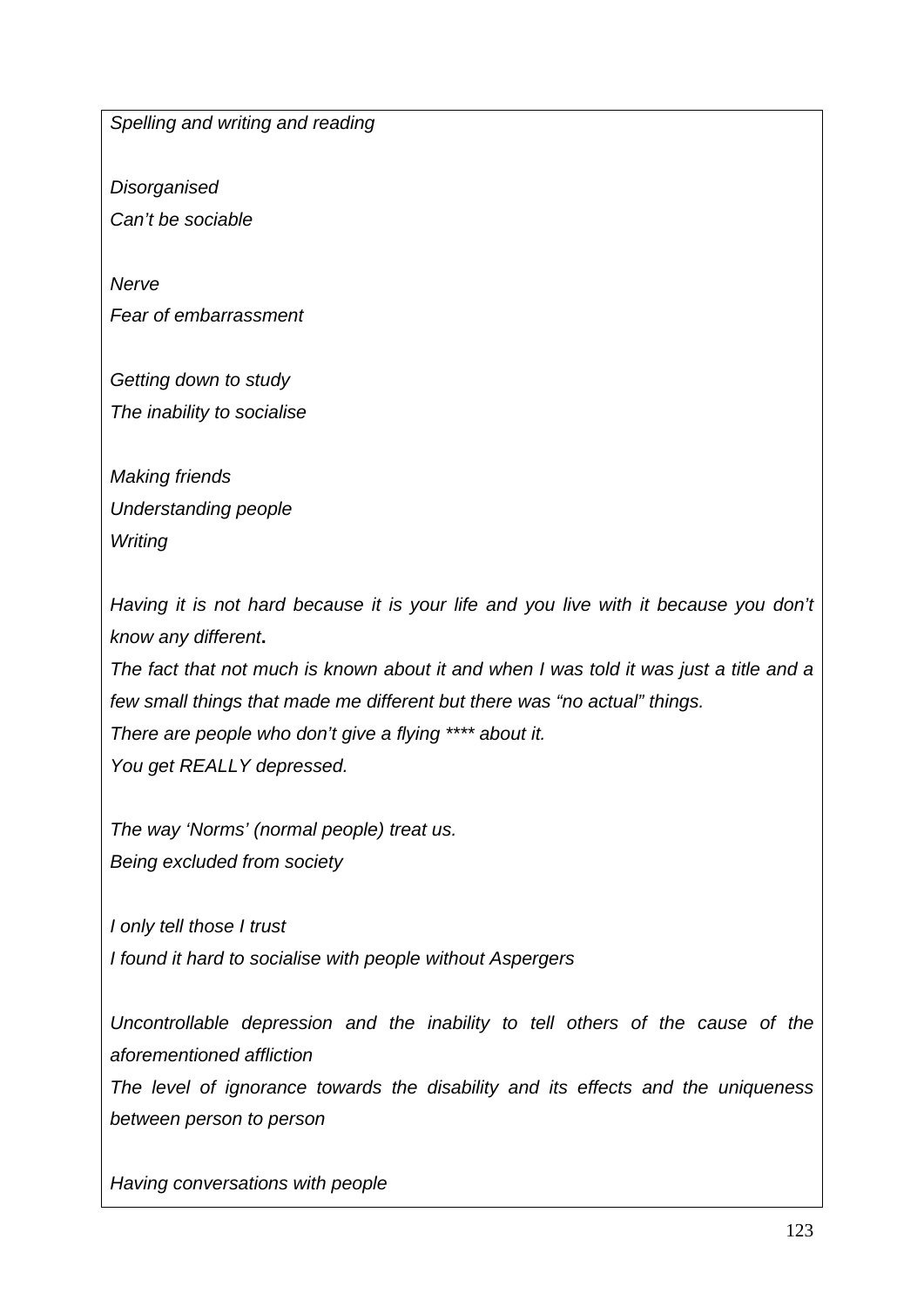*Staying in a crowded room*

*Talking to people Having proper communications*

# *4.1.11 Are there any advantages in having Asperger syndrome?*

This question was not asked of every young person as the questionnaire was modified slightly and this question added after the first twenty children had completed this. Eight young people responded to this, seven of whom could think of an advantage. The ninth young person, a 16 year-old, replied, '*Nothing springs to mind*.' This ability to list advantages is encouraging and perhaps reflects the recent literature on AS where the focus is trying to shift from deficit to difference, and to suggest there are some advantages in the AS view of perceiving and acting on the world. Their comments are given below with their original spelling.

## **Advantages**

#### **11 year-old**

*Being able to solve puzzles eazyer. Being able to consentrate***.**

## **11 year-old**

*I like Mrs H being with me.*

## **15 year-old boy**

*knowing you have it confusing thoughts*

## **15 year-old**

*very few advantages – people tend to take more care of you. We are smart and have a good memory and can understand some things more quickly than other people.*

## **16 year-old boy**

*Having a good time with some good subjects (i.e. Biology, ICT, music)*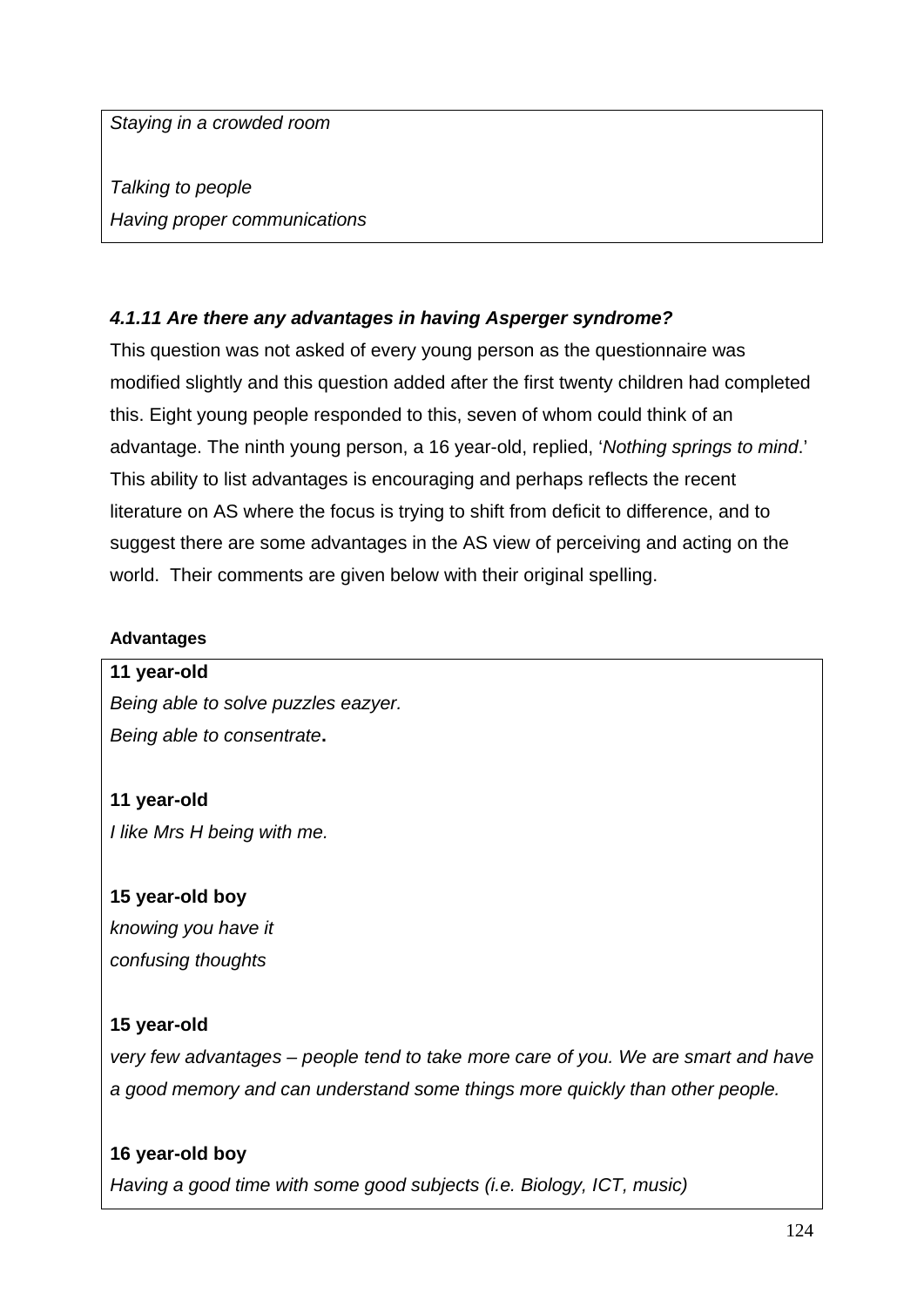# **16 year-old boy**

*I always tell the truth*

# **17 year-old**

*I can understand and enjoy complicated things.*

# *4.1.12 Satisfaction with their life at school/college and home*

The young people were asked to rate aspects of their life at school or college, friendships and their future plans, in terms of whether they were very satisfied, quite satisfied, not very satisfied or very dissatisfied. Their responses are given in Table 14 below.

| <b>Aspect of life</b>                   | <b>Very</b><br>satisfied | Quite<br>satisfied | Not very<br>satisfied | Not at all<br>satisfied | <b>No</b><br>response |
|-----------------------------------------|--------------------------|--------------------|-----------------------|-------------------------|-----------------------|
| School/college                          | 9                        | 10                 | 8                     | 5                       | $\overline{2}$        |
| <b>Friendships at</b><br>school/college | 11                       | 11                 | 6                     | 6                       |                       |
| <b>Homework</b>                         | 4                        | 10                 | 9                     | 10                      |                       |
| <b>Test or exam</b><br>results          | 8                        | 12                 | 3                     | 9                       | $\overline{2}$        |
| <b>Friendships</b><br>outside school    | 9                        | 14                 | 6                     | 5                       |                       |
| <b>Future plans</b>                     | 11                       | 6                  | 5                     | 6                       | 6                     |
| <b>TOTALS</b>                           | 52                       | 63                 | 37                    | 41                      | 10                    |
| Combined                                | 115                      |                    | 78                    |                         |                       |

Overall, there were more positive ratings than dissatisfied ratings, which is encouraging, although some aspects were rated '*not at all satisfied'* by almost a third of young people (i.e. homework and test results). Some children and young people with AS have problems in setting down what they need to do for homework, and then are criticised by staff for the content or the amount or both. Some children and young people with AS set themselves high standards for their work and would be disappointed, even when they achieved a high grade. Each one of the ratings given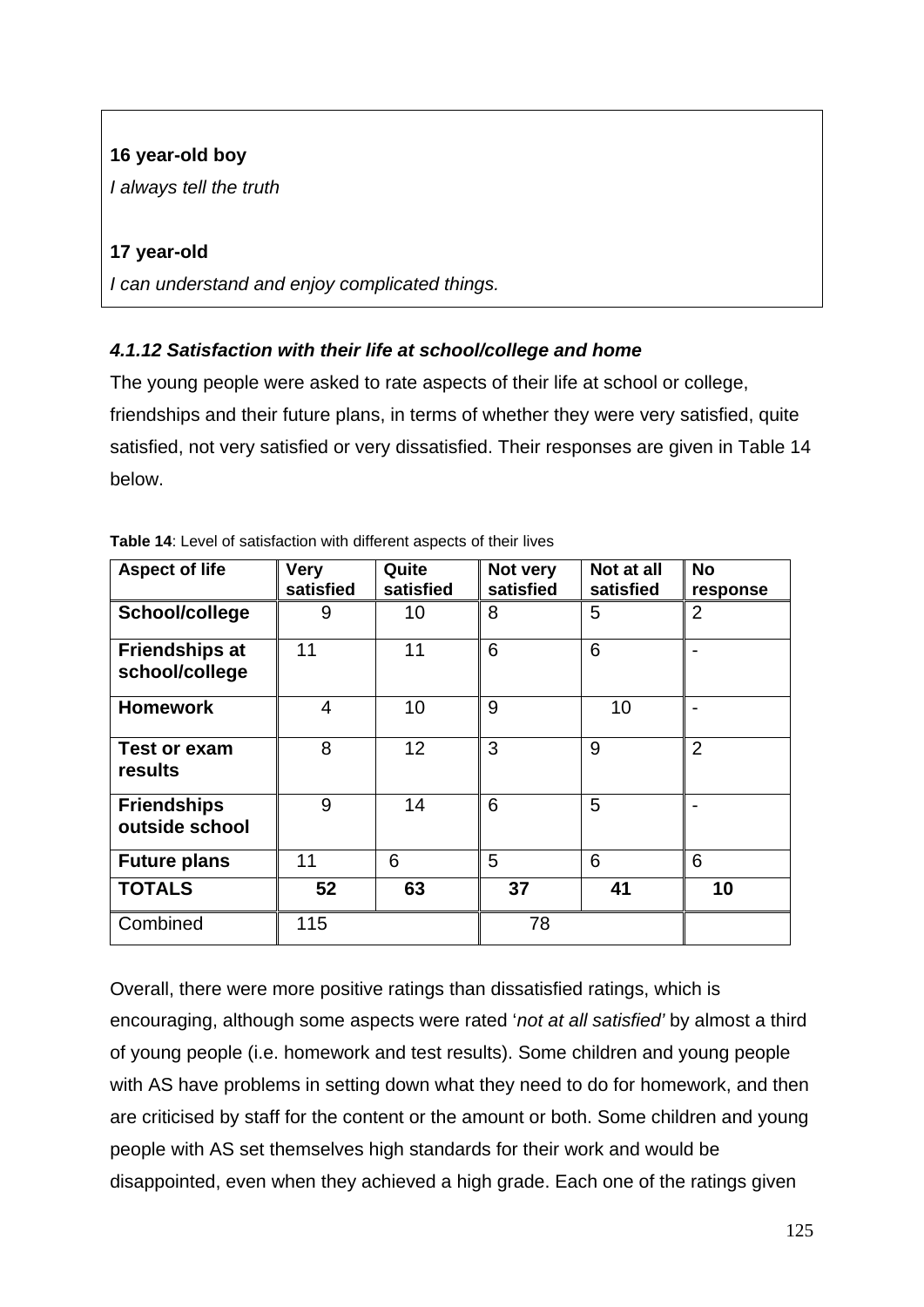by the young people would need to be explored on an individual basis by staff and parents to identify the reasons which underlie them.

Some of the children and young people added comments to these. One 18 year-old (BS) commented on homework with which he was very satisfied stating, '*it was the best I could accieve with my intellect skills.'* And about exams which he also rated as very satisfied, *'It was a snap.'* Of friendship he commented, '*What friends there are, are OK.*' For his future plans, he wrote,

'*I have no plans at this moment but I will make the best of my ability to help other people, to go further where my mind will take me.'*

This was a very relaxed response which suggested he was currently feeling OK about his life and future.

# *4.1.13 How would they like their school/college to be different?*

Twenty-three (68%) of the young people said they would have liked their school or college to be different, four said they were happy with the way it was and seven did not give a response to this question. One 16 year-old girl who did not want to disclose her diagnosis to the school said she did not need the school to be different and that,

 '*The school do not know, but I do not feel any different from any other pupil attending the school.'*

Many had good suggestions for what they would like to be different and some of these could have been implemented. It again highlights the value of asking the children and young people themselves, rather than making an educated guess on their behalf about what might be of help. Three asked for action to be taken about bullying, and some commented on the lack of awareness of AS amongst the staff. Suggestions for what should be different (using their spelling) made by the children and young people were: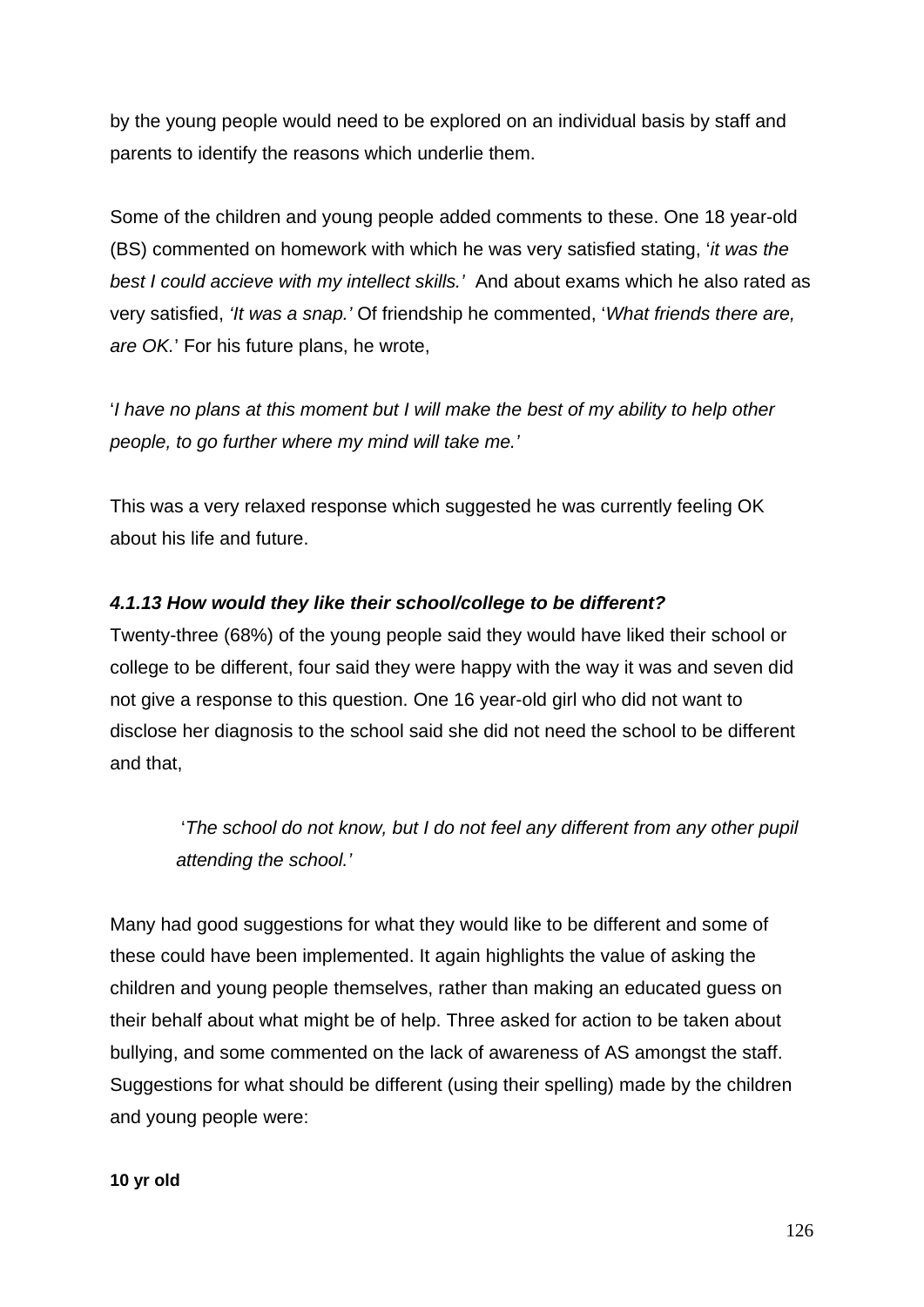'*for my work to be harder'*

#### **11 year-old**

'*A timetable would make life less confusing in primary school. I wish my school would keep the promise of an assistant. I have her for 3 hours a day and she goes to other children in different classes and doesn't help me. Talk to other boys/girls in my class and explain how I find it hard to understand what they say and how much they hurt my feelings when they say 'weirdo, sad.' School does not stop the bullying.'*

#### **11 year-old girl**

*I would like to have just the one teacher, no punishment and no homework.*

#### **12 year-old**

*Less homework*

#### **12 year old**

*I'd like them to put cameras up at school so that staff can see when children are being bullied.*

## **13 year-old girl**

*Extra help with things I don't understand*

#### **13 year-old**

*better teachers.*

#### **13 year-old**

*Discipline with other pupils. Exams — most of the stuff we have never done and amount of work to be less, except for in RE because the class is so rowdy we hardly get anything done in RE.*

## **13 year-old**

*It all.*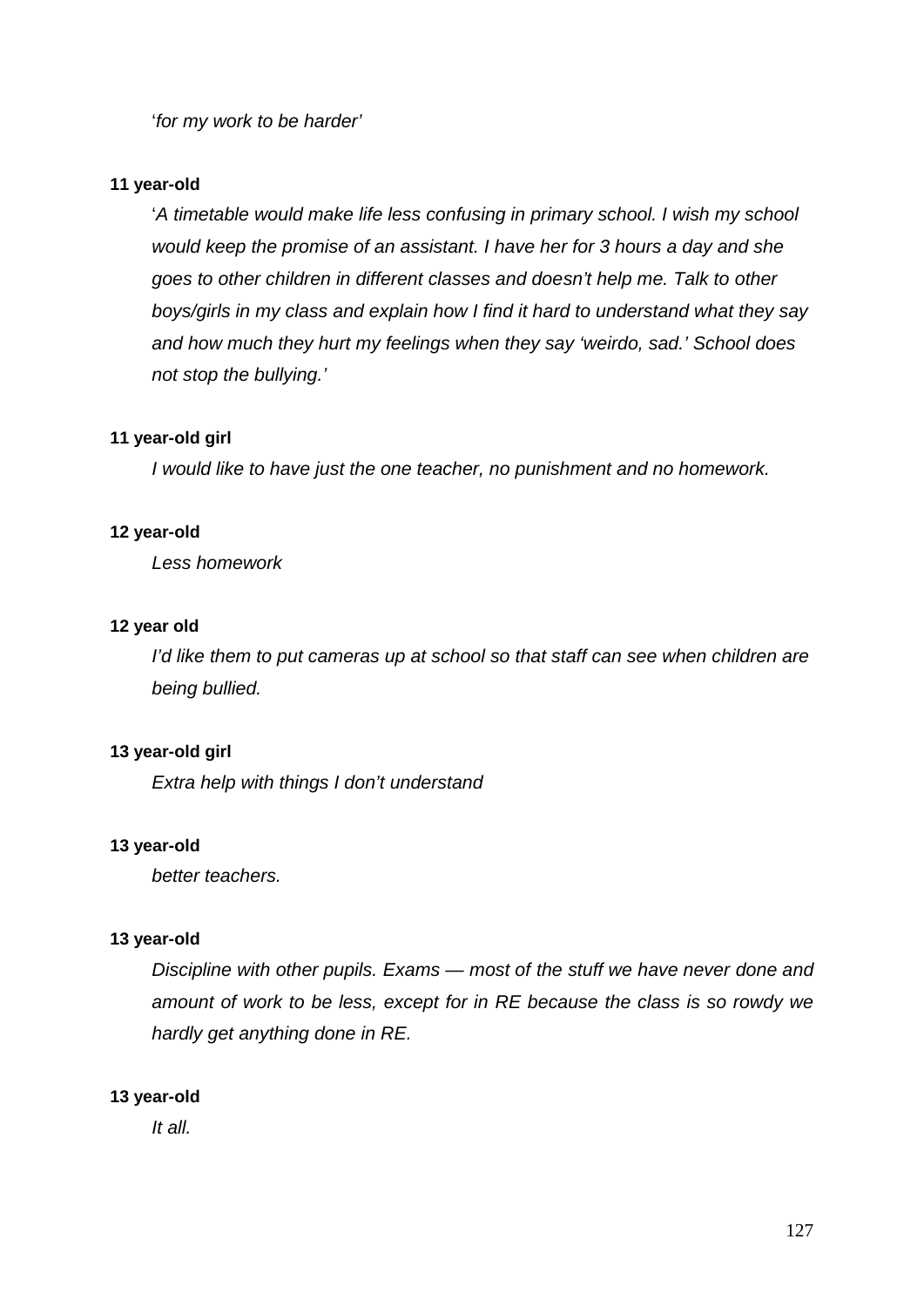#### **13 year-old**

*less school hours, less homework and no PE*

#### **14 year-old**

*I* would like them to listen to more than one side of a story before blaming *anyone who witnessed an event.*

#### **15 year-old**

*Teachers need to know more about what it is like to have AS. My teachers have been told about it but I still feel they have a small knowledge.* 

#### **16 year-old**

*no bullying*

#### **17 year-old**

*I would like to be helped with it.*

#### **17 year-old girl**

*I would like them to give a \*\*\*\* to at least try to understand or help me.*

#### **18 year-old**

*Shorter hours, no homework, better communication skills between people like me and teachers and more help in schools.*

#### **18 year-old**

*The whole system needs to be reorganised top provide more hands-on experience to its students and less paperwork, enabling people who need to be retrained within their jobs. Qualifications need to be based on adept ability and not written performance. That way the people who prove to be more able bodyed in their field advance faster and cost government less money so everyone's happy. People diagnosed with dislexia or who have dislexia type tendancys need to be given support but not in the essance of treating them in an infintile manor.*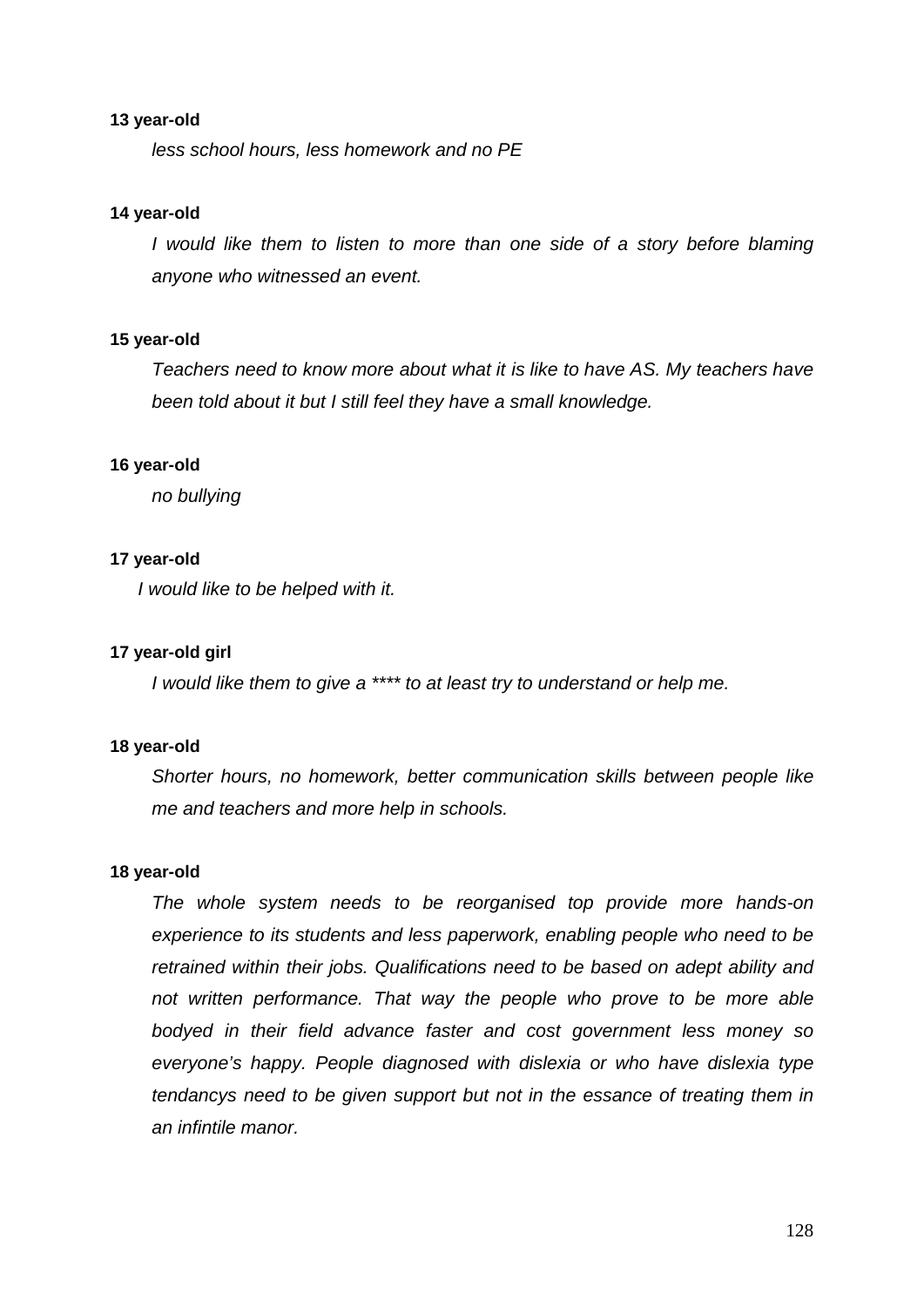#### **18 year-old**

*Staff who know exactly what they are dealing with.* 

## **18 year-old**

*Social groups with people who have appreciation of AS.'*

# *4.1.14 Activities or sessions outside of school/college which provide help or support*

The children and young people were asked: '*Do you see anyone else or do anything else that helps you, apart from things that happen at school/college*? Very few of the children and young people mentioned other agencies outside school and college which provided support. A 13 year-old girl said that she went to youth club and piano lessons and that *'they all look after me';* a 14 year-old boy said that he visited a psychologist, and another boy went to a local technical college with his mother for extra English, maths and ICT.

## *4.1.15 Descriptions of self and interests: 'All about me.'*

The children and young people were asked to complete a number of statements to describe their interests, strengths, worst and best experiences at school or College, aspects of teachers' behaviour which might cause them difficulties, behaviours which might annoy other children and about their future plans. Adults with AS have written about the importance and value of meeting others with AS to appreciate that they are not alone in experiencing similar problems, and in sharing special interests and hobbies. The replies below illustrate the commonalities between those with AS, but also highlight differences, which caution professionals and parents from assuming all children and young people with AS have similar wishes, views and needs, by virtue of their diagnosis.

There were some fascinating and insightful replies, and some sad and moving statements about their experiences and wishes. These are given below in exactly their own words and spelling (corrected if the meaning is unclear). They have been presented separately for boys and girls, as there are suggestions that there may be differences between children and young people with AS depending on their gender.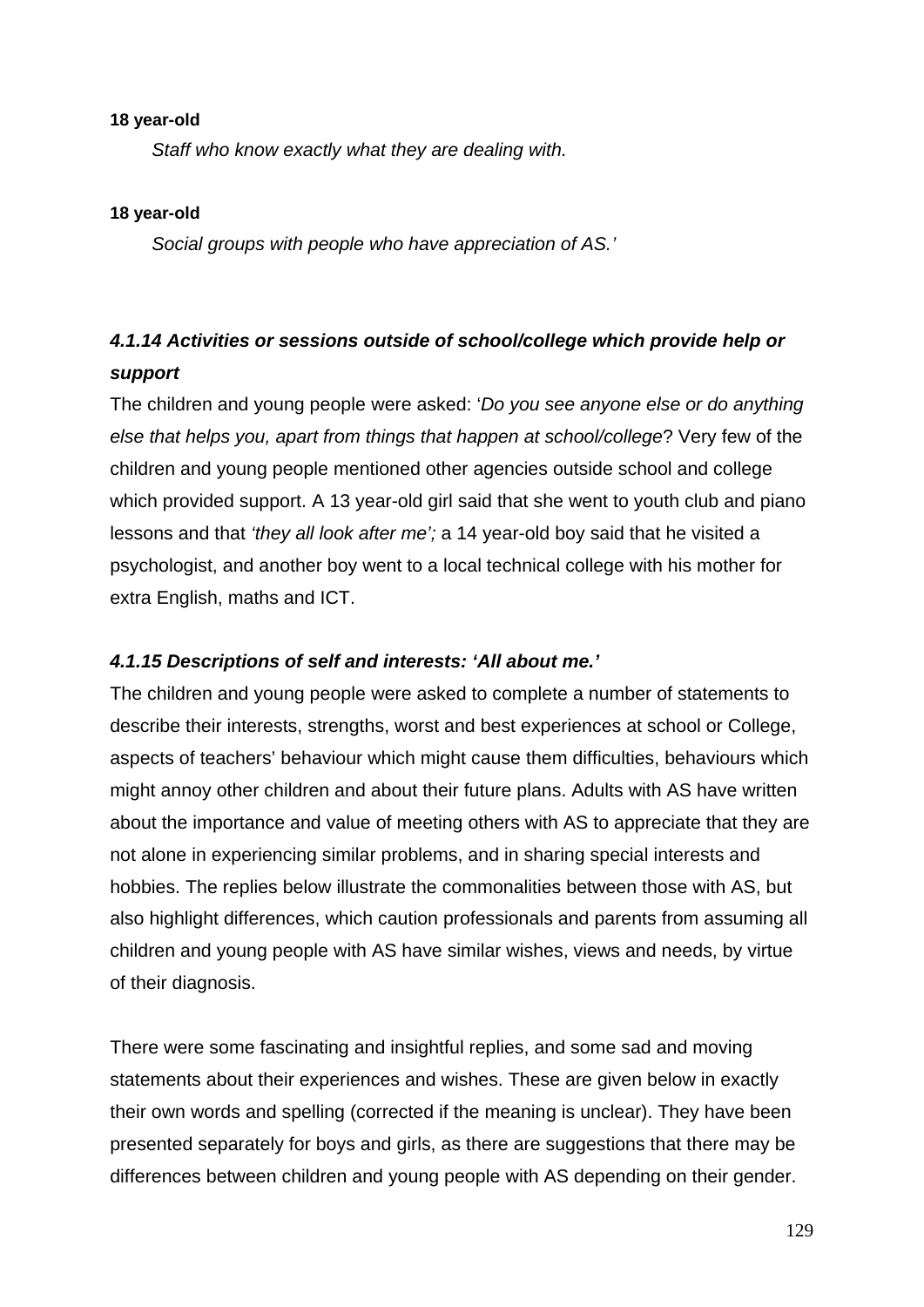There are not enough children and young people in the sample to explore this in any depth, but it is interesting to see whether they seem qualitatively different. Several children and young people mentioned computers and Playstations as special interests, and there was a preference for the sciences at school.

## **Responses from the 10 to 12 year-olds (n=10)**

| My special interests are                         |
|--------------------------------------------------|
|                                                  |
| <b>Boys</b>                                      |
| Computers                                        |
| <b>Playstation 2</b>                             |
| Playstation, computers, golf, piano and reading. |
| Rugby                                            |
| <b>Simpsons and Playstation</b>                  |
| Space, science, star wars                        |
| Spiderman, swimming                              |
| <b>Tractors</b>                                  |
|                                                  |
| <b>Girls</b>                                     |
| <b>Buses and trains</b>                          |
| <b>Watching movies</b>                           |

## *My best subjects are….*

*Boys Computer Computers and history and art Computers, choir English, science Geography, technology and science*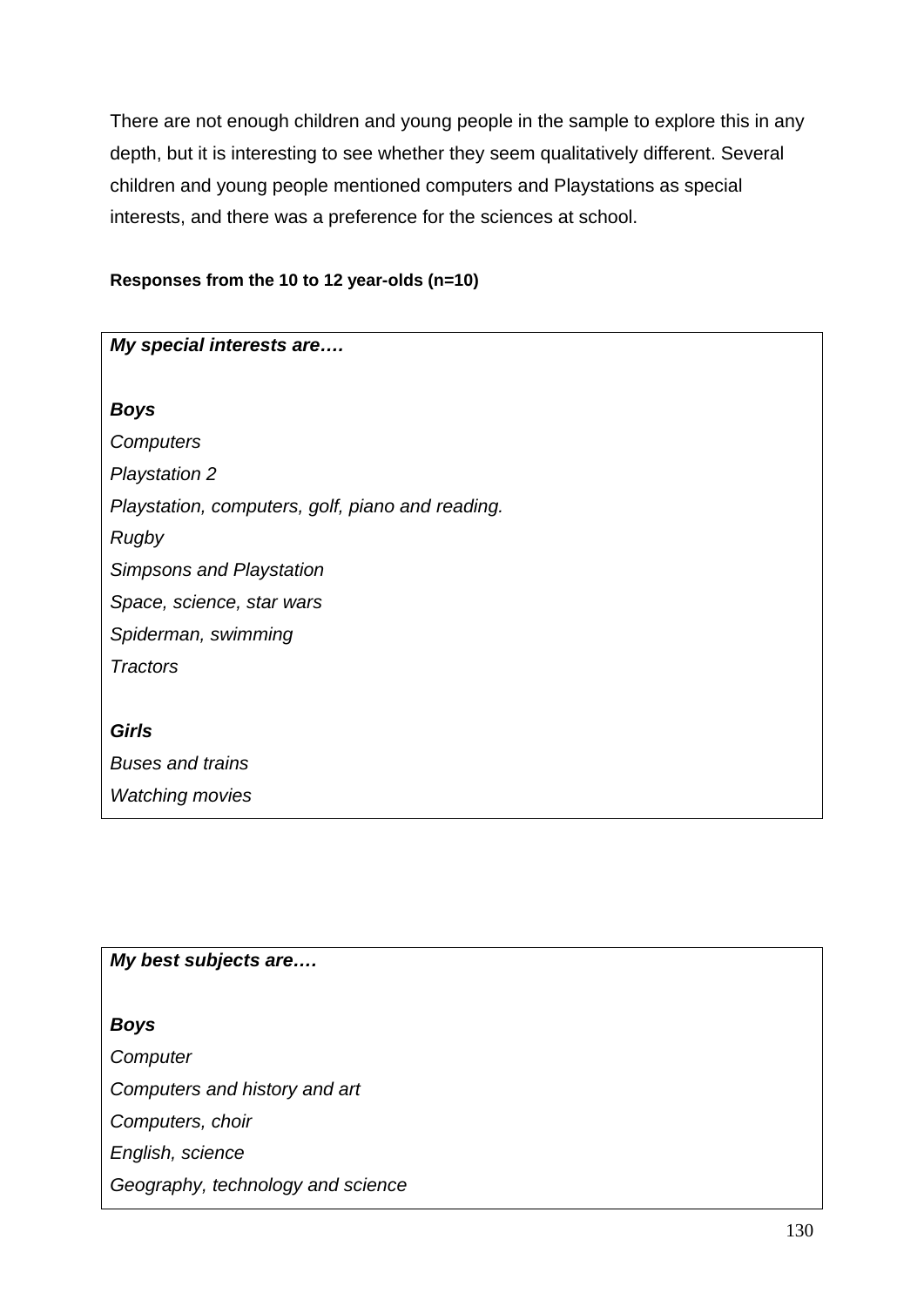*Maths, science and English*

*PE*

*Science and art*

*Girls*

*Art*

*Science and PE*

*My worst experience in school/college has been when….*

# *Boys*

*Being called names*

*French and HE*

*I bit a girl for bossing me*

*I was bullied*

*People hit me*

*When I was bullied.*

*When the teacher left the room and I got teased*

# *Girls*

*I went over on my ankle.*

*My teacher sent me outside when I was very ill.*

# **At school/college, I need help with….**

# **Boys**

*Everything*

*Everything*

*French and maths*

*Maths*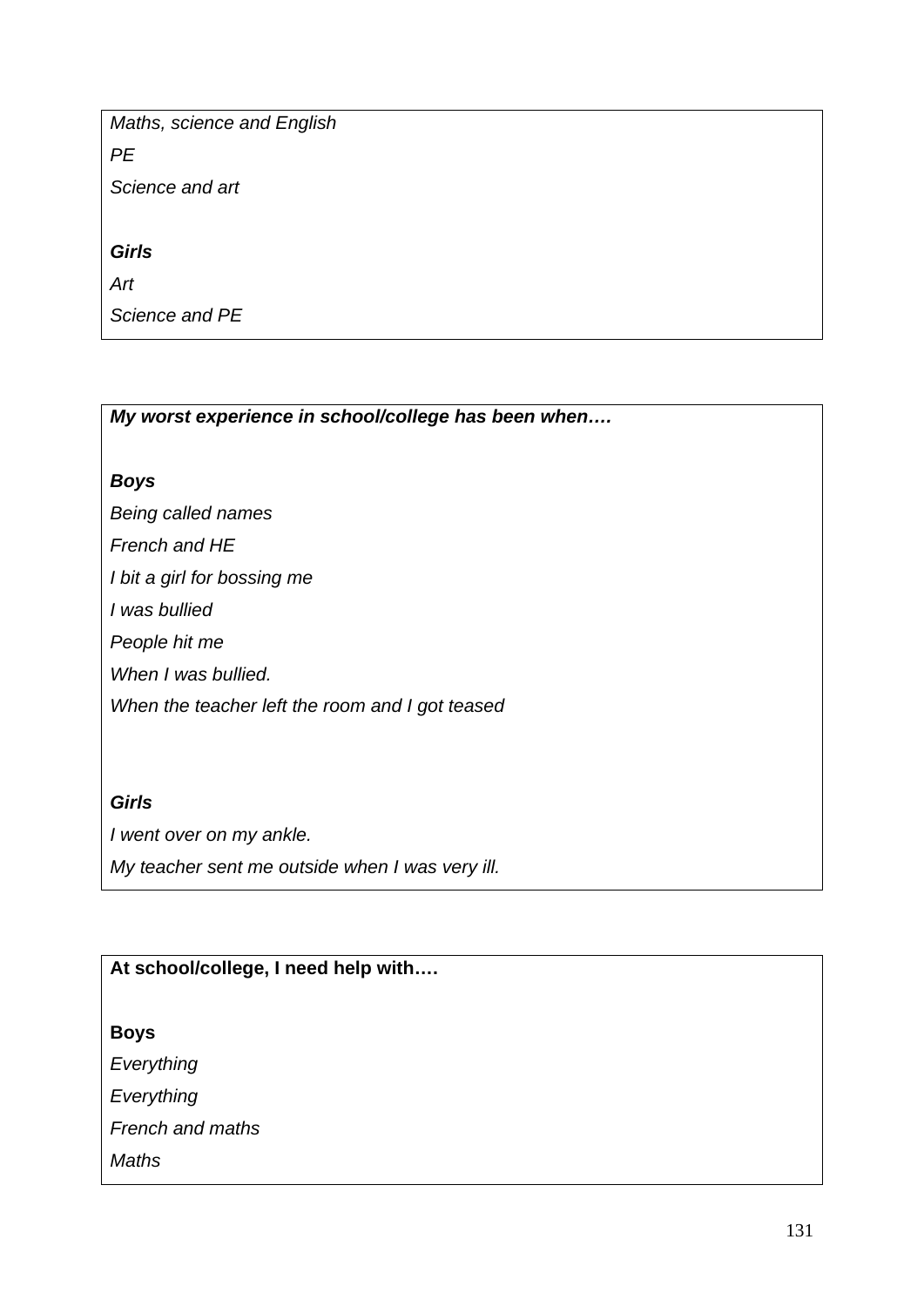| <b>Maths</b> |  |
|--------------|--|
| Nothing      |  |
| Work         |  |
|              |  |
| <b>Girls</b> |  |
| Maths        |  |
| Maths        |  |

| My best experience at school/college has been      |
|----------------------------------------------------|
|                                                    |
| <b>Boys</b>                                        |
| Changing school                                    |
| Going to the zoo                                   |
| None                                               |
| Playing                                            |
| Rugby                                              |
| When I got pneumonia and so missed the school trip |
|                                                    |
| <b>Girls</b>                                       |
| Playing chess                                      |

*School play*

# *My favourite TV programme(s) is……..*

Often children and young people with AS enjoy programmes with very obvious humour that is portrayed visually by actions or cartoons, rather than by words and facial expression. Other favourite programmes are those which involve facts including quiz shows and documentaries. The lists for the children and young people in all age groups have these type of programmes in common.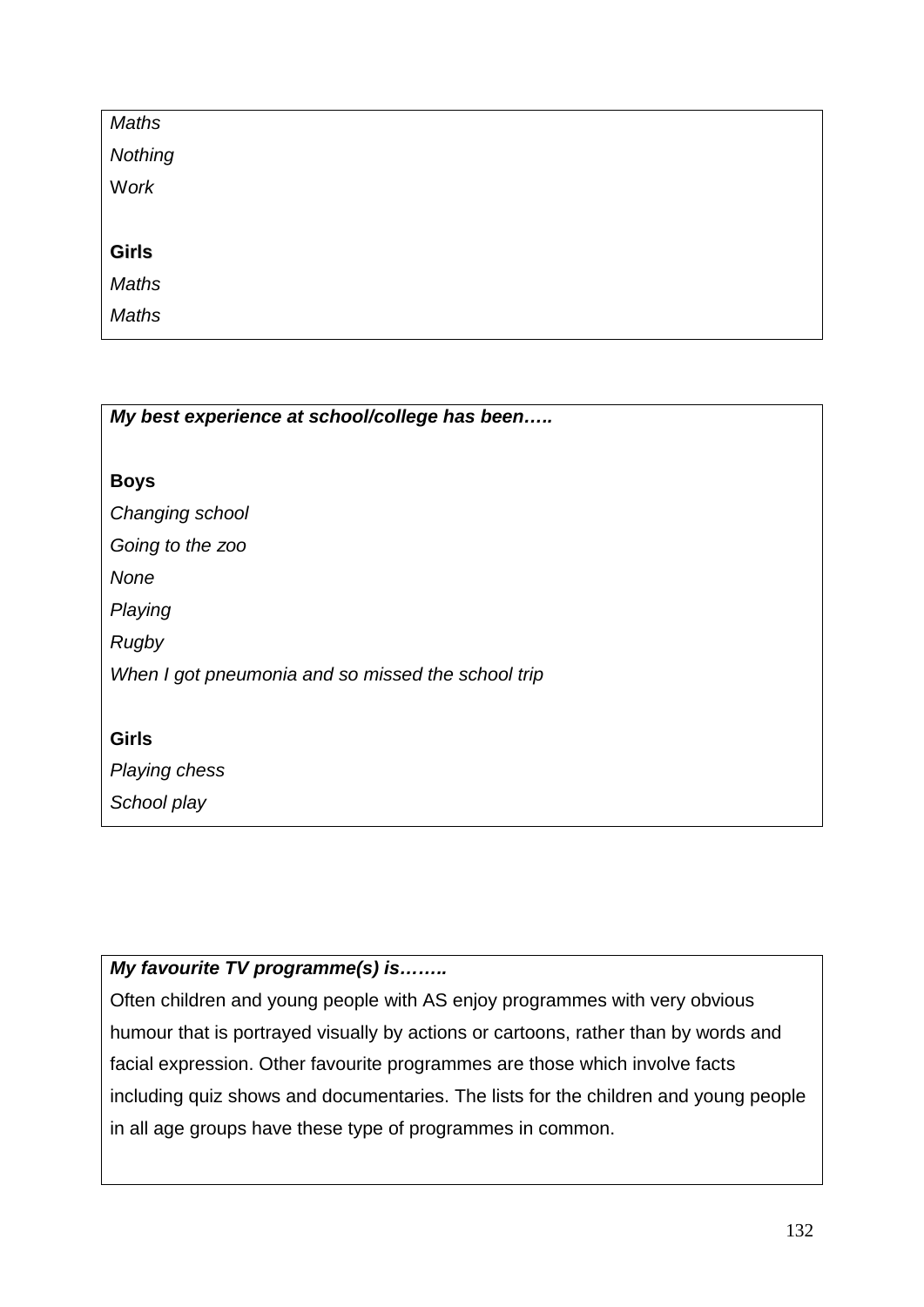## **Boys**

*Chuckle brothers Futurama Simpsons Simpsons Spiderman and Batman The Simpsons and Quiz shows Tom and Jerry*

### **Girls**

*Documentaries*

*Eastenders*

*Some teachers make it difficult for me when…….*

## **Boys**

*Confusing because it is hard to understand them Tell me what to do They put me down (i.e. the maths teacher) When they just ignore me.*

## **Girls**

*No response given Tell me to play the recorder I sometimes annoy other children when I…..*

# **Boys**

*Be noisy I make noises and say I don't understand Raise my voice when angry Walk in late When I used to lean on them*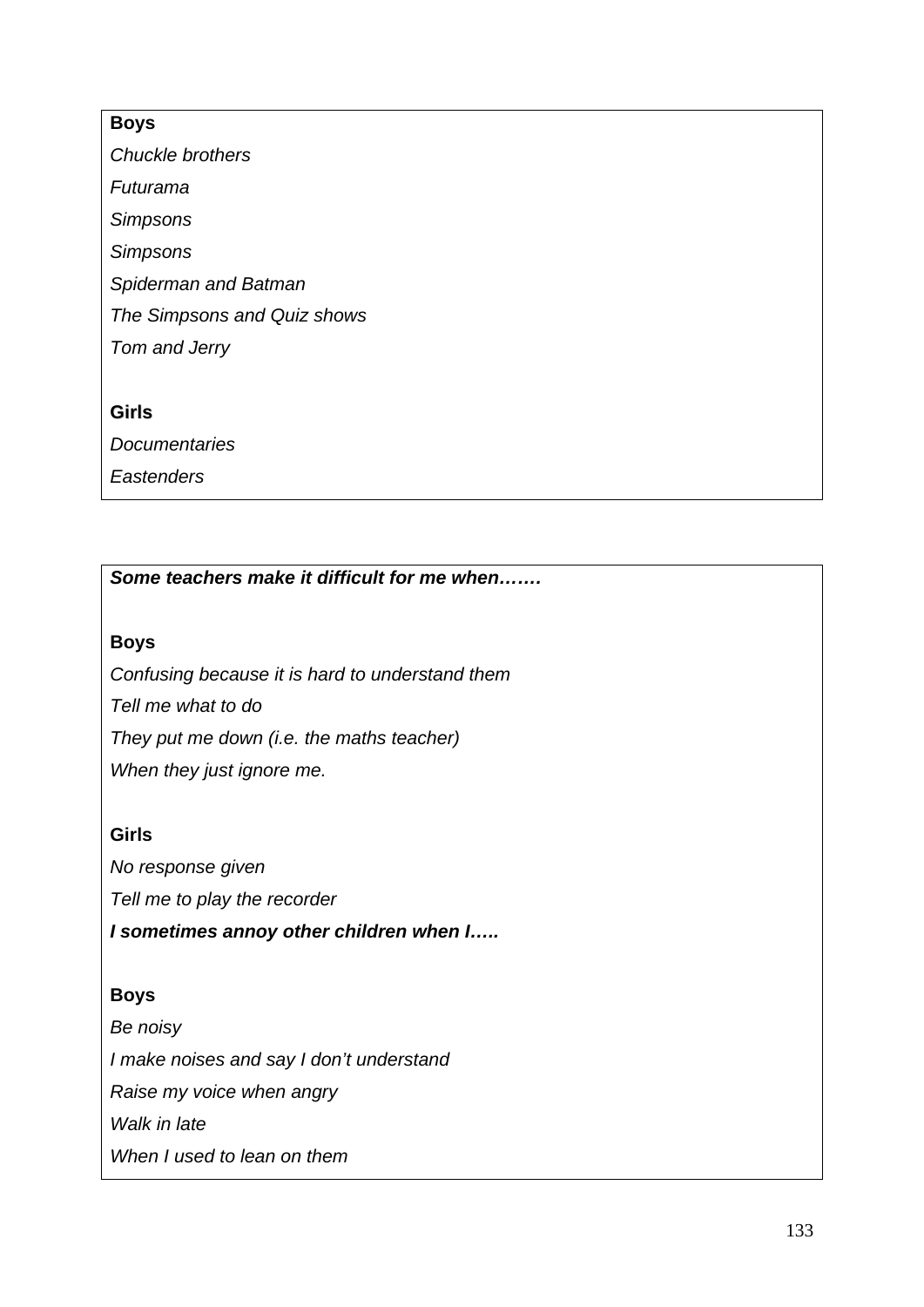# **Girls**

*Chase them*

*They annoy me*

| When I leave this school, I plan to |
|-------------------------------------|
| <b>Boys</b>                         |
| Be a contractor                     |
| Be an actor                         |
| Get a job                           |
| Go to the Academy                   |
| Never go back                       |
| Race cars                           |
| <b>Work</b>                         |
|                                     |
| Girl                                |
| Go to St. X school                  |

*In the future, I would like to get a job as a…..*

# **Boys**

*An actor*

*Computer designer*

*Computer game programmer*

*Electrician*

*Racer*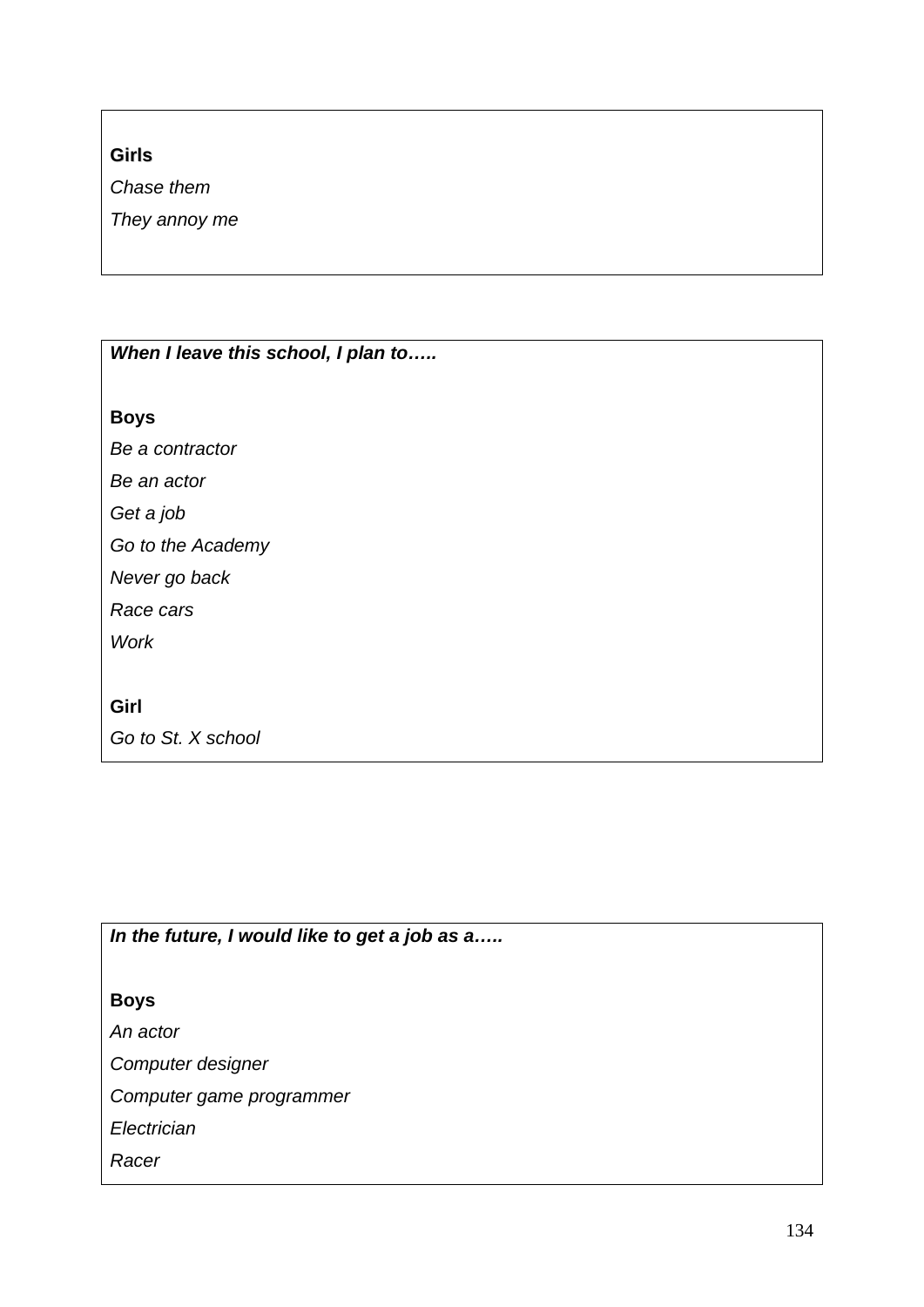**Girl**

*I don't know*

# **Responses from the 13 to 15 year-olds (n= 10)**

| My special interests are               |
|----------------------------------------|
| <b>Boys</b>                            |
| Computers                              |
| Computers, weaponry, any mythology     |
| Film making and computer games         |
| Making things                          |
| Reading, playstation, learning         |
| X box                                  |
|                                        |
| <b>Girls</b>                           |
| <b>Bratz dolls and Winnie the Pooh</b> |
| Computers                              |
| Jig saws and bike riding               |

*My best subjects are……..*

**Boys**

*Maths*

*Maths*

*Maths and technology*

*Maths, music, English, Science and French*

*PE*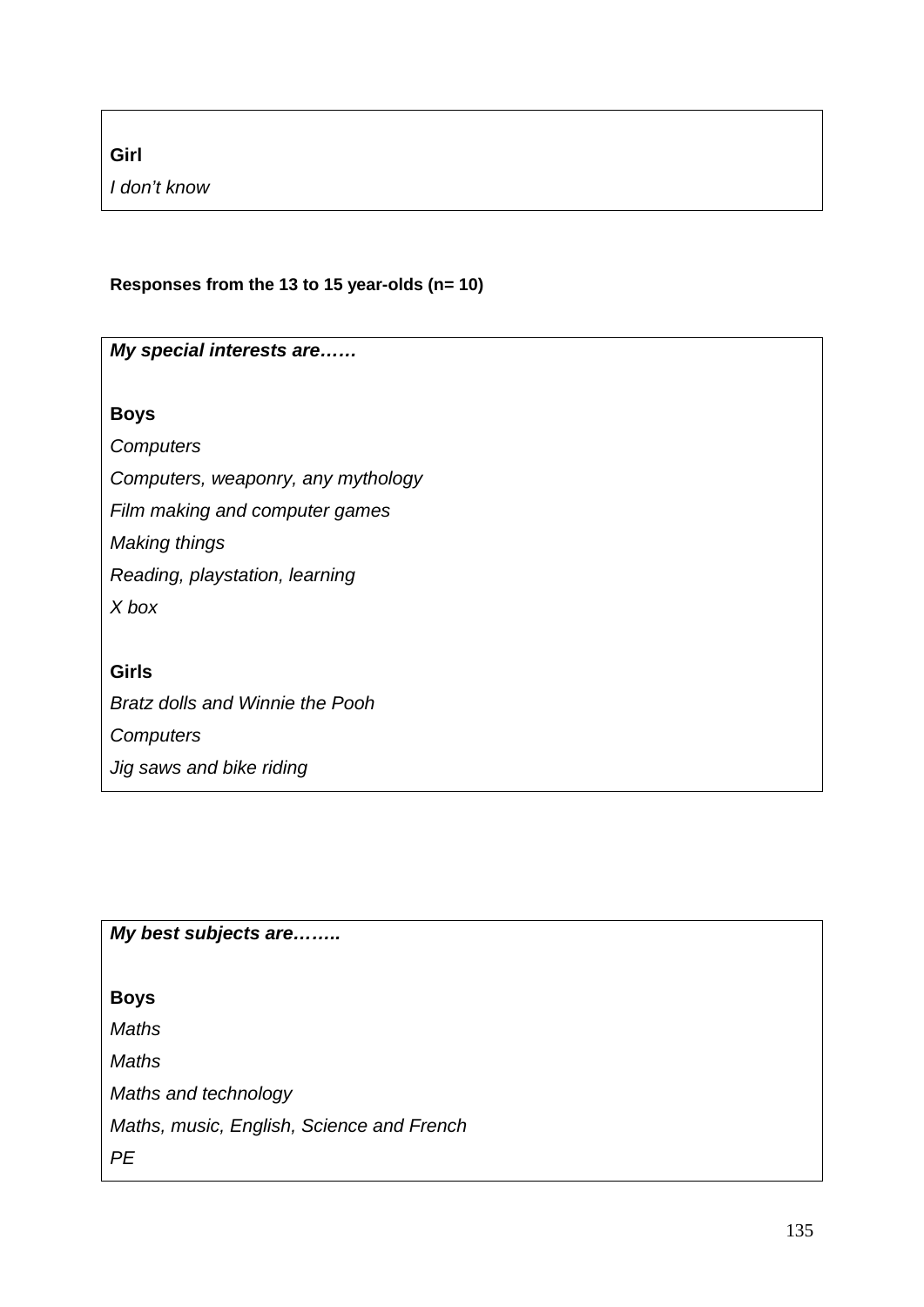| <b>Physics</b>        |  |
|-----------------------|--|
| <b>Sciences</b>       |  |
|                       |  |
| <b>Girls</b>          |  |
| French                |  |
| Maths, history, ICT   |  |
| <b>RE</b> and history |  |
|                       |  |

*My worst experience in school/college has been when…..*

## **Boys**

*At primary school when teachers took my clothes off in front of other children who laughed (I had sat in some porridge on the chair)*

*I accidently caused a child to break his wrist at Rugby*

*I got picked on.*

*There is not enough space to describe every minute I spend there.* 

*Unleashing temper*

*When I accidently kissed my classroom assistant*.

# **Girls**

*Being accused in the wrong*

*I was being scared with rubber gloves*

*Teased when I had braces*.

# *At school/college, I need help with….*

## **Boys**

*Fiddly things*

*Nothing*

*Organization*

*TO and HE*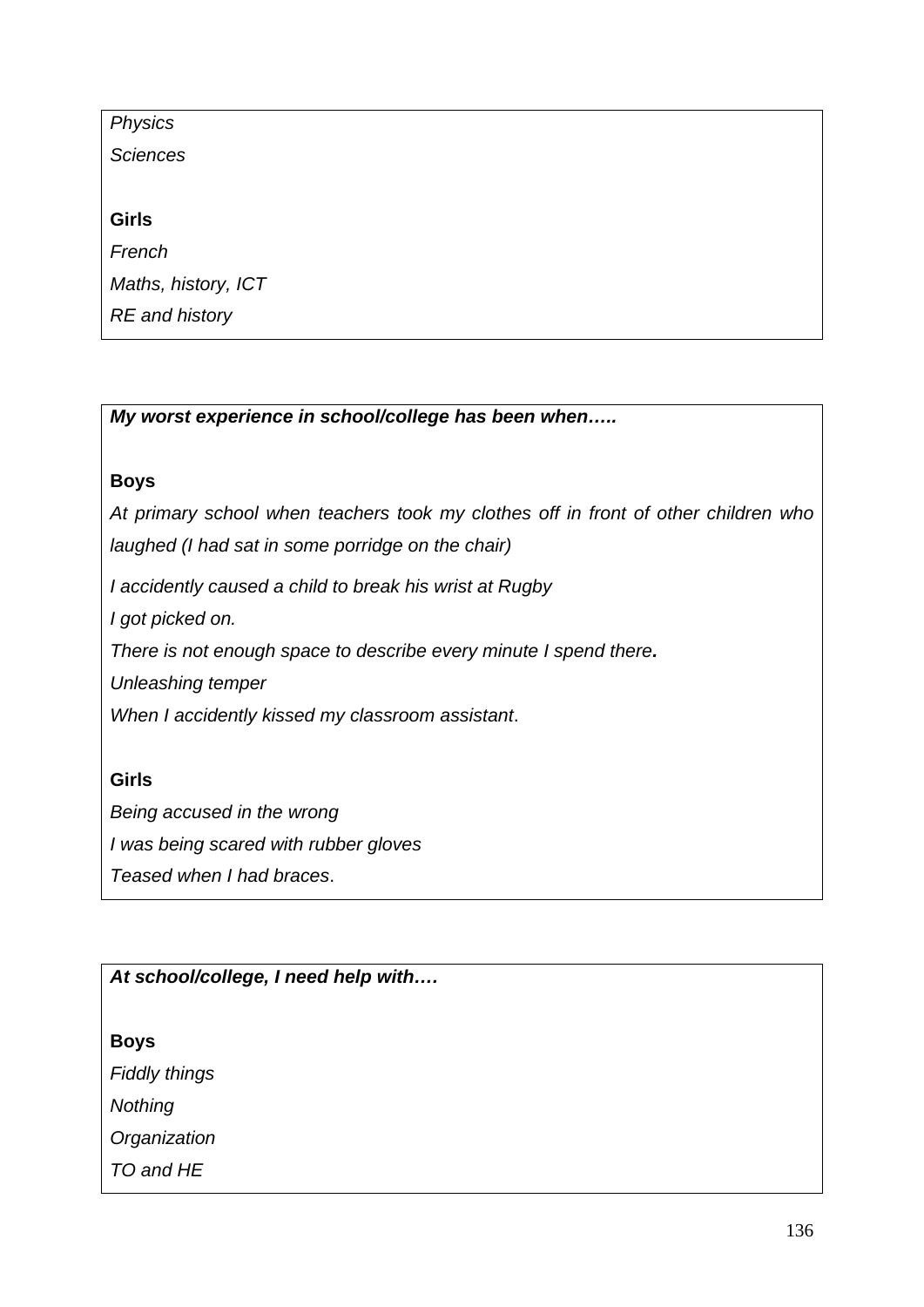*Understanding people Writing and typing* **Girls**

*Art and science Maths, Science, English Technology*

*My best experience at school/college has been…….*

# **Boys**

*Getting an 'A' in my transfer test*

*Getting out of school*

*Learning*

*My buggy project in technology*

*Trip to Scotland*

# **Girls**

*Doing well in French by coming second in my summer exam Got an a in a science test Taking part in games*

# *My favourite TV programme(s) is…..*

# **Boys**

*Cricket programmes Don't watch Family Guy, American Dad Mythbusters Pokemon, dillmon, simpsons, futurama*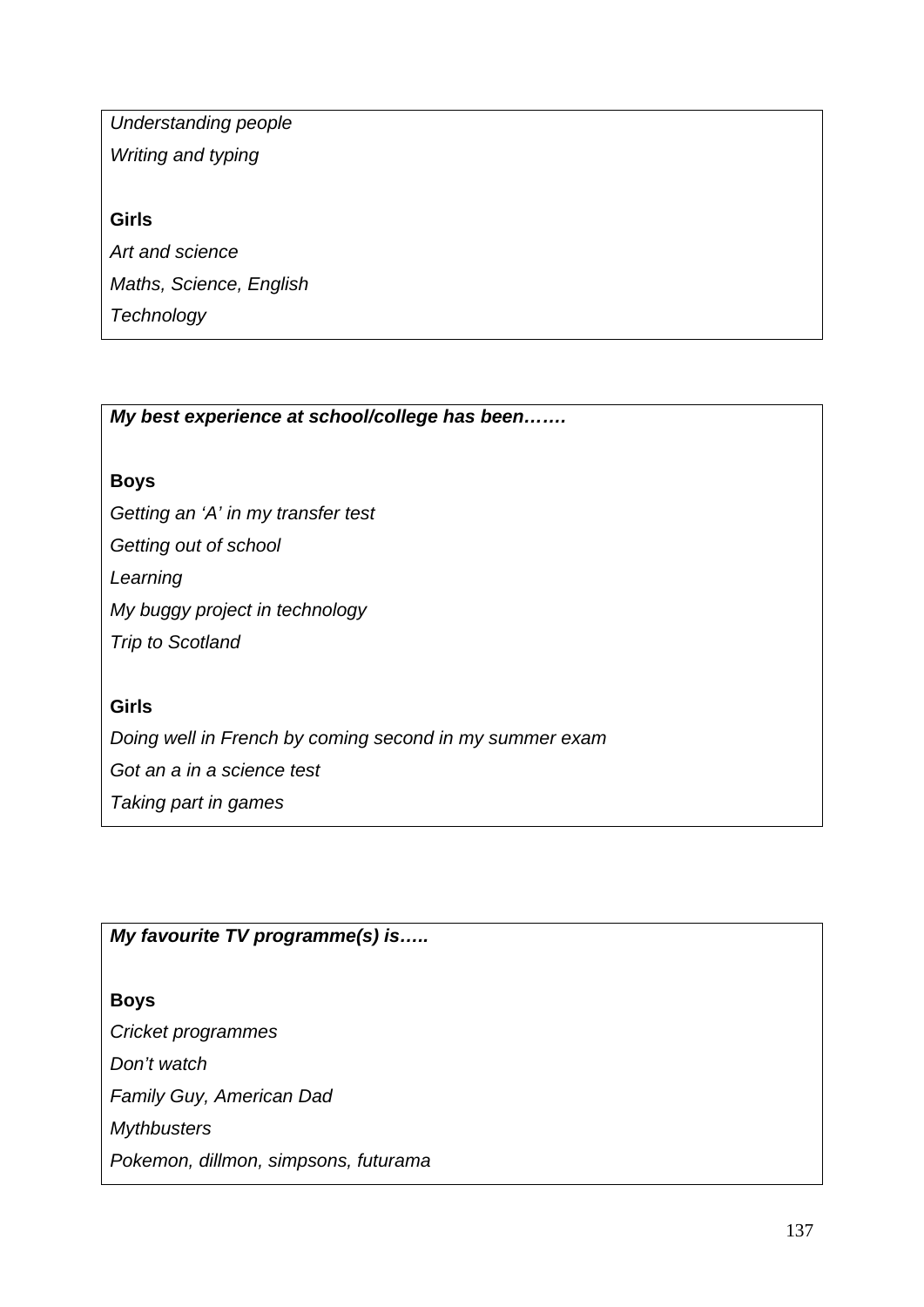*The Simpsons, Ed, Edd And Eddy, the Grim Adventures Of Billy And Mandy*

# **Girls**

*Hannah Montana and Disney That's so Raven; Sabrina the teenaged witch The Simpsons*

*Some teachers make it difficult for me when……*

## **Boys**

*Ask me how I feel or about targets Give me to much work.*

## **Girls**

*Shout at me when I don't understand Tell me to get my work done in time When they talk too fast*

*I sometimes annoy other children when I…..*

# **Boys**

*Hyper/encouraged I am annoyed I breathe, blink, be alive. Everything – all the time. Other children are horrible especially the girls. They are very sexist. I don't know*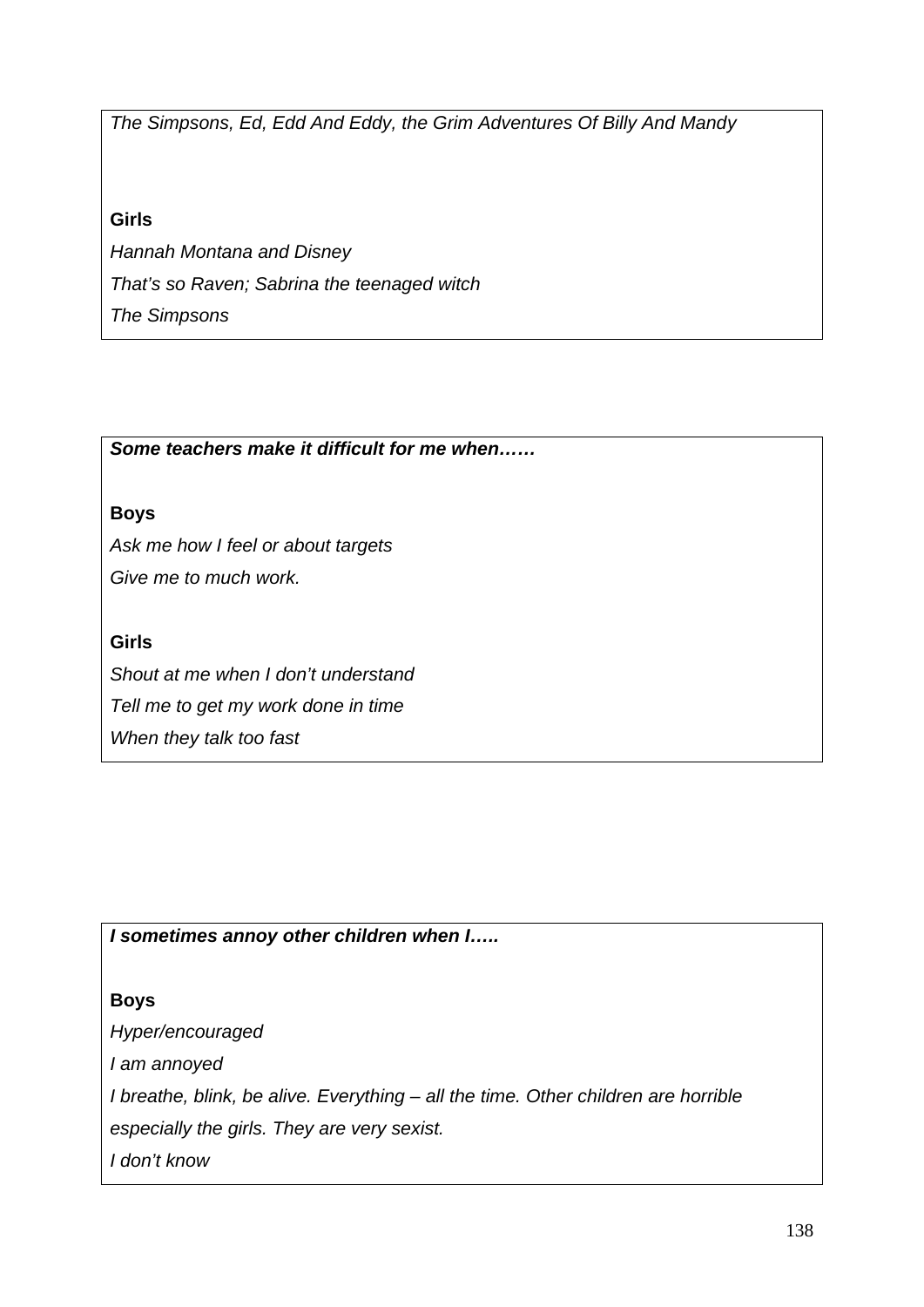*In a temper*

*Miss obvious jokes or topics*

## **Girls**

*Interrupt*

*Start shouting out loud*

*When I leave this school, I plan to…..*

## **Boys**

*Be pilot*

*Get a job in helping animals*

*Go to university*

*Go to university and study game and film making*

*I don't have any ideas yet.*

*I don't know*

*To become a games designer*

## **Girls**

*Get a job*

*Get a job*

*Go to university*

*In the future, I would like to get a job as a…..*

## **Boys**

*Be a pilot Director/actor*

*Executive of Rock Station games*

*I don't know*

*Scientist or doctor*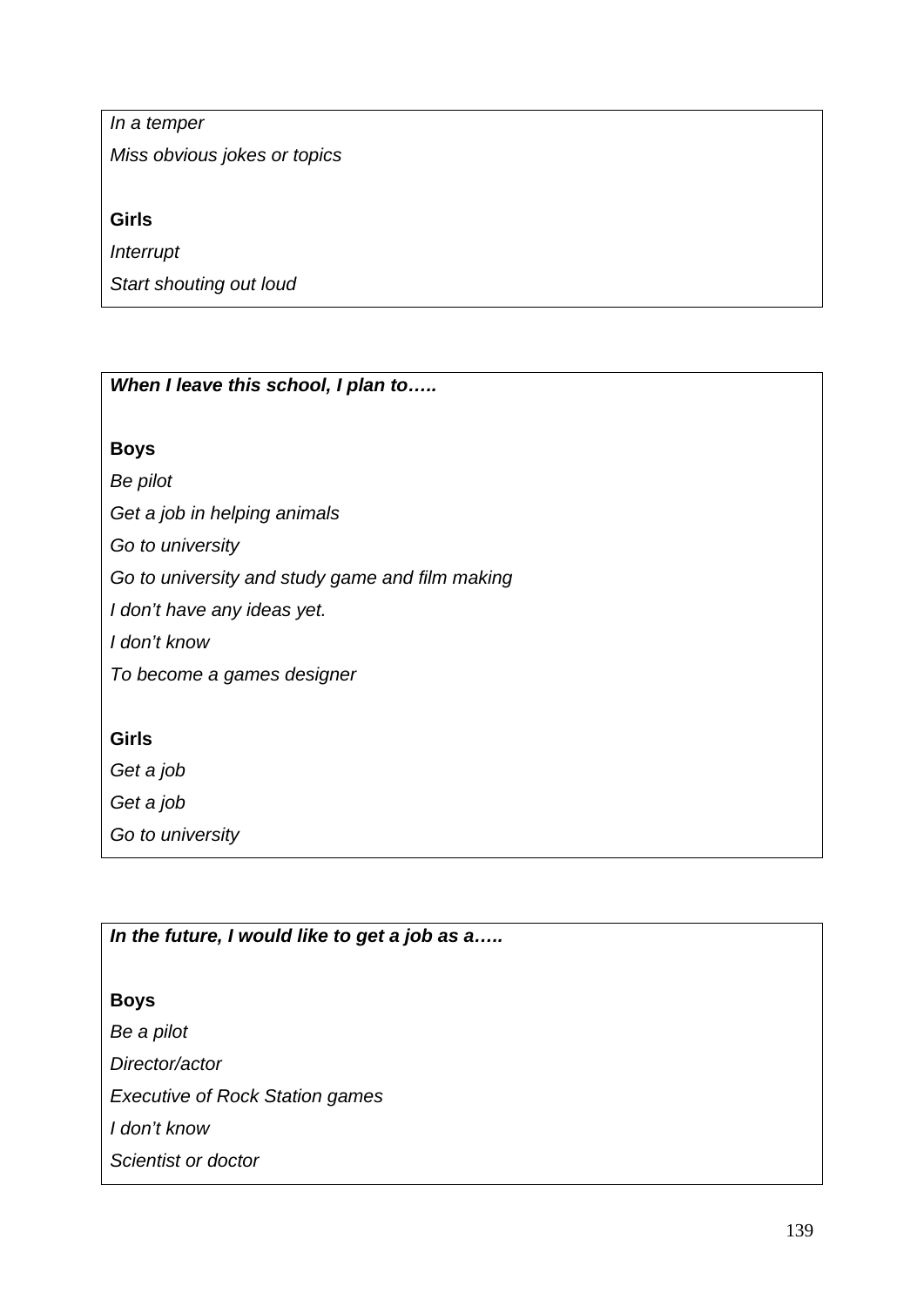| <b>Girls</b>    |  |  |
|-----------------|--|--|
| A vet           |  |  |
| Librarian       |  |  |
| <i>Pop star</i> |  |  |

## **Responses from the 16 to 18 year-olds (n=15)**

*My special interests are….*

#### **Boys**

*Animals and recycling*

*Animals and space*

*Computer games*

*Computer games*

*Computer hardware and gaming*

*Computer, reading, writing, TV*

*Computers and games*

*ICT*

*Movies, music and books*

*Music*

*Swimming, video games*

*Listening to music and playing various sports*

## **Girls**

*Gothism and gaming Swimming, bell ringing and animals*

*My best subjects are……*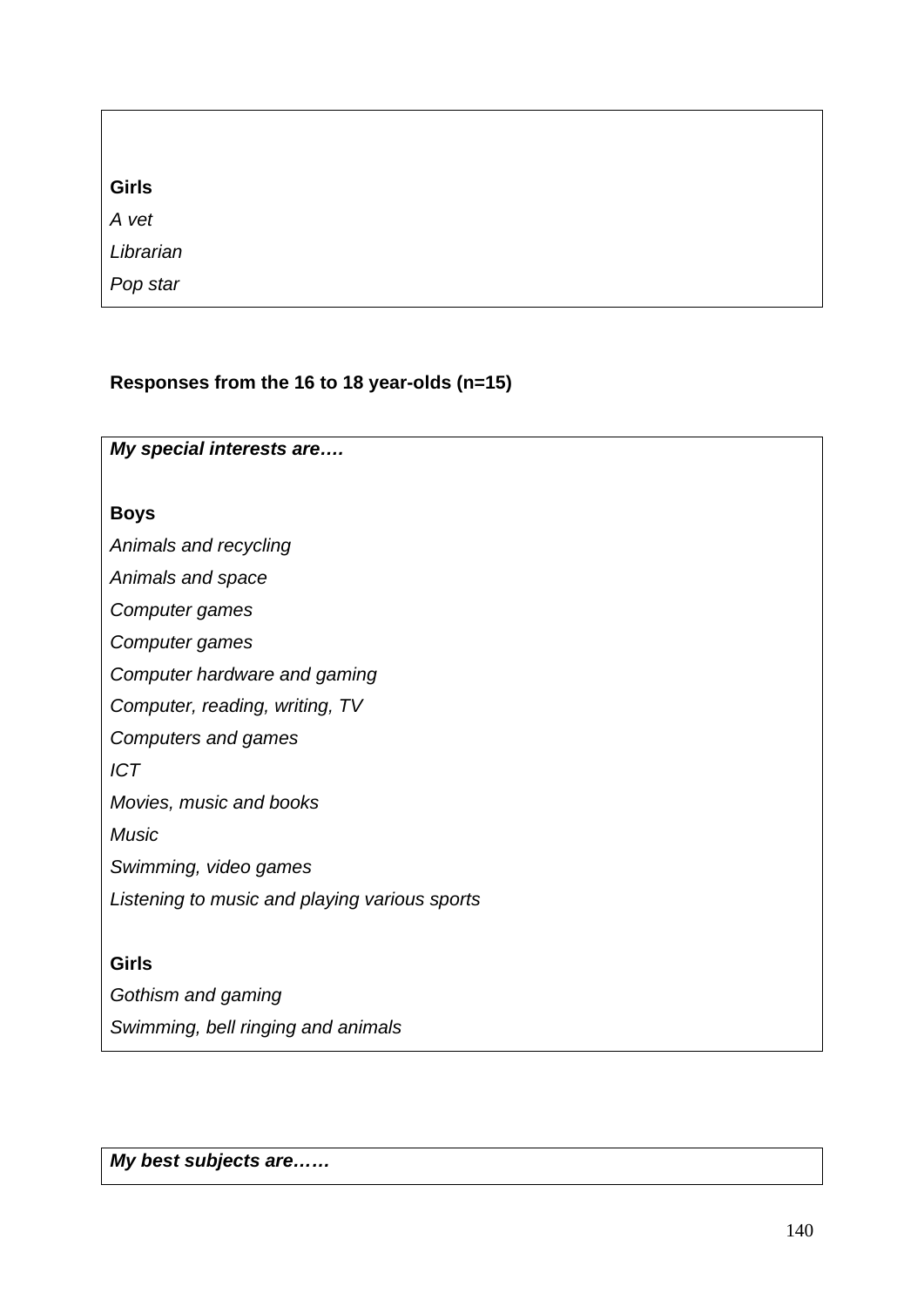| <b>Boys</b>                |
|----------------------------|
| All of them                |
| Art                        |
| <b>Biology</b>             |
| <b>Biology and physics</b> |
| English                    |
| English, history and RE    |
| <b>ICT</b>                 |
| <b>ICT</b>                 |
| <b>ICT</b> and history     |
| IT                         |
| Music and history          |
| <b>Science</b>             |
|                            |
| <b>Girls</b>               |
| Maths and geography        |
| None                       |
|                            |

*My worst experience in school/college has been when….*

**Boys**

*Be bullied and name called*

*Being bullied*

*Bullying (enough said!)*

*Do you have a week?*

*Going into an exam without a scribe*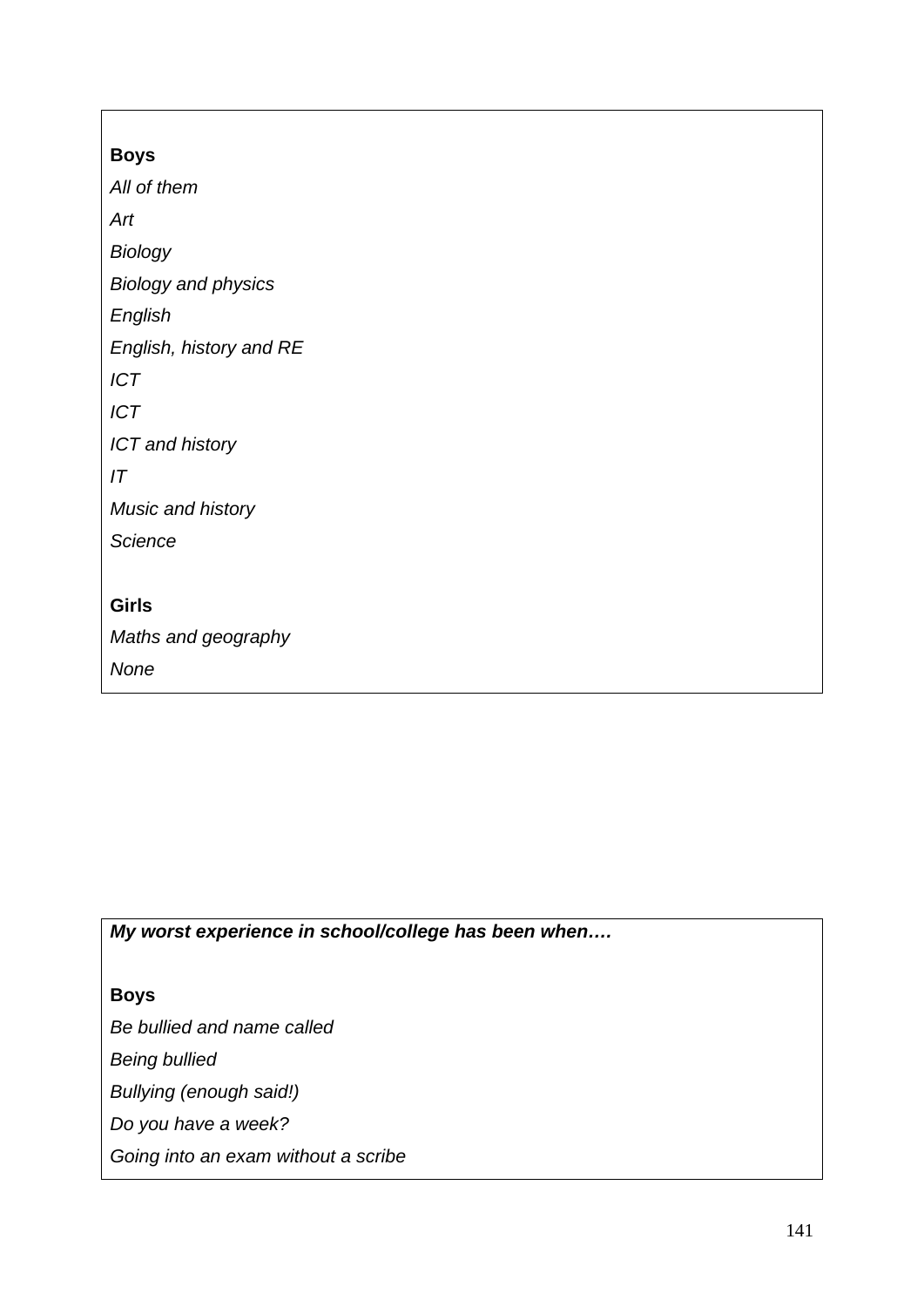*I was put in Friday afternoon detention. I was suspended for retaliation in an unjust situation, Somebody has publicly abused my personal belongings Studying for my college exams*

## **Girls**

*I have been humiliated too many times to pick out one experience. Throwing up in technology*

## *At school/college, I need help with……*

## **Boys**

*Everything*.

*Getting the answer right and reading and writing*

*Irish, English*

*Maths*

*Maths*

*More than I could wright here.*

*Organising*

*Revision notes*

*Work and work again*

*Writing and reading and learning.*

## **Girls**

*Everything*

*Spelling*

*My best experience at school/college has been…..*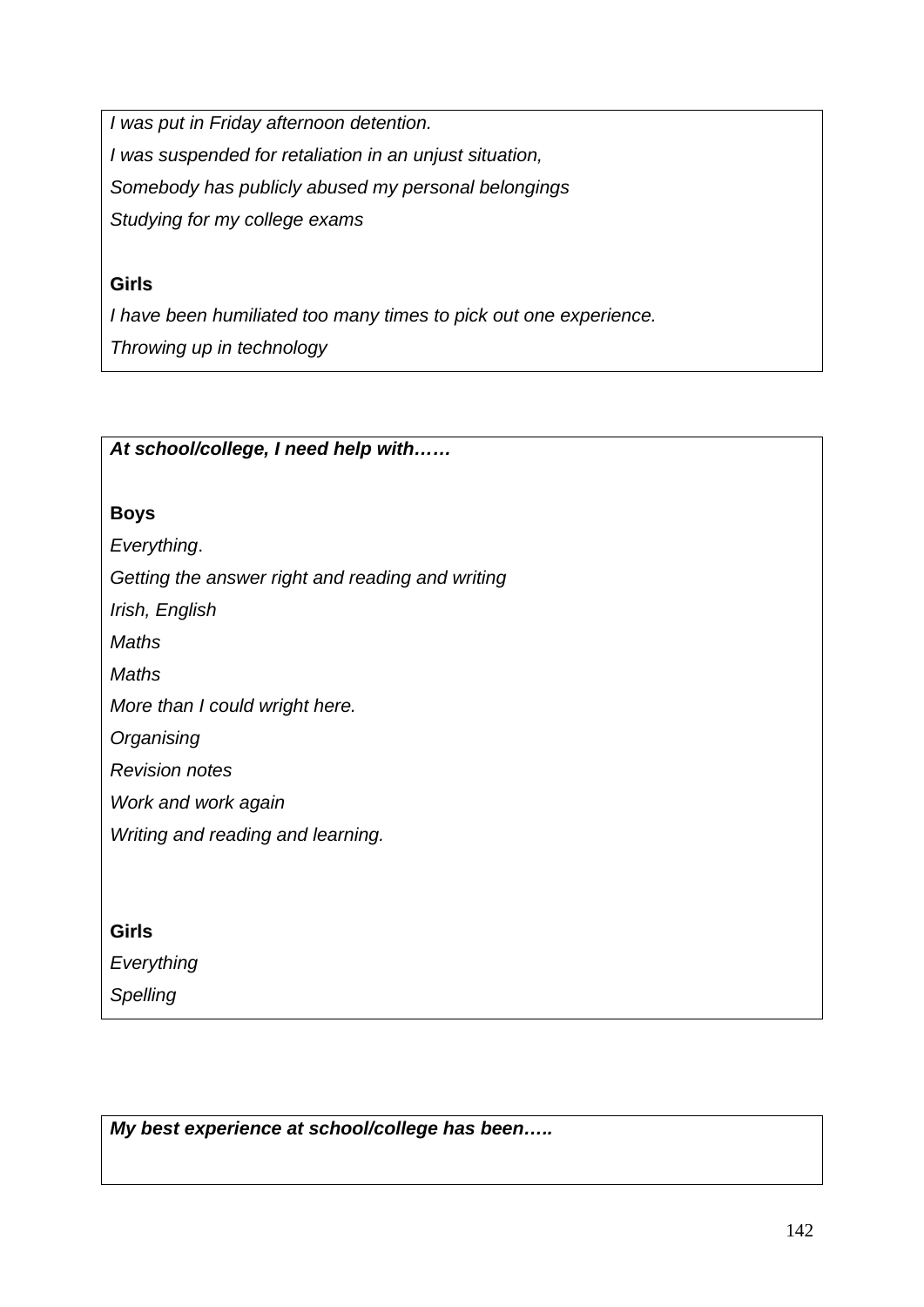## **Boys**

*Are you \*\*\*\* kidding me? Becoming a prefect Getting a B in Maths Getting a classroom assistant to help me Getting my GCSE results My performance in the school play My school winning XX in 2006 Punching my year teacher at the formal (he deserved it). When I finished. When somebody got me annoyed and I fought back With friends and when talking with Mr. ……*

# **Girls**

*Going to London castle with the year group*

*Never had one, barring leaving*

# *My favourite TV programme(s) is…..*

# **Boys**

*Lost*

*NCJS, Onepiece*

*Neon, Genesis, Family Guy, Gundama Wing, Cowboy Bebop*

*Scrubs, early Simpsons, Red Dwarf, Father Ted, Futurama, Family Guy*

*Scrubs, Smallville, Buffy, Angel*

*Shameless*

*Sitcoms*

*Sonic X*

*Star Trek, and discovery programs and educational programs and animal programs The Simpsons*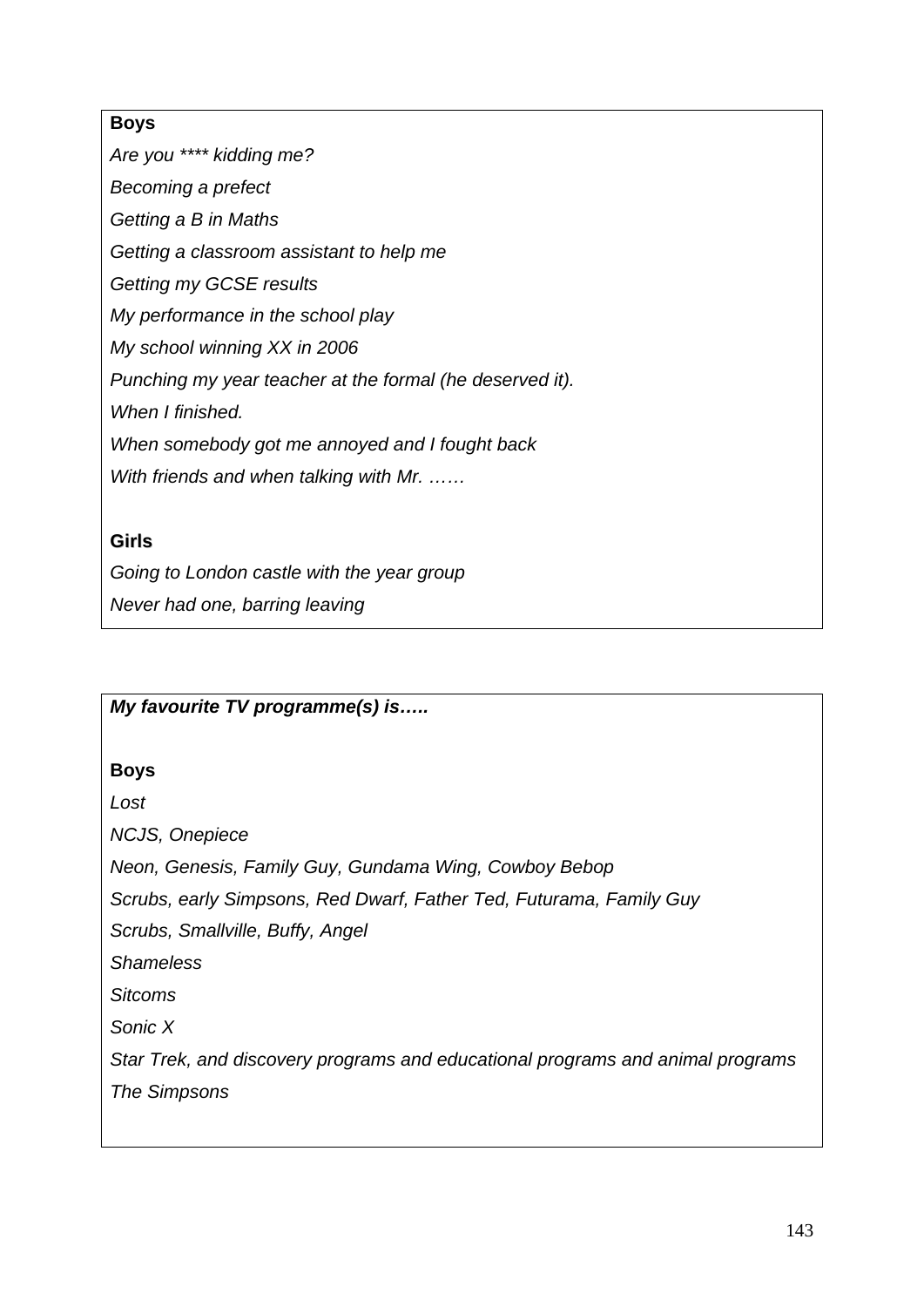# **Girls**

*Don't watch much TV*

*Red Dwarf, Sex and the City, Desperate Housewives, CSI*

*Some teachers make it difficult for me when…..*

# **Boys**

*They put me down (i.e. the maths teacher) When they started on me for not understanding work*

**Girls**

*They single me out and put me down*

*I sometimes annoy other children when I……*

## **Boys**

*Anything I turn my hand to*

*Ask for repeats*

*I do my work and finish before them and my quirks*

*I don't annoy other children as I am frenily to all*

*I don't laugh at their stupid comments.*

*I perform random acts of randomisty*

*I talk about movies too often*

*If I do, I don't know why.*

*Talk too much*

*They annoy me*

*When I do anything*

## **Girls**

*I dress the way I do*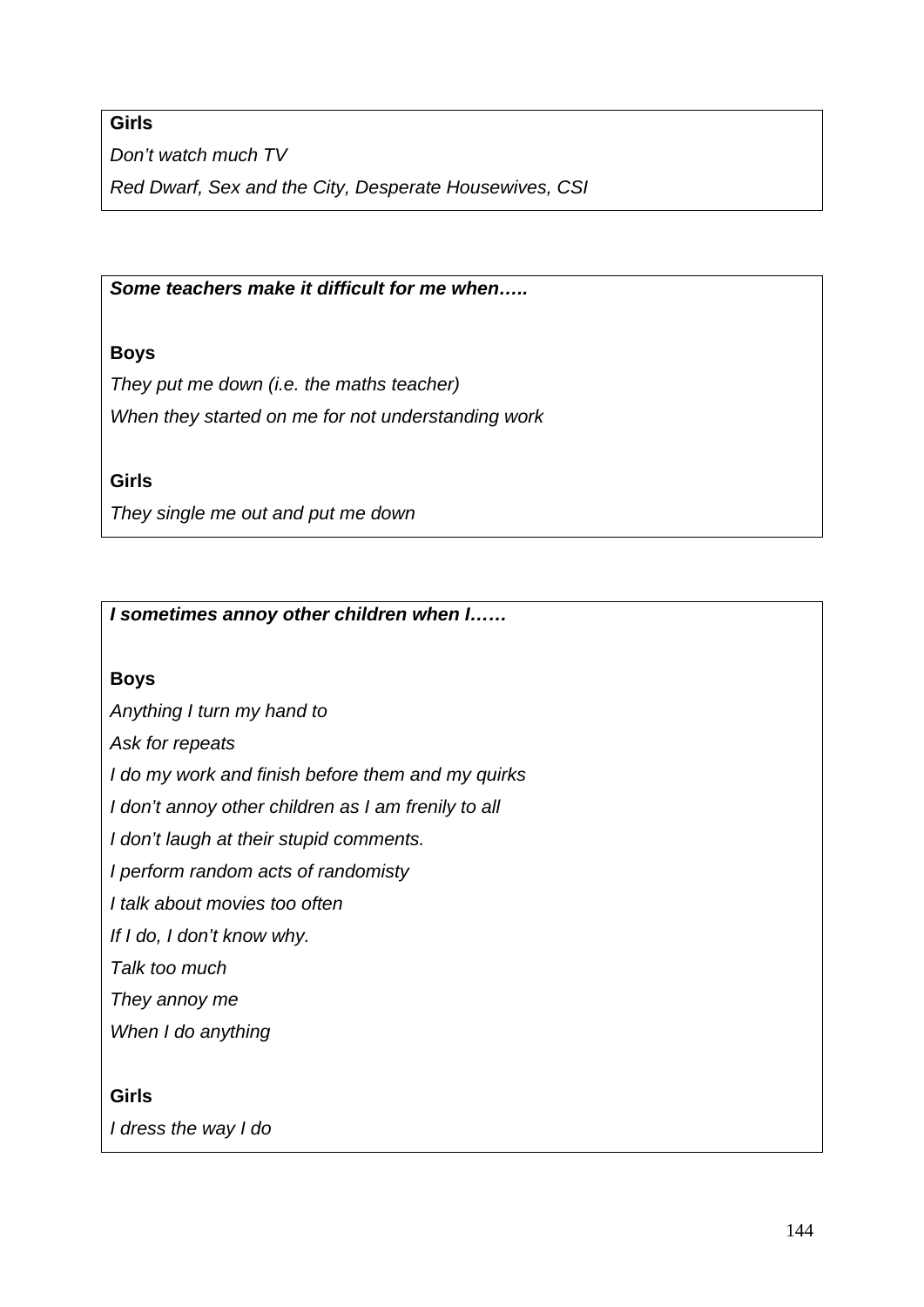*I get things right*

**Boys** *Become an animator Go to university Go to university Go to university Go to university Going to college of further education to do a BTec I am in college and I will soon be quitting due to the behaviour of tutors. I'll be honest. There is no point in planning anything. I have to take one day at a time and work through it. I plan to study in Liverpool. Revolutionise the transport and space industries Work hard*

**Girl**

*Go to University to do Zoology and then specialise in entymology*

*In the future, I would like to get a job as a…..*

**W***hen I leave this school/college, I plan to….*

**Boys**

*Animator*

*Biochemist*

*Computer games and hardware, Alpha and Beta tester*

*Computer games programmer*

*Dump manager*

*Film-maker*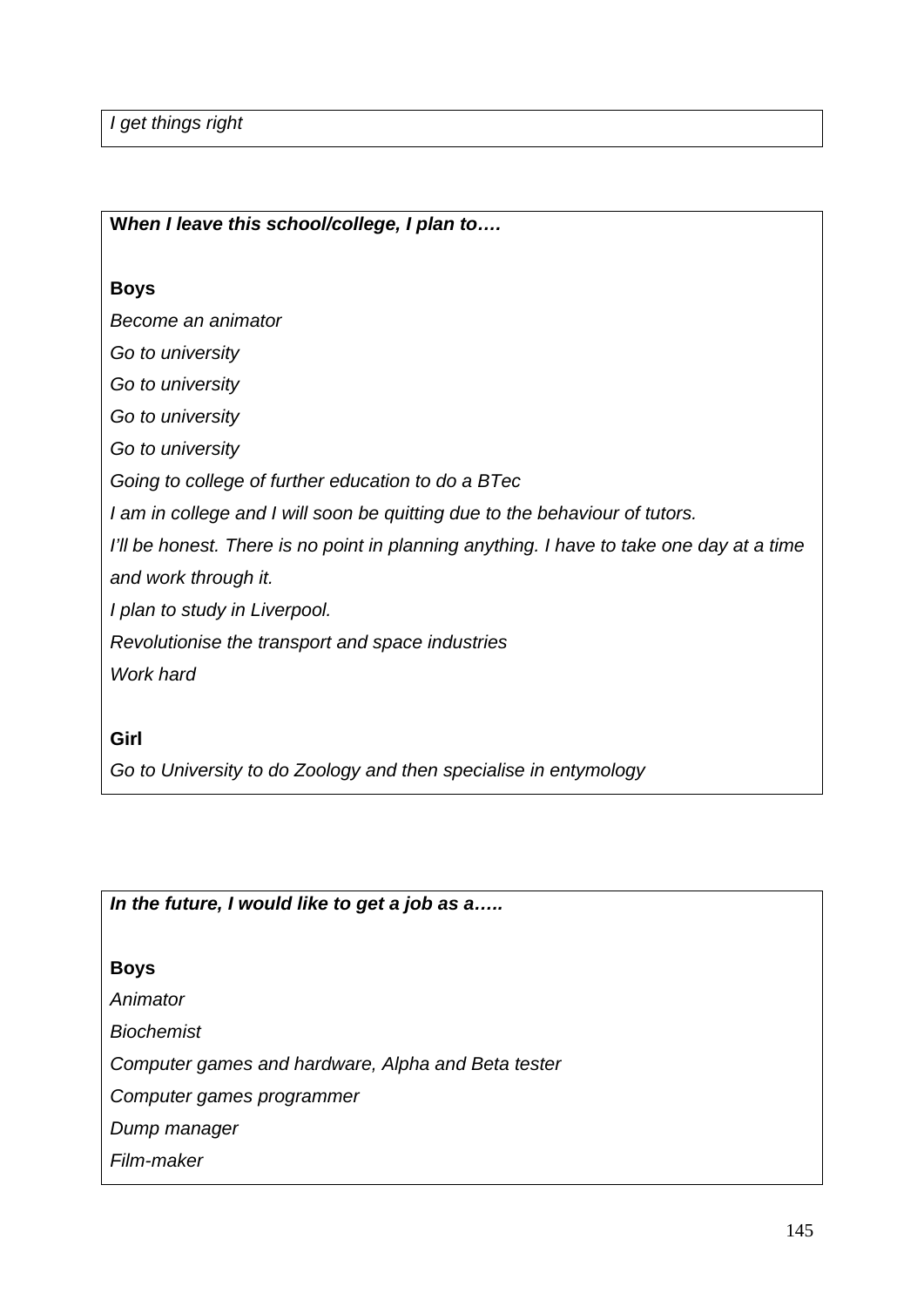*Forensic scientist Games developer or similar for computers Not sure yet Something to do with Science Technical programmer*

#### **Girls**

*I won't be able to, let alone cope with one, sadly. Someone who works with animals and insects*

Some of the comments made above show the insight that the child or young person has into their experiences and other people's responses. They may have developed these without explanation from staff and parents or may be writing down what they have heard others say to them.

### *4.1.15 People who have helped the children and young people with AS*

The children and young people were asked to rate the extent to which they had been helped by a number of people in their lives. Their responses are given in the Table 15 below. The key people they feel have helped the most are their family. Given the nature of the condition, parents are often unsure whether their son or daughter perceives them as helpful and whether the feelings and emotions involved are similar in kind and degree to those of their other children. These findings suggest that young people with AS are very well aware of the help and support they derive from their parents. This is another prompt for services to endeavour to support the parents and families as much as they can as they are the key resource in their children's lives.

What is also encouraging is the number of children and young people who state that they have been helped 'a lot' by their friends. Parents and professionals and individuals with AS themselves often speak of their problems in finding and maintaining friendships – and in fact sections in this report do identify many sadnesses surrounding these issues. Nevertheless, over half of the children in this sample refer to the support they have had from friends. Having even one friend at school is vital for these young people to act as interpreter, protector and companion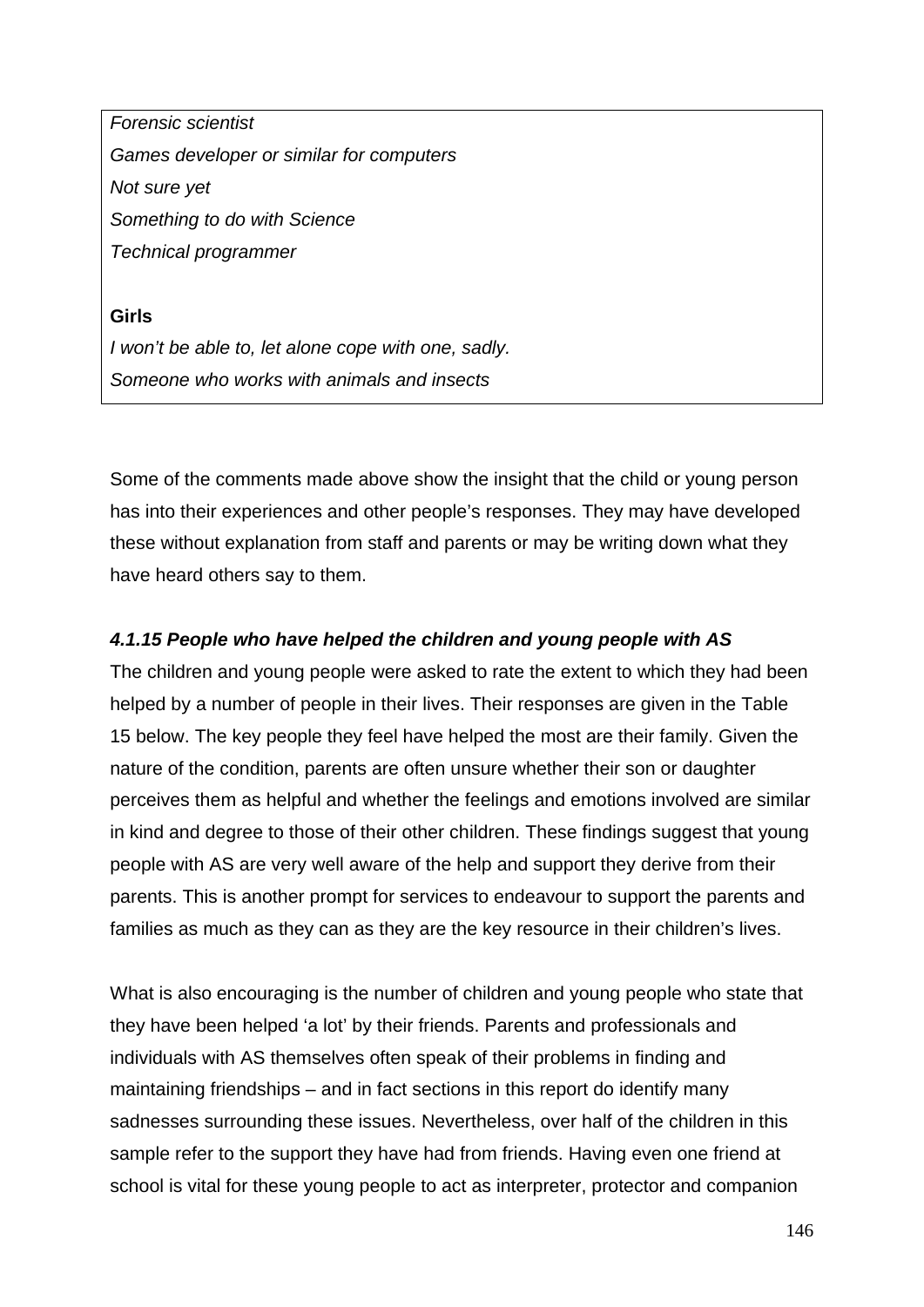with whom to share their special interests. Teachers and support assistants are also rated well overall. As the children and young people have many teachers, it is hard to give a general rating to this question, and some children identified particular teachers who had given them a very hard time, which can then affect their trust and relationship with teachers generally. The mother of a 13 year-old boy said her son treated his assistant like his PA (personal assistant) and was very happy to have her support.

| People who      | A lot          | A little       | Has not        | Don't          | <b>No</b>      |
|-----------------|----------------|----------------|----------------|----------------|----------------|
| have helped     |                |                | helped         | know           | response       |
| My family       | 31             | $\overline{4}$ |                |                |                |
| My teacher      | 14             | 16             | 5              |                |                |
| My support      | 15             | 11             | 3              | $\overline{4}$ | $\overline{2}$ |
| assistant       |                |                |                |                |                |
| My headteacher  | 9              | $\overline{7}$ | 14             | 5              |                |
| My doctor       | 10             | 11             | 11             | $\overline{1}$ | $\overline{2}$ |
| My friend       | 19             | 9              | 3              | 3              | 1              |
| My psychologist | 12             | $\overline{4}$ | 3              | 8              | 8              |
| My speech       | $\overline{7}$ | 6              | 3              | 8              | 10             |
| therapist       |                |                |                |                |                |
| Other person    | 5              | 5              | $\overline{2}$ | 13             | 9              |
| <b>Totals</b>   | 122            | 73             | 44             | 42             | 32             |

**Table 15:** Level of support that children and young people with AS felt they have had from different agencies

## *4.1.16 People who should have helped, but have not done so*

The children and young people were asked to state whether there was anyone who they felt should have helped them, but had not done so. Fourteen (41%) of the children and young people identified at least one person they felt could have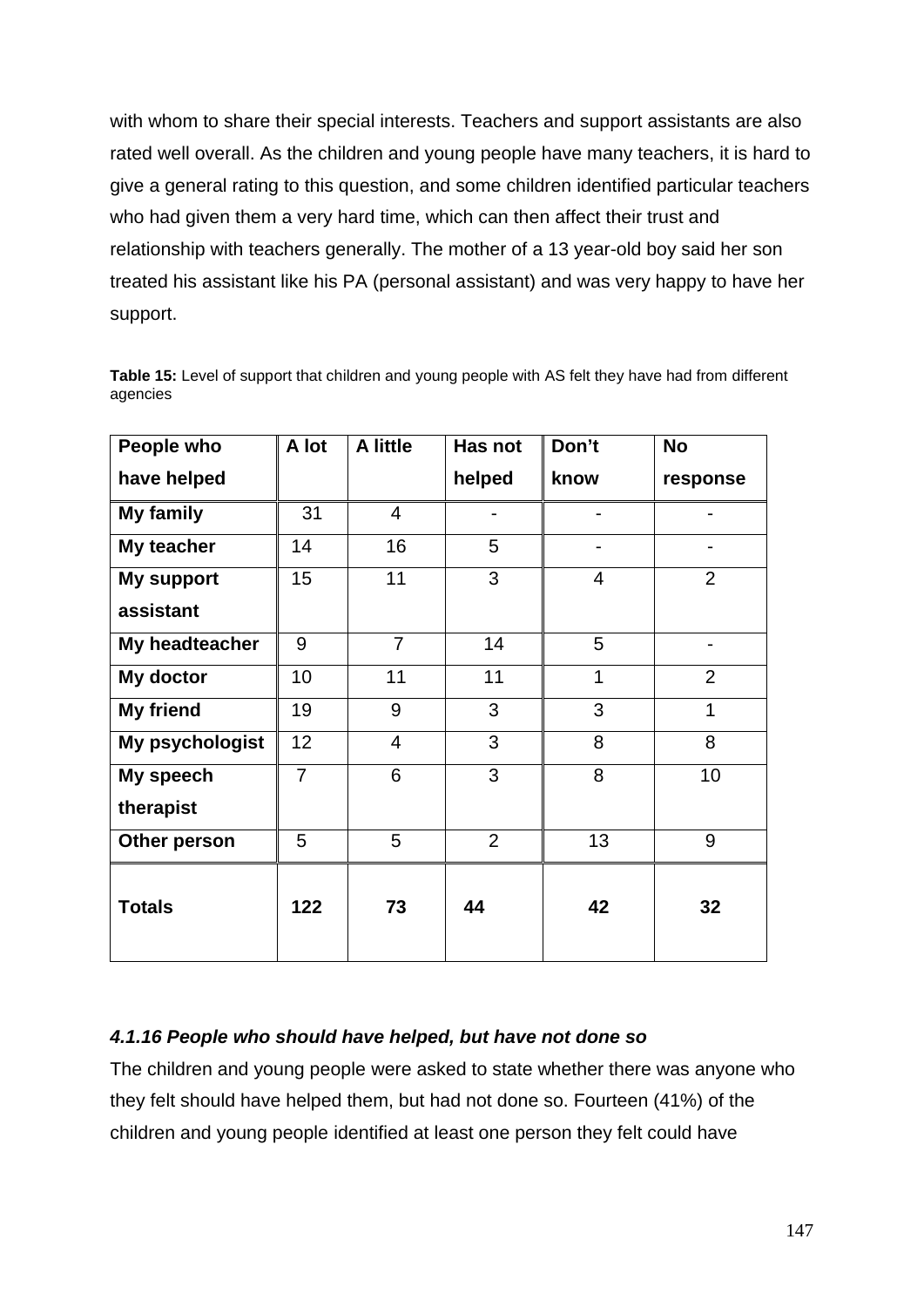supported them but did not. These included teachers (3), parents (2), and a range of other professionals (7).

Specific comments made on those who should have helped included:

## **10 to 12 year-olds**

*My old school*

*My teacher from 2 years ago. She didn't try to understand who I am and always shouted at me. School is very hard every day. I hate it. I hope secondary school is better.*

*Friends*

*My school – they do help me but not a lot.* (She does not have a support assistant).

## **13 to 15 year-olds**

*My doctor with my diet and allergies My head of year should have come and talked to me if I had any problems*

## **16 to 18 year-olds**

*Teachers My teachers and my dad (who lived separately from the family) My mum (who lived separately from the family) The former SENCo of my grammar school The government*

One 16 year-old said that he would have liked more experiences with other AS teenagers since he was diagnosed 3 years ago. He had been on a six-week sailing course and wanted more similar experiences. A 17 year-old girl commented that there are '*hundreds of people who don't care.'* One 18 year-old listed a number of people he thought should have helped and who did not, which included social services, doctors, and other medical personnel.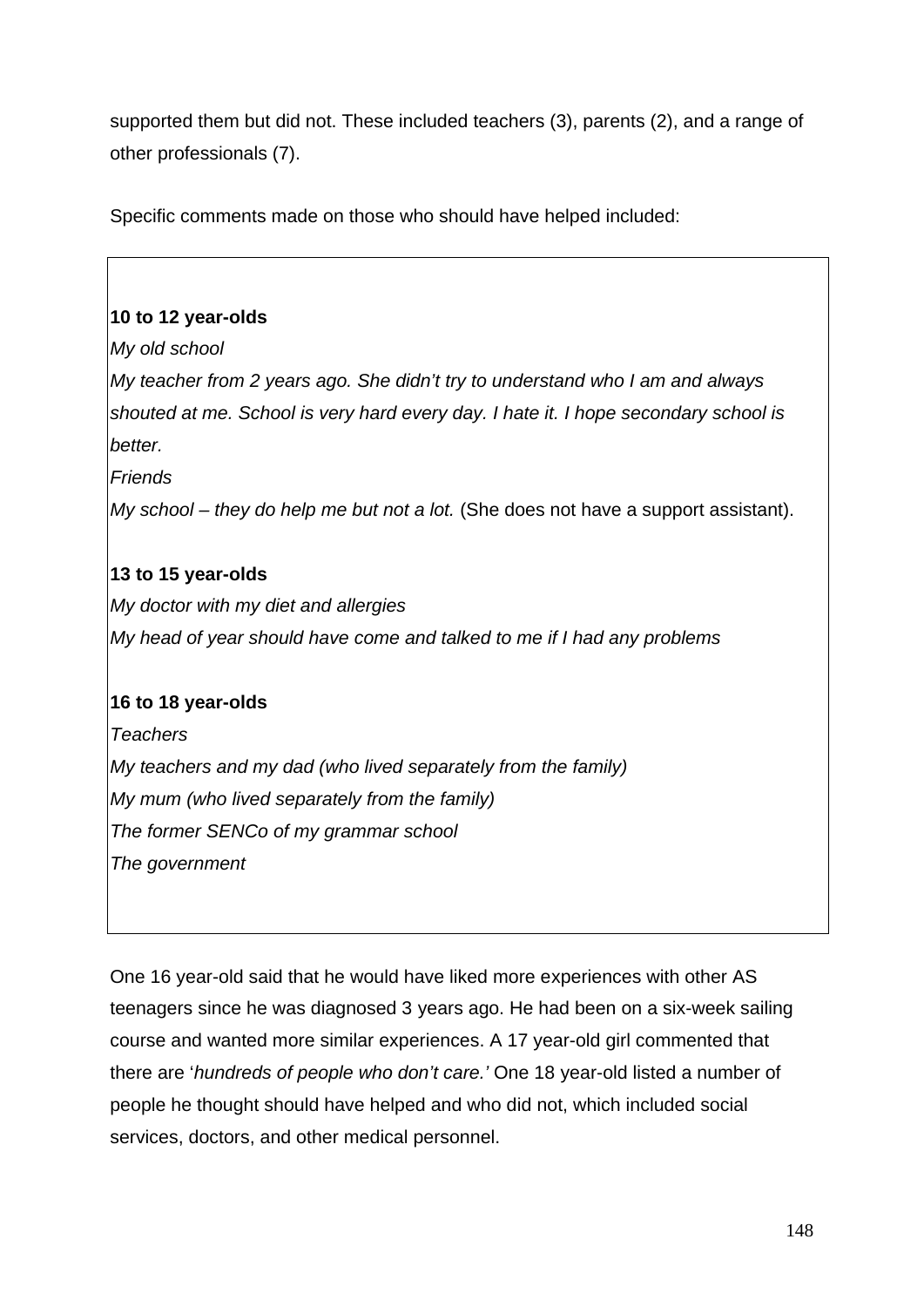# *4.1.17 Which of the following statements do you think the NICCY Review should say about services and support to children with AS in Northern Ireland?*

Children and young people were asked to rate a number of statements provided on the support services in Northern Ireland in terms of whether these were very good, quite good, or not very good. They were able to tick 'don't know' to these. Their responses are given below by age group in Table 16.

**Table 16:** Ratings given by children and young people with Asperger syndrome to services in Northern Ireland

| <b>Statement</b>             | <b>Very</b>    | Quite          | Not very | Don't                   | <b>No</b>      |
|------------------------------|----------------|----------------|----------|-------------------------|----------------|
|                              | good           | good           | good     | know                    | response       |
| Services and help for        | $\overline{2}$ | $\overline{7}$ | 20       | $\overline{2}$          | $\overline{4}$ |
| children and young people    |                |                |          |                         |                |
| with Asperger syndrome in    |                |                |          |                         |                |
| Northern Ireland are         |                |                |          |                         |                |
| The support which schools    | $\overline{4}$ | 5              | 17       | $\overline{\mathbf{4}}$ | 5              |
| give to children with        |                |                |          |                         |                |
| Asperger syndrome is         |                |                |          |                         |                |
| Doctors, nurses and          | $\overline{4}$ | 12             | 8        | $\overline{7}$          | $\overline{4}$ |
| dentists in Northern Ireland |                |                |          |                         |                |
| are usually  with            |                |                |          |                         |                |
| children with Asperger       |                |                |          |                         |                |
| syndrome.                    |                |                |          |                         |                |
| Voluntary groups for         | 6              | 9              | 8        | 6                       | 6              |
| children and young people    |                |                |          |                         |                |
| with Asperger syndrome in    |                |                |          |                         |                |
| Northern Ireland are         |                |                |          |                         |                |
| Most teachers are in         | 4              | 5              | 20       | $\overline{2}$          | $\overline{4}$ |
| understanding how to help    |                |                |          |                         |                |
| children with Asperger       |                |                |          |                         |                |
| syndrome.                    |                |                |          |                         |                |
| Most professionals are       | 3              | 8              | 16       | $\overline{4}$          | $\overline{4}$ |
| at asking children and       |                |                |          |                         |                |
| young people with Asperger   |                |                |          |                         |                |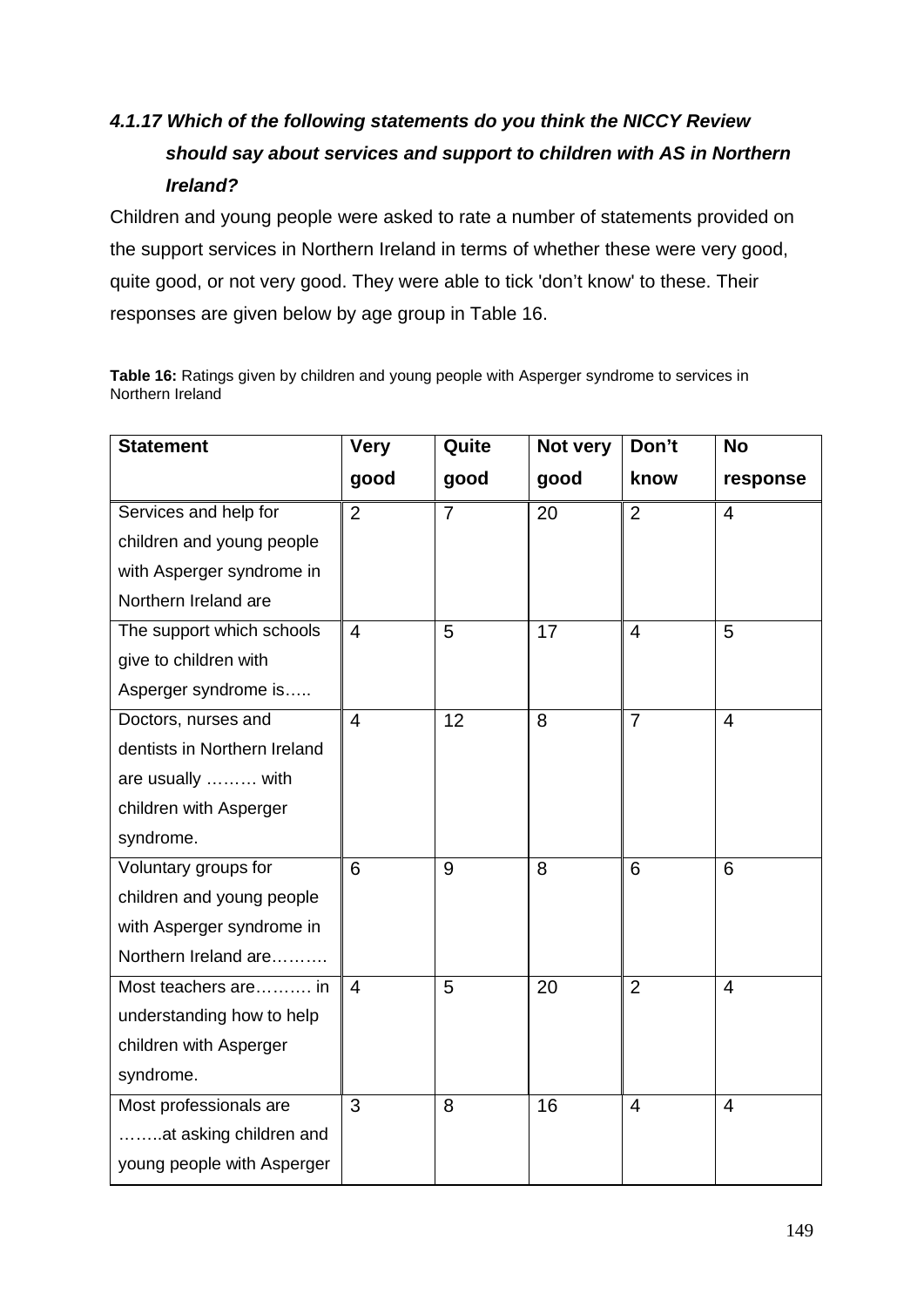| syndrome what they think<br>about the help they need. |    |    |    |    |    |
|-------------------------------------------------------|----|----|----|----|----|
| <b>Totals</b>                                         | 23 | 46 | 89 | 25 | 27 |

Just over half (57%) of the ratings given were rated as 'not very good', but 23 (14%) of the ratings were very good and 46 (29%) were rated as quite good. So there is some degree of satisfaction amongst the 35 children and young people with what has been received. Some made additional comments, as follows.

An 11 year-old boy broke his hand and although his mother explained he had an ASD, he still had to wait 12 hours to see a doctor.

One of the children's mother's also wrote some comments in addition to her son about the long waiting times she had experienced in seeing professionals. She said she had waited about 18 months to see a paediatrician; two years to see an OT; 18 months to see a speech therapist and then 12 months for the second appointment to begin the therapy; 18 months to see a dietician; 5 years to complete the Statement as the school was reluctant to complete the reports; and three years to see an Educational Psychologist. It is difficult to comment on this without knowing the views of the professionals concerned. However, it is clear from this Review that not only parents were concerned about waiting times, but the professionals, too, felt these were unacceptable. It will be the case for some children and young people and their families that their needs are not as great as others, but clear messages need to be given to parents about the reasons for the delays and an idea given as to when they might be seen. The NIASA plan (NIASA, 2003) which reported on the situation in England also reports long delays for diagnostic assessment, and states clear time intervals which should be aimed for between referral, diagnosis and the start of interventions.

An 18 year-old person also commented on the nature of help or lack of it, both positive and negative. For the first statement, he said that services were 'rubbish'. Help in schools he had attended ranged from very good to not very good. He felt that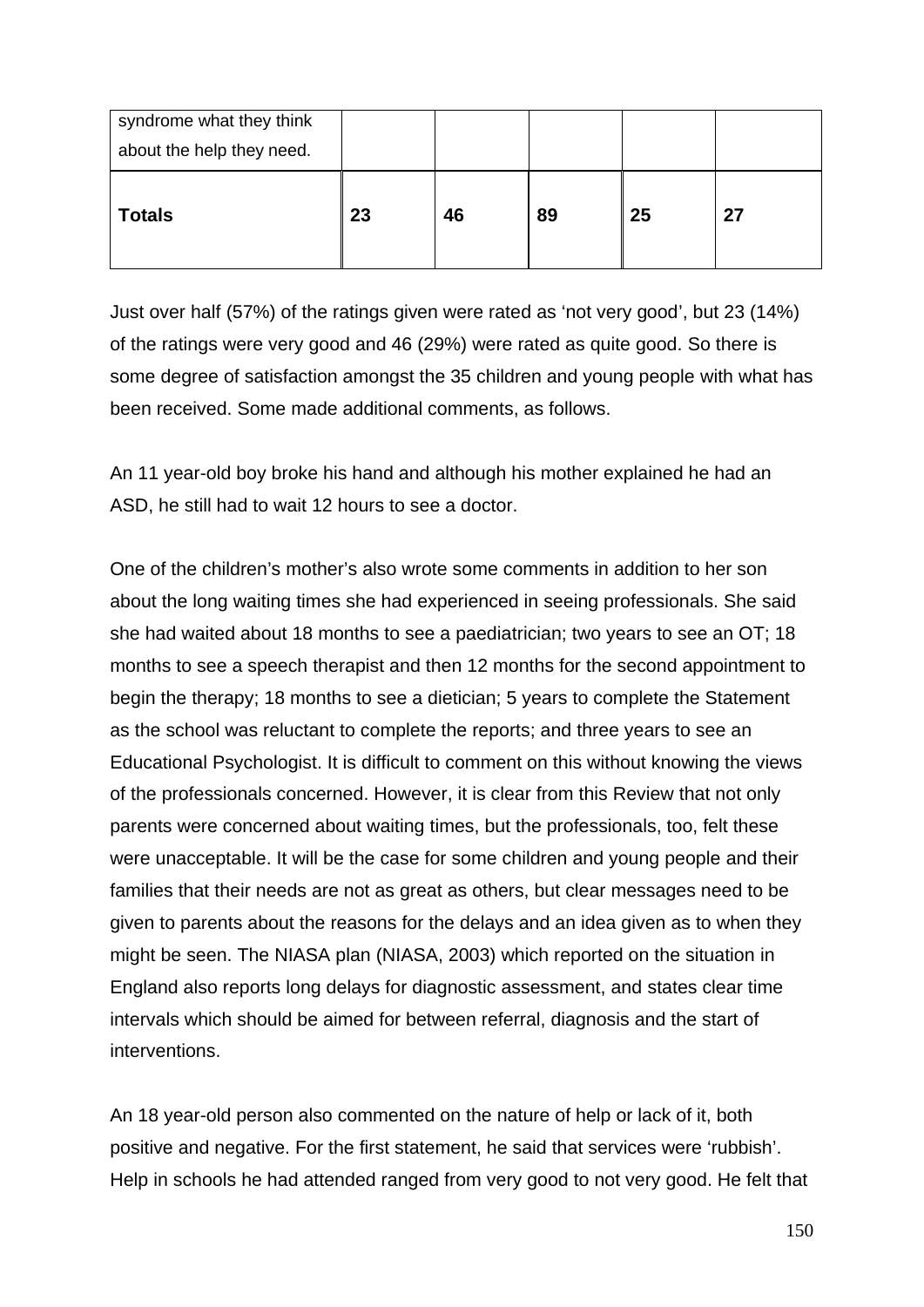doctors and health personnel were generally '*very polite*' . He had had good support from Autism Initiatives, but generally felt he had '*nothing over an 11 year period*' in his younger days. He was very derogatory about professionals generally stating that, '*They have a nose in the air and they don't talk to us*.' He added, '*They need to talk to us as we are here to stay and are not leaving.'* Another 18 year-old wrote, services are *'nearly non-existent, barring charities that can barely sustain themselves'*.

## *4.1.18 Other comments made by the children and young people*

At the end of the questionnaire, the child or young person was invited to comment on anything else not previously mentioned. Twelve children and young people chose to make additional comments. This clearly demonstrates that children and young people value being given the opportunity to comment on services, and that we can learn much from what they suggest. They made the following remarks:

*I was uncomfortable with answering the questions. I would like to meet people like me.*

*I hate quizzes like this as I find them intrusive and hard to fill in.* 

I asked the mother of the first boy to elaborate on this and she said it was not the nature of questionnaires he disliked but his concern about writing the correct answers. Other children and young people with AS have concerns about committing their feelings and ideas to print as it is a permanent record and so cannot be changed and some want to do the task perfectly and worry that it might be below what is expected.

## A 16 year-old boy said:

*'I am scared in case I don't get to University as people might be good at one thing and bad at another (e.g. ICT).'*

#### A 17 year-old said:

*'There is absolutely nothing in Northern Ireland for aspies. The people in schools give no support and if you tell anybody you have Asperger's, they either laugh and make fun of you or try to exploit it.'*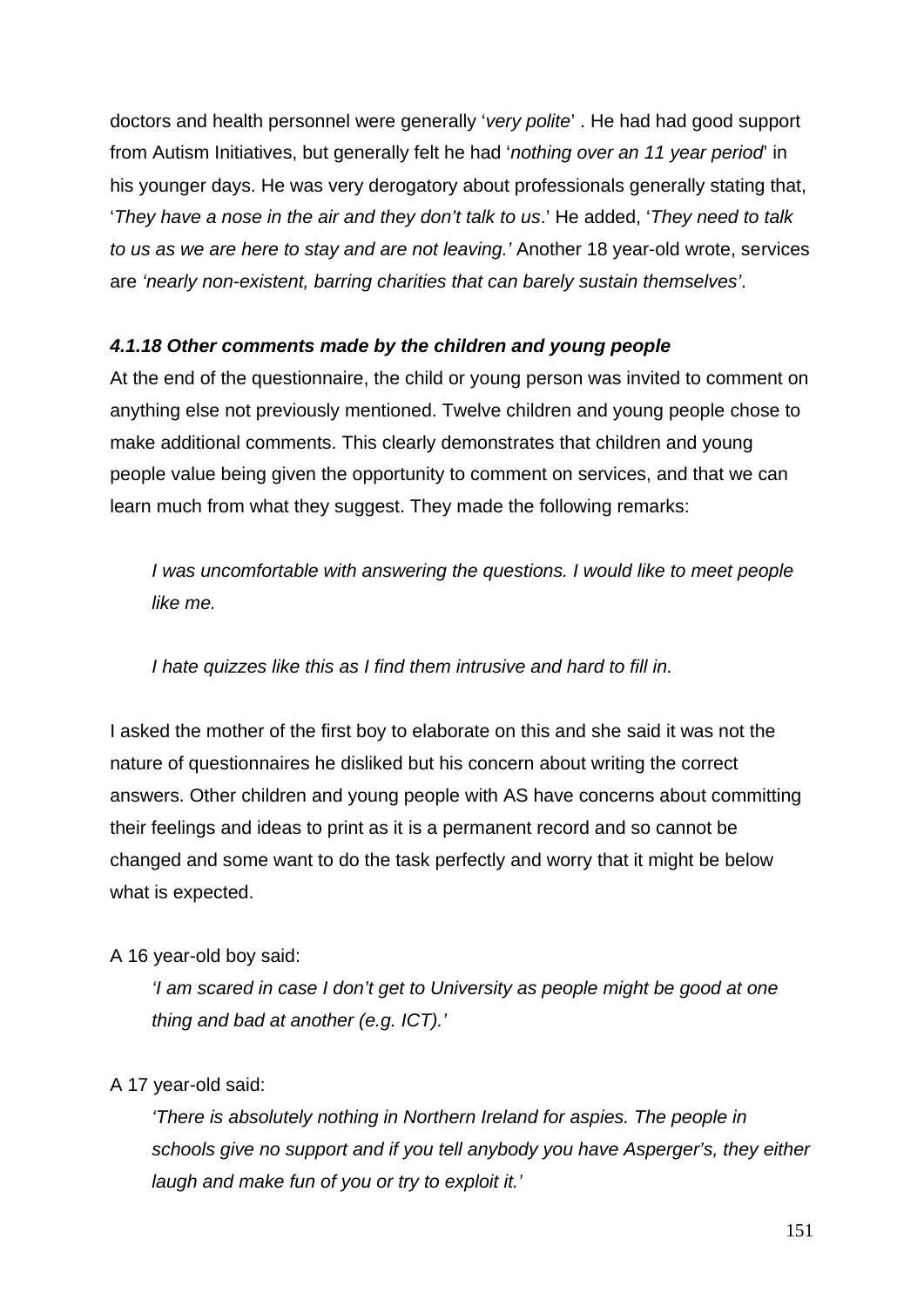This highlights the issues of disclosure mentioned earlier and points out the need to do this carefully and in a planned way.

A 12 year-old boy said: '*I don't really mind having AS'*, although he had complained about being teased and name-calling. He did have some friends and some teachers who understood and his parents talked to him about his problems.

A 15 year-old boy said he would have liked more help in making friends, and another 16 year-old boy wrote:

*'Ignorance of Asperger's often causes discrimination. My experience of it has set me on a trail of suicidal depression.'*

## A 17 year old suggested:

*'There should be talks in schools about Asperger syndrome so that people understand better.'*

An 18 year-old said: '*The aspect of having AS is much like a double edged sword*  with the exception of having no choice as to whether you have it or not'. He made the suggestion that perhaps in the future it will be possible to integrate computer components into the brains of people with AS (as in the film *Johnny Mnemonic*) to allow them to function better in the neurotypical world.

The final comment was from a 17 year-old girl said:

'*I wish for people to merely make it easier for us aspies. Our lives are horribly hard. We are forced to live in a norm world. Why can't someone try living in ours?'*

This suggestion sums up the position of most children and young people with Asperger syndrome, and the suggestion made is extremely useful. Much of the literature written by those with AS suggests that professionals need to try to get into the head and the shoes of children and young people with Asperger syndrome to see the world from their perspective. Many adults with AS writing about their condition use terms such as *alien, other world, wrong planet, inability to understand Earth*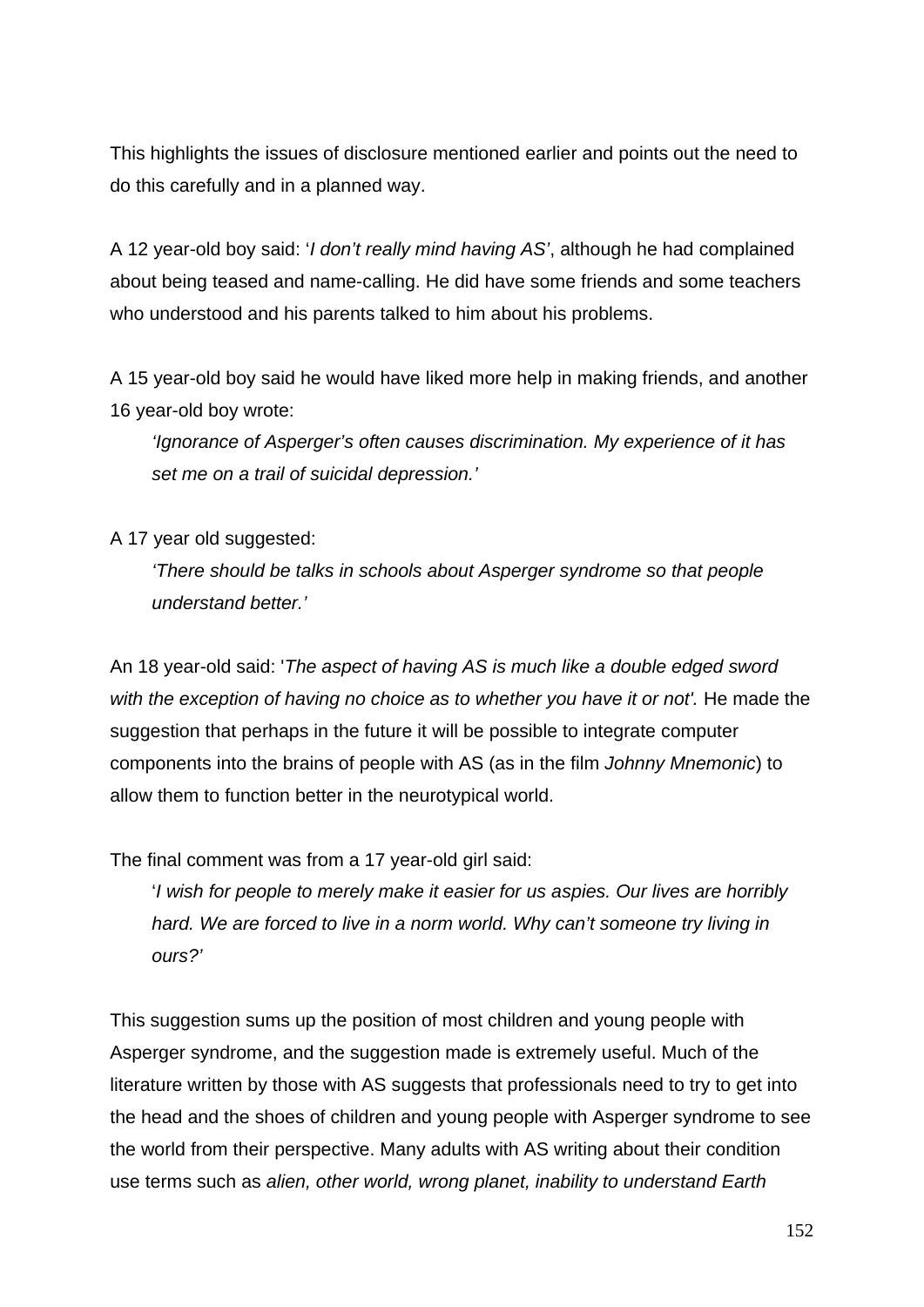*rules*, to describe their situation. Events such as the Autscape conference which have been set up and designed for people with AS allow people with AS to experience a '*world which is based on Aspie rules*.' One of the strategies they have devised which facilitates interaction or prevents 'unwanted' interactions is a badge system. During the conference delegates can wear a green badge if they are happy to interact with anyone; a yellow badge if they would like to interact but only with certain people (the names of whom are written on the badge) and a red badge which shows that they do not want to interact with anyone at the moment. Some children and young people and adults with AS can give the impression that they do not wish to interact with others by their non-verbal behaviour and so wearing a green badge can invite others to speak with them.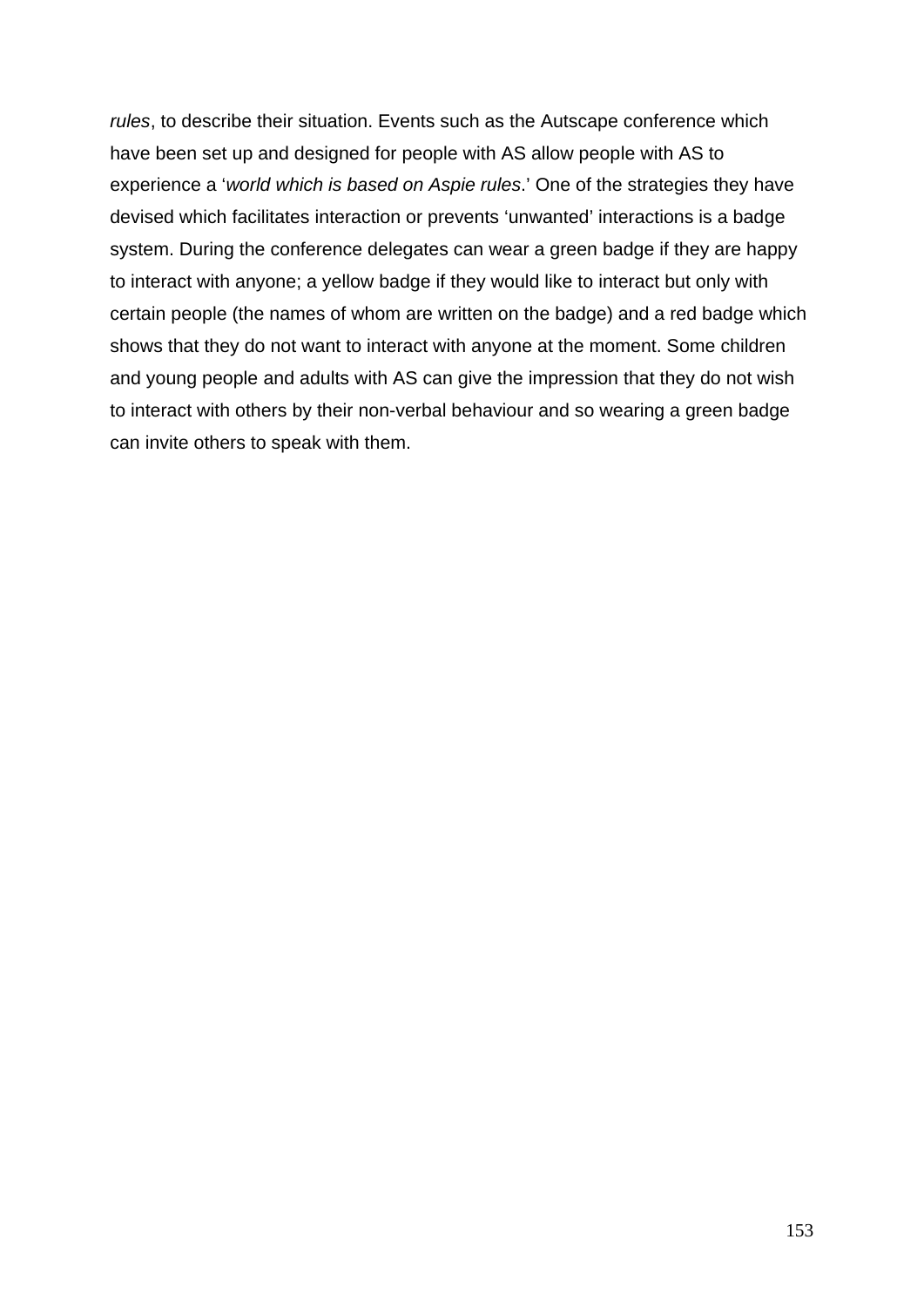# **SECTION 5: FINDINGS Data from the Parents and Carers Of Children and Young People With Asperger Syndrome**

# **5.1 Introduction**

A questionnaire was designed for parents of children with AS (see **Appendix 4**). These questionnaires were sent out by Autism NI, Asperger's Network and by professionals in Northern Ireland. Some parents also responded to newspaper articles and the website which publicised the Review. A total of fifty-nine parents returned a questionnaire to give data about their son or daughter. Three parents had two children diagnosed with an ASD, one having Asperger syndrome and the other child having a different ASD. They completed the questionnaire in relation to their child with AS.

The child population of Northern Ireland aged from 10 to 18 years at the time of the Review was approximately 152,000. The expected numbers of children aged 10 to 18 with AS, based on the prevalence rate of 36/10,000 was 547 and the actual number recorded by the Department of Education in post-primary schools was 358. This parent sample therefore represents 16%, or about one in six, of the population of parents with a child with AS aged 10 to 18 years living in Northern Ireland.

It may be that those parents who were not satisfied with the services and support were more likely to complete the questionnaire to register their dissatisfaction and so it is possible that the sample is skewed towards those who felt services were not good.

This sample does not represent the total population of those parents who have a child with AS for a number of reasons:

 It was self-selecting and not a random, compulsory sample selected on certain criteria;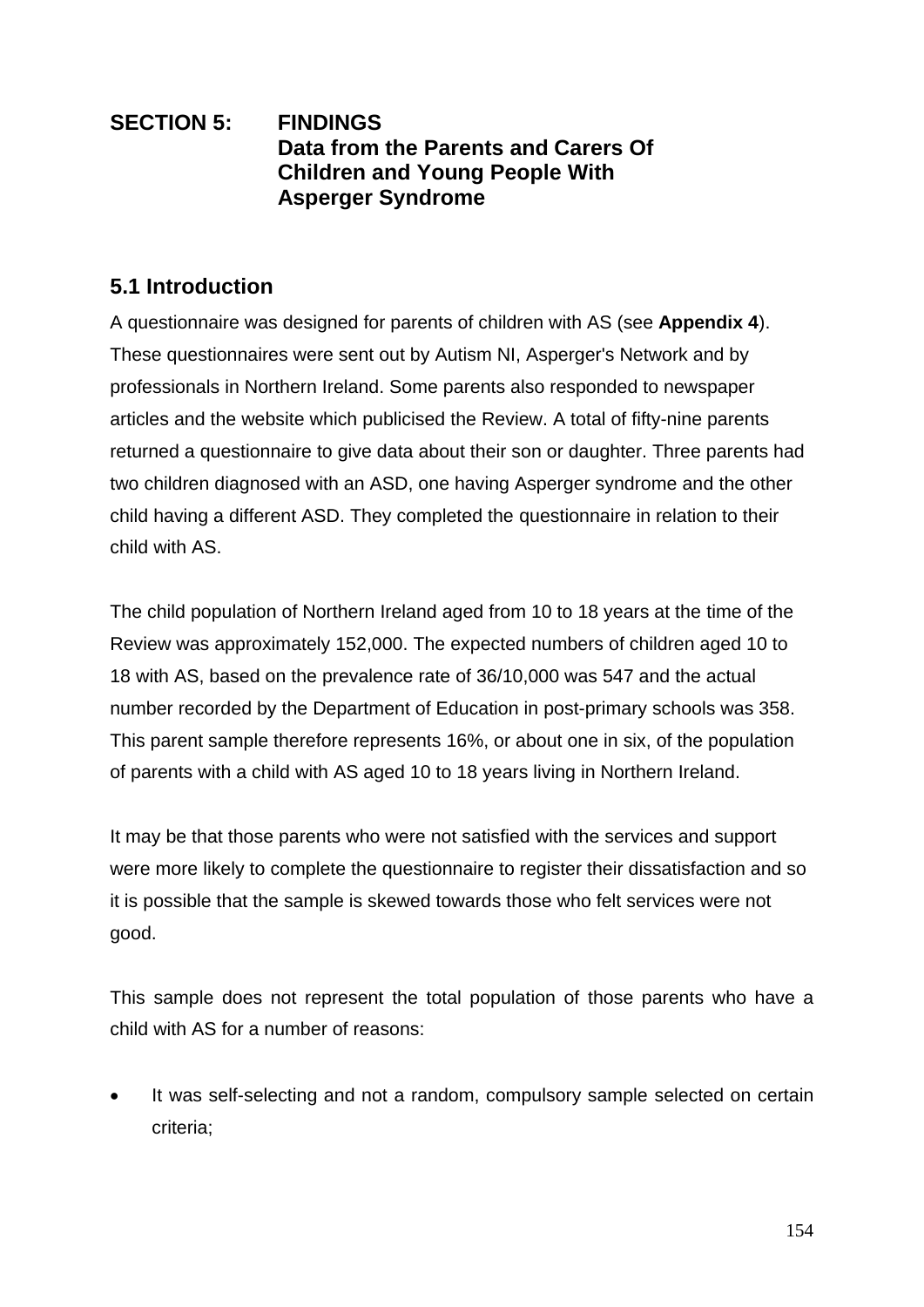- It only reached those with a diagnosis who were in receipt of a service or who might access the Internet or find out about the review via the newspapers, a voluntary group or a professional;
- It does not include those whose children are not yet diagnosed with AS;
- It does not include those who are not able to read/and or write at the level required by the questionnaire.

The views of this sample of parents will help professionals and voluntary groups to evaluate their practice in the light of the comments made. Some of the comments are very positive in relation to some aspects of the service and others point to areas in which they would have liked support or to ways in which they would have preferred to be supported.

Fifty-two (88%) of the questionnaires were completed by the child's mother, six by the child's father or step-father (1) and one by the child's foster parent.

# **5.2 Gender of the children and young people**

There were forty-seven boys and twelve girls in the sample, giving a ratio of 4:1.

# **5.3 Ages of the children and young people in the sample**

The ages of the children and young people are given in Table 17. There were nineteen children in the 10 to 12 year group; nineteen children in the 13 to 15 year group and sixteen children in the 16 to 18 year-old group giving a good distribution across the ages. There were five questionnaires returned from parents whose children were under the age of 10 years, and these have been included in the analysis too.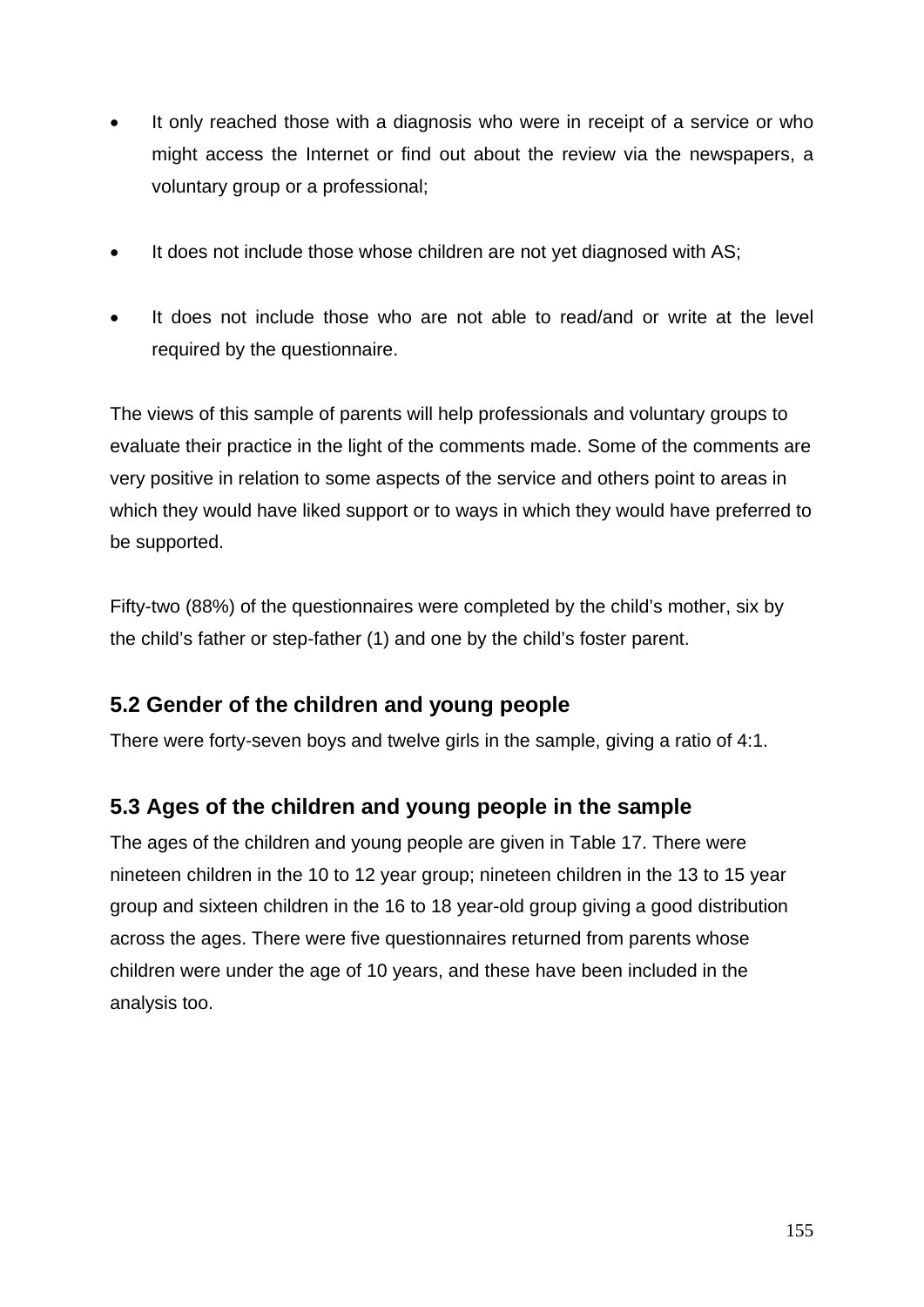|               |  |  |  | Table 17: The age in years of the children/young people whose parents/carers completed a |  |  |  |
|---------------|--|--|--|------------------------------------------------------------------------------------------|--|--|--|
| questionnaire |  |  |  |                                                                                          |  |  |  |

| Age in years | <b>Number of</b>      |
|--------------|-----------------------|
|              | children/young people |
| Under 10     | 5                     |
| 10           | $\overline{7}$        |
| 11           | 8                     |
| 12           | 4                     |
| 13           | 12                    |
| 14           | 5                     |
| 15           | $\overline{2}$        |
| 16           | 10                    |
| 17           | 3                     |
| 18           | 3                     |
| <b>Total</b> | 59                    |

# **5.4 Area in which they lived**

Parents who completed the forms came from all five ELBs in Northern Ireland (see Table 18). It would have been better to have had more from the Western area and for the totals to reflect the total population of each region, but time constraints did not allow for more parents to be recruited.

| <b>Region</b>  | <b>Number of AS in</b> | <b>Number of</b> | <b>Percentage of total</b> |
|----------------|------------------------|------------------|----------------------------|
|                | post-primary           | families         | families in the Review     |
| <b>Belfast</b> | 63                     | 11               | 19                         |
| North Eastern  | 40                     | 17               | 29                         |
| South Eastern  | 111                    | 10               | 17                         |
| Western        | 56                     | $\overline{2}$   | 3                          |
| Southern       | 88                     | 19               | 32                         |
|                |                        |                  |                            |
| Total          | 358                    | 59               | 100                        |

**Table 18**: Area within which the parents lived in Northern Ireland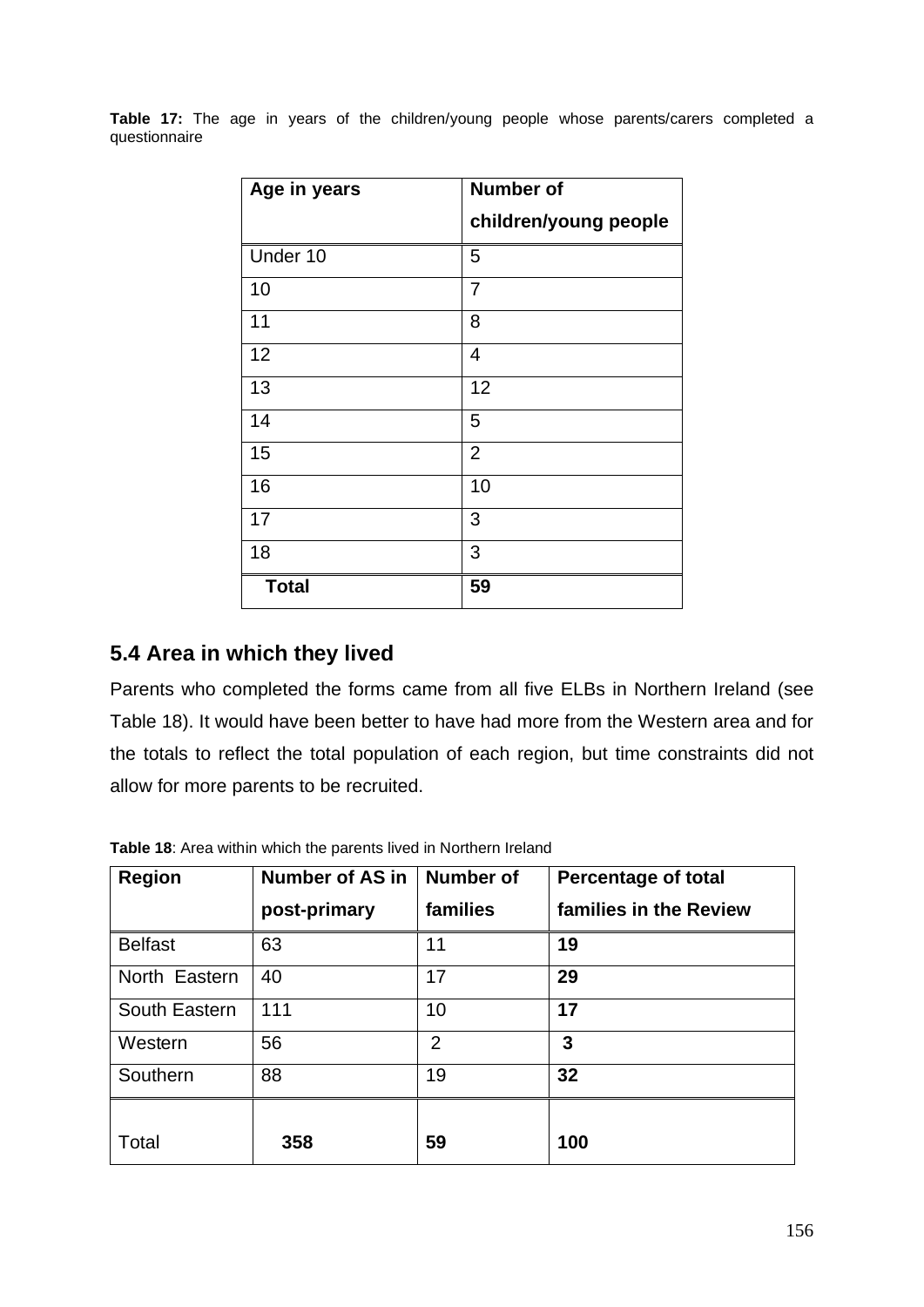# **5.5 Length of time in which the parents had lived in the area**

The vast majority of parents had lived in the same area for the whole of the child's life, and so were reporting on services in just one area of Northern Ireland, with only five families living in the area for less than 5 years (see Table 19). One of these parents had two children, one of whom had been diagnosed 12 months before they came to Northern Ireland when they were living in England. Another parent of a 10 year-old child had also lived in England and lived in Northern Ireland for just 3 years, but received the diagnosis in Northern Ireland.

| Length of time in years | <b>Number of parents</b> | Percentage |
|-------------------------|--------------------------|------------|
| Over 20 years           | 31                       | 53         |
| 11 to 20 years          | 20                       | 34         |
| 5 years or less         | 5                        | 8          |
| 6 to 10 years           | 3                        | 5          |
| <b>Total</b>            | 59                       | 100        |

**Table 19**: Length of time the parents had lived in the area

# **5.6 Current diagnoses of the child/young person (n=59)**

The vast majority had been diagnosed with AS (78%), with only six children being termed high functioning autism (HFA) instead. Five parents were given both diagnoses of Asperger syndrome and HFA (see Table 20).

| <b>Diagnosis</b>        | <b>Number of children</b> | Percentage |
|-------------------------|---------------------------|------------|
| Asperger syndrome       | 46                        | 78         |
| High functioning autism | 6                         | 10         |
| AS and HFA              | 5                         | 8          |
| Other                   | 1                         | 2          |
| Not given               | 1                         | 2          |

**Table 20**: Current diagnoses of the child/young person (n=59)\*

\*Some children were given more than one diagnosis.

Over half (56%) of the children and young people had additional diagnoses, too, twenty-four having one additional condition (see Table 21). Some of these conditions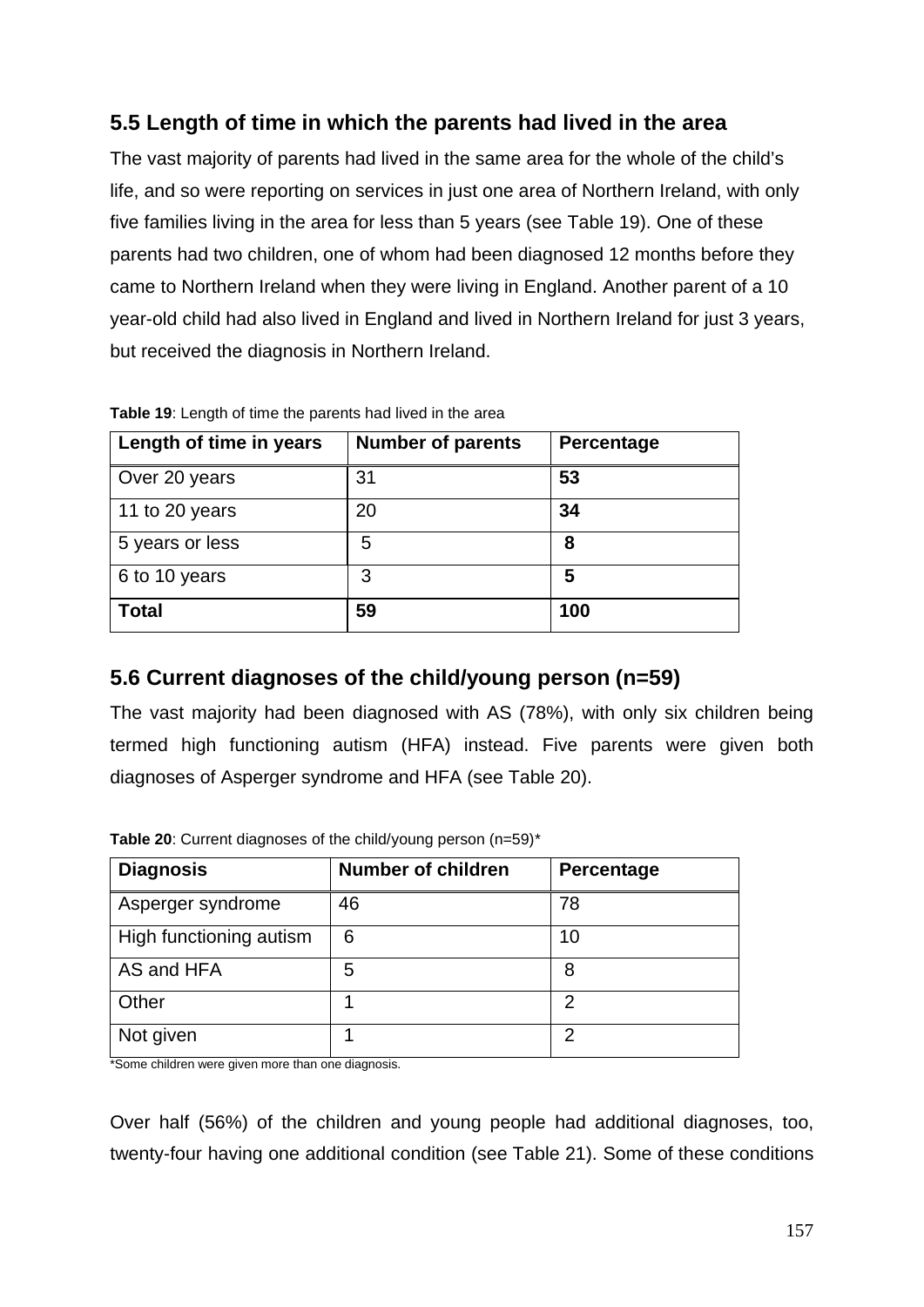are known to have an association with autism, such as epilepsy, but others do not (e.g. diabetes, heart condition).

| <b>Additional</b> | <b>Possible</b>          | <b>Definite</b> | <b>Number of</b> | Percentage     |
|-------------------|--------------------------|-----------------|------------------|----------------|
| diagnoses         |                          |                 | children         | of total       |
|                   |                          |                 |                  | sample         |
| ADHD/ADD          | 1                        | 17              | 18               | 31             |
| <b>Dyslexia</b>   | 3                        | $\overline{2}$  | 5                | 8              |
| Dyspraxia         | 1                        | 5               | 6                | 8              |
| Tourette's        | 1                        | 1               | $\overline{2}$   | $\overline{3}$ |
| Moderate LD*      |                          | 1               | 1                | $\blacksquare$ |
| <b>OCD</b>        | $\blacksquare$           | 1               | 1                | $\blacksquare$ |
| Anxiety disorder  |                          | 1               | $\mathbf 1$      | $\blacksquare$ |
| Hydrocephalous    |                          | 1               | 1                | $\blacksquare$ |
| <b>Diabetic</b>   |                          | 1               | 1                | $\blacksquare$ |
| Heart             |                          | $\overline{2}$  | $\overline{2}$   | $\overline{3}$ |
| murmur/disorder   |                          |                 |                  |                |
| Weak muscle tone  | 1                        | $\blacksquare$  | 1                | $\blacksquare$ |
| <b>Epilepsy</b>   | $\overline{\phantom{0}}$ | $\overline{2}$  | 3                | $\overline{3}$ |
| Cook's syndrome   | $\overline{\phantom{a}}$ | 1               | 1                | $\blacksquare$ |
| Noonan's syndrome | $\overline{\phantom{a}}$ | 1               | $\mathbf 1$      | $\blacksquare$ |

**Table 21**: Additional diagnoses in order of frequency

# **5.7 Age at diagnosis**

The age at which the children and young people were diagnosed is given in Table 22. Sixty per cent of the children were not diagnosed until late primary age (i.e. between 9 and 11 years) or post-primary age. Five (8%) of the children were diagnosed in the early years, before the age of 5 years, seventeen (29%) were diagnosed in the early primary school years (aged from 6 to 8 years); and twenty-one children (36%) were diagnosed in the last years of their primary school (aged from 9 to 11 years). Fourteen children (24%) were not diagnosed until they were of secondary school age.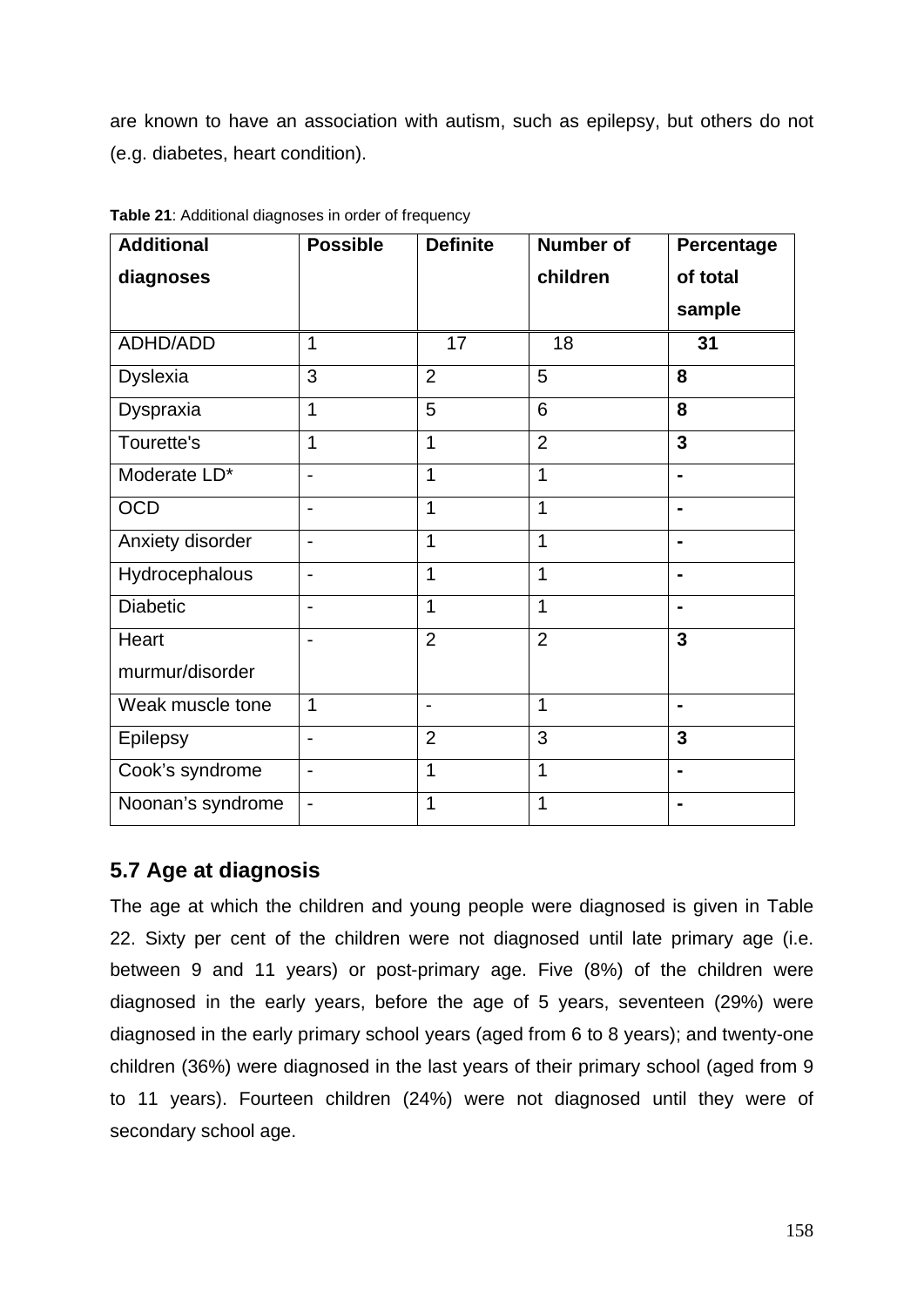| Age at diagnosis        | <b>Number of children</b> | Percentage of children  |
|-------------------------|---------------------------|-------------------------|
| $\overline{2}$          | $\overline{2}$            | $\mathbf{3}$            |
| 3                       | 1                         | $\blacksquare$          |
| $\overline{\mathbf{4}}$ | $\overline{2}$            | 3                       |
| 5                       | $\overline{\phantom{a}}$  | $\blacksquare$          |
| 6                       | $\overline{2}$            | $\overline{\mathbf{3}}$ |
| $\overline{7}$          | $\overline{6}$            | 10                      |
| 8                       | $9\,$                     | 15                      |
| $\boldsymbol{9}$        | 5                         | 8                       |
| 10                      | $6\phantom{1}$            | 10                      |
| 11                      | 10                        | $\overline{17}$         |
| $\overline{12}$         | $\overline{7}$            | $\overline{12}$         |
| 13                      | $\overline{2}$            | $\overline{\mathbf{3}}$ |
| 14                      | $\mathbf{1}$              |                         |
| 15                      | $\mathfrak{S}$            | 5                       |
| 16                      | 1                         | ۰                       |
| Don't know              | $\overline{1}$            | $\blacksquare$          |
| Not given               | $\overline{1}$            | $\blacksquare$          |
| <b>Totals</b>           | 59                        | 100                     |

**Table 22**: Age at diagnosis of the children and young people in the sample

It is likely that the younger children in the sample were diagnosed at a younger age than the older children, as professionals have become more experienced and methods for identification have improved.

## **5.8 Satisfaction with diagnosis, as rated by parents**

In analysing these data, it is important to consider how many years ago the child was diagnosed. The expectation and hope within services is that age at diagnosis is decreasing, that there will be fewer parents waiting a long time and that the assessment process itself is getting better. As this is a sample of children and young people aged 10 to 18 years, and diagnosis of AS is possible by the age of 5 years, then some of the sample might have been diagnosed thirteen years ago and their parents may be commenting on practice some years ago. In reporting these data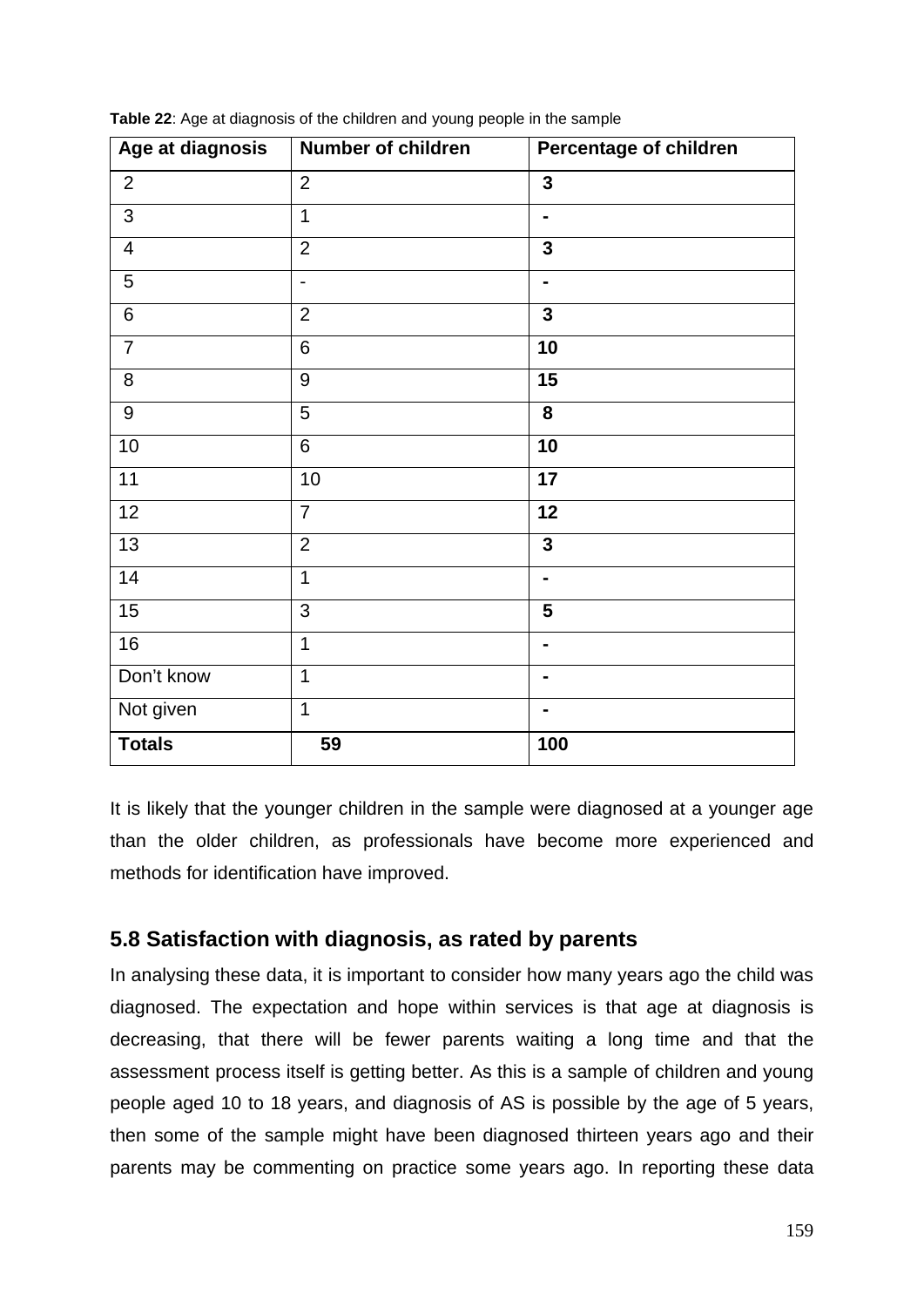then, the age of the young person now and his/her age at diagnosis is given together. Forty per cent of the parents were satisfied overall with the diagnostic process (see Table 23). At least six parents had paid for a private diagnostic assessment as they had been frustrated by the waiting times or had not been in agreement with the opinion of local professionals. Almost 60% of parents were not satisfied, seventeen parents stating that they were not at all satisfied.

The parent of a 10 year-old boy said she was referred initially by the health visitor to a behaviour management specialist which was not helpful, and the mother felt they had wasted a number of years. The specialist said we were doing *'all the right things,'* but nothing improved. '*A GP we talked to was very dismissive of my concerns and discharged my son'*.

| <b>Level of satisfaction</b> | <b>Number of parents</b> | Percentage |
|------------------------------|--------------------------|------------|
| <b>Very satisfied</b>        | 9                        | 15         |
| <b>Quite satisfied</b>       | 15                       | 25         |
| Not very satisfied           | 17                       | 29         |
| Not at all satisfied         | 17                       | 29         |
| Not given                    | 1                        | 2          |
| <b>Total</b>                 | 59                       | 100        |

**Table 23:** Level of satisfaction with the diagnosis by the parents

## *5.8.1 Those parents/carers who were very satisfied*

A parent of a 10 year-old child who was diagnosed at the age of 6 years (i.e. four years ago) and was very satisfied, said:

*'I am a very pushy parent and I know my rights and have an excellent network of contacts and friends in relevant professions who helped me get a diagnosis quickly. I know I was very lucky in this regard.'* 

It is highly likely that those parents and professionals who have the knowledge and resources to press for support will get a better deal than those who do not. It raises a number of ethical issues in terms of fairness, and reminds services to have systems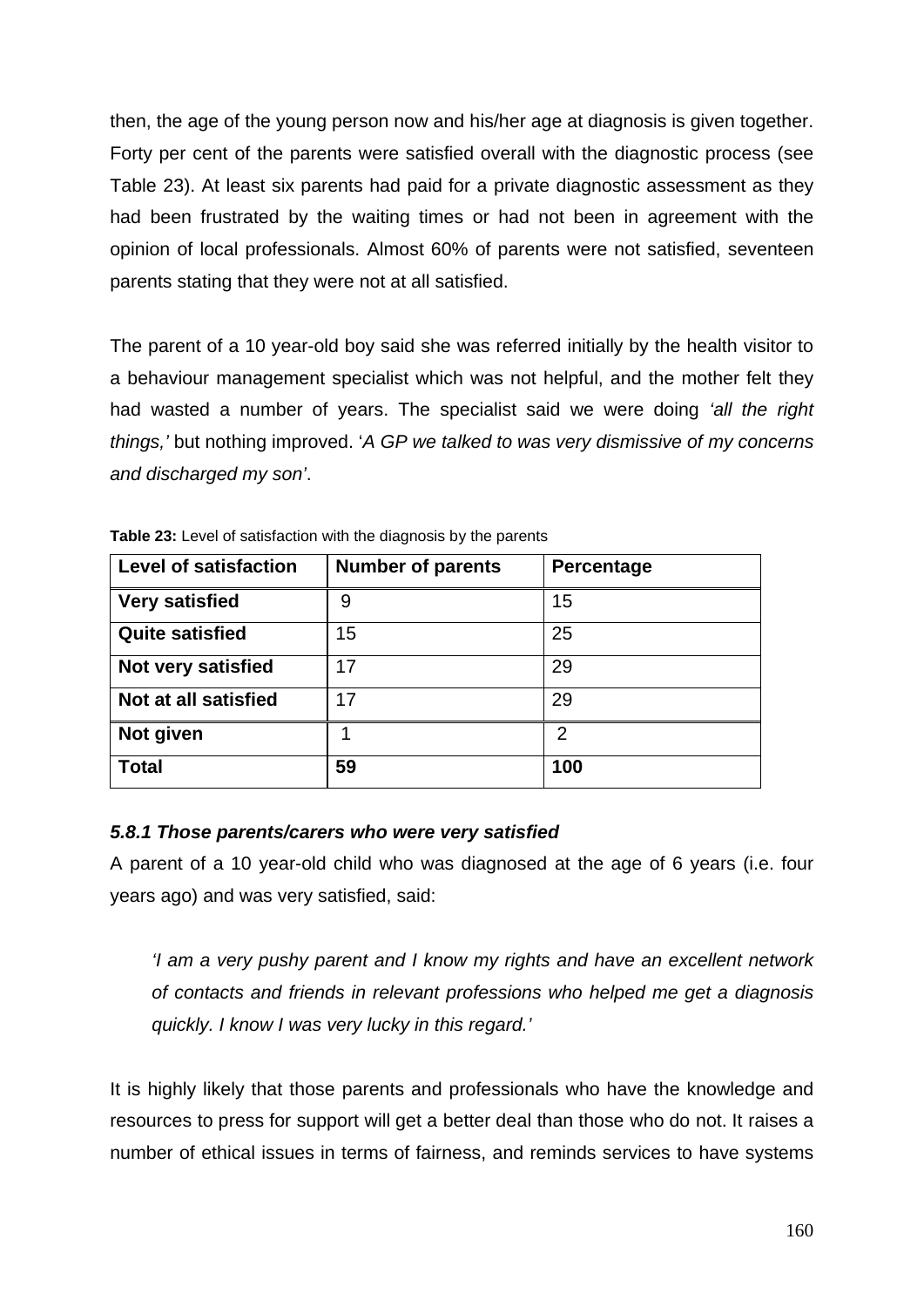in place which allow those children and families who are less able, for whatever reason, to access and receive good services.

Another very satisfied parent of an 11 year-old child, who was diagnosed at the age of 10 years (i.e. just a year ago), said that,

*'the diagnostic process was quick, but we were left on our own afterwards and there was no follow-up service available. We were given leaflets and advised to contact a voluntary group for support.'* 

Again, many professionals involved in diagnosis know that support and follow-up sessions are important and good practice, but they are often not able to deliver this due to the lack of resources.

## *5.8.2 Those parents/carers who were quite satisfied*

A parent of a 13 year-old who was diagnosed just a year ago, at the age of 12 said,

*'We had to take our child to be privately assessed as health education were not forthcoming with correct services. It was only after private diagnosis that statutory services took notice of our concerns. We had 7 years of hell.'*

Another parent went for assessment privately and said neither the primary nor secondary school picked it up.

Another parent of a 14 year-old diagnosed four years ago said,

'*The diagnostic process was fine. It was the years leading up to it that were not fine'.*

A parent of a 16 year-old who was diagnosed at 13 said they were quite satisfied as they went privately, but were unhappy that neither the primary or secondary school staff had picked it up.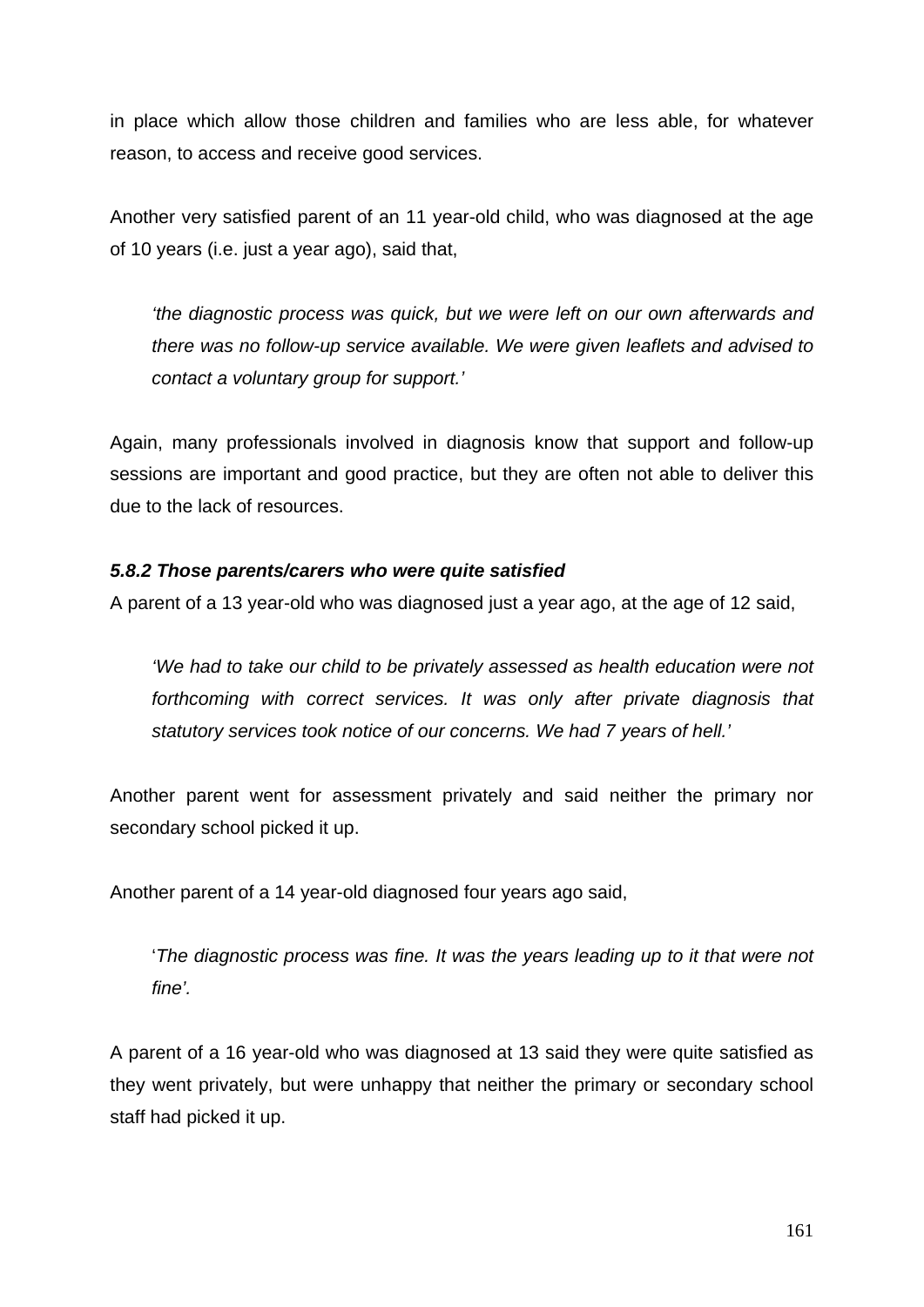One 16 year-old girl who was self-harming was seen several times by a psychiatrist before AS was diagnosed.

A parent of an 18 year-old diagnosed nine years ago said,

'*I never received a comprehensive (or any) written report. I was disappointed considering the fact that there were several professionals involved. It would have been useful to read over a diagnostic evaluation after receiving a verbal diagnosis.'*

Practice in the UK in terms of providing good written reports for parents has improved considerably in recent years, in some part due to the Statementing process, where all professionals involved are asked to submit a report which is seen by parents. Practice still varies, though, in terms of how good these are and how well the child is described. Ideally, a report should be given which supports and explains the diagnosis and makes recommendations as to how the child might be helped. Some diagnosticians might also write a separate report or letter to the child themselves. For example, Professor Elizabeth Newson, who worked for many years at a diagnostic clinic in Nottinghamshire, wrote a letter to some of the children she saw for assessment explaining what Asperger syndrome was and elaborated on any concerns or questions the child might have had (Newson, 2002). It is good practice for professionals to read through their reports to check on whether these give a detailed and positive account of what was done, found and recommended, with any jargon or abbreviations or tests clearly explained.

#### *5.8.3 Those parents/carers who were not very satisfied*

A comment from the parent of a six year-old child, whose child was diagnosed early, at the age of three years, is included because this assessment was done relatively recently, and clearly shows the emotional demands of such sessions.

**'***It was a very intensive afternoon. One was questioning us on his history, while we were more interested in how he was responding to questions on the other side of the special glass. We felt in shock almost and numb the next day. Now*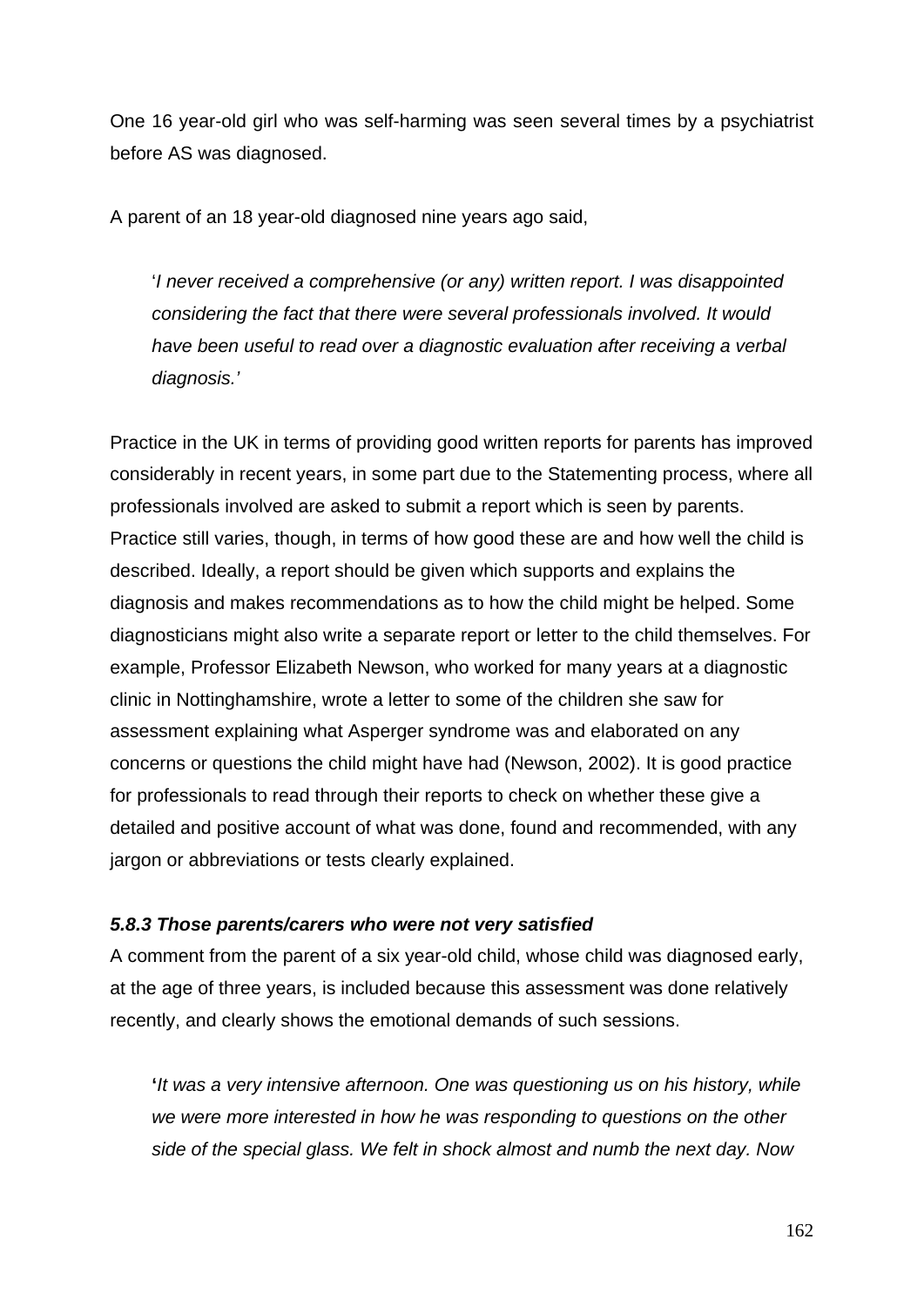*we had a diagnosis but we were left for months on our own wondering how to move on. There should be more than one session at this critical point.'*

A parent of a nine year-old who was not diagnosed until he was 8, said she knew he had an ASD four to five years before the diagnosis and so was concerned that his diagnosis was very delayed. Another parent of a 13 year-old boy who was diagnosed at 11 felt similarly unhappy because her son had been diagnosed as having ADHD and the AS was missed initially. Prior to the diagnosis of AS, professionals thought he had a specific language disorder. It is difficult to differentiate between conditions as there is overlap between AS, autism, speech and language disorders, dyslexia, ADHD and attachment disorder. Some children may have one or more of these conditions. Those who have been working in the field for many years are still debating the boundaries, and the similarities and differences between different conditions (e.g. Bishop, 1989; Kugler, 1998). Giving parents clear information on what they feel might be the problem and the basis for this, with regular reviews and discussions of this, might allay the concerns of parents who do not feel sure that the professionals have 'got it right'.

Again, a parent of a nine year-old child who was only diagnosed a year ago complained of the lack of information given at diagnosis and following. She said,

*'I was just told what my child had and nothing more. I have had no help from anyone. I had to pay to get a speech therapist myself.'*

And another parent of a 10 year-old child diagnosed six years ago said she was given no support or information following diagnosis.

In the West Midlands region of England, a Parent's Pack has been produced which ALL parents receive now at diagnosis. This was created as many parents in the region used to be given either limited information, outdated information or badly copied leaflets on ASD. The Parent Pack is professionally produced and contains some leaflets as standard, on issues that parents are likely to want information on (e.g. what is AS; interventions; educational systems; support services and voluntary organisations), and accompanied by leaflets for local services.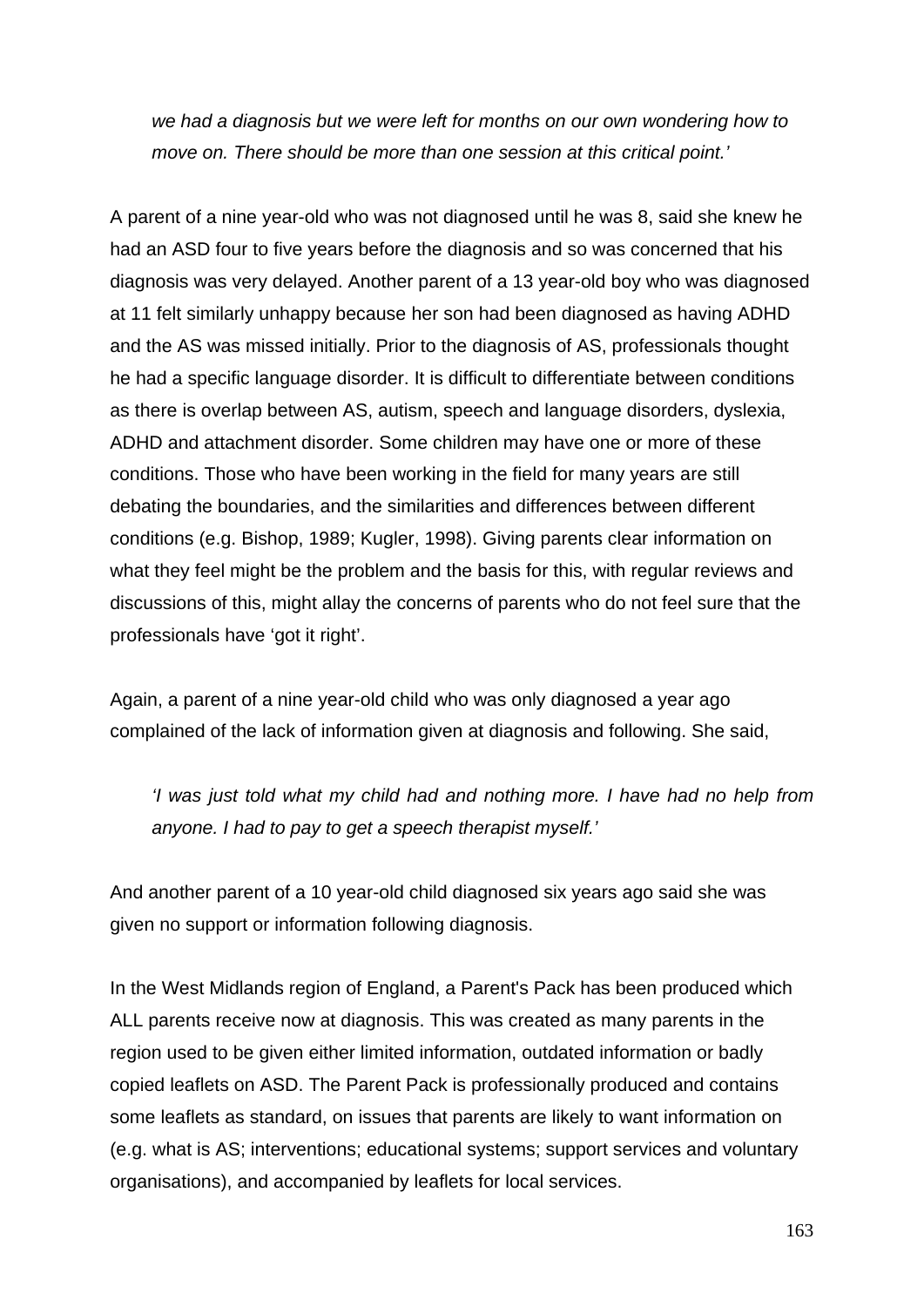Another parent of a 10 year-old, diagnosed at 8, was satisfied with the diagnostic process, but not with the 18 months wait, and another parent of an 11 year-old child who was diagnosed three years ago said she had to wait three years for a diagnostic assessment.

A parent of an 11 year-old boy diagnosed at the age of 7 commented on systems being very cumbersome and on the lack of coordination between services, saying that she had had six different appointments with different personnel. Again many areas have now tried to group professionals together within a team so that the family and the child see several professionals in one place and on the same day.

A parent of a 13 year-old (diagnosed at 8) said,

*'I couldn't get anyone to take me seriously about suspecting autism until she started self-harming. A psychiatrist diagnosed her very quickly eventually but it was a very frustrating process.'*

## *5.8.4 Those parents/carers who were not at all satisfied*

A mother of an eight year-old boy diagnosed just a year ago said it had taken her five years in total to get a full diagnosis. He had been discharged from the clinic at the age of 2. The only information she was given at diagnosis was a PAPA leaflet.

The mother of an eleven year-old boy said she had thought her son had a problem from the age of three, but the child psychologist told her GP she was imagining this. He was not then diagnosed until he was seven, four years later. A similar comment was made by the mother of a 17 year-old who was not diagnosed until he was eleven. She said,

*'I knew there was something wrong since the age of two but my own doctor and health visitor would not listen. The school didn't listen. It was only by accident that I met Dr XX who helped him.'*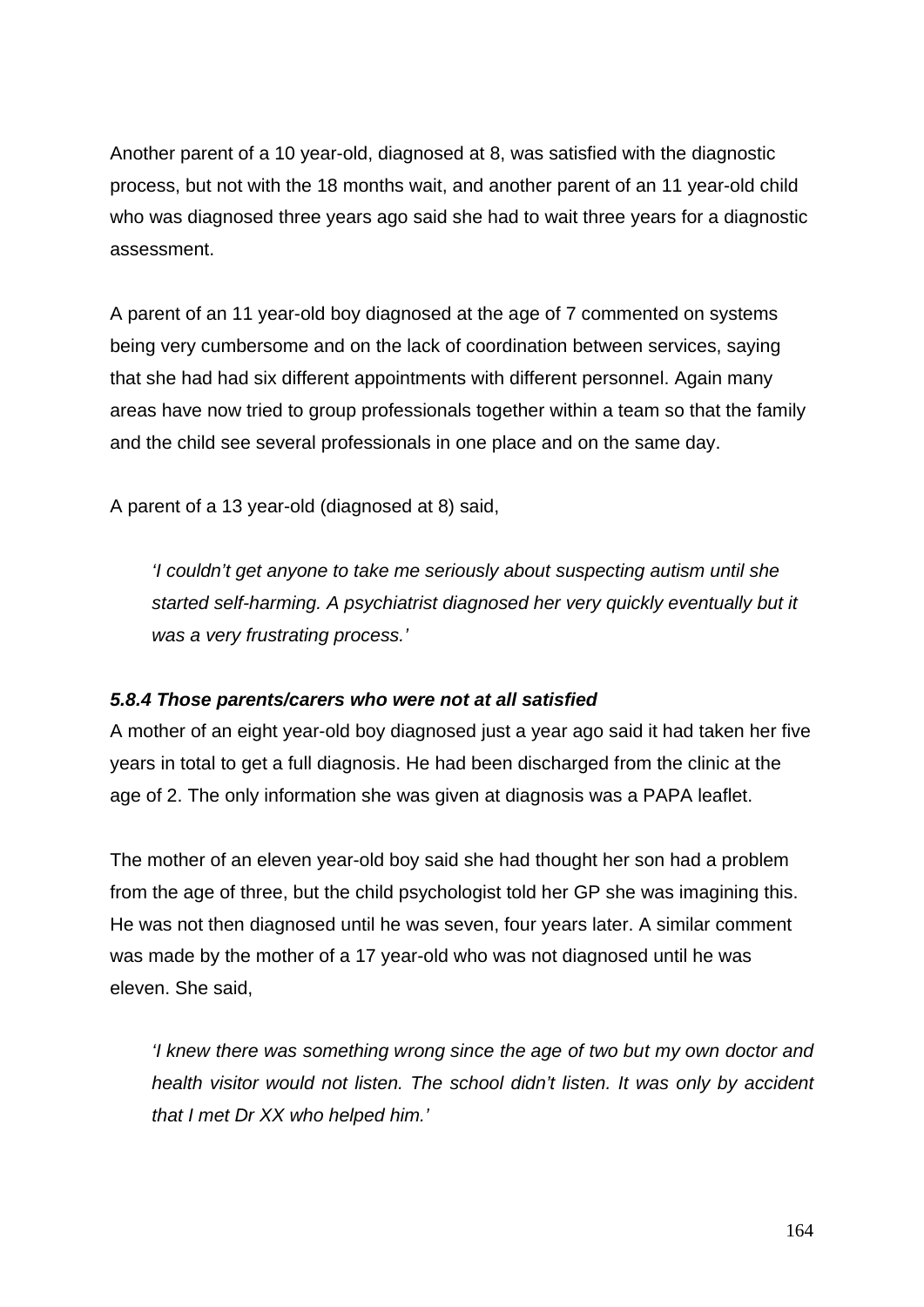This again raises the question of initial and post-qualifying training in the alerting signals for ASD for primary health care professionals. Professor Ann Le Couteur and a group of professionals and parents made a video entitled *Autism Awareness* specifically for health professionals in recognition that most get very little information on ASD during their training. More recently, Professor David Skuse and Rebecca Chilvers in London have produced a DVD entitled the '*Hidden face of autism*,' to increase awareness and to give information about a new diagnostic tool known as the 3di (see www.ixdx.org).

A number of parents have more than one child with ASD and this can also cause diagnostic difficulties and delays. It may not be clear whether another sibling has the condition or whether it is learned behaviour. This delayed the diagnosis of a 12 yearold boy who was not diagnosed until the age of 11. He has an older brother with AS, but his parents had to press very hard for the ELB to undertake a statutory assessment.

The parents of another 12 year-old boy who was diagnosed two years ago said they felt blamed for their son's difficulties. When they described their son's problems, they were referred to a course on parenting which they found very distressing and frustrating.

 '*Meanwhile, he was developing more bizarre behaviours which we had no strategies to deal with. He was eventually diagnosed by a private psychologist.'*

The parents of a 13 year-old boy obtained a private diagnosis when he was 10, but then found they had to get a diagnosis from other statutory professionals before Education and Health would accept this. This is an issue when parents seek and obtain a diagnosis from an independent or private professional. As the diagnosis might suggest extra or different resources from Education and/or Health, then many ELBs and HSSBs would wish to come to their own judgement on this. Where private professionals make recommendations, those working in the ELB and HSSB may not agree, or may need to do their own assessment. This may be particularly true if the private assessment was done many miles outside the child's home area. To parents this can be very upsetting and cause further delays. It is for this reason that the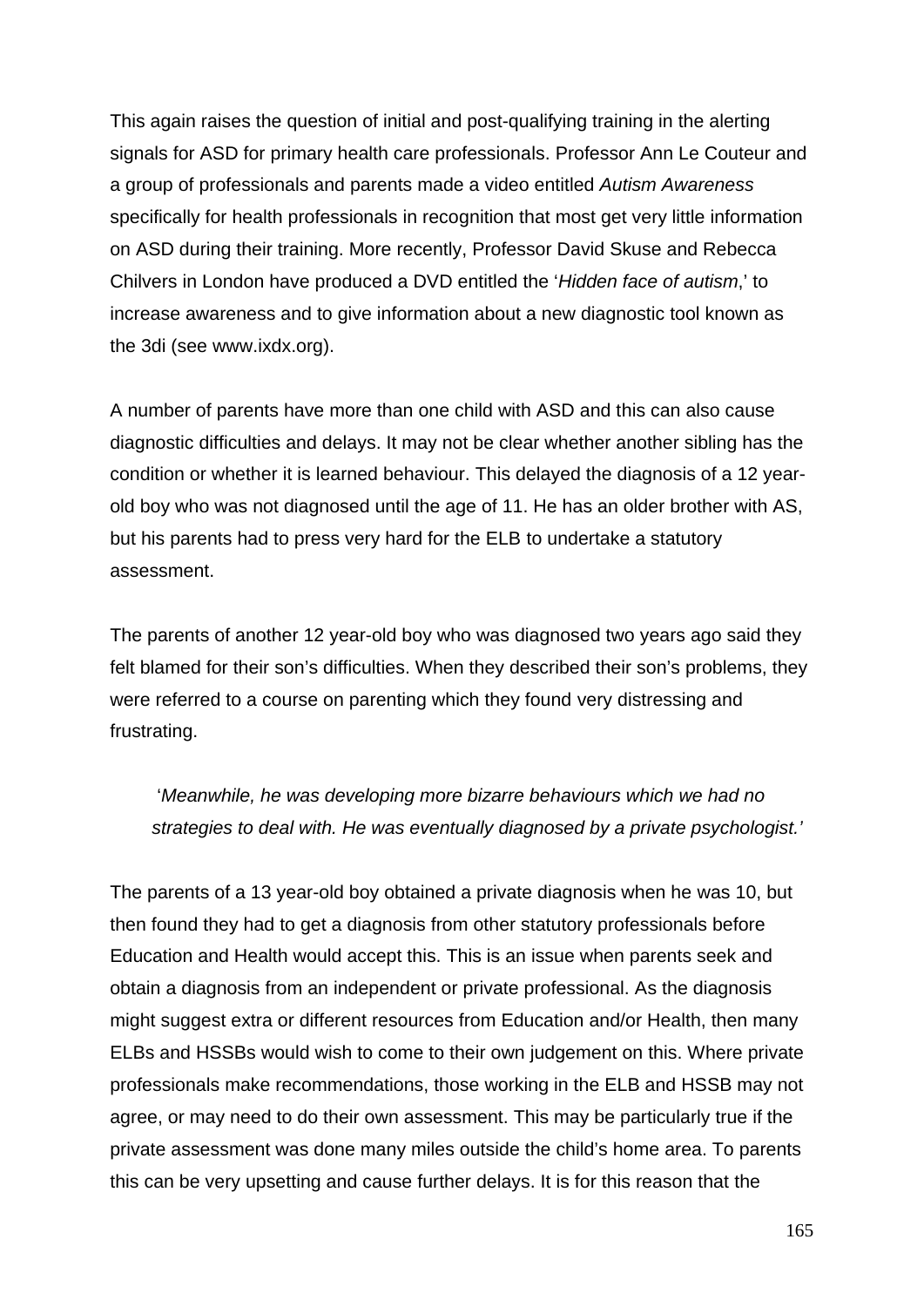NIASA report (NIASA, 2003) advises that diagnostic assessment *should be* carried out locally by professionals employed within Health, Education and Social Services. In England, as mentioned previously, fewer referrals to private or independent clinics such as Elliott House, are being made for diagnostic purposes. However, parents may still seek private assessment for interventions, or may pay privately for particular interventions and therapies.

The mother of a 14 year-old boy who was diagnosed at 11, said that,

*'From the ages of 3 to 11 I feel Dr. XX avoided diagnosing despite my son having all the symptoms. I had to push to get anywhere. I was most annoyed that the speech and language therapist in school admitted that she thought he had AS, but didn't have the opportunity to relay that to anyone in health. She said, 'I'm educational, not health.' I was furious that someone could see my child had a condition and didn't see fit to share her thoughts with another professional. It would have made life so much easier if she had done so.'*

This comment highlights a number of issues. The first is the boundaries that exist between those working in Education, Health and Social Services, and attempts are being made to make these more permeable with greater communication and sharing of information. The second issue is that in some areas, there are strict rules as to who is 'allowed' to make the diagnosis of AS or ASD. Often speech and language therapists recognise AS, but may not have received specific training in diagnosis and are directed to refer the child on to those that do without sharing their views with the parents. Again, the NIASA report (NIASA, 2003) tries to streamline and explain the process for parents and professionals from first concerns to diagnosis.

A father of a 17 year-old boy who was diagnosed at the age of nine, said the whole diagnostic process was slow and impersonal, and at the end, they were given a video to watch and told that children with AS can become suicidal in adolescence, which he found very harrowing and worrying.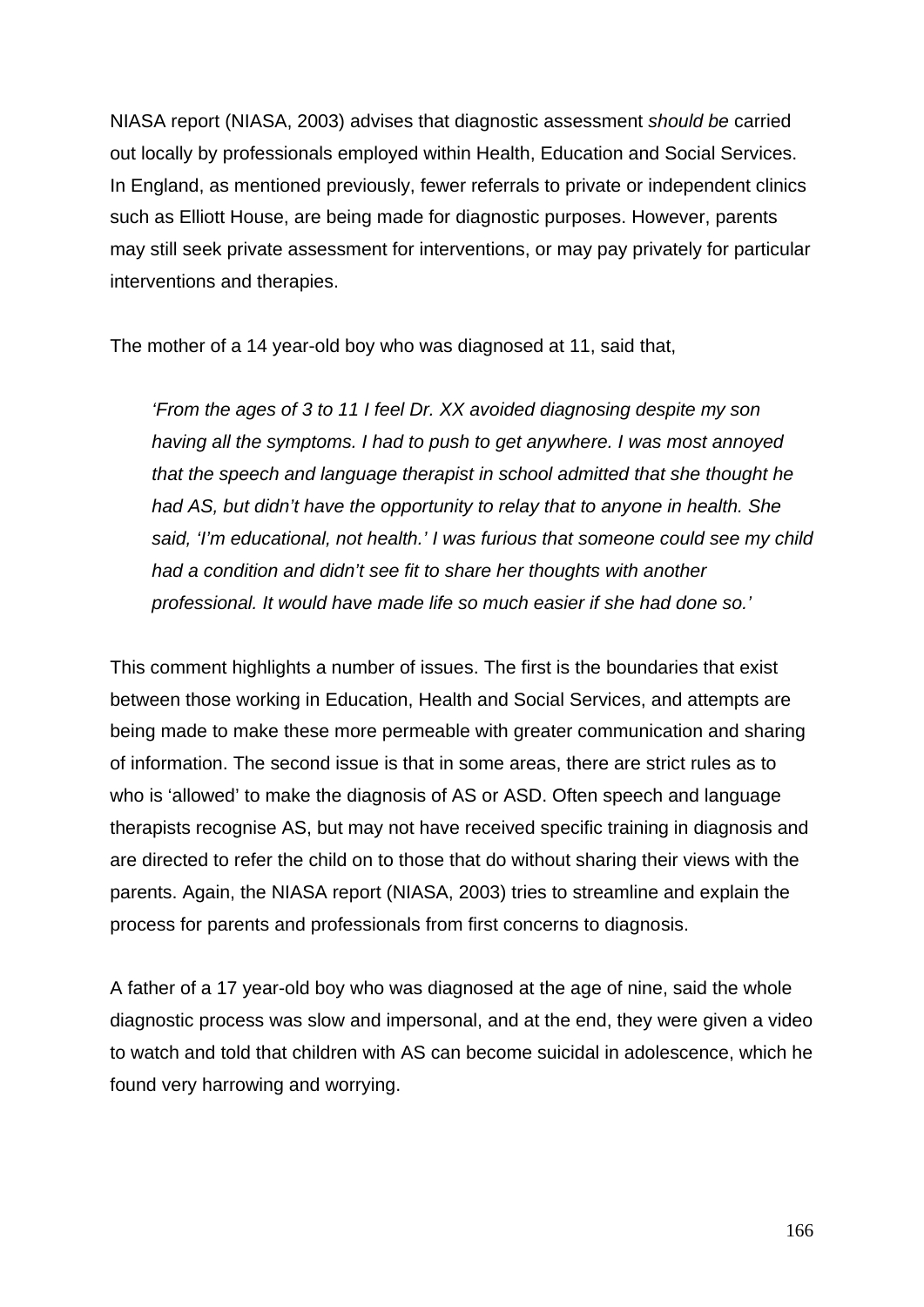Finally, the parent of an 18 year-old boy who was diagnosed when he was 11, said,

*'It took an 'appalling length of time to diagnose this. You are fobbed off as being too caring or over the top, particularly when you are a lone parent. You are treated as the lowest form of life and intelligence.'*

# **5.9 Current school/college placement**

As expected, the majority of children and young people attended ordinary mainstream schools and colleges (see Table 24). Four children attended a special school and one attended a special unit for children with communication disorders.

| <b>Type of placement</b>                    | <b>Number of children</b> |
|---------------------------------------------|---------------------------|
| Ordinary mainstream in our home area        | 39                        |
| Ordinary mainstream outside our home        | 8                         |
| area                                        |                           |
| Special unit or class in a mainstream       | 3                         |
| school                                      |                           |
| Special school for children with moderate   | 3                         |
| learning difficulties                       |                           |
| School for children with social, emotional  |                           |
| and behavioural difficulties                |                           |
| Special school for children with severe     |                           |
| learning difficulties                       |                           |
| Special school for delicate children        | 1                         |
| Special school for children with autism and |                           |
| Asperger syndrome                           |                           |
| Communication or Language Unit              | $1*$                      |
| Home educated                               |                           |
| No education at present                     | 1                         |
| <b>Training centre</b>                      | 1                         |
| Other, please specify                       | $\mathbf{2}$              |

**Table 24**: Type of school/college placement attended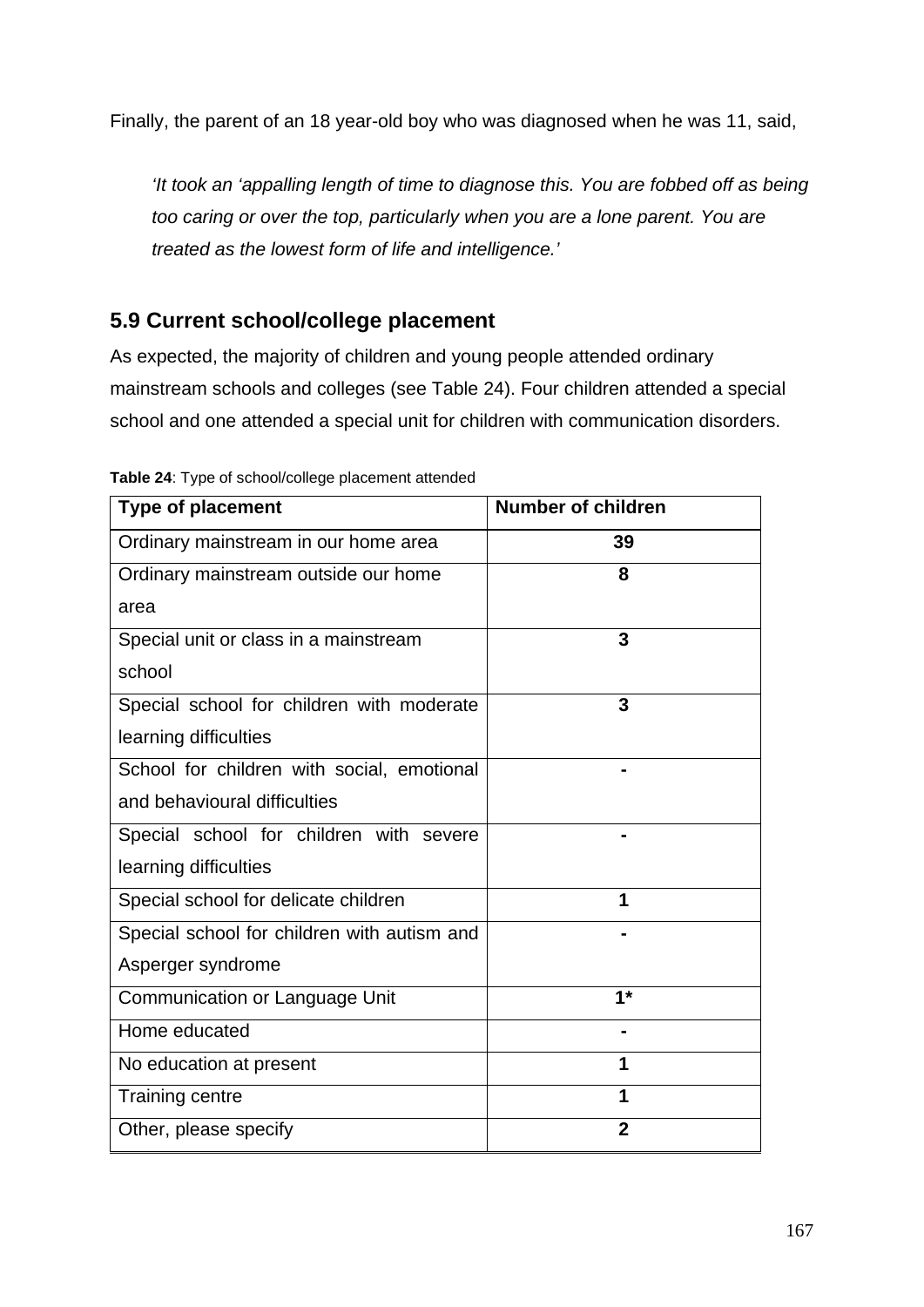| <b>TOTAL</b> | 59 |
|--------------|----|
|              |    |

# **5.10 Distance of school/college from the parents' home**

Over half the children lived within 3 miles of the school or college (see Table 25). Others lived further away, and in some cases, they had been attending the local school, but their parents had chosen to move them as they were very unhappy with the school. None of the parents commented on problems relating to travel to school or college.

| <b>DISTANCE FROM HOME</b> | <b>Number of children</b> | <b>Percentage of</b> |
|---------------------------|---------------------------|----------------------|
|                           |                           | children             |
| <b>Walking distance</b>   | 15                        | 25                   |
| 1 to 3 miles              | 17                        | 29                   |
| 5-10 miles                | 21                        | 36                   |
| 11 to 20 miles            | 4                         | 7                    |
| 20-40 miles               | 1                         | 1                    |
| over 40 miles from home   |                           |                      |
| Not applicable            | 1                         | 1                    |
| <b>TOTAL</b>              | 59                        | 100                  |

**Table 25**: Distance from school to home

# **5.11 Satisfaction with current school/college**

Almost three-quarters of the parents were satisfied with the child's current school or college placements and said this was their greatest source of support (see Table 26). Some of these parents, though, had experienced great problems with schools in the past and had taken their child out of the school. A quarter of the parents were not satisfied with how the school or college addressed their child's needs. Some of their comments are given below.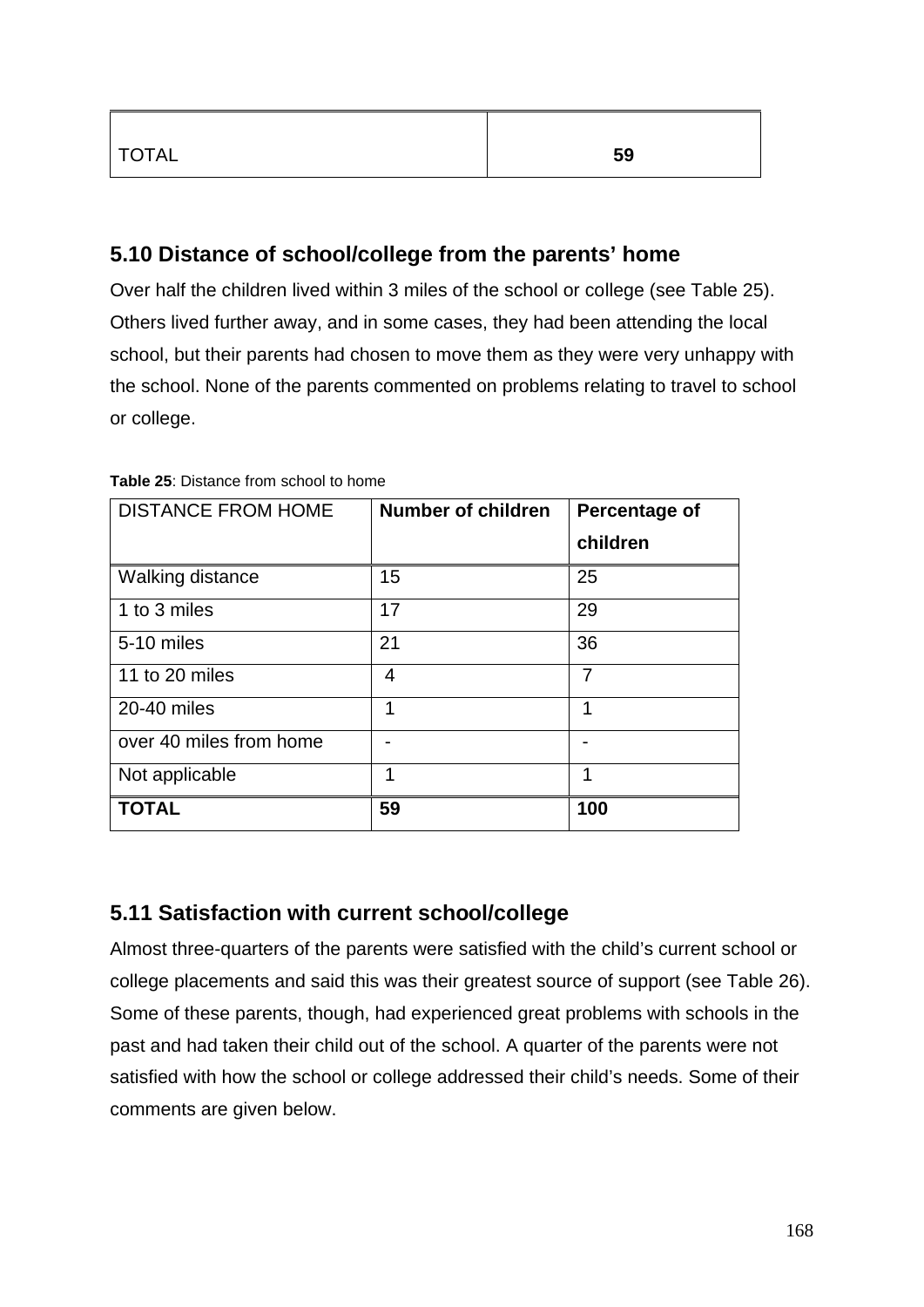| <b>Satisfaction</b>  | <b>Number of children</b> | <b>Percentage of children</b> |
|----------------------|---------------------------|-------------------------------|
| Very satisfied       | 23                        | 39                            |
| Quite satisfied      | 19                        | 32                            |
| Not very satisfied   | 13                        | 22                            |
| Not at all satisfied | $\overline{2}$            | 3                             |
| Not applicable       |                           | 2                             |
| Not given            | 1                         | $\overline{2}$                |
| <b>Total</b>         | 59                        | 100                           |

**Table 26**: Satisfaction with school/college as rated by the parents

It is very heartening and encouraging to read the positive comments from parents where schools and staff are working very well with them to meet the needs of their son or daughter. Conversely, where parents do not feel supported by schools who misunderstand the child or young person and/or refuse to change to accommodate their particular needs, then parents who are already very stressed have an even greater difficulty. When services and people who are there to help actually make the situation worse, this can be very dispiriting and depressing for parents. As one parent said, '*I worry what awaits him each day as he goes off to school*.' So dealing with negative events that actually happen, and the worry about what might happen, create a permanent pressure on parents who need to feel some support and respite when their son or daughter are away from home and not the opposite. As said earlier, all five ELBs have set up autism Advisory Teams and there is evidence that their work is having an impact on both the understanding of staff and the support they are giving. But there are many children and young people with AS, and some schools and colleges are slow to change their routines and procedures to accommodate students who are different, so it is likely over the next few years that some young people will receive less than adequate support – often because the staff do not know how best to help and, hopefully, rarely because they do not want to help. There are a number of CDs and DVDs available now which can enhance and add to the work of the outreach teams and Autism NI and Asperger's Network. These are referenced in the *Further Reading* lists at the end.

One father said the Headteacher did not understand his son's problems: he excluded his son from school for throwing a chair, during an incident in which his son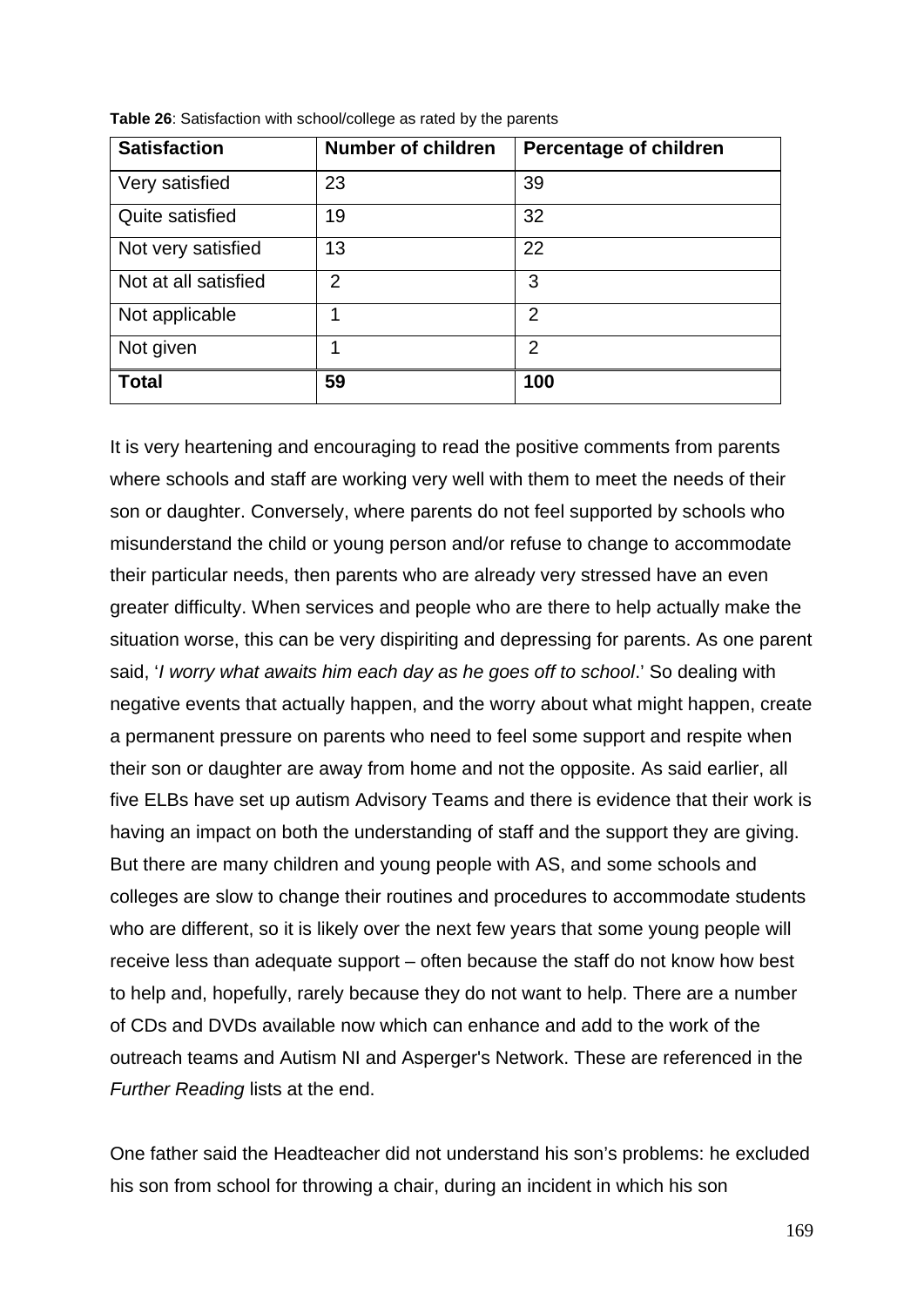misunderstood what was being asked and therefore became angry. This parent found it hard to explain his son's perspective to the Headteacher who became increasingly annoyed over time. When the father said,

*'My son has a right to be educated, ' '*

the Headteacher replied,

*'Yes – but it doesn't have to be in my school.'* 

A mother of a 10 year-old child also had experience of a Headteacher who did not understand her child, but happily she has a very good relationship now with the new Principal. The former Headteacher viewed her child as a naughty boy and told her that her son wanted to be the *'class clown.'* His mother's view was, in fact, the opposite of this, that her son wanted to hide away from the other children, and that his behaviour in class, particularly in Circle Time was anxiety-related. Her son was very negative at this time and said to his mother,

'*I wish I could die and then I wouldn't have to face it.'*

The new Principal, in contrast, recognised her son would have difficulty in taking part in a school concert on the stage and so found a role for him, saying,

'*I need someone to stand at the door to give out the programmes.'*

This gave him a sense of responsibility and achievement.

Her son is much better understood now, but still finds school a great strain and is '*like an animal let out of a cage when he gets home'*. This is quite common for children with AS and ASD. The child can be very different at home and school, and parents and staff can find it hard to 'believe' the different accounts of the child in both settings. Some advisory staff now work in both settings and can see this for themselves and offer advice and guidance to both parents and staff on what they might do to prevent or minimise these emotional outbursts. For example, staff can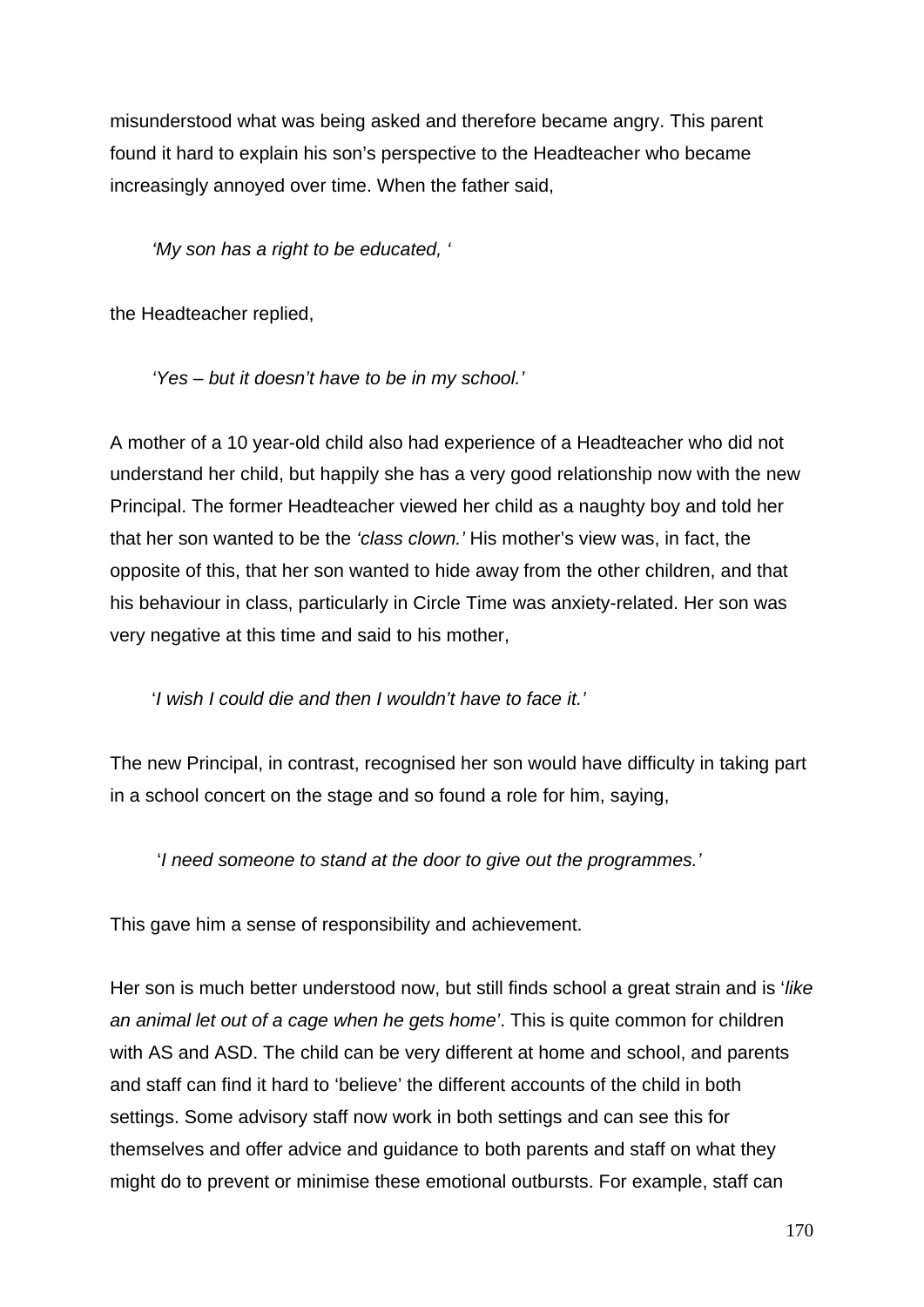debrief the child at the end of the school day and remind them of the positive things they have done and achieved before going home. Parents can provide a structured 'coming home' routine and provide activities which the child looks forward to and enjoys immediately on his/her return home. One parent said that her son goes into his bedroom for about an hour when he gets home from school, sometimes getting under the bed with his favourite objects and activities. He is 'getting away from it all' and calming himself down. She does not insist he joins the family until he is ready to do so. From the comments from the children and young people themselves, it is likely that Gameboys, Playstations, time on the computer or watching videos serve the same function and should be allowed. Most adults with AS say that they need time to be alone. There are some issues here, though, in that some children and young people can spend many hours on these during the day and into the night – and a system of rationing is often required (as with other adolescents without AS). This is often easier said than done.

A survey in Manchester by Brenda Nally (unpublished conference paper) on video watching found that parents were often reluctant to admit how many hours their children with ASD spent watching videos, and how many replacement machines they had had to buy, for fear of criticism by professionals. The reality is that most children and young people with AS spend many more hours indoors at home than other children and young people of the same age as a result of the need for supervision, limited friendships, and often their lack of skills at sport or other adolescent leisure pursuits such as skateboarding, football, cycling and generally 'hanging around' with their peers. It is likely that the more Services can offer to parents by way of resources to help fund activities, holidays and befrienders, the less time their child would spend on the same activities. Some parents spoke of the fun their children had had when outdoor activities had been funded and organised and how they would like much more of this. As adults too, these children and young people will probably spend more time on their own than the general population, and the more others can do to increase their repertoire of skills and interests, the richer their lives will be.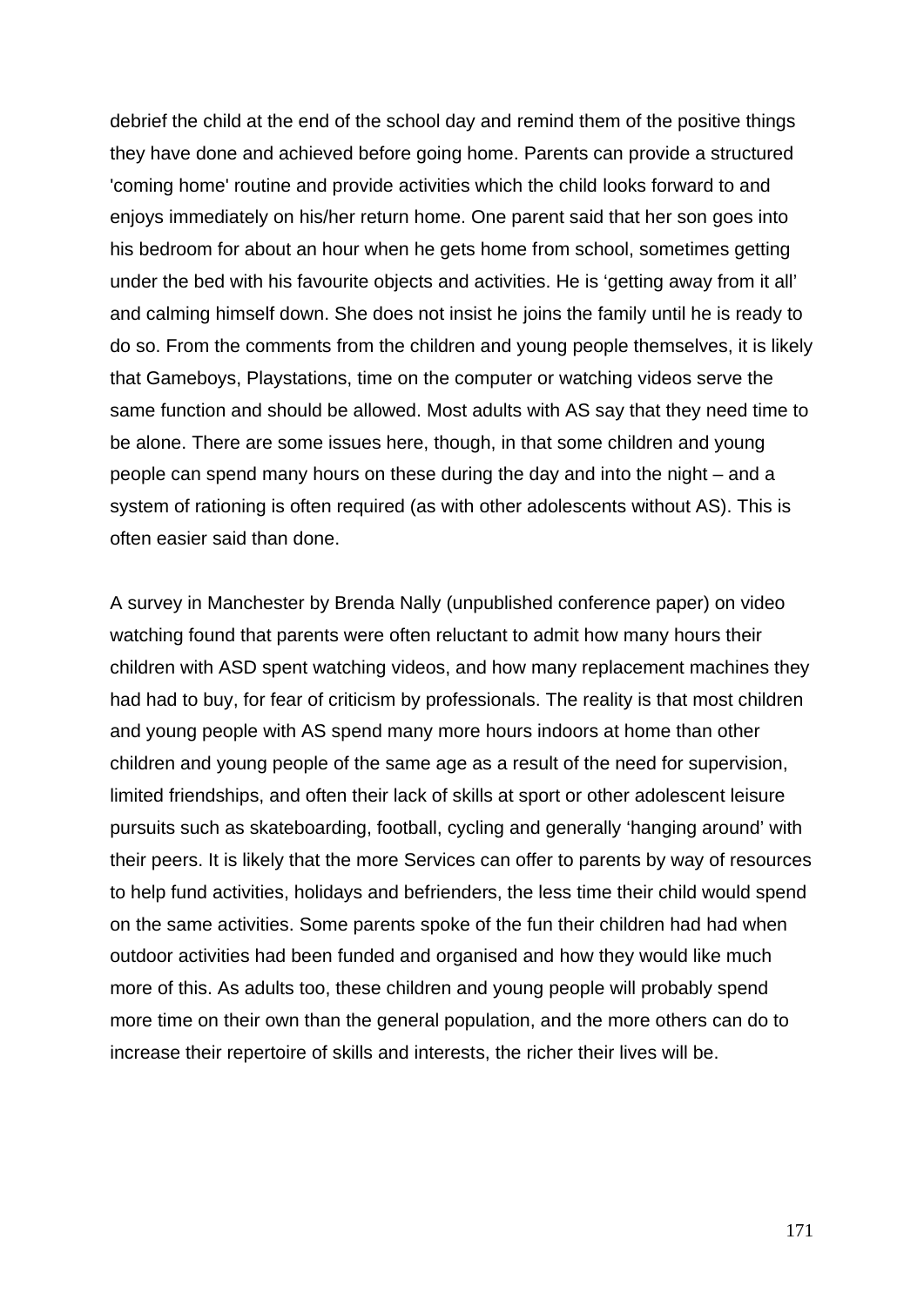# *5.11.1 Comments from parents/carers on their satisfaction with schools and colleges*

Some of the comments made by parents on school and college placement are given below in order from 'very satisfied' to 'not at all satisfied'.

## **5.11.1.1 Parents/carers who were very satisfied with primary school**

### *Eight year child diagnosed a year ago*

*'The school has been excellent and even provided training for staff.'*

### *Ten year-old child diagnosed this year*

*'He is accepted and given support to do his best and to develop interests. His classroom assistant has received recent additional training in the management of behavioural problems.'*

### *Ten year-old child diagnosed at the age of 6 years*

*'The school could not be better. The Principal diagnosed his condition a year before the medical professionals. All the teachers are supportive and well trained.'*

#### *Eleven year-old child diagnosed at the age of 8*

*'At his first school, he was treated like an outcast. He became very depressed. He was being bullied very badly and the school refused to do anything about it so we took him out of it. We are very satisfied with the school support but not with the Education Board.'*

## **5.11.1.2 Parents/carers who were 'very satisfied' with special school**

## *Ten year-old child diagnosed at the age of 8*

*'The staff are well trained and understand his behaviour.'*

## *Eleven year-old child*

*'Her teacher is excellent.'*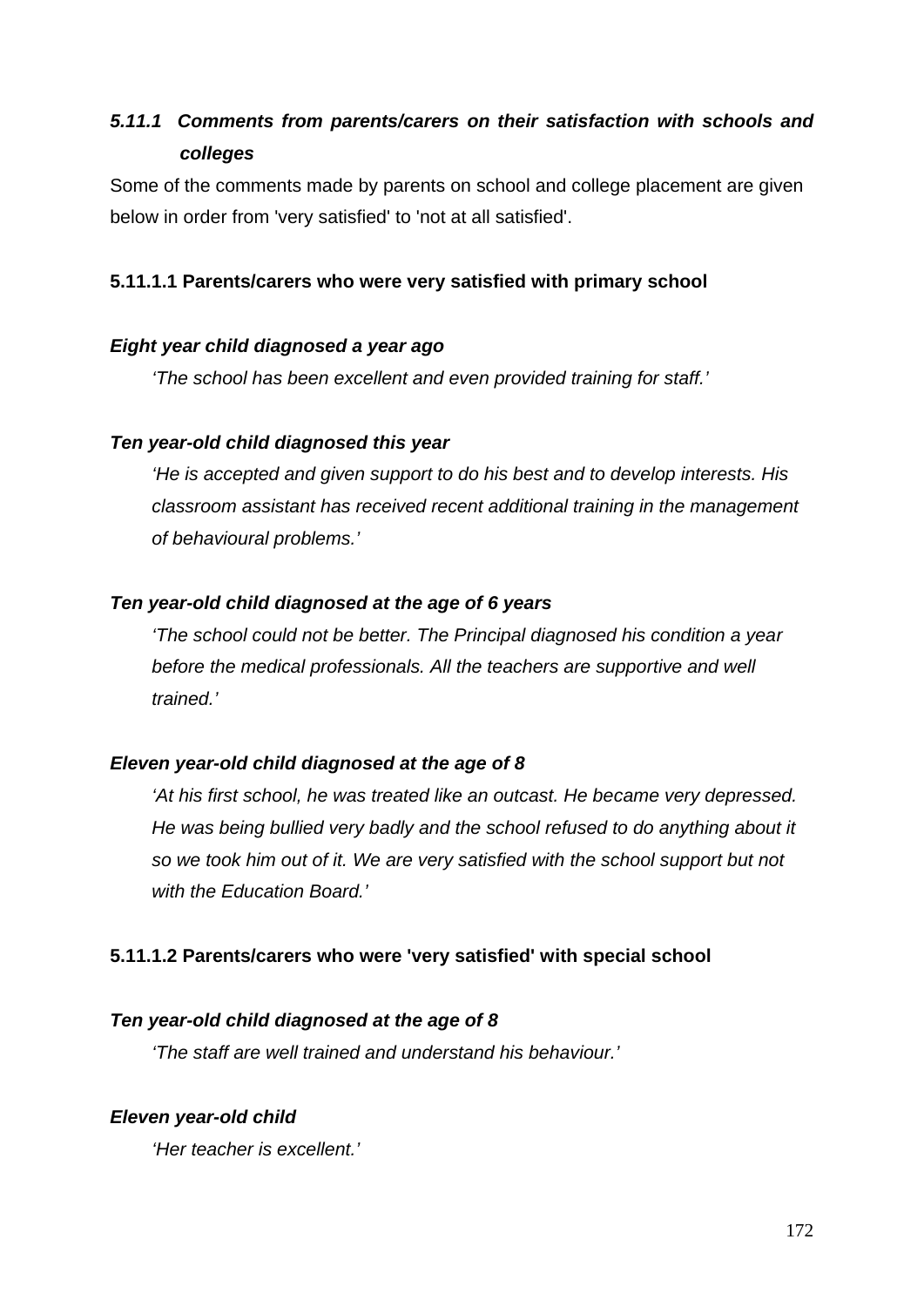Some parents had worked in their child's school as an assistant and so had seen and heard some of the incidents that occurred. One parent said she saw '*some awful things.'* The teacher would ask children to get into pairs and her son was never picked. She said the teacher made this worse by saying publicly to one of the girls,

*'Will you work with X as no one else has chosen him?'*

## **5.11.1.3 Parents/carers who were very satisfied with secondary school**

### *Eleven year-old child diagnosed at the age of 4*

*'The grammar school is very open to ideas on how to help him.'*

## *13 year-old child diagnosed at the age of 8*

*'They are trying very hard to work in partnership with us for the best.'*

## *14 year-old child diagnosed at the age of 9*

*'The school has shown us every support possible and has constantly listened and acted in his best interests and they are very well supported by the outreach teacher.'*

#### *14 year-old child diagnosed at the age of 10*

*'He has excellent classroom assistants who liaise regularly with us.'*

## *15 year-old child diagnosed at the age of 12*

*'They have tried hard to meet her needs and we can phone any day if we need to talk.'*

## *15 year-old child diagnosed at the age of 2*

*'I am extremely happy with the support which he gets from his outreach teacher. She is excellent and a great help.'*

## *16 year-old child diagnosed a year ago*

*'The pastoral care teacher is extremely supportive. All her teachers have been informed.'*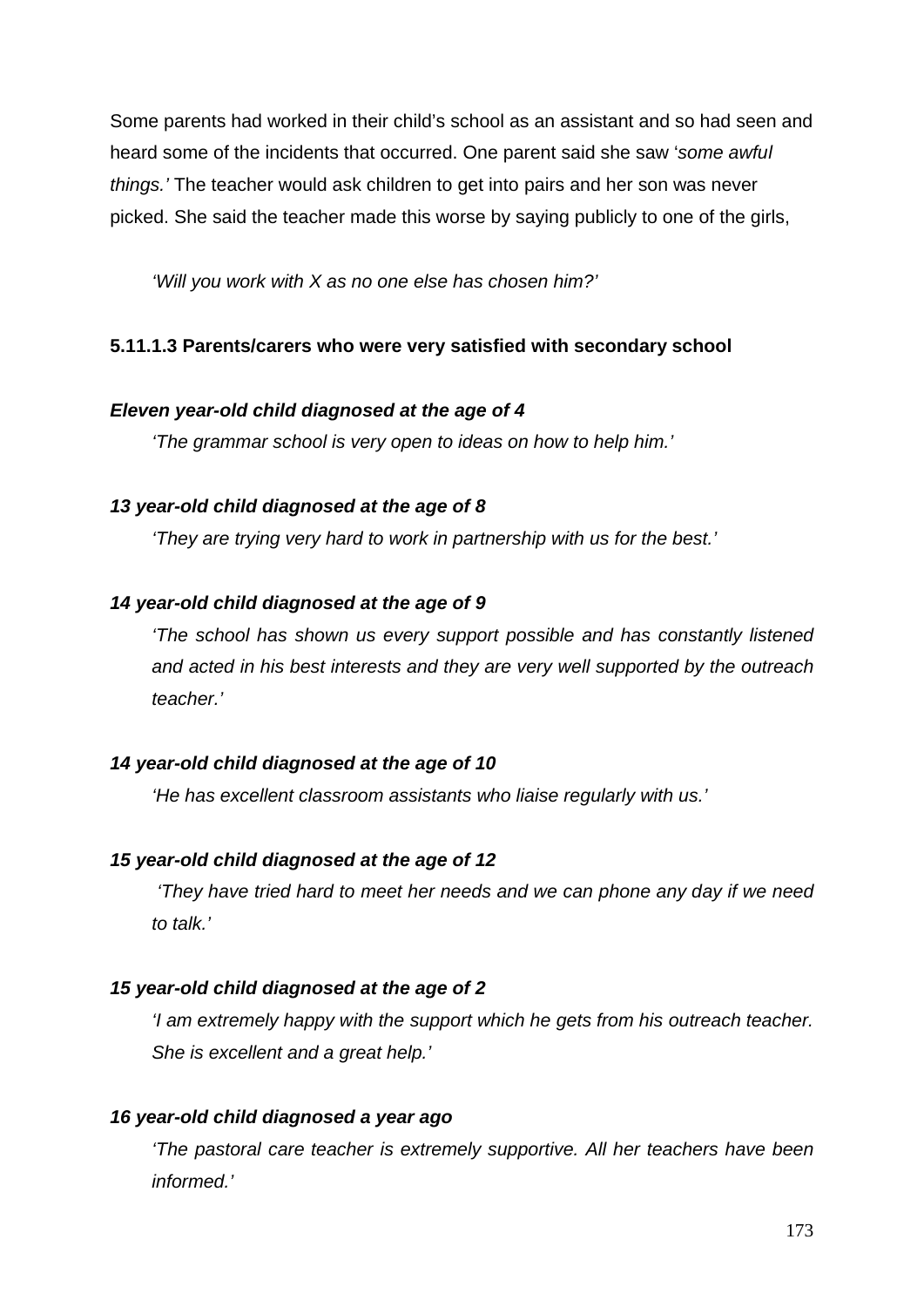#### *17 year-old child diagnosed at the age of 9*

*'The school is excellent and the education board very helpful.'*

#### **5.11.1.4 Parents/carers who were 'quite satisfied' with school/college**

#### **Primary school**

Some parents were fairly satisfied with the support from school or college, but some of these had some issues.

#### *Six year-old child diagnosed at the age of 3*

 '*He has many outbursts over trivial issues. I wish the ASD outreach adviser could withdraw him to discuss social issues and liaise with us as parents. Nice as she is, she is spread too thinly. The support is not regular enough to be effective.'*

#### *Nine year-old child diagnosed at the age of 7*

*'Excellent, as his teachers want to help and understand him completely, but we had to move him out of his first school. The nursery school was excellent as teachers took time to help him with certain difficulties, but the P3/4 teacher did not want to understand his problems and actually added to them.'*

#### *11 year-old child diagnosed at the age of 7*

*'I have to bring him home at 2pm instead of 3pm like the other children as they can't cope with him without the assistant. I would like more support. I feel I am imposing on teachers and pupils by having him with them. It's very kind of them to put up with us.'*

Shortening a child's day or asking parents to take their child home for lunch is not uncommon in schools in the UK, but there are important issues here. It clearly adds to the parents' stress and disrupts their day. In addition, it does not give a good message to other children and staff about children who are different, in that it perpetuates the idea that some children should be excluded from some parts of life which their same-age peers are not. This comment also shows that this mother feels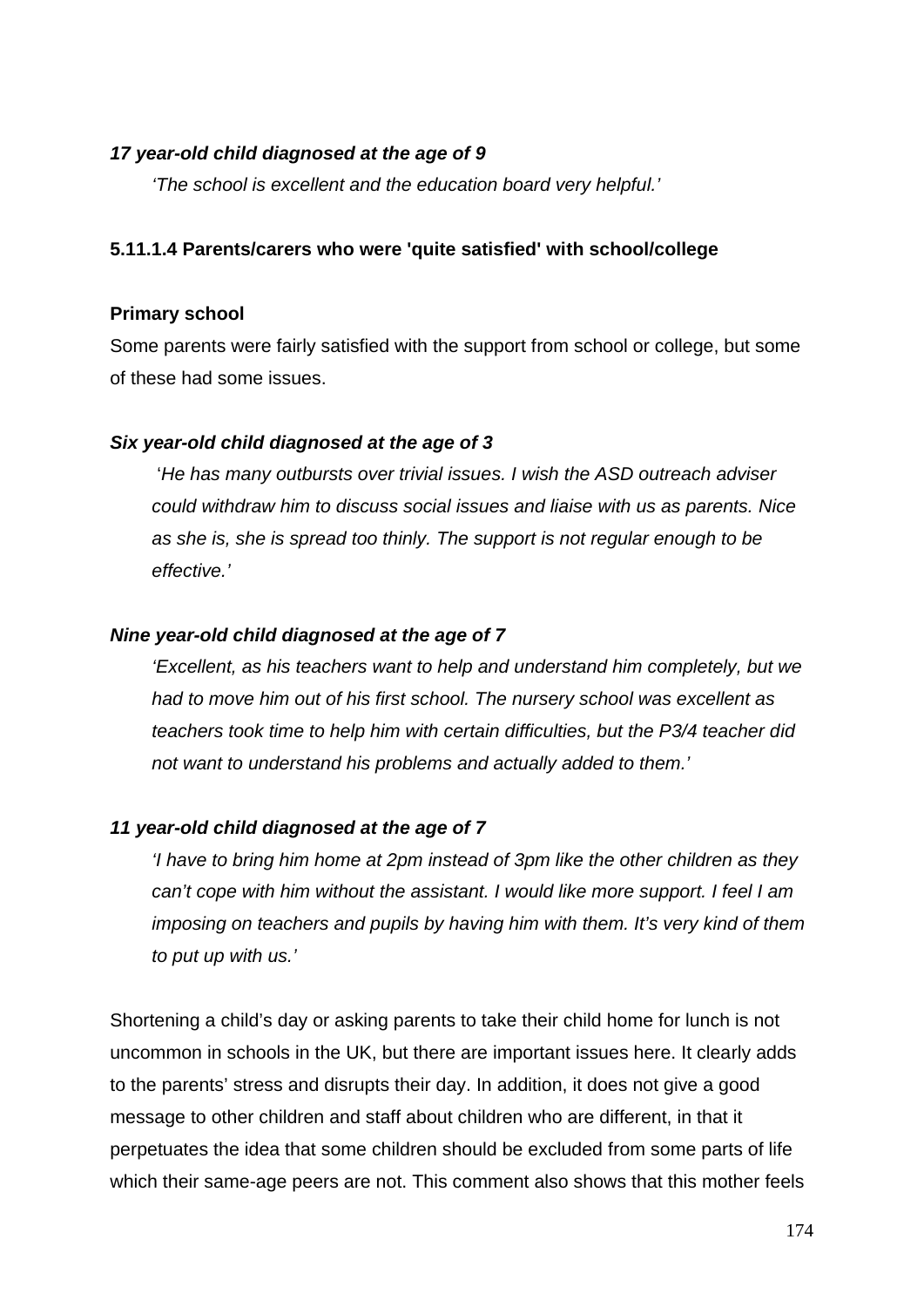guilty for adding to the work of the school. Having a child with AS is not something parents opt for by choice, and we have to ensure that they feel welcomed by services and professionals, not merely tolerated. Having open discussions with parents and the child about what they feel they need, and putting in the supports that are required, will help the former to feel valued and listened to.

## **5.12 Transition to post-primary school**

### *Case study: Eleven year-old child*

At transition to secondary school, one parent said she had an horrendous time. This is her story:

*'All the planning was done but then the new Headteacher said he did not want him at the school, even though the ELB had named the school on his Statement. So all the work had to be put on hold. At the start of the new term, there was still no place for him. A solicitor took up the case and the school was told to take him. We were then phoned on Monday to say he could start on Tuesday. We had to rush to get his uniform and he had missed the first 10 days of his new school!! He then had a series of temporary CAs for the first 2 months. Not surprisingly his behaviour was atrocious, to the extent that the SENCo said he was psychotic. Fortunately, his current LSA is excellent. But, he hates school and is physically sick at least once a week at school. He is anxious and bullied. He has one or two friends by virtue of his Playstation machine, which staff have said he should not bring to school - but he said he would have no friends if he did not have this.'*

Often the issue with transition is that the child and the parent do not know until very late where s/he is going to move on to – when a change of school is required. There is then insufficient time to prepare the child or young person. One of the parents in the sample was told that her son would be prepared for the move to secondary school by staff of the new school, but in the event, she received a phone call to ask if she could take her son on the visit. This mother was upset by this as it seemed a lack of care, and her son was not keen to visit the school with his mother as escort.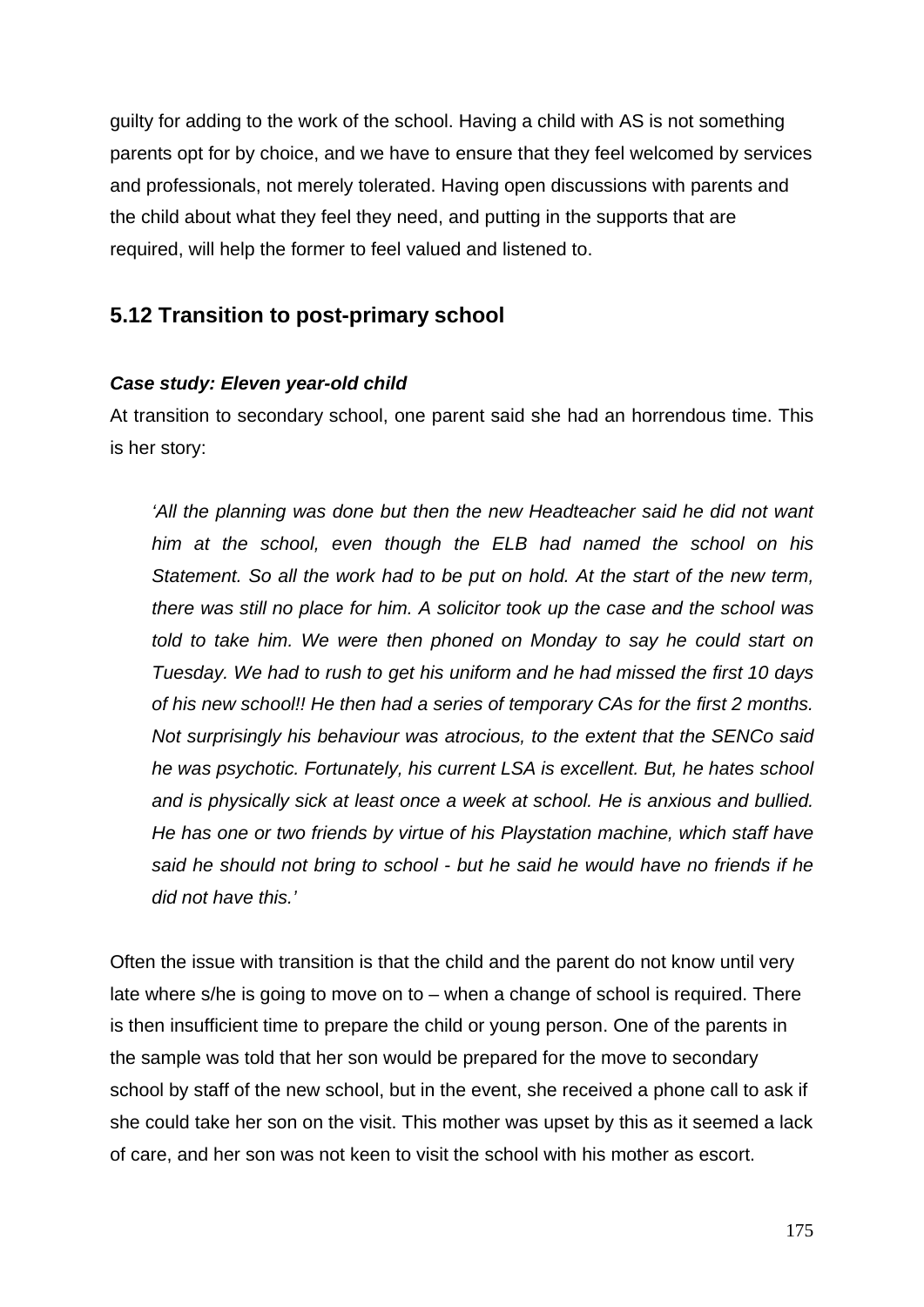# **5.13 Special school**

### **14 year-old child diagnosed at the age of 11**

*'The school is good educationally but not as good at addressing his social needs.'*

# **5.14 Secondary schools**

### **16 year-old child diagnosed at the age of 12**

*'Some teachers are very good and very accepting. Some are very surprised at their own misjudgements, and some are indifferent. She likes her school and her teachers.'*

This sums up well the fairly typical scenario in secondary schools in terms of staff response. There are some who are able and willing to adjust and differentiate what they do, those that do not immediately see the need to do so until incidents occur which make the child's understandings and needs very clear, and then those staff who are told and know the young person needs something different but are reluctant to change their practice. As the awareness of AS continues to increase in schools, the numbers of staff in each group should change in favour of the first group.

#### **16 year-old child diagnosed at the age of 15**

*'Our daughter does not want the school to know, but although the school is not aware of her AS, they do acknowledge her differences but accept her as she is and say she is a welcome breath of fresh air.'*

This comment raises an issue experienced by some parents of children with AS who do not want their parents to disclose their diagnosis. In this instance, it appears that no problems arose from not sharing this with the school. Each family and child/young person has to weigh up the pros and cons of disclosure and their decision will be affected by the severity of the difficulties, the view of the young person, the nature of the school and the response of staff. It is not possible to prescribe what is best for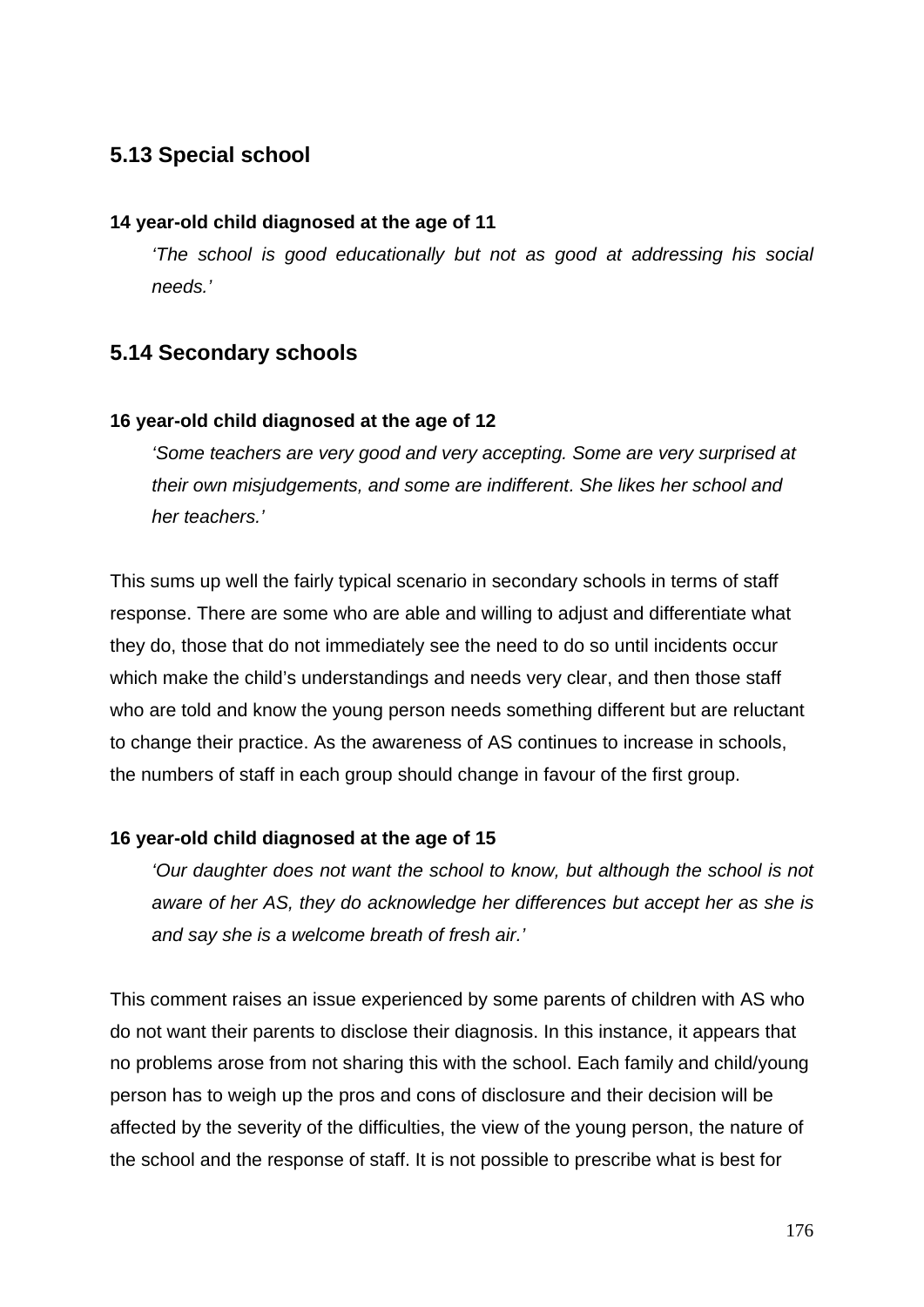parents or the child or young person to do as it is the interaction of factors which is important.

# **5.15 Training Centre**

## **18 year-old child diagnosed at the age of 9**

*'This is working well due to the good rapport with staff. My son left school with poor GCSEs. His only option was a training centre. This placement has done wonders for his day to day coping skills, self esteem and sense of identity.'*

This mother implies that if his school had been able to boost his self-esteem and feelings of self-worth, then he might have achieved better academically.

# **5.16 Parents/carers who were not very satisfied with school**

## *5.16.1* **Parents/carers who were not very satisfied with primary school**

## **10 year-old child**

'*The support is very limited and staff do not understand AS.*'

## **11 year-old child diagnosed at the age of 7**

'*All the support provided by the school system has been driven by me. This has been immensely challenging and caused friction with the school. Where teachers and support staff do not understand the condition, they make mistakes in a million small ways all of which have a disastrous effect on our lives. Opportunities for him to shine missed over and over again.'*

This sums up very well the many times in a day and a school week when a child may have a difficulty and the staff who do not understand AS may get it wrong. Schools are very challenging places for those with AS as they are highly social environments with demands from adults and peers that are hard for a young person with AS to meet. In addition, it seems that this child's strengths and successes were being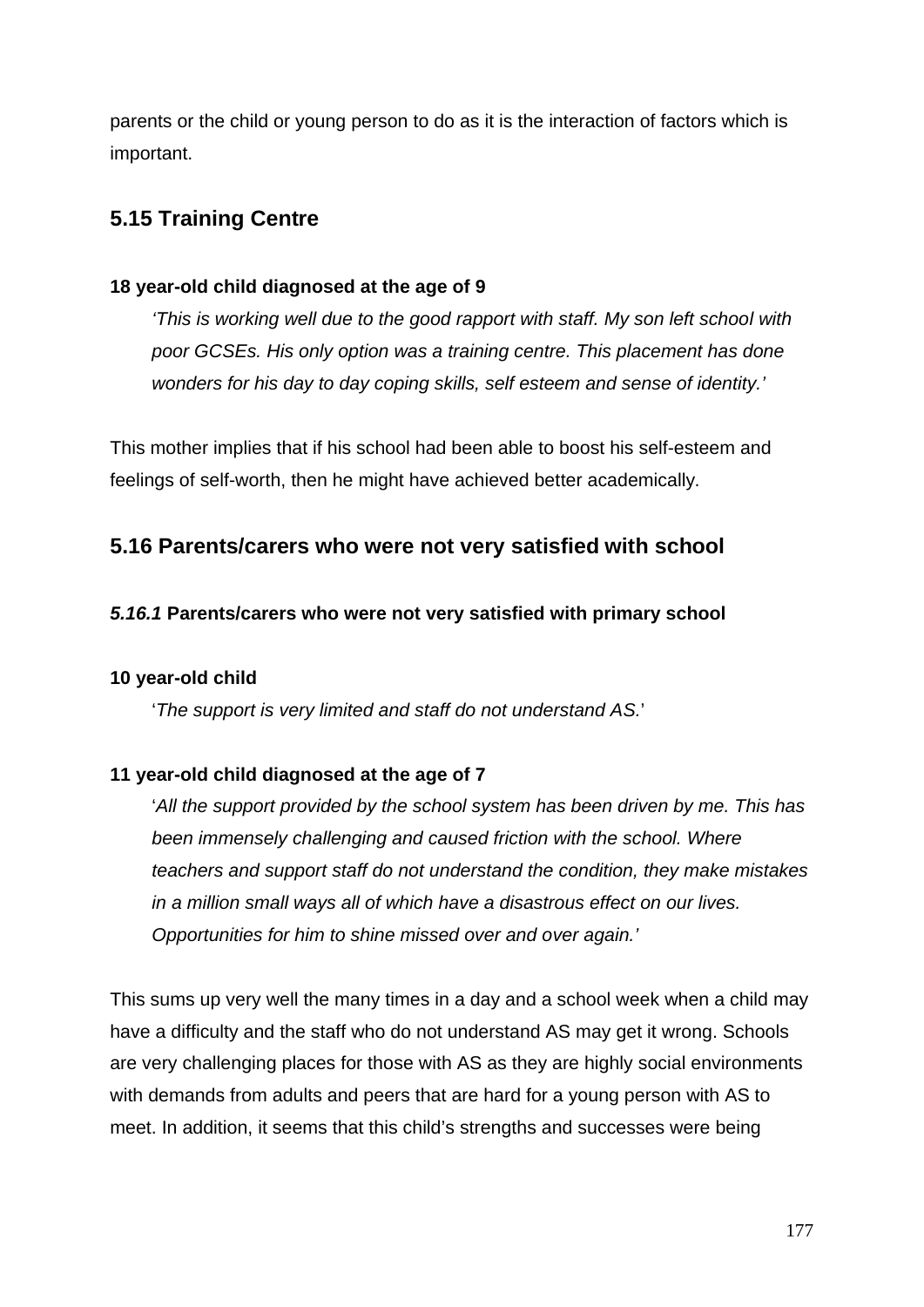missed and most of the literature on AS would suggest that these have to be highlighted.

## *5.16.2 Parents/carers who were not very satisfied with secondary school*

## **12 year-old child diagnosed at the age of 10**

*'The teachers do not really understand his condition and he has no consideration for homework. We have to spend a lot of time disseminating information, helping him to cope with the workload and keeping him emotionally stable.'*

Another mother of a 13 year-old said,

'*Unless the teachers are very specific, he will only do a couple of lines.'*

Again these comments show the many areas which parents have to support when their child has AS – informing others about AS; getting staff to understand likely crisis points; sharing information with all the staff and helping their child's emotional wellbeing. This is on top of the work they have to do as parents at home, which has its own set of challenges. Time at school should be a break for parents, but often it is another area in which they have to expend time and energy, which is fine if staff are keen to work together, but very hard if parents are seen as a nuisance, or overprotective or not welcome.

#### *13 year-old child diagnosed at the age of 8*

*'We have been fighting for 2 years to get her a classroom assistant. This has just been granted, but we feel two years of valuable education has been lost.'*

The allocation of classroom support is often seen by parents as an essential resource to ensure that there is someone both '*looking out for their child'* and to act as translator and mediator for academic tasks. It is very hard for ELBs to estimate how many hours a pupil should be allocated. There are issues about children and young people with AS either becoming over-dependent on the CA or not wanting to be singled out as different. Some parents have said they would like their child to have the same CA throughout their school career to ensure continuity, as previous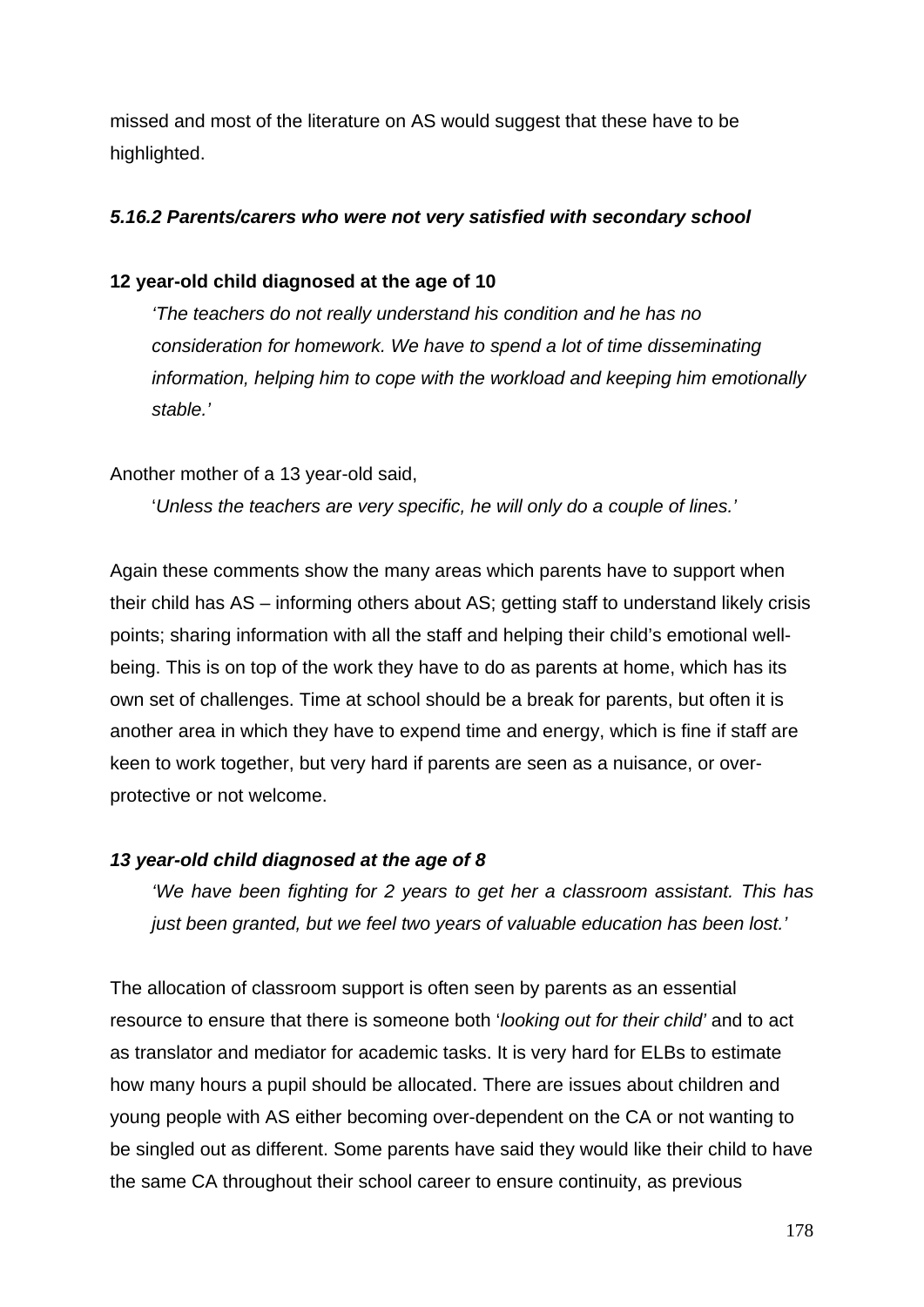experience has shown that good work can be undone if the new CA is not as skilled. However, there is also an argument that says children and young people need to be able to work with a number of different adults so that they get used to different personalities and styles, and have the benefit of adults who have different strengths and interests. This is also helpful when staff leave or are absent through illness. There are a number of published books on the topic of the deployment and use of Cas, and the issues which arise need to be thoroughly considered when making an assessment for the individual pupil.

#### **13 year-old child diagnosed at the age of 6**

*'There is poor accommodation to my son's condition. The expectation is that he fits in, not for the school to accommodate him.'*

This is a concern, as in the past many schools held the view that the child or young person should learn to adapt and cope with the way the school is. From the literature, it is clear that this is expecting too much of many with AS (and other disabilities), and that such a policy will lead to serious problems for children and young people, perhaps even exclusion. Good practice guidance on ASDs recommends that the school changes to fit the child or young person.

There will also be staff who view pupils with AS as being merely delayed or socially inept believing that they can catch up and become normal, and then do just as all the other students do. Again, this is rarely the case. Children and young people with AS are different neurologically and some situations will always be too much for the majority of those with AS to manage (e.g. very crowded, noisy situations such as canteens; corridors at break time; journey on the school bus).

#### **13 year-old child diagnosed at the age of 12**

*'We had to put up a great fight and outside services had to be called in by us before they would provide any support. The SENCo said that Asperger syndrome does not exist. Recommendations had to be forced through and the school was very defensive.'*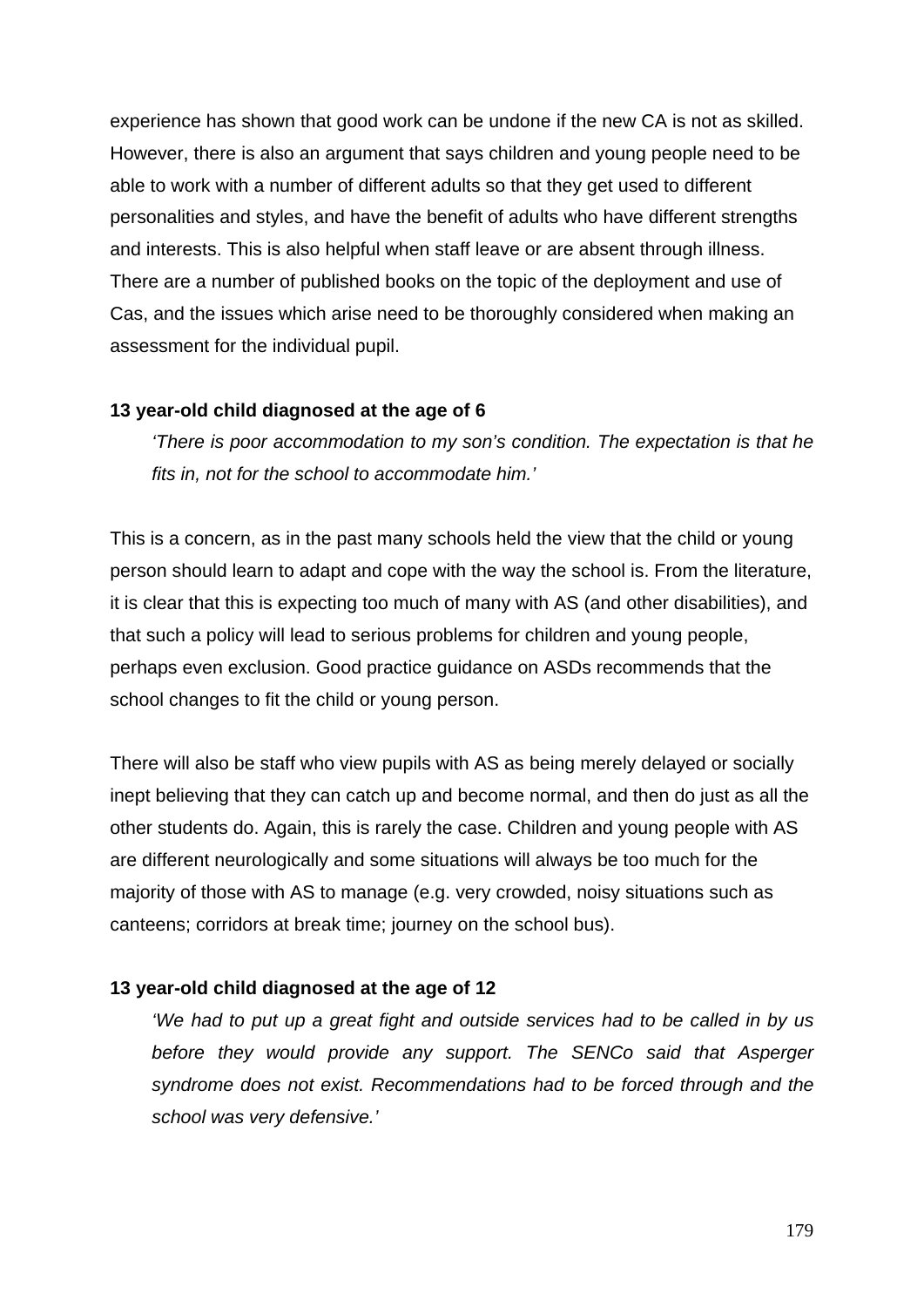This again shows how hard it is for parents if they are not able to make the staff aware of the nature and extent of their child's difficulties. The comment about the SENCo not believing in the existence of AS is not uncommon in schools. It is a hard condition to understand and recognise, and many staff view the child as deliberately difficult and non-compliant. If the parents then appear angry and aggressive (as some parents become in their drive to get what they feel is needed), then this may serve to confirm what staff believe (e.g. 'like mother, like daughter'). In these cases, it is very important for outside agencies to join with the parents to help change the understanding and practice of the staff. There were some parents, though, who said the school did not want the Advisory Team to visit. This, then, is another issue for services to resolve.

## *5.16.3 Parents/carers who were not at all satisfied with school/college*

#### **Secondary school**

#### **12 year-old child diagnosed at the age of 11**

'*No help has been offered by the school. I told them he had AS and they just asked me what was happening next and to keep them informed. If he misbehaves, he just gets given detention or put on daily report as any other pupil.'*

#### **College**

#### **16 year-old child diagnosed at the age of 11**

This father said that his son had been bullied at school and so wanted to leave, even though he was able enough to transfer to the sixth form. He was not given very good advice following school ('*there was a mix up'*) and

*'so ended up on a Jobskills programme. He ends up with a lot of half days and I am not entirely sure what is offered on this programme.'*

This illustrates a number of issues, the first being that some pupils will under-achieve academically because of problems at school such as bullying and will leave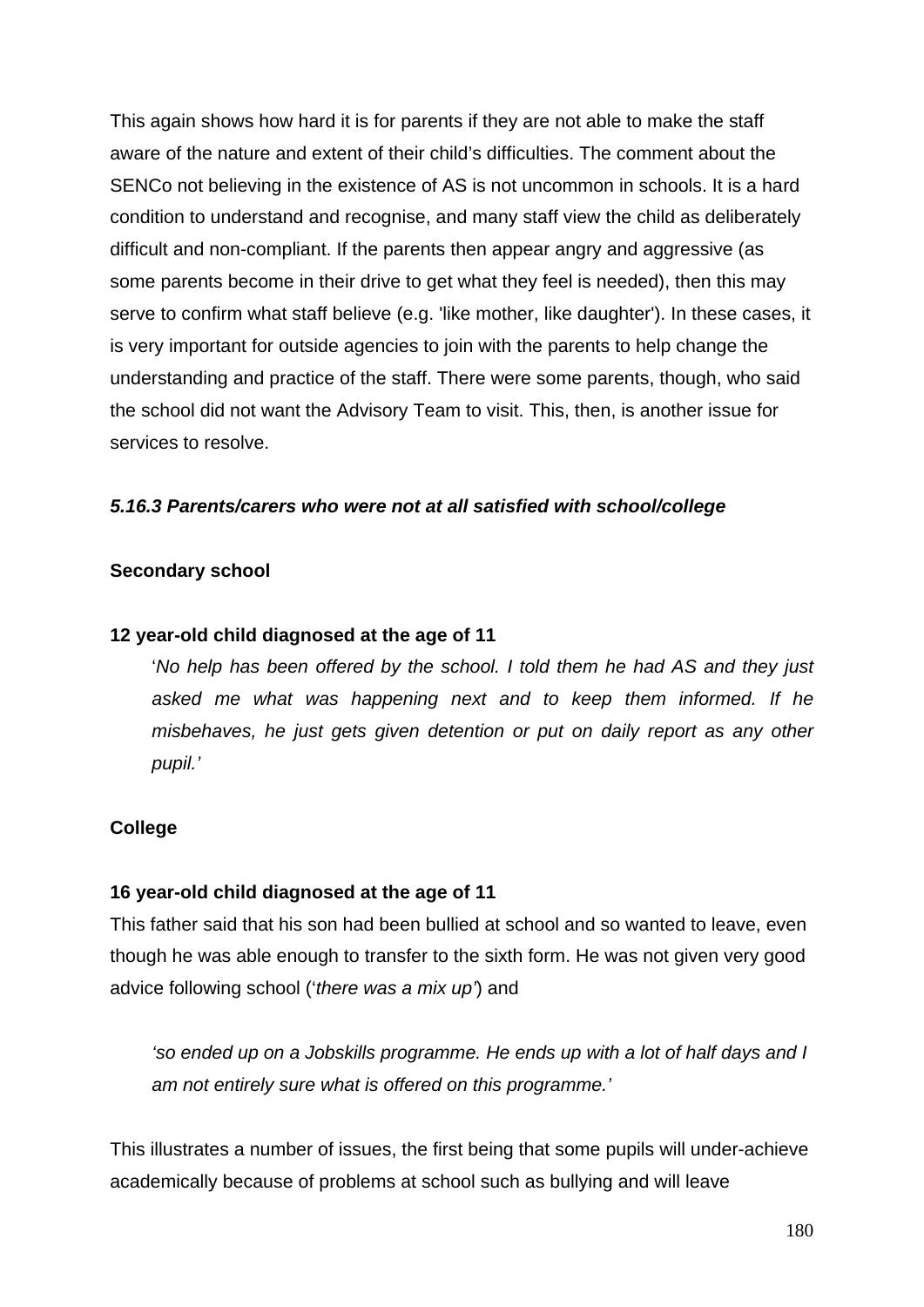prematurely to escape the trauma. For some children and young people with AS, their academic ability is their main strength and if nurtured, could lead to higher education and a rewarding career where demands and tasks they find difficult can be avoided (if the appropriate career is chosen). The second issue is that it appears that good assessment and advice before leaving school was not forthcoming, and so he did not necessarily take the best possible route after school. The third issue is the part-time nature of the programme. Some children and young people might need a less than full-time place as they would benefit from the break, and value time alone. For others, unstructured time spent at home may be fairly unproductive. It seems from the above that half days were not a choice but a given. The fourth and final issue is that the parent is not clear what the programme content and aims are. Whereas for many students aged 16 and over, it may not seem necessary or appropriate to provide these details, as the student can pass these on to parents, for children and young people with AS, it is essential that parents are involved in these discussions in order to check the potential value of this in the long-term, so that time is spent wisely and effectively.

### **5.17 Advice from the Careers Service**

For those children and young people aged 14 or over, parents were asked whether they had received any advice from the Careers Service. One parent of a 13 year-old said she had had careers assessment but nothing had changed. Table 27 shows their responses.

| Advice received    | <b>Number of children</b> | <b>Percentage of children</b> |
|--------------------|---------------------------|-------------------------------|
| Not applicable     | 36                        | 61                            |
| Yes                | 7                         | 12                            |
| <b>No</b>          | 13                        | 22                            |
| Applicable, but no | 3                         | 5                             |
| response           |                           |                               |
| Total              | 59                        | 100                           |

**Table 27**: Number of parents who had received advice from the Careers Service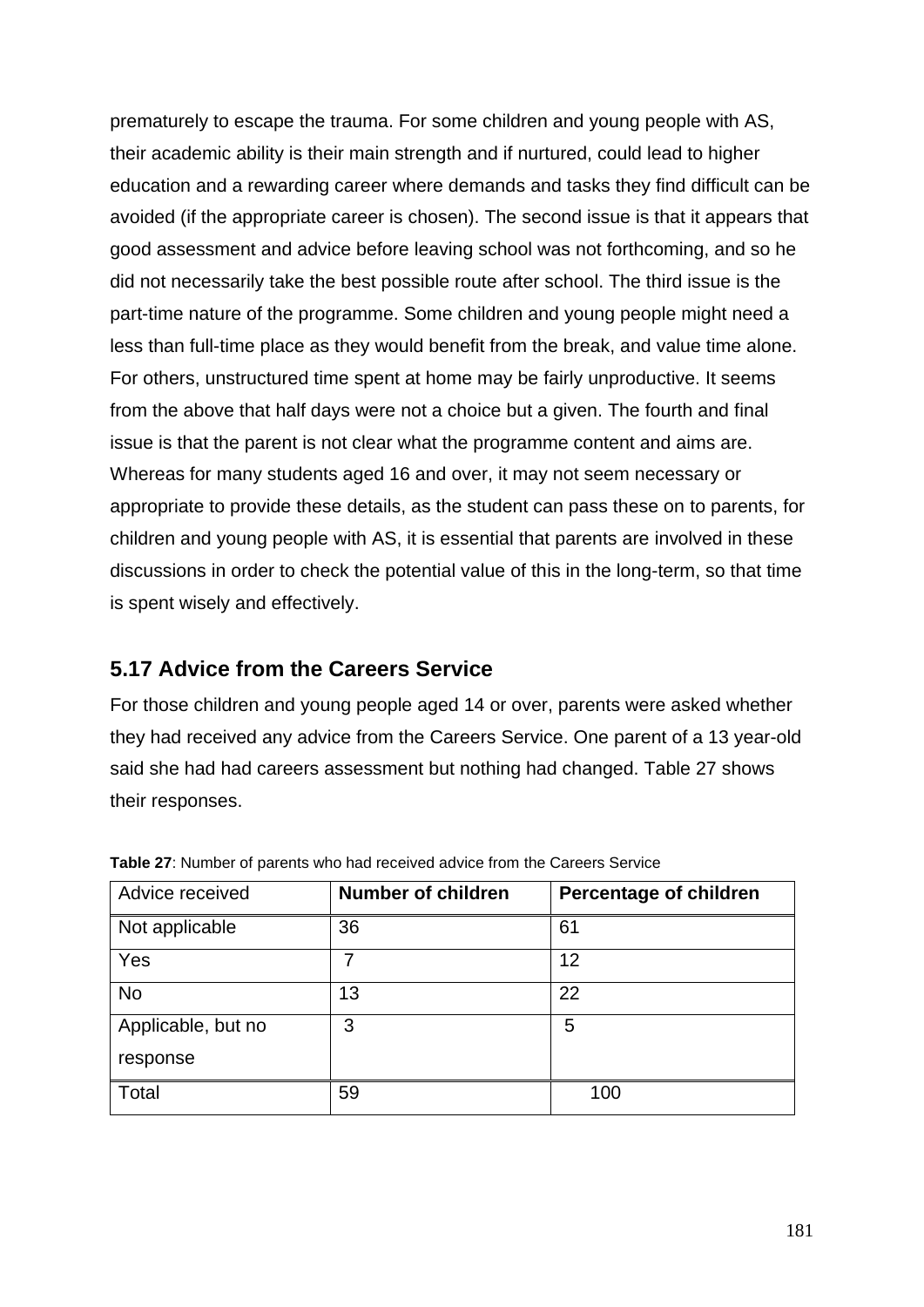Not many parents appeared to have received advice from the Careers Service and of those who did, it did not seem to figure large in their memories or experience. This service is very stretched and the knowledge of AS within the Service may not be very great. Not enough data were collected to make a clear comment or recommendation on this.

## **5.18 Types of support received by the parents**

Parents were asked to state whether they had received the type of supports given in Table 28 and if so, how useful they had found these. In relation to medication, there was some confusion in the question as to whether this was given to the child or the parent, and so four parents annotated their reply to state that they were on medication for depression. A mother had recently been prescribed anti-depressants for mild depression by her GP who advised her *'to get a 'wee job'* and to *'go home and think about whether to take the tablet's*'. She has not taken them yet. Three other mothers were taking medication for anxiety or depression

A third of the children and young people were on medication for over-activity. One 16 year child was on medication to help him to sleep. The mother of a 13 year-old who was on Ritalin said that she felt this was beneficial and helped him focus at school, and that she usually took him off this during the holidays so lessening the chance of any adverse side effects.

| <b>Type of help</b>                  | <b>Not</b><br>recd. | <b>Very</b><br>useful | Quite<br>useful | <b>Not</b><br>very<br>useful | Not at<br>all<br>useful | <b>No</b><br>response |
|--------------------------------------|---------------------|-----------------------|-----------------|------------------------------|-------------------------|-----------------------|
| Individual counselling               | 44                  | 6                     | 3               | 1                            | 4                       | 1                     |
| Medication for<br>anxiety/depression | 44                  | 5                     | $\overline{2}$  | $\overline{2}$               | $\overline{2}$          | 4                     |
| Medication for over-<br>activity     | 36                  | 4                     | 6               | 4                            | 5                       | 4                     |
| <b>Befriender</b>                    | 53                  | 1                     |                 |                              | 1                       | 4                     |
| Asperger support group               | 41                  | 9                     | 5               | 1                            | 1                       | $\overline{2}$        |

**Table 28**: Ratings by parents of help received in terms of usefulness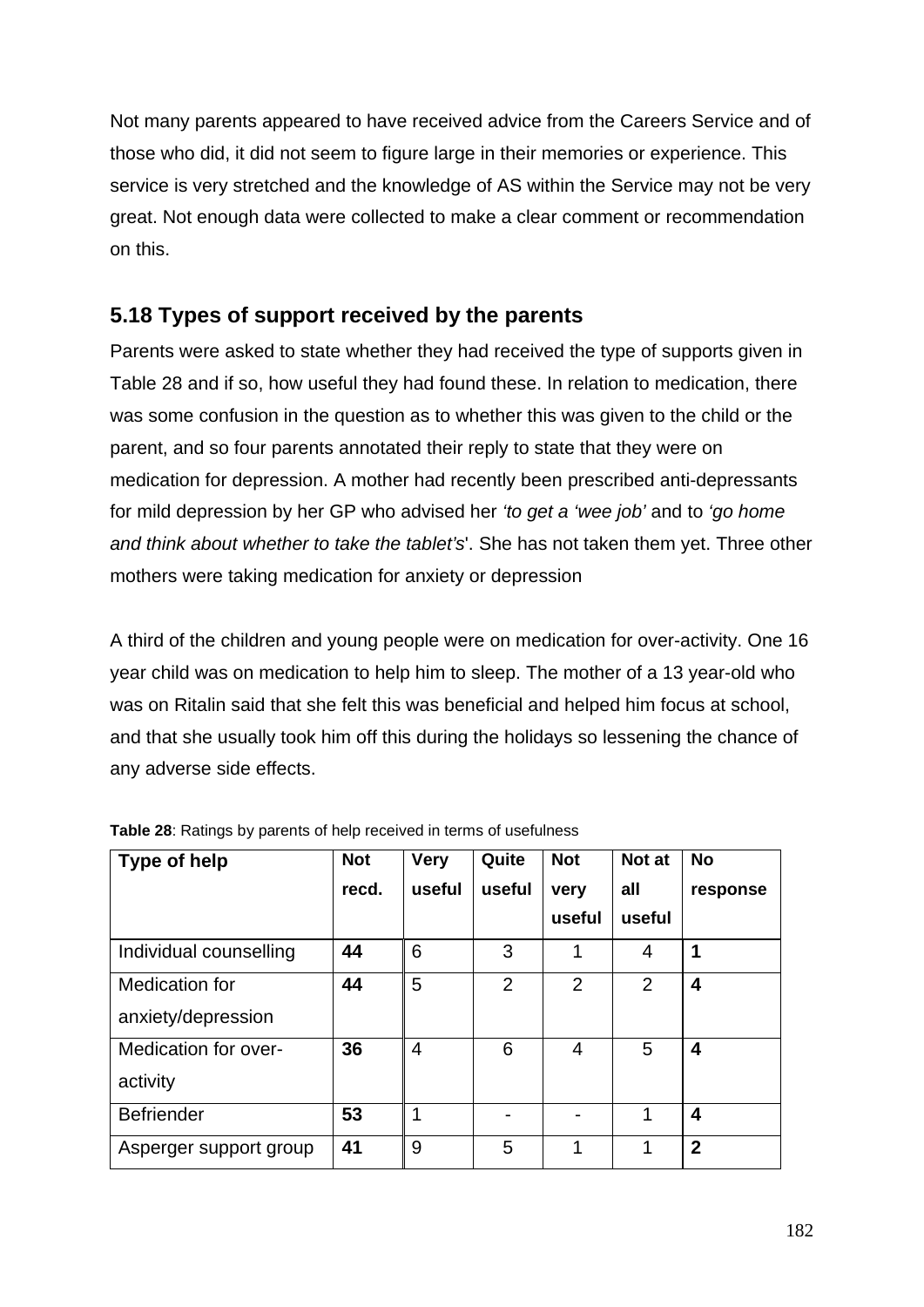| for children/young          |    |                |                |                |   |   |
|-----------------------------|----|----------------|----------------|----------------|---|---|
| people                      |    |                |                |                |   |   |
| Parent support group        | 35 | 12             | 6              | 1              | 1 | 4 |
| Short-term overnight        | 54 | $\overline{2}$ |                |                |   | 3 |
| care                        |    |                |                |                |   |   |
| Activities organised        | 43 | 4              | $\overline{2}$ | $\overline{2}$ | 1 | 5 |
| <b>Financial allowances</b> | 28 | 22             | 5              | $\overline{2}$ | 4 | 1 |
| Literature to read          | 29 | 17             | 9              |                | 1 | 4 |
| Support/advice for          | 46 | 4              | 4              |                |   | 6 |
| brothers and sisters        |    |                |                |                |   |   |

# **5.19 Support for parents, and support groups and activities for children with AS**

Many children and young people with AS talk about the relief of meeting other people like themselves and to find that, often, other people with AS share an interest and express an interest in them.

A father said,

'*He was so relieved and happy to find other people like him.'*

Comments on support for parents, and groups and activities for their child included:

### *Child aged 6, diagnosed at the age of three*

Last year during the summer break, her son had been given a week on a Leisure Centre scheme from 9 to 4pm each day. This year, however, this has been cut to a week of half days only. She explained that this was her only break all summer, and that it had to be paid for. She was therefore exploring other summer activities.

This parent is not alone in requiring support, and many parents in other parts of the UK have questioned the rationale of the long, unstructured summer break for children with ASD and asked for more support from statutory services. What is most often set up is a playscheme, but parents may be asked to staff this themselves (hence no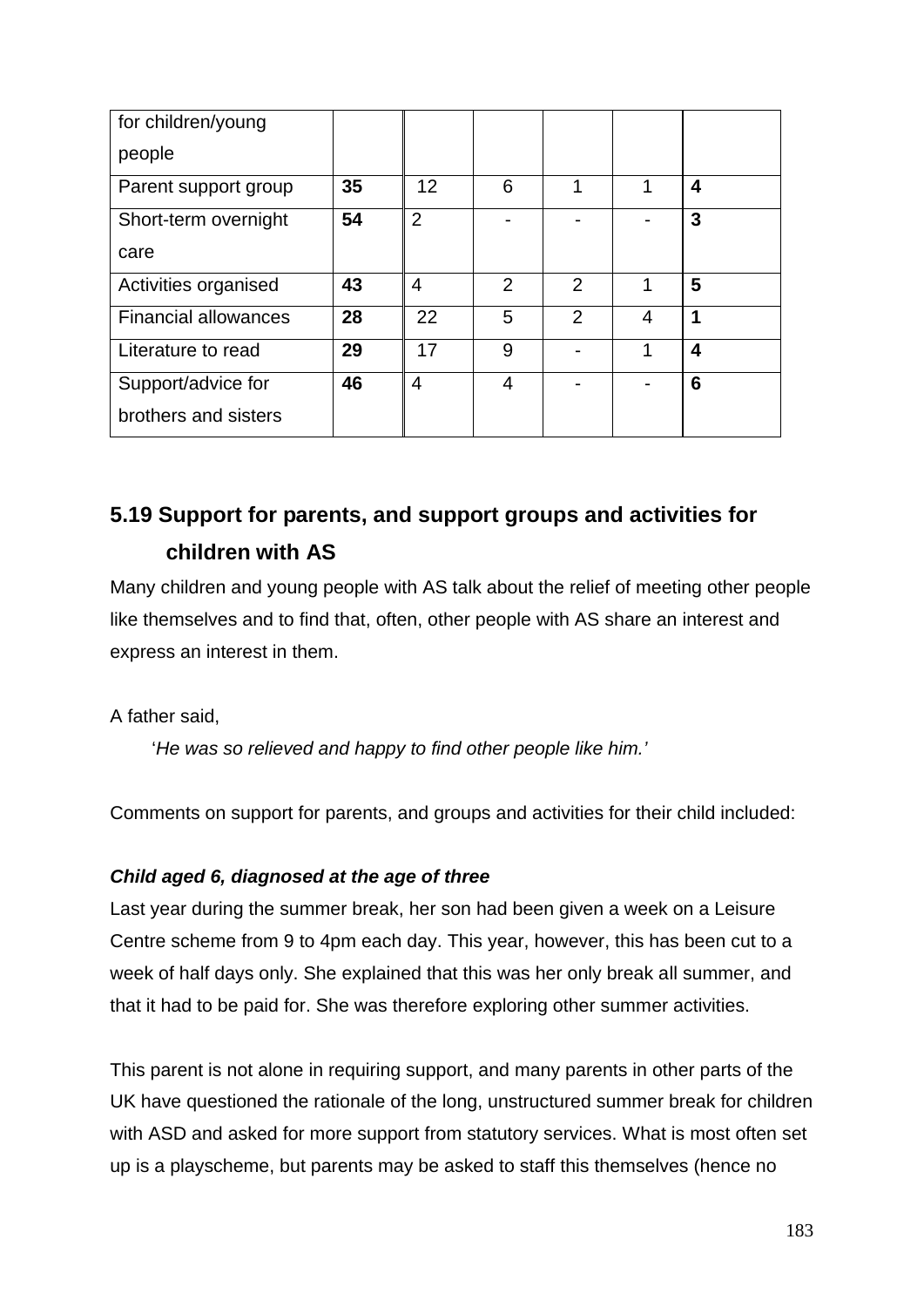break is achieved for them). In addition, staff of such schemes have to be well prepared and trained so that parents know their child is safe. One school in Scotland used to invite parents to bring their child with SEN and other children in the family to the school every other Wednesday evening for two hours to enable the parents to go out together (perhaps for a drink at the local pub). The children were then supervised by some staff from the school who knew them, along with other paid volunteers. The extension of such schemes to cover weekends and holiday periods would make a huge difference to parents and families.

#### **Child aged 9, diagnosed at the age of 8**

*'Social workers helped with DLA, but no help from anyone else apart from school.'*

#### **Child aged 10, diagnosed this year (2006)**

*'I was given financial support last summer to attend football camp and for the younger child with ADHD to go to day care.'*

#### **Child aged 10**

*A group was set up on a weekly basis during the summer holidays for 6 sessions to work on feelings and emotions at the local Child Clinic (which her son calls the 'Wild Clinic'). He was not very keen to go, but did attend all six sessions.*

#### **Child aged 11, diagnosed at the age of 7**

*'I only get support from Asperger's Network.'*

#### **Child aged 11**

*'No one has helped.'*

#### **Child aged 11, diagnosed at the age of 7**

*'I have to battle for DLA every year. My main support has been another parent.'*

Filling out the forms to apply for the Disability Living Allowance was mentioned a number of times by parents. These were very time-consuming to complete, and they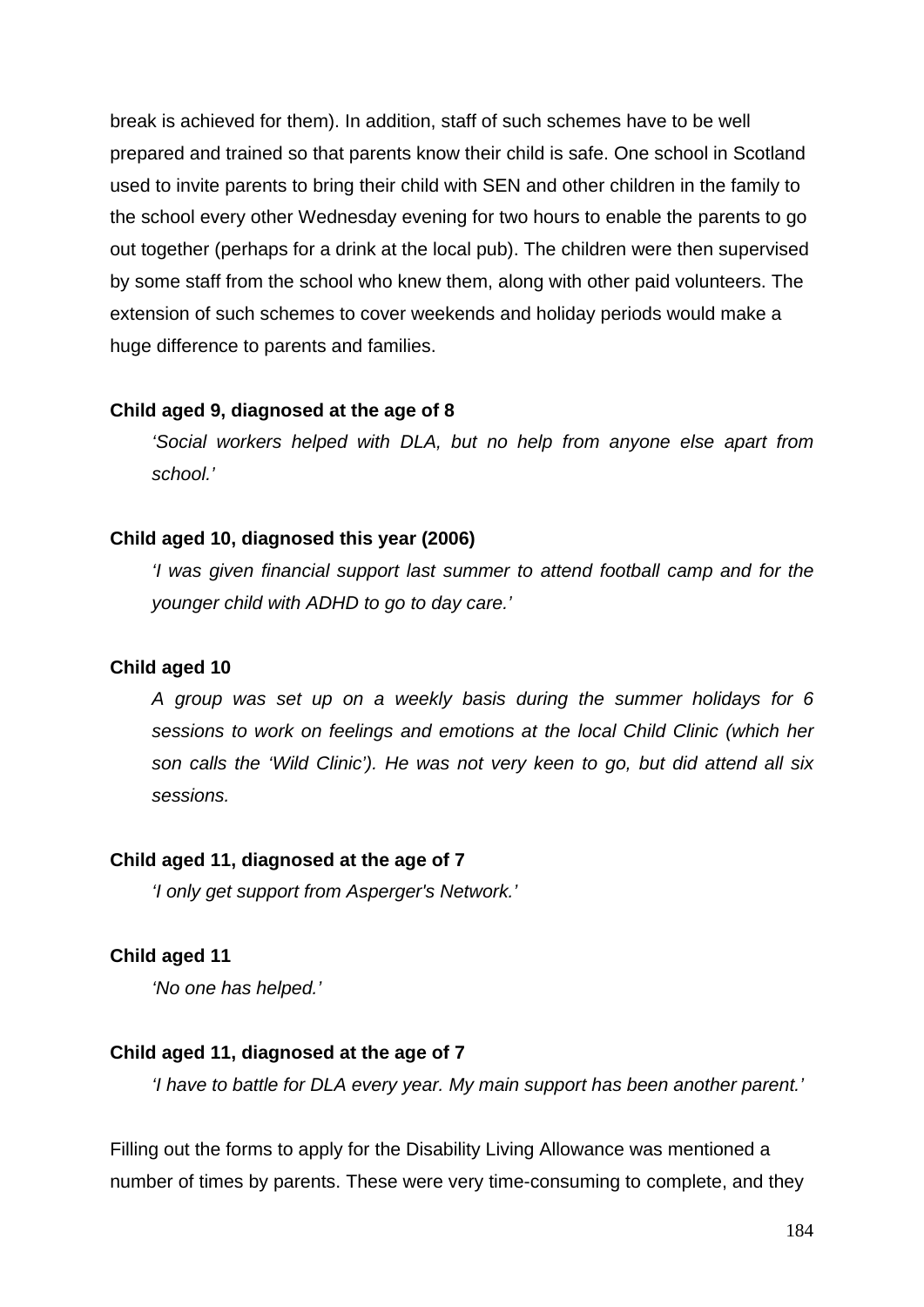felt that as the child's condition was lifelong, they should not be required to fill these in so regularly.

### **Child aged 12, diagnosed last year (2005) at the age of 11**

*'Any information I have I have got myself from websites'.*

#### *Child aged 13, diagnosed at the age of eight years*

*'I do not feel that I have had any support at all from H and SS. Asperger's Network is very supportive and I could not do without them.'*

#### *Child aged 13 diagnosed last year (2005)*

*'Asperger's Network is our only support plus the private psychologist.'*

#### *Child aged 13, diagnosed at the age of 10*

*'A charitable organisation was meant to help him with activities outside the home, but they have failed to turn up on three occasions. The Family Fund helped towards a short holiday last year.'*

#### *Child aged 15, diagnosed at the age of 2*

*'I feel I had no help until he went to College. I am very isolated with him. If it was not for the College I would have no help.'*

'*Help from the private psychologist is very useful as there is no service available from other professionals.*'

#### *Child aged 11, diagnosed at the age of 8*

*'Social workers have been helpful, and the internet and our family.'*

#### *Child aged 13, diagnosed at the age of 7*

*'Only the Asperger's Network and PAPA have helped.'* 

#### *Child aged 13, diagnosed this year (2006)*

*'No real support, apart from taxi drivers, teachers and escorts.'*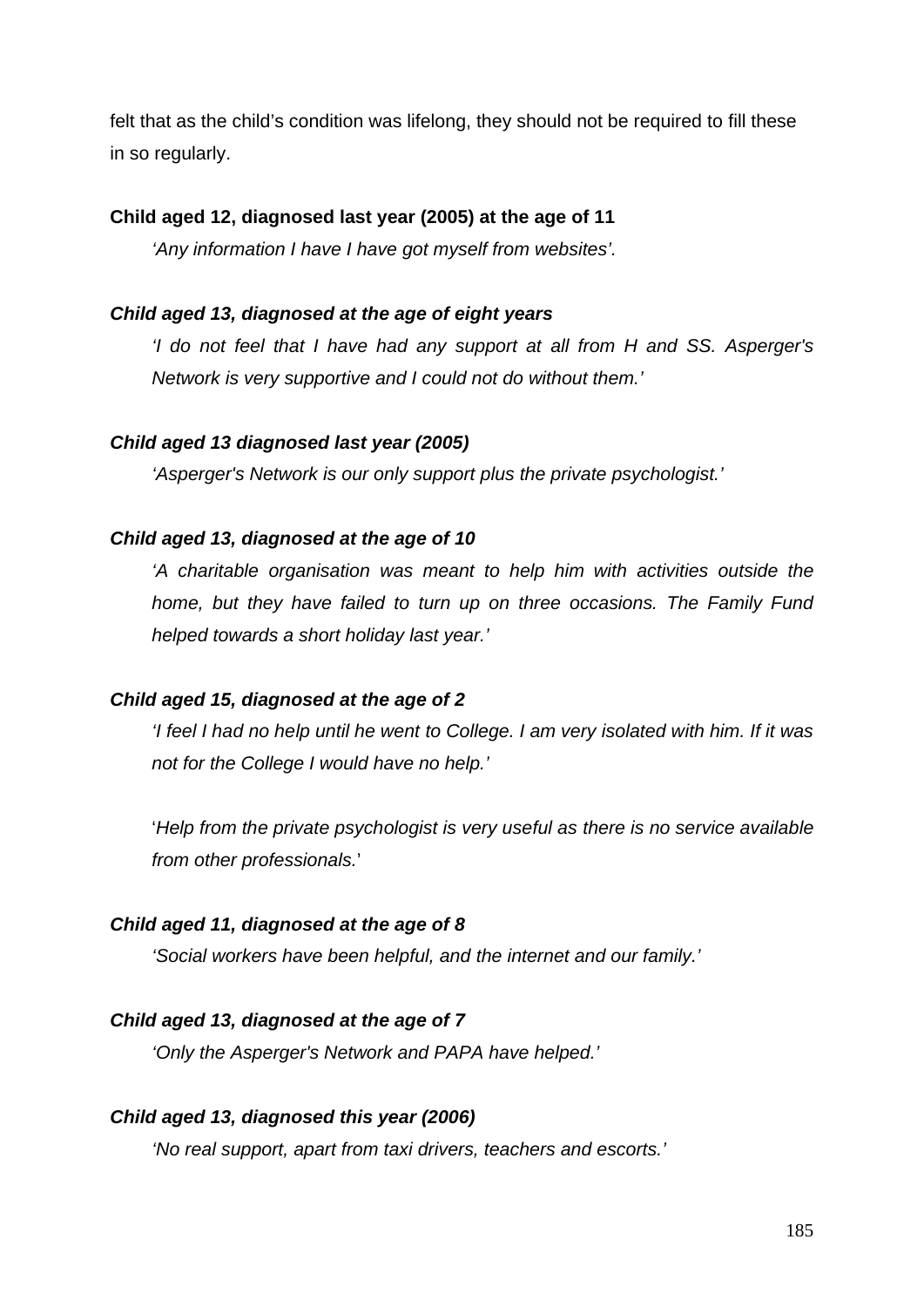This shows the value of those who work directly with the child or young person. Parents often have the easiest and most frequent access to these people so it is very important that the relationship is a positive one.

#### *Child aged 13, diagnosed at the age of 8*

*'We have just been left to get on with it. Any support she does get is very erratic. I am studying for a qualification in ASD which has been very useful.'*

A number of parents choose to take a course in ASD to further their own knowledge to support their child. Some parents then go on to develop careers in ASD or SEN. Often parents are invaluable speakers about these topics for other students. Providers of such courses need to consider the extent to which the content matches the needs of students who are also parents of children and young people with ASD to ensure they get the most from the course.

### **Child aged 14, diagnosed at the age of 11**

*'Positive Futures is the only group which offer support to my son (apart from school). This is an outing every other Saturday with other AS teenagers.'*

This parent encourages the befriender to ask her son what he would like to do and also advises the befriender on the venues her son might enjoy.

#### **Child aged 18, diagnosed at the age of 9**

One parent was a social worker and said she had set up a parent support group with a social work colleague which was funded from Social Services. There was a lot of discussion on whether young people with AS were entitled to a service from a disability team, given their IQ level.

This is an issue which taxes all professionals involved in the assessment and service provision for children and young people with AS throughout the UK and a number of papers have been published on the issues arising. Neither of the two teams which are often asked to support children and young people with AS feel they are wholly appropriate. The first is the Team for Learning Disability which is designed for children and young people with below average intellectual ability, and the second is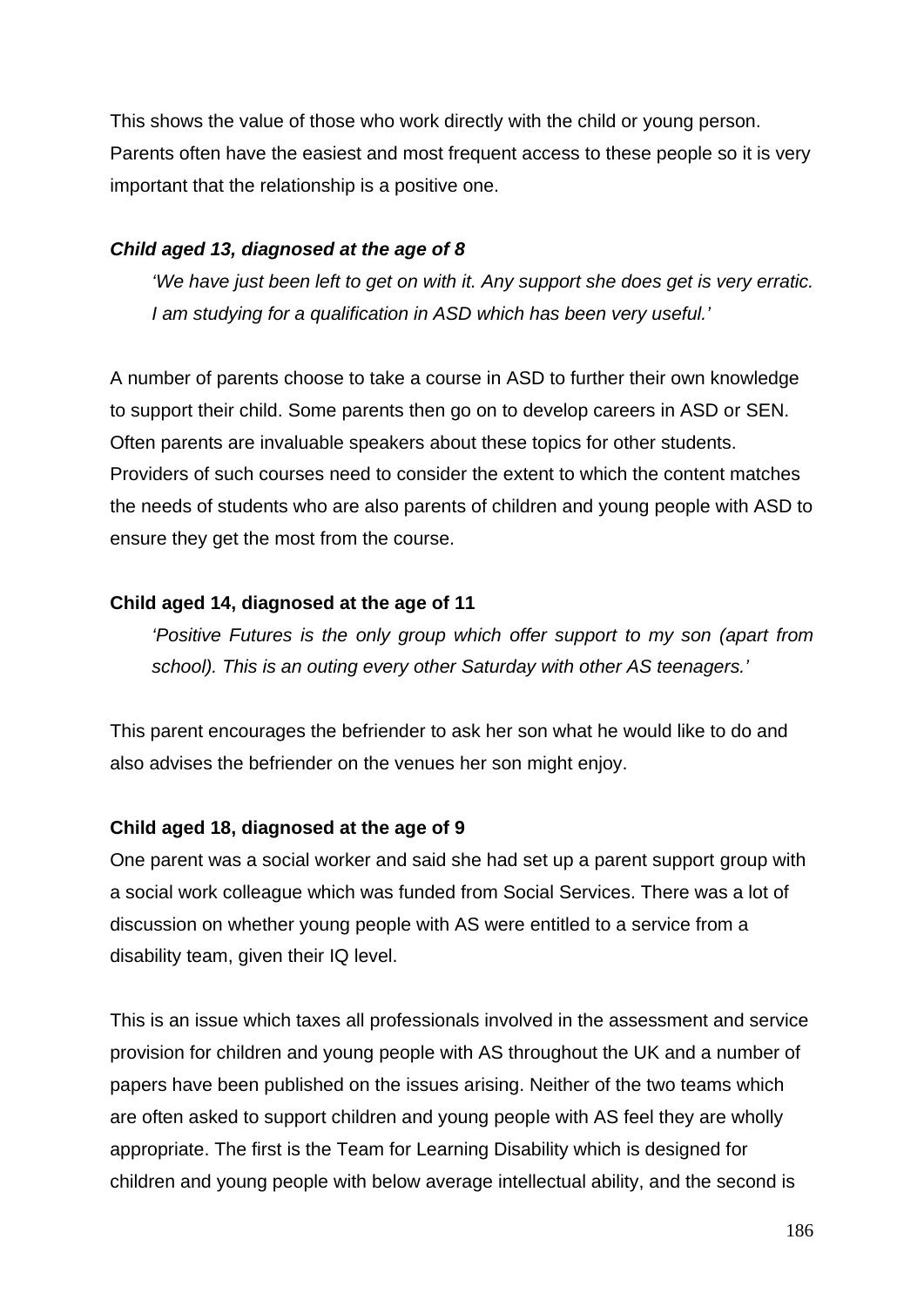the Team for Mental Health. This latter team is not appropriate either, as AS is not a mental health disorder per se, although some children and young people with AS will develop a mental health problem such as depression or anxiety disorder, and therefore need support from this team. Ironically, because neither team is designed for AS, the child or young person may not receive support from any agency and so go on to develop a mental health problem because they have no services, no friends, are unemployed, and have developed rigid routines and behaviours. It is essential that Health and Social Services in all areas discuss who will support children and young people and adults with AS.

#### **Child aged 18, diagnosed at the age of 11**

*'We have had very little help – give us carers a break. You just have to get on with it or you go under.'*

# **5.20 Level of understanding about ASD by different professionals, as rated by the parents**

As one might predict, paediatricians, speech and language therapists, and clinical psychologists were rated as being those most likely to have a very good understanding of AS (see Table 29). For most other professionals, the ratings were mixed and was probably dependent on their training and experience of AS. Hospital nurses, orthodontists, and GP receptionists were those most likely to have no understanding of AS, although there were exceptions to this. Overall, there were more ratings in the two positive categories of 'very good understanding' (27%) or 'quite good understanding' (36%), than there were in the two negative categories of 'not very good understanding' (22%) and 'appeared to have no understanding' (14%).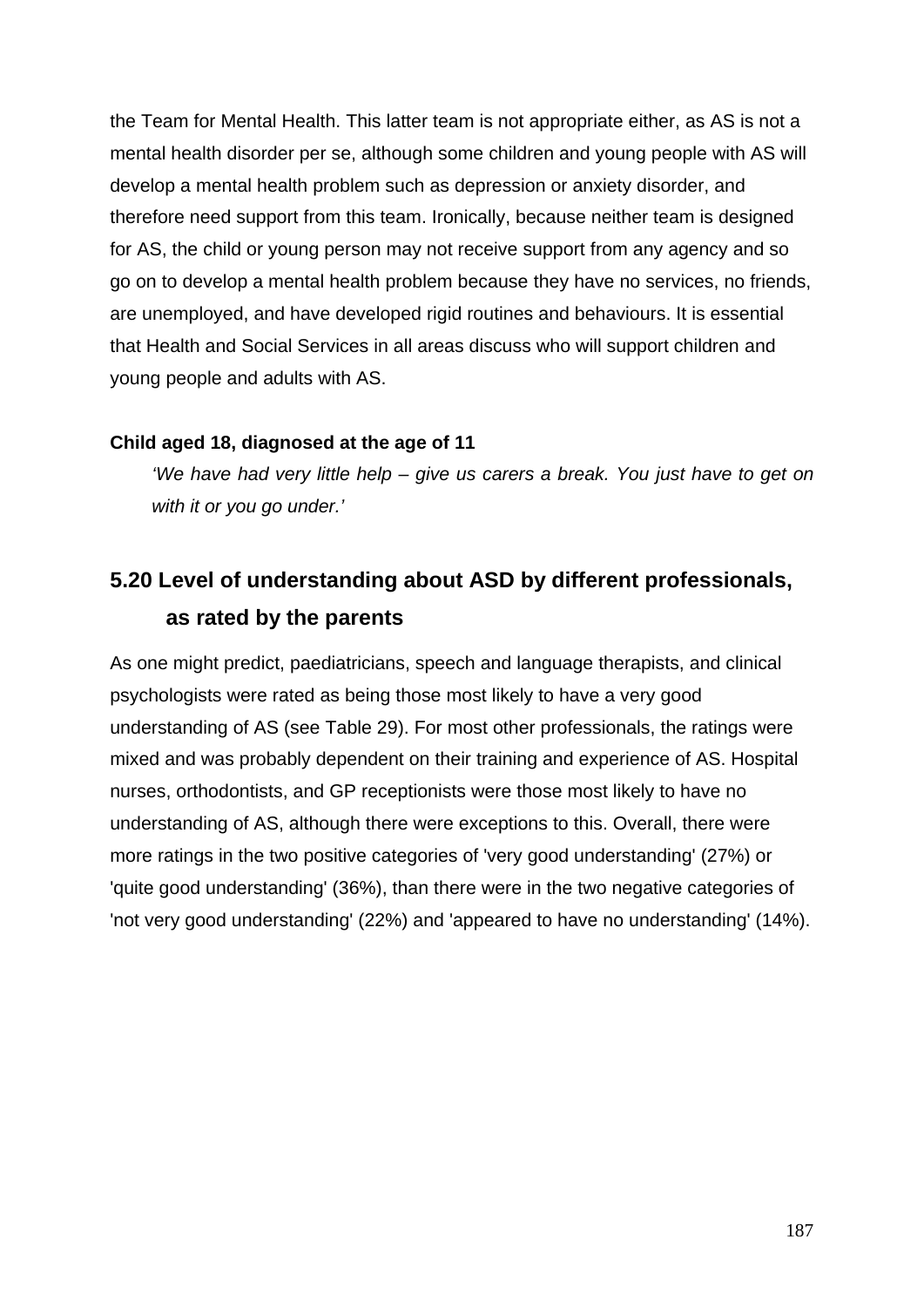| Table 29: Understanding of AS by professional groups, as rated by parents |  |  |  |
|---------------------------------------------------------------------------|--|--|--|
|                                                                           |  |  |  |

| <b>Professional</b>   | <b>Number</b>        | <b>Very</b>    | Quite          | <b>Not</b>      | <b>None</b>              | <b>Not</b>     | <b>No</b>      |
|-----------------------|----------------------|----------------|----------------|-----------------|--------------------------|----------------|----------------|
|                       | of                   | good           | good           | very            |                          | seen           | response       |
|                       | parents              |                |                | good            |                          |                |                |
|                       | who gave<br>a rating |                |                |                 |                          |                |                |
| <b>Dentist</b>        | 46                   | 8              | 19             | 8               | 11                       | 8              | 5              |
|                       |                      |                |                |                 |                          |                |                |
|                       |                      | 17%            | 41%            | 17%             | 24%                      |                |                |
| <b>Health visitor</b> | 23                   | 5              | 6              | 10 <sup>1</sup> | $\overline{2}$           | 29             | $\overline{7}$ |
|                       |                      | 22%            | 26%            | 43%             | 9%                       |                |                |
| <b>GP</b>             | 50                   | $\overline{7}$ | 24             | 15              | $\overline{4}$           | $\overline{4}$ | 5              |
|                       |                      | 14%            | 48%            | 33%             | 8%                       |                |                |
| <b>Hospital</b>       | 23                   | $\mathbf{1}$   | $\overline{7}$ | 10              | 5                        | 27             | 9              |
| nurse                 |                      | 4%             | 30%            | 43%             | 22%                      |                |                |
| <b>GP</b>             | 29                   | 3              | 5              | 9               | 12                       | 22             | 8              |
| receptionist          |                      | 10%            | 22%            | 31%             | 41%                      |                |                |
| <b>Optician</b>       | 34                   | $\overline{7}$ | 19             | 3               | 5                        | 19             | 6              |
|                       |                      | 21%            | 56%            | 9%              | 15%                      |                |                |
| <b>School nurse</b>   | 32                   | 13             | 9              | 5               | 5                        | 16             | 11             |
|                       |                      | 41%            | 28%            | 16%             | 16%                      |                |                |
| <b>Hospital</b>       | 31                   | 8              | 13             | 6               | $\overline{4}$           | 18             | 10             |
| doctor                |                      | 26%            | 42%            | 19%             | 13%                      |                |                |
| <b>Orthodontist</b>   | 16                   | $\mathbf{1}$   | $\overline{2}$ | 8               | 5                        | 34             | 9              |
|                       |                      | 6%             | 12%            | 73%             | 9%                       |                |                |
| Physio.               | 11                   | 3              | 3              | 5               | $\overline{\phantom{0}}$ | 38             | 10             |
|                       |                      | 27%            | 27%            | 45%             |                          |                |                |
| Speech and            | 35                   | 15             | 12             | 3               | 5                        | 19             | 5              |
| language              |                      | 43%            | 34%            | 9%              | 12%                      |                |                |
| therapist             |                      |                |                |                 |                          |                |                |
| <b>Occupational</b>   | 25                   | 8              | 10             | 6               | $\mathbf{1}$             | 27             | $\overline{7}$ |
| therapist             |                      | 32%            | 40%            | 24%             | 4%                       |                |                |
| <b>Clinical</b>       | 31                   | 14             | 13             | 3               | $\mathbf 1$              | 21             | $\overline{7}$ |
| psychologist          |                      | 45%            | 42%            | 10%             | 3%                       |                |                |
| <b>Paediatrician</b>  | 32                   | 21             | 8              | 3               |                          | 20             | $\overline{7}$ |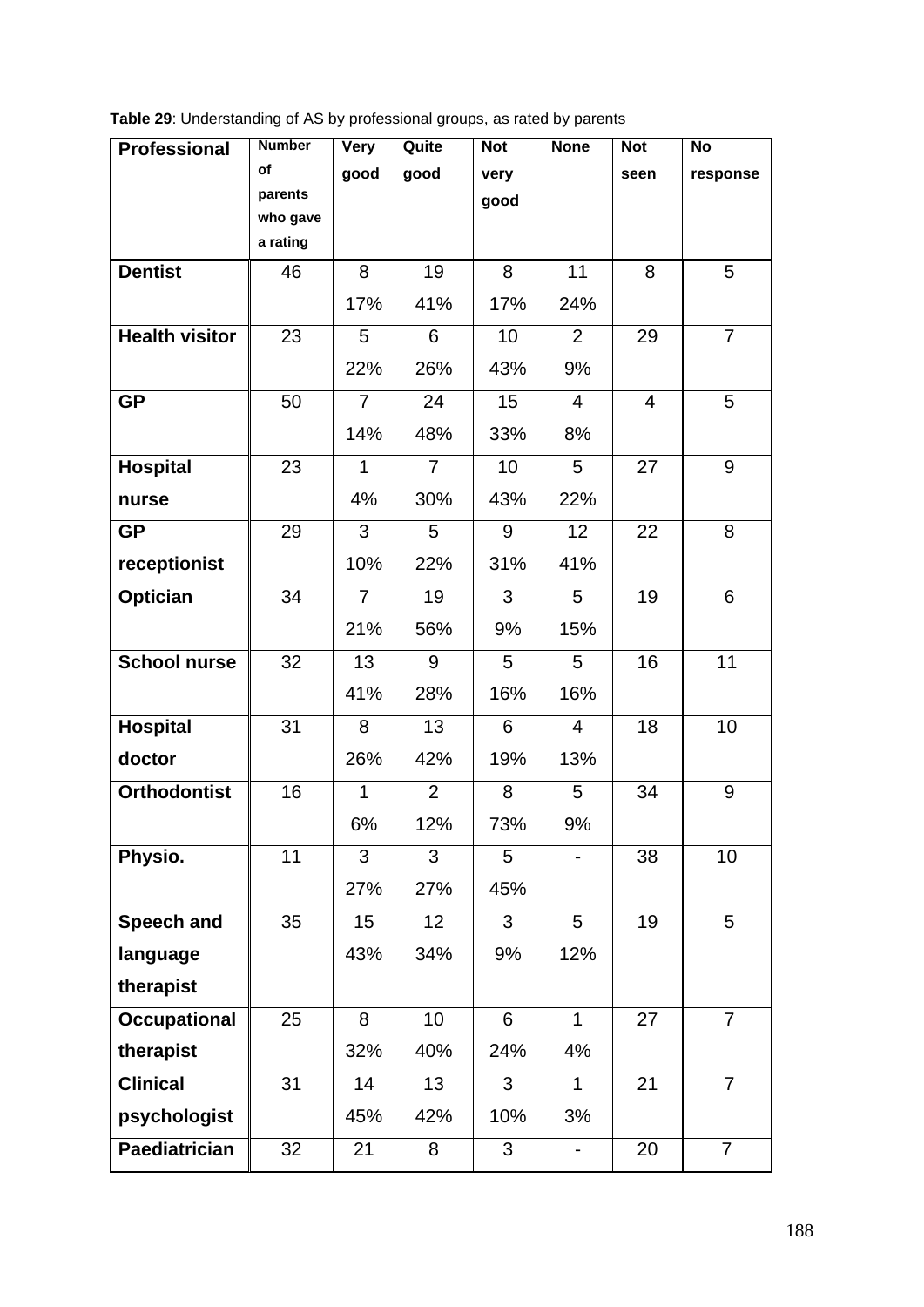|               |     | 66% | 25% | 10% |     |  |
|---------------|-----|-----|-----|-----|-----|--|
| <b>Totals</b> | 418 | 114 | 150 | 94  | 60  |  |
|               |     | 27% | 36% | 22% | 14% |  |

**Note:** Percentages refer to the percentage of parents who responded to this item

### **15 year-old child diagnosed at the age of 12 years**

*'We waited two years for an OT appointment'.*

*'Waiting times for services are too long. We had to wait a year for CAMHS. We have only ever seen student social workers and when they leave it can take 9 months for a replacement.'*

### **10 year-old child, diagnosed at the age of 4**

*'We have very good support from other parents, but none at all from H and SS.'*

### **5.21 Help from the voluntary sector**

Literature on ASD was the help most often received, followed by parent support groups and support groups for the children and young people (see Table 30). One parent said that she felt most of the literature referred to children who had learning difficulties or behavioural problems which her child did not have. Only four parents mentioned that their child had a befriender, and two of these parents were not satisfied with this in terms of reliability or what they chose to do with their child. They felt they needed to consult more with the parents and the child or young person to decide how to spend the time. Some parents had initially had to try hard to persuade their child to attend support groups, but then their child had enjoyed the activities and continued to go. One parent of a 15 year-old, said her daughter felt the other children were younger than she was and so she did not want to attend.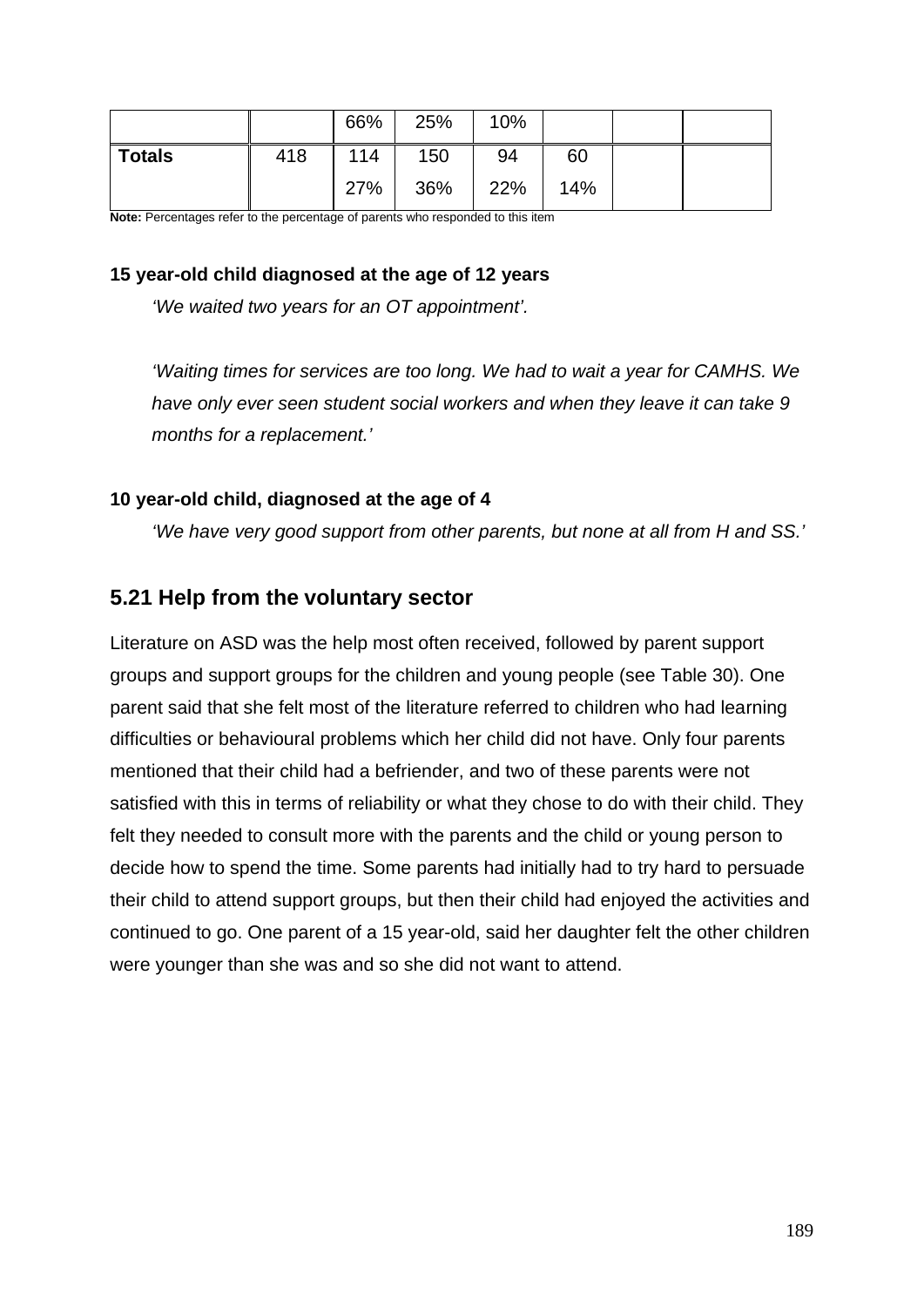**Table 30:** Ratings by parents on the help received from the voluntary sector

| <b>Type of help</b> | $\overline{\text{Not}}$ | Very                    | Quite                   | <b>Not</b>     | Not at         | $\overline{No}$         |
|---------------------|-------------------------|-------------------------|-------------------------|----------------|----------------|-------------------------|
|                     | received                | useful                  | useful                  | very           | all            | response                |
|                     |                         |                         |                         | useful         | useful         |                         |
| Individual          |                         | $\overline{4}$          | $\overline{a}$          | 1              | $\blacksquare$ | $\overline{13}$         |
| counselling         | 41                      |                         |                         |                |                |                         |
|                     | 69%                     |                         |                         |                |                |                         |
| Befriender          |                         | 1                       | 1                       | $\overline{2}$ | $\frac{1}{2}$  | 11                      |
|                     | 44                      |                         |                         |                |                |                         |
|                     | 75%                     |                         |                         |                |                |                         |
| Asperger support    |                         | 15                      | $\overline{\mathbf{4}}$ | $\overline{5}$ | $\mathbf{1}$   | $\overline{\mathbf{4}}$ |
| group for           | 30                      |                         |                         |                |                |                         |
| children/young      | 51%                     |                         |                         |                |                |                         |
| people              |                         |                         |                         |                |                |                         |
| Parent support      | 24                      | 18                      | $5\phantom{1}$          | $\overline{3}$ | $\mathbf{1}$   | 8                       |
| group               | 47%                     |                         |                         |                |                |                         |
| <b>Activities</b>   | 29                      | $\overline{11}$         | 9                       | $\overline{2}$ | $\blacksquare$ | $\overline{\mathbf{8}}$ |
| organised           | 49%                     |                         |                         |                |                |                         |
| Literature given    | 17                      | $\overline{27}$         | 5                       | $\overline{3}$ | $\mathbf 1$    | $\overline{6}$          |
|                     | 29%                     |                         |                         |                |                |                         |
| Support/advice      | 36                      | $\overline{\mathbf{3}}$ | $6\phantom{1}$          | $\blacksquare$ | $\overline{3}$ | $\overline{11}$         |
| for brothers and    | 61%                     |                         |                         |                |                |                         |
| sisters             |                         |                         |                         |                |                |                         |
| <b>Totals</b>       | 221                     | 79                      | 30                      | 16             | $6\phantom{1}$ | 61                      |

Additional comments made by the parents were:

### **Child aged 8, diagnosed a year ago (2005)**

*'We have had no help at all from statutory services since diagnosis apart from school which is excellent and PAPA which is also very good and in giving support for DLA forms.'*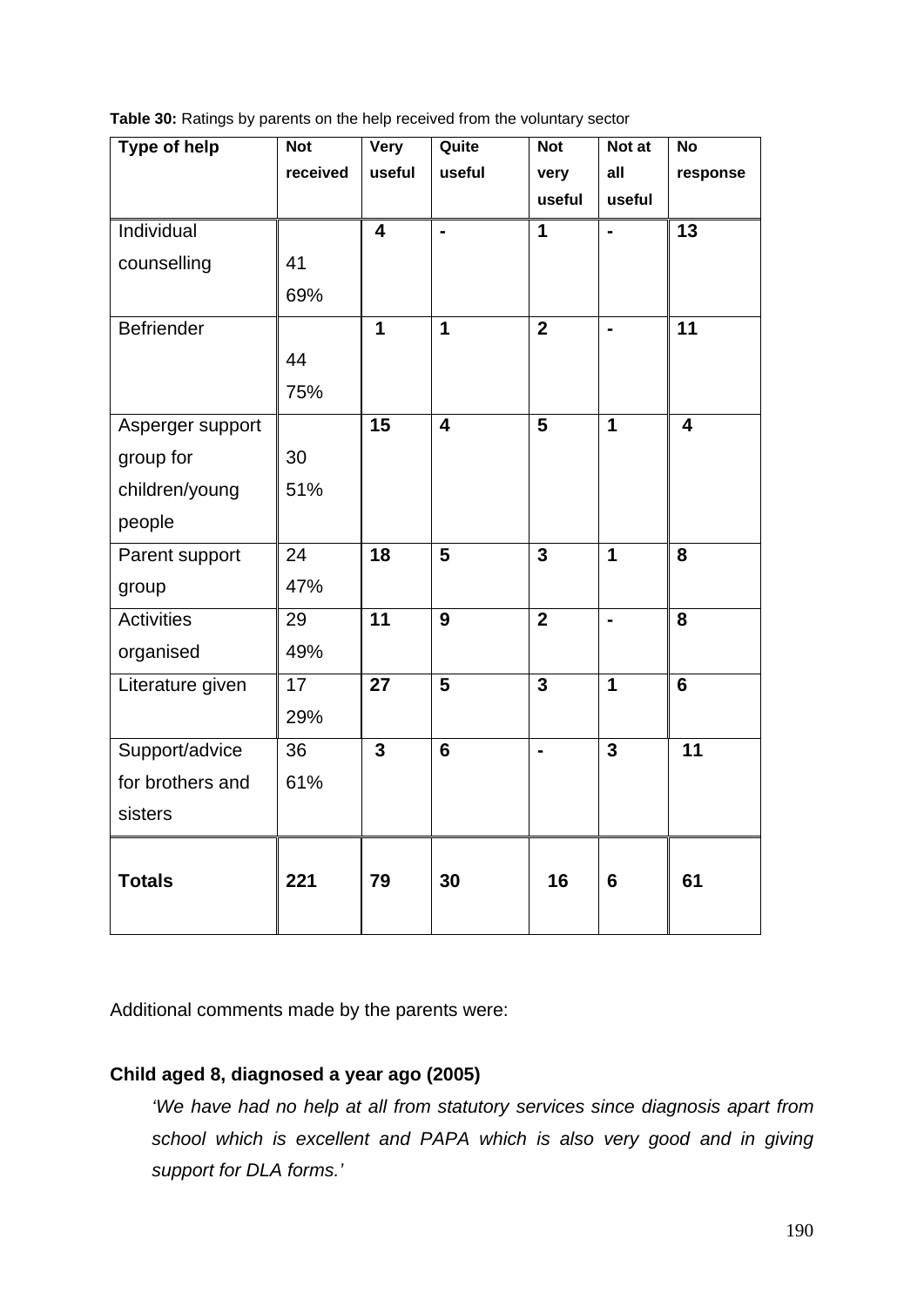### **Child aged 16, diagnosed at the age of 11**

*'Asperger's Network and PAPA provide a student to take him out about once or twice a month.'*

## **5.22 Support that parents had found most helpful**

Parents were asked to rate who they felt had been most helpful. Some mentioned more than one agency. Ten of the fifty-nine parents (17%) felt that no one had been helpful to them (see Table 31). Others mentioned a particular professional (36%) or help from voluntary agencies (43%), some of which were mentioned by name, but others were not. The main reason given in favour of the voluntary networks is that parents are in the 'same boat' and can support one another and share strategies and information. Some parents said they received help after diagnosis but then it seemed to disappear. A parent of a 13 year-old child who was diagnosed at 6 years said,

*'He received speech and occupational therapy for a short time after diagnosis, but has had nothing since he was aged 8. We had legal advice and crisis support during secondary transfer which was crucial. We find PAPA useful for information and have paid for private therapy.'*

*'The only specific support has been from PAPA, and before that from the NI Attention Deficit Disorder group.'* 

'All the help and advice has been through Asperger's Network. They have *helped with finances for trips for children.'*

### **Child aged 11, diagnosed at the age of 7**

*'Mencap helped once by having a summer camp for a week in the summer and he loved it. The Family Fund also helped us one year with a holiday.'*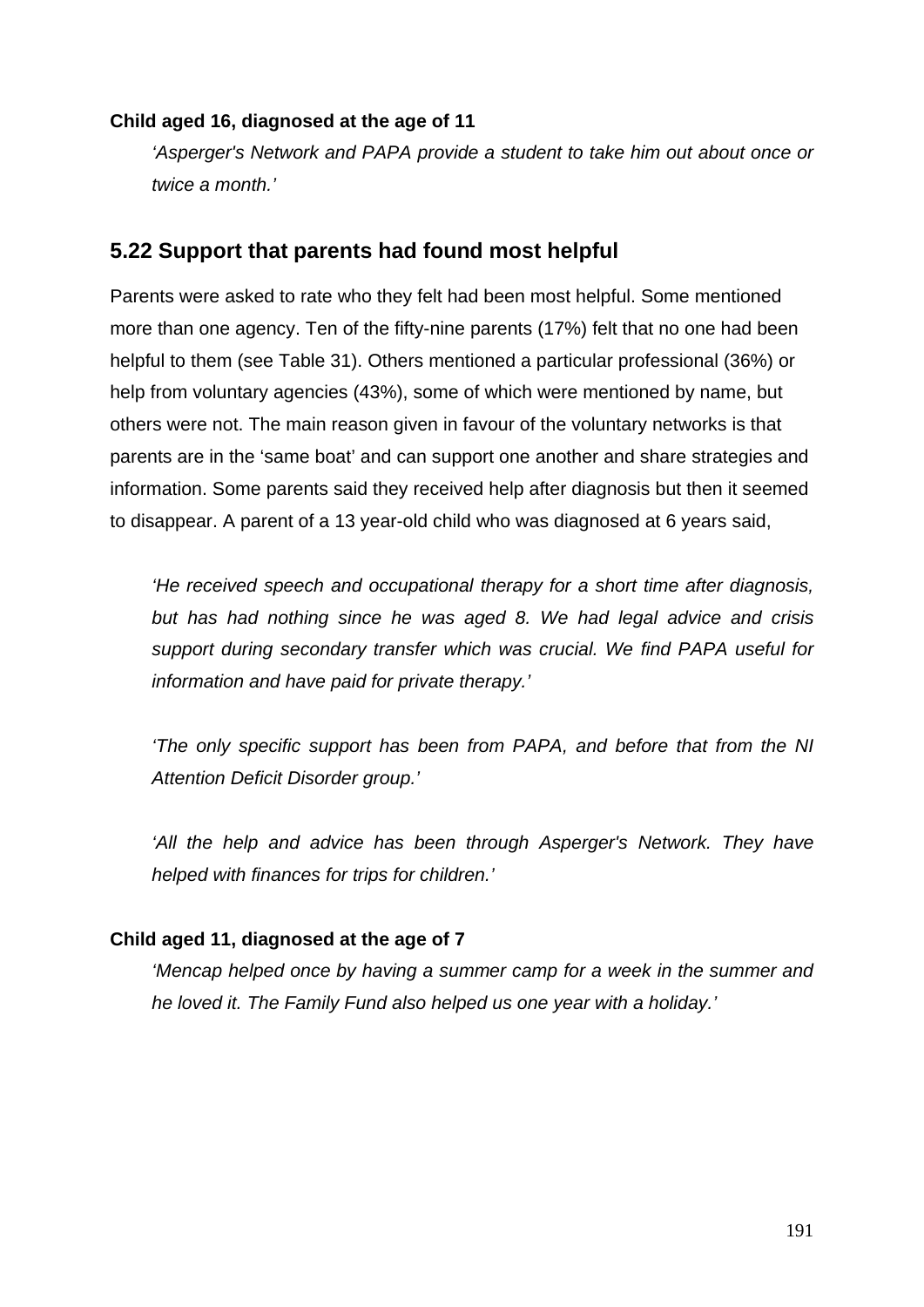| Person/agency             | <b>Number of</b> | Percentage       |
|---------------------------|------------------|------------------|
|                           | parents          | of total parents |
|                           |                  | $(n=59)$         |
| <b>Professional</b>       | 21               | 36               |
| <b>Voluntary group</b>    | 16               | 27               |
| No one                    | 10               | 17               |
| <b>Other</b>              | 5                | 8                |
| <b>Asperger's Network</b> | 5                | 8                |
| <b>PAPA</b>               | 5                | 8                |
| No response               | $\overline{2}$   | 3                |
| <b>Total</b>              | 64               |                  |

**Table 31:** Agency whom parents rated as having been most helpful

The professionals most often mentioned were those from Education, in school or from the Advisory Service.

# **5.23 Comments from parents who said that the voluntary groups had been the most helpful**

#### **Seven year-old child, diagnosed at the age of 2**

*'PAPA is the most helpful as we all support each other.'*

### **Ten year-old child, diagnosed at the age of 8**

*'Asperger's Network has supplied all support and information. It offers appropriate and useful advice, I can mix with other parents and he can mix with others with Asperger syndrome.'*

#### **Twelve year-old child, diagnosed at the age of 10**

'*We have had no support to date from statutory services. Asperger's Network provide seminars.'*

#### *13 year-old, diagnosed at the age of 8*

*'We would not be able to cope if it was not for Asperger's Network.'*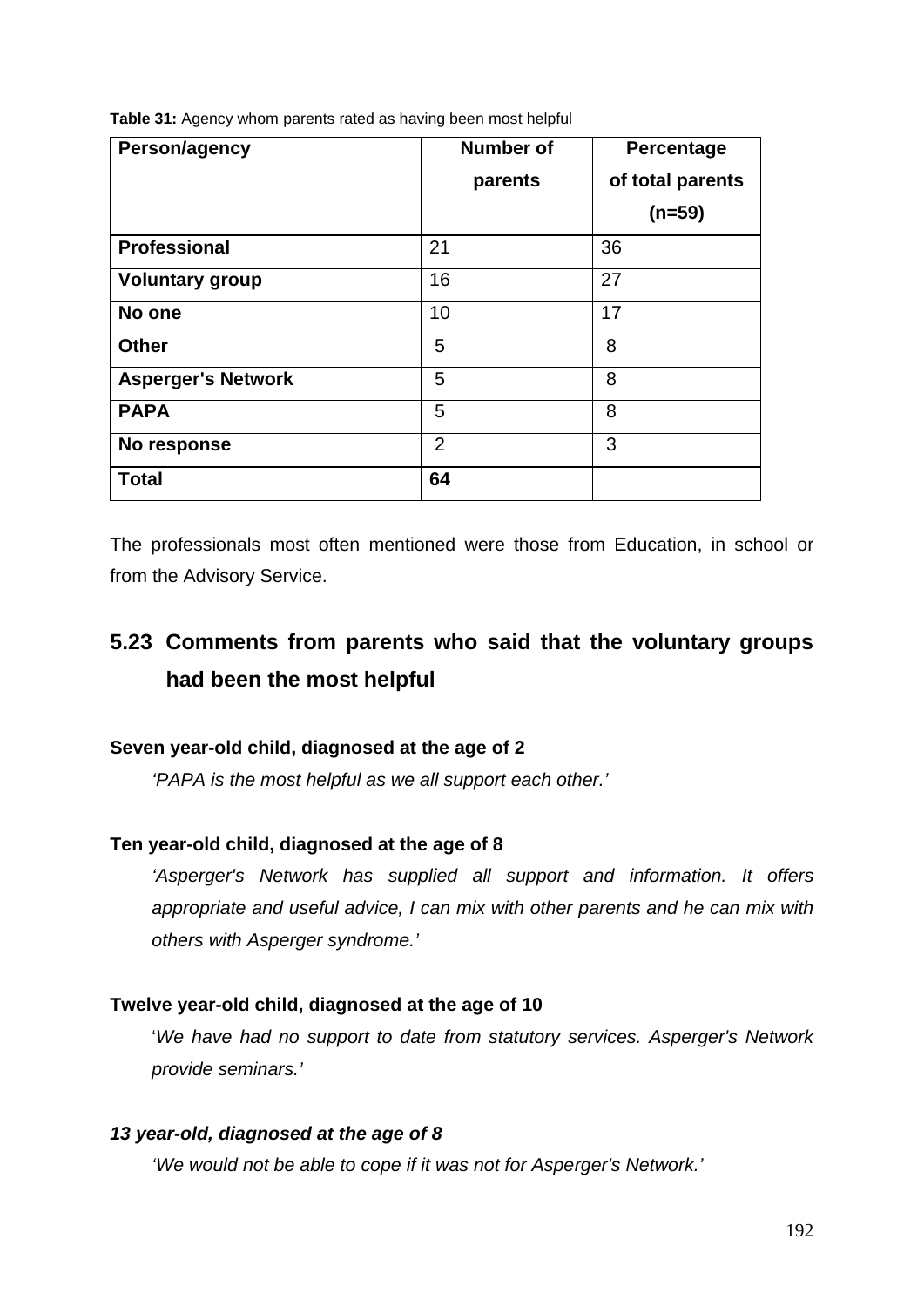#### **Sixteen year-old child, diagnosed at the age of 12**

*'We find Asperger's Network the most helpful because of their genuineness and real understanding. They have time to listen and offer assistance where possible – including attending the child's school review.'*

# **5.24 Comments from parents who said that professionals from Education had been the most helpful**

#### **Thirteen year-old child, diagnosed at the age of 10**

*'The Educational Psychologist has been very helpful when concerns are flagged up.'*

#### **Fourteen year-old child, diagnosed at the age of 10**

'*Getting him into a school that empathises with him and gives him all the support and encouragement and help they can.'*

#### **Sixteen year-old child, diagnosed at the age of 11**

*'The school and specially trained teachers were excellent and the speech and language therapist has helped her enormously.'*

# **5.25 Comments from parents who said that 'other' professionals had been the most helpful**

#### **Six year-old child, diagnosed at the age of 3**

**'***Seeing a speech therapist was our lifeline in the early days. She taught me much by how she responded to his hyper and bizarre ways in her office. Sadly, she has moved on to another area. We have not been given new appointments since her departure. He does not need speech therapy in the traditional sense any more, but he doesn't know what to say appropriately in other situations.'*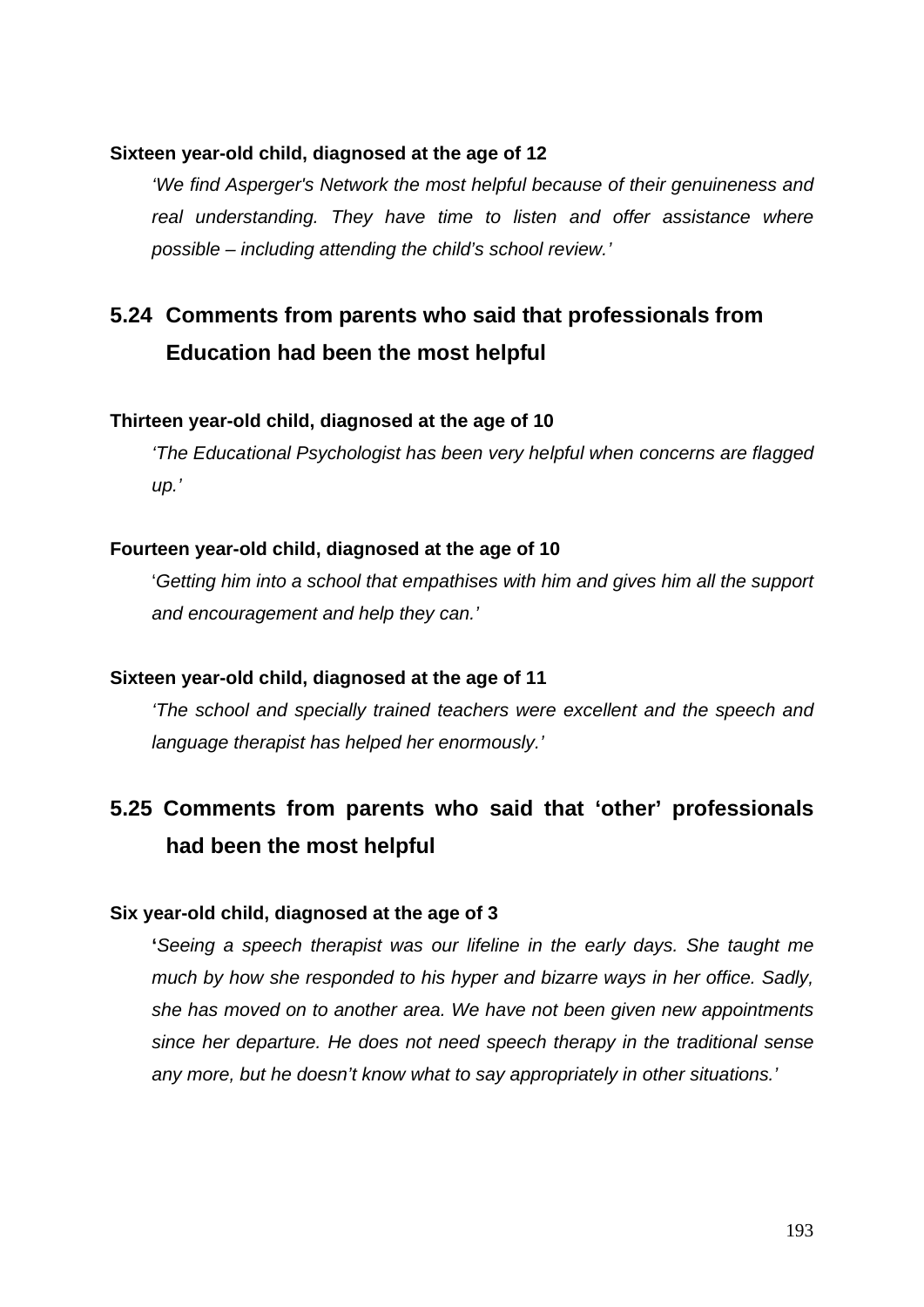## **5.26 Other comments made by parents/carers**

### **Sixteen year-old child, diagnosed at the age of 8**

*'What is most helpful is understanding adults – there is nothing worse than other adults poking fun at your child in front of you.'*

# **5.27 Comments from parents who said that 'no one apart from myself or family' had been helpful**

### **Thirteen year-old child, diagnosed at the age of 11**

*'My own research through books and the Internet. I have found little help outside my own front door.'*

# **5.28 Comments from parents who said that professionals from Health had been the most helpful**

#### **Fourteen year-old child, diagnosed at the age of 12**

*'CAMHS listened to us and didn't treat us as if we were going mad.'*

#### **Fourteen year-old child, diagnosed at the age of 11**

*'We have had very good support from the Clinical Psychologist and from other parents and PAPA.'*

#### **Fourteen year-old child, diagnosed at the age of 12**

*'Diagnosis was the most helpful as I couldn't understand why she was behaving the way she was. Now I have some answers*.'

#### **Sixteen year-old child, diagnosed at the age of 15**

*'The most helpful was the explanation of why she was not diagnosed earlier and frequent counselling sessions when needed (3 times a week)'.*

#### **Eighteen year-old child, diagnosed at the age of 9**

*'It has been great to have access to a child psychiatrist when needed'.'*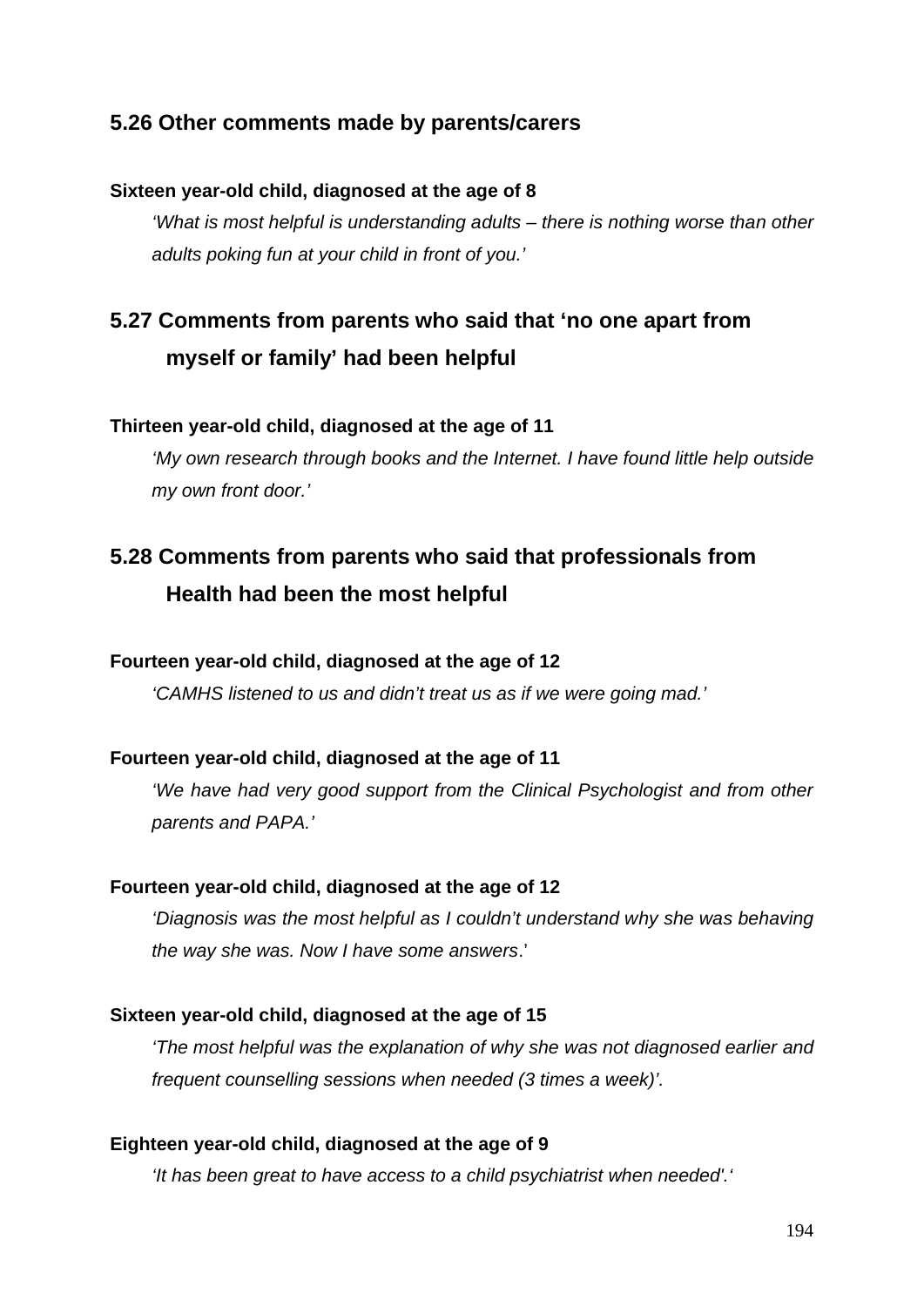# **5.29 Comments from parents who said that private practitioners had been the most helpful**

As stated earlier, at least six of the parents in the sample had paid for the advice and support of a private psychologist and had found this very helpful, although expensive.

## **5.30 Parents' current level of satisfaction and support**

Parents were asked to rate on a scale from 1 to 10, how satisfied they '*felt today about the level of help and support'* they were receiving (with 1 being very dissatisfied and 10 very satisfied) (see Table 32). Twenty-three parents (41%) who gave a rating were very dissatisfied with the support they were currently receiving and only six (11%) gave a rating of 10, stating that they were very satisfied. Two of these cited Asperger's Network as their main support and a third parent cited a private psychologist. The nature of the condition is such that parents are almost constantly under pressure from their child. They have to support their child outside the home and liaise with professionals who may or may not agree with what is being requested, or who may or may not have the resources. Within the home and family, they have to attempt to share their time equally with other children.

| Rating | <b>Number of parents</b> | Percentage    |
|--------|--------------------------|---------------|
| 1(23)  | <b>B4</b>                | Belfast 36%   |
|        | NE <sub>6</sub>          | <b>NE 35%</b> |
|        | SE <sub>7</sub>          | SE 70%        |
|        | S <sub>6</sub>           | S 32%         |
| 2(5)   | NE <sub>1</sub>          |               |
|        | <b>SE 1</b>              |               |
|        | S <sub>3</sub>           |               |
| 3(8)   | <b>B3</b>                |               |
|        | NE <sub>3</sub>          |               |
|        | W 2                      |               |
| 4(3)   | <b>B</b> 1               |               |

**Table 32:** Parents ratings of satisfaction of current services received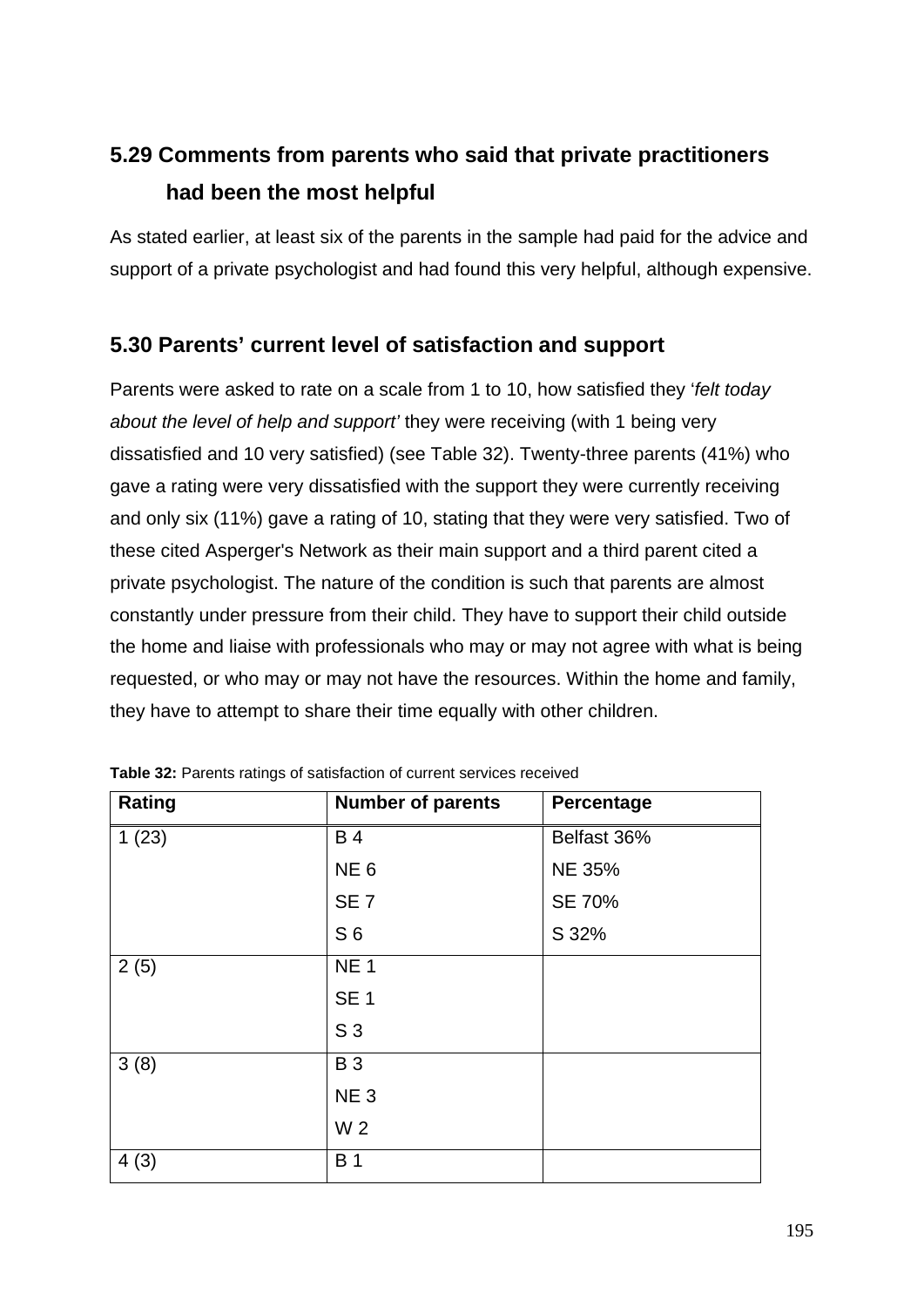|                   | NE <sub>1</sub>              |  |
|-------------------|------------------------------|--|
|                   | S <sub>1</sub>               |  |
| 5(2)              | $\overline{S2}$              |  |
| 6(1)              | <b>B1</b>                    |  |
| 7(3)              | <b>NE1</b>                   |  |
|                   | N <sub>1</sub>               |  |
|                   | SE <sub>1</sub>              |  |
| 8(4)              | <b>B1</b>                    |  |
|                   | NE <sub>1</sub>              |  |
|                   | S <sub>2</sub>               |  |
| $\overline{9(0)}$ | $\qquad \qquad \blacksquare$ |  |
| 10(6)             | $\overline{B}$ 1             |  |
|                   | NE <sub>1</sub>              |  |
|                   | S 4                          |  |
|                   |                              |  |
| Total n=55        |                              |  |

# **5.31 Parents' biggest concern in living with their child at the current time (in order of age of the child)**

### *Parents biggest concerns about children aged 6 to 9 years*

*'His over-reaction when things don't go his way in school with his classmates, at home, especially with the middle child, and in public. Some things I don't do on Saturdays because of his behaviour.'*

*'He doesn't sleep or eat properly and toileting is a problem.'*

*'The future and in helping him to understand his condition.'*

*'Coping with social skills and moving to secondary school.'*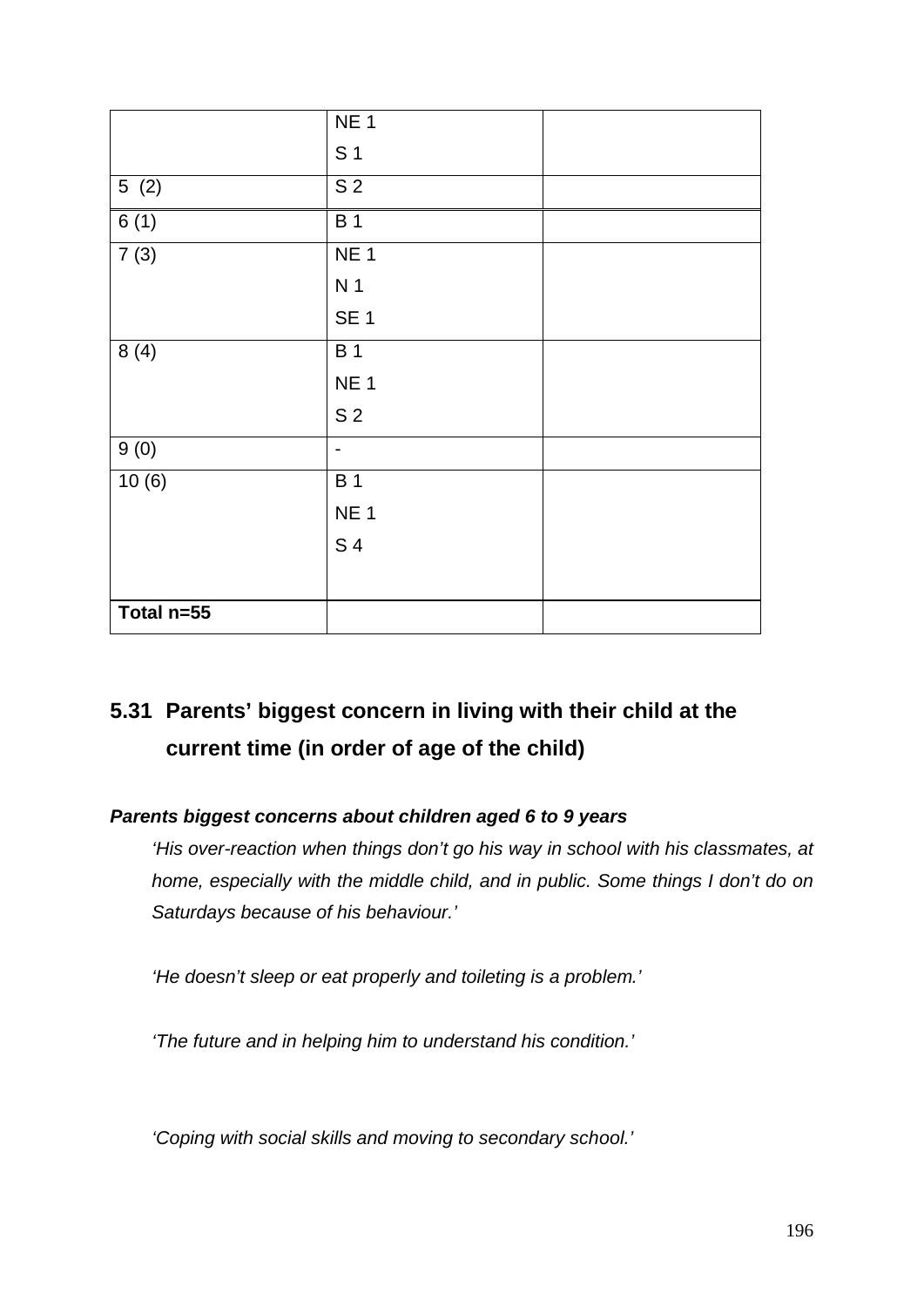*'The move to secondary school – he did not speak for 3 years in school when he entered primary school'.*

### *Parents biggest concerns about children aged 10 to 12 years*

*'Their school life, lack of support, feeling of isolation, long waiting lists for help, being passed on to other services.'*

*'His social skills and ability to make friends, particularly as he moves to secondary school*.'

*'His obsession with germs and paranoia when leaving the house. No help is available for this.'*

*'Other people's perceptions. We were reported by a neighbour to Social Services for allowing him to play outside late at night, with a rope and not properly dressed. He needed this sensory activity to calm him down and he does not feel the cold.'*

*'Lack of services from Health and Education – these children are forgotten as they don't fit neatly into any programme of care.'*

*'Worrying about what will happen to him as a teenager and an adult.'*

'*As he is further isolated and rejected by peers, and their parents cut us off, he is lonely, angry and frustrated. He is on the verge of self-harming and our whole family is in great pain and conflict. As he regresses and disappears inwards, his tantrums become bigger and we all suffer more. No one cares or is there to help any of us.'*

*'He is very naïve and innocent and is going to secondary school where he is likely to be bullied and the teachers will not understand him.'*

*'Self-harm and suicidal tendencies.'*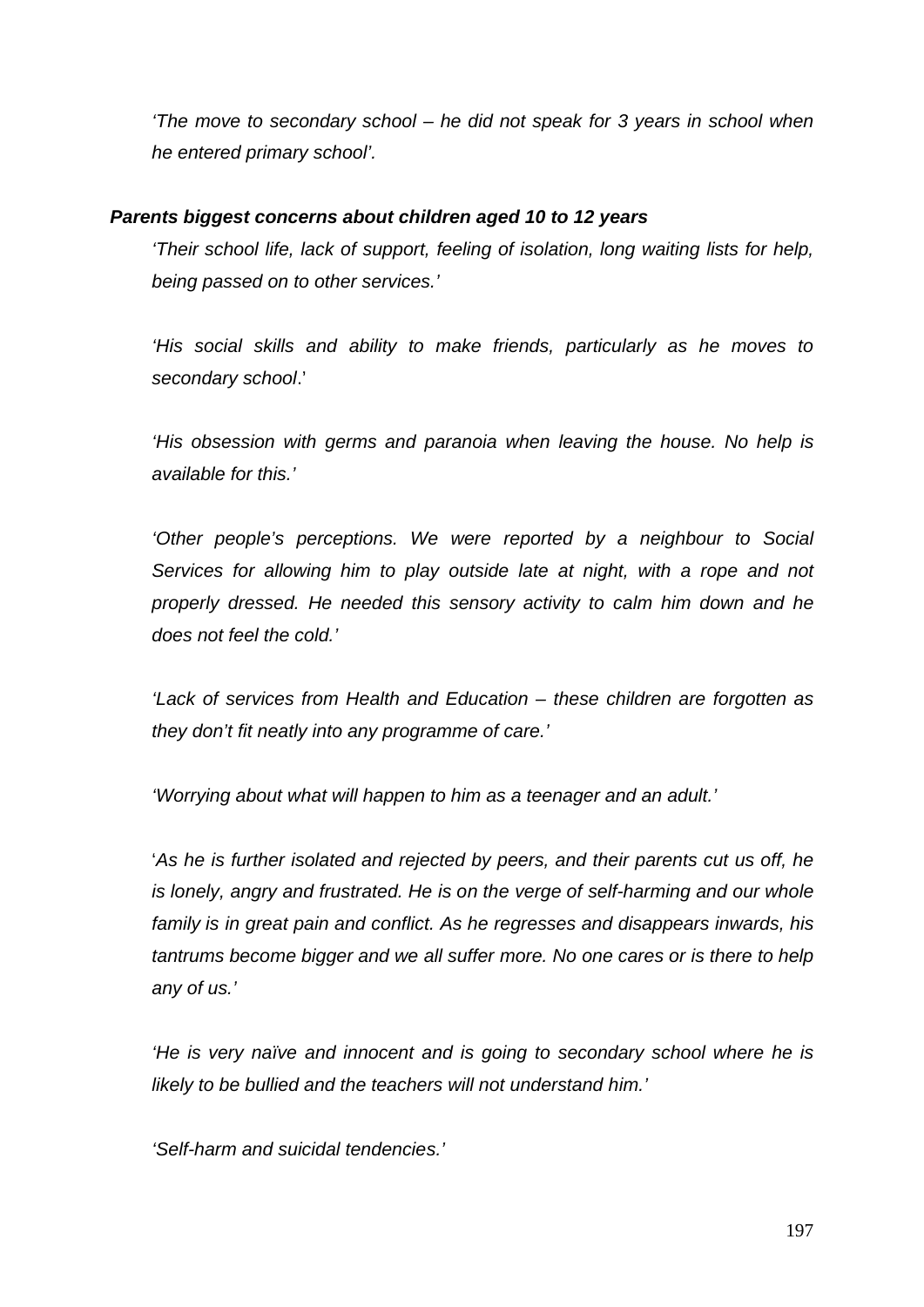*'His behaviour and he has no friends because of this.'*

*'His anxiety and depression.'*

*'Getting him to understand his condition and how others view him.'*

*'His future as an adult – and how he will be helped into work and accommodation.'*

*'Health trusts ignore pleas for help and support.'*

*'That he may develop mental health problems.'*

*'Coping with three children with disabilities and doing it alone. Being isolated. Very frustrating not being listened to properly by professionals who think they know better.'*

*'Educating teachers in mainstream schools so they realise the diversity of Asperger syndrome and that certain behaviours are symptoms of the condition not symptoms of bad behaviour.'*

#### *Parents biggest concerns about young people aged from 13 to 15 years*

*'Her lack of understanding of friendships leave her very vulnerable.'*

*'Lack of understanding of others. His safety. There is just not enough awareness or support.'*

*'Not very much help and support.'*

*'Bullying from peers and eating plastic.'*

*'Self esteem, bullying, concerns re: depression and anxiety and difficulties at school.'*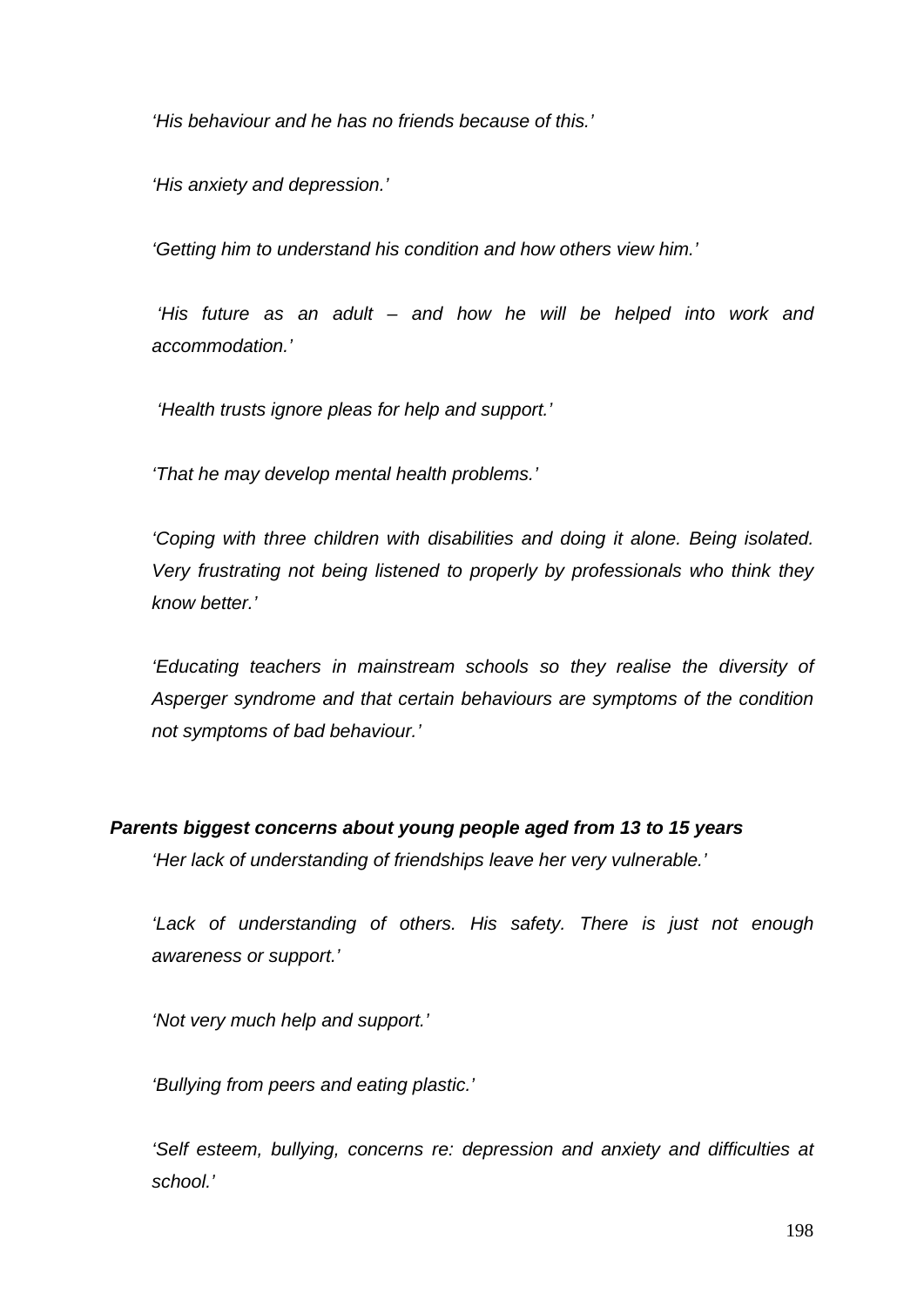*'Lack of support. Education Board unhelpful and schools not educated in ASD. Lack of services and youth groups.'*

*'Her inflexible behaviour.'*

*'His lack of friends and activities, future employment and independent living.'*

'*Communication is very difficult.'*

*'Lack of respite, battles for DLA, adolescence, the future.'*

*'His future when he has to make his way without help.'*

*'She never appears to be happy – anxious all the time. We worry that she does not feel loved or needed. The future is quite frightening.'*

*'Showering, cleaning her teeth, washing hair. She will not go to nearby shop or make a short bus journey by herself, except on the school bus. She has no friends.'*

*'His safety.'*

#### *Parents biggest concerns about young people aged 16 to 18 years*

*'He is almost seventeen now and is pretty isolated and has no friends. He is very vulnerable. The AS group he attends is mainly for younger children.'*

*'His aggressive behaviour.'*

*'She continues to deliberately self harm and refuses to take anti-psychotic medication which reduces this.'*

*'Not being able to get help and advice without seeing it as a betrayal to my daughter who does not want others to know.'*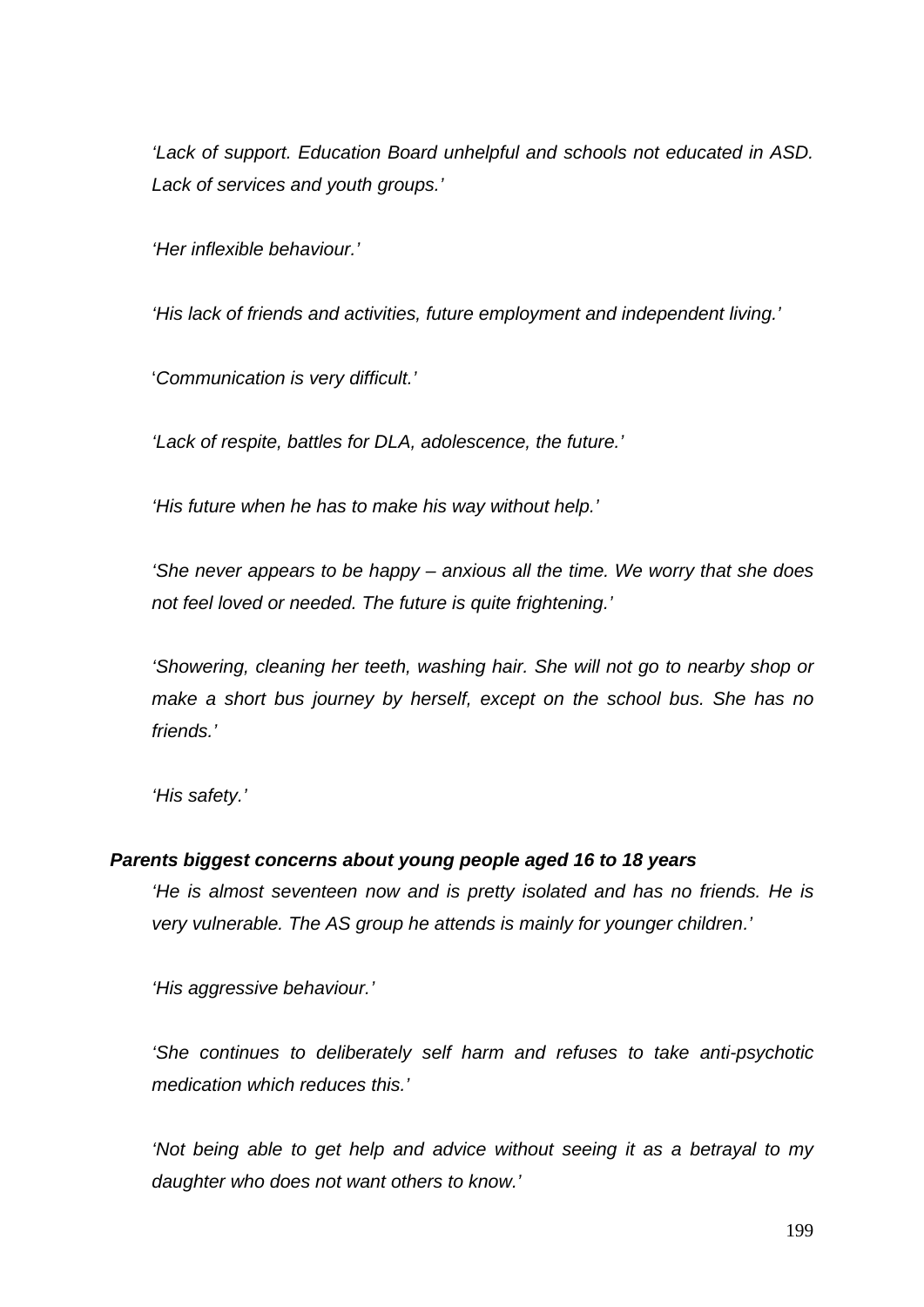*'Motivating him to do chores and school work.'*

*'Her future – we would like people to see her good points – not constantly look for what they regard as failings, so I suppose the answer is attitudes of society.'*

*'Not knowing what is normal teenage boy reactions and AS.'*

*'Danger of setting the house on fire when cooking.'*

**'***He has recently had psychological problems but hopefully things have improved somewhat and will continue to improve.'*

*'His future.'*

*'The future.'*

*'The future, although we do not look too far ahead. Relationships and pressure to get into the drink scene.'*

*'Getting out of the house, his behaviour and social issues.'*

Two parents voiced other concerns as follows:

*That the ELBs are now very short of money and that support to schools may be cut.*

*That there are growing numbers of children with AS and ASD and there is an emphasis on providing for the younger children.*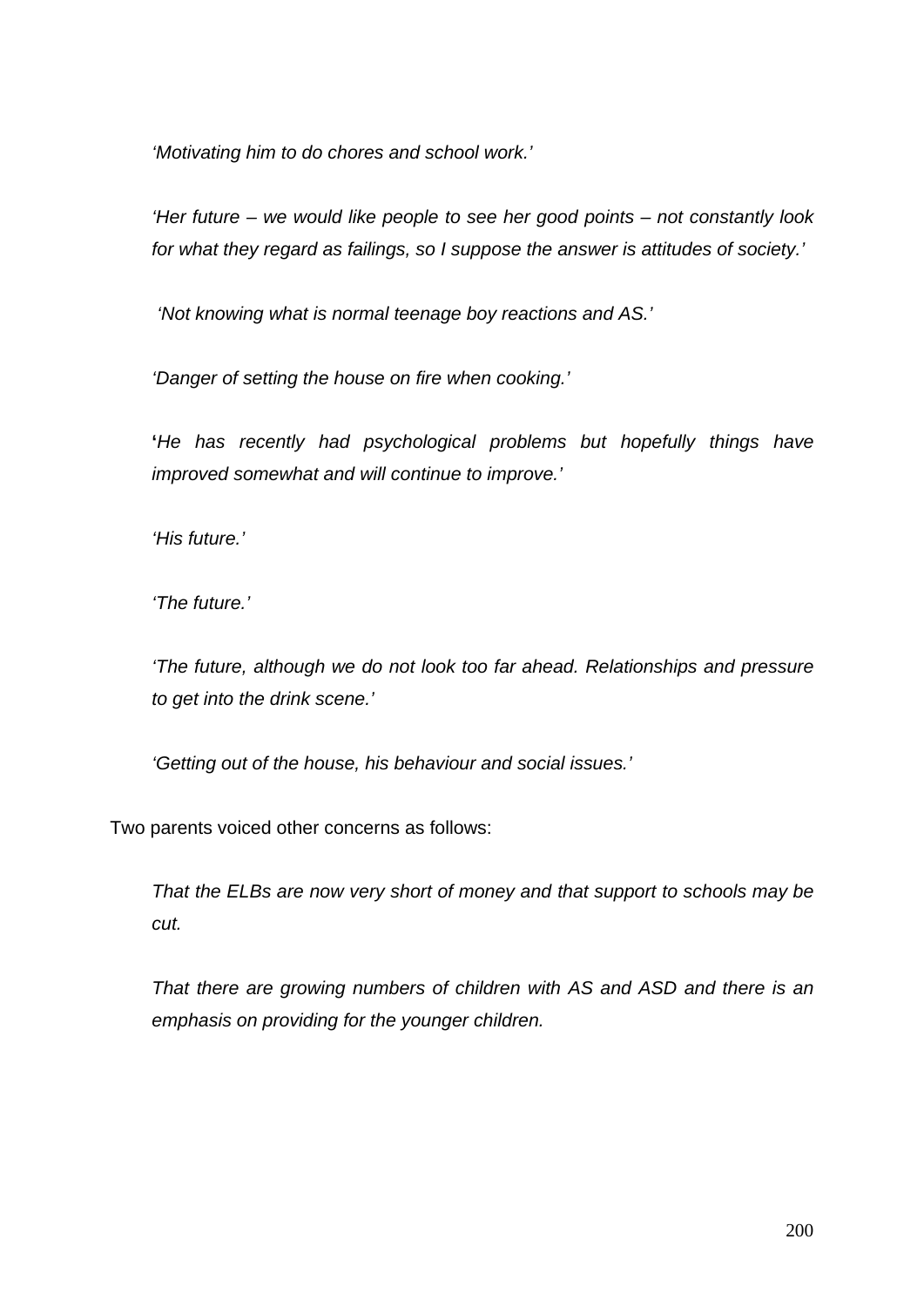## **5.32 Case studies**

To illustrate some of the experiences that parents and their children have had, four case studies follow, based on discussions the Review team had with the parents. Their names have been changed.

### *5.32.1 Case study of an 18 year-old girl with Asperger syndrome: Emma*

Emma (18) finished secondary school this term but her parents said that she received no guidance as to what she might do next. Her mainstream secondary school was not good and so her parents moved Emma into another school after her GCSEs. She was allocated 30 hours/week support, and so clearly had recognized additional needs in school. There was just one careers interview with only her parents present, as Emma does not want others to know her diagnosis or to be involved with discussions about this.

Since leaving school, Emma has tried FE locally, where the staff were wellintentioned but used the wrong approach. Emma was not given any specific support, possibly as she was deemed capable, given her mainstream school placement. However, if her previous school had been in contact with the college, well before Emma left, then her support needs might have been recognized and her needs addressed. One parent in the group said that she thought there were benefits to attending special school for this reason. Her son attended a school for pupils with moderate learning difficulties and was having a day a week at an FE college in his final year of school.

### *5.32.2 Case study of a 14 year-old boy with Asperger syndrome: David*

David attends a very good school where staff, particularly the SENCo and the Classroom Assistant, have worked well with his parents. There was good preparation, too, before he started at the school, with maps and timetables and visits when other children were not there. Initially, and still at times, his mother has had to work very hard to get past the school secretarial staff in order to see individual staff members. At times, she says she has not passed on every concern, for fear of being seen as a nuisance. Despite her efforts and the SENCo's dedication, David has been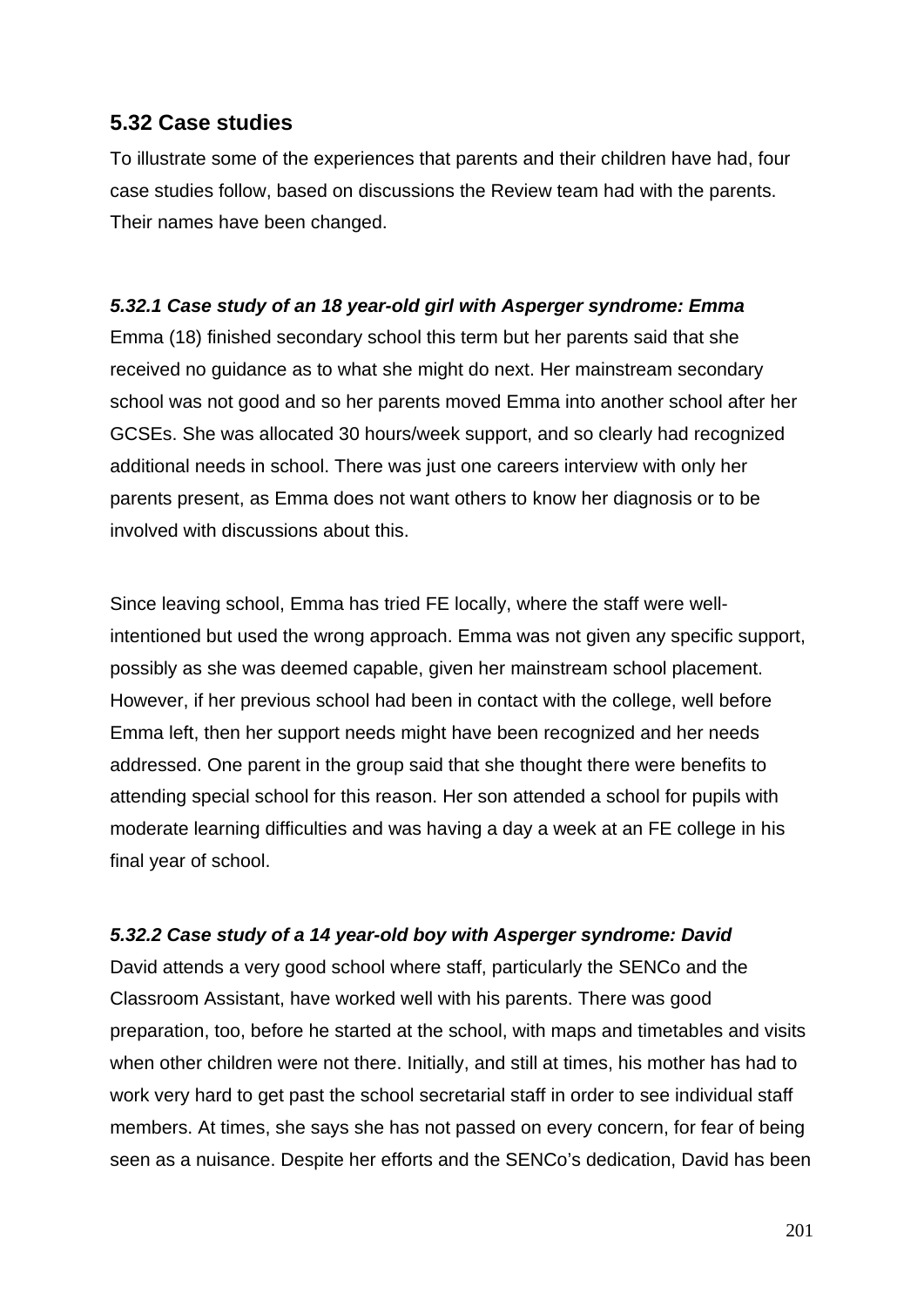bullied for 2 years, from the age of 11 to the present, and the way that staff have dealt with this has sometimes increased the bullying (e.g. when staff have reported to the class that David has complained). The school staff are also supported by an Advisory teacher who has a good relationship with the school and is very useful.

### *5.32.3 Case study of a brother and sister: James and Ellie (12 and 13 years)*

Their mother was very concerned about the support given to both of her children. This was in addition to coming to terms with the fact that they both had AS. Her son has been allocated a classroom assistant (CA) for 30 hours a week, but apparently the CA is often taken away from James to do other tasks around the school. Good practice often suggests that the CA does not stay close by the child, and works with other children, too, to discourage over-dependence, but in James's case, it seems that the CA was not available at times when James did need help. His mother also said she had not seen an Individual Education Plan (IEP) for him, although she was pleased to be invited to write some targets for her daughter's IEP.

### *5.32.4 Case study 15 year-old at special school: Conor*

Conor (15) started at a mainstream primary school, but had a teacher in Primary 1 who did not understand him and he made little progress. He therefore repeated this year and so had two years with the same teacher. Although it was only a small class with 12 children, he did not make any progress academically. A local special school was therefore recommended by the Educational Psychologist and Conor has been there ever since. He made a lot of progress in his first few months and his mother feels it would have been better for him to have been there from the start.

He now attends a local FE college on day release. It does not seem to be sufficiently well supported, and the staff do not appear to know much about ASD. They are more familiar with neurotypical students or those with emotional and behavioural difficulties. Staff from the school go with him but are not in support all the time and there have been two incidents of bullying. Despite this, Conor likes going to College. He likes the fact that there is no uniform and that he is treated as an adult. The local ASD Advisory teacher has offered to get involved with the college if necessary, which would provide good continuity between the school and college. There are a number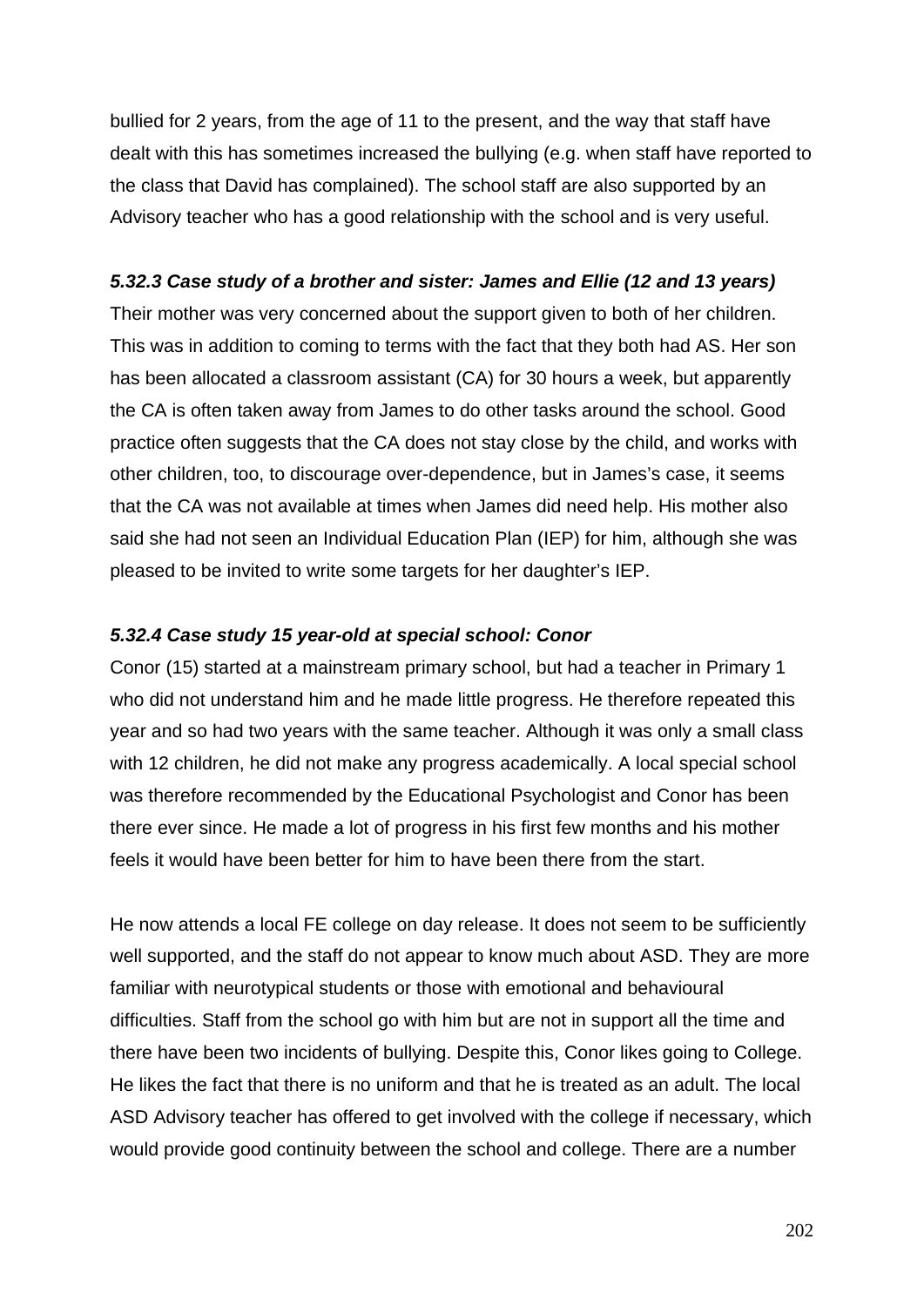of courses which he has been offered and his mother has been involved in discussing their suitability.

## **5.33 Life beyond school**

Those children and young people with AS who had left school had often not received very much guidance in terms of future careers, nor had support or help in finding or keeping a job. A parent with an 18 year-old son with AS said he had left school and sat at home with no job. Then a supported employment scheme was set up and he gained employment and was happy and successful. However, she said that the scheme ran out of funds and so the support was withdrawn and he lost his job. He is now back sitting at home doing very little and very depressed. His mother was particularly concerned as she had another 12 year-old son with AS, whom she described as having even more problems. To her, the future looks bleak and she wrote,

### '*Please let others know about my situation and help me to help my wee boys*.'

One 16 year-old boy with 5 GCSEs had decided to leave school after an incident where he was suspended for 'mouthing off' at a teacher who he felt had wrongly criticised him. His mother had tried to persuade him to go into the Sixth Form, but he was not keen to return. She now does not know what he will do.

Some children and young people with AS in this review had previously had interviews with Careers Advisers who were generally willing and well-intentioned but had no knowledge of AS. One parent said the Army was suggested as a possible career for his son, which he felt was inappropriate given his experiences of being bullied.

### *5.33.1 Supported employment for young adults with ASD*

There is a pilot scheme (Employment for Autism (EFA)) which started in July 2005 in Greater Belfast and which is part-funded by the European Social Fund under the Northern Ireland EQUAL Community Initiative Programme. It is currently supporting twelve adults from the ages of 16 to 60 years with AS at present. Some students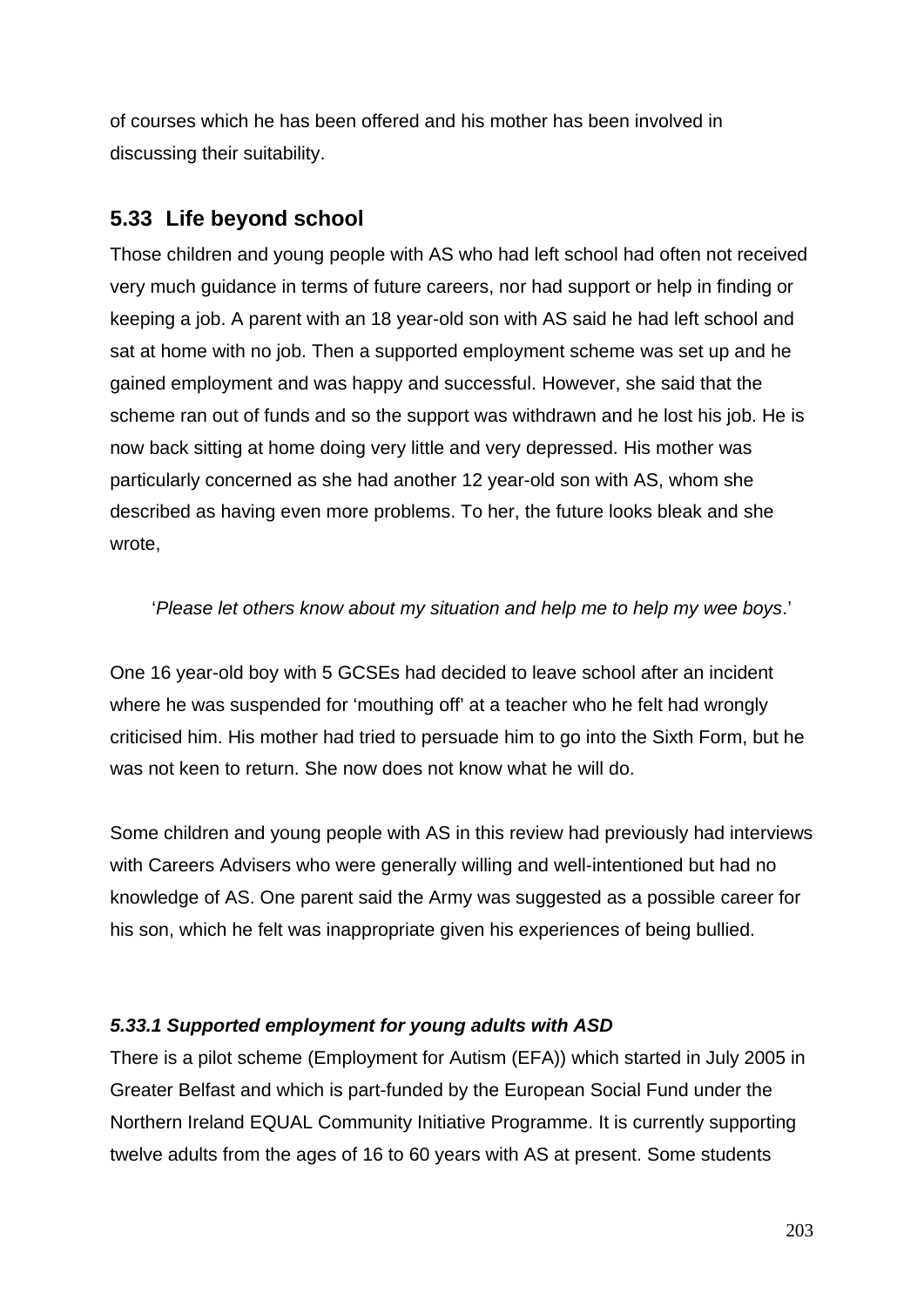have transferred directly from school. It is planned to work with up to twenty-four adults over two years. There are three staff, two of whom are parents of children with ASD and a part-time administrator. Autism NI, Botanic Inns and Queen's University are partners in the scheme, and can offer work experience for six to eight-week periods. Four of the twelve adults have been employed before. Initially, the main focus is to boost self-esteem. Some of the jobs which the adults would like are very competitive and difficult to get, so work is also done to move towards realistic employment. Training for adults with ASD on the scheme is done in groups, unless the person is not able to manage this, when a video of the group work will be used instead. Staff train the employers in the needs of those with ASD and suggest that they will need to alter the environment and expectations. The adults are encouraged to disclose their diagnosis to key people at work, as they are told, '*other employees cannot read your minds.'*

There are issues around benefits and at what point an adult will lose these. Currently, they are allowed to work for 15 hours a week and earn up to £80 a week, without losing benefits.

## **5.34 The needs of siblings**

Some parents said they would like more ideas on how to support their other children, as they felt they had issues to contend with. One mother said that her daughter had commented,

'*You must love X more than me – as you are always upset when something happens to him.'*

Others felt regret at the constraints their child placed on the family (e.g. holidays; joint activities; visiting friends; shopping) because of what the child with AS could do or would or would not tolerate. There are now a number of books written for siblings, and workshops have been developed for siblings to enable them to raise and discuss issues.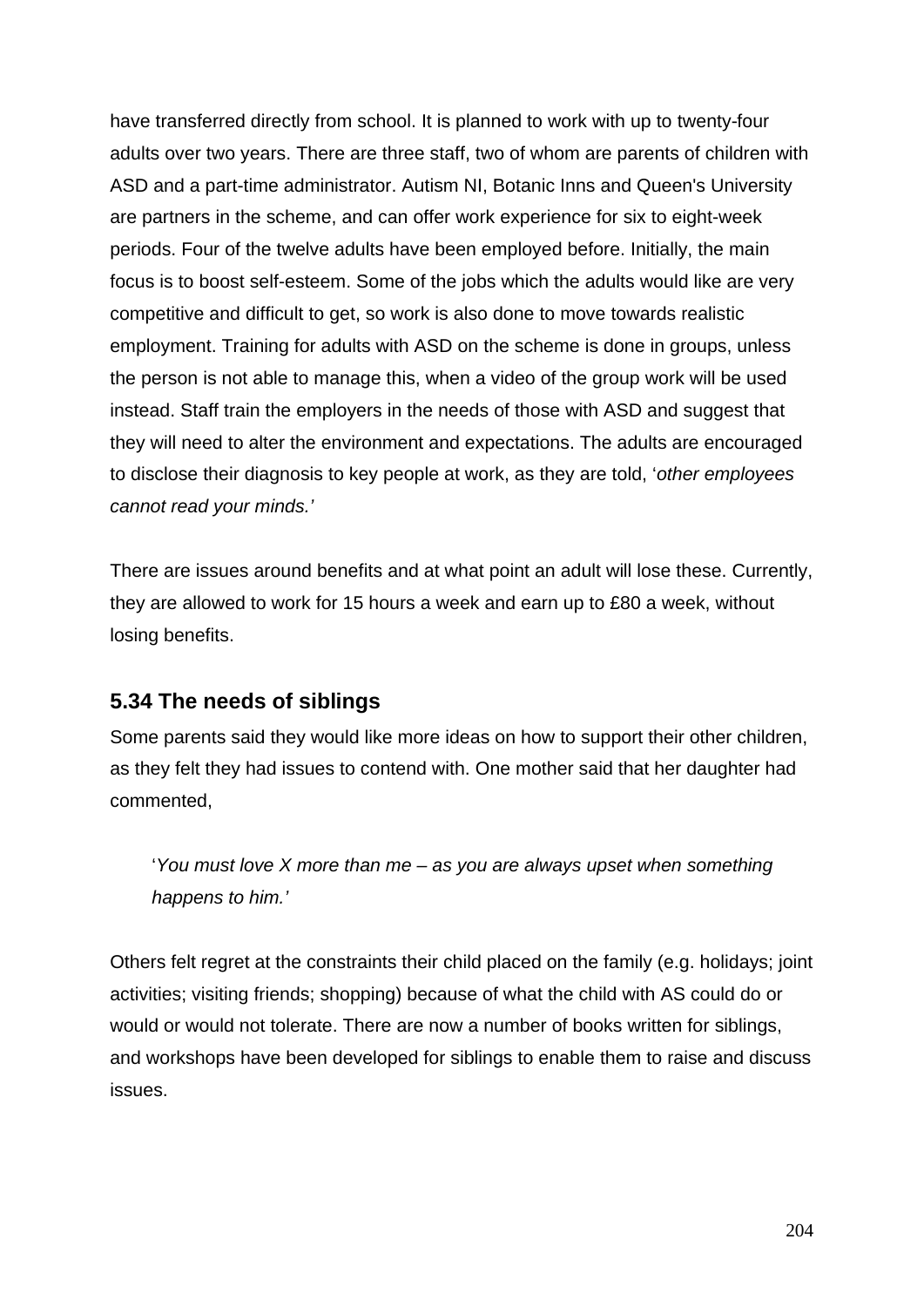# **Section 6: FINDINGS Data from Schools and Colleges in Northern Ireland**

## **6.1 Introduction**

Every mainstream school, special school and college which had students aged from 10 to 18 on roll was sent a short questionnaire to complete (see **Appendix 5**). This sought data on the numbers of students with AS/HFA on roll, if any, the support given and received and the improvements seen in the last three years.

In addition, data collected from schools by the Department of Education in Northern Ireland were analysed. These were presented earlier.

A total of 1102 questionnaires were sent out and a total of 205 were returned (i.e. 19%) (see Table 33). This is a low return rate for a postal survey. The two main factors potentially affecting the rate of return are firstly, that if a school or college does not currently have a student with AS or HFA, then respondents are unlikely to return it and secondly, that as the schools are asked to supply these data to the Department of Education, they may have felt this information was available already.

| <b>Board</b>      | <b>Number of</b> | <b>Percentage</b> |
|-------------------|------------------|-------------------|
|                   | schools/colleges | of the total      |
|                   |                  | returned          |
| <b>North East</b> | 55               | 27                |
| Southern          | 42               | 20                |
| <b>South East</b> | 41               | 20                |
| <b>Belfast</b>    | 31               | 15                |
| Western           | 29               | 14                |
| Not given         | 7                | 3                 |
| <b>Total</b>      | 205              | 100               |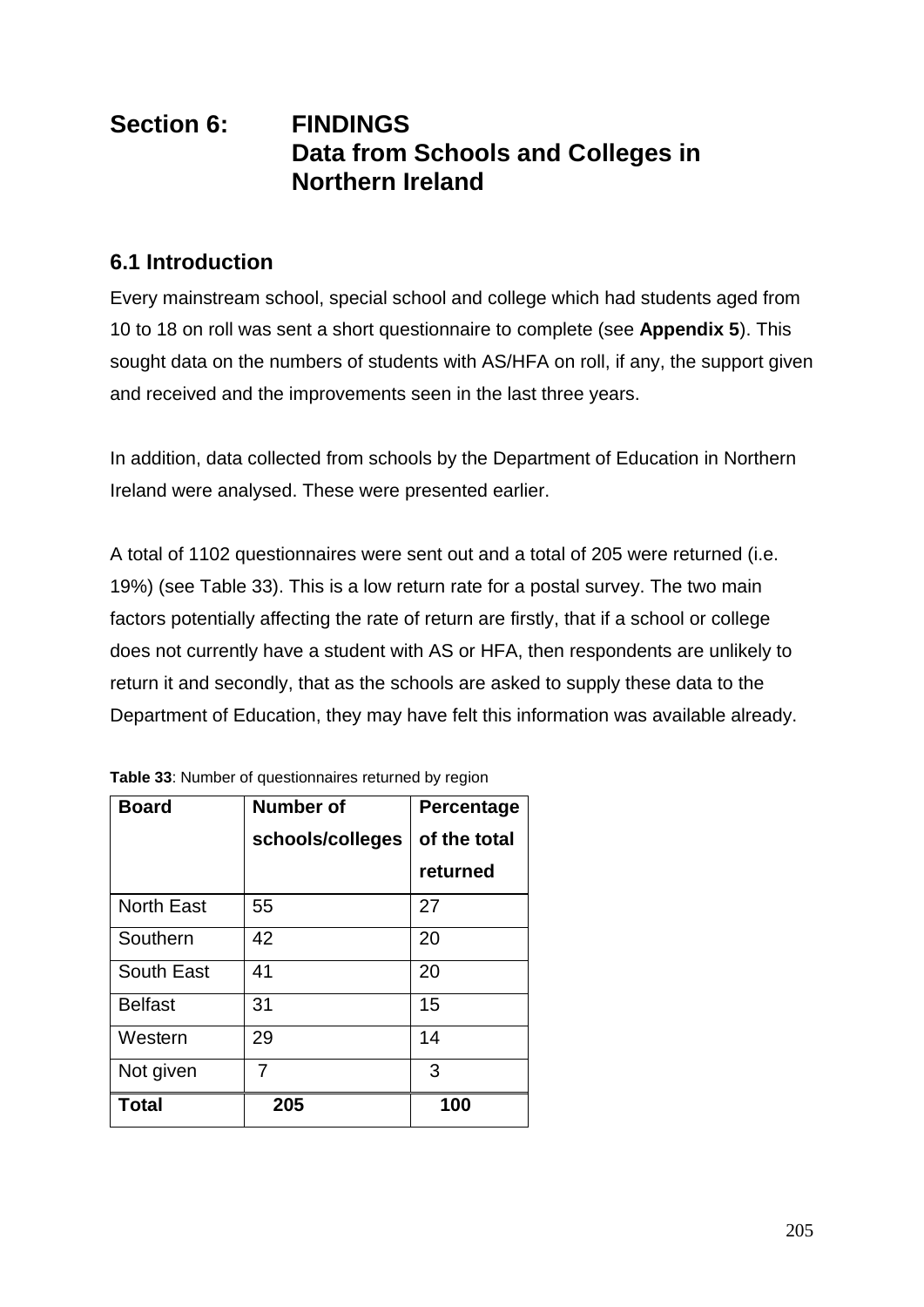## **6.2 Type of respondent**

Over half (61%) of the questionnaires received were completed by the Special Educational Needs Coordinator (SENCo), and a fifth were completed by the Principal of the school (see Table 34). Clearly, the responses will be affected by how well these respondents knew individual students with ASD and the support they received.

| <b>Role</b>  | <b>Number</b>  | Percentage     |
|--------------|----------------|----------------|
|              | completed      |                |
| <b>SENCo</b> | 125            | 61             |
| Principal or | 45             | 22             |
| Headteacher  |                |                |
| Combination  | 27             | 13             |
| Not given    | 4              | $\overline{2}$ |
| Head of LS   | $\overline{2}$ | 1              |
| Deputy       | $\overline{2}$ | 1              |
| <b>Total</b> | 205            | 100            |

**Table 34:** Person completing the school/college questionnaire

# **6.3 Number of years that the respondent had worked at the school/college**

Most (64%) respondents had worked at the school/college for over 10 years and, therefore, were likely to know the pupils and provision very well (see Table 35).

| <b>Number of years</b> | <b>Number of</b><br>respondents | Percentage |
|------------------------|---------------------------------|------------|
| More than 10 years     | 132                             | 64         |
| 6-10 years             | 35                              | 17         |
| 3-5 years              | 19                              | 9          |
| 1-2 years              | 9                               | 5          |
| Less than a year       | $\overline{2}$                  |            |

**Table 35**: Number of years that the respondent had worked at the school/college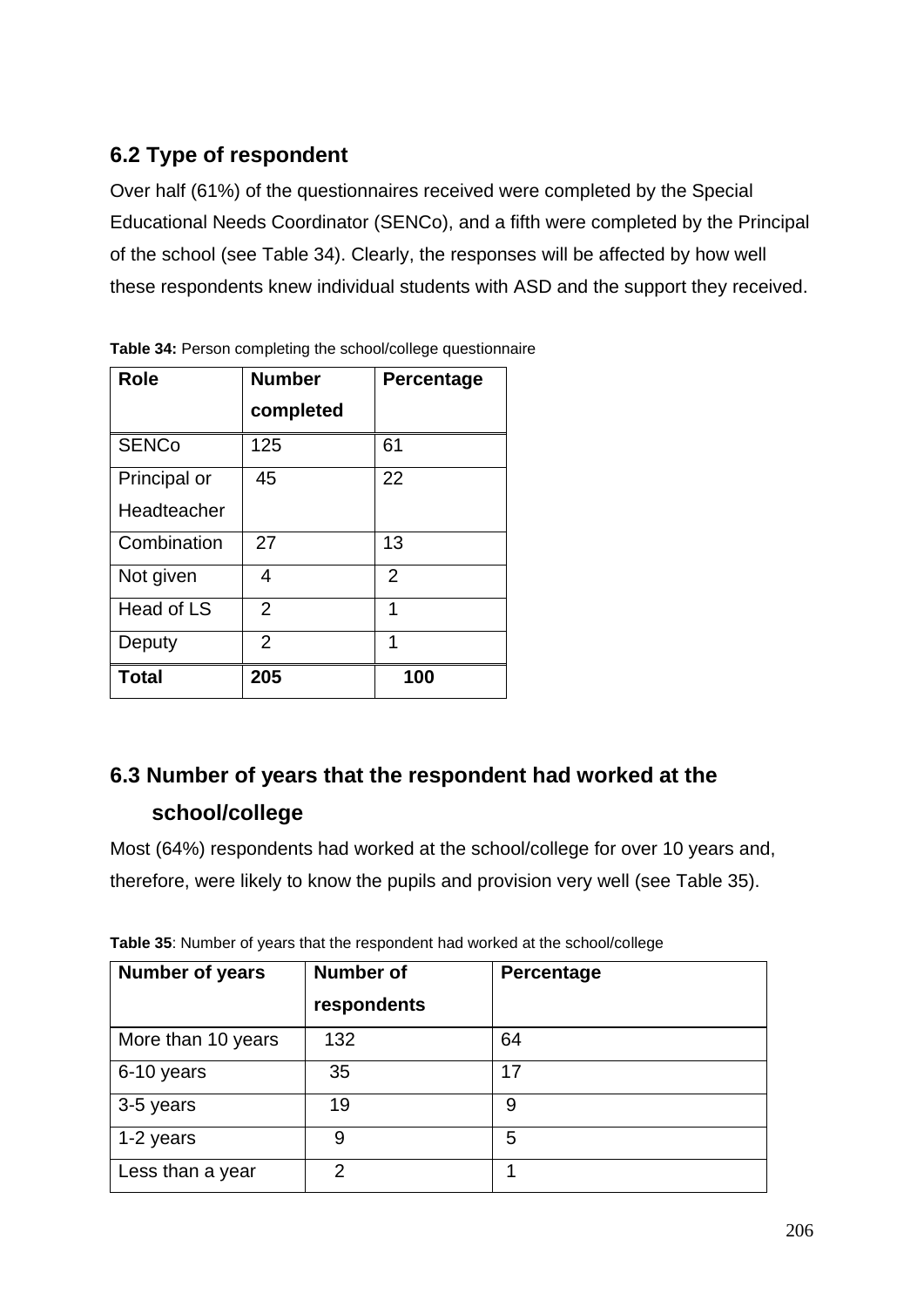| Not given    | O   |     |
|--------------|-----|-----|
| <b>Total</b> | 205 | 100 |

## **6.4 Overall tone of the responses**

Overall, the tone of the replies was very positive and almost ALL schools and colleges which had students with AS could point to improvements over the last three years, both in terms of what they were able to do, and in their understanding of the condition. This appeared to be the case across the five ELBs.

The key areas that staff identified which had improved were:

- Knowledge and awareness of the condition and its implications for the child and the parents;
- Opportunities and availability of training both in school and externally;
- Much closer working together with parents and a desire to collaborate more;
- The value of autism advisory services almost all said these were very useful and that they would like more; and
- The value of Classroom Assistant (CA) time.

It is not possible to identify the reasons underlying these developments, as there are several possible factors involved. These include greater public awareness of ASD from the media and the internet, in addition to the increase in training opportunities provided by the statutory services, voluntary organisations such as Autism NI, and Higher Education institutions. It is likely, however, that some of these improvements stem from the work of the relatively newly-established ASD Advisory Services in each of the five Education and Library Boards.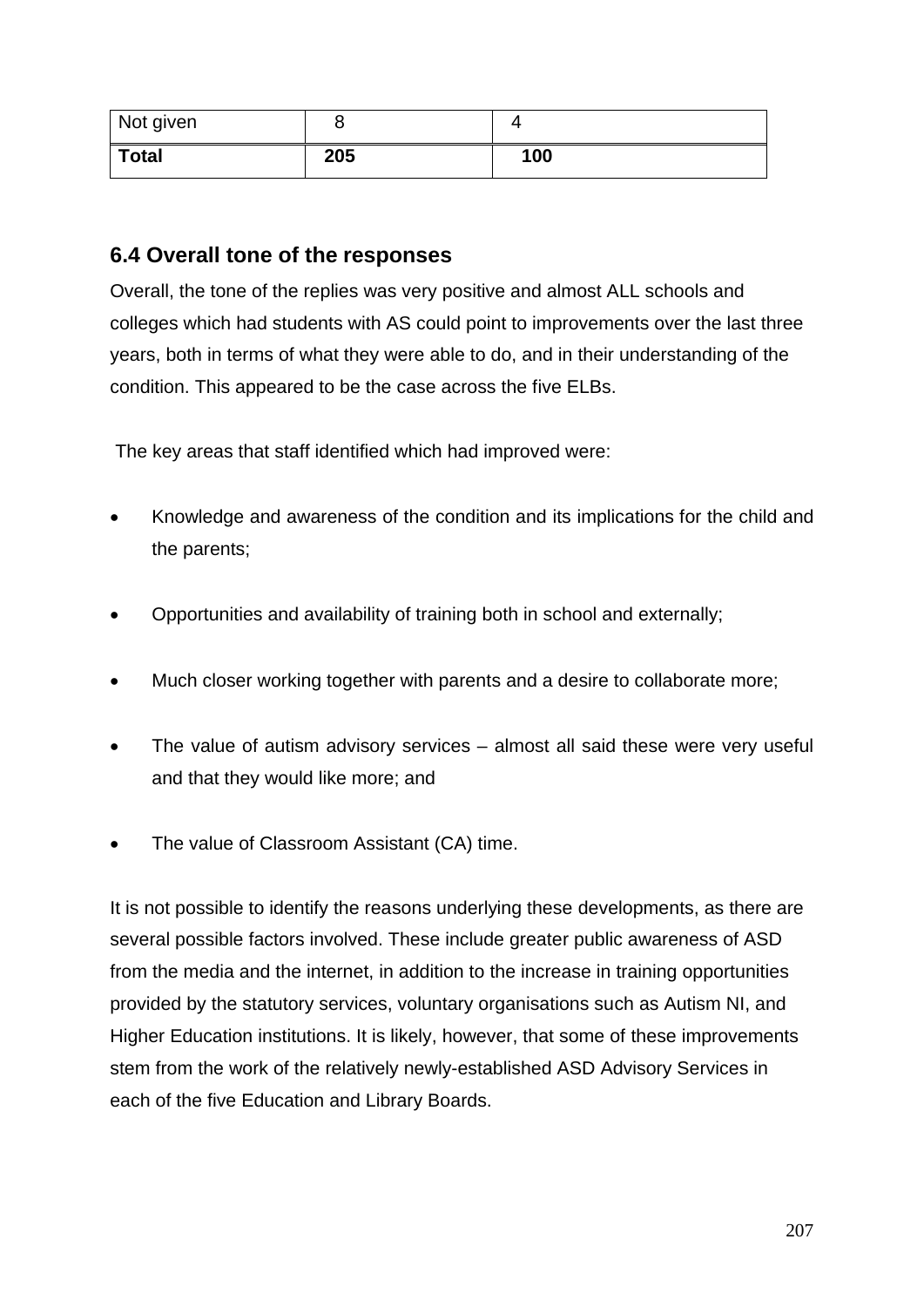## **6.5 Support from Classroom Assistants**

In discussion with parents, many said they would prefer their child to have the same CA throughout the time allocated if possible. This was summed up by a parent who said,

*'If there was ONE thing we would like, it is a good CA throughout their school career. He can have a great year and then be followed by disaster and then we get terrible tantrums at home. If the child is well supported at school, then parents have a much easier time at home and the child learns'.*

However, CAs often report that it is extremely emotionally tiring to support the same child all the time in that they feel over-responsible for the child's performance and behaviour. In addition, there are likely benefits to the child in having more than one adult. Adults have different skills and personalities, and it may be helpful for the child to learn to adapt to a number of different adults so they can manage better if a CA is absent from school.

In the case of Ellie, her mother said that she was bullied by other girls using MSN chat, and that she felt the staff had made it worse in the way they had dealt with it. She phoned the school at times, but often her calls were not returned. She would have liked a home-school diary to be completed every day for her children (and other parents in the group said they would have liked this, as their children found it very hard to communicate about school issues). Some reported that the primary school staff were more willing to do this than secondary schools. One secondary school agreed to write a weekly report on Fridays which was much appreciated.

The mother of a 13 year-old said that he had a wonderful CA who went on training courses at her own expense.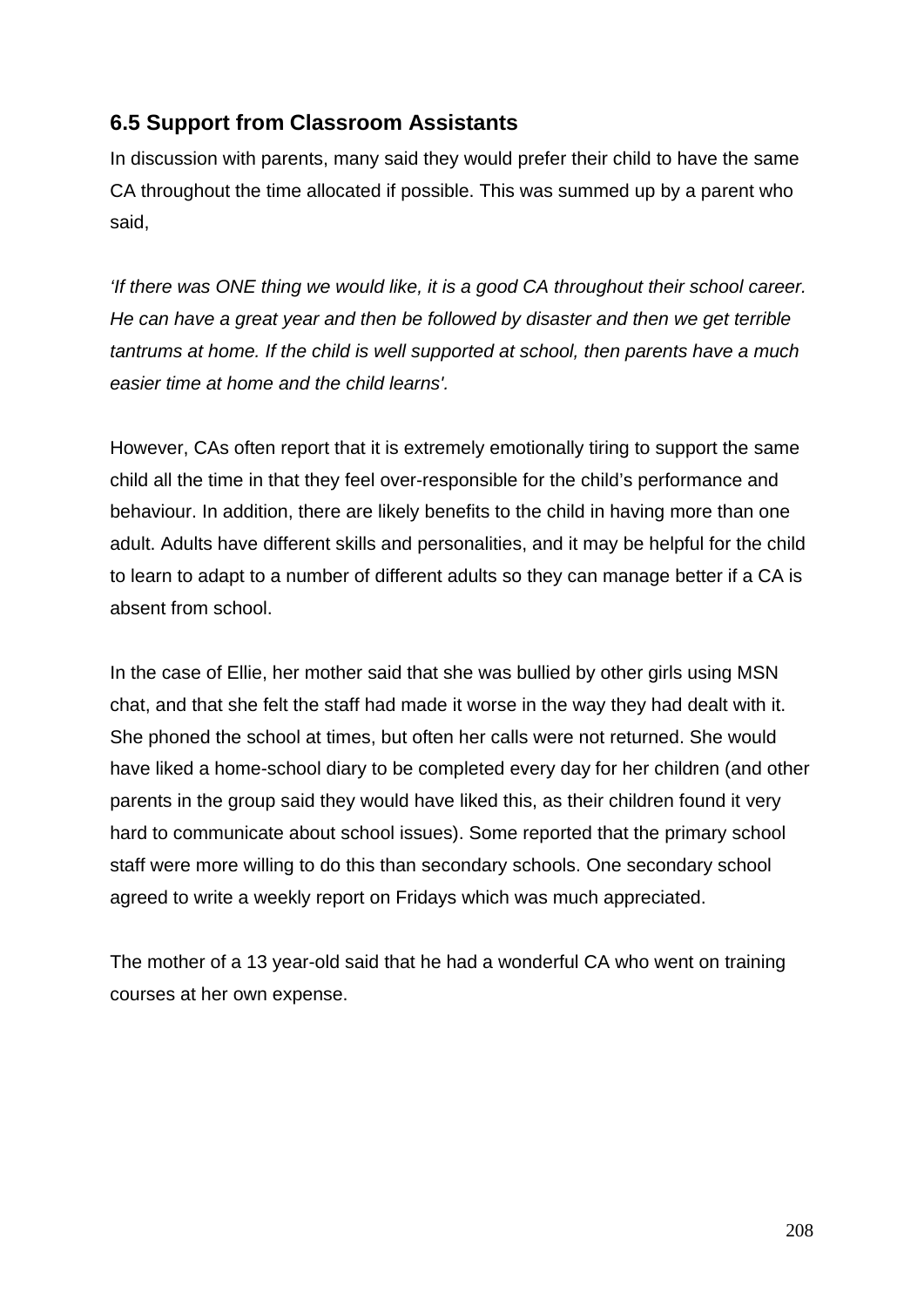## **6.6 Training issues**

Several respondents referred to the fact that they had learned and developed their expertise by working with the student in the school. It is interesting to ponder how much impact training has, if a teacher or CA has not yet met a child with AS. Clearly, most parents and Headteachers would probably say that they would like the child to be taught by a teacher who is already trained and experienced. The reality is, however, that many teachers in mainstream (and in special) schools will NOT have knowingly taught a child with AS before. They therefore have to learn '*on the job'* and '*on the child'*.

Some readers will be familiar with the following question:

If you needed brain surgery, would you prefer to be operated on by a surgeon who was trained:

- (a) Before
- (b) During, or
- (c) After the operation

Clearly, all would answer BEFORE the operation. That said, surgeons will have learned and developed their skills by observing others and whilst operating, and will become more skilled with experience. Ideally, teaching staff would be able to spend time watching other teachers, CAs and experienced staff and parents working effectively with children with ASD.

An alternative, which is more cost- and time-effective is to watch videotapes and DVDs and a number of respondents had done this. A number of videos and DVDs are now on the market for this purpose, some of which have been developed in Northern Ireland (see the list of Resources at the end of this Review ). Some of these resources will be more useful than others, and it is important to use these with the same degree of critical judgement as with other ASD resources, from literature to the internet. In addition, some materials focus on children and young people with AS, while others focus on those with ASD and learning difficulties. Some resources concern Education and staff working in special schools, and others have a focus on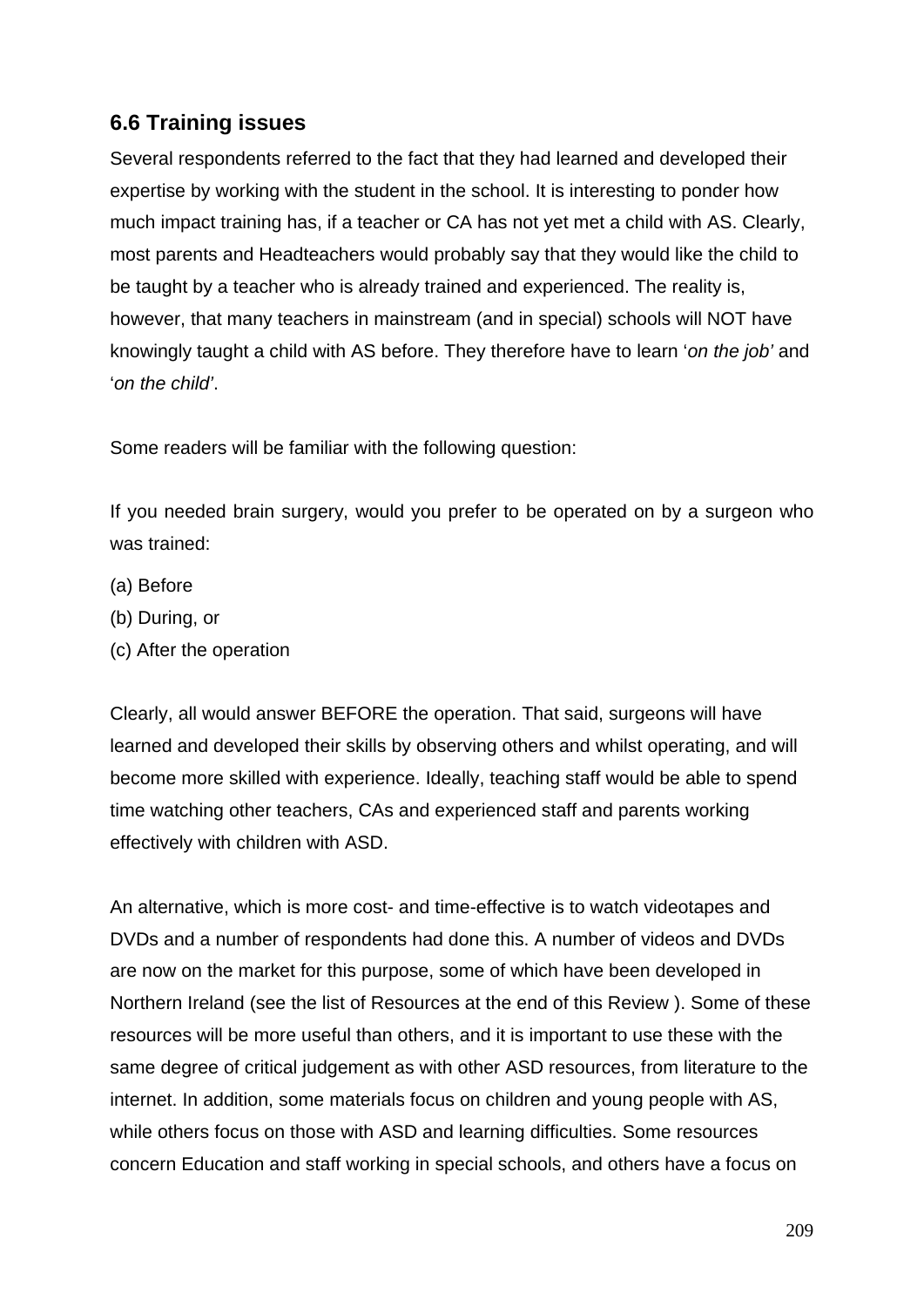inclusion in mainstream schools. Yet others focus on the identification and diagnosis of ASD and are directed at professionals in Health.

It would be preferable for all teachers and classroom assistants to have some training and information on AS before they started to work with the child, and there was evidence from some respondents that this had happened. Some teachers and CAs are able to learn very quickly, as do parents, in how to understand and manage the child effectively, and so there are staff who have received no formal training but yet who are very skilled.

As one father said,

*'The Headteacher was fantastic. He didn't have any experience but he was genuinely fond of my son. They had to make a rule about asking questions in class as he asked so many. He had to stay quiet for 10 minutes each time he had asked a question.'*

## **6.7 Training courses**

There are also many different training courses available in terms of content, delivery, venue, frequency and number of sessions. When resources are scarce, then good decisions need be made on which course to attend. The West Midlands region in England has recently produced a Training Framework (FREDA and Jones, 2006) against which both training providers and the participants can map the training they provide. It is hoped this will help to plan and provide training more effectively. It may be a useful exercise to conduct within Northern Ireland.

# **6.8 Extent to which the needs of students with Asperger syndrome are met**

Many replies from school and college staff were very positive in that they showed a real willingness to want to know more and to change practice to better meet the needs of the students with AS, and this was very heartening. Eighty-one per cent felt they met the children's needs very well or quite well (see Table 36). Almost without exception, respondents said they received outside support and guidance from an external agency, most usually from the relatively newly-established ELB ASD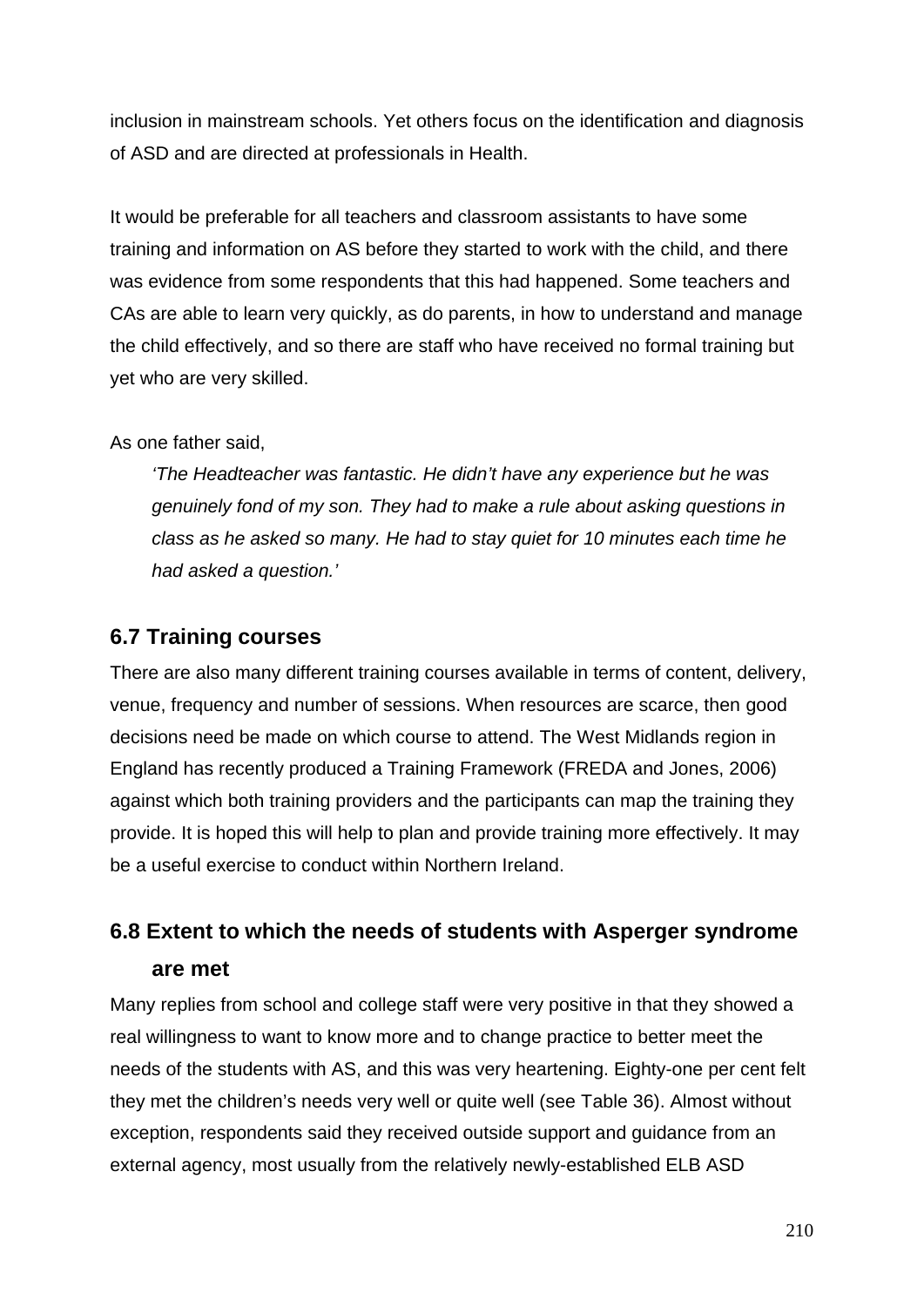Advisory Teams, but Educational Psychologists were also mentioned and training events offered by Autism NI (PAPA). It may be that Headteachers and SENCos who completed the questionnaires wanted to reflect well on the school and college and so gave positive responses. The teaching staff working with the students might have given different replies.

| <b>Extent to which needs</b> | <b>Number of</b> | Percentage of 86 |
|------------------------------|------------------|------------------|
| met $(n=86)$                 | schools/colleges | respondents      |
| Very well                    | 24               | 28               |
| Quite well                   | 45               | 53               |
| Not very well                | 6                | 7                |
| Depends which pupil          | 10               | 12               |
| Not applicable               | 120              |                  |
| <b>Totals</b>                | 205              | 100              |

**Table 36:** Extent to which the needs of students with AS were met, as rated by the schools and colleges

Sixty-five (76%) of the eighty-six respondents with students with AS or HFA on roll said that they received advice to support the student with AS, seventeen (20%) said not, and three did not respond to this question.

Respondents were asked to comment on whether staff felt the school placement was appropriate. Fifty-one (60%) of the eighty-five respondents from schools with students with AS or HFA on roll said ALL staff felt it was appropriate, thirty (35%) felt that only SOME of the staff thought it was appropriate and only two respondents said that NONE of the staff felt it was appropriate, believing instead that a special school placement would be easier for the student.

This Review and the arrival of the questionnaire could have been an opportunity for schools which felt very under pressure and dissatisfied with the support for students with AS to voice their concerns, but only a small number felt they were unsupported.

It may be that schools did not KNOW what else they might be doing to support the student and so felt satisfied. This is always a difficulty when asking questions about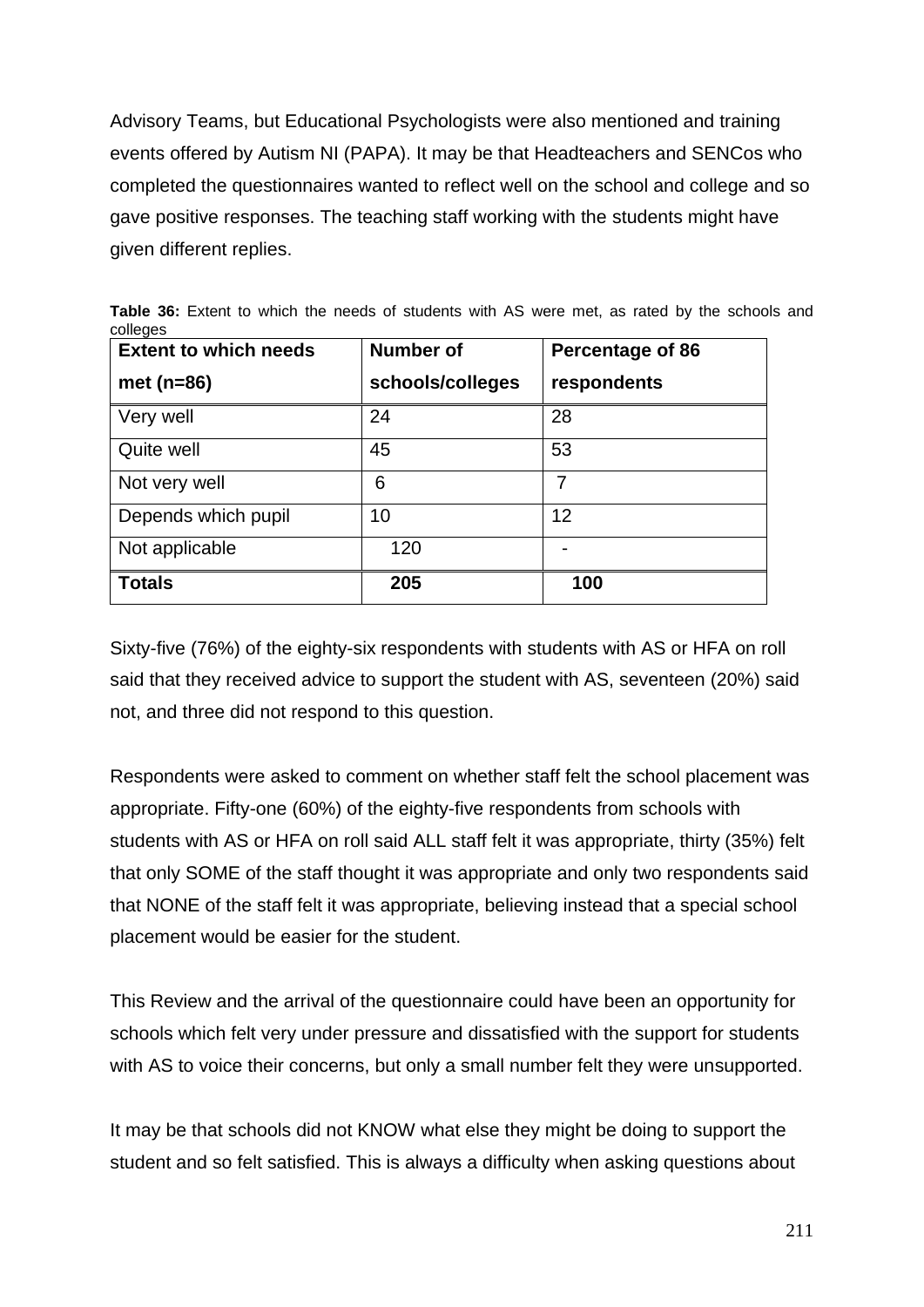the extent to which needs are being met, that is, one does not know what one does not know. Nevertheless, the Autism Team at the University of Birmingham has been involved in several reviews of provision and has often received many more 'negative' reports from school staff who feel they are not sufficiently supported and find it very hard to effectively teach these children. This was not the case for most questionnaires received. That said, of course, many respondents could identify areas for improvement. The main suggestions for areas to improve were as follows, in order of frequency:

- Training for ALL staff
- More one-to-one help for the child
- A quiet area or room in the school for the child to have a break

## **6.9 Differences of opinion between staff and parents**

Overall, the vast majority of respondents were keen to seek more time with parents, and acknowledged the very difficult job that parents had. A few respondents said they did not agree with the actions or decisions of the parents about the child – most often to do with their reluctance to go for assessment, or to share the diagnosis. This is a very difficult issue for all. Parents have the right to act as they see fit in relation to their children (provided they do not harm the child emotionally or physically). There are those parents who have had very difficult and upsetting encounters with professionals before and during diagnosis and/or in the early years at school. It is understandable that they do not always feel they can trust what other professionals (i.e. school staff) might suggest. Clearly, too, the parents' course of action might be the better course to take. Issues regarding the discussion of diagnosis with the student and his/her peers are complex (Murray, 2006), and there is not always a clear-cut answer or route to take.

The Disability Discrimination Act Part 4 (2005) is very clear that informed consent must be obtained from the child or young person before any information about them can be shared with a third party. This is absolutely non-negotiable. Therefore, any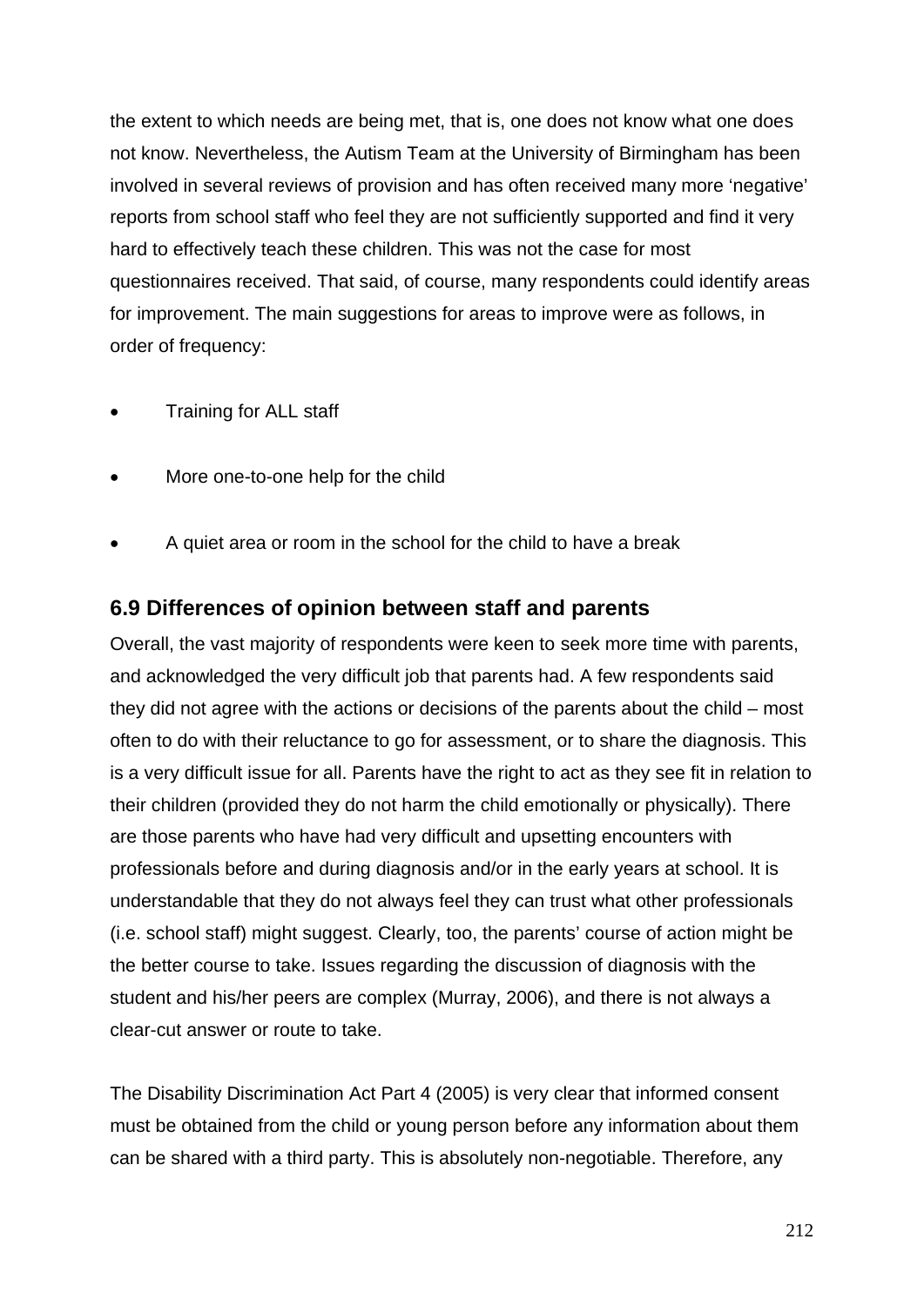ideas from staff or parents on discussing the needs or behaviours of a student with AS with their peers, parents, or other staff or agencies cannot proceed without the consent of the child or young person (Martin, 2006). Ideally, decisions are reached on the basis of good information and in discussion with all involved parties. Some respondents said that they wished they had more time to spend in discussion with parents. It is then more likely that a consensus is reached. Where a teacher or a parent is not persuaded by an argument, then it is not good practice to force the issue. Instead, it is sometimes necessary to wait until more evidence to support a view can be obtained or shared. Some diagnosticians in the field of ASD and other conditions do not give the diagnosis to the person or the family until they are ready to take this on board.

One teacher said she felt that some parents were too demanding of the staff, even when they (the parents) acknowledged there were another twenty-nine children in the class. The relatively positive data from the schools does reflect, to an extent, the comments made by parents, who most often mentioned the school as being the most helpful agency, although a significant number of parents were also very critical of some of the schools their children had attended, and some parents had chosen to move their child because of this.

Many replies showed an appreciation of the heavy demands on families. Some suggestions made by school and college staff therefore recommended improvements to services for families. These included the suggestion that there should be more respite care, a database of services and information on ASD for parents, and more out-of-school activities for the children and young people with AS.

It was very interesting and of some concern that none of the respondents mentioned bullying as a problem, and yet this was the most often cited difficulty by the children and young people and by some of their parents. There were some references by some staff to the importance of educating other children in the school about children who were different, but no reference at all to the importance of anti-bullying policies or measures.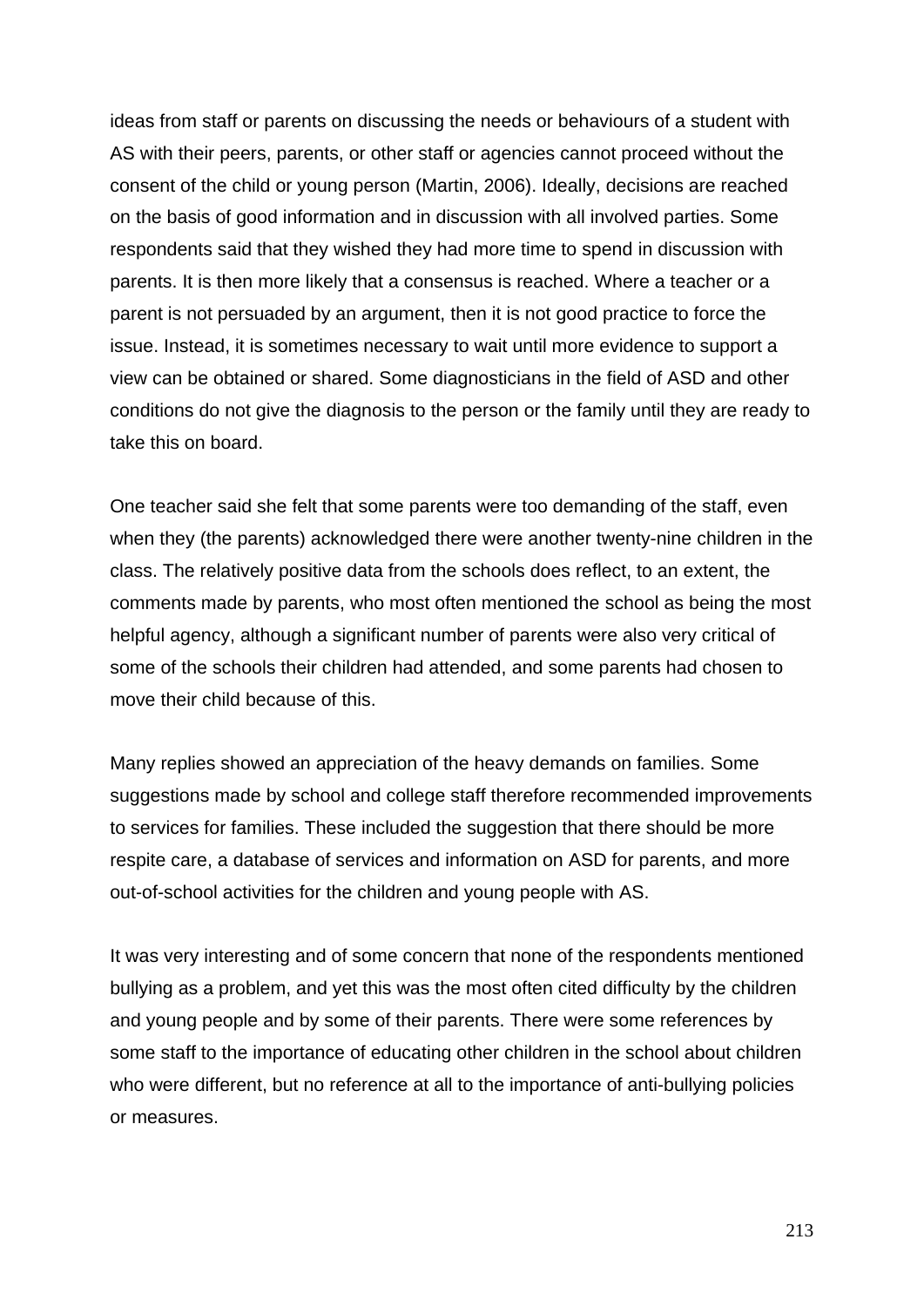In the ETI (2001) survey, it was reported that most of the bullying appeared to occur in the playground and in free time which was unsupervised by staff, and that it was often done by pupils who were not in the same class as the pupil with AS. This might go some way to explaining why staff in this Review were not aware of this. Clearly, it is important in staff training to create awareness and to suggest that bullying is very likely to occur, so interventions need to be put in place to prevent and deal with this.

# **6.10 Age range of the students who attended the schools and colleges which returned the questionnaire**

Most of the pupils at the schools who returned the questionnaires were from the primary age group. This may explain the positive responses received, as many would predict that secondary school is a harder setting for a youngster with Asperger syndrome (see Table 37).

| Age range      | <b>Number of</b> | <b>Percentage</b> |
|----------------|------------------|-------------------|
|                | schools/colleges |                   |
| 5 to 11 years  | 128              | 62                |
| 11 to 16 years | 10               | 5                 |
| 11 to 18 years | 38               | 19                |
| 5 to 16 years  | $\overline{2}$   | 1                 |
| 5 to 19 years  | $\overline{4}$   | $\overline{2}$    |
| Other          | 16               | 8                 |
| Not given      | 7                | 3                 |
| <b>Total</b>   | 205              | 100               |

**Table 37**: Age range of the students who attended the schools and colleges which returned the questionnaire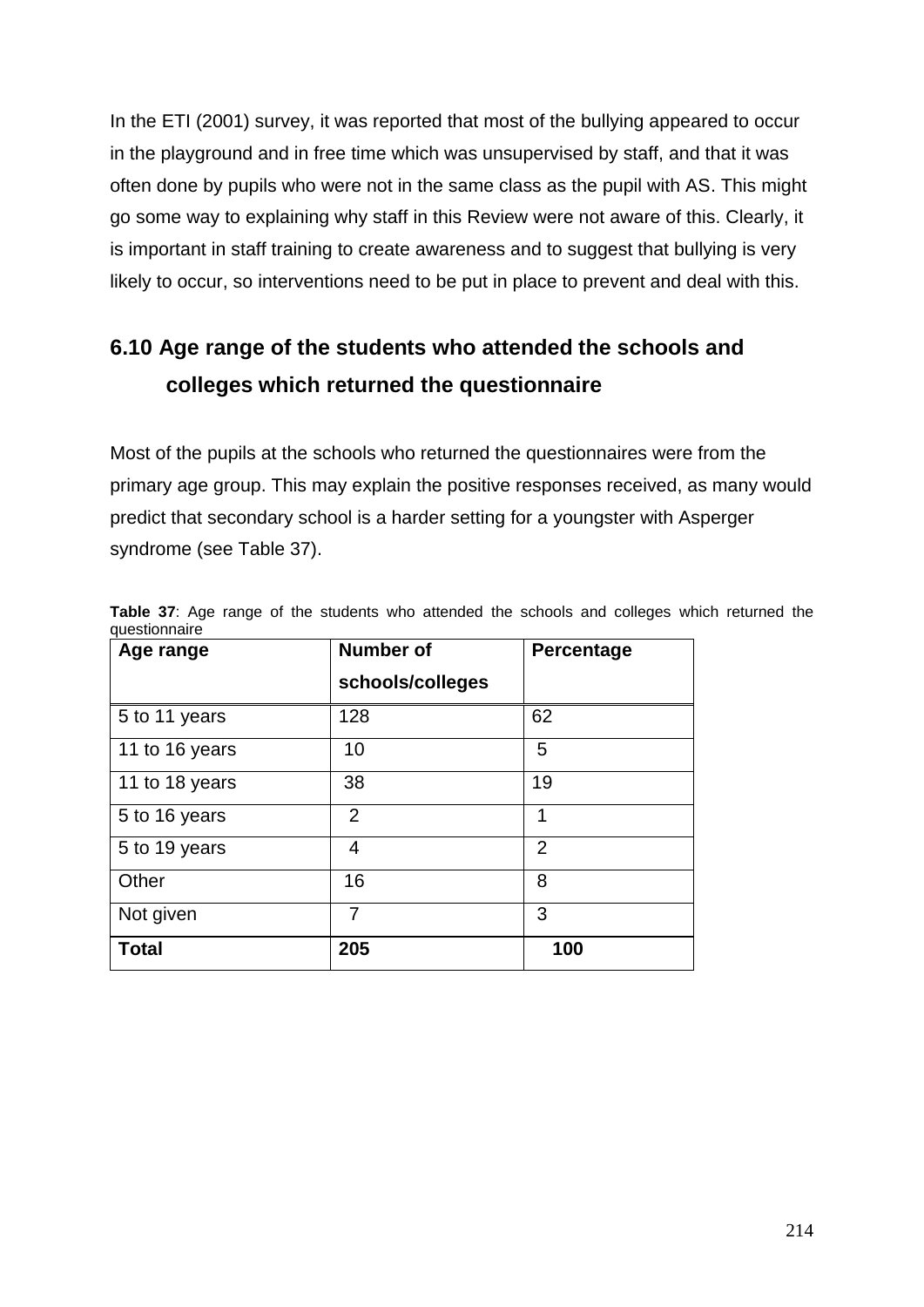# **6.11 Number of schools/colleges with children with Asperger syndrome**

Just under half the schools/colleges which returned the questionnaire had one or more pupils with AS on roll (see Table 38).

| <b>Number of children</b> | <b>Number of</b> | Percentage     |
|---------------------------|------------------|----------------|
| with AS                   | schools/colleges |                |
| <b>None</b>               | 111              | 54             |
| 1-5 children              | 79               | 39             |
| 6 to 10                   | 5                | $\overline{2}$ |
| More than 20              | 2                | 1              |
| Not given                 | 8                | 4              |
| <b>Total</b>              | 205              | 100            |

**Table 38:** Number of schools/colleges with children with Asperger syndrome

One school in the WELB area commented that the local diagnosticians do not distinguish between these terms and tend to use the term ASD. They identified fourteen children on roll from a total of 872 at the school.

# **6.12 Number of schools and colleges with pupils with high functioning autism (HFA)**

A smaller number of schools reported that they had pupils with HFA on roll (see Table 39).

| Number of children<br>with HFA | <b>Number of</b><br>schools/colleges | Percentage |
|--------------------------------|--------------------------------------|------------|
| <b>None</b>                    | 160                                  | 78         |
| $1 - 5$                        | 27                                   | 13         |
| 9                              | 18                                   | 9          |
| Total                          | 205                                  | 100        |

**Table 39:** Number of schools and colleges with pupils with HFA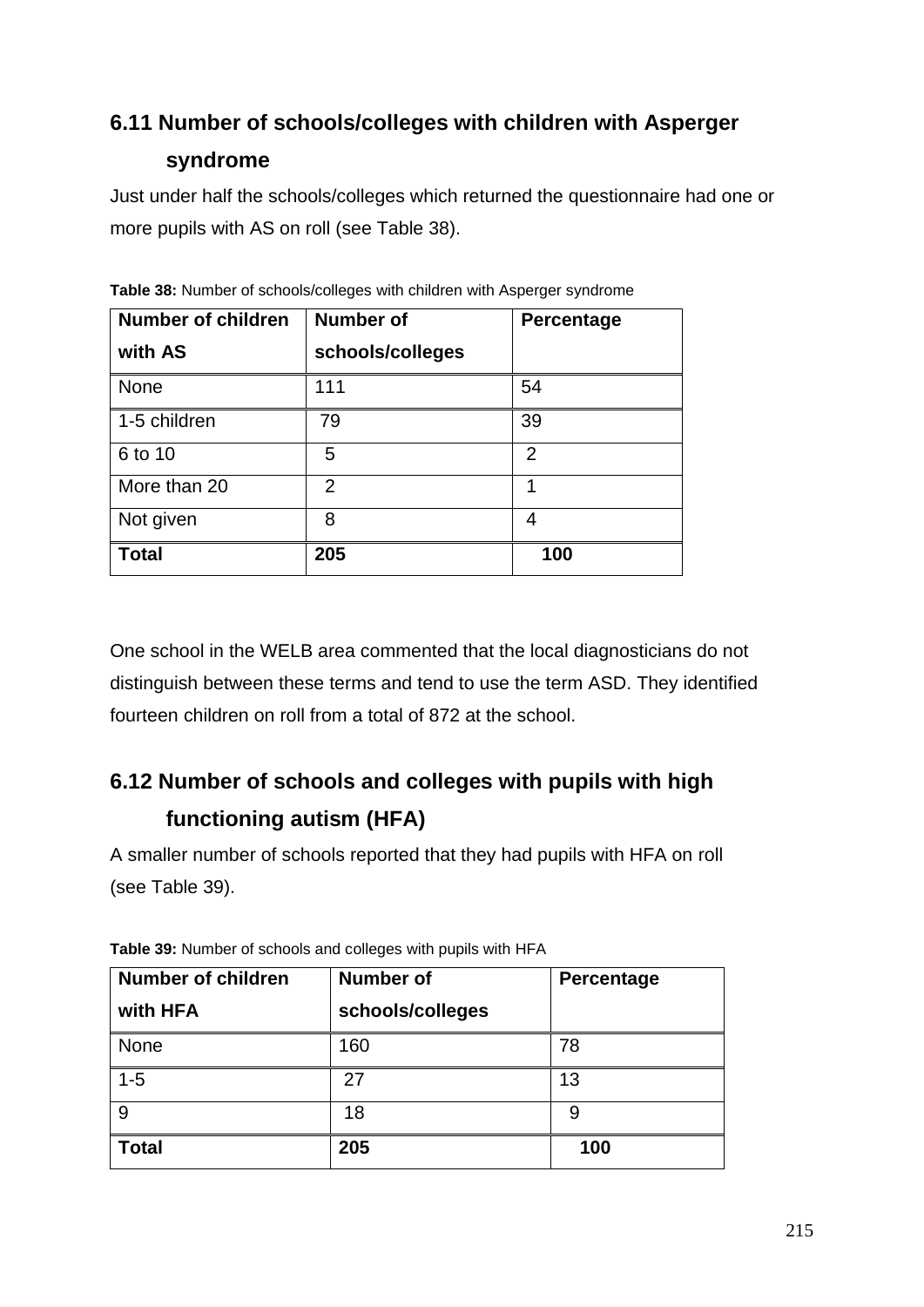# **6.13 Number of schools and colleges where respondents suspected some pupils had AS or HFA, but they had not been diagnosed**

There were 61 schools or colleges where staff felt that there were pupils on roll who might have AS, but who had not received a diagnosis (see *Table 40*).

| <b>Number of children</b> | <b>Number of</b> | Percentage     |
|---------------------------|------------------|----------------|
|                           | schools/colleges |                |
| None                      | 130              | 63             |
| 1                         | 35               | 17             |
| $\overline{2}$            | 18               | 9              |
| 3                         | 3                | $\overline{2}$ |
| $\overline{4}$            | 3                | $\overline{2}$ |
| 5                         | 1                |                |
| 6                         | 1                |                |
| Not given                 | 14               | 7              |
| <b>Total</b>              | 205              | 100            |

**Table 40:** Number of schools and colleges where respondents suspected some pupils had AS or HFA, but they had not been diagnosed

One secondary school said they had a pupil who they suspected had AS and had requested that the Statementing process be started over a year ago, but as yet no support had been provided. Another grammar school said the parents of one child were resistant to school intervention.

One school suspected they had three children under the age of 10 with an ASD diagnosis. One SENCo in a post-primary school said,

*'We think there may be two pupils with AS not diagnosed. They are often not diagnosed in the primary sector and then when they are in the secondary sector they are not receiving proper support.'*

This respondent also wrote,

*'Whilst I have no doubt that we have several children on the autistic spectrum, at least two of them with AS, the parents refuse to have the children formally*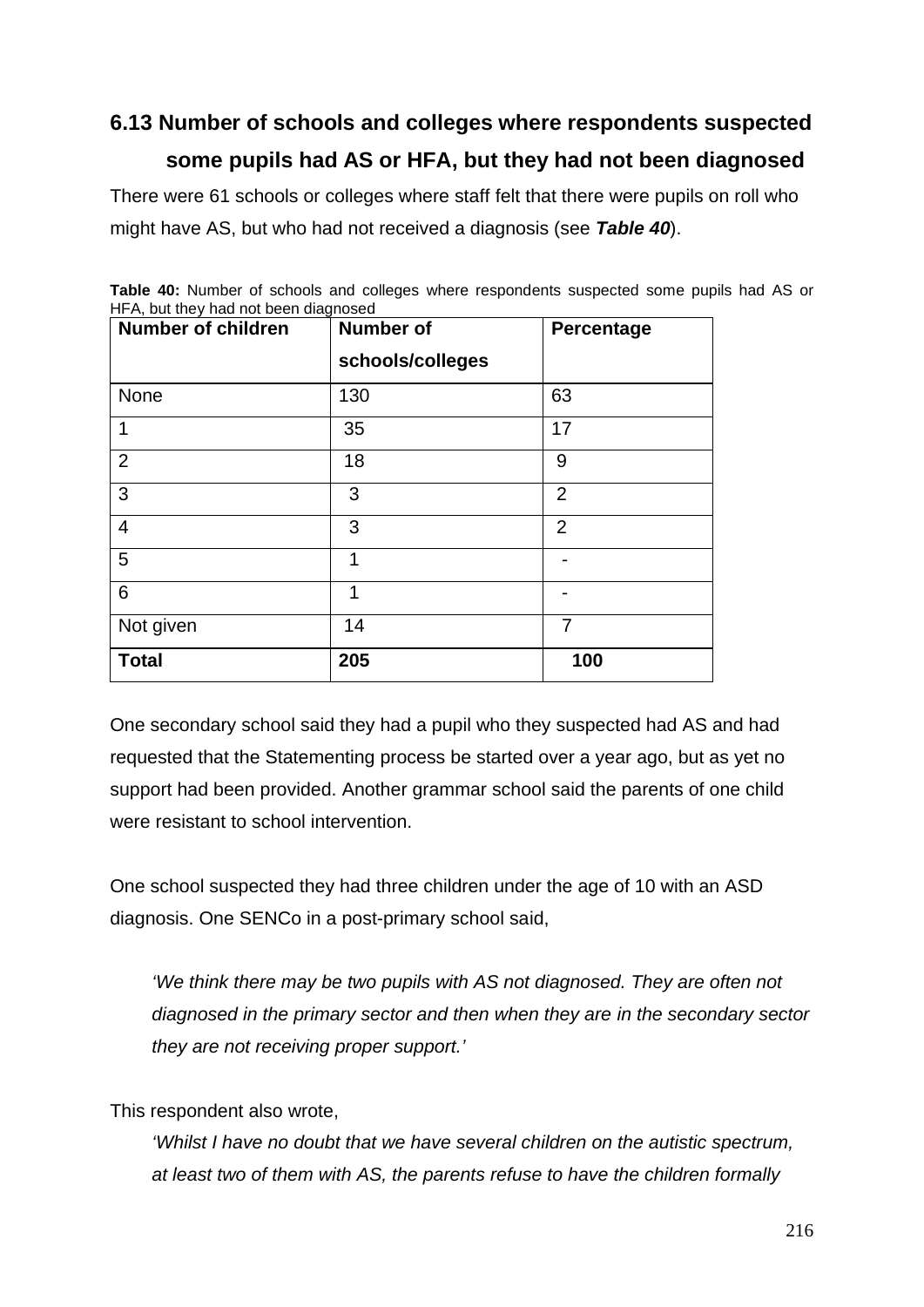*assessed and diagnosed. Diagnosis is seen as both a threat to the parents themselves and also of no value to the child who may simply be seen as gifted or withdrawn.'*

This relates to the point made earlier about issues arising when staff and parents disagree on the course of action taken.

## **6.14 Staff qualifications and training in ASD**

In terms of staff qualifications, eighteen (21%) of the eighty-six respondents reported that staff did have qualifications in ASD, sixty-three did not and four did not know. Seventy-five (87%) respondents said that they had received some training in ASD, eleven had not and the rest did not answer this question. These figures are encouraging, as the majority of respondents have stated that some training has been received and a fifth of schools had a member of staff who had done some intensive training leading to a qualification. Five years ago, it is likely that only a few staff would have had any formal input on ASD.

## **6.15 Examples of good practice in ASD**

Nine schools (10%) felt they had some good practice in relation to children with AS and HFA, 33 schools thought they might and 34 felt they did not have anything to report on this. One SENCo showed an awareness video on AS to staff, and another was writing a thesis on extra curricular activities, the development of socials skills and how to manage stress and anxiety.

# **6.16 Consultation with children and young people with Asperger syndrome**

In terms of consultation, twenty-five respondents (29%) felt that they consulted pupils very well, and forty-two felt they consulted on some issues. Seventeen respondents (20%) felt they did not consult very much, and two said they did not consult at all with students with AS.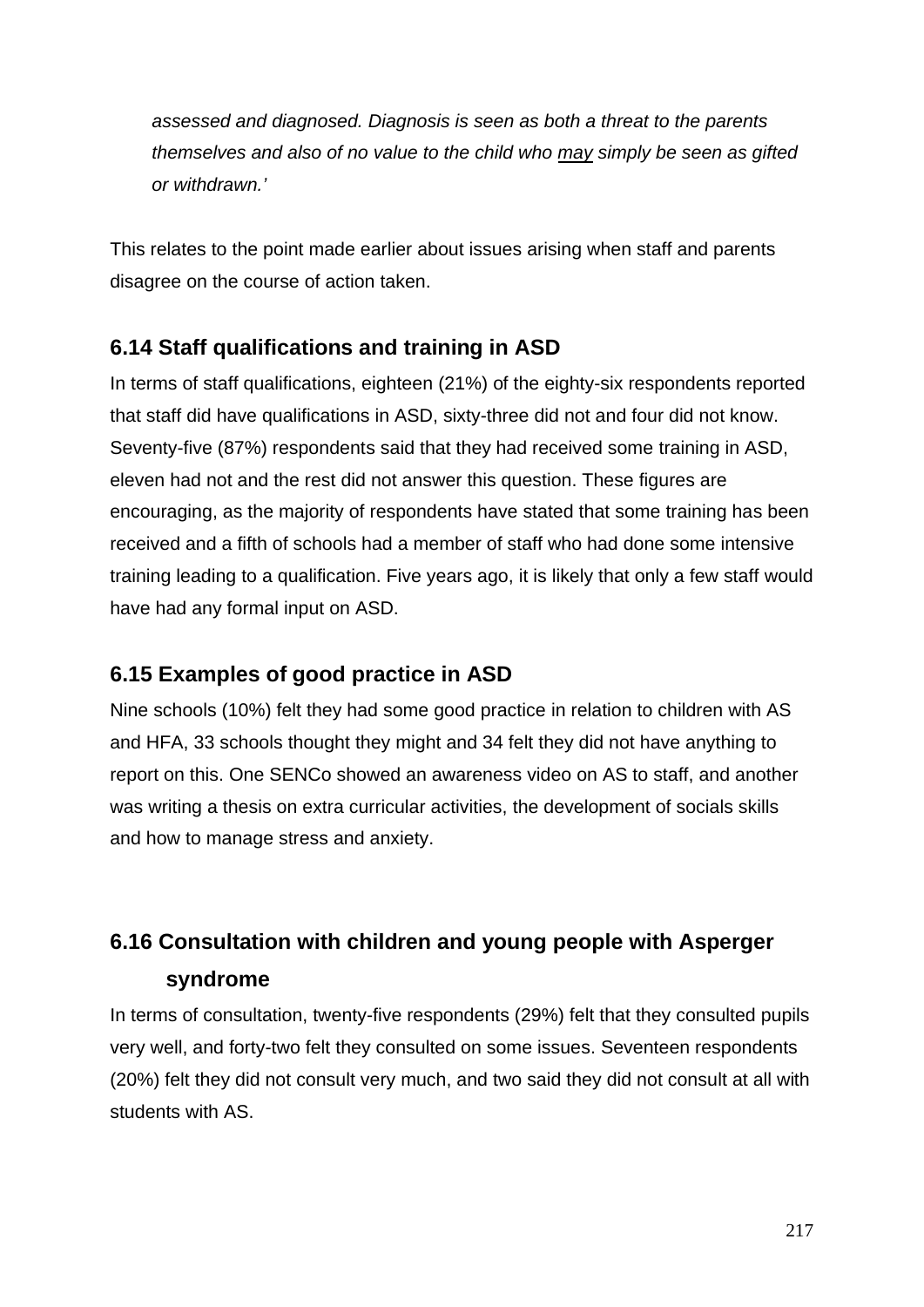# **6.17 Comments on the advisory support provided to schools on meeting the needs of the children and young people with Asperger syndrome**

Sixty-five respondents (87%) said that they received support in terms of advice for the child with AS, 17 said they did not and three did not respond to this question.

In terms of having extra adult support from a Support Assistant, one respondent at a college said,

*'My experience is that students do not want support which differentiates them from their peers. How well a student's needs are met depends on the teacher, the course team and parental support. The student access and support officer gives staff information on AS. All except one are on vocational courses and they have problems in producing their portfolio but are often helped by parents and staff. The one student following an academic course has refused support and I do not feel he will get the results he expects.'*

Comments from respondents were classified into three groups: those which suggested staff were satisfied with the support they had received and were able to give to the student; those where staff were reasonably happy but could point to some areas which could be better; and those who did not feel they were meeting the needs very well at all. Overall, there were more wholly positive replies than otherwise, often due to the provision of CA support and/or advice from the Advisory Team. The comment made by one respondent, that problems are inevitable when a student with AS is placed in a school environment, is very telling. It is one of the most challenging environments within which the student has to operate, because of the huge social demands and sensory issues and it is compulsory. Many adults with AS and ASD graphically describe the problems they had at school. It is therefore the responsibility of all who work within a school or college to acknowledge these difficulties as a given, and to do all they can to help, support and counsel the student with AS.

The comments from respondents are given below in the three satisfaction categories, and give details on the type of extra support that was provided: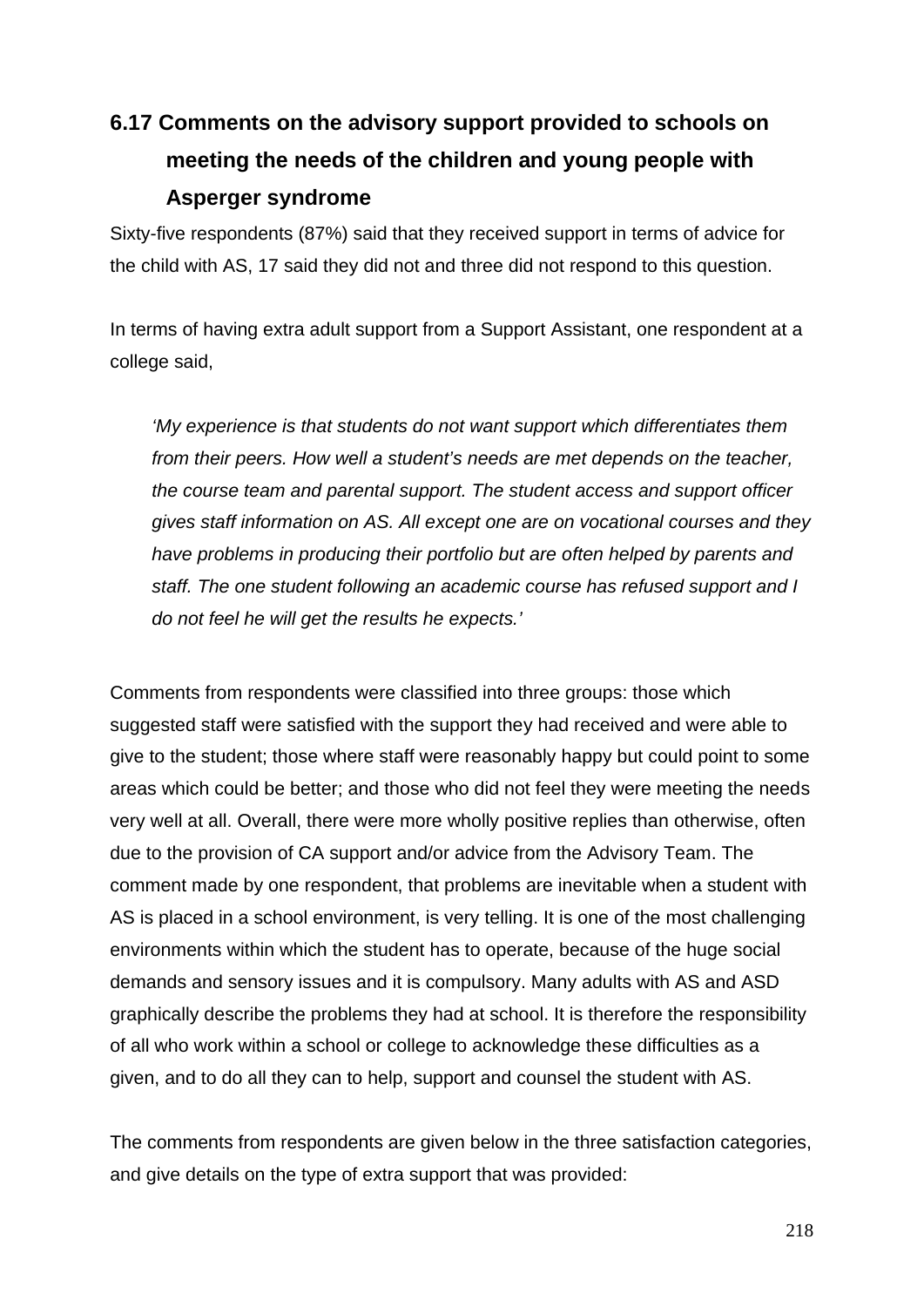## **6.18 Respondents who were satisfied with the support**

*'We have an effective pastoral learning support team which contributes to the needs of this student.'*

*'The pupil has a CA and a laptop and two free periods to work with the CA and receives extra time for exams.'*

*'Both students are making excellent progress which is very pleasing as one student had been out of mainstream for a whole academic year.'*

'*We have received specialist training on how to support her from ASD advisory services and the adviser has worked individually with the pupil.'*

*'Additional time agreed for GCSE, exam prompting and separate supervision.'*

*'CA has been supplied for one pupil.'*

*'Pupils have CAs or are placed in small classes and taught by staff who have experience of learning difficulties.'*

*'All teachers are aware of the child's problems. A specialist has spoken to the staff about the condition. The child had an IEP which is reviewed regularly.'*

*'One pupil found transition to secondary school very traumatic, but with 10 hours CA he is now managing extremely well. Another pupil is not able to go into mainstream lessons so attends the school support centre for mornings only.'*

*'One student has a CA who is developing his social skills, and we have regular meetings with parents and the staff have had training.'*

*'This has improved with experience and the support given by the ELB ASD service.'*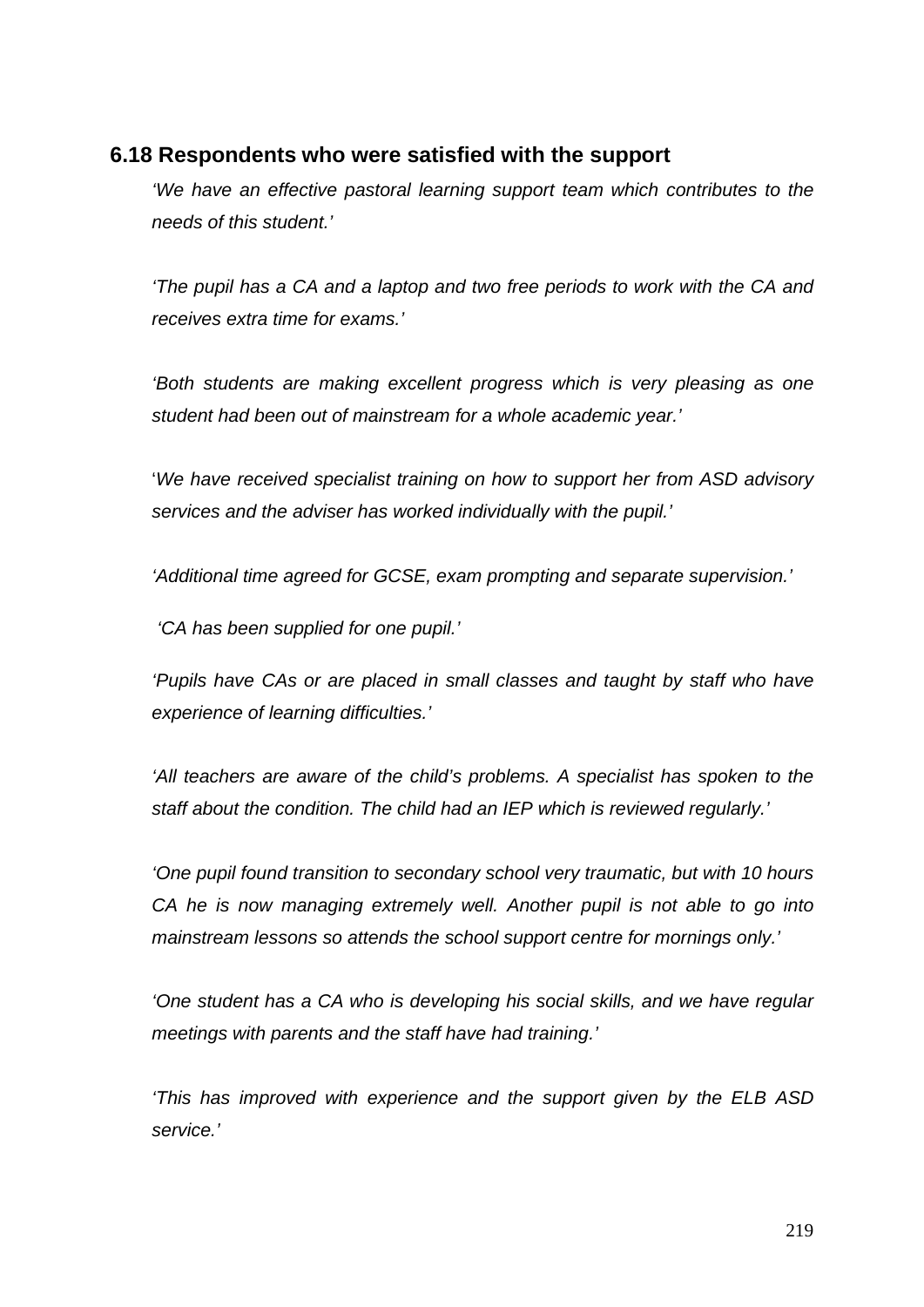*'The two children have a CA and there is an outreach teacher for staff.'*

*'A CA is provided by the ELB and there are only 22 in the class.'*

*'His needs are well met as we have excellent parental support.'*

*'All staff have had training and two are TEACCH trained.'*

*'Very good support. He has a CA and regular reviews and he is well liked.'*

*'He has made very pleasing progress due to the efforts and understanding of staff plus significant parental support and engagement at home.'*

# **6.19 Respondents who were reasonably satisfied with the support but could point to areas for improvement**

*'Schools are doing everything in their power but parents are wanting more.'*

 *'Staff work hard to meet needs but additional training specific to AS would be valuable.'*

*'The staff and parents are happy with progress but there has been very little in terms of staff training or in finding experienced CAs.'*

*'There is huge variation in pupils. There is an inevitability about problems when a huge organisation clashes with the needs of a young person with ASD. This school has over 800 students on roll.'*

*'This depends on whether other conditions are present (e.g. ADHD).'*

*'All 6 pupils have CAs, but it is not possible within our school to have a restricted timetable.'*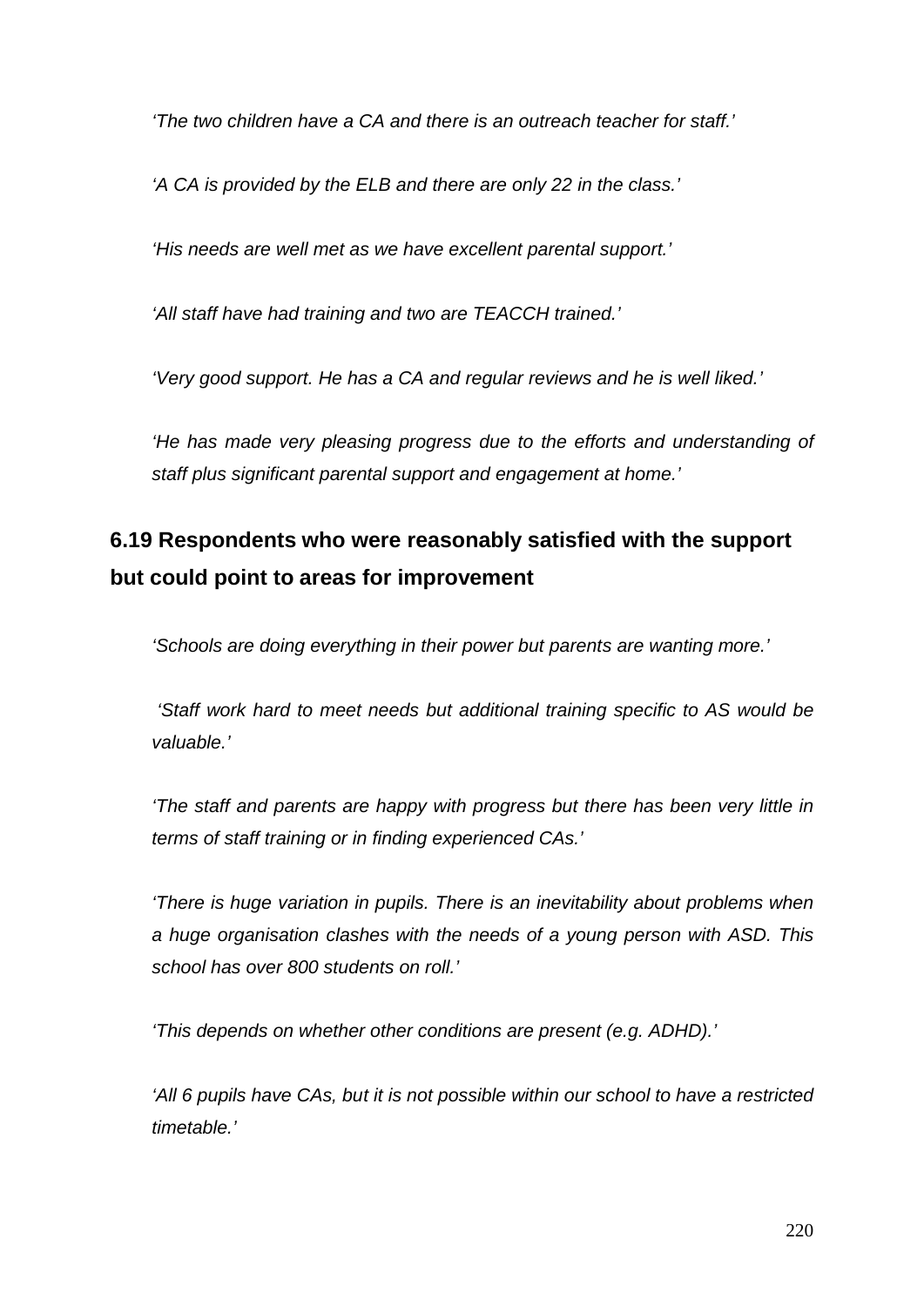*'Most of the 7 students we have are happily settled.'*

*'Some find moving around the school difficult.'*

*'The five pupils are supported by withdrawal classes for social development, but this only scratches the surface of what they need.'*

## **6.20 Respondents who were not very satisfied with the support**

*'We don't feel we meet his needs very well. A Statement has been refused by the ELB and he has remained at Stage 3. The school is struggling to support him.'*

*'We need support from an adviser and some hands-on support.'*

*'The lack of funding and very tight budget reduces resources which may improve provision.'*

*'Not very well supported, as yet – we are awaiting funding.'*

# **6.21 How might schools and colleges better help students with Asperger syndrome?**

Respondents from the colleges said they would like more information from schools. They commented that some parents want a clean slate and so give very little information on their child to the college staff. Other parents pass on lots of information. One respondent said he would like advice from the school on how best to work with the family of the student, and another said he would like to see an extension of the Behaviour Support Service in ELBs to Further Education. Finally, another college respondent said he would like more awareness-raising for staff to *'reduce the fear of the unknown'.*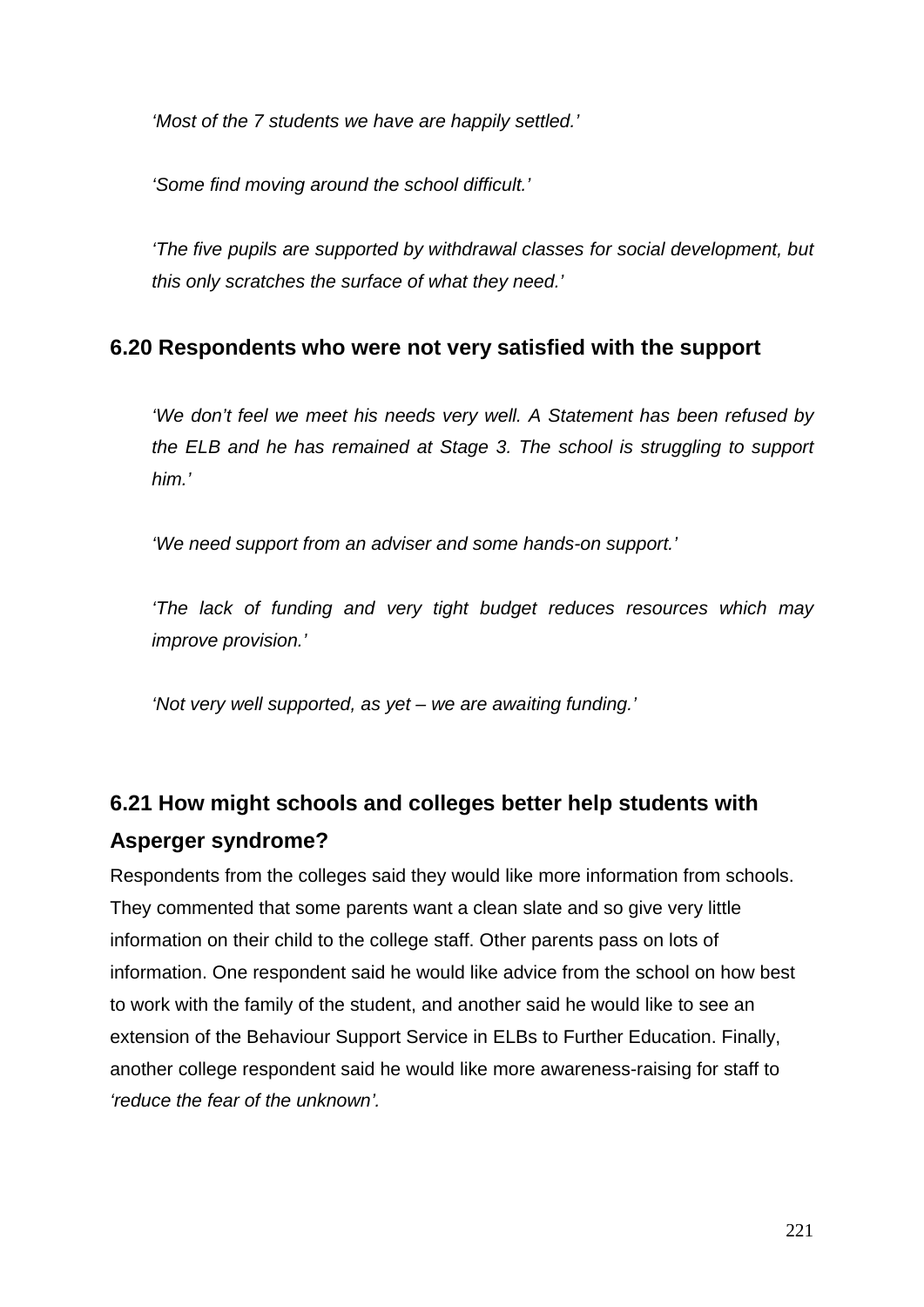The responses from schools were grouped by theme. The majority of respondents from schools had suggestions on how students might be better supported. Twentythree (53%) referred to more awareness training for staff; six (14%) wanted more advice on specific strategies; and five respondents wanted either more CAs, more advisory time or a specific resource. Resources mentioned included a safe haven, a sensory room, and ICT. Other ideas mentioned included advice on students with AS who were bilingual, more out of school activities and improved provision post-16.

## **6.22 Comments on the support received**

Seventy-one respondents commented on the nature and value of the support they had received from external sources. Forty-eight of these mentioned the very good support they received from the Advisory services using terms such as 'first rate' and 'excellent', and nine mentioned the support given by the Educational Psychologist. Some telephoned as well as visited. The support given included advice on strategies, training for staff and help at transitions. A few felt that the visits were not frequent enough to be helpful and wanted more ongoing support. Other agencies mentioned less often were the Behaviour Support Service, Clinical Medical Officers, Autism NI and Asperger's Network. One respondent from an independent school which was not eligible for support commented,

*'As we are an independent school, the Boards focus on its schools rather than on its children, and refuses to fund any help for the children we have, even when the EP feels the child needs a CA. To some extent it is the coping skills of the teacher and the rest of the class that determine how well a child's needs are met. As the class sizes are small it has generally worked, but if there is more than one child in the class it does not.'*

Other staff commented on the fact that the advice is useful but sometimes hard to implement, for example,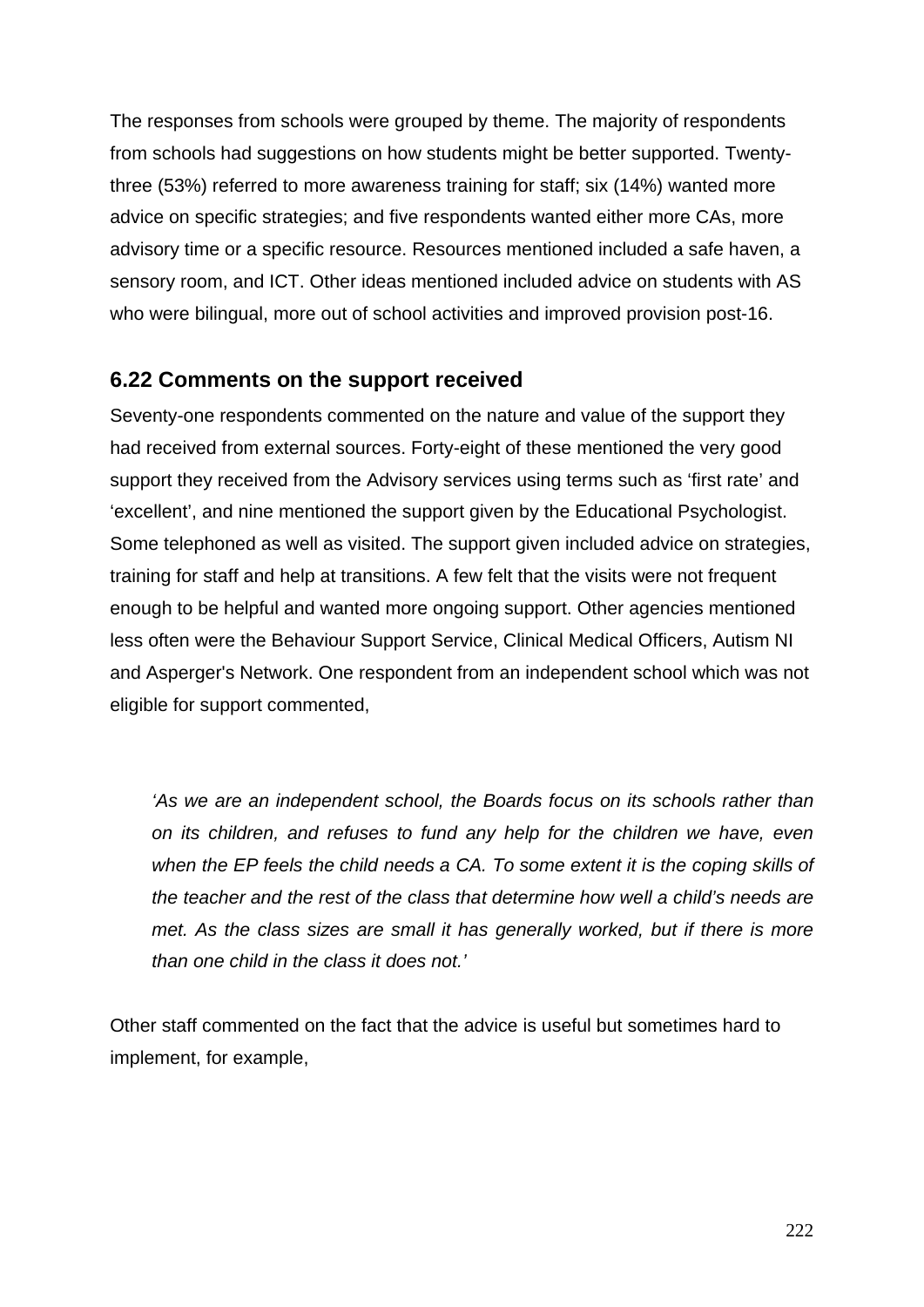*'Useful information passed on but sometimes the reality of the classroom makes it hard to take everything on board. Advice to the CA the most useful as they can monitor the situation.'*

## **6.23 Improvements seen by respondents in the last three years**

One college respondent said,

*'Most, if not all, staff teams are keen to work with these students and their families. There is definitely a wider awareness of AS and many myths have been dispelled. There is better learning support and a greater awareness of its availability.'*

Similarly, another college respondent said,

*'There is much more awareness of the syndrome and much more acceptance of disabled students.'*

For respondents from schools, seventy-three (82%) of the eighty-five who had students with AS on roll said they had seen improvements over the last three years. Thirty of these mentioned increased awareness amongst the staff and twenty said they were better supported. Other comments made referred to changed attitudes and the use of specific strategies and resources. The first three comments refer to the valuable experience it has been for the school to have a child or young person with AS.

Comments which highlight useful points are as follows:

*'It was a big change. We had never had any child with an ASD before at the school and it was a learning curve for both the school and the child but we worked together getting a lot of support from home and it has proved a success.'*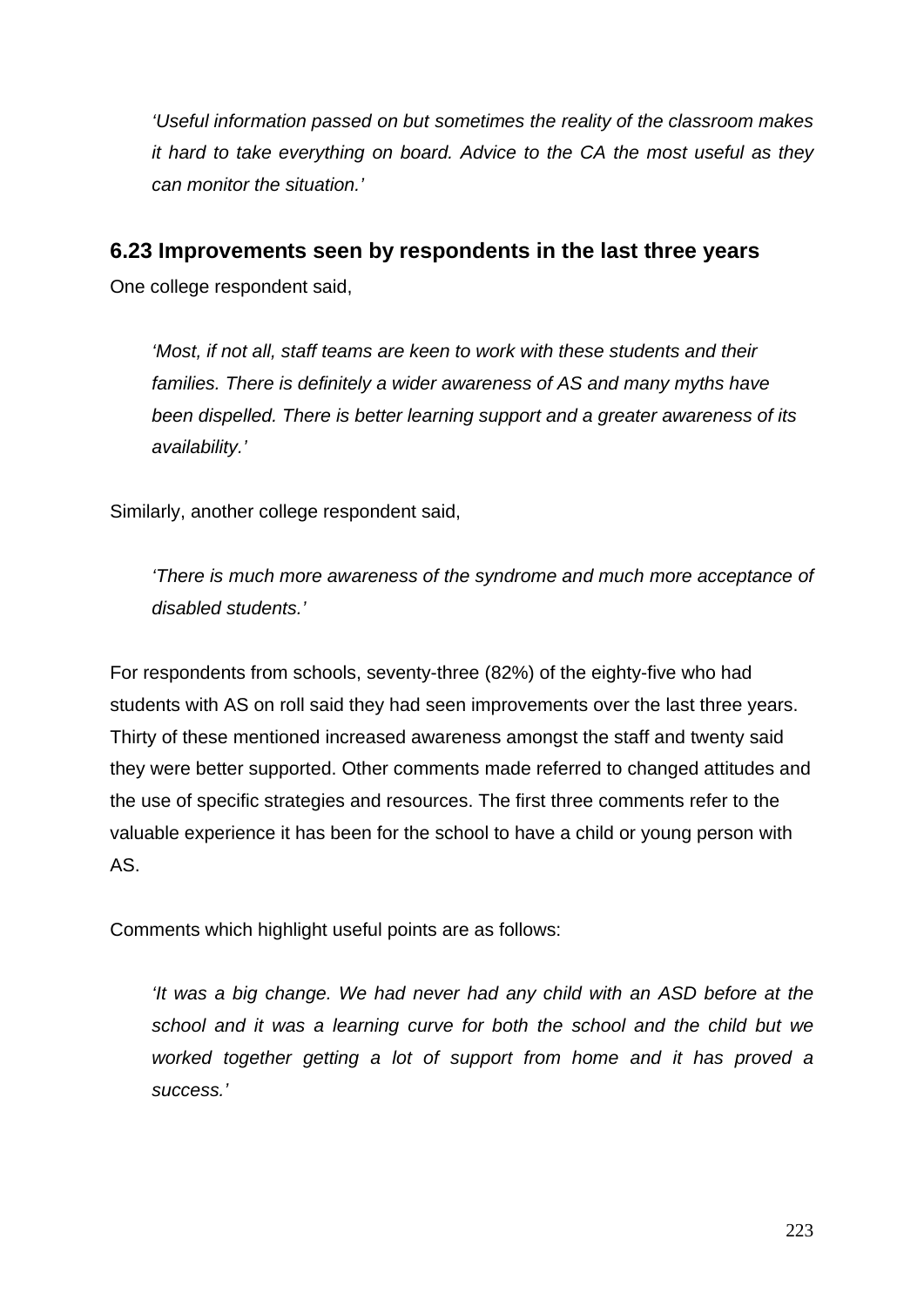*'The staff know of AS and are coping very well. CAs no longer have any fear of the condition and there is great communication between the parents and school.'*

*'There is increased staff awareness of AS and staff attitudes have changed. They are more positive and less stereotyped as a result of teaching this student. ASD is no longer classed as a "special school only" issue.'*

*'The Autism Advisory service did a session with ALL staff present which was very useful and we also had support from the Family Clinic. Not all parents want the assistance of the Autism Advisory Service and may see them as interfering, but we have shown parents the benefits.'*

*'There is more awareness of the authenticity of these problems and the futility of labelling "sufferers" as bad children.'*

*'Raising awareness in staff and pupils becomes a positive asset to what the school offers. Good practice in ASD transfers to other pupils with needs.'*

There has been a significant increase in the number of children with an ASD identified This has led to an increased demand for training and support to schools and colleges. In one ELB, for example, when the support teacher was appointed, there were just twenty-eight pupils on her caseload (from 500 schools). Three years later, there are now 250 pupils with ASD to support in mainstream schools, most of whom have a Statement of SEN. This service receives about twelve to fifteen new referrals a month. Pupils can be supported by the service at Stage 3 of the assessment of the Code of Practice, and staff in schools can be advised on pupils at Stages 1 and 2. This Advisory Service also has thirty children at the transition stage from primary to secondary school and so the level of support they can give on this is quite low.

Respondents on the school questionnaires commented that these staff used to be able to visit schools fairly frequently, but now, because of growing caseloads, they have had to reduce this and waiting times have got longer. Such increased demand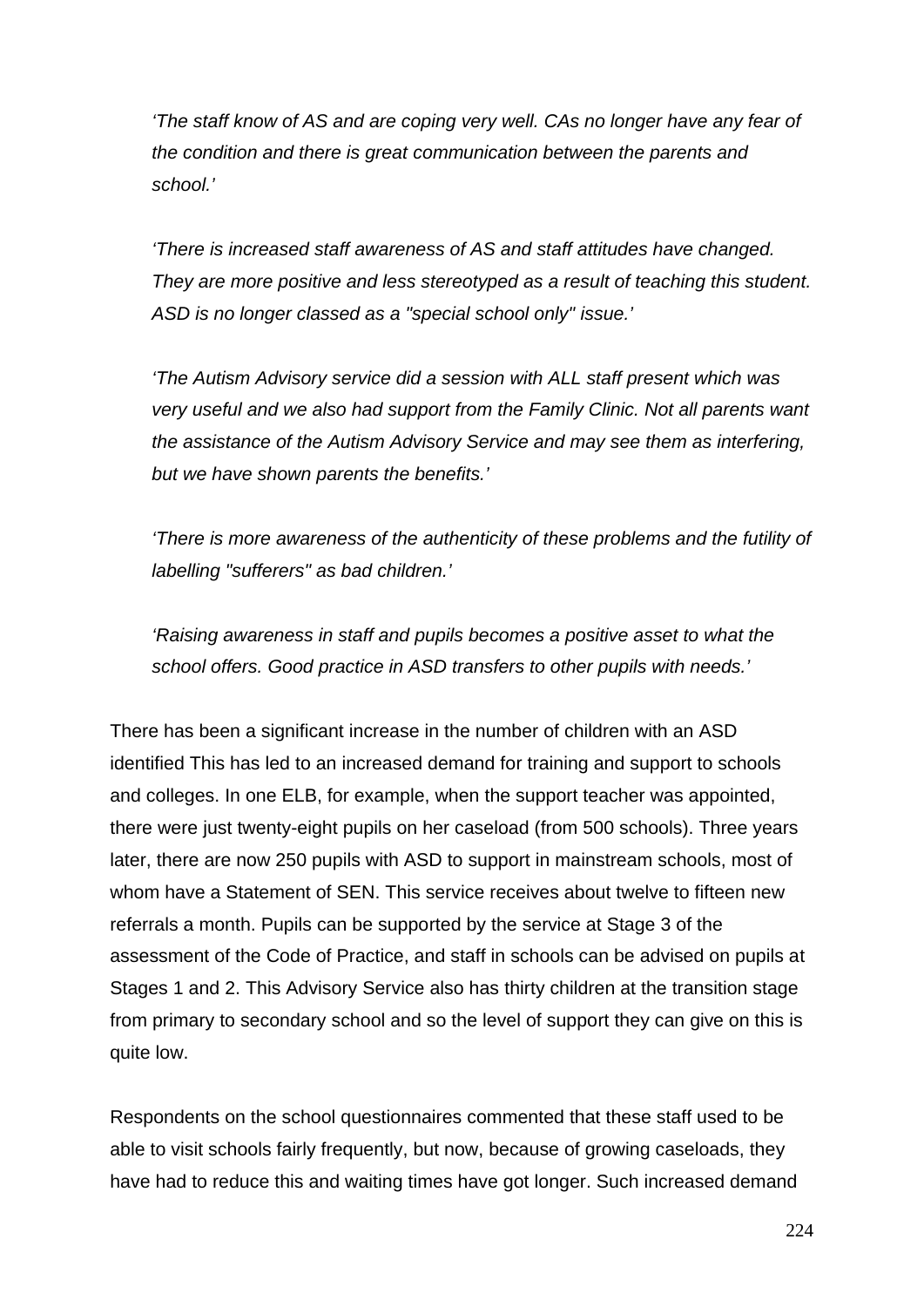needs to be taken into account in forward planning and resource allocation. It also means that staff in the Advisory services have to focus most of their time on giving advice and resources to SENCos and key-workers in schools, as it is they who are going to do the 'hands-on' work.

# **6.24 Negative comments about support provided for children and young people with AS**

There were only four respondents who replied negatively to the question about improvements seen in the last three years. Their comments are as follows:

*'There appears to be an increase in numbers, but unfortunately the Board's support service for ASD has not increased to the same degree, which leads to longer waiting times and a decrease in the number of visits. Their advice is vital.'*

*'Good training is available but the funding is not there to allow staff to attend.'*

*'Government policy of inclusion is laudable, but necessary structures and resources are needed if other pupils are not to be discriminated against.'*

*'There is a huge waiting list so some children may have to wait 18 months before any consultation from the Advisory service, during which time you are left to your own devices, and we can wait 3 years for a medical diagnosis to be given.'*

# **6.25 If you had three wishes in relation to the support for children and young people with Asperger syndrome, what would they be?**

Many respondents mentioned the same types of support as above, but there were some additional ideas. Some spoke of the consistency that was needed throughout the whole school or college in terms of understanding and practice. One said that he wishes that people did not make assumptions about these students which prevented their participation in activities. One suggested there was a need to educate the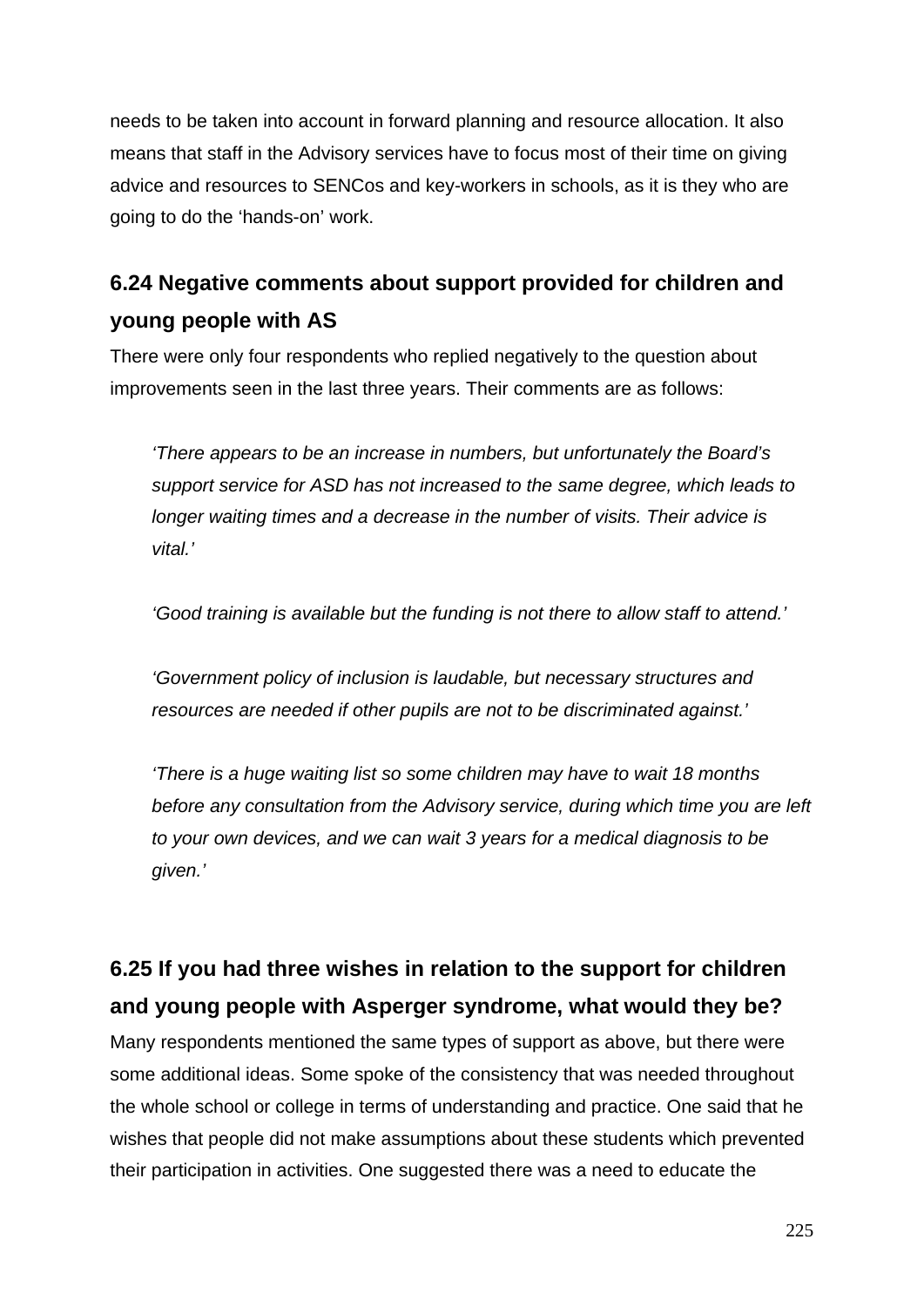general population so that parents did not feel criticised and would therefore be more prepared to seek help. Another stated that he wished that where,

 '*a child is having real problems with his peers, then it is cruel to keep him permanently alongside them.'*

A similar comment was made by another respondent who said he wished,

'*staff would avoid situations which cause the child stress and agree to give them time out with their favourite thing or activity.'*

One felt it would be good to be able to have direct referral to some external agencies to cut down the waiting time, and another felt there should be a parent support group in every town or local school.

There was a comment, too, about the current regulations regarding the Transfer Procedure tests, whereby some children with a diagnosis are dealt with differently. The respondent said,

*'The only negative I have to report is the way he was not allowed to take part in the Transfer Procedure tests in the same way as his peers. He took the tests under the condition that they would not be marked. In practice, he scored high and higher than those children who achieved Grade A.'*

This was also raised by parents who said they deliberately delayed getting the diagnosis until the child was aged over 11 years to avoid this.

Finally, one respondent in a secondary school wrote,

*'I honestly believe we have gone a long way to ensuring the wishes of consistency, good relationships between staff, parents and the students and meaningful social and academic activities.*'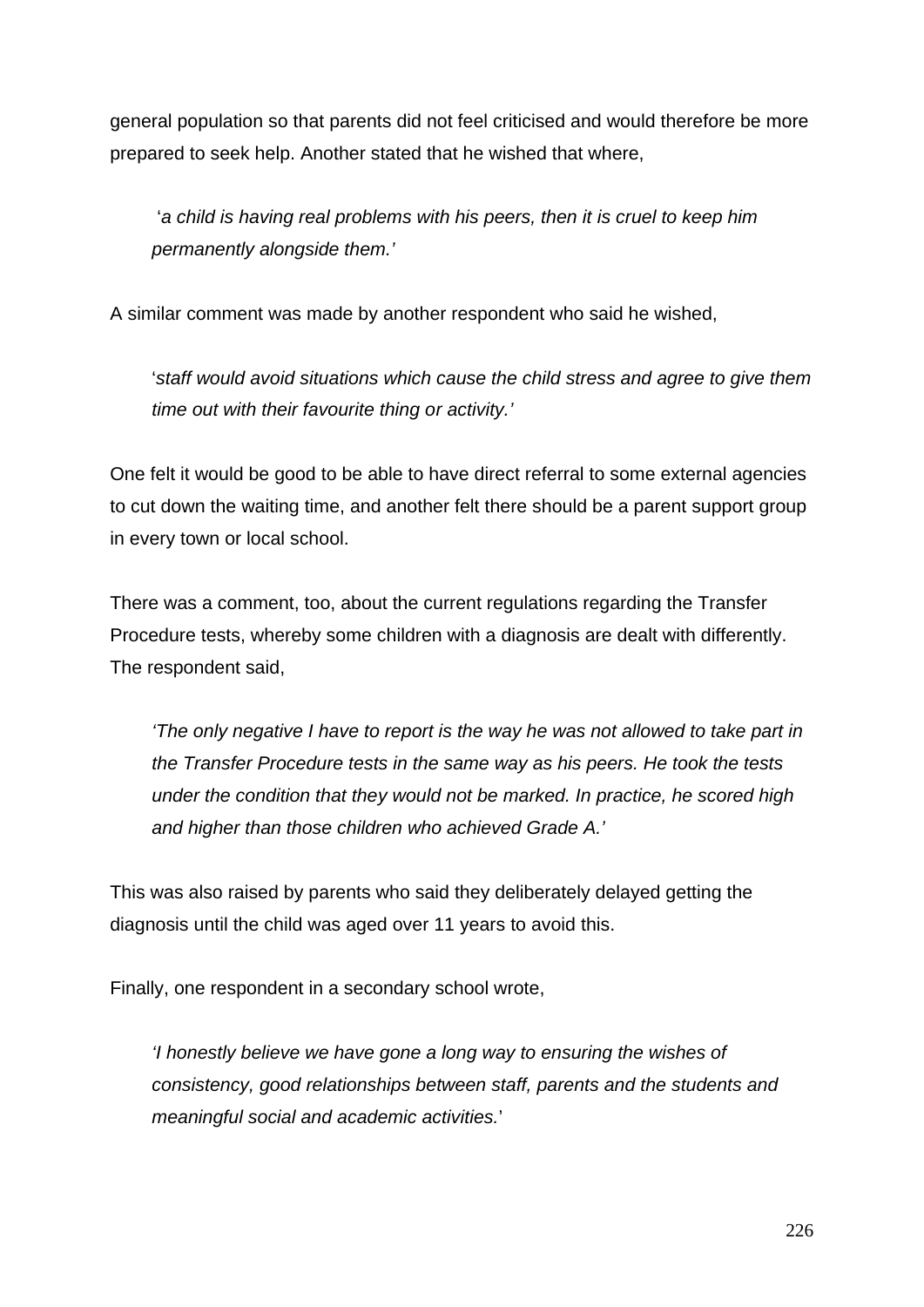# **6.26 Comments from parents and others about school/college**

## **practice**

For parents, school or college was often the only area of life where they felt the child was being supported, although some had had to change their child's school or college placement because their first choice had been disastrous. Some schools were reported to be good in parts, usually because of a knowledgeable or enlightened member of staff such as the SENCo, the Head of Year or Headteacher. The main improvements mentioned were: much better awareness of ASD amongst staff, more training opportunities and the greater involvement of parents in discussions. Some respondents in Health reported that secondary schools varied in their ability to differentiate and in their attitudes to inclusion and SEN generally. Some schools allowed the children and young people to have a lot of breaks and to have a modified timetable.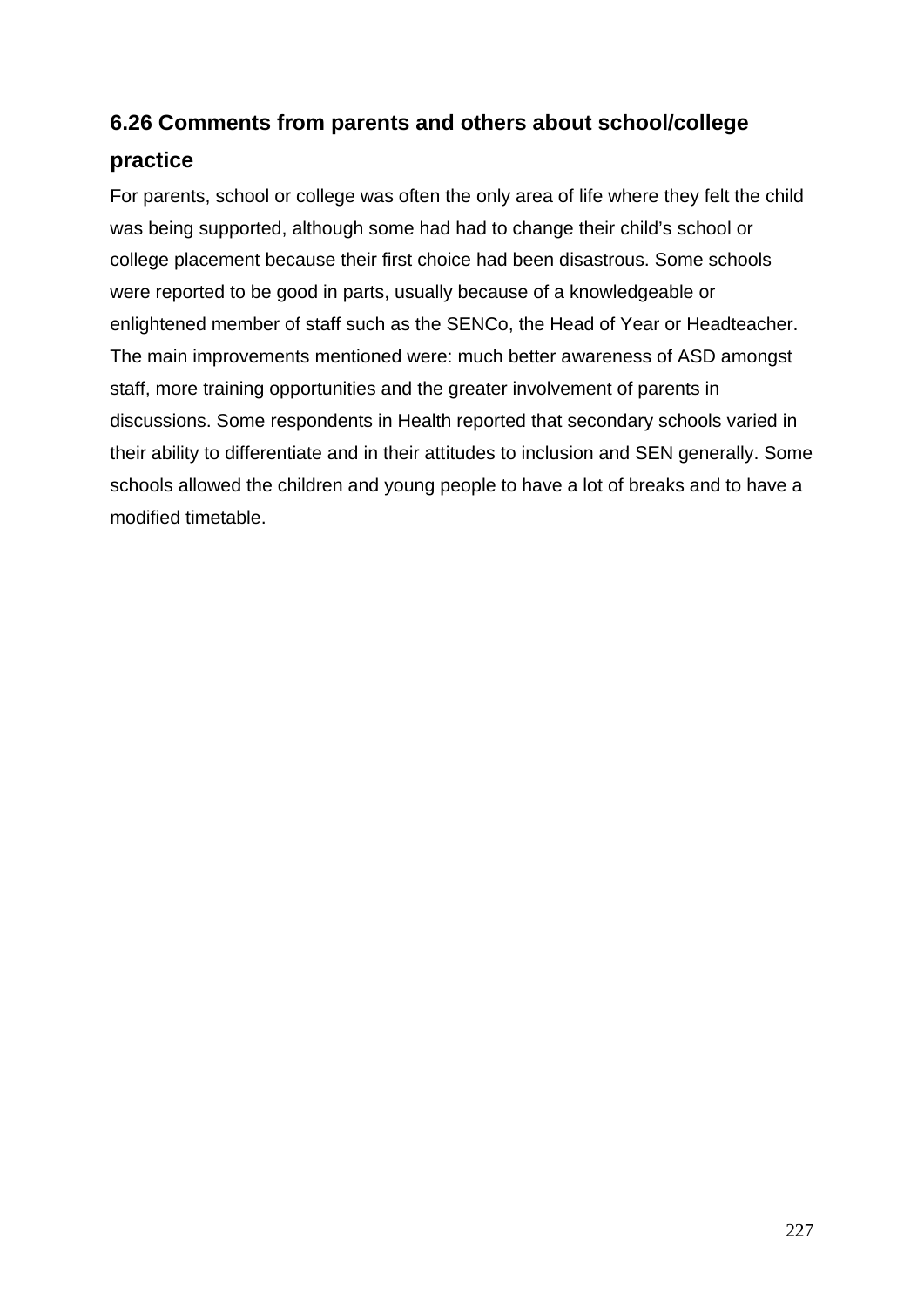# **SECTION 7: FINDINGS Interviews with professionals from Health and Social Services**

## **Interviews with health professionals**

Face-to-face interviews or telephone interviews were held with two clinical psychologists, two paediatricians, two independent psychologists and two social workers with special responsibility for ASD. In addition, a member of the Review Team joined the Special Interest Group (SIG) discussion on diagnostic issues held at the Autism NI offices in April 2006. The SIG group had twelve representatives from all four health boards. A member of the Review Team also joined a multidisciplinary meeting convened by one of the Health Boards where ten representatives from Health, Education and Social Services volunteered their views on services for AS. The data which follow are taken from these interviews and discussions (see **Appendix 6**).

#### *7.1.1. Diagnostic issues*

Both clinical psychologists (CPs) interviewed felt there was a need for specialist posts in ASD, as work on ASD was being added to the roles of Clinical Psychologists, but other responsibilities were not being taken away. Referrals of children and young people mainly came from School Medical Officers, some of whom had been trained in using ASD diagnostic instruments, such as the Autism Diagnostic Interview-Revised (ADI-R). One of the Consultant Clinical Psychologists interviewed had almost finished her accreditation as an ADI-R trainer, and the plan was then for her to train two paediatricians to use this and then to train other professionals in the future.

At the SIG group it was reported that waiting lists to be seen by Clinical Psychologists can range from 12 to 18 months, and if a CP develops a specialism in ASD, then they often receive many more referrals from colleagues. Those on the waiting list might be seen by other professionals, but may not have the diagnosis confirmed, so the parents and the child might be left in limbo.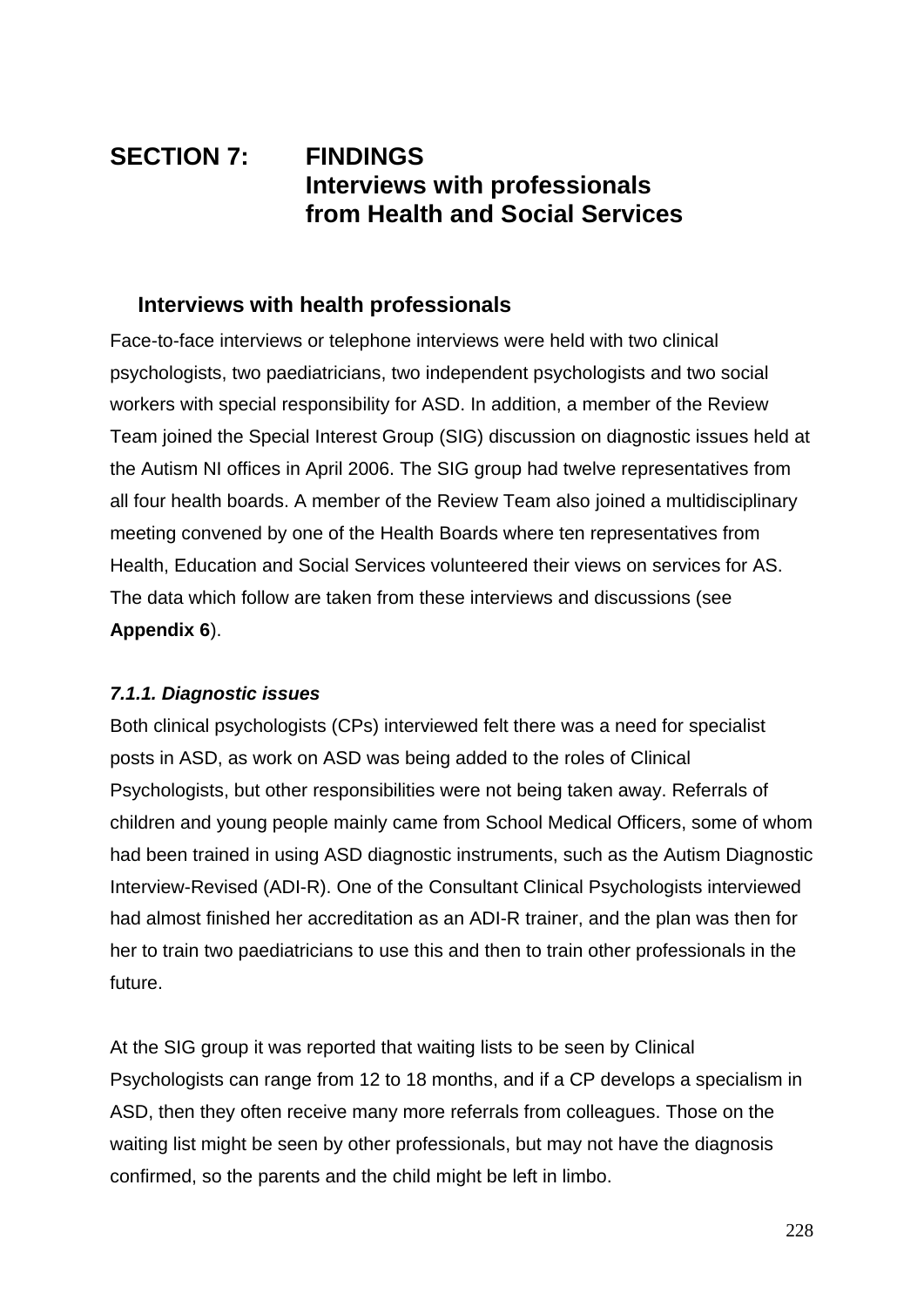Generally, a child or young person referred for assessment would be seen for a halfday assessment, during which there would be a developmental interview using the ADI-R or Diagnostic Interview of Social and Communication Disorders (DISCO), and the when Autism Diagnostic Observation Schedule (ADOS) might be used. Some psychologists would also use an intelligence test such as the Wechsler Intelligence Scale for Children (WISC-IIIR). Prior to this, reports from all the people who know the child would be requested (e.g. Educational Psychologists, teachers, speech and language therapists) and some CPs would observe the child or young person in school.

After the assessment, CPs will give the parents the diagnosis. They will ask parents whether they want to tell their child (if aged 16 years or under), or if they are 17 or 18 years old, the CP will tell the young person, unless the young person has current mental health problems and it is thought inadvisable at the time. It is the parents' decision as to whether to tell their child. One CP also gives the parents Carol Gray's *Sixth Sense* to read (Gray, 2004).

Some parents in this Review said that they rarely had time to speak to professionals for long enough, or without their child present. One mother said she was told when her son was 6 years old, '*He has got this thing called autism and there is no cure for it*.' She said she felt completely floored and depressed, as his behaviour was very difficult at the time and she left feeling that her situation was long-term and hopeless. There were at least six mothers in the review whose partners were choosing not to recognize that their son had AS. This caused real problems for the mother and increased their stress levels as they felt unable to attend meetings or to bring literature into the house. One mother had made a folder on AS for her husband but he never touched it. He blames his wife for seeking diagnosis and will not accept the professional's view. One Clinical Psychologist said he felt that some families with a child with AS would welcome and benefit from a continuous keyworker after diagnosis to monitor and coordinate services to the child or young person and the family.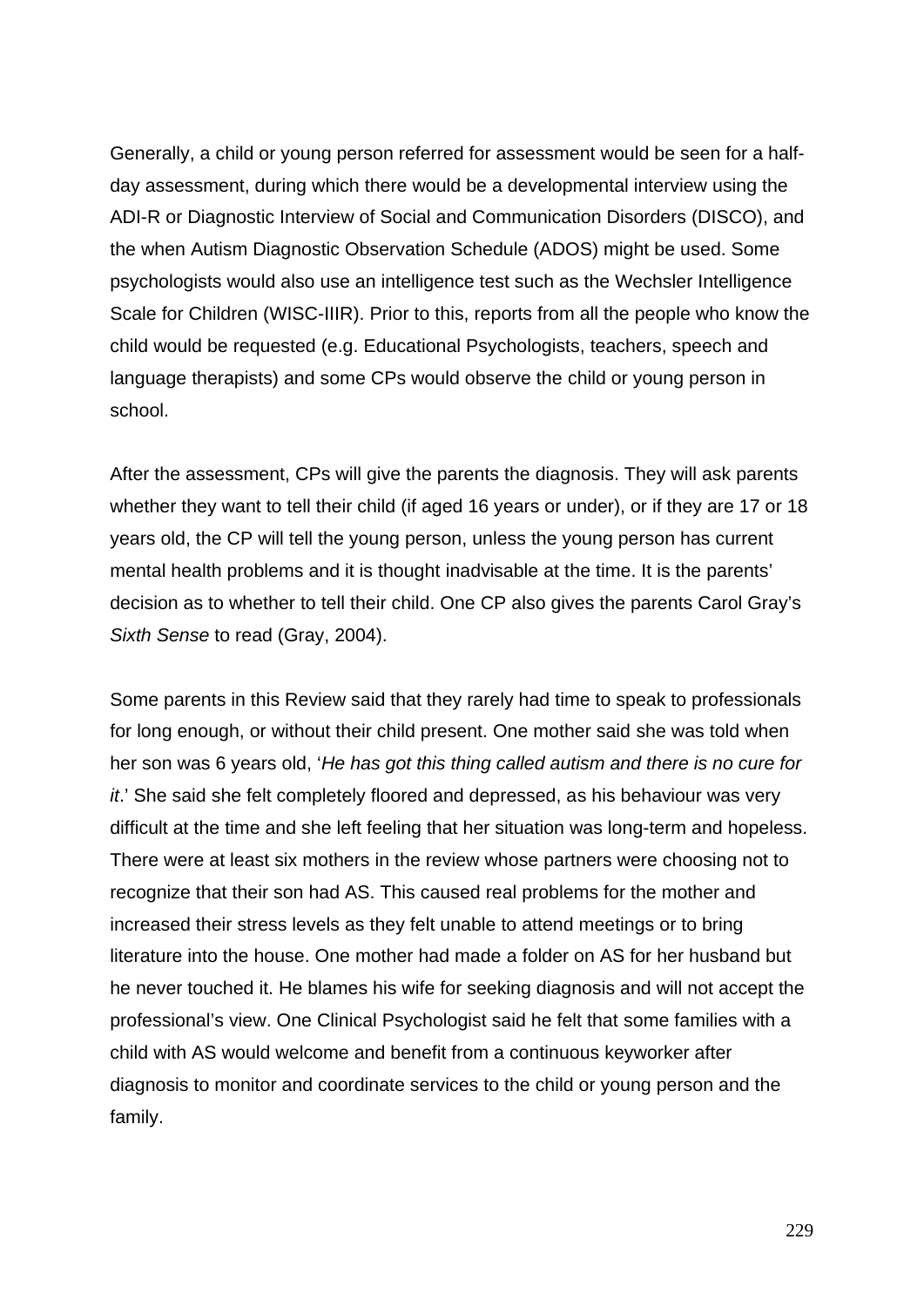After diagnosis, one CP would see the family again eight weeks later (maybe the parents only or with the child or young person) for a Question and Answer session, and tell them about support from Autism NI and the National Autistic Society. There is also a relatively new booklet which might be given out, created by Lisburn and Down, with questions and answers on Asperger syndrome. This eight-week appointment usually has to be their final one, but parents can ask for help from other basic grade psychologists with particular issues.

#### This CP said,

'*Ideally, I would like then to be able to keep people on the books, but I have to tell them that I am not able to continue with interventions, unless they specifically request this later. We have no manpower to do this work.'*

To address this shortfall, this Health Trust have put on Parent Workshops for all parents with a newly-diagnosed child in the last year. There were five sessions run on a weekly basis (on Thursdays from 9-30 to 4.30pm). It was felt that as many parents work, it was easier for them to take a day off, than to come to evening sessions.

This summer, the Trust is running workshops for children and young people, as parents now say, *'There is more for us, but little for the children.'*

Two separate groups will be held, one for primary children and one for secondary aged children, with about 10 to 12 children in each. These will run every Thursday during the day, organised by a basic grade psychologist and a trainee psychologist, with supervision. Priority will be given to those children and young people diagnosed last year. In their experience, children and young people are often very tired, so after school clubs may not be as successful.

After diagnosis, one clinical psychologist who does some private work said that she would usually do a follow up appointment with the family and refer them on to professionals. She said that there are not very many services to refer on to, but she would usually refer on to the Educational Psychologist and/or the ASD Advisory services. She has found that the parents' main concerns are not on daily living, but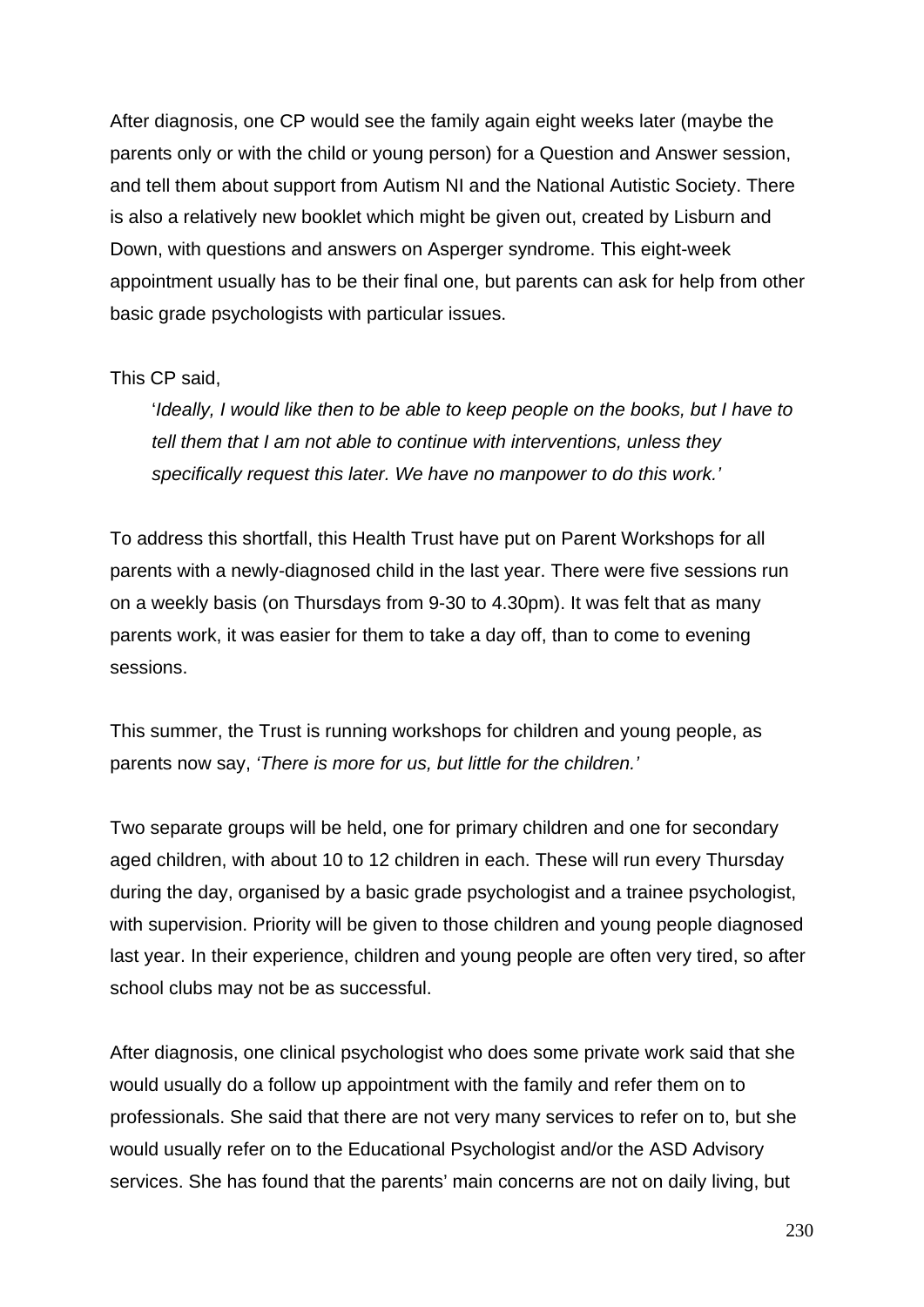relate to the children and young people's experiences at school. This psychologist felt that not all need a Classroom Assistant, but that all would benefit from having a mentor in school who they can see on a regular basis, two or three times a week to debrief.

In terms of literature, this psychologist did not use any published leaflets or books. She preferred to write her own account based on the child or young person. Once she has written the diagnostic report, she goes through this section by section with the parents and sees this as a very useful and educational process for them.

### *7.1.2 Waiting lists*

Waiting lists for a full diagnostic assessment can be over two years. The older children are usually given priority and then the very young children. During the waiting time, schools can be given advice and the child may be seen by the Speech and Language Therapist (SALT). In one Health Board, there are currently 100 children and young people on the waiting list. The team conducted 50 diagnostic assessments last year across all age groups. Some areas are now trying to do group assessments, to work through the waiting list more efficiently. Several children attend a group over a period offour to five weeks for two hours and diagnostic data is collected. The parents are in an adjoining room where they can talk or discuss issues with a speaker or in some venues, watch the child by video link. Professionals involved meet once a month to decide which children should be grouped together, and the SALT might make visits to schools to observe the children. Children are usually grouped by age and to date, all ages up to Primary 7 (age 11 years) have been seen on a group basis. Permission is sought from the child's parents to send questionnaires to professionals who know the child. For some children, the diagnosis can be made fairly quickly, but for other children with more complex histories and behaviours, the process takes longer. The DISCO and ADOS might be used to aid diagnosis. Several parents in the sample had paid for private diagnostic assessment and, in some cases, for private counselling sessions for their child to get around this problem. This was expensive but most felt this was money well spent. This happens elsewhere in the UK too, and there is likely always to be a market for independent and private work, but as statutory services improve, then the need for this will decline.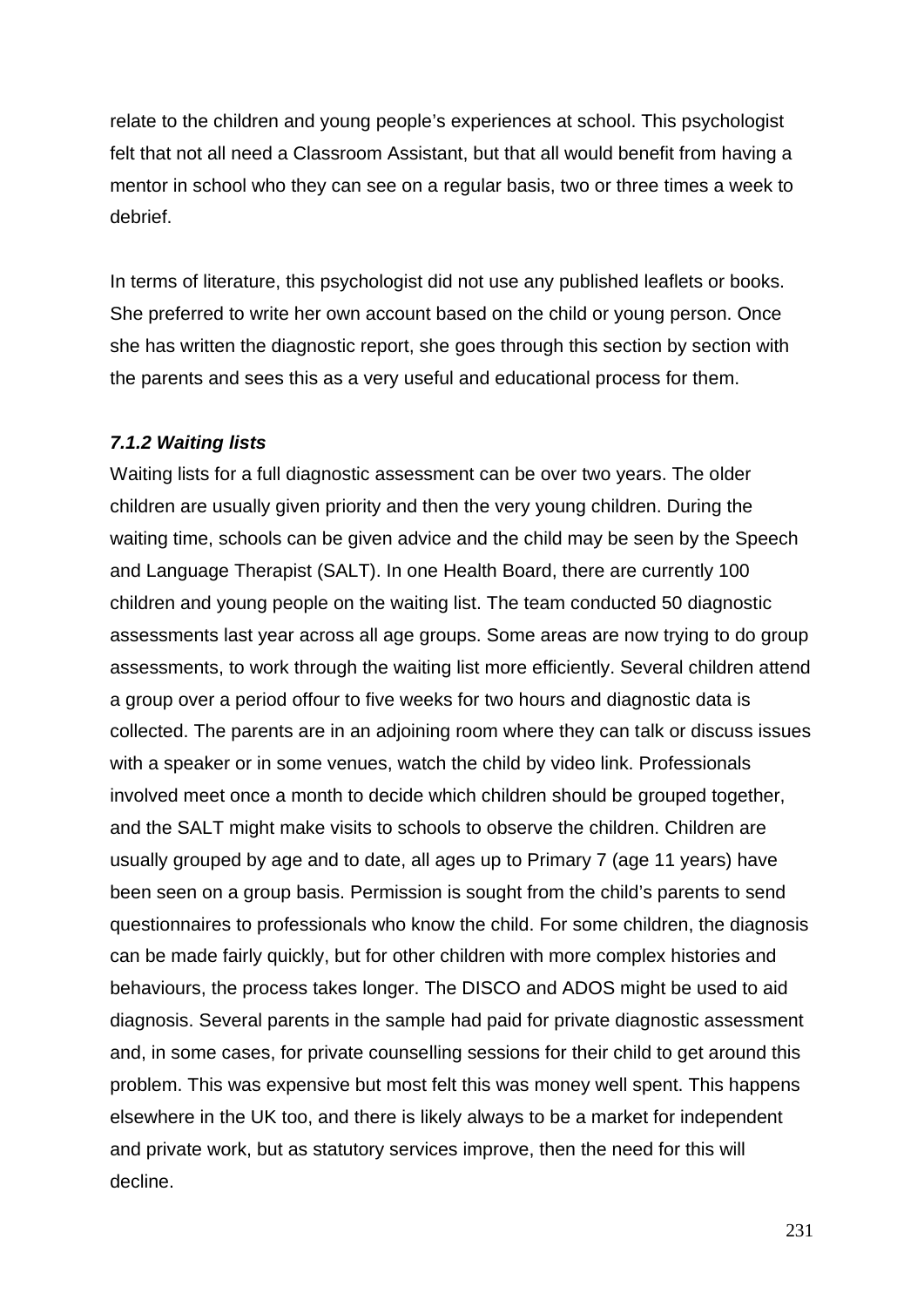## *7.1.3 Databases kept by health and other agencies* **(FINDING 3 in the Executive Summary)**

The needs arising from AS may require support from Health, Education, Social Services, the voluntary sector or all four, and so different lists of children and young people with AS will be held within agencies often in different formats and with different criteria for inclusion on the database. Currently in Northern Ireland (as in most places in the UK), databases are not shared between agencies. Often, even within an agency, there is no one person who has access to all the data on a particular group of children and young people, in this case AS, and so gathering data is difficult. One CP said that she kept her own database as it was more reliable. She said,

*'The database is very frustrating. It is hard to access data you want so my secretary has created her own. We often end up doing hand counts.'*

Time and money is potentially wasted in having several databases. Having one central database that all can share would aid planning and resource allocation. However, there are some serious ethical and logistical issues to resolve which is why many professionals have not made much progress down this road.

This situation is true for most areas of the UK and work is underway in some areas to address the problem, and to try to create one database for all to use. There are ethical issues about disclosure and confidentiality, and in relation to the competence of different professionals to assess and diagnose Asperger syndrome. To discuss some of the issues surrounding diagnosis, a Special Interest Group (SIG) meets twice a year at the Autism NI offices. This is a very useful group as it is the only forum where health professionals from all four Health Boards get together to debate practice and policy issues around professional and practice development. Case studies and professional journals are shared, and a speaker might be invited. The SIG has identified ongoing training needs and has spearheaded the introduction of specialized diagnostic training in Ireland (e.g. in DISCO (Diagnostic Interview for Social and Communication Disorders) and ADOS (Autism Diagnostic Observation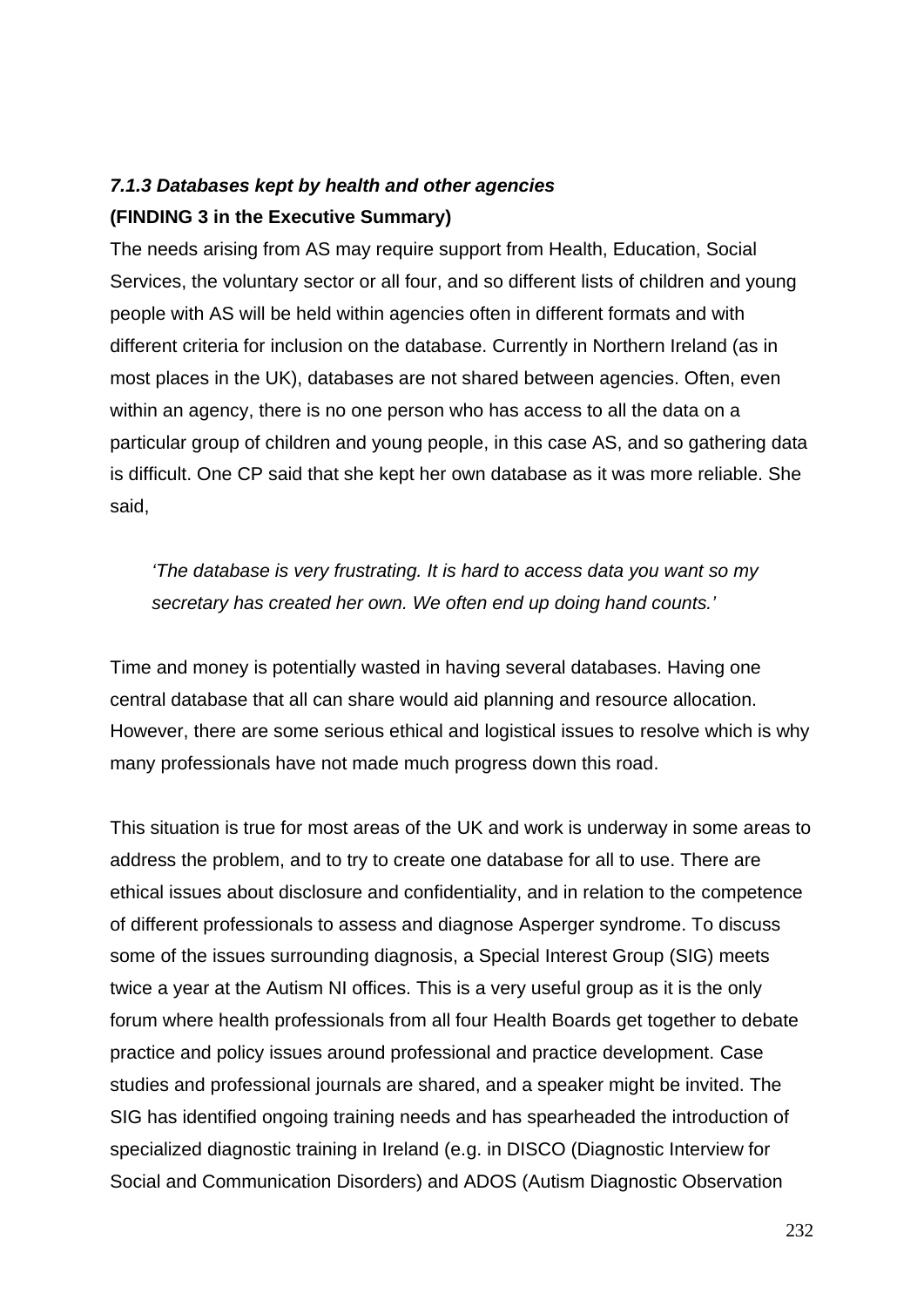Schedule), in partnership with Autism NI). The SIG has also issued a 'Gold Standard' for private diagnosis in Northern Ireland to introduce try and introduce excellence in Northern Ireland.

#### *7.1.4 Interviews with paediatricians*

One paediatrician, who worked as part of a multi-disciplinary team including an Educational Psychologist, felt that diagnostic practice had improved over recent months in their area. She spends five half days a week on the assessment of children with ASD. She said that,

*'the big increase in referrals in the recent past is now starting to level out and schools now are much better with these children'*.

They had tried using Checklist for Autism in Toddlers (CHAT) with health visitors for screening purposes, but this has not been adopted generally.

Once a diagnostic assessment is completed, there is an assessment team meeting between the EP, SLT, paediatrician, parents and the SENCo who all discuss the diagnosis. Some of the older children might be involved, and one paediatrician commented that they appeared to enjoy the experience. After diagnosis, parents are given a one-page summary sheet which is also given to other professionals, with the parents' consent. The social worker makes contact with parents within a week of diagnosis to follow up. The EP is seen as the route into the schools. Diagnosis is only made if all parties agree with it.

In terms of written information, one paediatrician gave NAS leaflets on AS and Tony Attwood's book on AS (Attwood, 1998) which is quite light-hearted, optimistic and practical. Another useful book for teachers is that by Matt Winter (2003) entitled, *Asperger syndrome: what teachers need to know*. In addition, Autism NI holds monthly meetings in the area for all parents of children with ASD. This is not always appropriate for those children and young people with AS but parents are encouraged to go. This is an issue in parent support groups. The needs of those with ASD are diverse and vary with age, the severity of the condition and intellectual ability. Some areas have separate parent groups dependent on age, or recency of diagnosis, or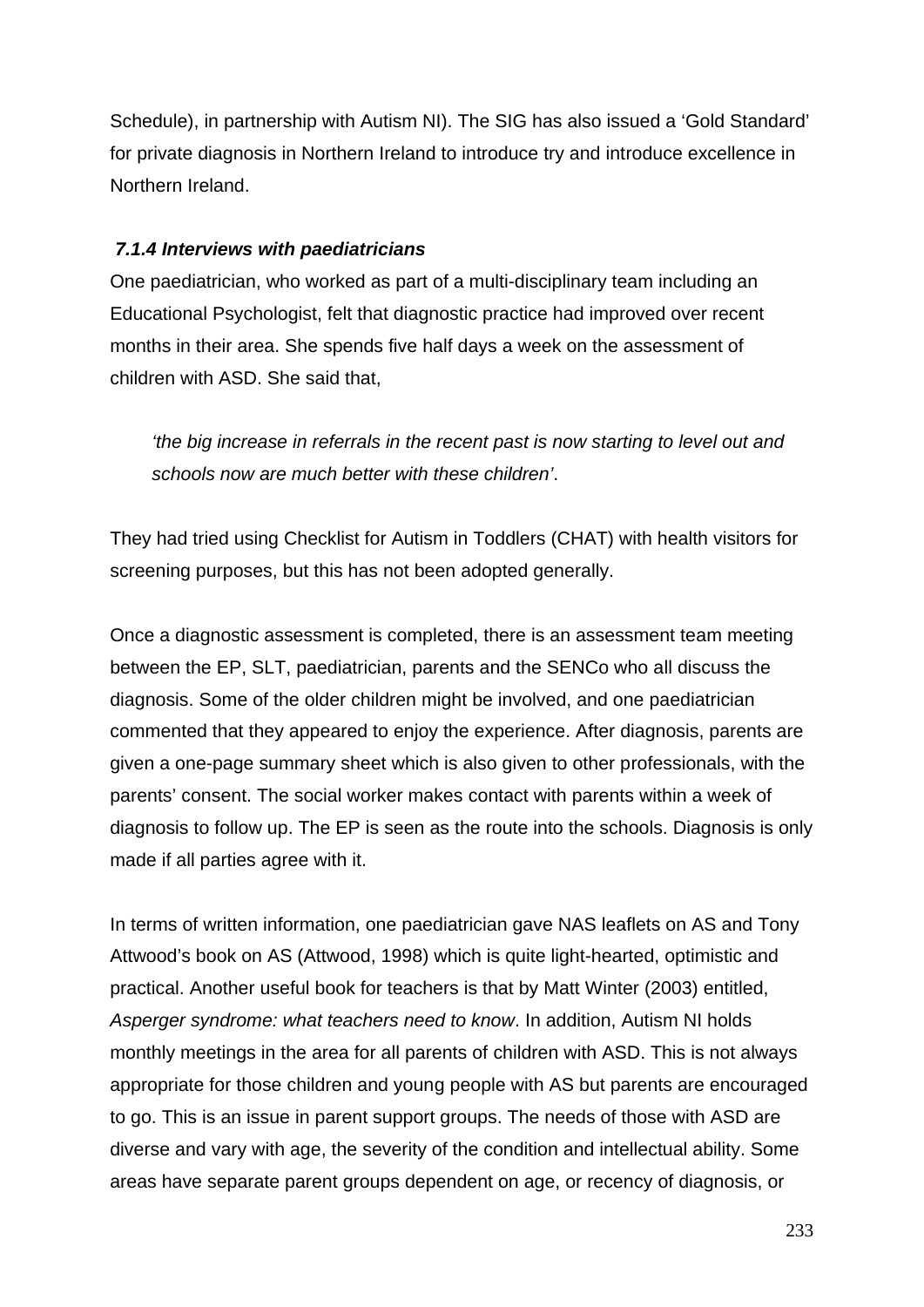have different groups for those with AS and those with autism and learning disabilities.

The parents' concerns are usually school-related, including behaviour in school, bullying, limited independence skills, refusing to leave the house and limited social skills. Autism Initiatives have been very helpful with some children and young people when the family has been at the point of breakdown. Their intervention has helped to get the child out of the house or to find them a part-time job. This organisation is planning to set up 'one-stop shops' for children and young people and adults with ASD. They have already established such a service in Edinburgh.

### **7.1.5 Interviews with social workers who specialise or have an interest in ASD**

One social worker specialised in ASD and had a caseload of children and young people aged from 3 to 24 years. She had developed her own plan of action and an assessment proforma for her work in ASD. She said that she did not want families and others to see her as being in a child protection role. What she does is to map all the other professionals involved with the child or young person, and also gives them information on the blue badge scheme, the Family Fund and the Disabled Living Allowance (DLA), together with details of summer schemes. She may also give parents ready-made letters as a template.

This social worker had made a card for each family entitled the '*Shared Priority Care Plan'* which showed that the child or young person was known officially to services. The parents are asked to complete a questionnaire on their own child, and in their own time, as they are the experts. This social worker asks the parents for their priorities. In her experience, parents often underestimate the demands on their time when completing forms for allowances and forget about limited sleep and their child's need for almost constant supervision or attention. Parents are given her office number and told that the call will always be returned although it may take a while. She is also happy to become involved with schools, if they wish.

There is not enough provision during the summer holidays for the families. Autism NI, the Red Cross, and Autism Initiatives have set up schemes, but these do not meet demand.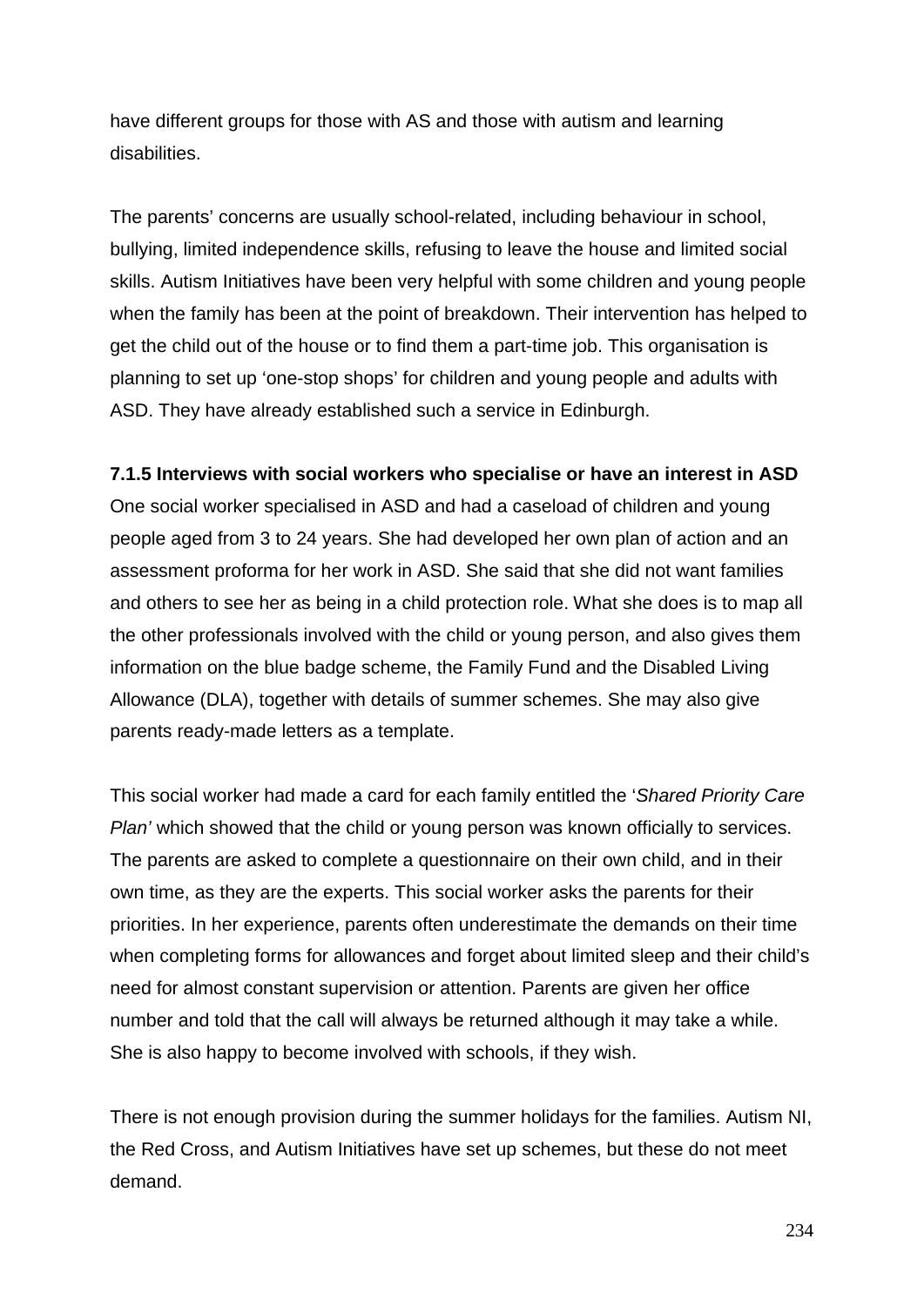Another social worker interviewed said she thought that parents would say their biggest needs were:

- Anger management;
- Lack of input from therapists;
- Mental health issues.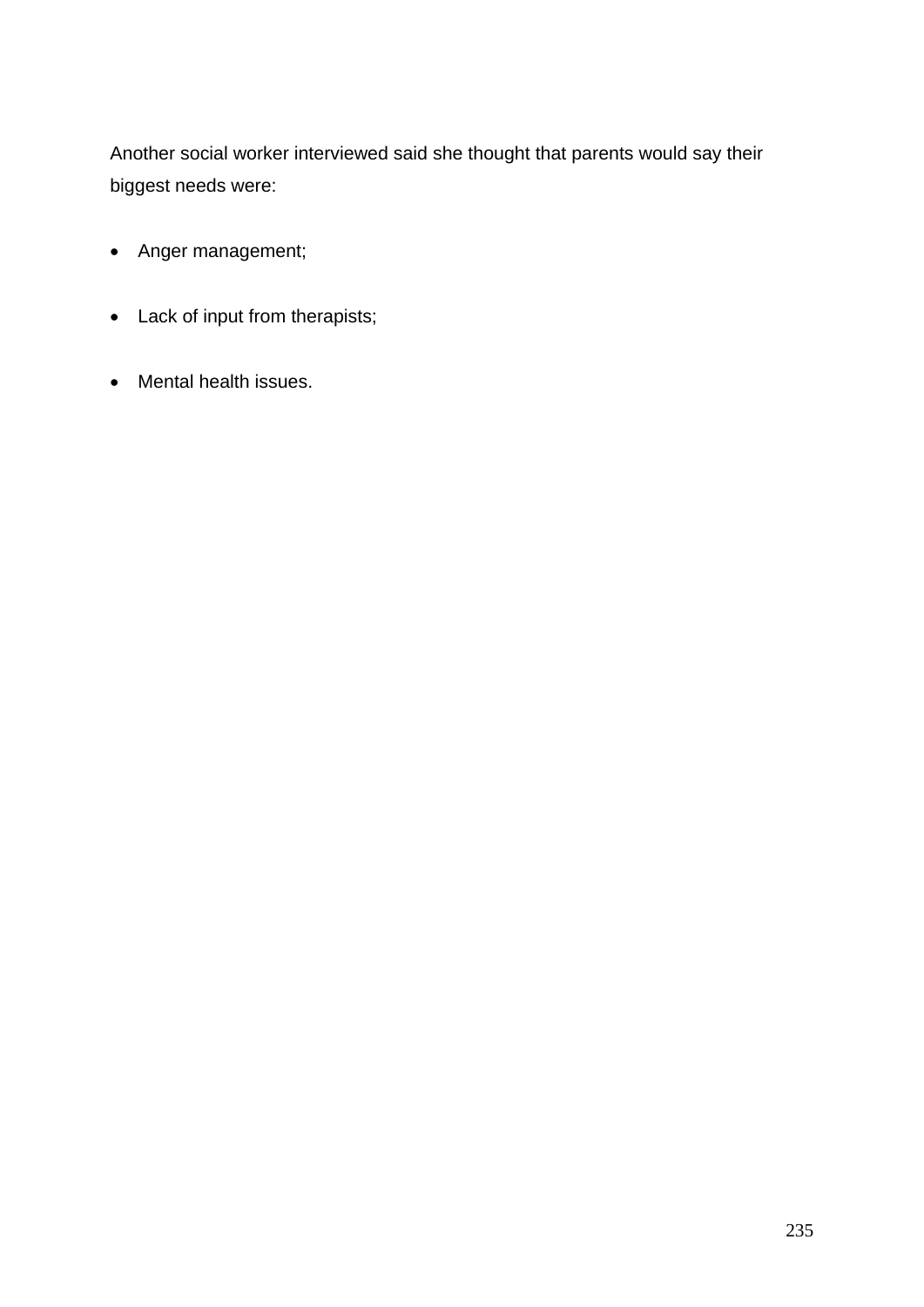# **Section 8: FINDINGS Role and Work of the Voluntary Organisations in ASD in Northern Ireland**

## **8.1 Introduction**

There are four main voluntary organizations currently working in Northern Ireland which specialise in providing for and supporting children, young people and adults with ASD, and their families and carers. These are:

- Autism Northern Ireland (Autism NI), formerly known as PAPA (Parents and Professionals and Autism)
- Autism Initiatives
- Asperger's Network
- National Autistic Society

A summary of their work is included in this Review. Data is taken from interviews with staff within the organisations and from their literature. Further details can be obtained from their websites.

# *8.***2 Autism NI (formerly PAPA (Parents and Professionals and Autism))**

(www.autismni.org)

### *8.2.1 Introduction*

Autism NI has been established for over 15 years in Northern Ireland and is held in high regard by many parents and professionals. It has provided funding so that professionals can train in TEACCH, the DISCO and ADOS. They hold social events and circulate newsletters. No concerns were expressed by the professionals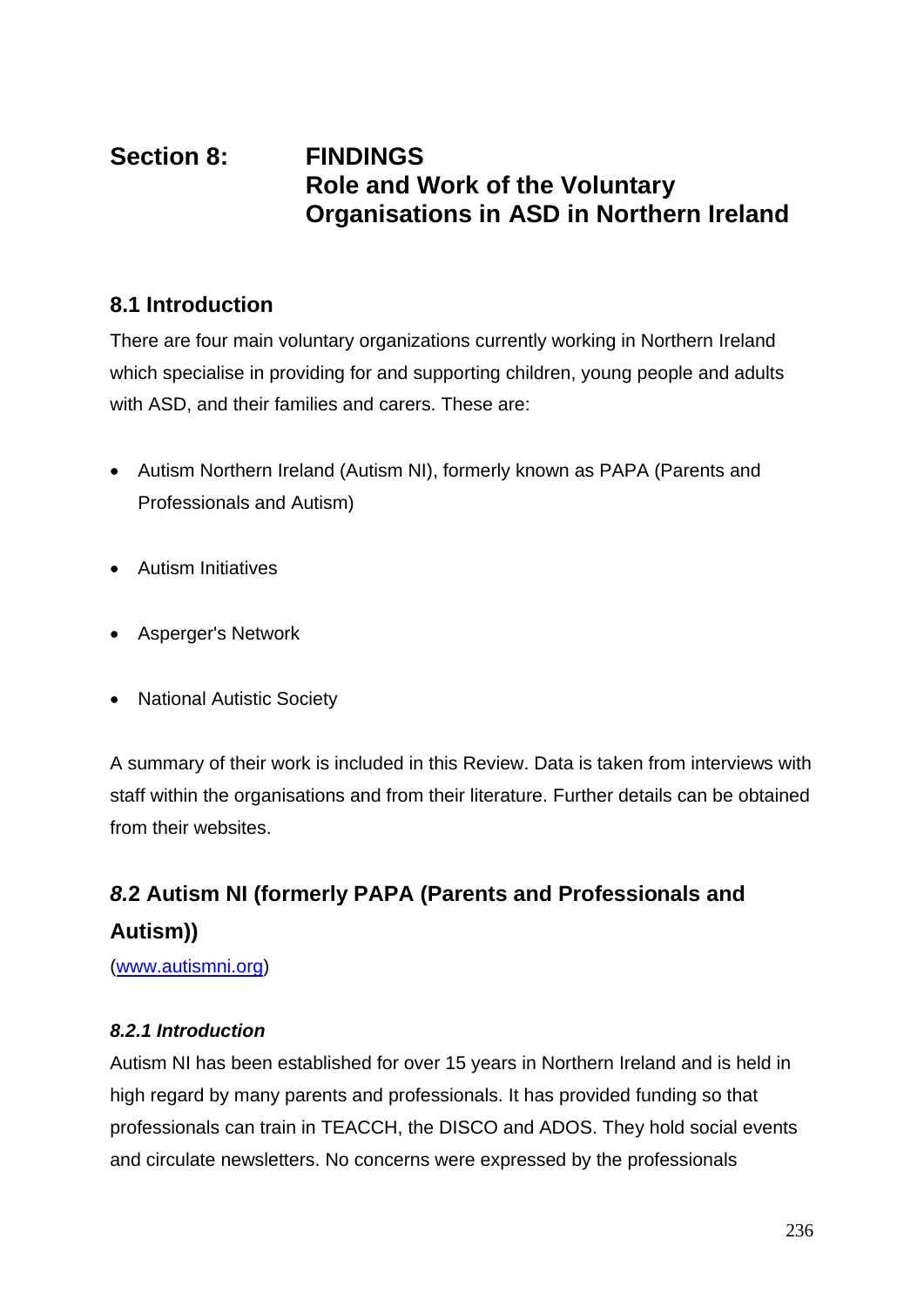interviewed for this Review in terms of their work. Overall, Autism NI was seen as supportive to professionals, and very fair and very good at lobbying by the professionals interviewed for this Review.

Autism NI has over 700 members including professionals and parents. Its mission statement states that it:

*'seeks to ensure that people within the autistic spectrum and their carers have access to appropriate services, enabling people with autism to be valued members of their community.'*

They have 15 branches throughout the Province and have recently appointed a Development Officer to coordinate and support the work of the branches. It is not a service provider, in the sense of having its own units, schools or centres for individuals with ASD, nor does it see itself as an organization that should provide services. Rather, it exists to support the work of professionals in the statutory sector and to lobby key groups, including Governments, to enhance services. Its four main functions currently are to provide up-to-date and good quality information on ASD and materials for families, to host and convene support groups for parents and individuals with ASD, to promote and arrange training events and to lobby local and national governments.

At present Autism NI does not have a central database and the data they have are not classified by diagnosis or age. For £15 a year, parents can join the library and borrow resources. Parents are offered training, often free of charge. The Chief Executive, Arlene Cassidy, and her Deputy, Fiona McCaffrey, say they pride themselves on working with professionals and strive in all that they do to support the statutory services. Much of the work done by Autism NI focuses on training parents and professionals on how best to work with children with ASD. Autism NI has recently signed a partnership agreement with Autism Initiatives, which is on the same site as Autism NI, largely connected to a code of conduct to ensure they are working together effectively.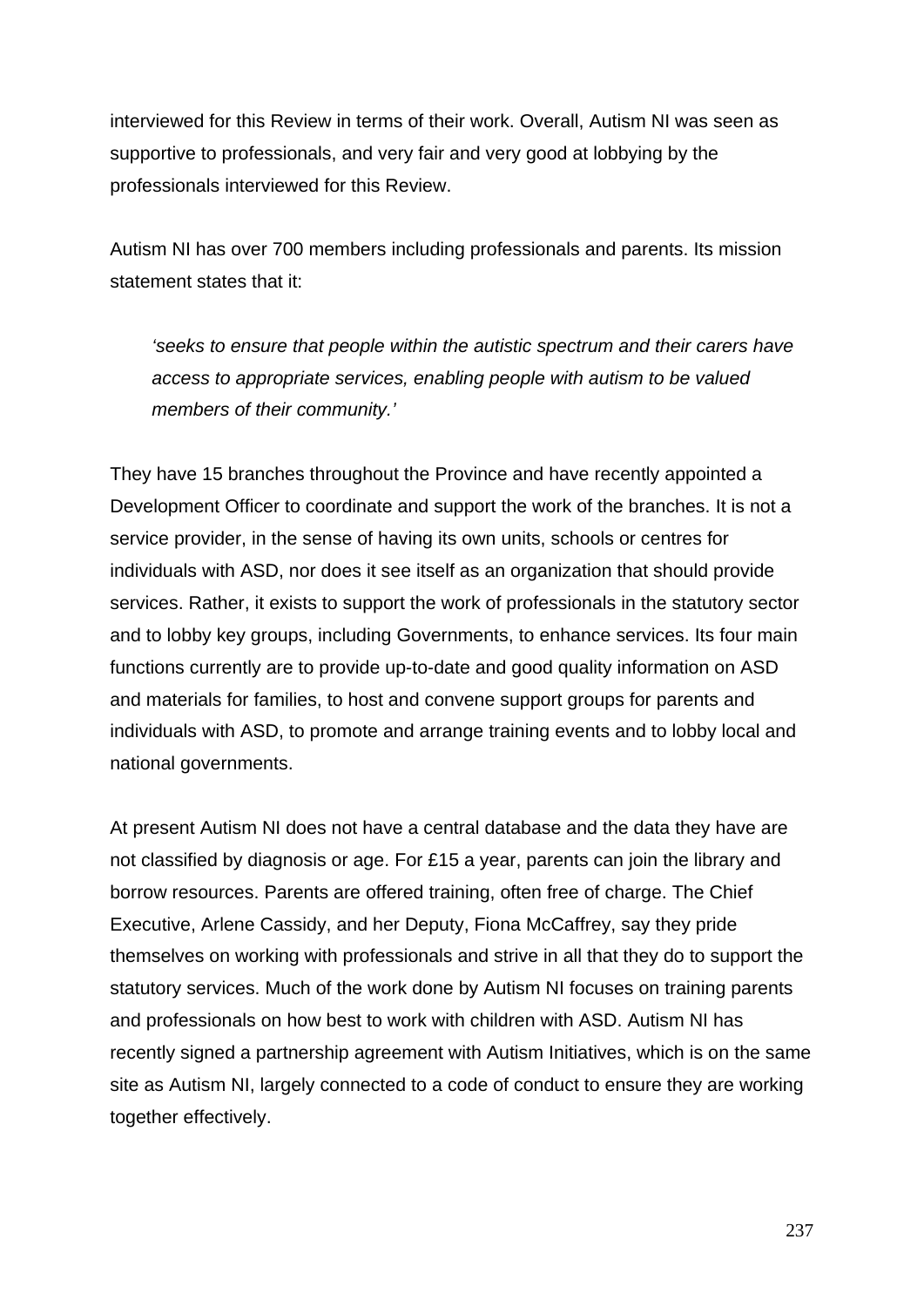Autism NI is also very keen to lobby ministers on behalf of people with ASD and to link with other lobbying groups in the UK. They would ultimately like to see a Northern Ireland Autism Act which sets out the rights and entitlements of people with ASD and their families, and which protects their interests. Representatives from Autism NI have been to Westminster and joined with APPGA and PACE in London to support initiatives to improve services.

## *8.2.2 Provision of information on ASD by Autism NI*

Autism NI has produced information on ASDs for many different audiences in a variety of forms (e.g. leaflets, booklets, web resources, videos, CDs and DVDs, newsletters), and through numerous training events for parents and professionals.

Autism NI has produced a leaflet for GPs on facts about autism and Asperger syndrome, which includes the CHAT (Checklist for Autism in Toddlers) and information on the branches of Autism NI (PAPA, undated). In addition, they produced a leaflet for those working in mental health services entitled, *Wake up to Asperger's syndrome: an issue for mental health services* (PAPA, undated). The three key clinical practice points included are:

- People with AS have a heightened risk of developing mental health problems, especially anxiety and depression, which may present unusually.
- These patients are at an increased risk of being misdiagnosed with schizophrenia, bipolar disorder and obsessive compulsive disorder.
- People with AS may have significant sensory problems, being hypo or hypersensitive which can cause significant distress and behavioural changes.

## *8.2.3 Supporting young children with ASD and their parents*

After the Keyhole project, which was designed to support children with ASD aged between 2 and 4 years and their parents (McConkey et al., 2003), there followed Connecting With Autism (CWA). A Rainbow Resource kit was developed to use with parents of young children with ASD at home. This was funded partly by the Big Lottery Fund and partly by Lloyds. The Kit is a very colourful box of toys with activity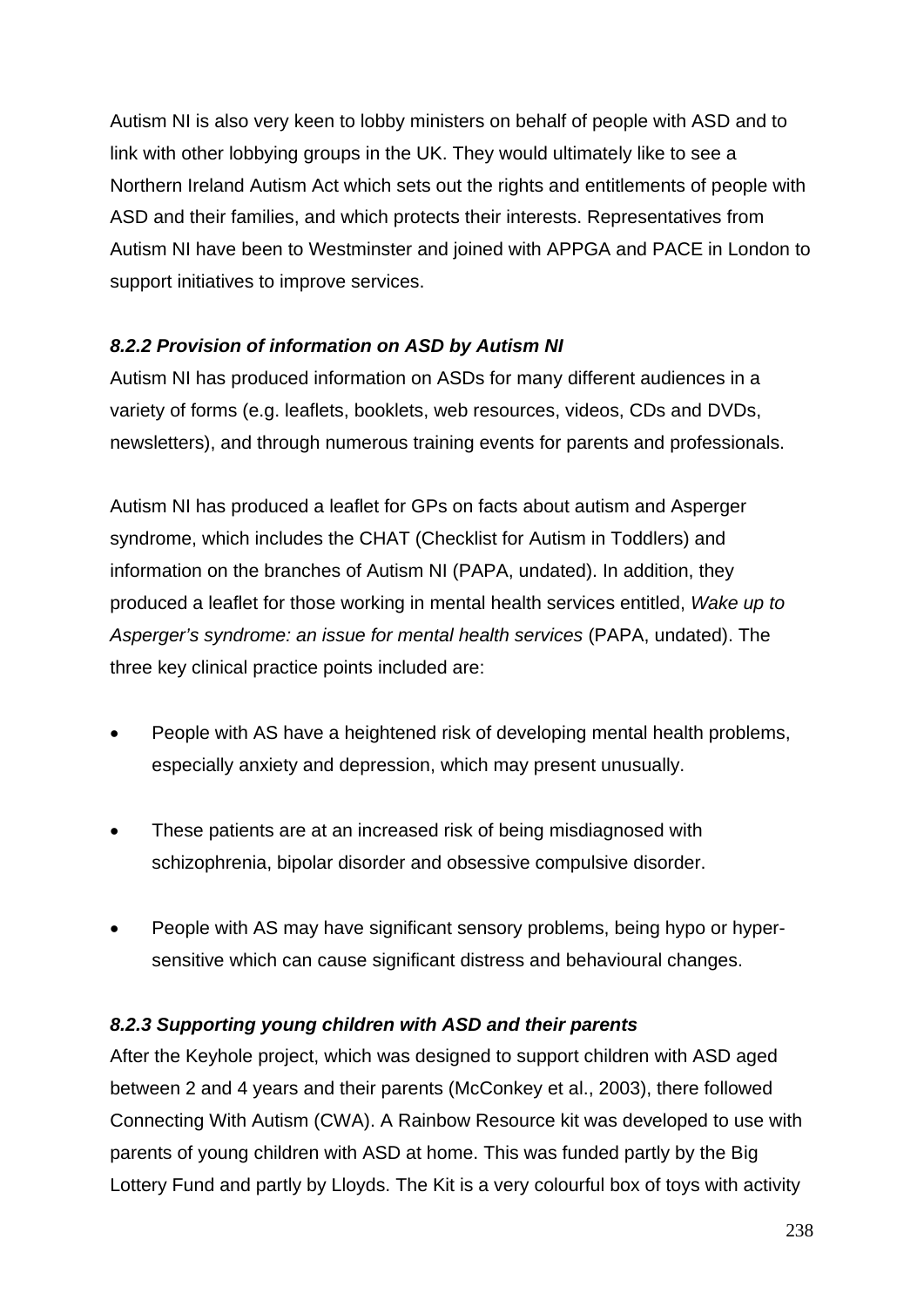cards and the set of leaflets contained in the Jig Saw pack. Parts of this kit are now being used by many professionals who have been trained by Autism NI to use these. This kit has been piloted with 16 families and is being externally evaluated by University of Ulster, whose and their report is due in December 2006. It is on loan free of charge to families for an agreed period of time. The overall aim is to help families minimize the effects of autism and to promote their educational and social development in the early years.

The Rainbow Resource kit always comes to parents with a professional and it is not left in the home. Each family has five visits and so far the feedback has been excellent. A pilot study in December 2005 showed reduced parental stress and improved parental health. To date, two hundred and fifty boxes have been given out to families. Autism NI also offers Keyhole Early Years training along with the Early Years Organisation for Northern Ireland, NIPPA and Barnardos. Autism NI has also devised ACCESS workshops for parents of children and young people aged 3 to 16 years to address concerns following diagnosis and to help them understand their child.

#### *8.2.4 Training by Autism NI*

Autism NI also trains professionals in other areas, and has a Training Prospectus which sets out the training offered by Autism NI and by external providers giving details of content, length, venue and costs. There is a twelve-and-a-half-hour course on ASDs for playgroup leaders and nursery nurses, for example, which is accredited by AQA (www.aqa.org.uk). Such work is likely to increase awareness of ASD in the early years and lead to the earlier diagnosis of AS. Autism NI is also currently working on packs to support transition from primary to post-primary education and from home to pre-school. Other courses are held on TEACCH, Social Stories, behaviour analysis, diagnosis and transition. Autism NI has also been delivering awareness training with the School of Dentistry at Queens University in Belfast.

So far, Autism NI has trained 120 professionals in the use of the Rainbow Kit at the Autism NI offices or off-site. This includes SLTs, OTs, psychologists, classroom assistants, and health visitors. It is a two-day training course, on consecutive days if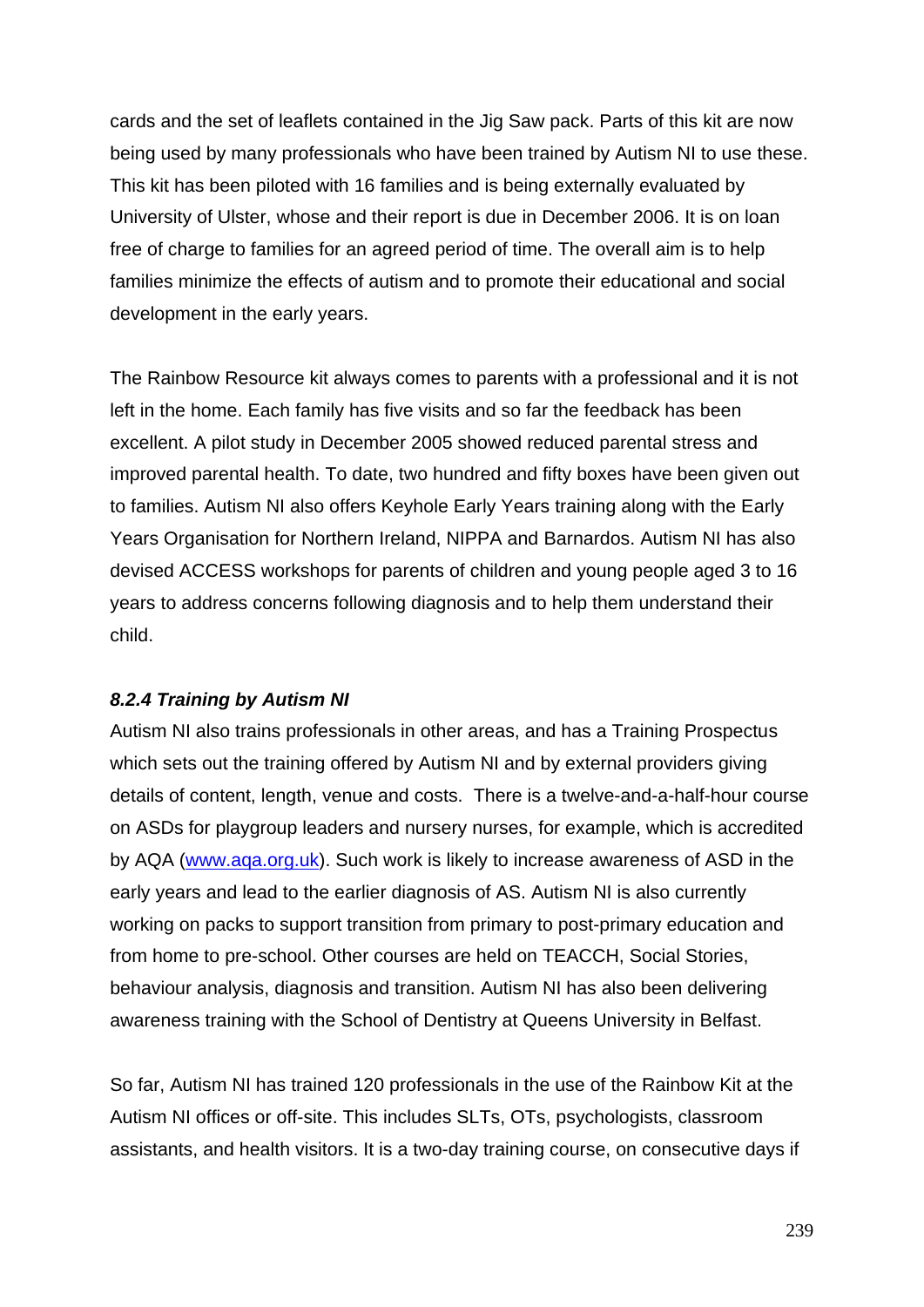possible. At the end, participants receive a Rainbow Kit to use as they deem appropriate. All families receive the Jig Saw pack of leaflets to keep.

### *8.2.5 Police Services in Northern Ireland (PSNI)*

As mentioned in the Literature Review, some agencies are working with police forces to increase their awareness of ASD and to enhance their practice in this area. Autism NI, in partnership with the PSNI, will be piloting an ASD identity card in Northern Ireland similar to that issued in Wales in the autumn of 2006. Posters and information from Autism NI are also in every custody suite in Northern Ireland.

### *8.2.6 Research work and Autism NI*

Since 1995, Autism NI has been involved in eight different research projects on different aspects of ASD, and in interventions in collaboration with other agencies and Universities.

## **8.3 Asperger's Network (www.aspergersnetwork.org.uk)**

## *8.3.1 Introduction*

Asperger's Network was set up about four years ago by a parent, Sharon Doherty, to support parents and young people with Asperger syndrome living in Northern Ireland. There are a number of groups for youngsters with AS which meet monthly or more frequently, and support groups for parents too. In addition, members may support one another at reviews, completing DLA forms and in addressing problems with the services. Several parents in this Review mentioned the Asperger's Network as being a lifeline in terms of providing information and support groups for parents and for their children. Some groups for the children met monthly and they played pool, cards and table tennis. They were not allowed to bring Gameboys. The parents often met outside the venue and talked to each other. Parents spoke of this group as having given their child '*a network of friends.'*

Some parents said that their son or daughter did not want to attend groups with other youngsters with Asperger syndrome. As with other peer-group activities, and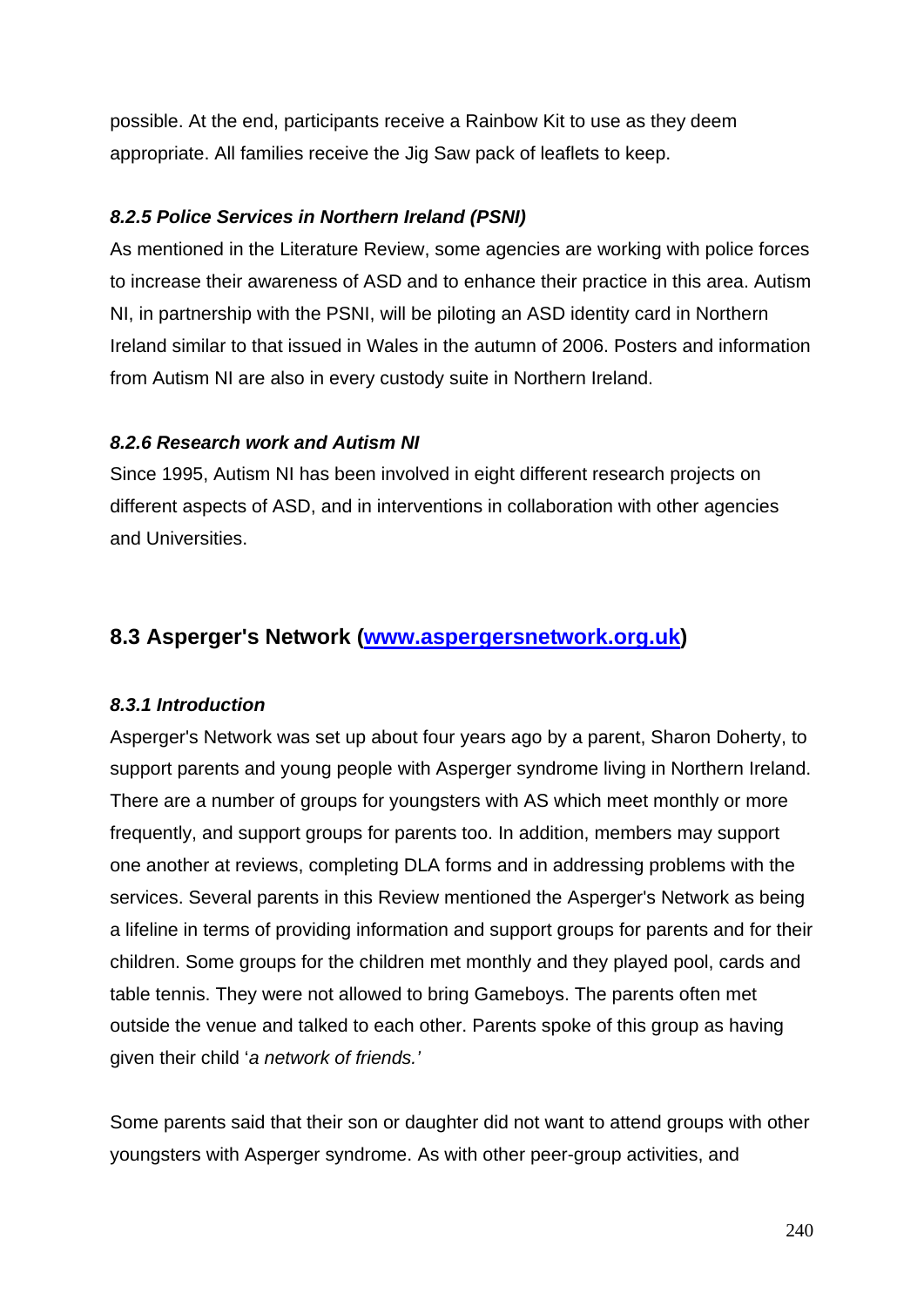activities generally, it is important to establish what this decision is based on, and to consider ways of introducing the child or young person gradually to the new event to ensure that their decision is a genuine choice.

### *8.3.2 Advocacy role*

An important part of the work of Asperger's Network is sitting on parent carers' forums within Trusts to advocate on behalf of the parents and the young person. Staff from Asperger's Network meet with Trust staff at the planning stages of services in the hope that these services will then meet the needs of the family and young person. Representatives from Asperger's Network also sit on the Independent Advocacy Service in Northern Ireland, advocating for parents and young people within education, Trusts and benefits. Young people are asked what type of groups of workshops they would like, and these are then set up by Asperger's Network. Workshops have been run on sex, relationships and drugs. Fathers also asked for workshops specifically for them and these have also been held.

## **8.4 Autism Initiatives (www.autisminitiatives.org)**

## *8.4.1 Introduction*

Autism Initiatives is a charity that was established in the North West of England in 1974 by a parent. Since then, it has expanded its work and now also operates in Northern Ireland, Scotland and Wales. It began its work in Northern Ireland in 2002. Autism Initiatives plays a key role in services for young people with Asperger syndrome and other autistic spectrum disorders in Northern Ireland. They have set up residential and day-care services for people with ASD and are also involved in training. A new service is being launched in November 2006, entitled '*Milestones and Targets'* which is aimed at young teenagers. In Belfast, Craigavon and Bangor, there are outreach services working in partnership with parents, schools and social services. Within the South and East Health and Social Services Trust, there is the first Floating Support Service for people with Asperger syndrome. The parents of the Belfast Autism NI branch and Autism Initiatives raised money to provide a Social Opportunities Group for the 14+ age group, where opportunities were provided for young people to meet, discuss issues and needs, and to build a social network. This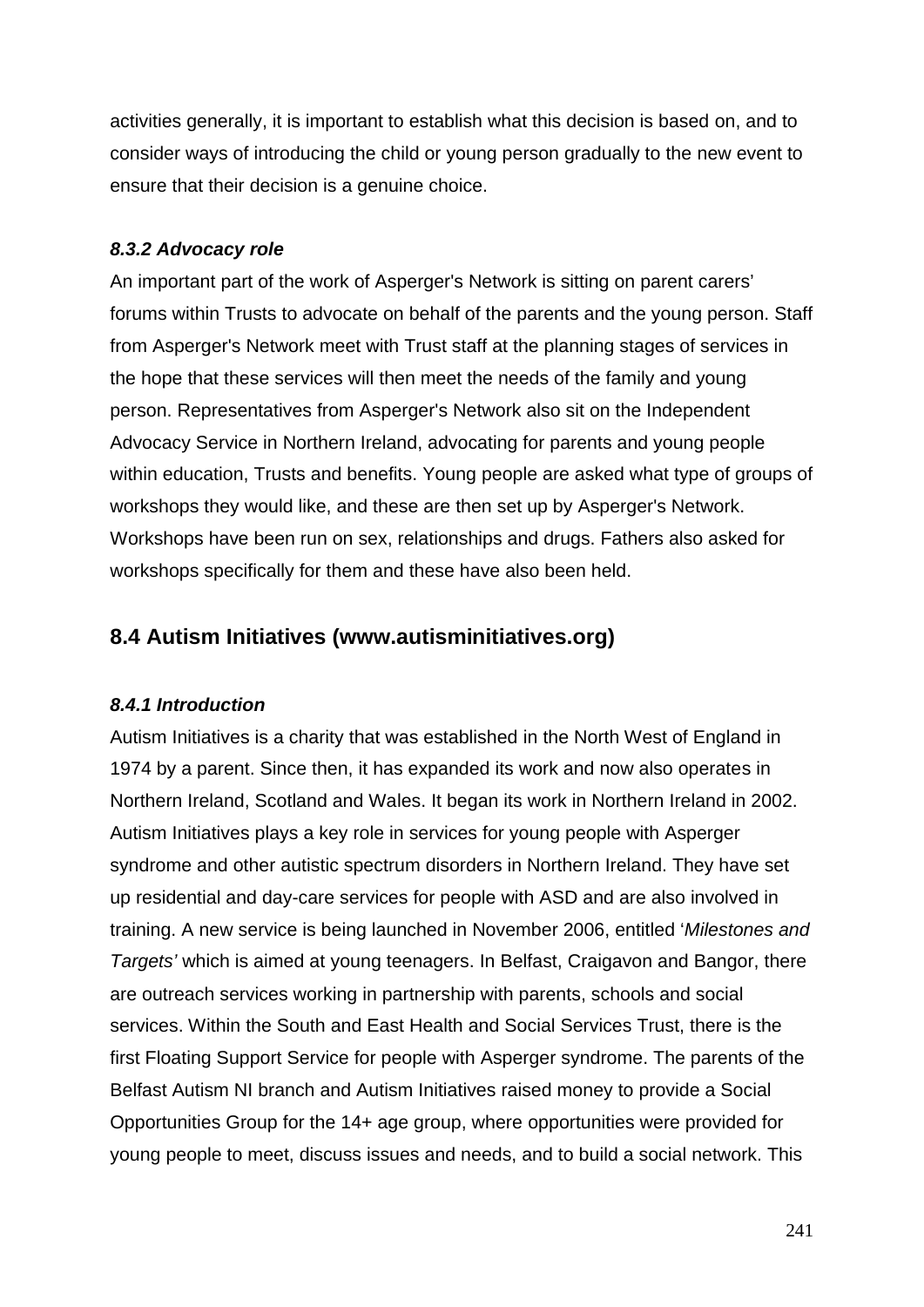has been running for 18 months and a Drama and Movement Therapist has been supporting this project. In January 2005, an accredited module for students with Asperger syndrome, entitled '*Your life, your future',* started at the City Factory campus of the North West Institute.

## *8.4.2 Derry pilot project*

The Derry project aimed to support young people with Asperger syndrome or high functioning autism. In February 2005, an evaluation was conducted on the project which reported on the outcomes for nine young adults aged between 16 and 27 years, and on the ways in which the service might be enhanced.

The three main aims of the project were:

- To provide an in-depth assessment of individuals with Asperger syndrome, to highlight their current difficulties and offer realistic recommendations for the future;
- To develop a 'hands-on' service for those individuals and their families;
- To assist the multi-disciplinary team with advice, professional guidance and aid the care and support management of those individuals with AS.

The service adopts a person-centred approach. Autism Initiatives acknowledges that people with an ASD have a continuum of need which requires a continuum of provision that responds to changing needs.

### **8.4.2.1 Lessons learned from the Derry pilot project**

There have been five key issues in running this service, as follows:

• The adults varied in terms of the type and amount of support needed, some requiring relatively little, perhaps just being made aware of what existed, and others needing more intervention from the outreach worker;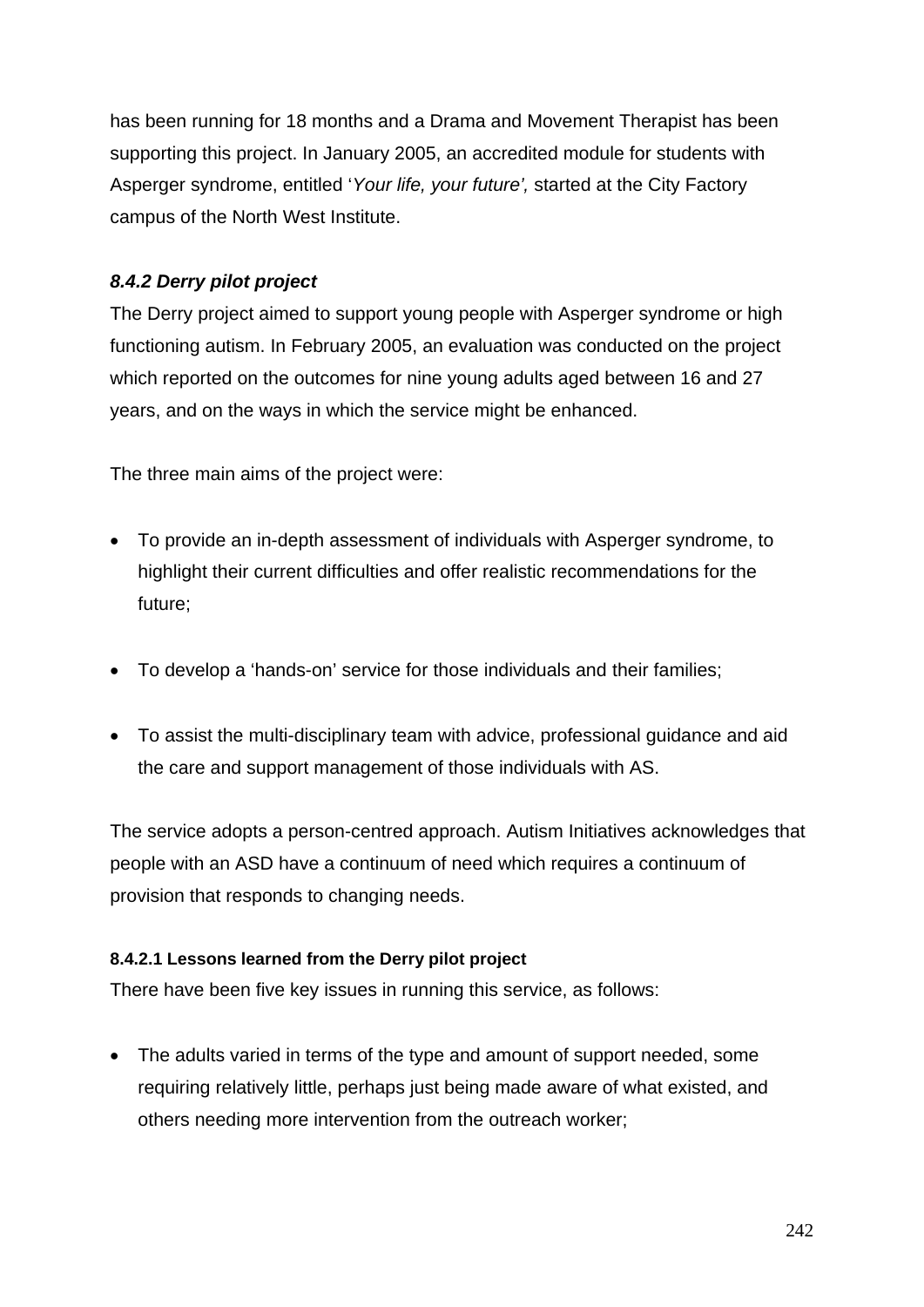- Some of the young men were reluctant to engage in leisure pursuits with female staff. They appeared to be embarrassed and were not keen to show their problems in social interaction to a female worker. Money allocated for clerical support was therefore used instead to appoint a male befriender to support the female worker;
- A number of adults with AS were found to be attending the same college and so a social skills group was formed within the college timetable for a six-week period. This is based on an assessment of the needs of the individuals and focuses firstly on the needs arising from AS and then provides information about Further Education, employment, sexuality, benefits and housing;
- Some adults may have significant mental health problems which make it hard for them to engage in the services offered. For outreach to work, it is essential that the young person can engage in planning, developing and monitoring the service;
- Local GPs were very willing to make referrals to this outreach service. Four of the ten referrals were from GPs, and two other referrals from GPs were possibly going to be made.

### **8.4.2.2 Referral criteria for the Derry project**

There was an increase in the numbers of referrals to the service as the project became known. It was therefore necessary to consider more carefully the referral criteria and selection process. The key criteria determined were as follows:

- 1 An autism-specific diagnosis OR
- 2 Adults waiting for an autism-specific diagnosis OR
- 3 A diagnosis of autism and a learning disability OR
- 4 A diagnosis of Asperger syndrome OR
- 5 A diagnosis of autism/Asperger syndrome and a mental health disorder OR
- 6 Adults not yet diagnosed, but who may have autism or Asperger syndrome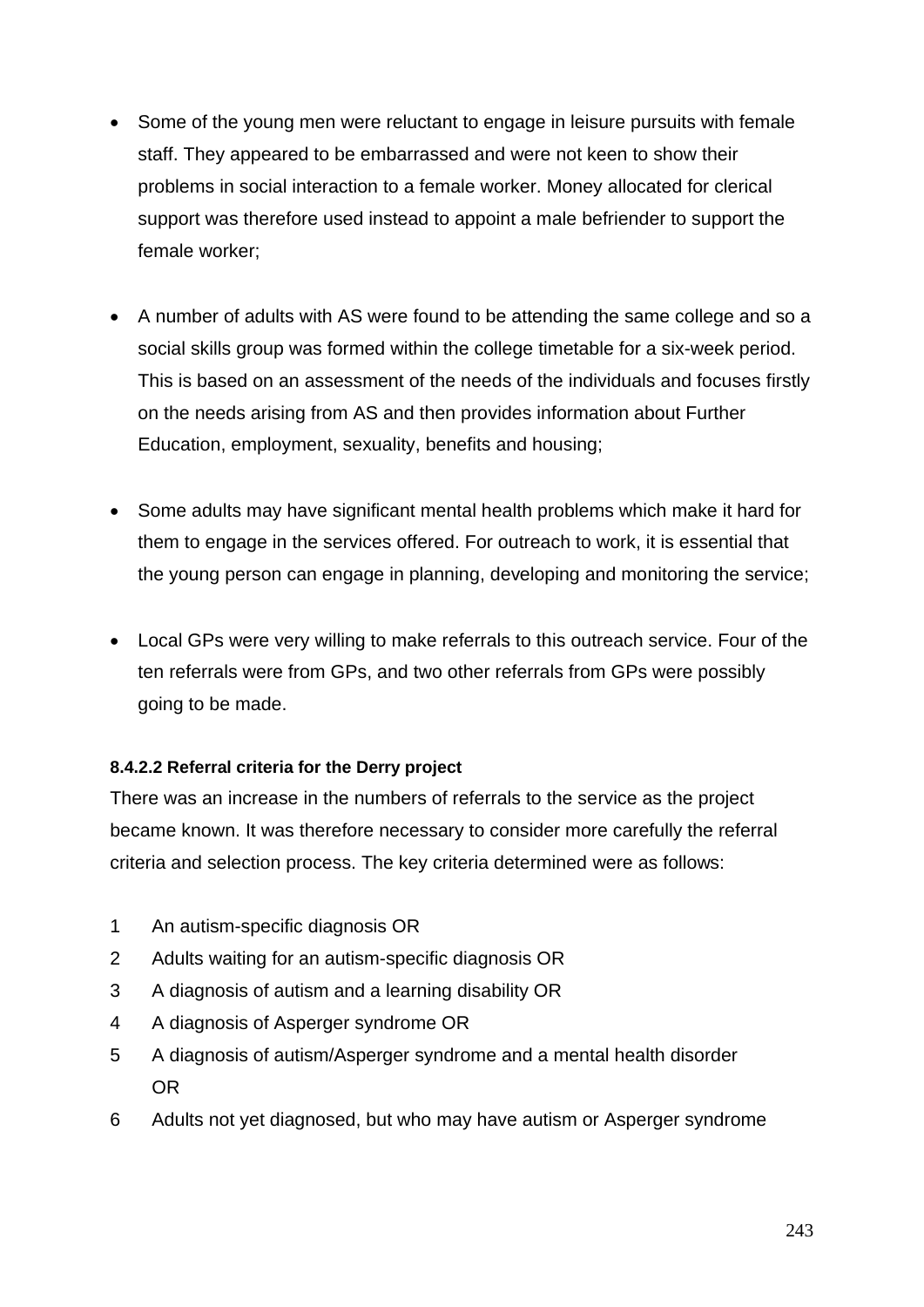As there is not yet a social worker in the area who specializes in ASD, Autism Initiatives plans to continue to take referrals from GPs.

#### **8.4.2.3 Details of the clients and support offered**

#### *Employment*

Only four of the nine adults were eligible for employment as the rest were still in education. None of these four were able to remain in employment without support. Two adults had used the Training and Employment Agency in their search for work.

#### *Education*

Three adults were following the *'Your life, your future,'* module at the North West Institute, along with another adult with AS who was not known to Autism Initiatives.

#### *Social skills*

Five adults received support with social skills from the outreach worker or the male befriender. Two of these adults would only work with a male support worker. One adult required further assessment before leisure support could be offered due to his challenging behaviour. Only one adult needed help with daily living skills, which reflects the fact that the adults in the project were cognitively able, although this does not always translate to a high level of independence skills in terms of shopping, using public transport and personal care.

#### *Counselling*

Five adults received counselling from the outreach worker. Any concerns were passed on to other agencies, with the consent of the adult.

#### *Advocacy*

Autism Initiatives acts as an advocate for five of the adults, giving advice and support on education, employment, benefits and housing.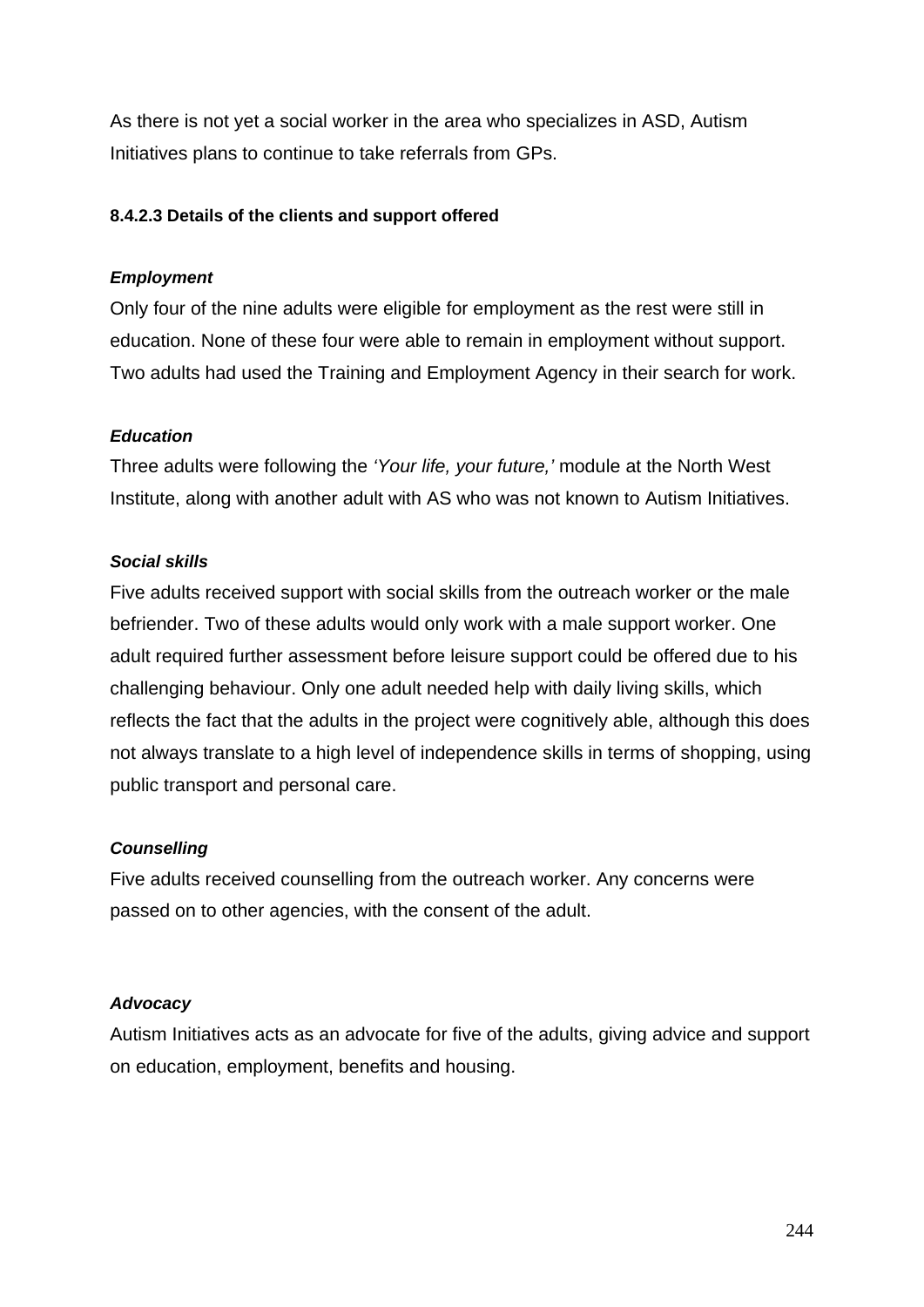### *8.4.3 Floating Support Service in South and East Belfast*

This new service started in January 2006 and aims to provide a service for adults with Asperger syndrome aged between 16 and 25 years. This is being funded by the Northern Ireland Housing Executive through the Supporting People programme. The service aims to enable people with AS to live in the community, to make the transition to independent living and to maintain their own tenancy in the community. Support for an individual can be provided for up to 2 years and can range from 1 to 15 hours per week. Autism Initiatives will provide:

- Counselling and support on day-to-day issues;
- Training to keep their home in good condition;
- Support on how to access other agencies;
- Advice on budgeting and benefits;
- Support in maintaining positive relationships with others:
- Information on Asperger syndrome;
- Assistance with moving;
- Assistance with unforeseen problems.

### *8.4.4 Milestones and Targets project*

A number of targets and milestones have been set by Autism Initiatives over the past few months to meet the needs of young people with an ASD, including, but not specifically, individuals with Asperger syndrome. Amongst their targets are the setting up of a register of young people with an ASD; the recruitment of volunteers from Health and Social Services, Training and Employment, Education and Leisure; the expansion of the 'One Stop Shop' services in Northern Ireland; the provision of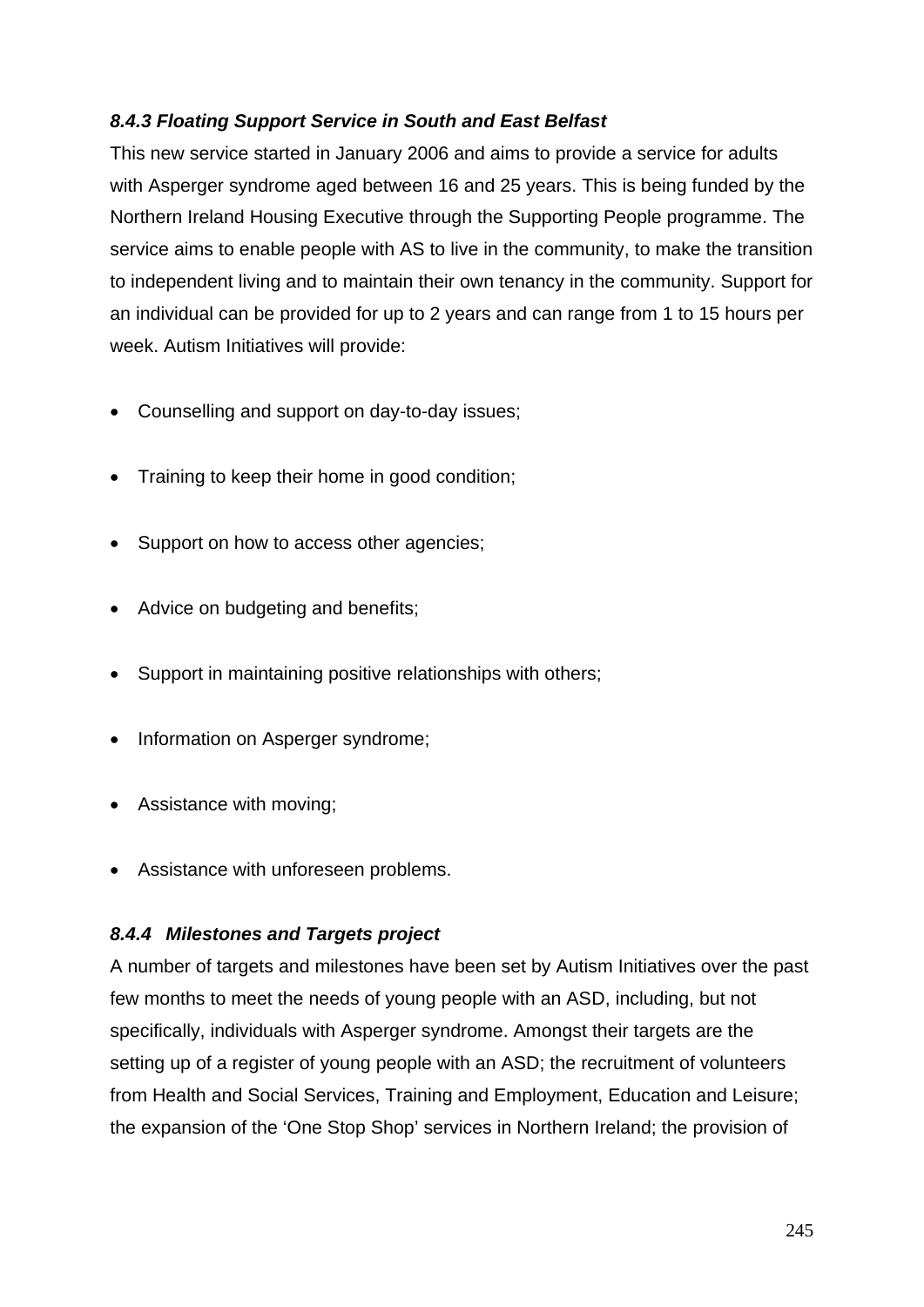advocacy services; the establishment of friendship groups and the organisation of weekends away.

### *8.4.5 Future plans of Autism Initiatives 2007-2008*

Autism Initiatives plans to provide a central point of contact for people with ASD. It will aim to work out of a central base, but to establish contacts points in other areas throughout the Western Health and Social Services Board, using local Autism NI groups, social services and GP practices.

### **8.4.5.1 Aims of the service**

- To provide relevant support pre- and post-diagnosis for adults with ASD, their families, carers and professionals, including counselling;
- To provide support to access Further Education, training, and employment and to maintain these placements;
- To provide support to access health resources and health-related education;
- To assess, plan and evaluate;
- To provide practical outreach support in daily living, leisure and social skills;
- To provide Benefit advice and relevant advocacy;
- To assist with supported housing initiatives throughout the WHSSB area;
- To work with relevant agencies to provide relevant training for service users, professionals and carers;
- To provide a full range of services for people with ASD.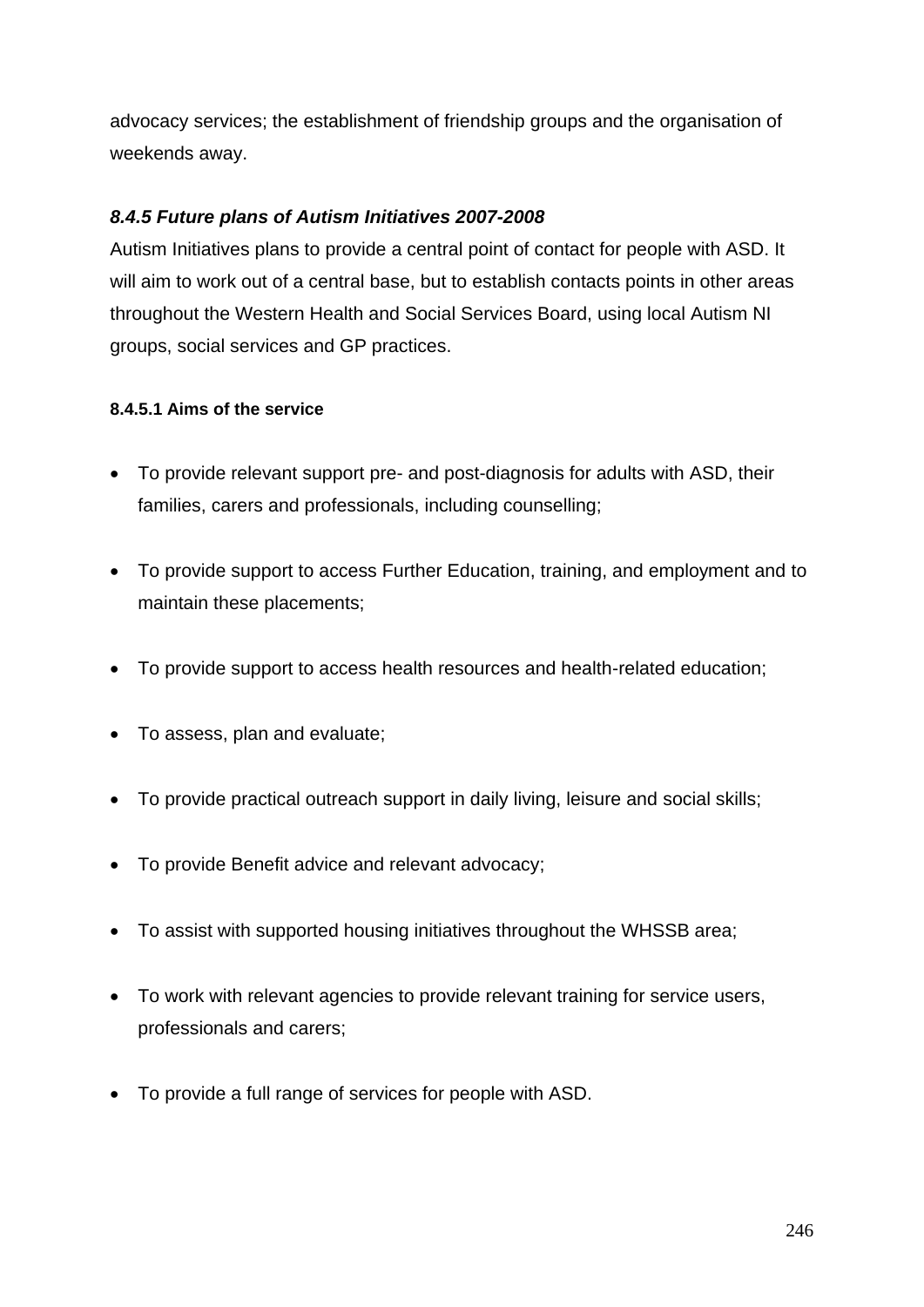#### **8.4.5.2 Service Team and availability**

A core staff team will be recruited, consisting of a Project Manager, two outreach support workers and administrative staff. The service will be accessible from 9am to 5pm, Monday to Friday. Request by phone or visits to the service will be dealt with promptly. The Project Manager, together with the outreach workers, will use the autism-specific tool '*What I want'* (WIN) devised by Autism Initiatives.

### **8.4.5.3 Types of service likely to be provided**

Training, educational and employment opportunities will be explored and supported. The Project Manger will be responsible for the establishment of links with employers and the arrangement of suitable work placements in conjunction with the Disabled Employment Adviser (Training and Employment Agency). Training will be offered to service users, parents, carers, professionals and other agencies. This will be free for service users and parents.

#### **8.4.5.4 Evaluation of the service**

The service will be evaluated on a continual basis to ensure the development of longterm provision, value for money and best practice, or to decide on the revision of the strategy and service. The Project Manager will develop performance indicators against which the service can be measured**.** 

## **8.5 National Autistic Society (NAS) (www.nas.org.uk)**

### *8.5.1 Introduction*

NAS has four offices in Northern Ireland. It has set up social groups for children and young people with AS aged 16 and above in four different areas, and offers support to about 60 children and young people with AS. The Belfast group is well established and has about 25 children and young people on roll, with between 10 and 12 young people attending at any one time. They meet at a variety of venues depending on the wishes of the group. NAS also offers a befriending service to families sponsored by Vodaphone. Training is given to the volunteers, and these activities are publicised in GP surgeries, clinics and by word-of-mouth. There are plans also to offer the HELP programme which is a parent training programme, for parents of older children with ASD.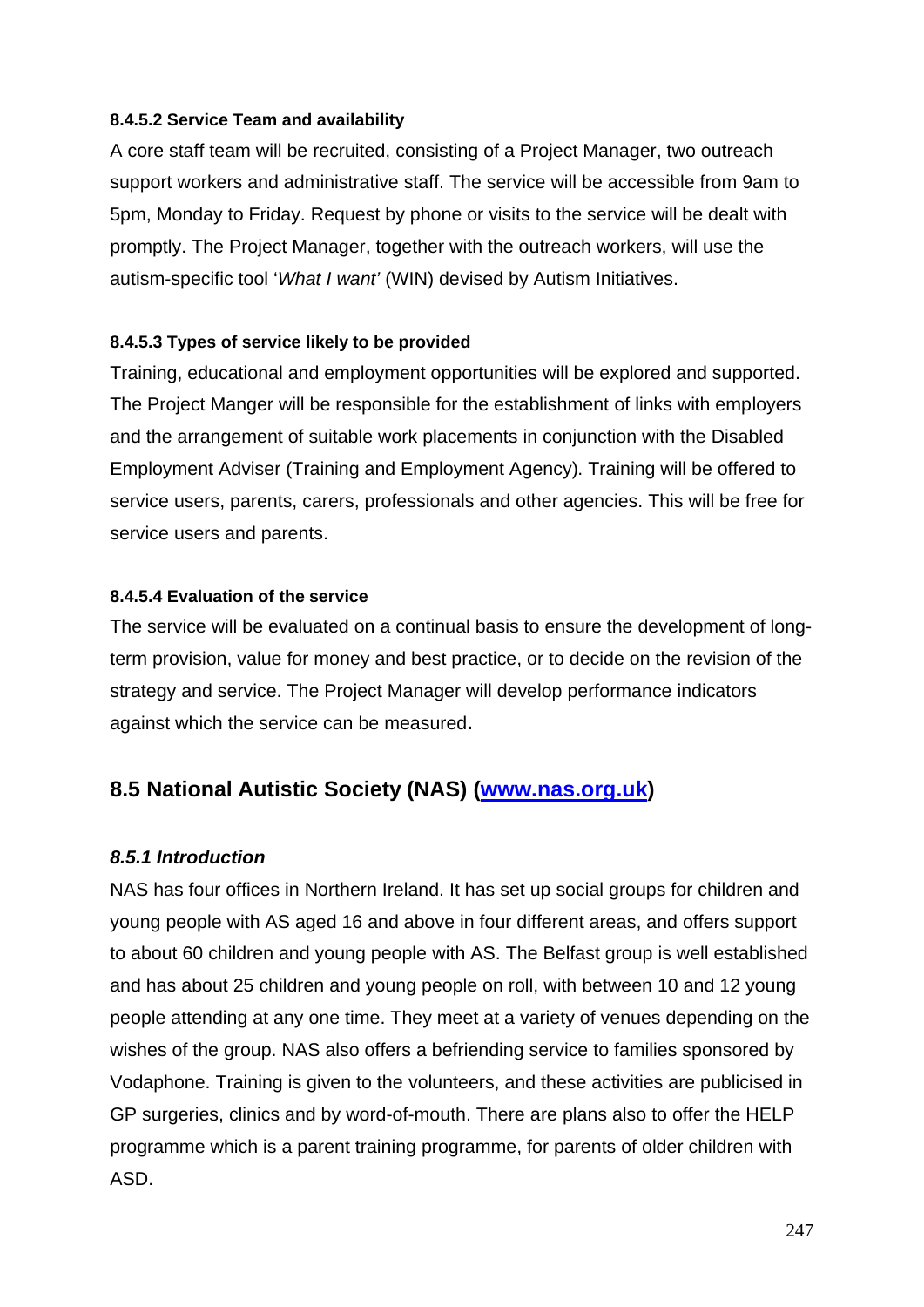# **SECTION 9: CONCLUSIONS AND RECOMMENDATIONS**

## **9.1 Introduction**

This Review took place over a six-month period and so there was not the time or resources to make a detailed and comprehensive study of the services provided for children and young people with Asperger syndrome by Education, Health, Social Services and the voluntary sector throughout Northern Ireland. However, it is very likely that the responses by the thirty-five children and young people with AS, the fifty-nine parents and carers, the 205 schools and colleges, and the individual and group interviews with professionals working in Health, Social Services and the voluntary sector highlighted the main issues and concerns, and identified developing practice and projects in relation to this group of young people. Overall, there was evidence of improvements in services in the last few years and a real willingness on the part of professionals to enhance services.

Children and young people with AS and their parents/carers will meet many people in their school lives, work and leisure, some of whom will not have knowledge of AS. It is therefore inevitable that issues will arise and that parents and young people with AS will feel frustrated and let down. It is hoped that with the work being done in all the statutory services, sometimes initiated by and supported by the voluntary sector, such eventualities will decrease with time. There is no room for complacency in services in Northern Ireland or in the rest of the UK in relation to this group, nor should parents or professionals feel downcast. Many very useful resources and services have been produced and developed within Northern Ireland and other parts of the UK. There is a clear willingness amongst professionals in Health, Social Services and Education to enhance provision in relation to this group, and Autism NI, Autism Initiatives and the work of Asperger's Network do much to supplement and support this work. The Literature Review shows that there is now a much better understanding of Asperger syndrome and its implications, and of how best to support children and young people with this diagnosis. Areas for further study are suggested by the findings and recommendations, and can be discussed and explored in order to develop and enhance provision for the benefit of all.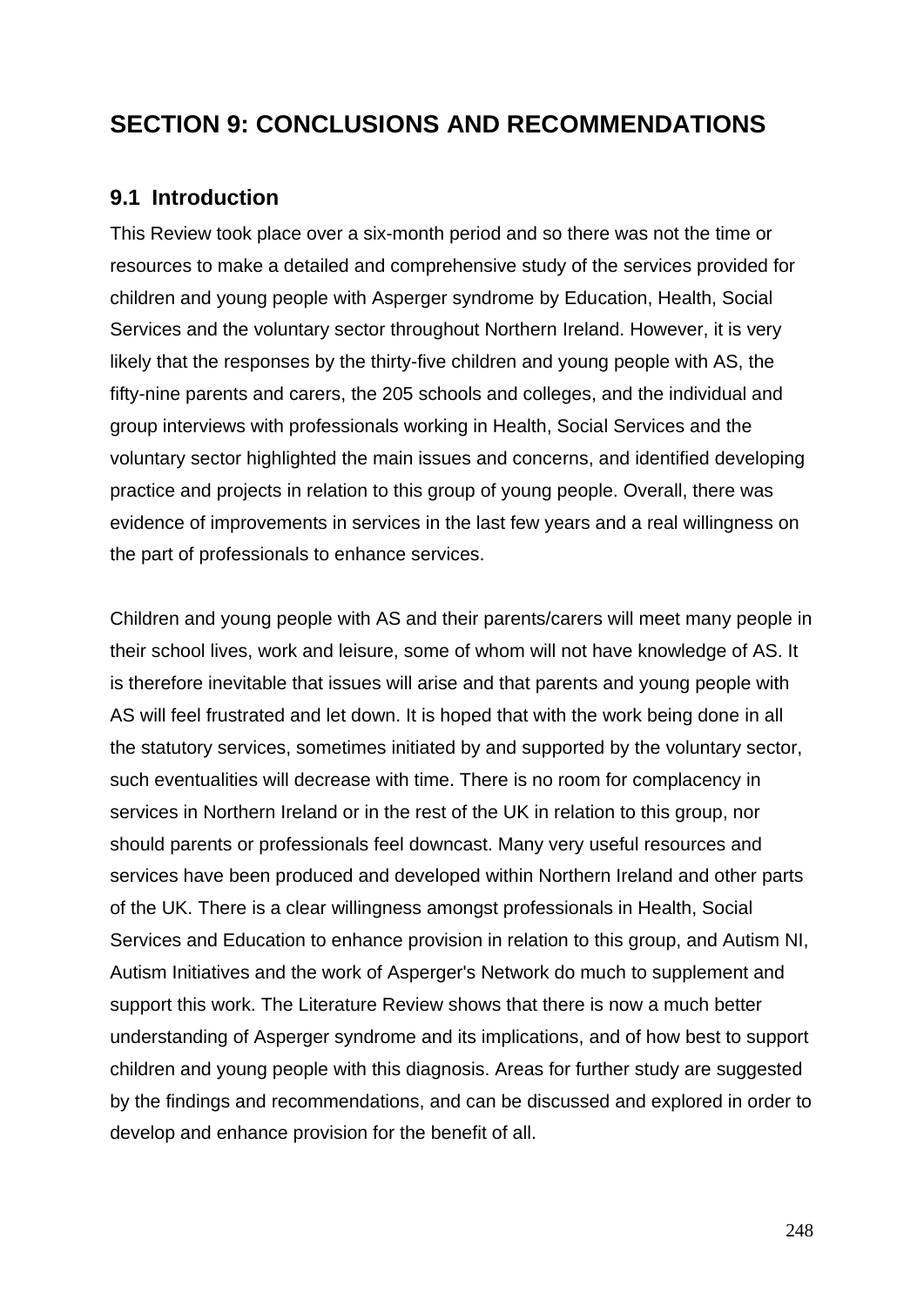The next sections draw together the main findings of the Review and the final section makes a series of recommendations which readers might consider in relation to their own situation – whether as a person with AS, a parent or carer, a professional working in Health, Education or Social Services or within the voluntary sector.

## **9. 2 Key points to bear in mind when reading this report**

Those with Asperger syndrome have diverse needs so it is not possible to prescribe what should happen for ALL children and young people with this diagnosis. There will need to be a range of services and types of support with different options for families and young people with AS. That said, there are some areas in which almost ALL those with AS will have needs. These are the areas of communication (both their own communication and their understanding of others' communication); their social understanding and social inclusion with peers; their flexibility in thinking and behaving; their problem-solving skills and ability to ask for help; their methods of relaxation; management of anxiety and anger; and their daily living skills (including crossing the road, using public transport, shopping).

## *9.2.1. Needs in common*

Responses from the children and young people, and their parents and teaching staff identified a number of areas in common where difficulties arose and where support was needed. It is recommended that as a matter of course, these areas are assessed in relation to EVERY child or young person with Asperger syndrome, as it is extremely likely that they will need support or advice. In fact, it might be useful if those engaged with the child or young person had to consider each one of these questions at every review, that is, to take the view that the child or young person with AS is very likely to have needs in these areas and if the view is that s/he does not, then evidence needs to be provided to this effect. So at a minimum, a child or young person with Asperger syndrome should be assessed and supported in relation to the following areas (given here in alphabetical order):

- Bullying and teasing, protection from
- Daily living skills
- Employment advice and support once in work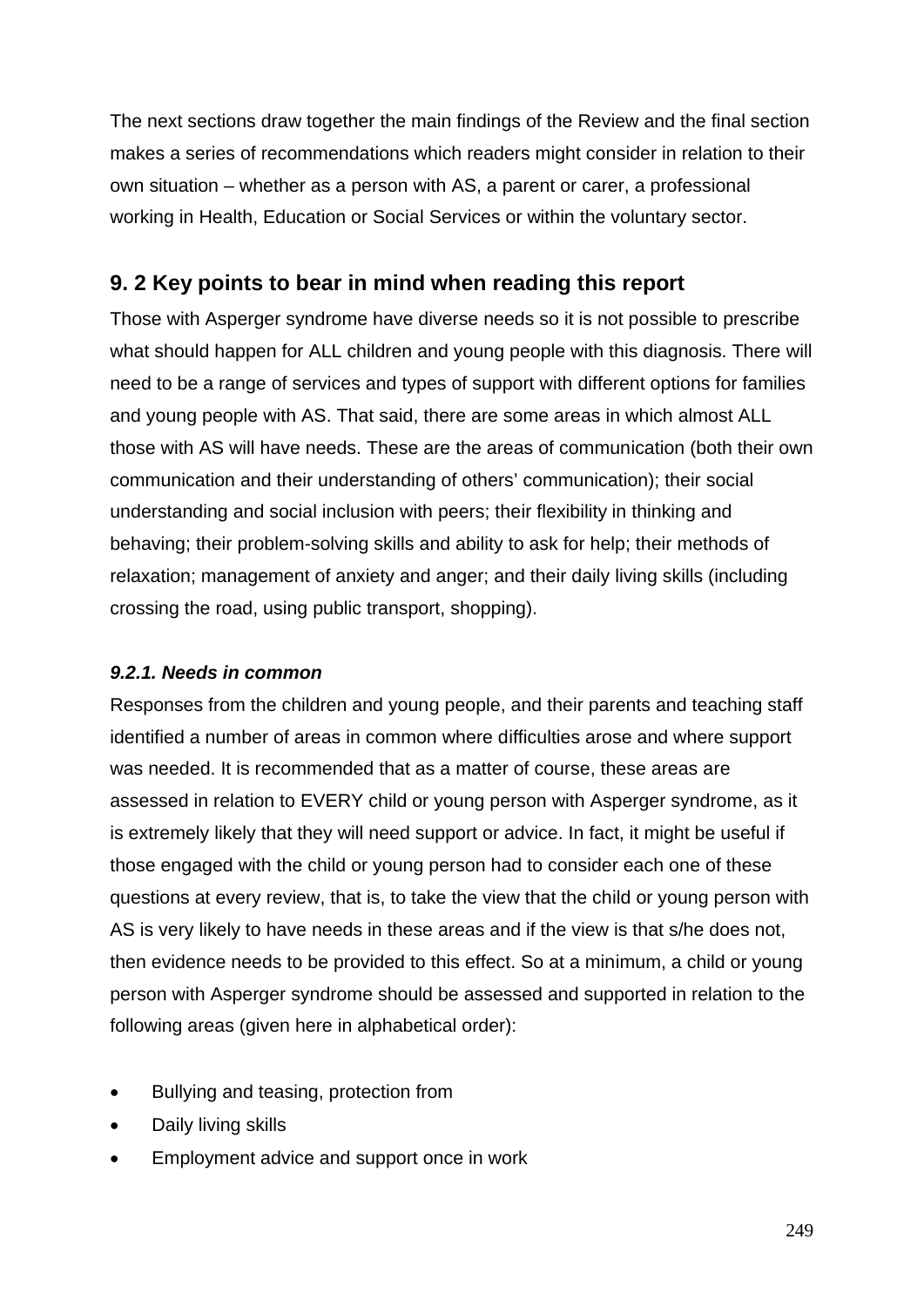- Exams
- Further Education
- Friendships in and out of school
- Higher Education
- Homework
- Independent living
- Transition to a new class each year
- Transition to a new school/college
- Work experience
- Writing: physical issues, creative writing and writing accounts

Some children and young people 'pretend' to be normal, but this is very effortful and they need time to 'be themselves'*.* High intellectual ability or high levels of skill in some areas, does not mean that they have high levels of skill in other areas. Their abilities may mask their difficulties. Good spoken language, for example, may hide their problems in processing and understanding. In terms of self-care and independence skills (e.g. washing, dressing, shopping, crossing the road, cooking), these are often problematic as they involve rapid information processing, flexible thinking, and social understanding.

# **9.3 Awareness and information on Asperger syndrome in Northern Ireland**

This Review found that much work has been done recently in Northern Ireland to increase awareness and expertise in AS in a number of ways, and so parents in the future should be better informed and supported. The five ELB ASD Advisory teams have each produced their own packs for parents containing leaflets on local services, useful strategies, checklists to complete on the child to identify strengths and needs (e.g. from Cumine et al., 2000), websites, and articles on AS (e.g. Attwood, 2002 on friendships), and on how to look after themselves as parents. In addition, Autism NI has created Rainbow Resource Kits for use by parents of young children with ASD in the early years.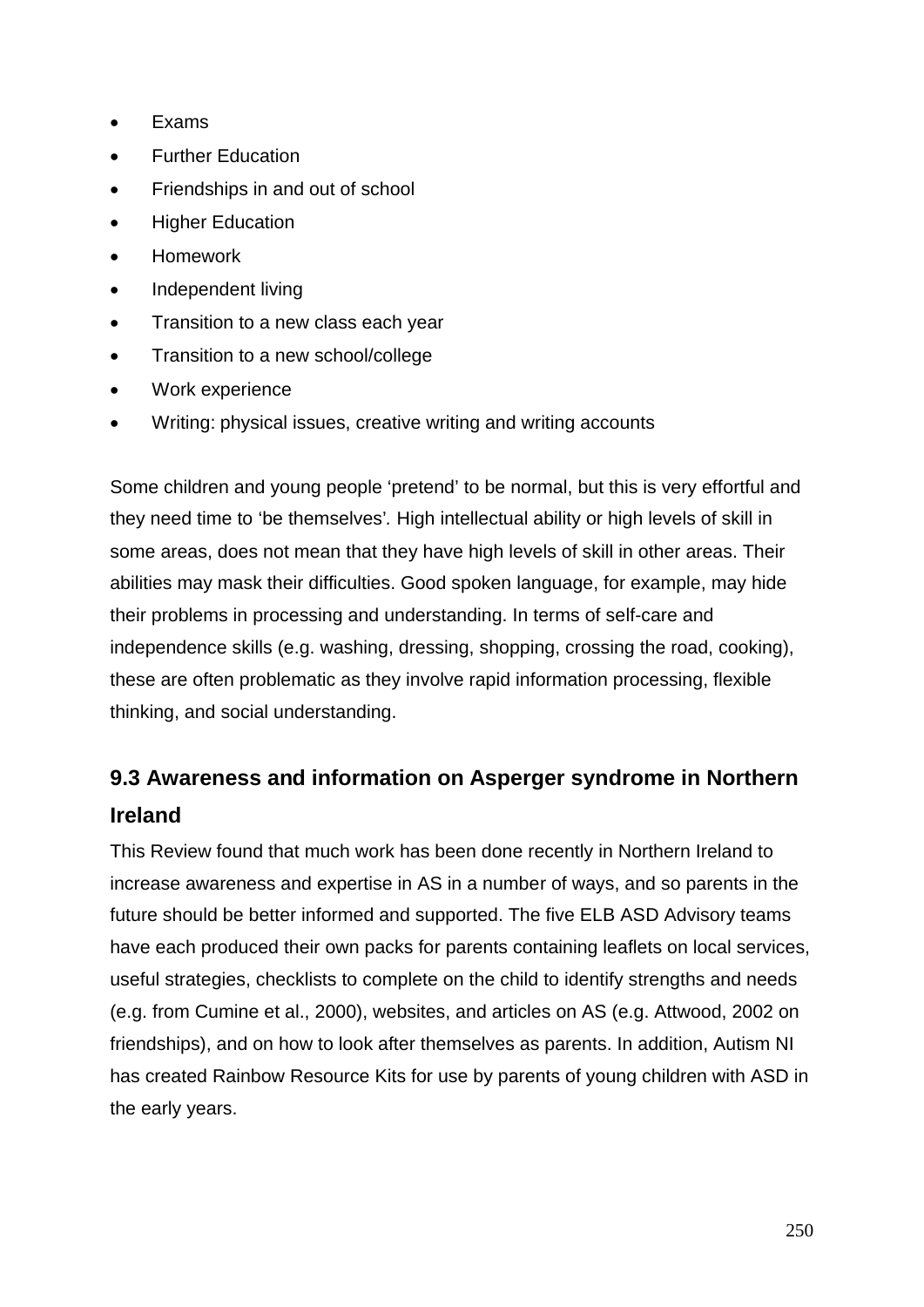# **9.4 Number of children and young people with AS living in Northern Ireland**

Even if this study had been done over a longer time frame with more resources, gaining an accurate figure of the number of children and young people with AS is a very difficult exercise for the reasons outlined in the Literature Review, namely there is no definitive method for confirming diagnosis, and databases are kept by different agencies but often not shared. It was possible, however, to analyse the data kept on the number of pupils with AS by the Department of Education in Northern Ireland. This Department has created an excellent database following recommendations made in the report on AS by the Education and Training Inspectorate (ETI) in 2001. These data cannot be wholly accurate and reliable for reasons which have been outlined, but the figures do provide a very good basis for planning and studying trends.

# *9.4.1 Number of children and young people with AS and autism in Northern Ireland*

Current figures for Northern Ireland indicate that there are just over 1,000 schoolaged children and young people diagnosed with AS and 1,332 school-aged children and young people with autism, as listed on the SEN register and reported by schools (only).

## *9.4.2 Regional differences in identification of Asperger syndrome in schools*

Overall, and when child population figures are taken into account, schools in the South Eastern Education and Library Board have identified the greatest number of children with AS, at a rate of 43 per 10,000 and schools in the North Eastern Education and Library Board has identified the lowest number of children with this condition. A detailed study of individual case histories and diagnostic practice would need to be made to examine the possible reasons for the differences between the identification rates for each Education and Library Board. It is likely that there are several factors involved, including expertise of professionals, awareness of AS in schools and by parents, and ability to access and provide services.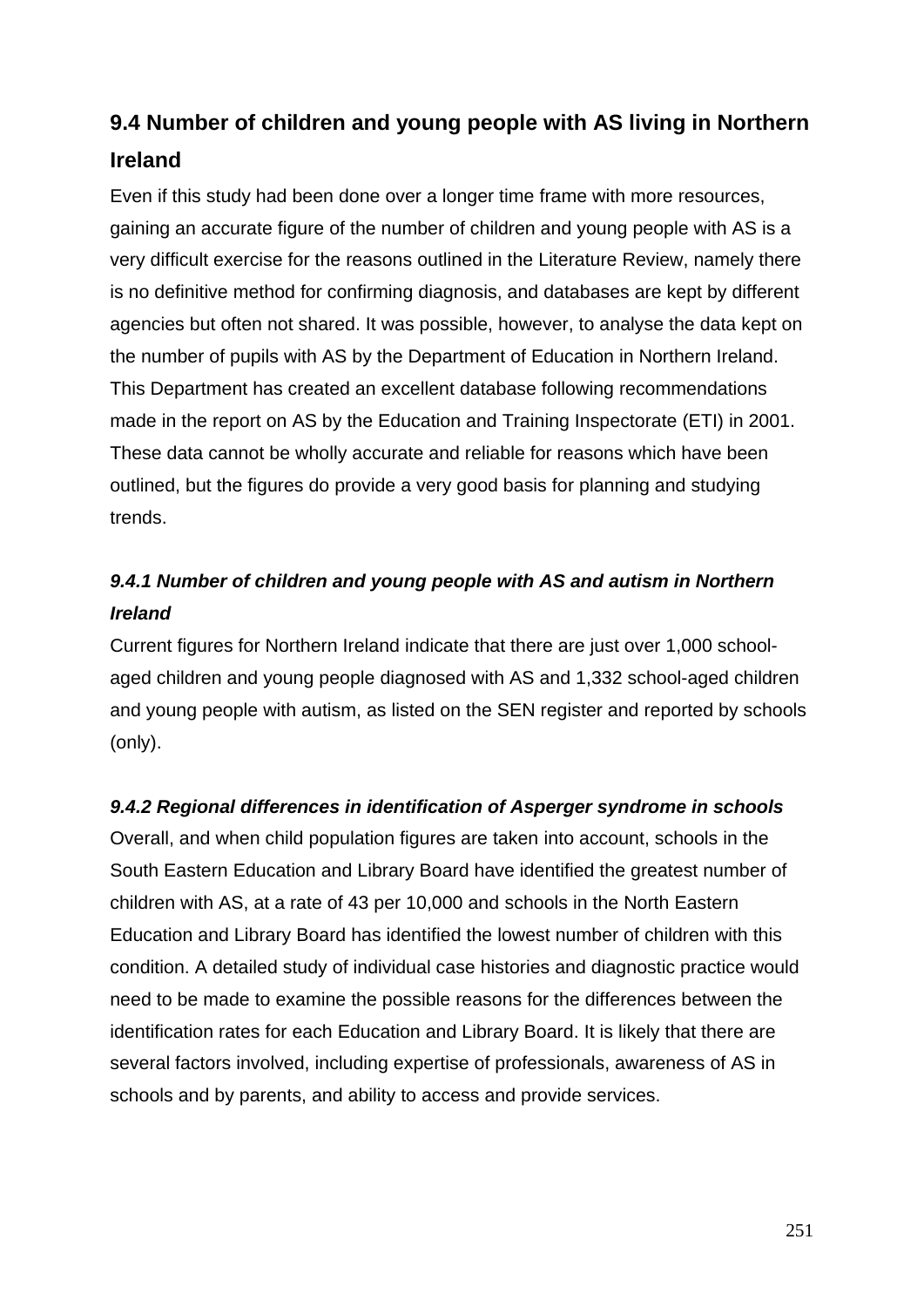#### *9.4.3 Ratio of autism to Asperger syndrome and gender*

In terms of the ratio of autism to AS, there are many more pupils identified as having Asperger syndrome (as compared to autism) by a ratio of 3.5 to 1. All the Boards have identified more pupils with AS than with autism. This is in line with epidemiological studies which suggest a rate of 22/10,000 for autism and 36/10,000 for Asperger syndrome (MRC, 2001).

For nursery-aged children, as one might predict, there were more children diagnosed with autism than Asperger syndrome, as the latter is often not picked up until the primary years or later. In the primary schools, the totals for autism and AS were fairly similar, although in the secondary schools, there were many more children with AS than autism.

For the post-primary data, the gender of the pupils is also given which is interesting to examine. Epidemiological studies show that there are many more males than females with autism (4:1) and Asperger syndrome (maybe 10:1) (MRC, 2001). This is reflected in the data for Northern Ireland. For the autism group, the ratio is 8:1 and for the AS group, the ratio is 6.5 to 1. In terms of category of ASD, these ratios are the reverse of what the literature suggests, as the number of females is generally lower in the Asperger group. More detailed analysis of the diagnoses given to individual children, and the data on which schools are basing these judgements would need to be made to explore the possible reasons for this.

## **9.5 Type of school placement**

Given that one of the diagnostic criteria for AS is that the child or young person has average or above-average intellectual ability, one would predict that most of these pupils will be placed in mainstream schools. However, data from special schools, show that there was a total of 66 children and young people attending special schools and three of the parents who completed questionnaires had children in this sector. It may be that some of these children did have intellectual impairments and so were wrongly identified as having AS. But it is likely that some of these children did have AS and were of average or above average intelligence. For some children with AS, their local mainstream school may not be appropriate, and the smaller class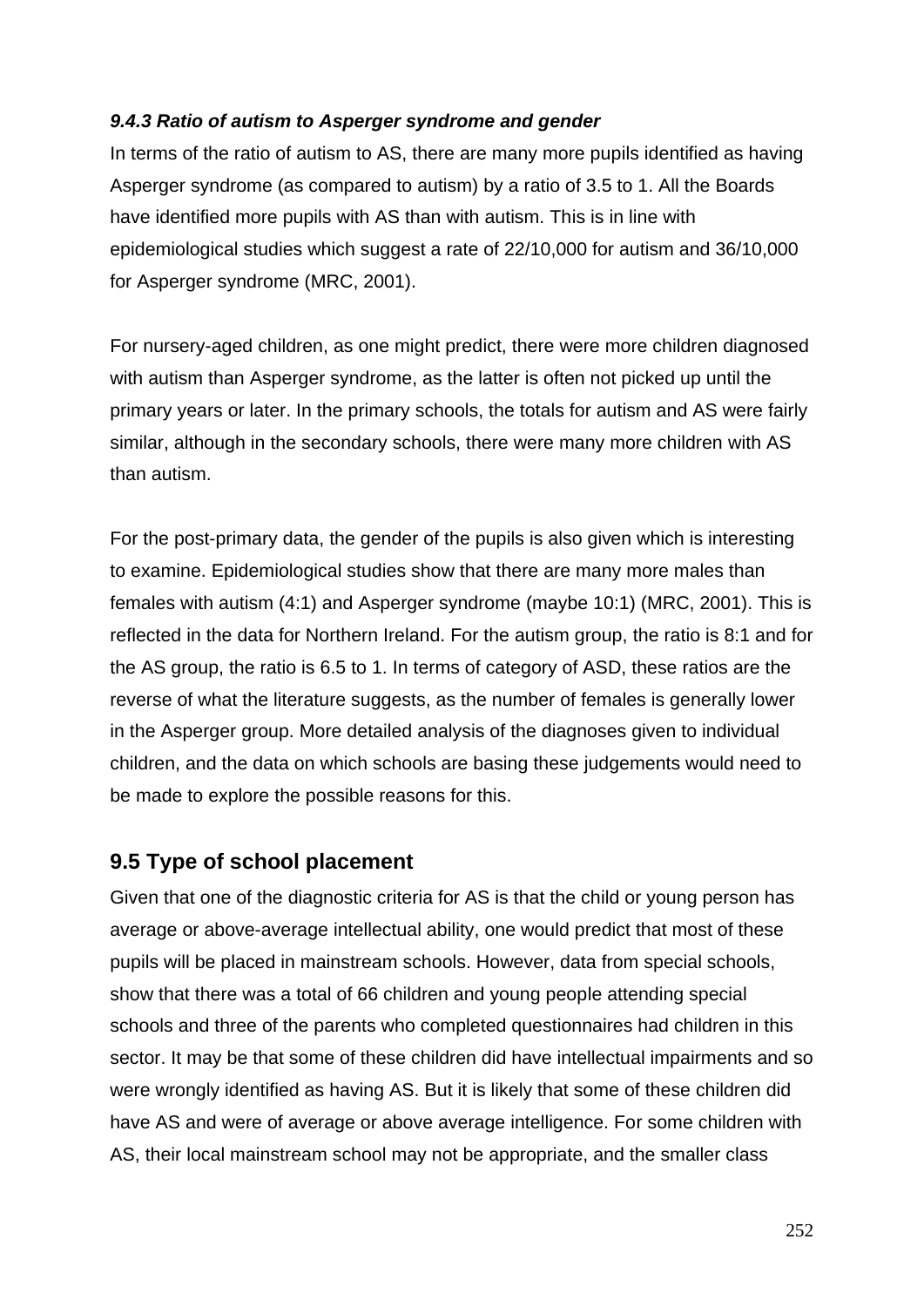sizes, knowledge of specific strategies and a smaller physical site and lay-out are advantages which special schools can offer to enable such pupils to be more relaxed and be educated more effectively.

# **9.6 Practice in schools now as compared to 1999**

Seven years on from a survey by the Education and Training Inspectorate on provision in mainstream primary and secondary schools for pupils with AS during 1999-2000 (ETI, 2001), the responses from schools in this Review suggest there has been some movement and improvements in some of the areas which required attention, namely, that more teachers have in-depth knowledge and appropriate skills to plan for the specific needs of pupils with AS, that staff are more likely to involve parents, and that the advisory services have been expanded and produced ASDspecific materials. Some teachers in this Review commented on the need to involve parents, and had increased the time they spent in discussion with parents. Support from the advisory staff was welcomed and seen by some as meeting the needs of the children and young people.

For some schools and children and young people with AS, where staff are new to the condition, there is still insufficient knowledge and support for children and families. Problems still remain in the areas of long-term planning, and delayed decisions about future placements. Advisory services are often stretched so that mainstream teachers have less support than they would wish. Parents in the Review commented on the intermittency of support and the lack of planning and preparation for their child when moving on to schools or adult placements. It was left to parents in some cases to take the initiative, and to prepare and support their child on their own.

# **9.7 The perspective of the children and young people with AS**

Data from the 35 children and young people in the Review showed that some had positive expectations and views of themselves, but many were also well aware of the difficulties they had, particularly in understanding other people and making friends, and they were often very conscious of the negative responses of other people towards them.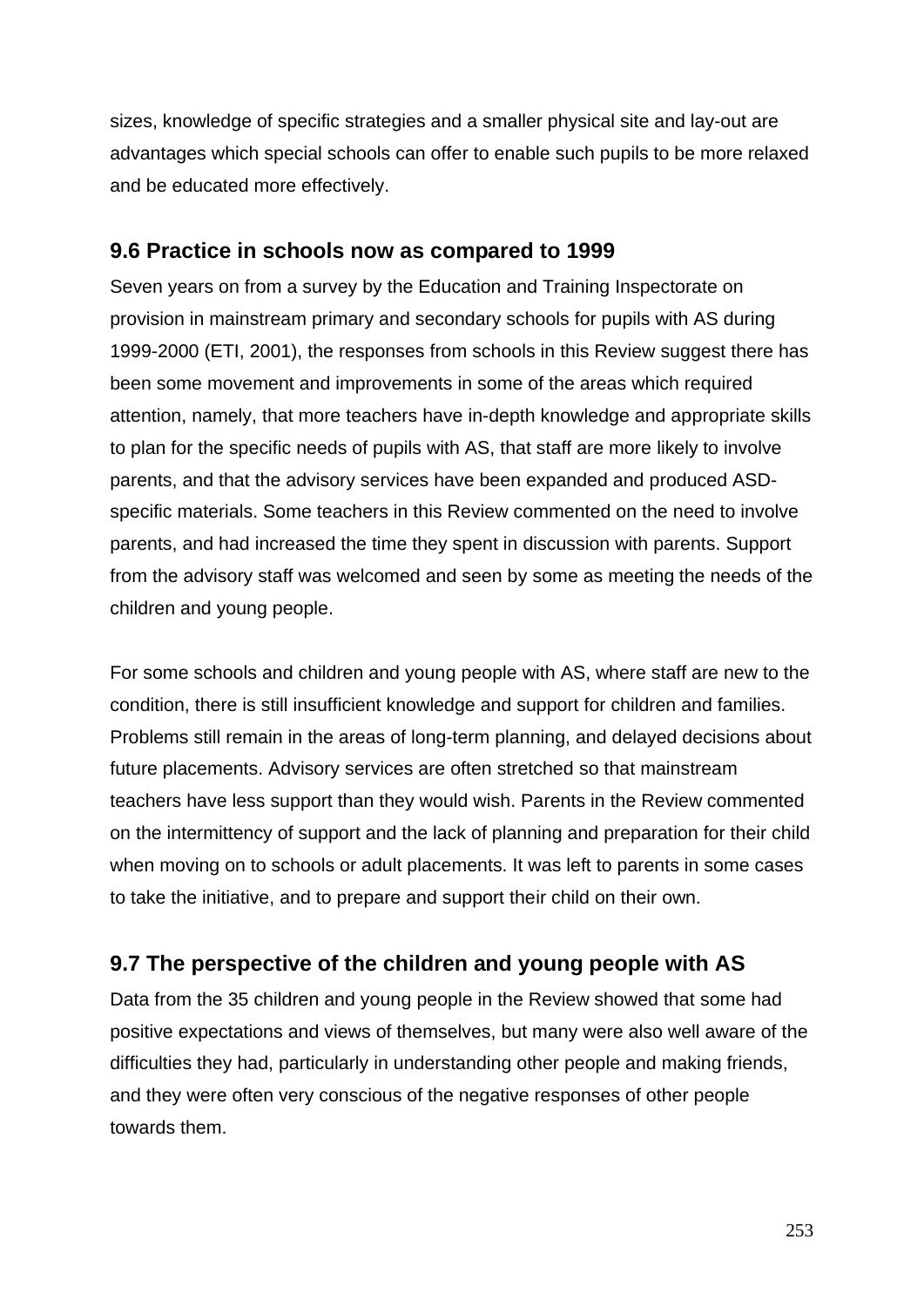Most of the statements they made about AS showed very good insight and understanding into how Asperger syndrome was defined, with none of the 35 children making a statement that was erroneous or mythical. This reflects well on the discussions that parents and others have had with the children and young people, as work with other groups of children and young people with AS has sometimes highlighted information about AS which was incorrect (Jones, 2002). Teasing and bullying was most frequently mentioned by children and young people as a problem at school and outside, and also by parents. Yet this was not often mentioned by school staff. This discrepancy is true for schools in other parts of the UK. Parents often report bullying to school staff, but this is not recognised by staff and played down. This issue needs further study to explore what can be done to protect children and young people with AS, and to help them to report incidents.

# *9.7.1 Views about school/college by children and young people with AS*

Overall, children and young people made more positive ratings about school/college than 'dissatisfied' ratings, which is encouraging, although some aspects were rated 'not at all satisfied*'* by almost a third of young people (i.e. homework and test results).

Twenty-three (68%) of the young people said they would have liked their school or college to be different. Many had good, practical suggestions to make, which points up the value in asking children and young people directly. Heather Moran, a clinical psychologist in Coventry, has developed a very creative way of gaining this information from children with ASD (Moran, 2006).

# **9.8 Views of the parents and carers**

# *9.8.1 Age of the child at diagnosis and satisfaction with diagnosis*

Sixty per cent of the children were not diagnosed until late primary age (i.e. between 9 and 11 years) or secondary age. Fourteen children (24%) were not diagnosed until they were of secondary school age. Professionals in Northern Ireland recognise that more resources are required to reduce waiting lists and to increase expertise and awareness of AS and ASDs in order to bring down the age at diagnosis. From discussions with the SIG group on diagnosis, it was clear that there was a real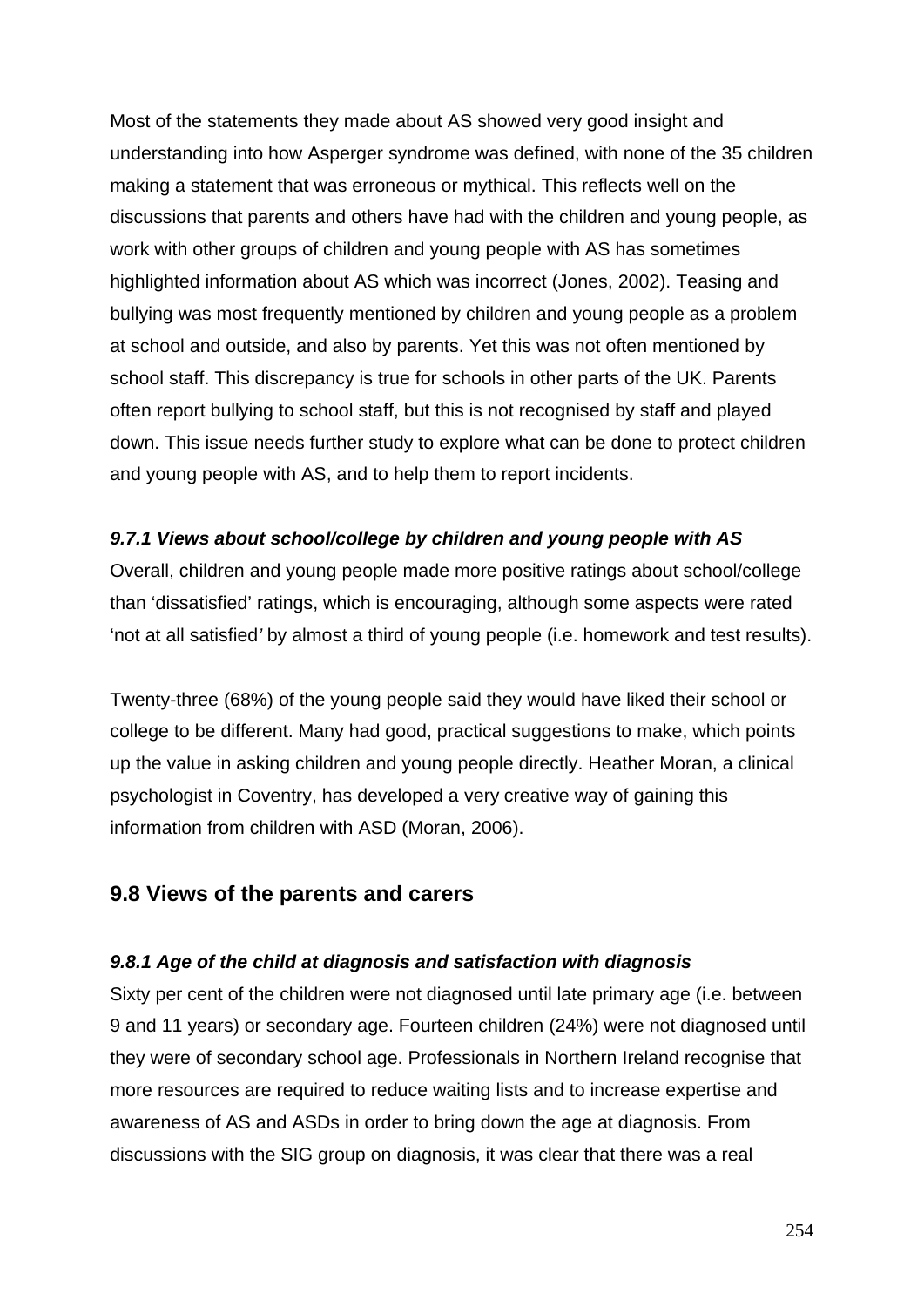willingness to improve multi-disciplinary working. About 40% of the parents were either 'very' or 'quite satisfied' with the diagnostic process, but more than half were not.

#### *9.8.2 Additional diagnoses*

Over half of the parents (56%) of children and young people with AS said that their child had another diagnosis in addition to Asperger syndrome, 24 having one additional condition. Some of these conditions are known to have an association with autism, such as epilepsy, but others did not (e.g. diabetes, heart condition).

#### *9.8.3 Satisfaction with current school/college*

Over half of the parents were satisfied with the child's current school or college placements and said this was their greatest source of support. Some of these parents, though, had had great problems with schools in the past and had taken their child out of the school. A quarter of the parents were not satisfied with how the school or college addressed their child's needs.

# *9.8.4 Classroom assistants*

The allocation of classroom support is often seen by parents as an essential resource to ensure that there is someone both '*looking out for their child'* and acting as translator and mediator for academic tasks. It is very hard for ELBs to estimate how many hours a pupil should be allocated. There are issues about children and young people with AS either becoming over-dependent on the CA or not wanting to be singled out as different. In addition, some parents were not happy if the assistant was changed or asked to work elsewhere in the school, so they were not available for their child. It is desirable for all adults who meet the child to develop skills and understanding so that the child learns to work with a range of people and is not bereft if his or her key person leaves the school or college.

# *9.8.5 Overall level of satisfaction by parents/carers*

Parents were asked to rate on a scale from 1 to 10, how satisfied they '*felt today about the level of help and support'* they were receiving (with 1 being very dissatisfied and 10 very satisfied). Twenty-three parents (41%) who gave a rating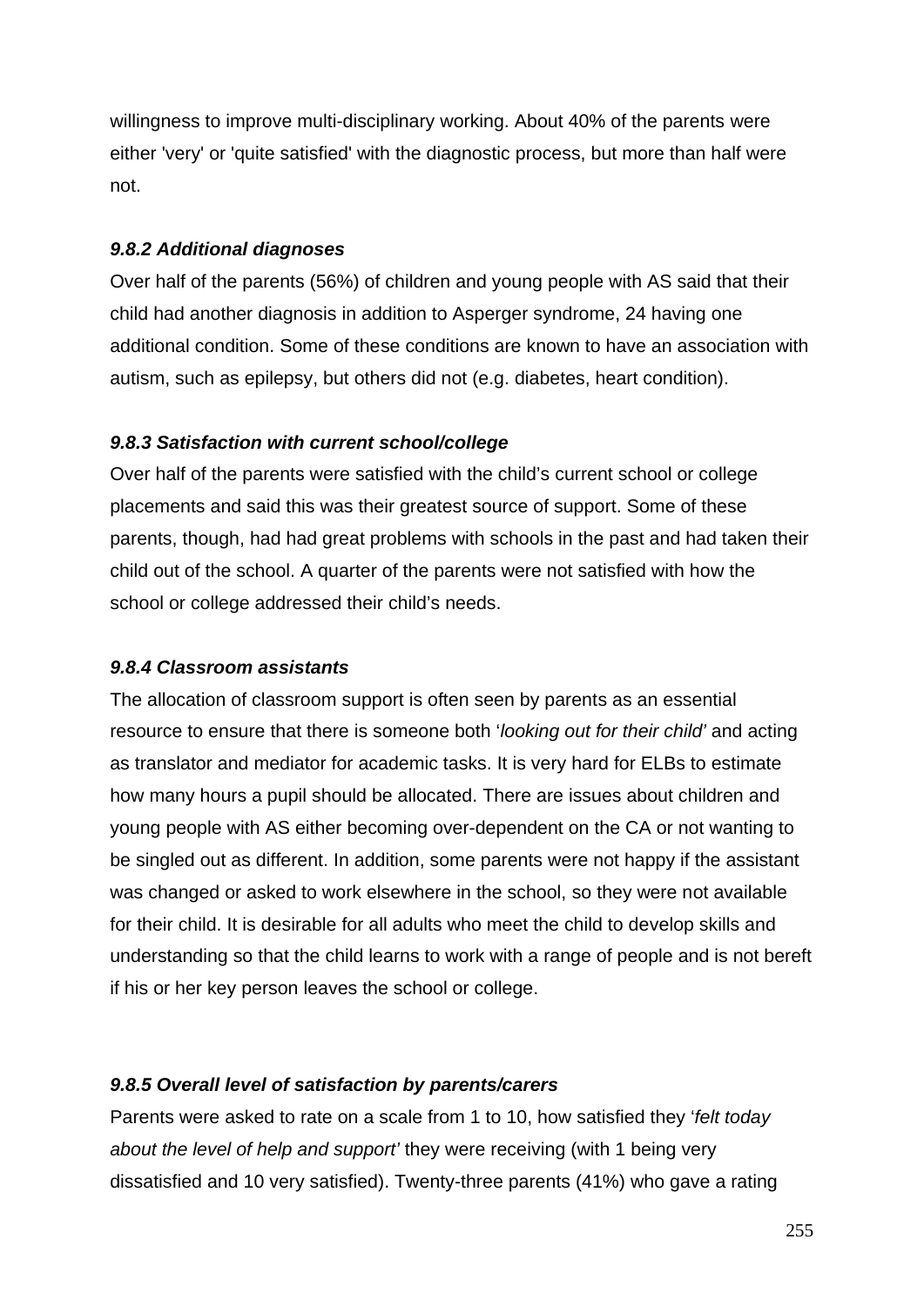were very dissatisfied with the support they were currently receiving and only six (11%) gave a rating of 10 showing they were 'very satisfied', two of these parents citing Asperger's Network as their main support and a third parent citing a private psychologist. There are potentially many areas of life where the child or the parents/carers need support and so these ratings are perhaps not surprising. In most parts of the UK, including Northern Ireland, it is important to consider how families might be supported out of school/college hours, in the evenings and weekends, and to address the needs of siblings and other relatives.

# **9.9 Responses from school and college staff**

Overall, the tone of their replies was very positive and almost ALL schools and colleges which had students with AS could point to improvements over the last 3 years, both in terms of what they were able to do and in their understanding of the condition. This appeared to be the case across the five Education and Library Boards.

#### *9.9.1 Training issues*

Several respondents referred to the fact that they had learned and developed their expertise by working with the student in the school. Many had also appreciated the input from the ASD Advisory teams.

# *9.9.2 Extent to which the needs of those with Asperger syndrome were met*

Many replies from school and college staff were very positive in that they showed a real willingness to want to know more and to change practice to better meet the needs of the students with AS, and this was very heartening. Eighty-one per cent felt they met the children's needs 'very well' or 'quite well'. Fifty-one (60%) of the eightyfive respondents from schools with students with AS or HFA on roll, said ALL staff felt the placement was appropriate, thirty (35%) felt that only SOME of the staff thought it was appropriate and only two respondents said that NONE of the staff felt it was appropriate, believing instead that a special school placement would be easier for the student.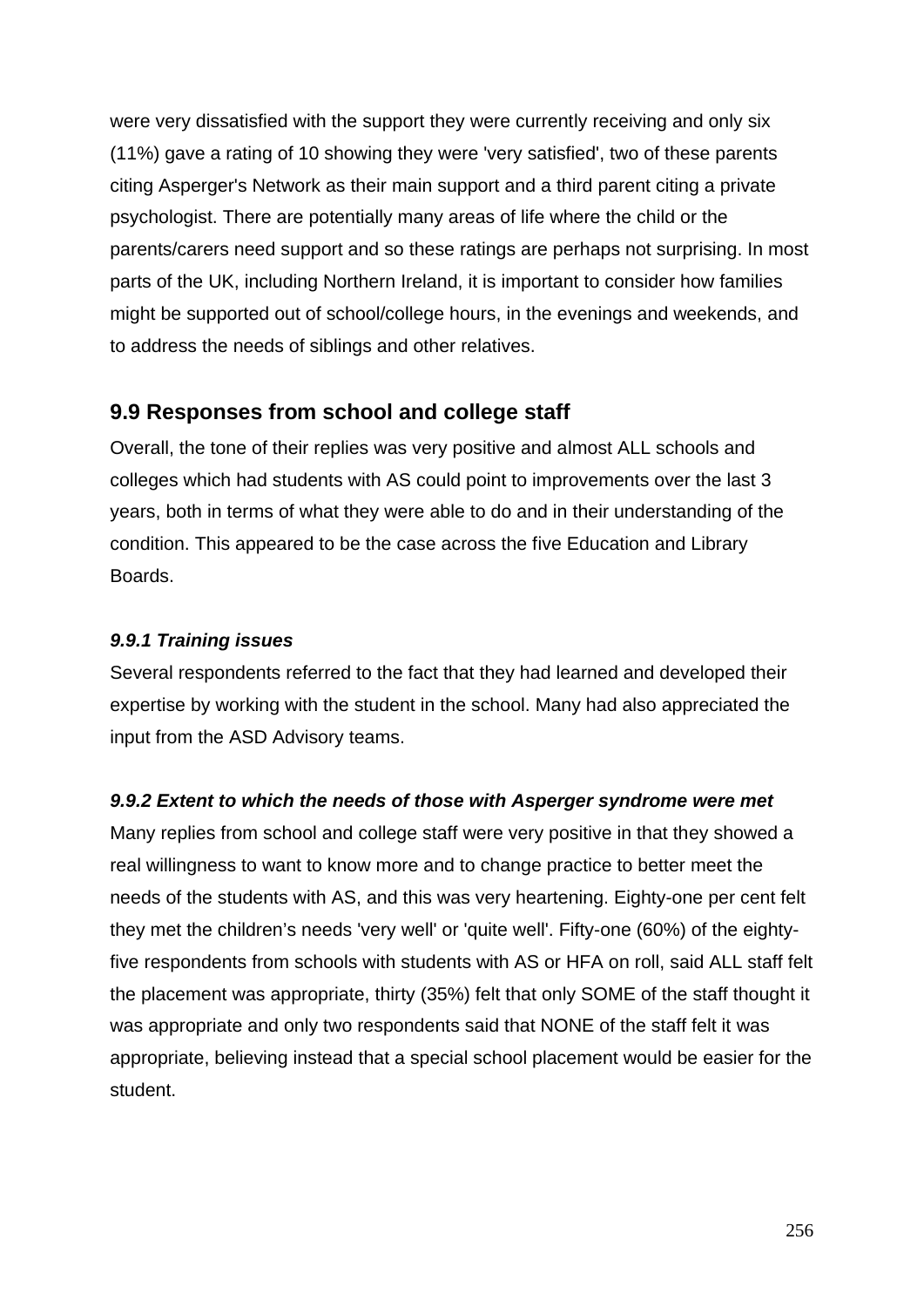# *9.9.3 Consultation with children and young people with Asperger syndrome*

Twenty-five respondents (29%) felt that they consulted pupils with AS very well, 39 felt they consulted on some issues. Seventeen respondents (20%) felt they did not consult very much, and two said they did not consult at all with students with AS. Given that pupils with AS are intellectually-able and have good language skills, it is surprising that a relatively high proportion of staff report that they do not consult with them very much. It is the case that many with AS would find making decisions and giving feedback on their experiences difficult, but this makes consultation all the more important, so they can practise these important life skills.

# *9.9.4 How could the students with AS be better supported in school/college?*

The majority of respondents from schools had suggestions on how students might be better supported. Twenty-three (53%) referred to more awareness training for staff; six (14%) wanted more advice on specific strategies; and five respondents wanted either more CAs, more advisory time or a specific resource. Resources mentioned included a safe haven, a sensory room, and ICT. Other ideas mentioned included advice on students with AS who were bilingual, more out-of-school activities and improved provision post-16.

# **9.10 Issues raised by professionals in health and social services**

The key areas identified by professionals working in health and social services were:

- The need to increase awareness and expertise in AS;
- The need to train staff in the use of diagnostic instruments and procedures;
- The need to reduce the waiting lists for diagnostic assessment following referral;
- The need for more resources to support families following diagnosis:
- The need to create efficient and effective databases which were shared across agencies;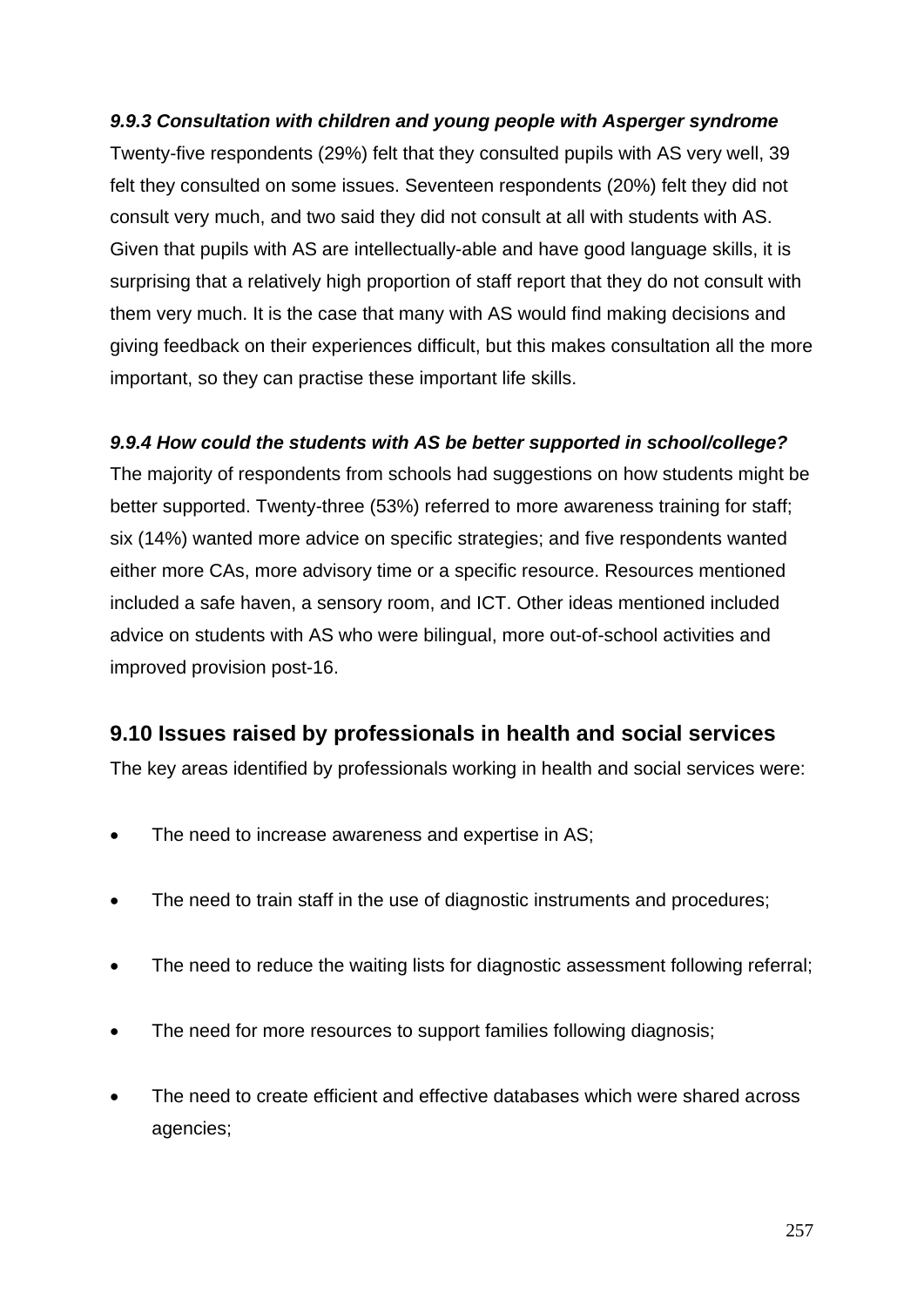- The need to allocate a key worker for some families;
- The need to extend services for children and young people with AS with a mental health disorder.

# **9.11 Training issues in Asperger syndrome**

In Northern Ireland, as in many other areas in the UK, there are many forms of training in ASD, including Asperger syndrome, in terms of delivery, provider, content and whether the training is accredited. It would be useful to conduct an audit of the training available in each area, and to map this in terms of content and level and keep a register of who is trained. When a school or Board or area is offering funding for training, there is a need to consider how best this money can be used.

In the West Midlands region of England, a working group has been meeting for two years to consider the different types of training offered and the different content needed, depending on the target audience and previous training and experience. A document has been produced on the basis of these discussions entitled a '*Training Framework in ASD'* (FREDA & Jones, 2006). This suggests that training is needed and currently delivered by a range of providers to different audiences and at different levels. The four levels have been defined as awareness, foundation, core and extension. These do not relate to the entry qualifications of the participant, but to their prior knowledge of ASDs so, for example, a support assistant might be studying at the core or extension levels, whereas a GP or psychologist might be studying at the awareness or foundation level. For each level, there are a number of topics listed, together with the knowledge and skills intended to be taught. The framework is intended for use in planning training and in auditing the training that an individual has received. Providers can be guided as to what to cover, and Services can be assisted in knowing what a trained person will have covered. It aims to create more consistency in what is delivered. Clearly, the topics will change as understanding grows, and the priorities given to each topic will be debated, but it is a first attempt to enable those in the region to consider what is being offered and received.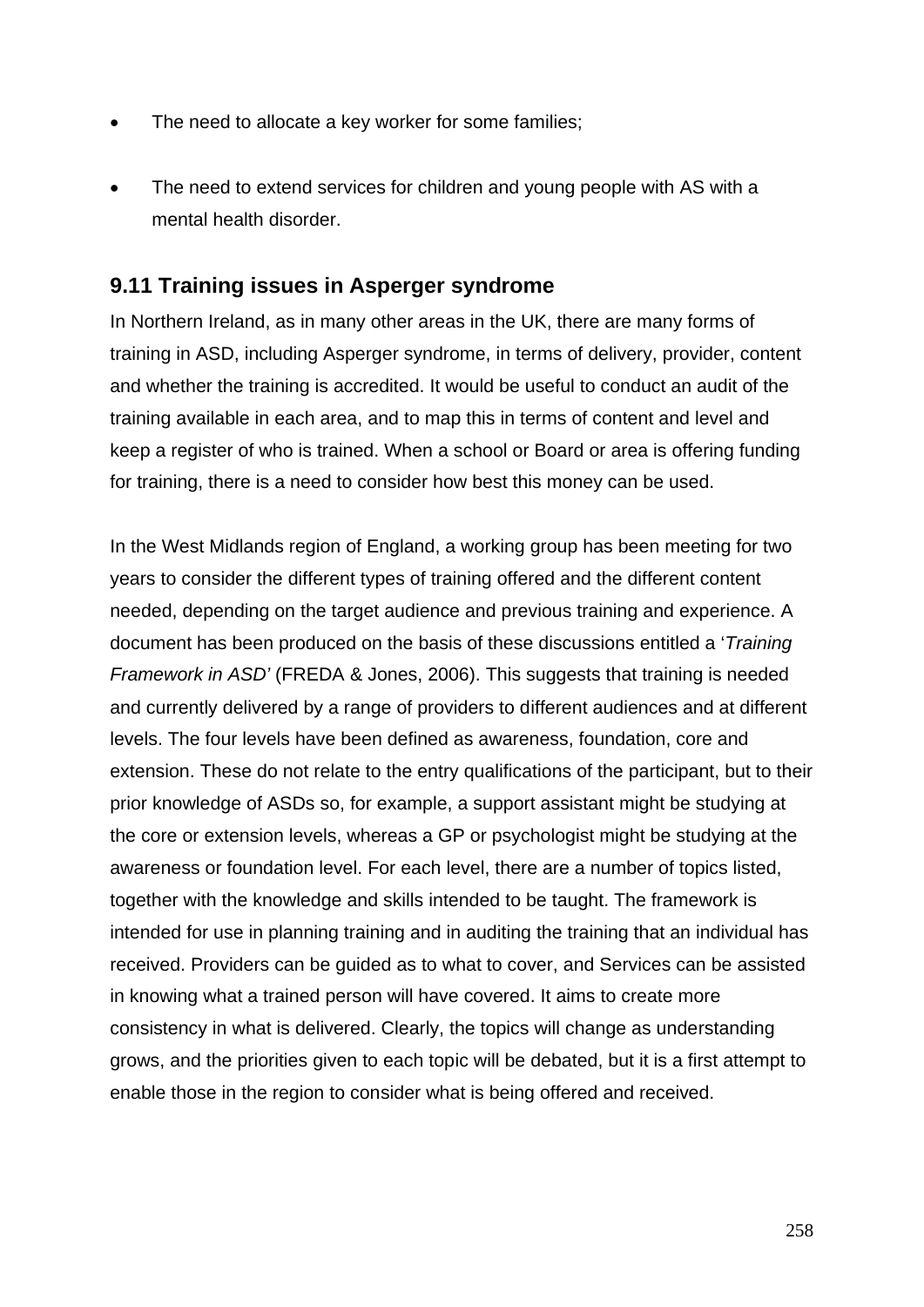A major question that was posed and discussed during the development of this Training Framework is how we might assess the impact of training on a person's practice. Often training is done off-site, or by an external trainer within a school or centre. There is then little opportunity to ascertain what the practice is like before and after the training. For external trainers, it would add to the costs of the training if they were to visit schools and centres before, during or after the training. But for those who are delivering training themselves in school, for example, methods of gauging effects of the training should be considered. Some courses require students to keep a portfolio of work based on practice, or to write an essay which asks for reflection on their practice and developing knowledge. A course in the Republic of Ireland asks students to select a task or piece of work for children with ASD to implement in their classroom or school and the course tutors then visit the school to see this in action. Asking students to bring in video records or other materials which demonstrate practice are also very useful.

# **9.12 The role and work of the voluntary sector**

The four main voluntary organisations with a specific remit for ASD within Northern Ireland are:

- Autism Northern Ireland (Autism NI), formerly known as PAPA (Parents and Professionals and Autism)
- Autism Initiatives
- Asperger's Network
- National Autistic Society

They appear to work effectively with the statutory services and complement the work done with parents and carers and with children and young people themselves. Autism NI, in particular, has a key role in providing training and resources for professionals, as well as for parents. It is also a powerful lobbying agent for change and is working to have legislation passed to protect the rights of those with ASD and to advocate specific teams for ASD to be set up in statutory services. Asperger's Network runs groups and activities for children and young people, and will advocate on behalf of parents and young people. Autism Initiatives sets up and runs services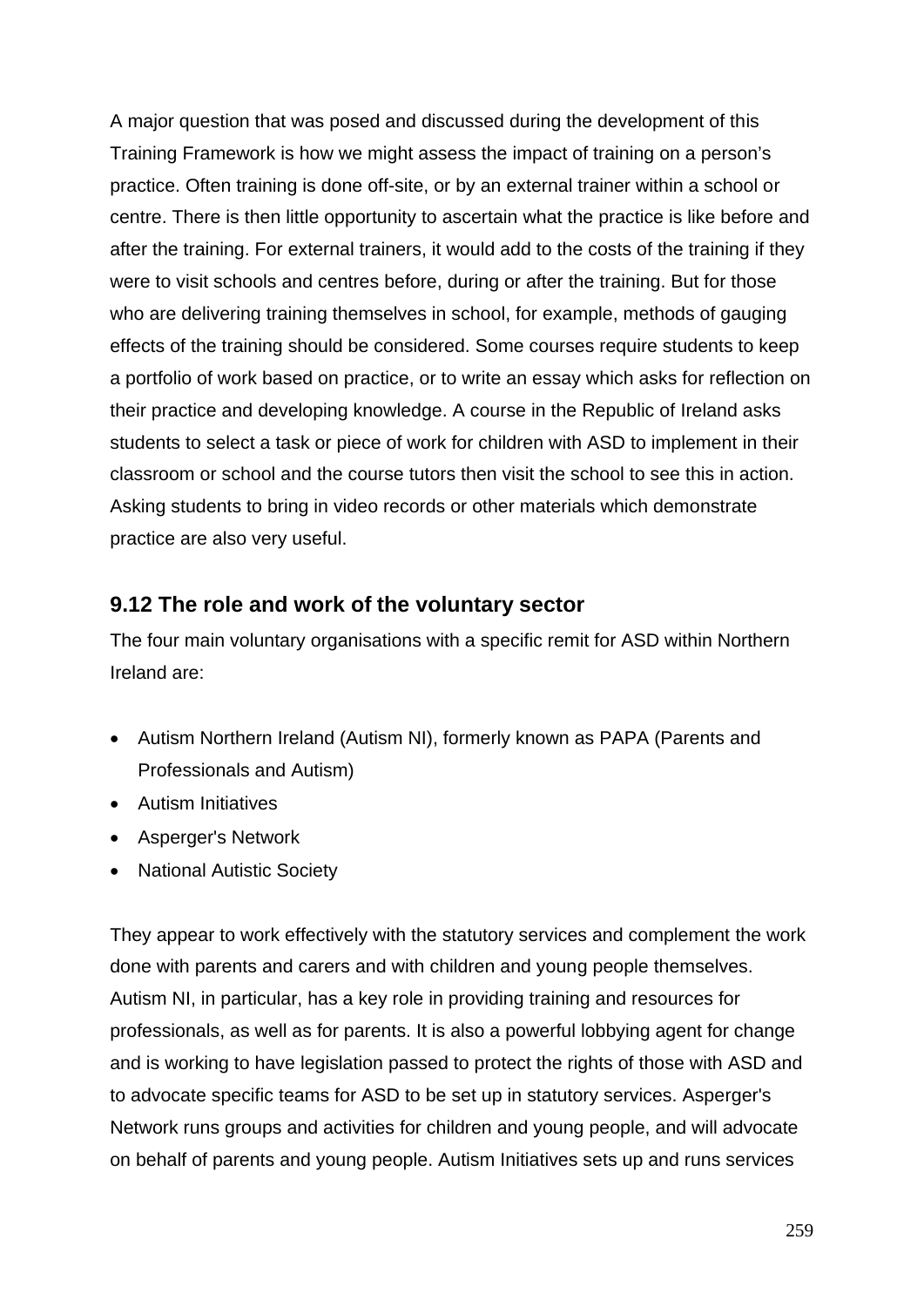to support young people with AS in housing, employment, leisure pursuits and transition to independent living. NAS is involved in running parents groups, and offers parent training after diagnosis in the form of the EarlyBird and HELP programmes.

# **9.13 Key recommendations arising from the Review**

# *Recommendation 1:*

*It would be very helpful to create just one database within a geographical area to which all agencies in Health, Education and Social Services contribute and access. There are some serious ethical and logistical issues to resolve here, so as yet, it remains a desirable but distant goal. The Department of Education has a single database for all children with Asperger syndrome with SEN in the schools sector which is available by geographical area and Board area.*

# *Recommendation 2:*

*For Education, Health and Social Care to consider how the caseloads of those with posts with specific responsibility for ASD are best managed and their resources used effectively to meet needs. The Department of Education is currently carrying out a review of SEN and Inclusion, which will consider the management and use of Board resources.*

# *Recommendation 3:*

*For those in Education, Health, Social Care and the voluntary sector who have a brief for training, to audit the training available, received and required in their area. The Department of Education review of SEN and Inclusion is to consider future models for Board training.*

# *Recommendation 4:*

*For each ELB and HSSB to consider their current practice concerning diagnostic assessment in relation to the guidance produced by the four Health and Social Services Boards in Northern Ireland (Four Board paper, 2003), the National Autism Plan for Children (NIASA, 2003) in England and SIGN in Scotland (SIGN, 2006), and to determine how waiting times might be reduced, good information provided to*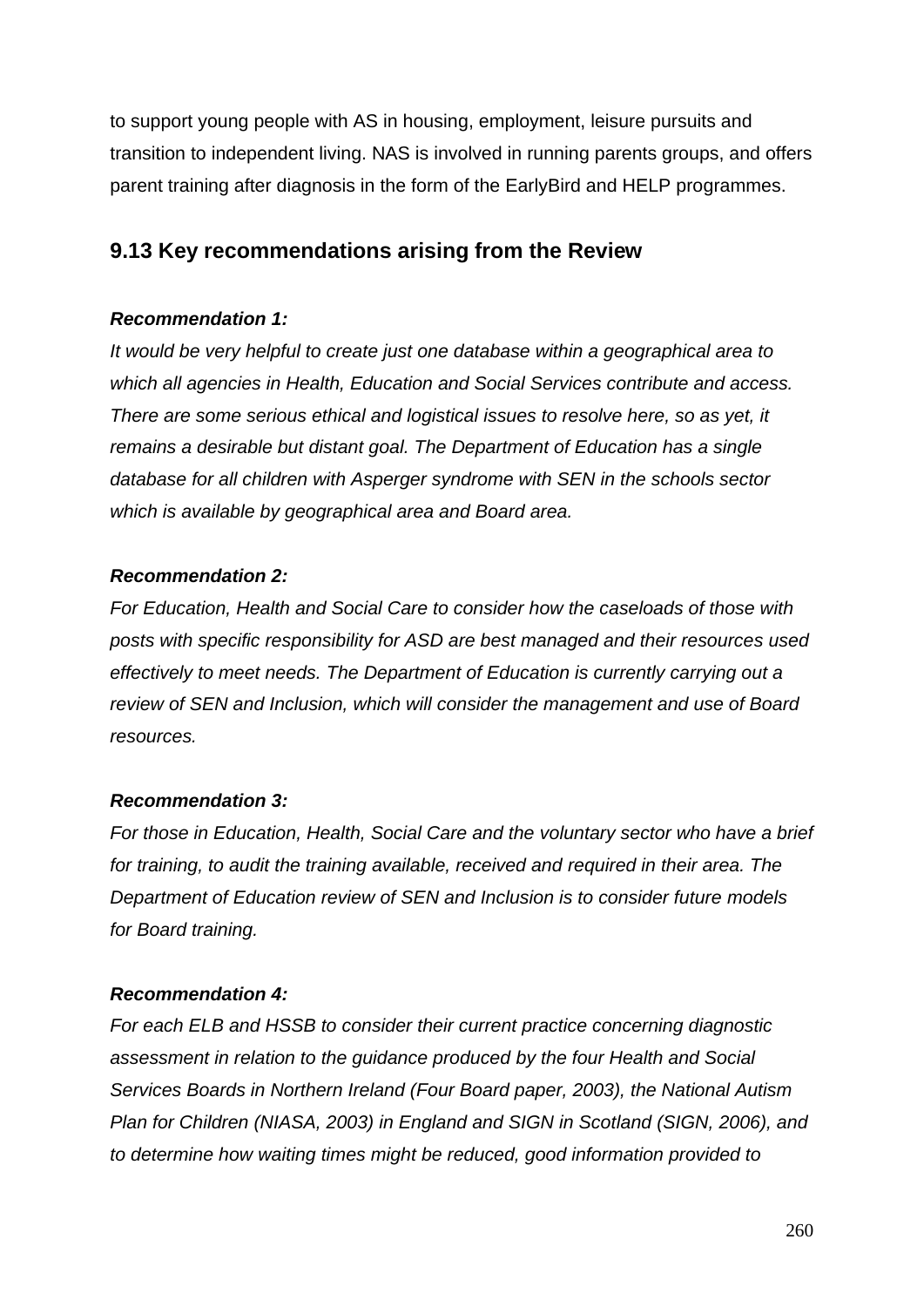*parents and follow-up consultations arranged so that all families, wherever they live, have a consistent and good quality service.*

#### *Recommendation 5:*

*For statutory and voluntary agencies to create mechanisms to evaluate the accessibility and take-up of services by families, to ensure those that require services receive these and that resources are allocated effectively and fairly.*

#### *Recommendation 6:*

*For social services to work together with the voluntary sector and Education to establish more provision and schemes to support parents and families in activities out of school hours, during evenings, weekends and holiday periods.*

#### *Recommendation 7:*

*That professionals and the voluntary sector consider how they might address some of the other needs that parents have in relation to themselves and other family members.*

# *Recommendation 8:*

*For all those involved with a child or young person with Asperger syndrome and the*  family to consider the roles and knowledge of others, and to endeavour to present a *coherent and streamlined programme of assessment and intervention to the family.*

# *Recommendation 9:*

*For those working in Education, Social Care, Health and the voluntary sector to consider ways of informing other professionals and members of the public about Asperger syndrome so that others can understand their perspective and behaviours.*

# *Recommendation 10:*

*That the variation in diagnostic rates between the five ELBs is explored and diagnostic practice is standardized, as far as possible, following published guidance (e.g. NIASA, 2003; SIGN, 2006) in order to ensure that resources are allocated appropriately and fairly by the Department of Education and the Health and Social Services Boards.*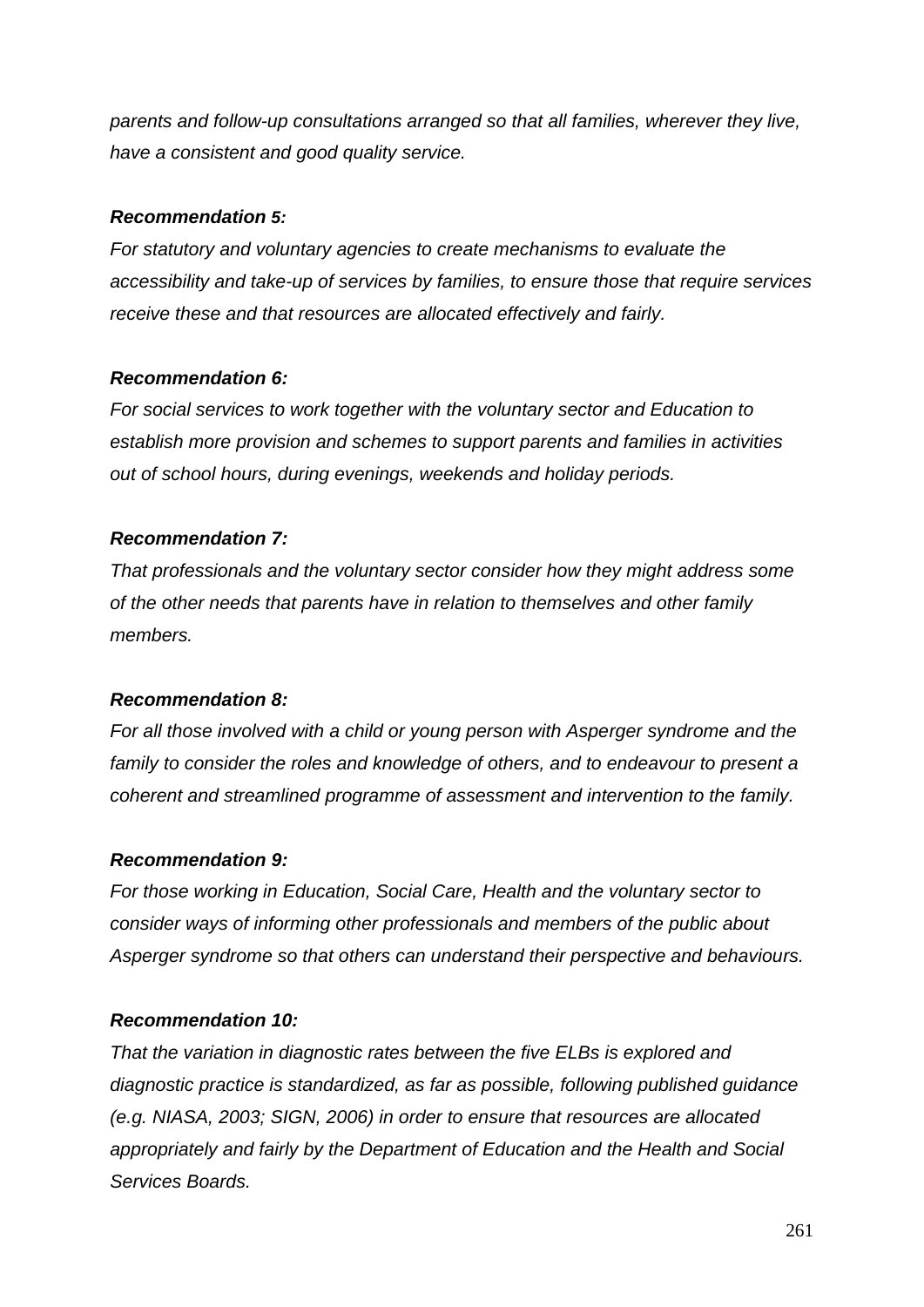#### *Recommendation 11:*

*That the five ELBs consider how the post-primary schools will manage and meet the needs of the increasing number of pupils with Asperger syndrome in the future, referred to as the 'autism wave' in the Task Group Report on Autism in 2002, in terms of resources and training.*

#### *Recommendation 12:*

*For those in all the statutory services and the voluntary sector to consider the resources and training available to professionals and parents, and evaluate how these are best delivered. As a matter of course, the Education and Training Inspectorate (ETI) reviews the use of ASD materials produced by the Department of Education during school inspections.*

#### *Recommendation 13:*

*Those in the voluntary sector and the statutory services need to continue to work together and liaise to ensure that what they offer is congruent and avoids repetition and confusion for families. Each needs to decide in which areas they are best qualified, and be willing to address and share their development plans and goals, be they in training, resources on ASD or support groups, for example. Two of their most valued 'products' by parents are the support groups, and the befriending schemes for themselves and for their children, and these could be expanded to increase in frequency and to reach more families.*

# *Recommendation 14:*

*Parents and schools need guidance on how best to assess the needs of children and young people with Asperger syndrome and then to make sensible decisions on which interventions (in the broadest sense of the term) to use. Understanding the principles of the interventions is the key, rather than using interventions without sufficient training. This is compatible with the policy of the Department of Education — the approach should be child-centred and not method-centred.*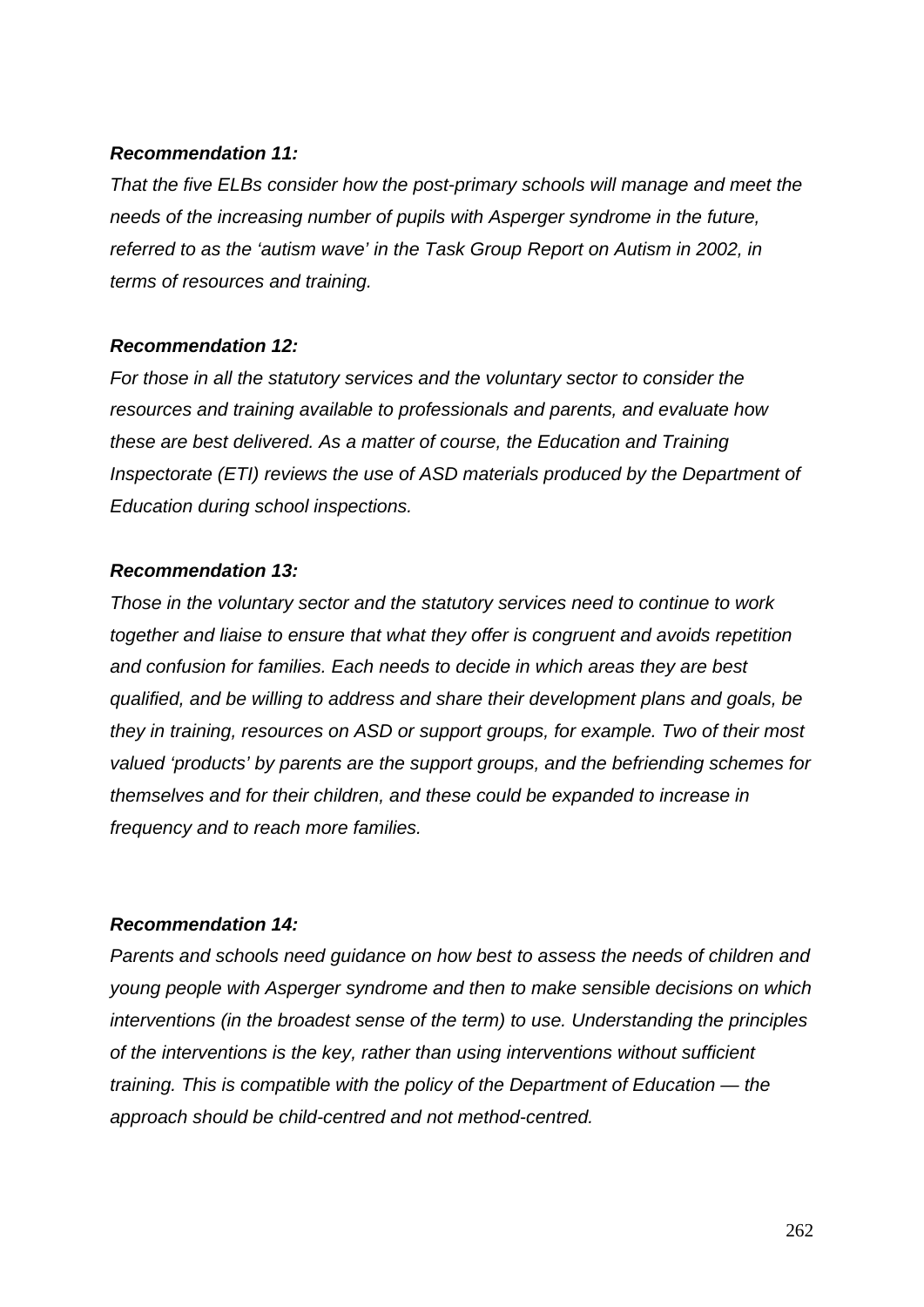#### *Recommendation 15:*

*A key question for all providers to ask parents is 'What would make a difference to you and the family at this point?', as opposed to only offering what exists within an area (e.g. 'We have a group/a workshop/a befriender/…..').*

#### *Recommendation 16:*

*That young people with AS are given much more support than they appear to receive currently in choosing a suitable route after school, in obtaining support in Further and Higher Education and in finding and keeping employment At the moment in the UK, this often falls to the voluntary sector, but those working in schools, and in FE and HE should examine their policy practice in this area and work with statutory agencies to enhance current provision.*

#### *Recommendation 17:*

*That professionals are mindful of the dilemmas and issues in giving the diagnosis of Asperger syndrome to a child or young person, and in deciding whether to disclose this to peers, teaching staff and to future employers. There is a need to enable parents and the child or young person to arrive at the most appropriate course of action at any given time.*

# *Recommendation 18:*

*All those involved with a child or young person with Asperger syndrome need to identify that individual's skills and strengths, and find ways of recording and highlighting these to raise their self-esteem and status in the eyes of others.*

# *Recommendation 19:*

*That staff in schools and colleges are made very aware of the high probability of bullying and teasing, and that they identify crisis times within the school day and areas of the school where this is most likely to occur.* 

# *Recommendation 20:*

*It is only relatively recently that attention has turned to sharing the diagnosis and discussing this with the individual with Asperger syndrome (Murray, 2006). Many adults have written about the huge benefits they have had from meeting others with*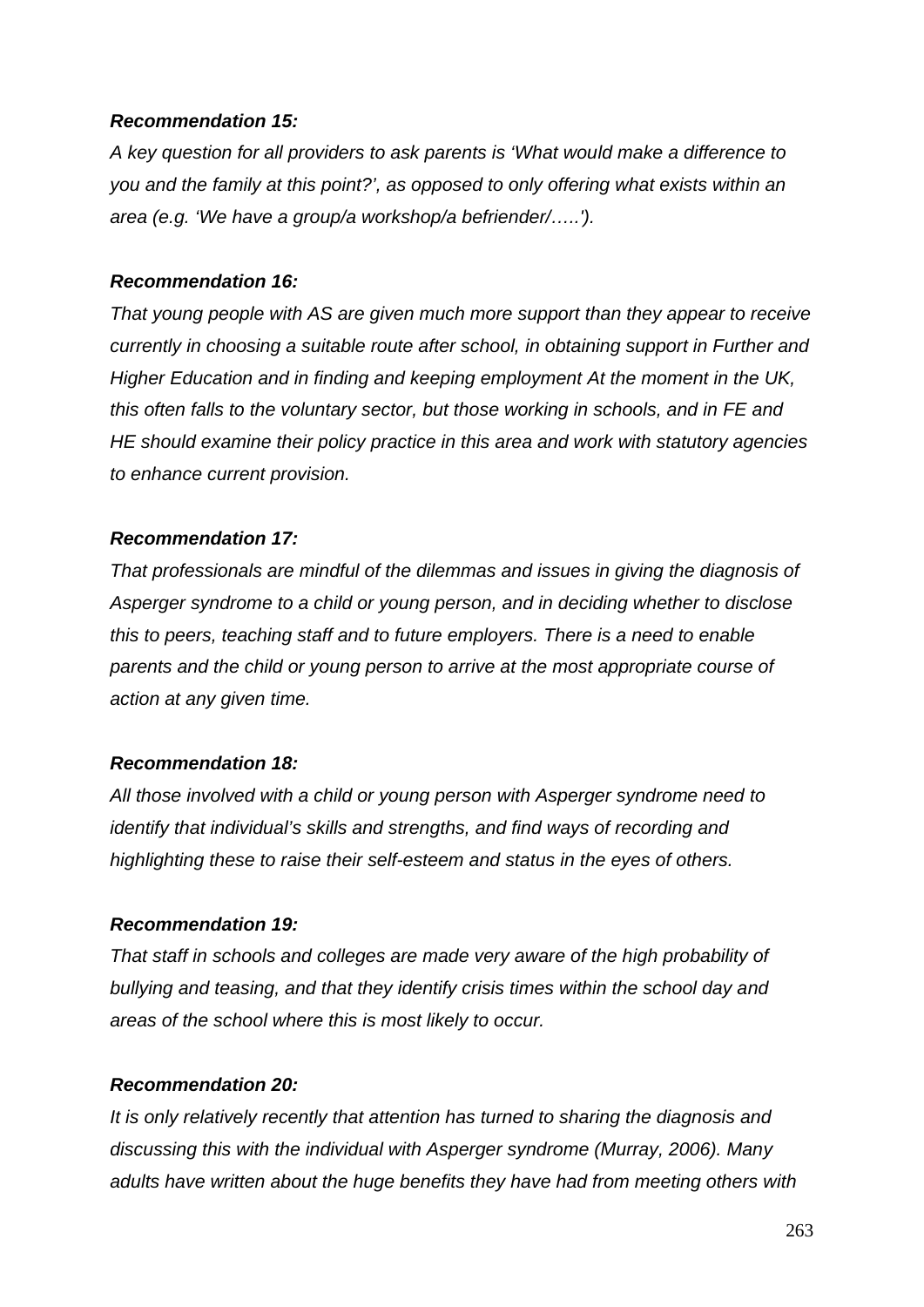*AS. Both these interventions need careful consideration as they are not automatically perceived by the young person as a good or positive thing. What is important is that the two topics are on the agenda for discussion with parents, professionals and the young person him or herself so that the child or young person does not lose out.*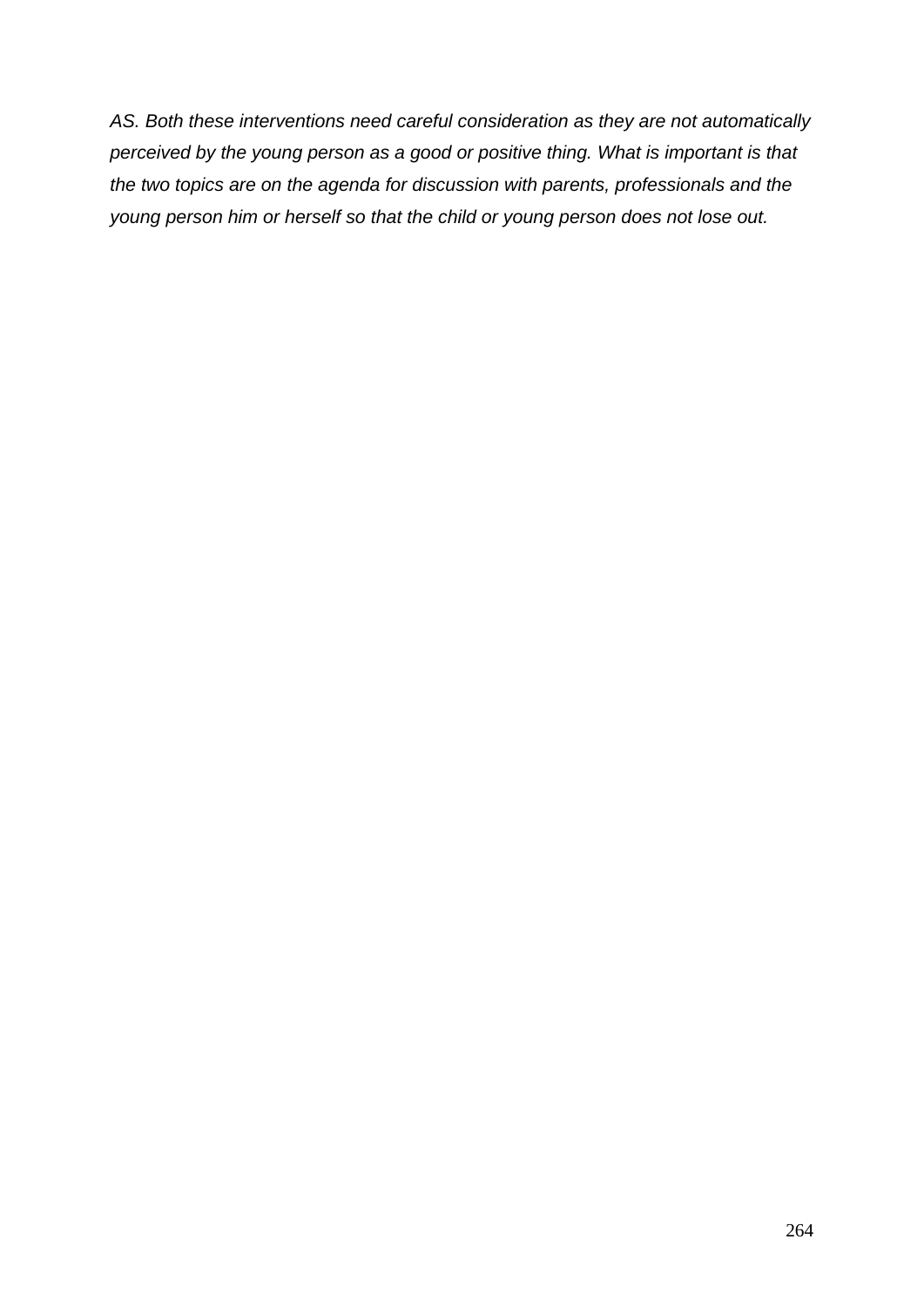# **REFERENCES**

American Psychiatric Association. (1994) *Diagnostic and Statistical Manual of Mental Disorders: DSM-IV,* Washington, DC: American Psychiatric Association.

Asperger, H. (1944, translated, Frith, U. 1991) 'Autistic psychopathy in childhood', in U. Frith (ed.) *Autism and Asperger syndrome,* Cambridge: Cambridge University Press.

Attwood, A. (1998) *Asperger syndrome,* London: Jessica Kingsley.

Attwood, T. (2002) 'The profile of friendship skills in Asperger syndrome', *Jenison Autism Journal*, 14, 3.

Autism Europe. (2005) 'Position paper: education for persons with an autism spectrum disorder'. *Link Journal*

Baron-Cohen, S. (2004) *The essential difference: the truth about the male and female brain,* London: Penguin Books.

Baron-Cohen, S. (1995) *Mindblindness: an essay on autism and theory of mind,*  London: MIT Press.

Baron-Cohen, S. and Wheelwright, S. (2003) 'The Friendship Questionnaire: an investigation of adults with Asperger syndrome or high functioning autism and normal sex differences', *Journal of Autism and Developmental Disorders,* 33,5, 509- 517.

Barrett, S., Prior, M. & Manjiviona, J. (2004) 'Children on the borderlands of autism: differential characteristics in social, imaginative, communicative and repetitive behavior domains', *Autism: the International Journal of Research and Practice,* 8, 61- 87.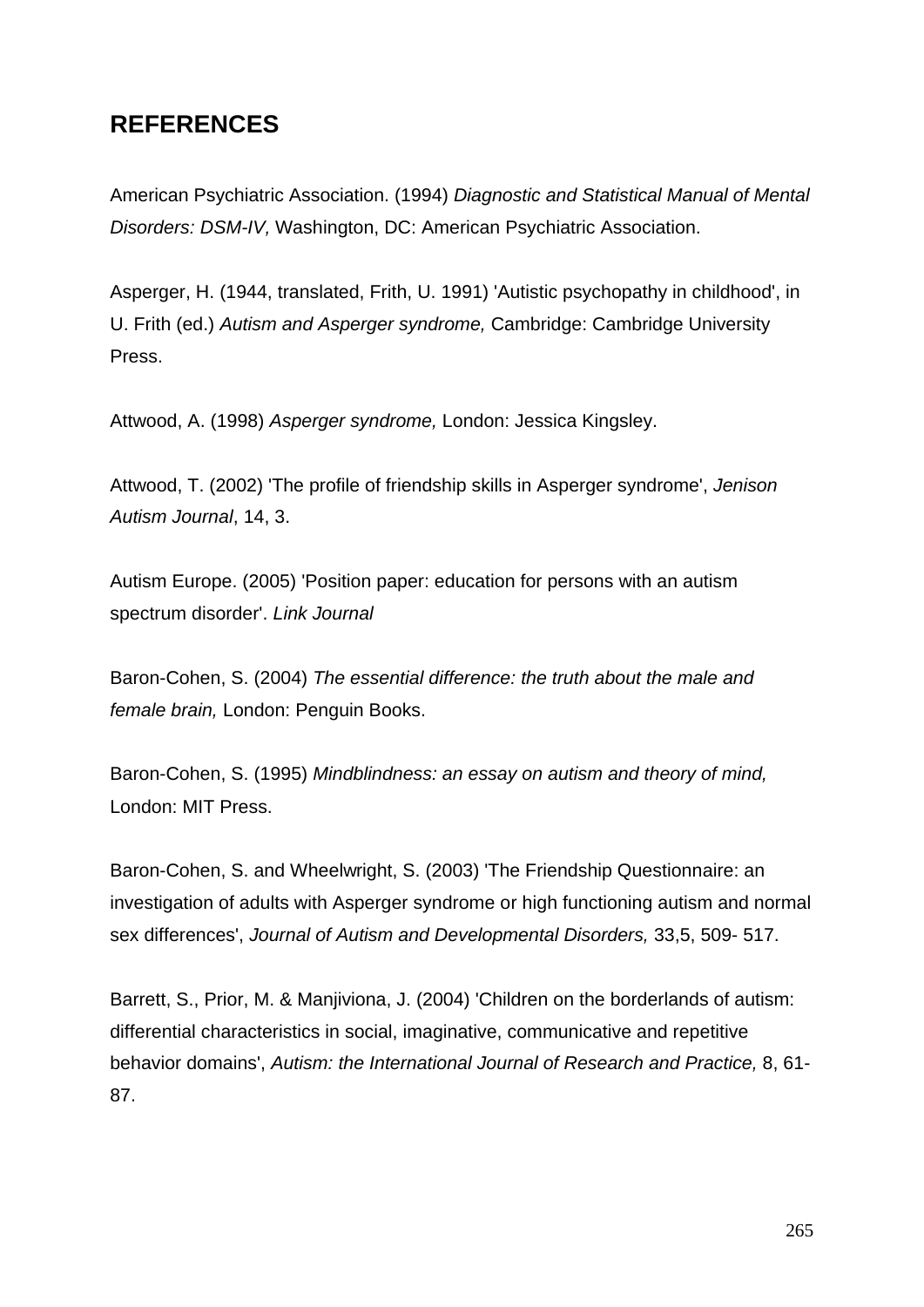Barry, T., Klinger, L.G., Lee, J.M., Palardy, N., Gilmore, T. and Bodin, S.D. (2003) 'Examining the effectiveness of an outpatient clinic-based social skills group for highfunctioning children with autism', *Journal of Autism and Developmental Disorders,* 33, 6, 685-701.

Bellini, S. (2004) 'Social skills deficits and anxiety in high functioning adolescents with autism spectrum disorders', *Focus on Autism and other Developmental Disorders, 19, 2*, 78-86.

Berger, D.S. (2001) *Music therapy, sensory integration and the autistic child* London: Jessica Kingsley.

Bishop, R. (2001) 'Designing for special educational needs in mainstream schools', *Support for Learning, 16, 2,* 56-63.

Bogdashina, O. (2003) *Sensory perceptual issues in autism and Asperger syndrome,* London: Jessica Kingsley.

Brock, C. (2003) 'Circles of support for individuals with autism', *Study weekend School of Education, University of Birmingham.* 12.04.03.

Broderick, K. and Mason-Williams, T. (eds) (2005) *Transition toolkit.* Kidderminster, British Institute of Learning Disabilities.

Bullock, C. (2005) 'Enhancing the understanding of relationships and sexuality of a fourteen year-old boy with autism', *Good Autism Practice Journal,* 6,2, 39-43.

Carrington, S., Templeton E and Papinczak, T. (2003) 'Adolescents with Asperger syndrome and friendship perceptions', *Focus on Autism and other Developmental Disabilities,* 18,4, 211-218.

Chalk, M. (2003) 'Social stories for adults with autism and learning difficulties', *Good Autism Practice Journal, 4*,2, 3-11.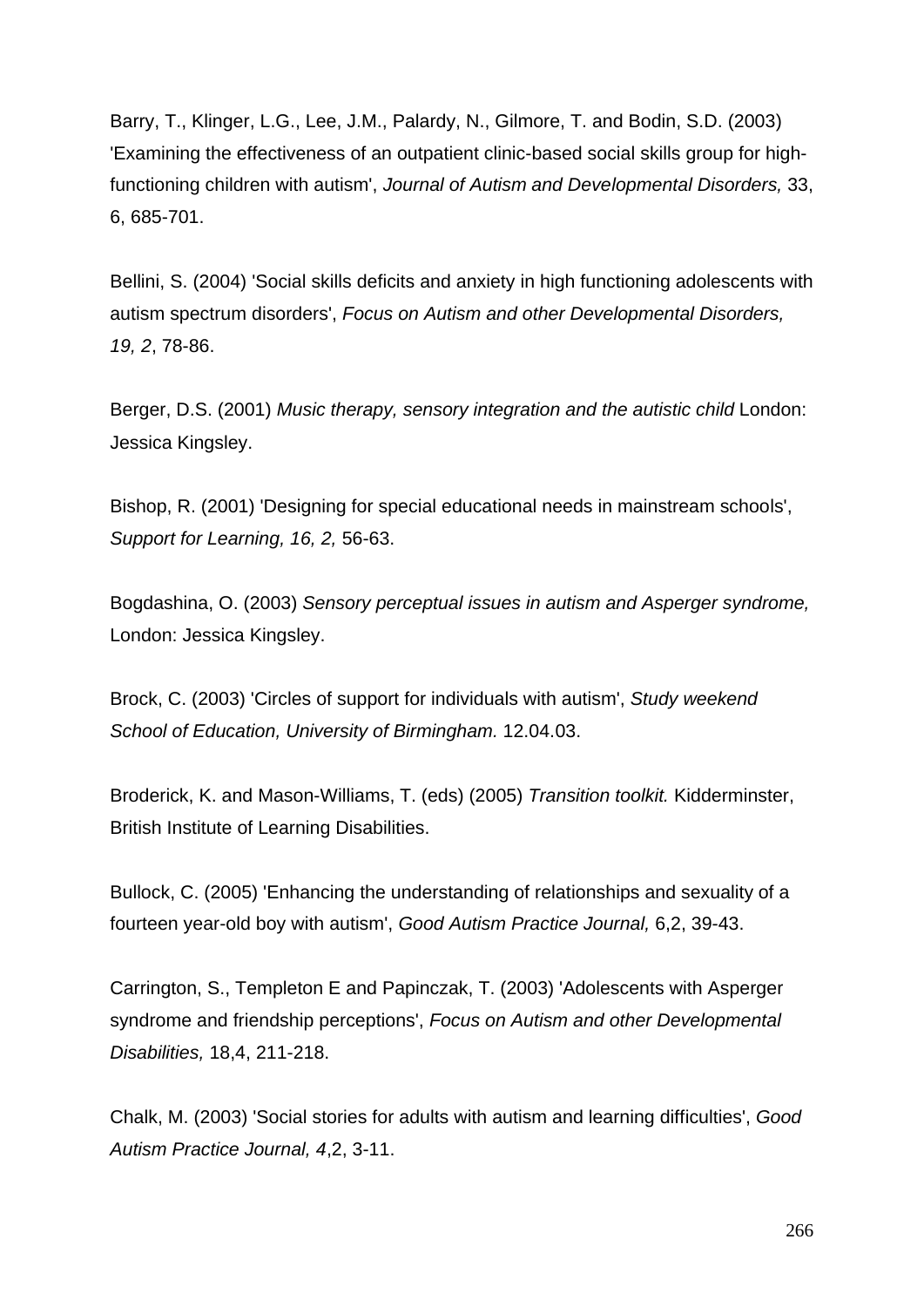Cook, L.L. and Stowe, S. (2003) 'Lecture given on Nottinghamshire Inclusion Support Service at Distance Education study weekend', *School of Education, University of Birmingham*.

Clements, J. and Zarkowska, E. (2001) *Behavioural concerns and autistic spectrum disorders,* London: Jessica Kingsley.

Cumine, V., Leach, J. and Stevenson, G. (1998) *Asperger syndrome: a practical guide for teachers,* London: David Fulton.

Dawson, M. (2004) 'Autism and ostracism in Paul Martin's Canada: not the usual autism letter', *Good Autism Practice Journal,* 5, 2, 68-70.

Department for Education and Skills. (2002) *Autistic Spectrum Disorders: Good Practice Guidance,* Nottingham: DfES.

Department for Education and Skills. (2003) *Children with autism: strategies for accessing the curriculum Key Stages 3 and 4*, London: DfES.

Department of Education. (2001) *A survey of pupils with Asperger's syndrome in primary and secondary schools in Northern Ireland.* Belfast: ETI.

Department of Education. (2003) *Autistic spectrum disorders: a guide to classroom practice*, Belfast: Department of Education.

Department of Education. (2005) *Guidance for schools: recording children with special educational needs*, Belfast: DE.

Department of Education and the Education and Training Inspectorate. (2005) *Evaluating provision for autistic spectrum disorders in schools*, Belfast: Department of Education and ETI.

Edmonds, G. and Worton, D. (2005) *The Asperger love guide*, London: Paul Chapman Publishing.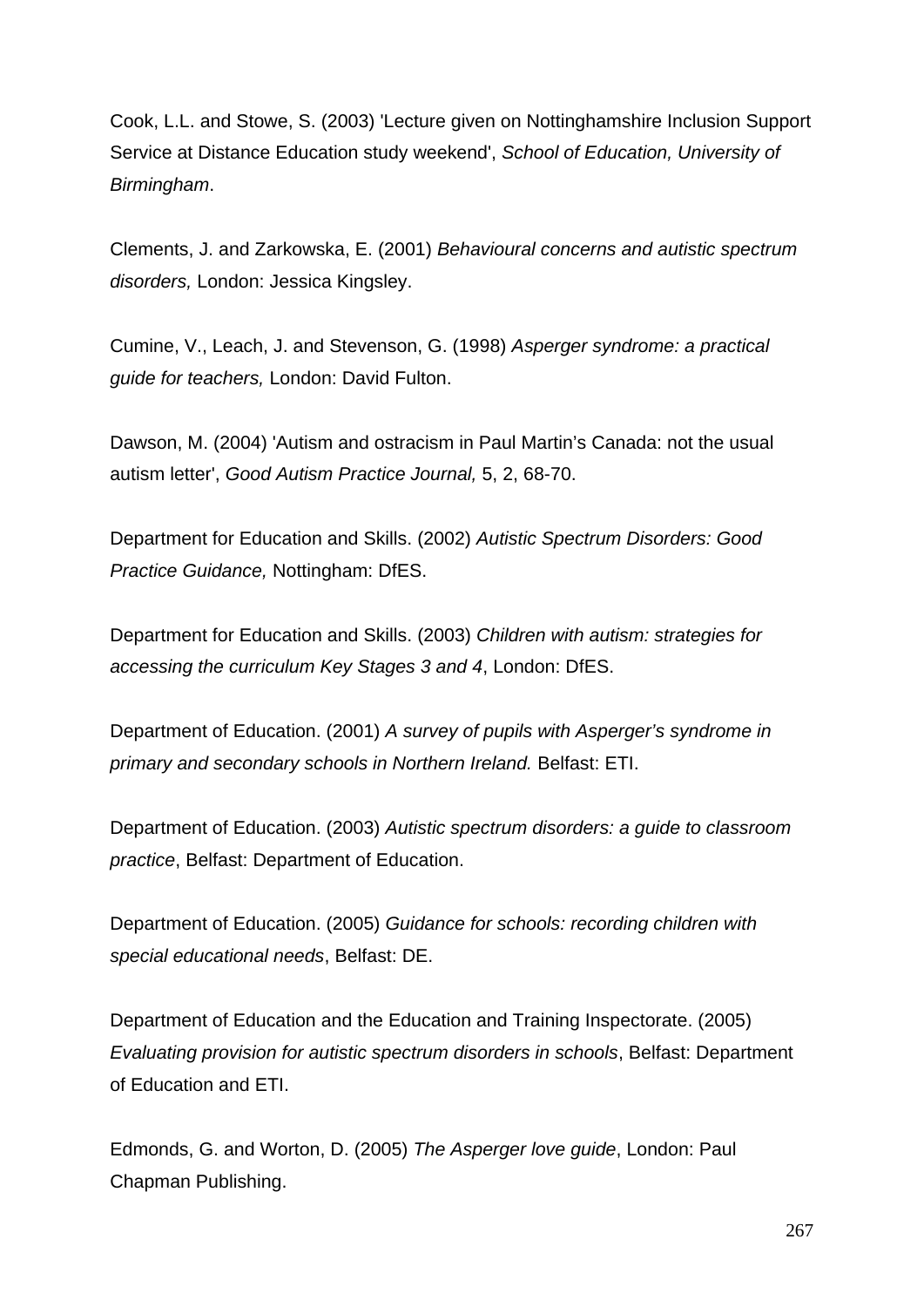Erangey, K. (2001) 'Using Social stories as a parent of a child with an ASD', *Good Autism Practice Journal,* 2, 1, 26-8.

Gerland, G. (1999) *A real person,* London: Souvenir Press.

Gillott, A, Furniss, F and Walter, A. (2001) 'Anxiety in high functioning children with autism', *Autism: the International Journal of Research and Practice*, 5, 3, 277-86.

Glashan, L., MacKay, G. and Grieve, A. (2004) 'Teachers' experience of support in the mainstream, education of pupils with autism', *Improving Schools,* 7,1, 49-60.

Gold, D. (1999) 'Friendship, leisure and support: the purpose of Circles of Friends of young people', *Journal of Leisurability, 26.3*.

Grandin, T. (1995) 'How people with autism think', in E. Schopler & G.B. Mesibov (eds.) *Learning & cognition in autism,* New York: Plenum Press.

Gray, C. (1998) 'Social stories and comic strip conversations with students with Asperger syndrome and high functioning autism', in E. Schopler, G.B. Mesibov & L.J. Kunce (eds.) *Asperger syndrome or high functioning autism?* New York: Plenum Press.

Gray, A.C. (1994) *The Social Story book*,Texas: Future Horizons.

Gray, C. (2000) *The new Social Story book: illustrated edition.* Arlington, TX: Future Horizons. www.TheGrayCenter.org

Gray, A.C. and Garand D.J. (1993) 'Social stories: improving responses of students with autism with accurate social information'. *Focus on Autistic Behaviour,* 8,1, 1-10.

Happe, F. (1994) *Autism: an introduction to psychological theory,* London: UCL Publications.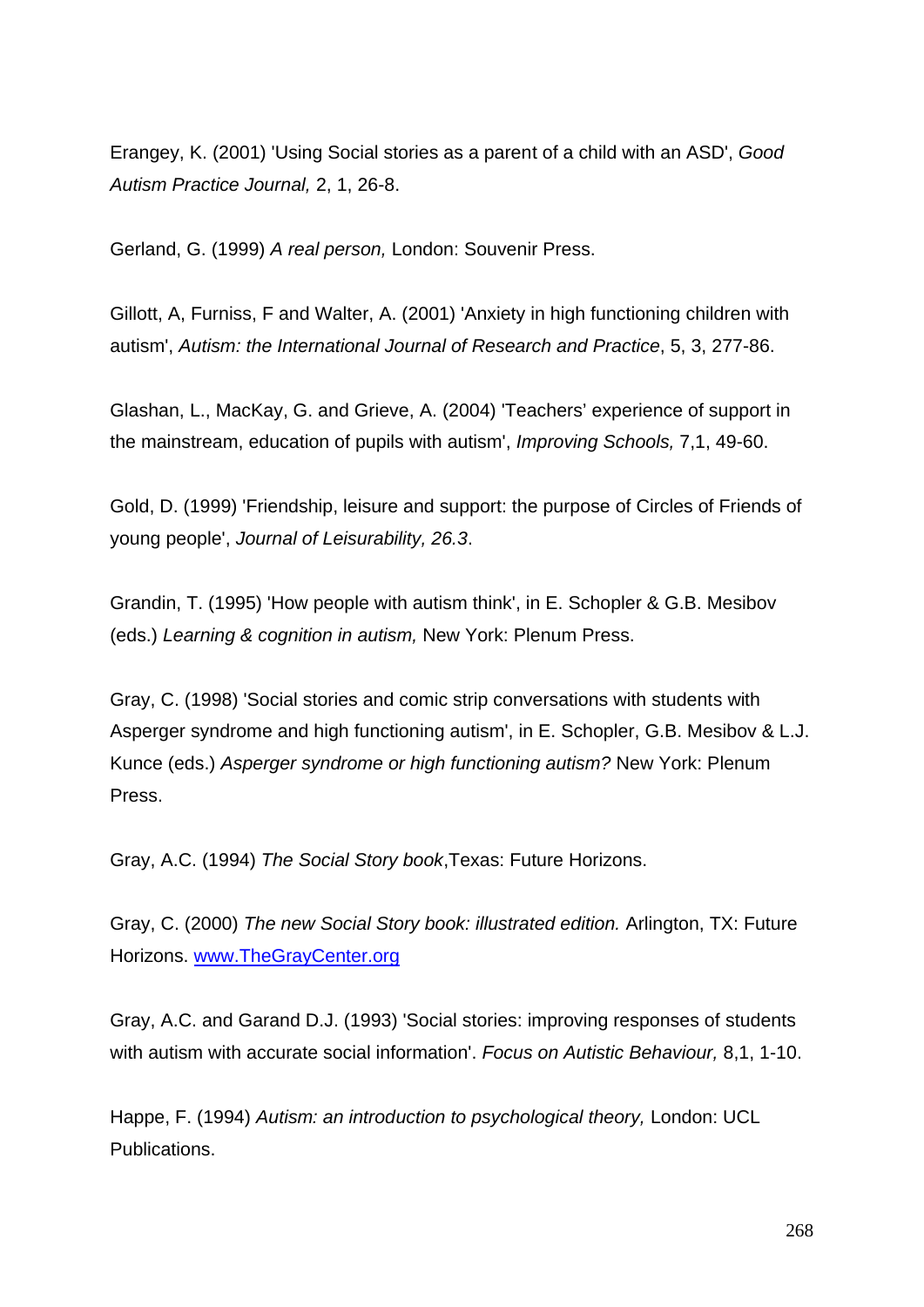Harpur, J., Lawlor, M. and Fitzgerald, M. (2006) *Succeeding with interventions for Asperger syndrome adolescents*, London: Jessica Kingsley Publishers.

Hart, A. and Geldhart, H. (2001) 'Inclusion: the parent's view', in G. Linfoot (ed.) *2001: an autism odyssey,* Sunderland UK Autism Research Unit, Autism North.

Hall, D.E. (2003) *He*a*lth for all children*, Oxford: Oxford University Press.

Henault, I. (2005) 'Understanding relationships and sexuality in individuals with Asperger syndrome', *Presentation at FAAAS Inc conference* www.faaas.org/doc.

Hesmondhalgh, M. and Breakey, C. (2001) *Access and inclusion for children with autistic spectrum disorders*: *let me in*, London: Jessica Kingsley.

Hesmondhalgh, M. (2006) *Autism, access and inclusion on the front line,* London: Jessica Kingsley.

Howlin, P. & Moore, A. (1997) 'Diagnosis in autism: a survey of over 1200 parents in the UK', *Autism: the International Journal of Research & Practice,* 1, 135-162.

Hunter, J. and O'Connor, U. (2006) 'In search of inclusion', *Support for Learning,* 21, 2, 53-56.

Hutton, A.M. and Caron, S.L. (2005) 'Experiences of families with children with autism in rural New England', *Focus on autism and other developmental disabilities*, 20, 3, 180-189.

Jackson, L. (2002), *Freaks, geeks and Asperger syndrome,* London: Jessica Kingsley.

Jackson, N. (2002), *Standing down, falling up: Asperger syndrome from the inside out,* Bristol: Lucky Duck Publishing Ltd.

Jacobsen, P. (2005) *Understanding how Asperger children and adolescents think*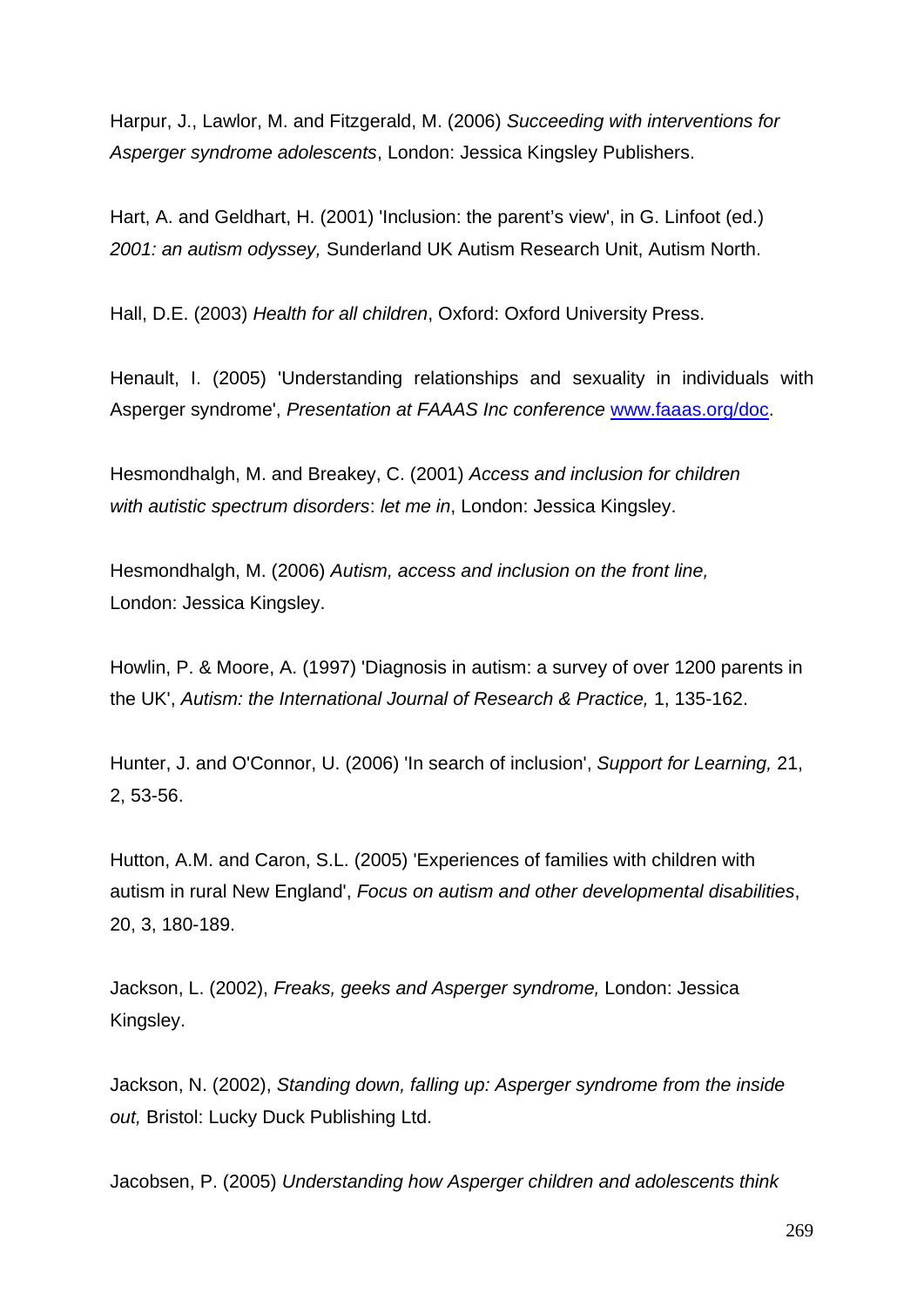*and learn*, London: Jessica Kingsley.

Joliffe, T., Lansdowne, R. & Robinson, T. (1992) *Autism: a personal account*, London: National Autistic Society.

Jones, G. (2006) 'Department for Education and Skills/Department of Health Good Practice Guidance on the education of children with autistic spectrum disorder', *Child: care, health and development*, 32, 5, 543-552.

Jones, G.E. (2002) *Educational provision for children with autism and Asperger syndrome,* London: David Fulton.

Jordan, R.R. (1999) *Autistic spectrum disorders: an introductory handbook for practitioners*, London: David Fulton.

Jordan, R.R. (2001) *Autism with severe learning difficulties,* London: Souvenir Press.

Jordan, R. (2003) 'School based interventions for children with specific learning difficulties', in M. Prior (ed.) *Learning and behavior problems in Asperger syndrome,* New York: the Guilford Press.

Jordan, R. (2004) Educational implications of autism and visual impairment, in L. Pring (ed.) *Autism and visual impairment,* Oxford: Oxford University Press.

Jordan, R.R. (2005a) 'Diagnosis and the identification of special educational needs for children at the "able" end of the autism spectrum: reflections on social and cultural influences', *Autism News: Orange County and the Rest of the World,* 2, 1 13-16.

Jordan, R. (2005b) 'Autistic spectrum disorders', in A. Lewis & B. Norwich (eds.) *Special teaching for special children? Pedagogy for special educational needs,* Milton Keynes: Open University Press.

Jordan, R. and Jones, G. (1996) *Educational provision for children with autism in Scotland*, Glasgow: SOEID.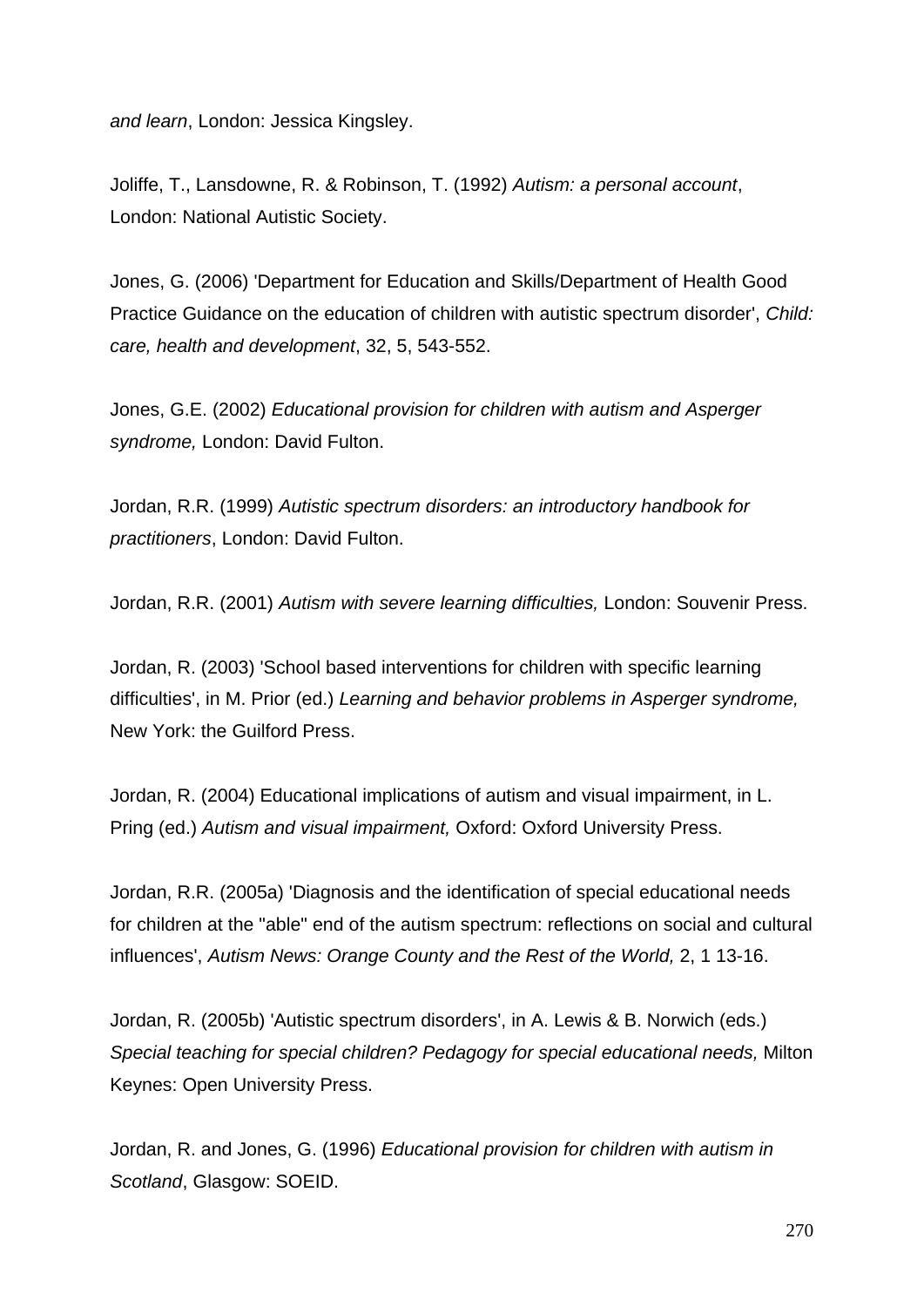Jordan, R., Jones, G. and Murray, D. (1998) *Review of research on educational interventions in autism, Research report 77,* Nottingham: DfES.

Kanner, L. (1943) 'Autistic disturbances of affective contact', *Nervous Child,* 2, 217- 250.

Kilpatrick, R. (2006) 'Guest editorial', *Support for Learning*, 21, 2, 50-52.

Kim, J.A., Szatmari, P, Bryson, S., Streiner, D. and Wilson, F. (2000) 'The prevalence of anxiety and mood problems among children with autism and Asperger syndrome', *Autism: the International Journal of Research and Practice*, 4, 2, 117-32.

Kluth, P. (2003) *You're gonna love this kid,* London: Jessica Kingsley Publishers.

Kuttler, S., Myles, B.S. and Carlson, K.J. (1998) 'The use of Social Stories to reduce precursors to tantrum behaviour in a student with autism', *Focus on Autism and Developmental Disorders,* 13,3, 176-182.

Lawson, W. (1998) *Life behind glass* Sydney: Southern Cross University Press.

Lawson, W. (2000) *A life behind glass*, London: Jessica Kingsley.

Lawson, W. (2003) 'Remembering school', in M. Prior (ed.) *Learning and behavior problems in Asperger syndrome,* New York: Guilford Press.

Lawson, W. (2004) *Sex, sexuality and the autism spectrum*, London: Jessica Kingsley Publishers.

Le Couteur, A. (1996) 'The clinical manifestations of the broader phenotype in autism: evidence from the British twin and family studies', in P Shattock & G. Linfoot (eds.) *Therapeutic intervention in autism: research to practice,* Sunderland UK: Autism Research Unit, Autism North.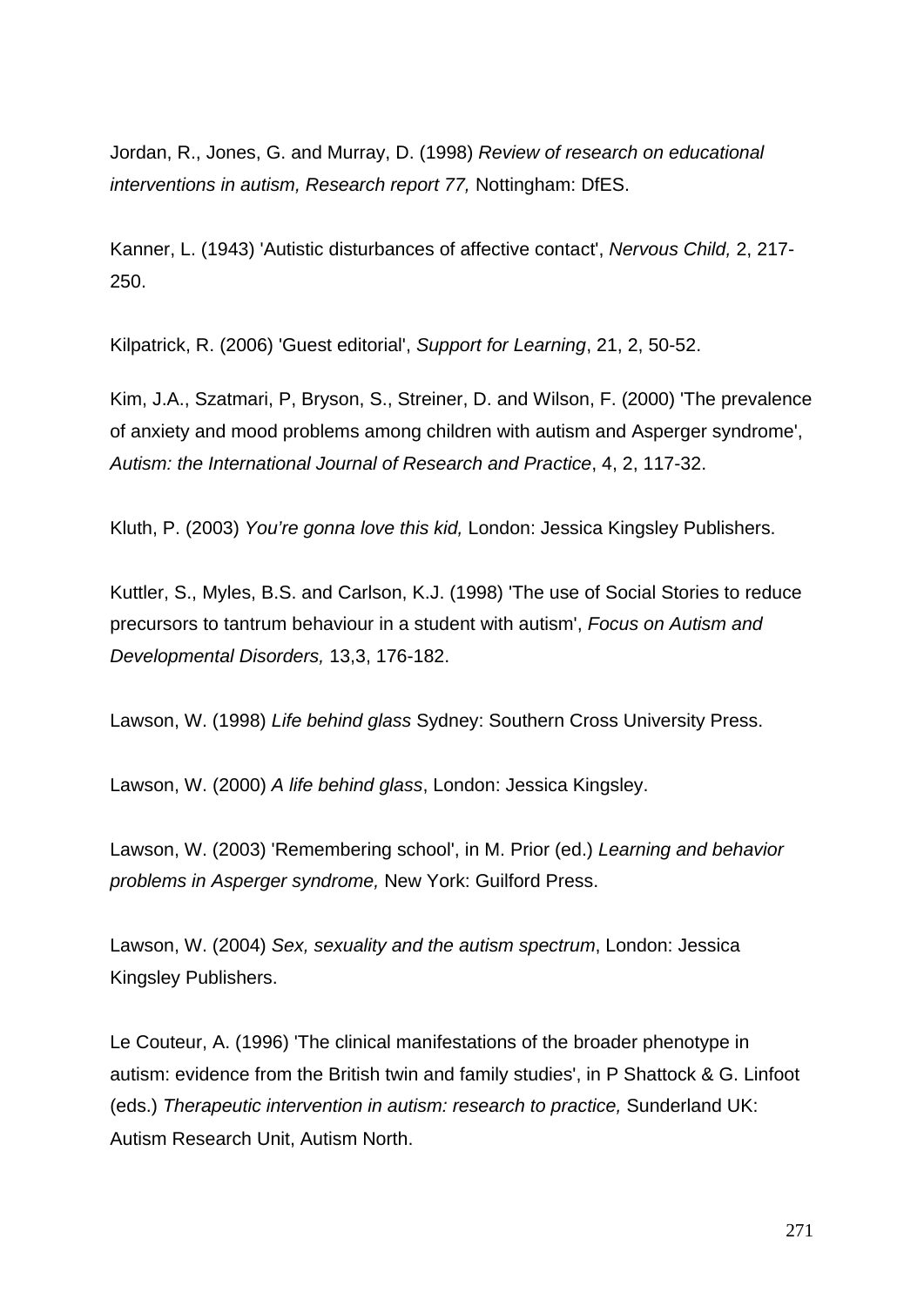Lord, C., Risi, S., Lambrecht, L., Cook, E.H., Leventhal, B.L., Dilavore, P.C. (2000) 'The Autism Diagnostic Observation Schedule-Generic: a standard measure of social and emotional deficits associated with the spectrum of autism', *Journal of Autism and Developmental Disorders,* 30, 3, 205-23.

McConkey, R., McGreevy, E., Crawford, H. and Cassidy, A. (2003) *The Keyhole Early Intervention Project in Autistic Spectrum Disorder*, Belfast: PAPA.

MacRobbie, F. (2005) **'**Specialist units in mainstream school primary schools: management issues, roles and responsibilities', *Good Autism Practice Journal* 6,1, 24-29.

Martin, N. (2003) 'Support at University for intellectually able students with autism and Asperger's syndrome', *Good Autism Practice Journal,* 4, 1, 51-52.

Martin, N. (2006) 'Supporting students with Asperger syndrome in Higher Education: what Universities need to know and to put in place', *Good Autism Practice Journal,* 7, 2, 51-60.

Mastralengo, S. (2005) 'A peer-meditated buddy programme: an evaluation of process and outcomes', *Good Autism Practice Journal* 6,1 38-46.

Mesibov, G., Shea, V. and Schopler, E. (2004) *The TEACCH approach to autistic spectrum disorders*, New York: Plenum Press.

Mesibov,G. and Howley, M. (2003) *Accessing the curriculum for pupils with autistic spectrum disorders: using the TEACCH programme to help inclusion,* London: David Fulton.

Mitchell, C. (2005) *Glass half empty, glass half full*, Bristol: Lucky Duck.

Moran, H. (2006) 'Using a Personal Construct Psychology assessment technique (Drawing the Ideal Self) with young people with ASD to explore the child's view of the self', *Good Autism Practice Journal,* 7, 2.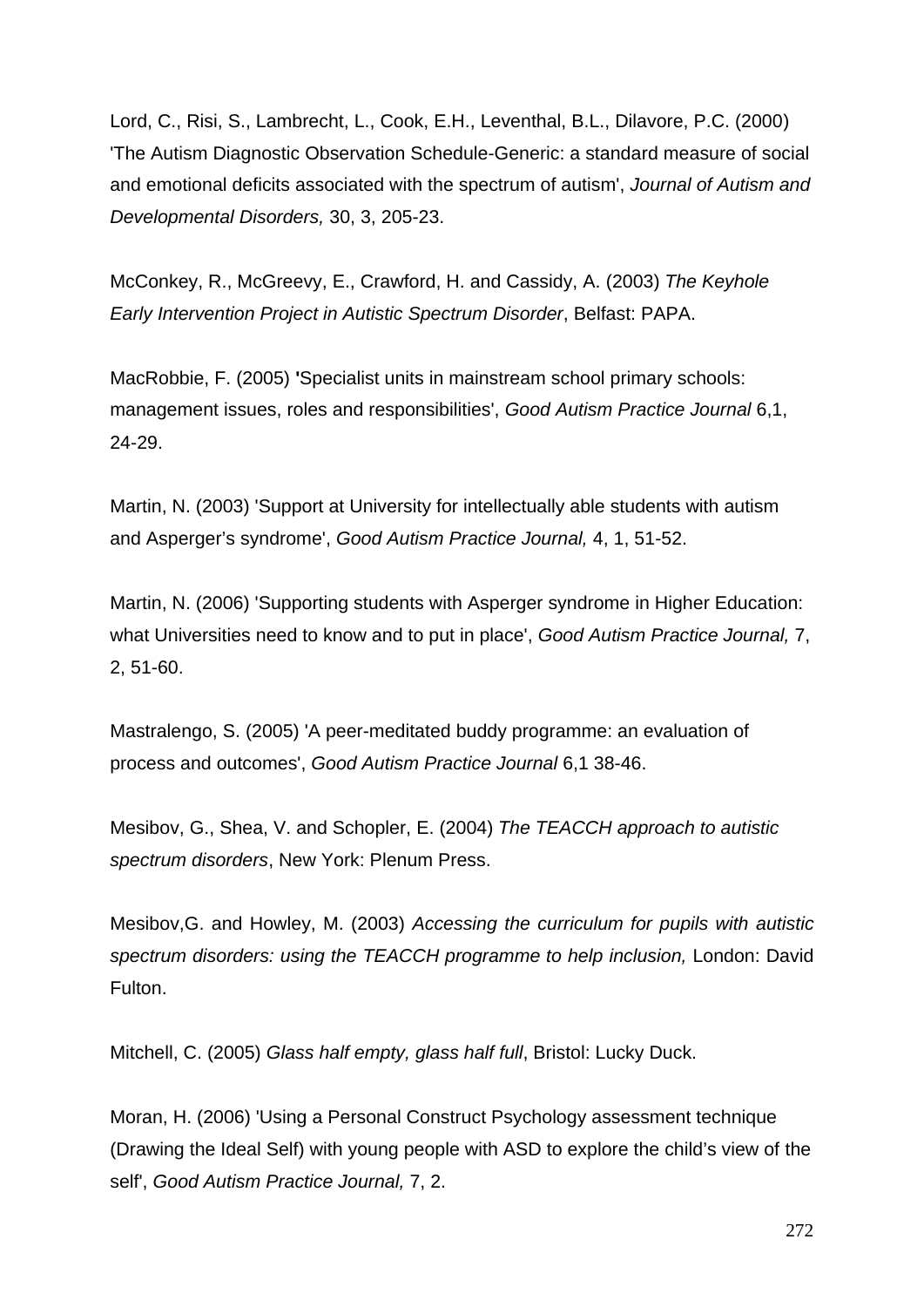Moxon, L. (2004) 'Lecture on sex and sexuality with people with ASDs', *Good Autism Practice Conference,* Harrogate.

Myles, B.S. (2001) *Asperger syndrome and adolescence: practical solutions for school success,* London: Jessica Kingsley Publishers.

Newson, E. (2000) 'Writing to children and young people with Asperger syndrome', *Good Autism Practice Journal,* 1, 2, 17-27.

National Initiative for Assessment and Screening in Autism. (2003) *The National Plan for Autism: Children,* London, The National Autistic Society.

Parents and Professionals Autism (PAPA). Department of Education, Department of Education and Science, NI, (2003) *Autistic spectrum disorder- a teacher's toolkit CD ROM*, Belfast.

Plimley, L. (2004) 'Analysis of a student task to create an autism-friendly living environment', *Good Autism Practice Journal,* 5,2, 35-41.

Plimley, L. and Bowen, M. (2006a) *Autistic spectrum disorders in the secondary school*, London: Paul Chapman, Sage.

Plimley, L. and Bowen, M. (2006b) LEA inclusive schools training programme, on behalf of Autism Cymru.

Preece, D. & Jordan, R. (in press) 'Social workers' understanding of autistic spectrum disorders: an exploratory investigation', *British Journal of Social Work.*

Prince-Hughes, D. (2002) (ed.) *Aquamarine blue 5: personal stories of college students with autism,* London: Swallow Press.

Prior, M. (2003)' What do we know and where should we go?' in M. Prior (ed.) *Learning and behavior problems in Asperger syndrome,* New York: Guilford Press.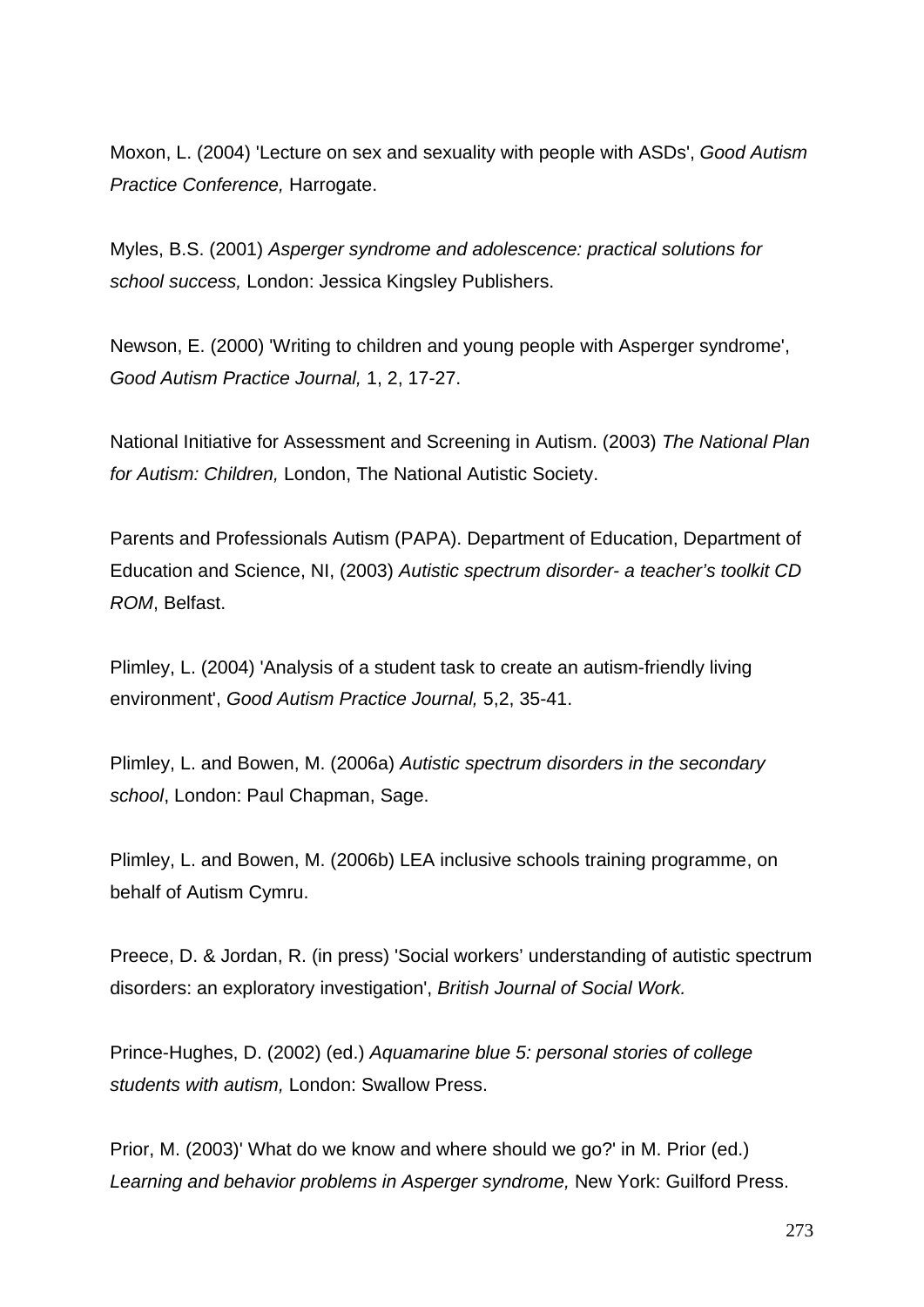Pukki, H. (2003) 'Developing expressions of sexuality: the perspective and experiences of able autistic people', *Good Autism Practice Journal* 4,2, 60-65.

Reitzel, J.A. & Szatmari, P. (2003) 'Cognitive and academic problems', in M. Prior, (ed.) *Learning and behavior problems in Asperger syndrome,* New York: Guilford Press.

Rigg, M. (2002) 'Educational issues for the child with Asperger syndrome', *Good Autism Practice Journal, 3*,2 29-35.

Rinaldi, W. (1993) *The Social Use of Language Programme.* Windsor: NFER.

Rowe, D. (1999) 'Do Social Stories benefit children with autism in mainstream primary schools?' *British Journal of Special Education,* 26, 1, 12-14.

Sainsbury, C. (2000) *Martian in the playground.* Bristol: Lucky Duck Publishing.

Schopler, E. and Mesibov, G. (1993) *Autism in adolescents and adults*, New York: Plenum.

Scottish Intercollegiate Guidance Network. (2006) *Assessment, diagnosis and clinical interventions for children and young people with autism spectrum disorders*, Scotland: NHS.

Segar, M. (1997) *Coping with Asperger syndrome,* Nottingham: Early Years Centre.

Skuse, D., Warrington, R., Bishop, D., Chowdury, U., Lau, and Mandy, L. (2004) 'The developmental, dimensional and diagnostic interview (3di): a novel computerized assessment for autism spectrum disorders', *Journal of the American Academy of Child and Adolescent Psychiatry,* 43, 5, 548-58.

Sofronoff, K. & Attwood, T. (2003) 'A cognitive behaviour therapy intervention for anxiety in children with Asperger syndrome', *Good Autism Practice Journal,* 4, 2, 22- 28.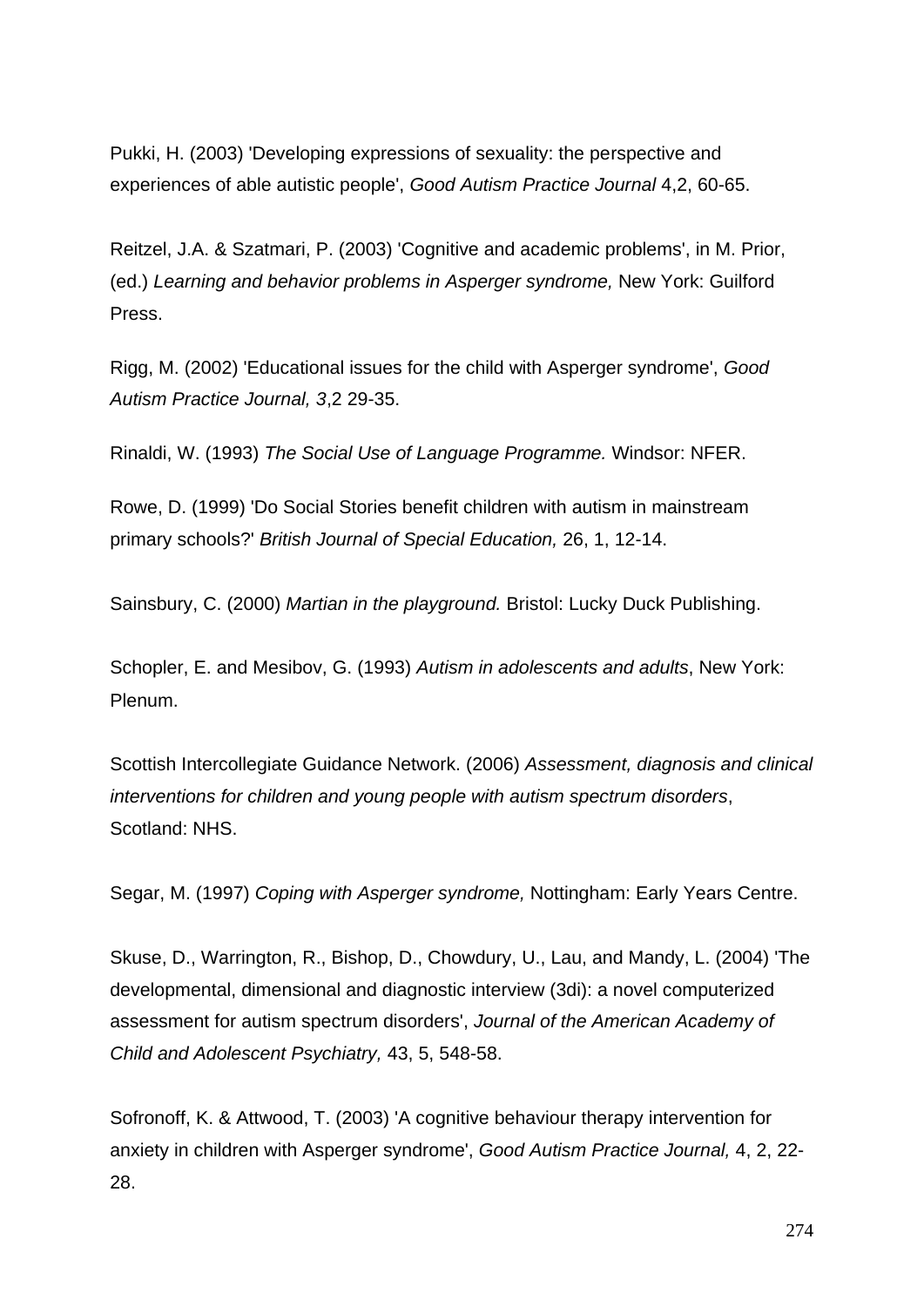Sperry, V. (1998) 'From the inside looking out - a view of the world as seen by one with Asperger syndrome'*, Autism: the International Journal of Research and Practice,* 2, 81-86.

Stephenson, J. (2002) 'Characterisation of multisensory environments: why do teachers use them?' *Journal of Applied Research in Intellectual Disabilities,*15, 73-77.

Szatmari, P. (2004) *A mind apart*, New York: Guilford Press.

Tantam, D. (2003) 'Assessment and treatment of comorbid emotional and behavior problems', in M. Prior (ed.) *Learning and behavior problems in Asperger syndrome,* New York: the Guilford Press.

Volkmar, F. (1998) 'Categorical approaches to the diagnosis of autism: an overview of DSM-IV and ICD-10', *Autism: the International Journal of Research and Practice,*  2, 45-60.

Wheelwright, S. and Baron-Cohen, S. (2001) 'The link between autism and skills such as engineering, maths, physics and computing : a reply to Jarrold and Routh', *Autism: the International Journal of Research and Practice,* 5, 223-7.

Whitaker, P., Barratt, P., Joy, H., Potter, M. and Thomas, G. (1998) 'Children with autism and peer group support using Circles of Friends', *British Journal of Special Education,* 25,2, 60-64.

Williams, D. (1996) *Autism: an inside-out approach,* London: Jessica Kingsley.

Wilkinson, L. (2005) 'Supporting the inclusion of a student with Asperger syndrome: a case study using conjoint behavioural consultation and self- management', *Educational Psychology in Practice,* 21,4, 307-326.

Wing, L. (1981)' Asperger syndrome: a clinical account', *Psychological Medicine,* 11, 115-129.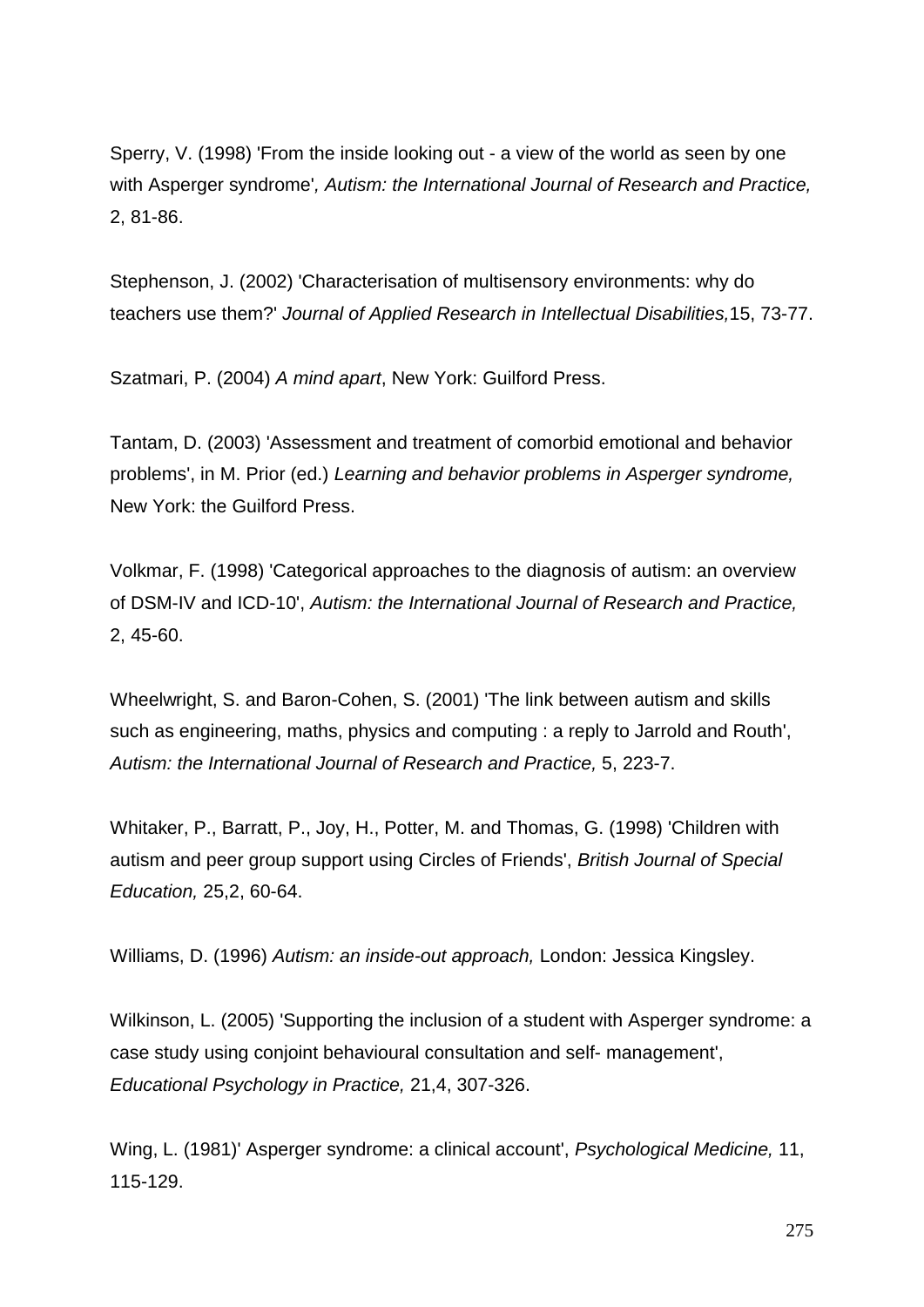Wing, L. (1988) 'The continuum of autistic characteristics', in E. Schopler and G.B. Mesibov (eds.) *Diagnosis and assessment in autism,* New York: Plenum Press.

Wing, L. (1996) *The autistic spectrum: a guide for parents and professionals,*  London, Constable.

Wing, L. and Gould, J. (1979) 'Severe impairments of social interaction and associated abnormalities in children: epidemiology and classification', *Journal of Autism and Developmental Disorders,* 9, 11-29.

Wing, L., Leekam, S.R., Libby, S.J., Gould, J., Larcombe, M. (2002) 'The diagnostic interview for social and communication disorders: background, inter-rater reliability and clinical use', *Journal of Child Psychology and Psychiatry and Allied Disciplines*, 43, 3, 307-25.

Winter, M. (2003) *Asperger's syndrome: what teachers need to know*, London: Jessica Kingsley.

World Health Organisation. (1993) *International Classification of Diseases: 10th revision,* Geneva, WHO.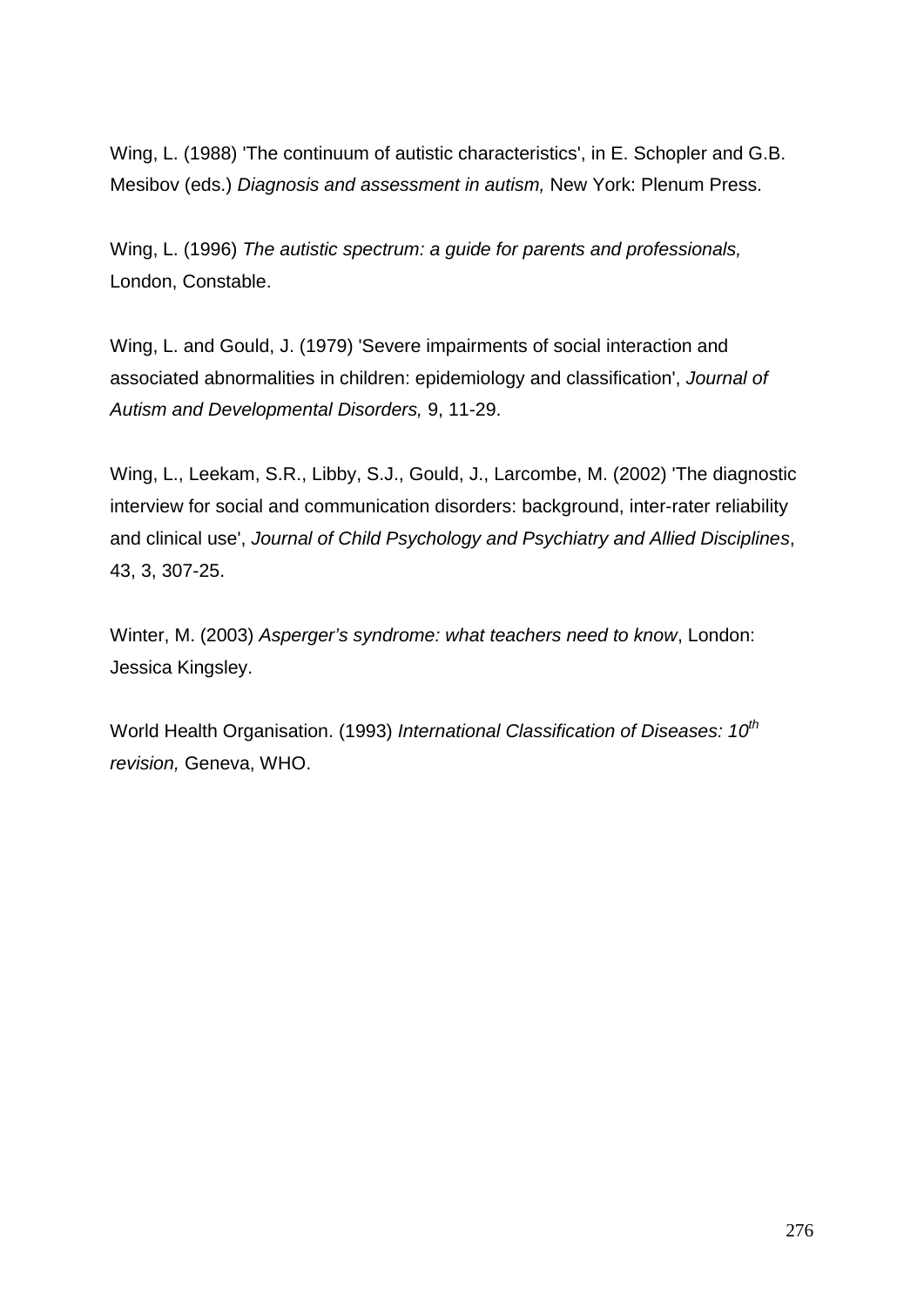# **FURTHER READING ON PARTICULAR TOPICS**

# **Adulthood**

Harpur, J., Lawlor, M. and Fitzgerald, M. (2006) *Succeeding with interventions for Asperger syndrome adolescents*, London: Jessica Kingsley Publishers.

Howlin, P. (1997) 'Prognosis in autism: do specialist treatments affect long-term outcome', *European Child and Adolescent Psychiatry, 6*, 55-72.

Howlin, P. (2000) 'Outcome in adult life for more able individuals with autism or Asperger syndrome', *Autism: International Journal of Research and Practice*, 4, 1, 63–83.

Howlin, P. (2003) *Preparing for adulthood*, London: Routledge 2<sup>nd</sup> edition.

Howlin P. (2004) 'Adult outcome for children with autism', *Journal of Child Psychology and Psychiatry*, 45, 2, 212 – 229.

# **Asperger syndrome**

Bolick, T. (2004) *Asperger syndrome and adolescence*: London: Fair Winds Press.

Attwood, A. (1998) *Asperger syndrome,* London: Jessica Kingsley.

Cumine, V., Leach, J. and Stevenson, G. (1998) *Asperger syndrome: a practical guide for teachers,* London: David Fulton.

Frith, U. (2003) *Autism: explaining the enigma. Second edition*. London: Blackwell Publishing.

Frith, U. (1991) (ed.) *Autism and Asperger syndrome,* Cambridge: Cambridge University Press.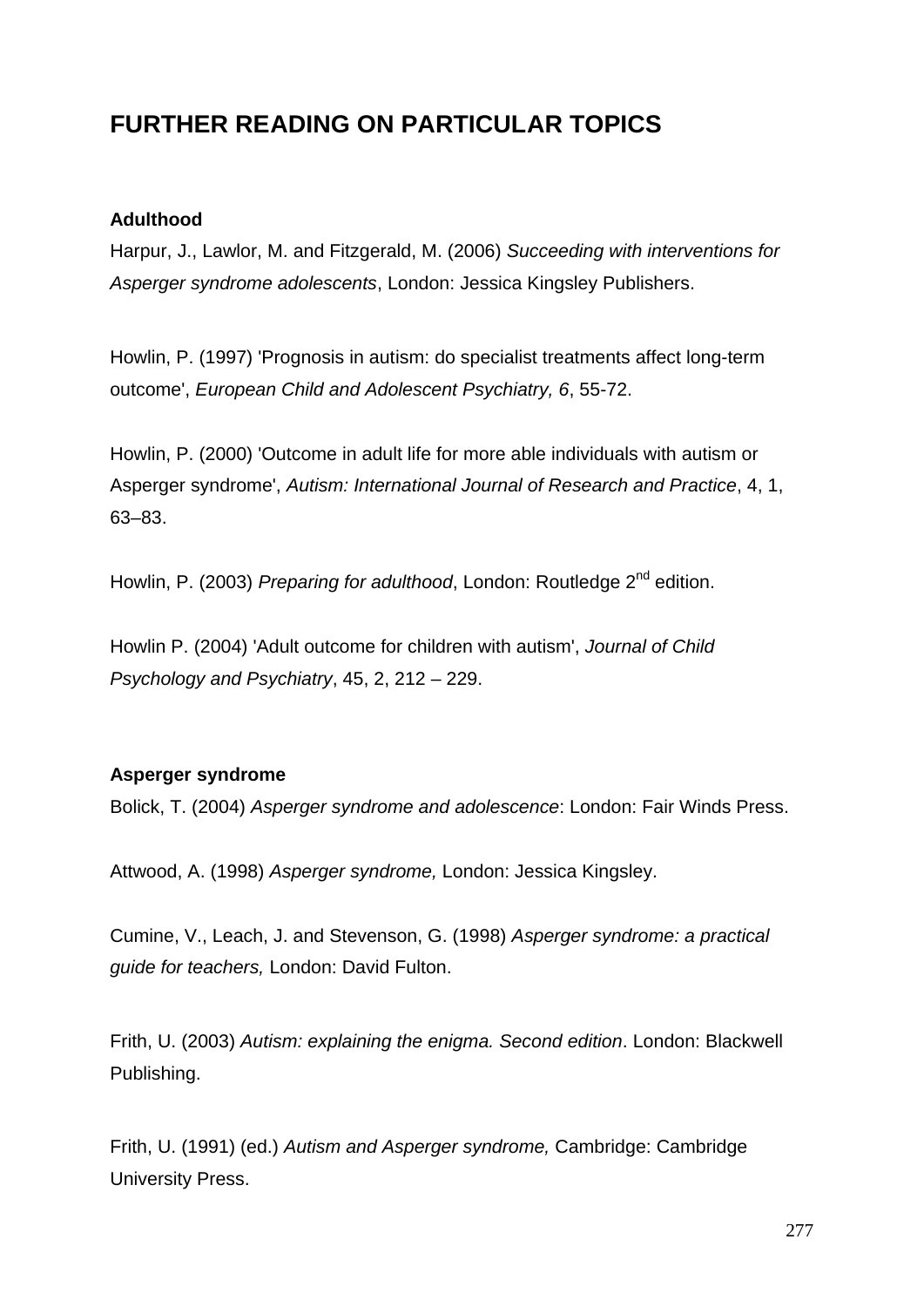Gillberg, C. and Ehlers, S. (2006) *Asperger syndrome: an overview*, London: NAS.

Gillberg, C. and Ehlers, S. (1998) 'High-functioning people with autism and Asperger syndrome: a literature review', in E. Schopler, G. B. Mesibov and L. J. Kunce (eds) *Asperger syndrome or high-functioning autism?* New York & London: Plenum Press.

Jacobsen, P. (2005) *Understanding how Asperger children and adolescents think and learn*, London: Jessica Kingsley.

Prior, M. (ed.) (2003) *Learning and behavior problems in Asperger Syndrome* New York, Guilford Press.

#### **Cognitive behaviour therapy**

Hare, D.J. (1997) 'The use of cognitive behavioural therapy with people with Asperger syndrome: a case study', *Autism*, 1, 2, 215-225.

Hare, D. (2004) 'Developing cognitive behavioural work with people with ASD', *Good Autism Practice Journal*, 5, 1, 18-22.

Hare, D.J., Jones, J.P.R. and Paine, C. (1999) 'Approaching reality: the use of personal construct assessment in working with people with Asperger syndrome', *Autism,* 3, 2, 165-176.

Hill, E., Berthoz, S. and Frith, U. (2004) 'Cognitive processing of own emotions in individuals with autistic spectrum disorder and in their relatives', *Journal of Autism and Developmental Disorders, 34,* 2, 229-235.

Lord, C. (1995) 'The treatment of high-functioning adolescents with autism: a cognitive behavioural approach', in MA Reinecke and FM Dattilio (eds.) *Cognitive therapy with children and adolescents: a casebook for clinical practice,* New York: Guilford Press.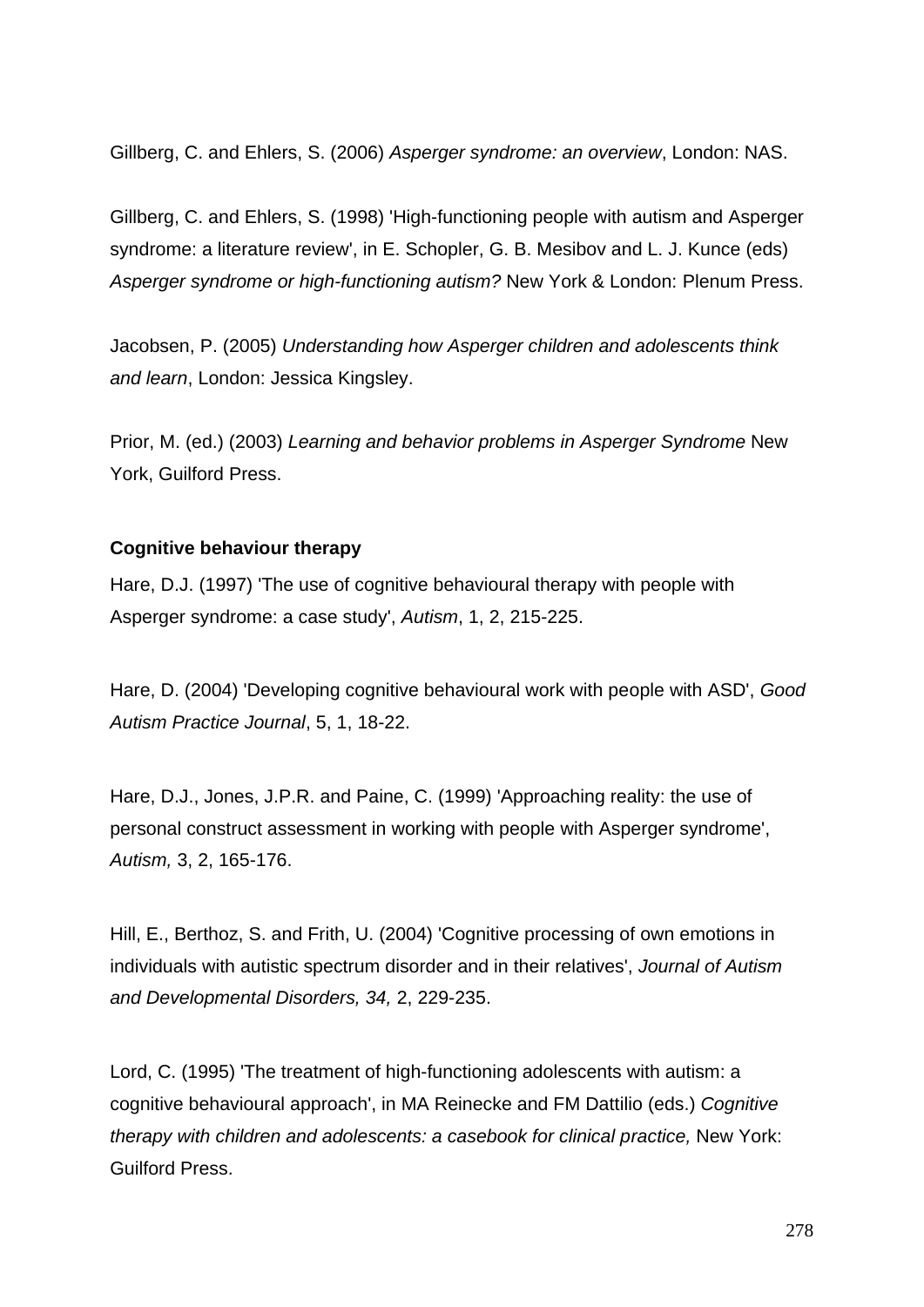# **Communication**

Bogdashina, O. (2004) *Communication Issues in Autism and Asperger Syndrome: Do we speak the same language?* London: Jessica Kingsley Publishers.

Harpur, J., Lawlor, M. and Fitzgerald, M. (2006) *Succeeding with interventions for Asperger syndrome adolescents: a guide to communication and socialization in interaction therapy*, London: Jessica Kingsley.

Potter, C. and Whitaker, C.A. (2000*) Enabling communication in children with autistic spectrum disorders*, London: Jessica Kingsley.

# **Daily living skills**

Durand, V.M. (1998) *Sleep better: a guide to improving sleep for children with special needs*, London: Jessica Kingsley.

Legge, B. (2001) *Can't eat, won't eat: dietary difficulties and autistic spectrum disorders*, London: Jessica Kingsley.

Wheeler, M. (1999) *Toilet training for individuals with autism and related disorders*, London: Jessica Kingsley.

# **Diagnosis and prevalence of ASD and AS**

American Psychiatric Association. (1994). *Diagnostic and Statistical Manual of Mental Disorders, 4th edition.* Washington, DC: American Psychiatric Association.

Bishop, D. (1989) 'Autism, Asperger's syndrome and semantic-pragmatic Disorder: where are the boundaries?' *British Journal of Disorders in Communication,* 24, 107 – 121.

Ehlers, S. and Gillberg, C. (1993). 'The epidemiology of Asperger syndrome. a total population study', *Journal of Child Psychology and Psychiatry,* 34, 1327–1350.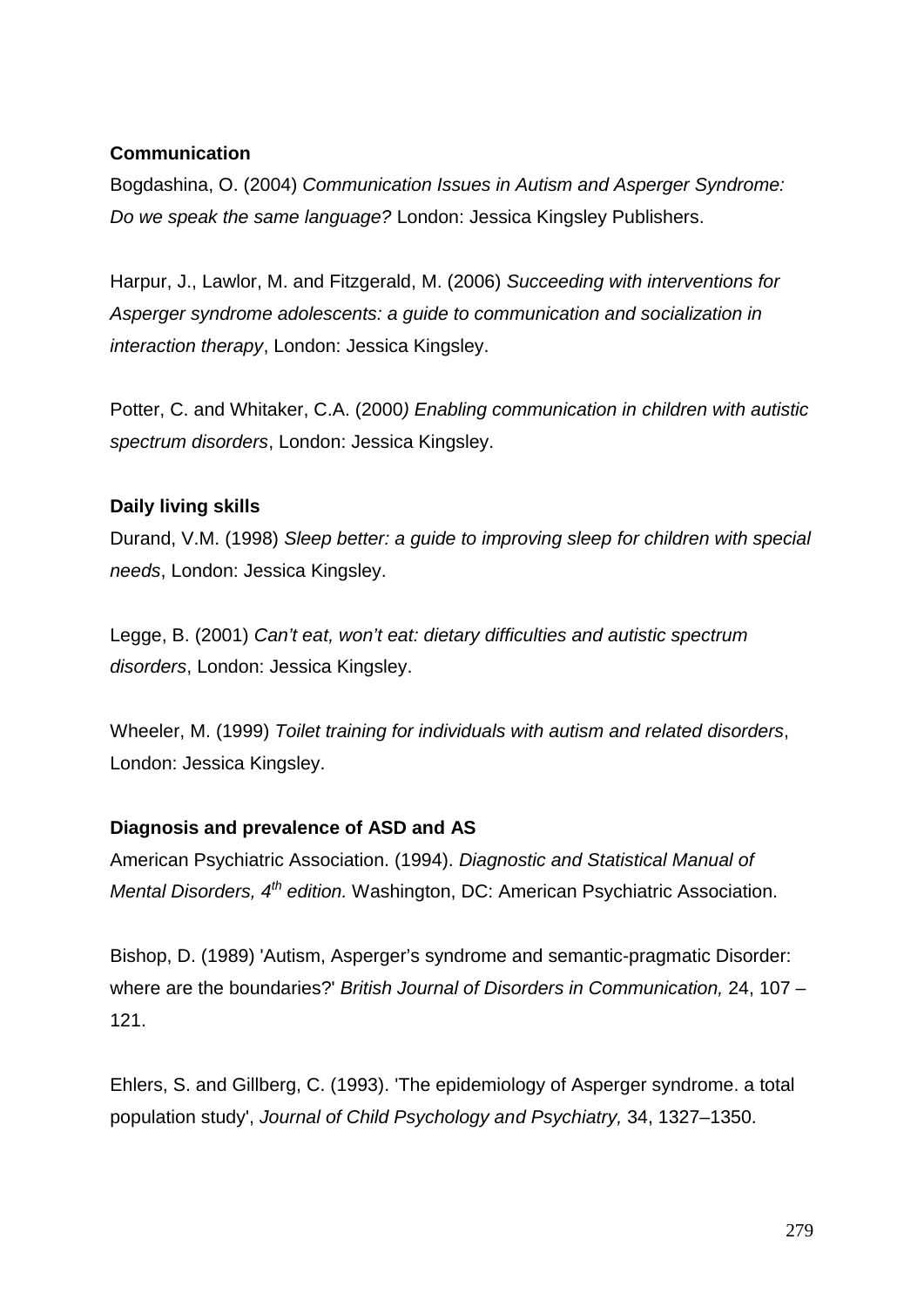Fitzgerald, M. and Corvin, A. (2001) 'Diagnosis and differential diagnosis of Asperger syndrome', *Psychiatric Treatment*, 7, 310–318.

Fombonne, E. (1997) 'Prevalence of autistic spectrum disorders in the UK', *Autism: The International Journal of Research and Practice*, 1, 227–229.

Fombonne, E. (2003) 'Epidemiological surveys of autism and other pervasive developmental disorders: an update', *Journal of Autism and Developmental Disorders, 33*, 4, 365-382.

Gillberg, C. and Billstedt, E. (2000) 'Autism and Asperger syndrome: coexistence with other clinical disorders', *Acta Psychiatrica Scandinavica, 102*, 321-330.

Gilliam, J. E. (2001) *Gilliam Asperger's Disorder Scale*, Texas : Pro-ed.

Howlin, P. & Moore, A. (1997) 'Diagnosis in autism: a survey of over 1200 parents in the UK', *Autism: the International Journal of Research & Practice,* 1, 135-162.

Howlin, P. and Asgharian, A. (1999) 'The diagnosis of autism and Asperger syndrome: findings from a survey of 770 families', *Developmental Medicine and Child Neurology*, 41, 834–839.

Kerbeshian, J., Burd, L. and Fisher, W. (1990) 'Asperger's syndrome: to be or not to be?' *British Journal of Psychiatry*, 156, 721–725.

Kugler, B. (1998) 'The differentiation between autism and Asperger syndrome'*, Autism: The International Journal of Research and Practice*, 2, 11–32.

Murray, D. (2006) (ed.) *Coming out Asperger's: diagnosis and disclosure*, London: Jessica Kingsley.

Myles, B.S., Bock, S.J. and Simpson, R.L. (2001) *Asperger Syndrome Diagnostic Scale* (ASDS), Texas: Pro-Ed.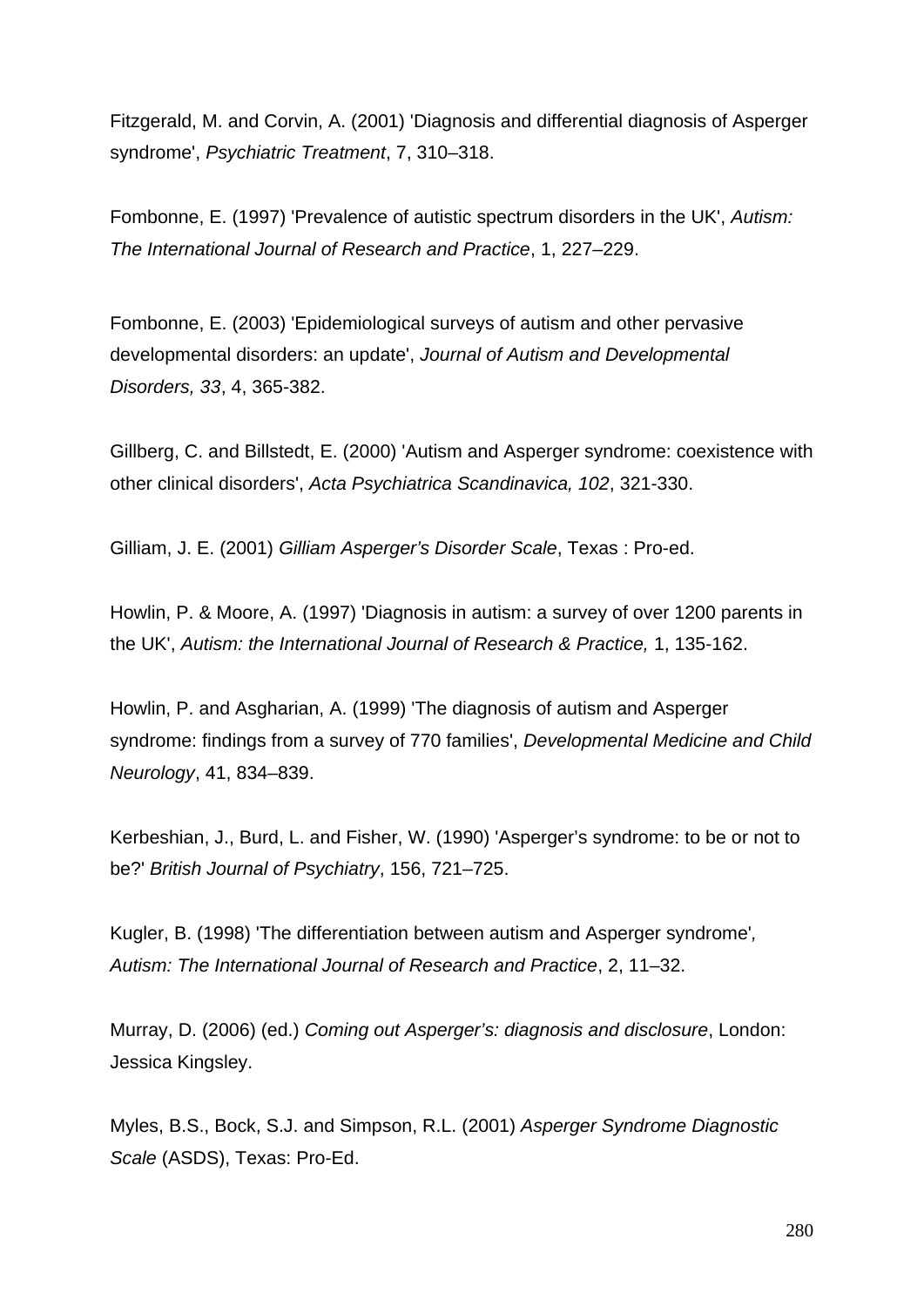National Initiative for Assessment and Screening in Autism. (2003) *The National Autism Plan for Children,* London: National Autistic Society.

Ozonoff, S., Rogers, S.J. and Pennington, B. F. (1991)' Asperger's syndrome: evidence of empirical distinction from high functioning autism'*, Journal of Child Psychology and Psychiatry,* 29, 1107–1122.

Scott, F., Baron-Cphen, S., Bolton, P. and Brayne, C. (2002) 'The CAST ( Childhood Asperger Syndrome Test): preliminary development of a UK screen for mainstream primary-school aged children', *Autism*, 6, 1, 9-31.

Volkmar, F.R. and Sparrow, S. (2000) (eds) *Asperger syndrome*, New York: Guilford Press.

Wing, L. (1981) 'Asperger's syndrome: a clinical account'*, Psychological Medicine*, 11, 115–129.

Wing, L. (2003) *Diagnostic Interview for Social and Communication Disorders,* Centre for Social and Communication Disorders, Elliot House, 113 Masons Hill, Bromley, Kent BR2 9HT.

#### **Educational needs and interventions**

Hesmondhalgh, M. and Breakey, C. (2001) *Access and inclusion for children with autistic spectrum disorders*: *let me in*, London: Jessica Kingsley.

Hesmondhalgh, M. (2006) *Autism, access and inclusion on the front line,* London: Jessica Kingsley.

Jones, G. (2006) 'Department for Education and Skills/Department of Health Good Practice Guidance on the education of children with autistic spectrum disorder', *Child: care, health and development*, 32, 5, 543–552.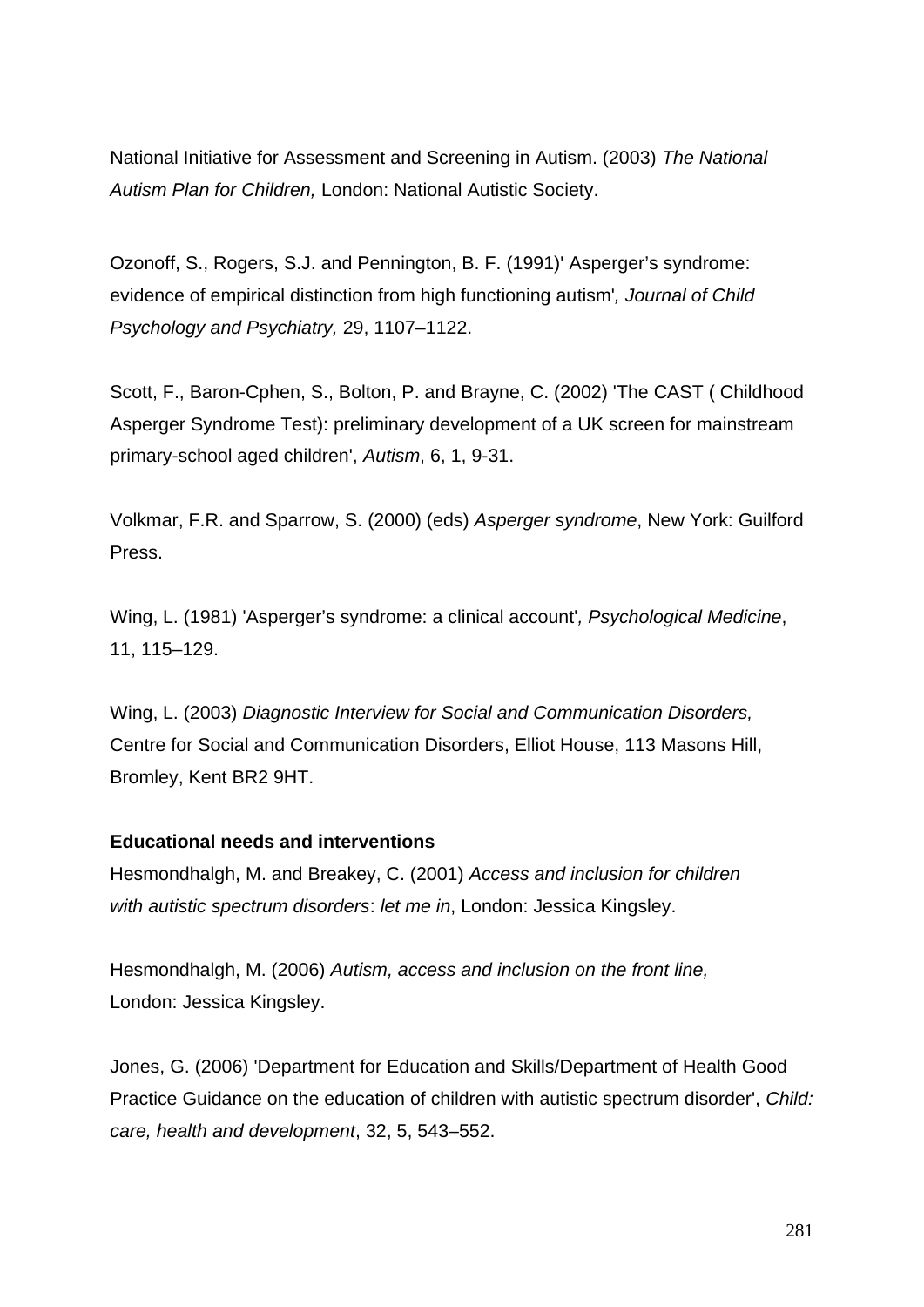Jordan, R. and Jones, G. (1999) *Meeting the needs of children with autistic spectrum disorders*, London: David Fulton.

Jones, G.E. (2002) *Educational provision for children with autism and Asperger syndrome,* London: David Fulton.

Jordan, R., Jones, G. and Murray, D. (1998) *Review of research on educational interventions in autism, Research report 77,* Nottingham: DfES.

Jordan, R. & Powell, S. (1995) *Understanding and teaching children with autism*. Chichester: John Wiley & Sons.

Winter, M. (2003) Asperger's syndrome: what teachers need to know, London: Jessica Kingsley.

#### **Government Guidance and Policies**

Department for Education and Skills. (2004) *Every Child Matters,* Nottingham: DfES.

Department for Education and Skills. (2002) *Autistic Spectrum Disorders: Good Practice Guidance,* Nottingham: DfES.

Department of Education. (2005) *Evaluating provision for autistic spectrum disorders in schools*, Bangor: DENI.

Department of Education. (2005a) *Guidance for schools: Recording children with Special Educational Needs* Bangor: Department of Education.

Department of Education. (2005b) *Special Educational Needs and Disability Order,* Bangor: Department of Education.

Department of Education. (2001). *A survey of pupils with Asperger's syndrome in primary and secondary schools in Northern Ireland.* Bangor: ETI.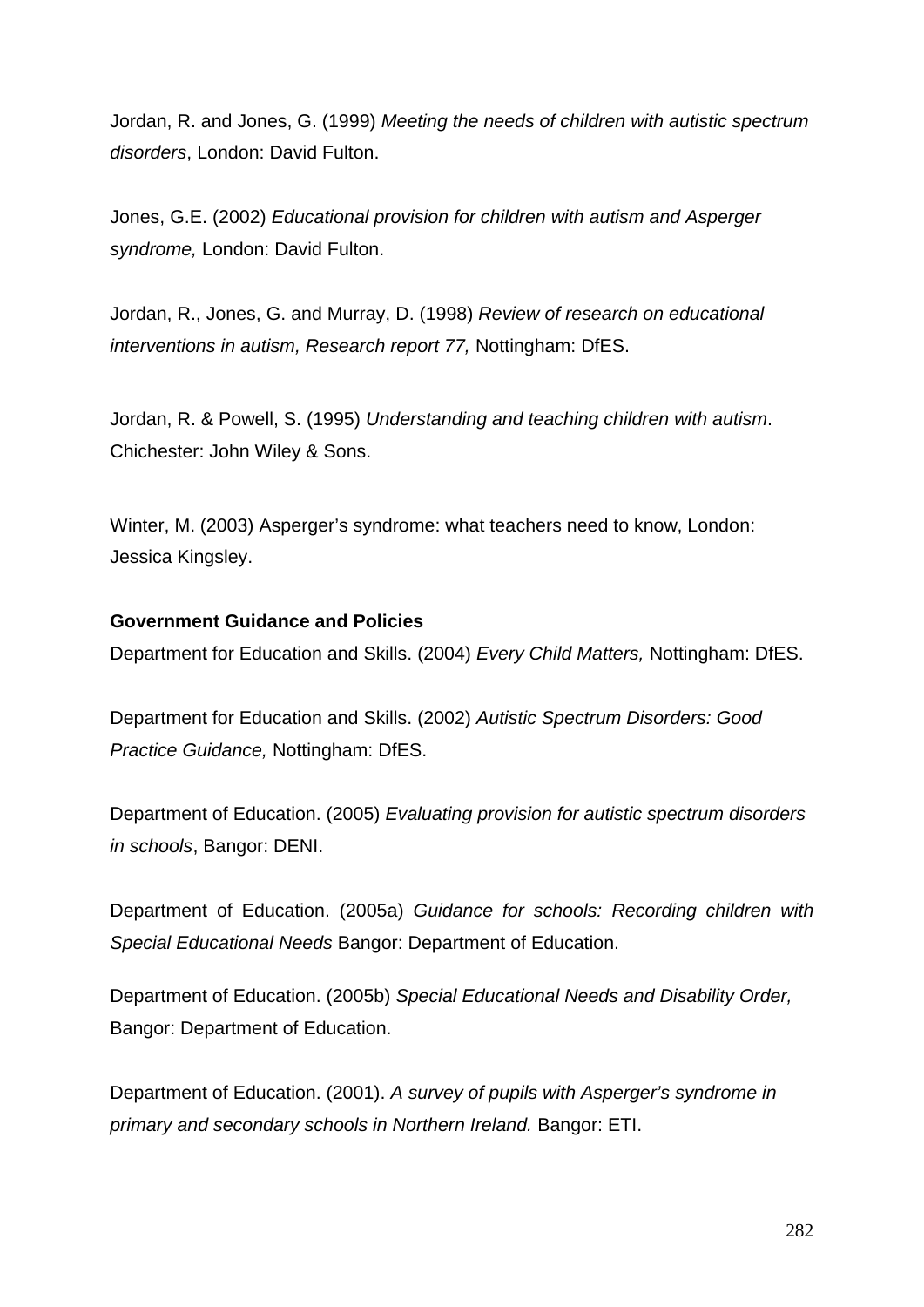Department of Education. (2002) *Report of the Task Group on Autism,* Bangor: Department of Education.

Department of Education. (1998) *Code of Practice on the Identification and Assessment of Special Educational Needs,* Bangor: Department of Education.

Department of Education. (1996) *Education (Northern Ireland) Order 1996* Bangor: Department of Education.

Education and Training Inspectorate. (2001) *A survey of pupils with Asperger Syndrome in primary and secondary schools in Northern Ireland 1999-2000, Bangor:* Department of Education.

HMSO. (1995) Disability Discrimination Act 1995, London: HMSO.

Hunter, J. and O'Connor, U. (2006) 'In search of inclusion', *Support for Learning*, 21, 2, 53-56.

Kilpatrick, R. (2006) 'Guest editorial', *Support for Learning,* 21, 2, 50-52.

McConkey, R., McGreevy, E. Crawford, H. and Cassidy, A. (2003) The Keyhole Report.

#### **Health and Mental health and Asperger syndrome**

Ghaziuddin, M., Ghaziuddin, N. and Greden, J. (2002) 'Depression in persons with autism: implications for research and clinical care', *Journal of Autism and Developmental Disorders, 32*, 4, 299-306.

Gillott, A., Furniss, F. and Walter, A. (2001) 'Anxiety in high functioning children with autism', *Autism: the International Journal of Research and Practice*, 5, 3, 277-86.

Groden, J.; Cautela, J.; Prince, S., and Berryman, J. (1994) 'The impact of stress and anxiety on individuals with autism and developmental disabilities', in E. Schopler and G.B. Mesibov (eds) *Behavioral issues in autism*. New York: Plenum Press.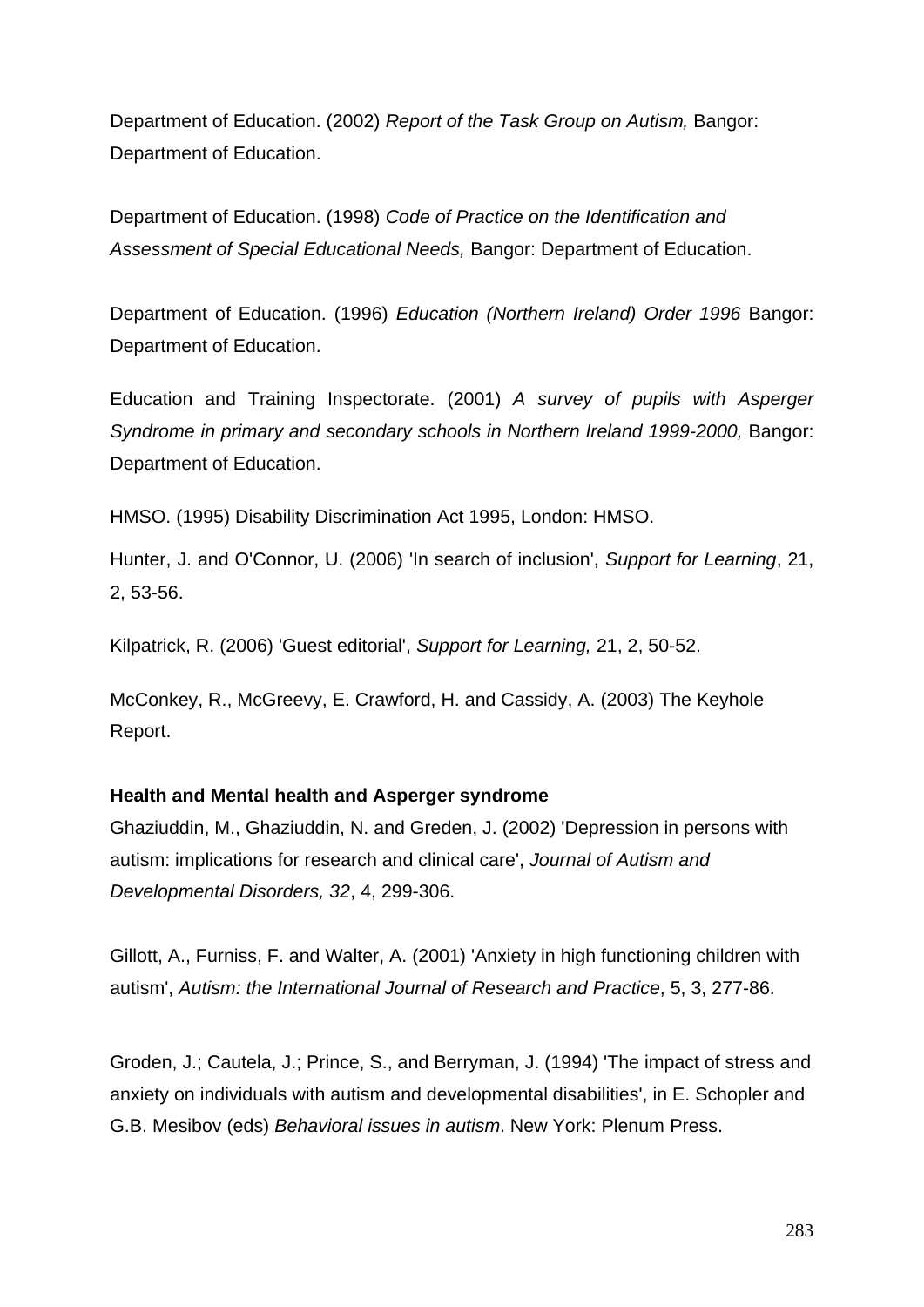Lee, A. and Hobson, P.R. (1998) 'On developing self-concepts: a controlled study of children and adolescents with autism', *Journal of Child Psychology and Psychiatry, 39*, 8, 1131-1144.

PAPA. *Important facts about autism and Asperger syndrome for GPs*, Belfast: PAPA.

PAPA/DHSSPS. *Wake up to Asperger syndrome: an issue for mental health services*, Belfast: PAPA.

Tantam, D. (2000) 'Psychological disorder in adolescents and adults with Asperger syndrome', *Autism: The International Journal of Research and Practice*, 3, 2, 117– 130.

#### **Parents, carers and families**

Boyd, B. (2003) *Parenting a child with Asperger syndrome: 200 tips and strategies*, London: Jessica Kingsley.

Brogan, C.A. and Knussen, C. (2003) 'The disclosure of a diagnosis of an autistic spectrum disorder: determinants of satisfaction in a sample of Scottish parents', *Autism: International Journal of Research and Practice*, 7, 1, 31-46.

Ozonoff, S., Dawson, G. and McPartland., *A parent's guide to Asperger syndrome and high functioning autism*, New York: Guilford Press.

PACE. (2001) *The responsibility vacuum: parents' experiences of the UK education system for children with autism*, London: PACE.

Quigg, P. and Nugent, O. (2005) *Asperger's syndrome: from diagnosis to solutions a guide for parents*, Down Lisburn Trust.

Wason, A. (2005) *Constructive campaigning for autism services: The PACE parents' handbook*, London: Jessica Kingsley Publishers.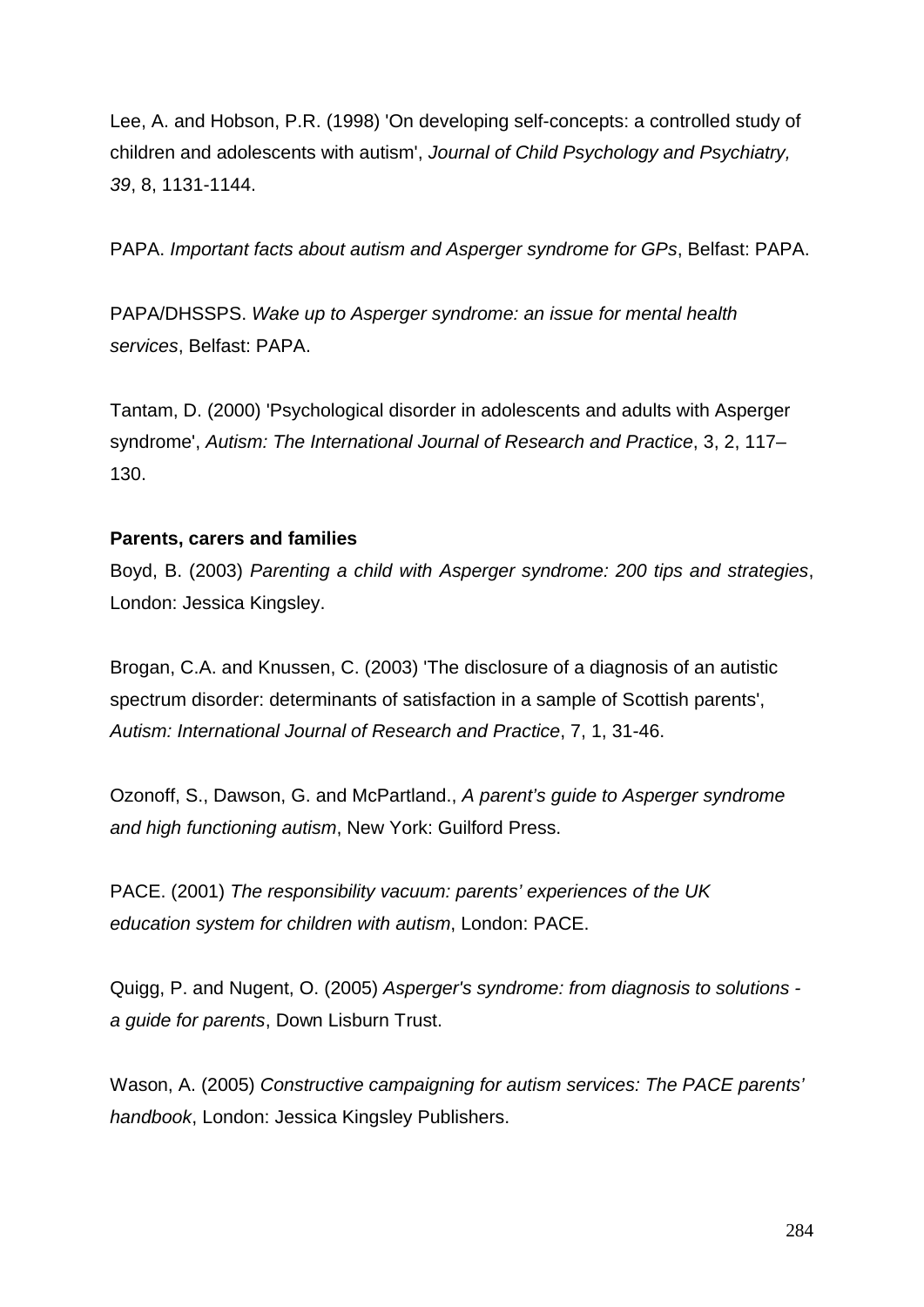Weiss, M.J. (2002) 'Hardiness and social support as predictors of stress in mothers of typical children, children with autism, and children with mental retardation', *Autism: The International Journal of Research and Practice*, 6, 1, 115-30.

Williams, C. and Wright, B. (2004) *How to live with autism and AS: practical strategies for parents and professionals*, London: Jessica Kingsley.

#### **Schools**

Birmingham LEA has produced 2 DVDs on inclusion in mainstream primary and secondary schools. These can be purchased for £19-99 and £35 respectively from: Jane\_jones@birmingham.gov.uk

# **Social understanding and inclusion**

Attwood, T. (2000) 'Strategies for improving the social integration of children with Asperger syndrome', *Autism: The International Journal of Research and Practice,* 4, 1, 85-100.

Gray, C. (1994) *The Social Story book*, Arlington,TX: Future Horizons.

Greenway, C. (2000) 'Autism and Asperger syndrome: strategies to promote prosocial behaviours', *Educational Psychology in Practice*, 16, 469-486.

Rinaldi, W. (1992) *The Social Use of Language Programme* (SULP), Windsor: NFER-Nelson.

Telmo-Cottinelli, I. (2004) *Play with me: including children with autism in mainstream primary schools*, London: NAS.

Thoms, S. (2006) *Playscheme resource manual: a guide for children with autistic spectrum disorders*, London: NAS.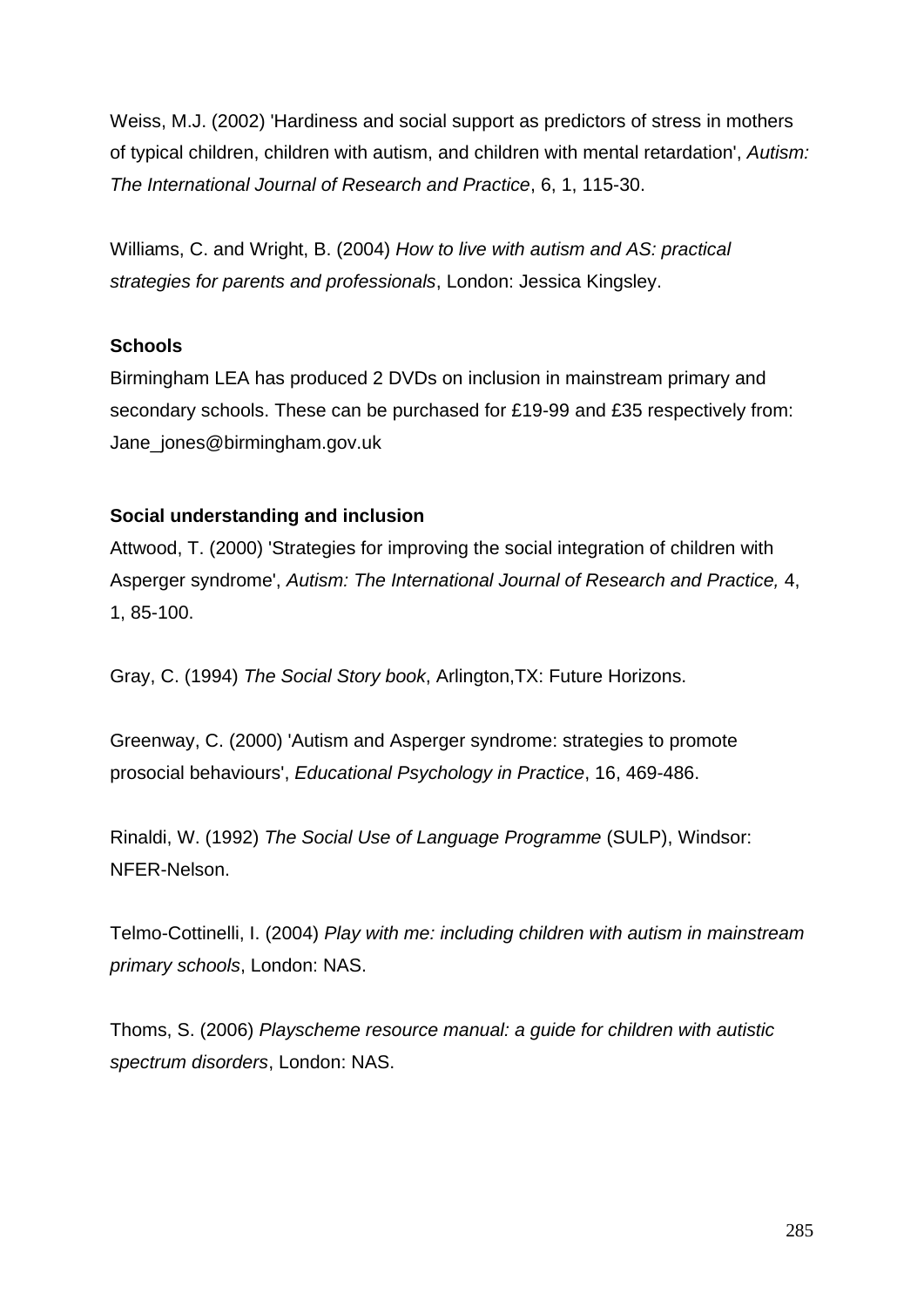# **Transitions**

Broderick, K. and Mason-Williams,T. (eds) (2005) *Transition toolkit.* Kidderminster, British Institute of Learning Disabilities.

# **Literature for children and young people with Asperger syndrome**

Fleisher, M. (2005) *Survival strategies for people on the autism spectrum*, London: Jessica Kingsley.

Gerland, G. (1999) *A real person,* London: Souvenir Press.

Haddon, M. (2003) *The curious incident of the dog in the night-time*, Oxford: David Fickling.

Hoopmann, K. (2000) *Blue bottle mystery*, London: Jessica Kingsley.

Jackson, L. (2002) *Freaks, geeks and Asperger syndrome: a user guide to adolescence,* London: Jessica Kingsley.

Jackson, N. (2002), *Standing down, falling up: Asperger syndrome from the inside out,* Bristol: Lucky Duck Publishing Ltd.

Sainsbury, C. (2000) *The Martian in the playground: understanding the schoolchild with Asperger's syndrome,* Bristol: UK Lucky Duck.

Vermeulen, P. (2000) *I am special: introducing children and young people to their autistic spectrum disorder*, London: Jessica Kingsley.

Welton, J. (2004) *Adam's alternative sports day: an Asperger story*, London: Jessica Kingsley.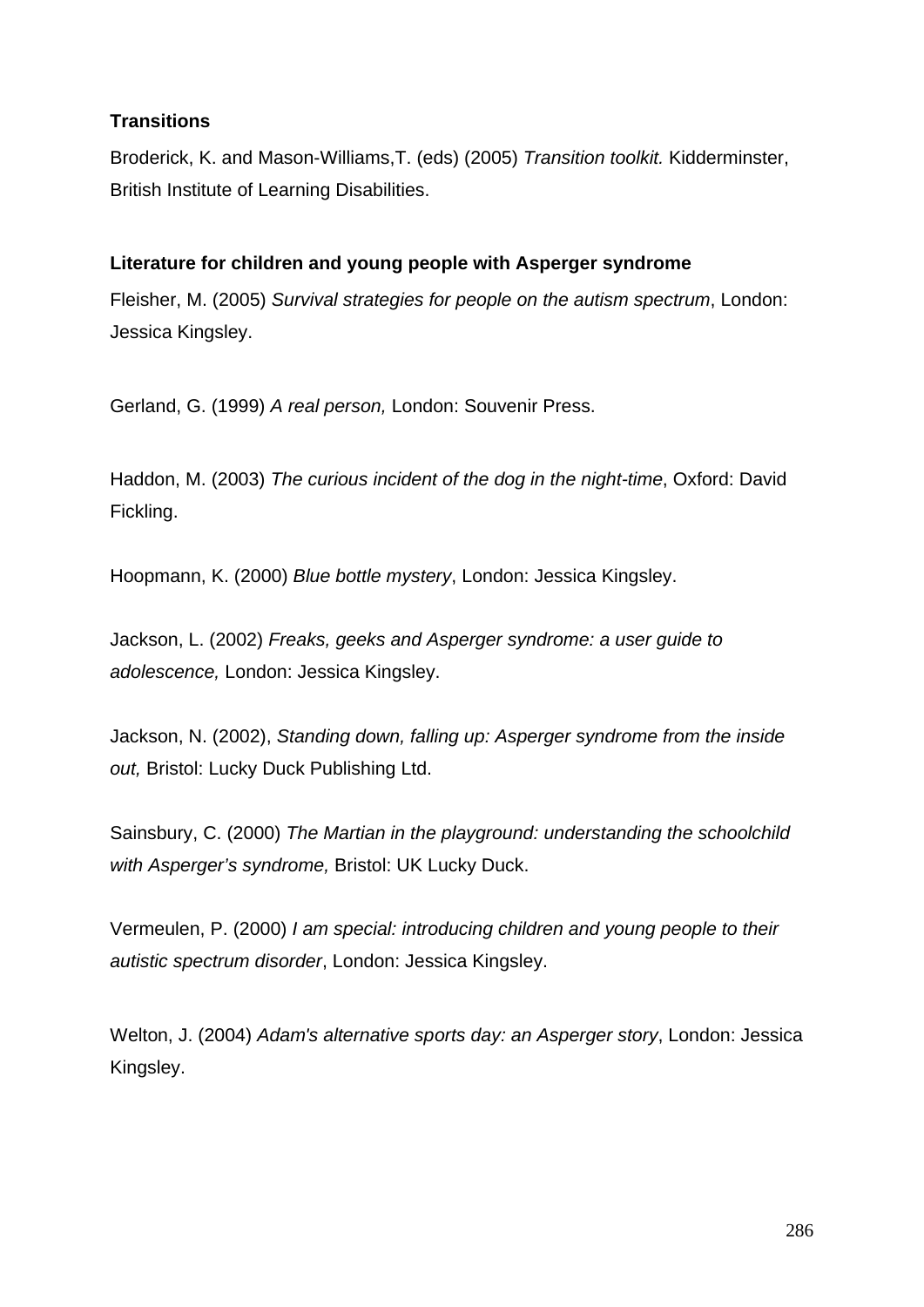#### **Useful Journals**

#### *Good Autism Practice Journal*

This journal is published by BILD and contains articles on good practice in ASDs in relation to both children and adults. Articles are written by parents, by professionals in Health, Education and Social Services and by individuals with an ASD themselves. For subscription details, you can write to Pam Mazurek, BILD, Campion House, Green Street, Kidderminster, DY10 1JL or email her at: p.mazurek@bild.org.uk

*Autism: The International Journal of Research and Practice*, published by Sage

#### **Accredited training in ASD**

Further information from: The Administrator Graduate School of Education, Queens University, 69 University Street, Belfast, BT7 1HL; Tel: 028 9097 5923 Email: cpd.edu@qub.ac.uk Website: www.qub.ac.uk

The University of Birmingham School of Education **Edgbaston** Birmingham B15 2TT education@bham.ac.uk 0121 414 4866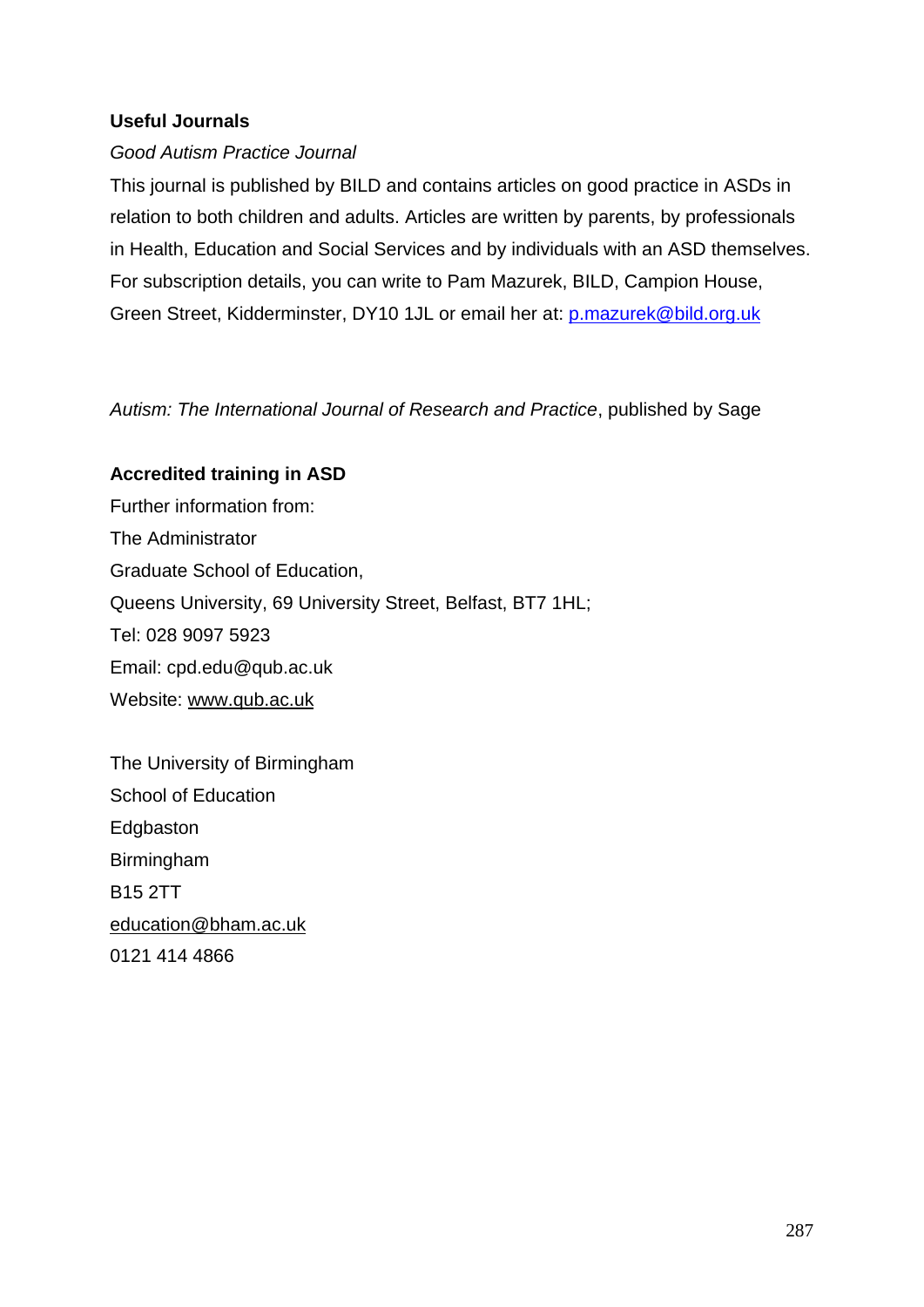# **Useful Websites**

#### **Autism Initiatives**

www.autisminitiatives.org

#### **Autism Northern Ireland (ANI or PAPA)**

www.autismni.org

**Asperger's Network** www.aspergersnetwork.org.uk

**PEAT** www.peatni.org

**Education and Library Boards**

www.selb.org

http://www.education-support.org.uk/parents/special-education (five Education and Library Boards support website)

**Irish Society for Autism** www.iol.ie/-ias1/

**National Autistic Society, England** www.autism.org.

**Autism Cymru (Wales)** www.awares.org

**The Scottish Society for Autism** www.autism-in-scotland.org.uk